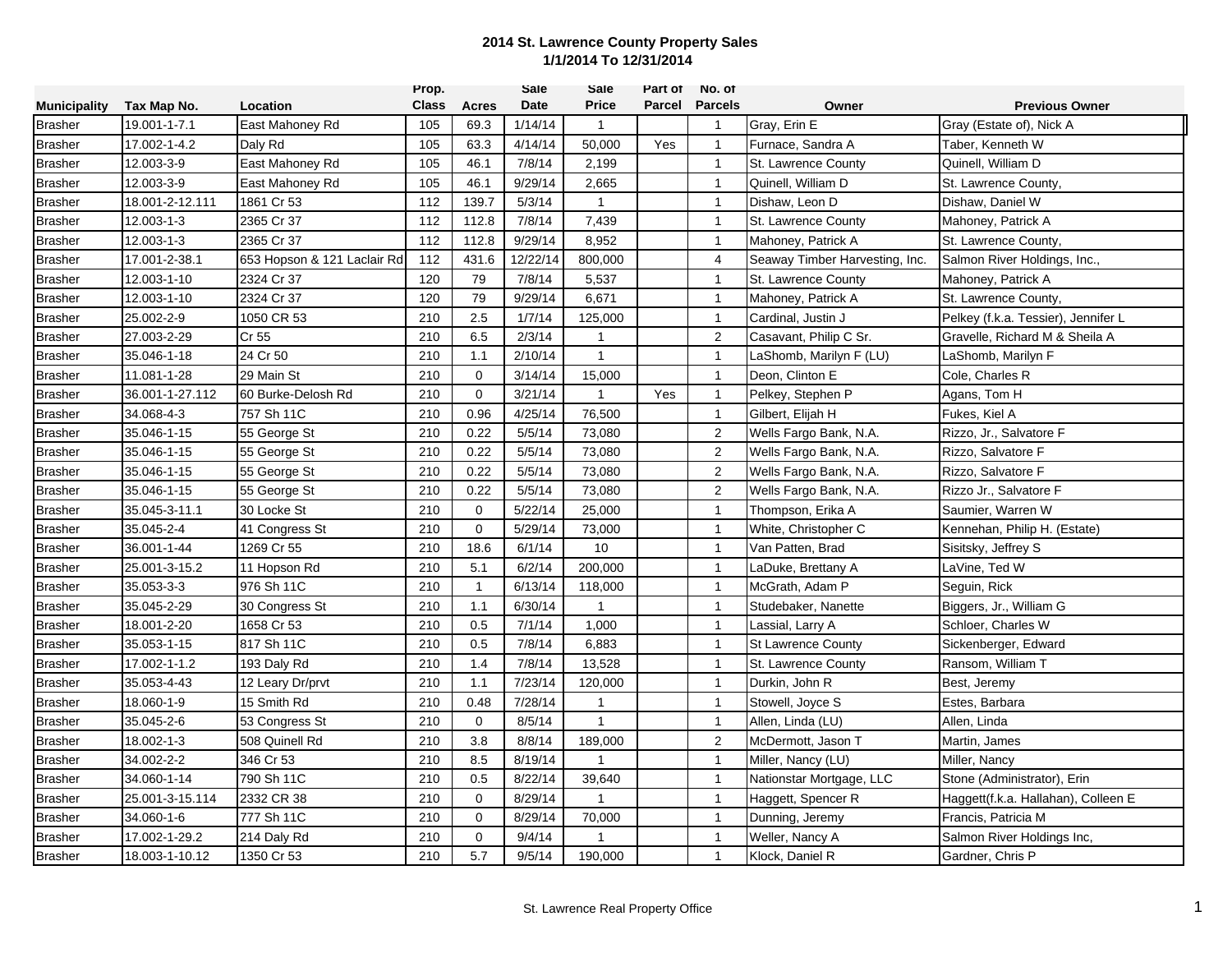|                     |                 |                           | Prop.        |                | Sale     | Sale         | Part of | No. of         |                                |                                   |
|---------------------|-----------------|---------------------------|--------------|----------------|----------|--------------|---------|----------------|--------------------------------|-----------------------------------|
| <b>Municipality</b> | Tax Map No.     | Location                  | <b>Class</b> | <b>Acres</b>   | Date     | <b>Price</b> | Parcel  | <b>Parcels</b> | Owner                          | <b>Previous Owner</b>             |
| <b>Brasher</b>      | 35.053-4-29     | 846 Sh 11C                | 210          | 0.61           | 9/8/14   | $\mathbf{1}$ |         | $\overline{1}$ | Ellis-Porcaro, Michele A       | Porcaro, Marc A                   |
| <b>Brasher</b>      | 17.002-1-1.2    | 193 Daly Rd               | 210          | 1.4            | 9/25/14  | 16,235       |         | $\mathbf{1}$   | Ranson, William T              | St. Lawrence County,              |
| <b>Brasher</b>      | 25.002-5-3      | 963 West Mahoney Rd       | 210          | 10.1           | 10/3/14  | $\mathbf{1}$ |         | $\overline{1}$ | Murtagh, Brock J               | Murtagh, Brock J                  |
| <b>Brasher</b>      | 35.053-1-15     | 817 Sh 11C                | 210          | 0.5            | 10/4/14  | 8,500        |         | $\mathbf{1}$   | Lamay, Darrick                 | St. Lawrence County,              |
| <b>Brasher</b>      | 27.001-1-2      | 2044 CR 55                | 210          | 2.5            | 10/16/14 | 1            |         | $\mathbf{1}$   | Bissonette, Marlene (LU)       | Bissonette, Marlene               |
| <b>Brasher</b>      | 25.004-2-17     | 432 Cr 53                 | 210          | 2.9            | 10/20/14 | $\mathbf{1}$ |         | $\mathbf{1}$   | Tessier, Lucille (LU)          | Tessier, Lucille                  |
| <b>Brasher</b>      | 18.001-2-13     | 35 Eldridge Rd            | 210          | $\mathbf{1}$   | 10/31/14 | $\mathbf{1}$ |         | $\overline{1}$ | Pearce, Jesse E                | Jackob, Ann L                     |
| <b>Brasher</b>      | 34.060-1-14     | 790 Sh 11C                | 210          | 0.5            | 11/10/14 | $\mathbf{1}$ |         | $\mathbf{1}$   | US Bank Nat'l Association      | Nationstar Mortgage, LLC.         |
| <b>Brasher</b>      | 26.004-1-10.2   | 1034 Cr 50                | 210          | 9.5            | 11/24/14 | 120,000      |         | $\overline{1}$ | Emlaw, Michael A               | Buckley, Ryan P                   |
| <b>Brasher</b>      | 35.046-2-7      | 39 Vice Rd                | 210          | 1.9            | 12/16/14 | 67,840       |         | $\mathbf{1}$   | McGill, David A                | Pike, Daniel A                    |
| <b>Brasher</b>      | 35.053-1-12     | 829 Sh 11C                | 210          | 0.5            | 12/18/14 | $\mathbf 1$  |         | $\mathbf{1}$   | Stevens, David G (LU)          | Stevens, David G                  |
| <b>Brasher</b>      | 11.081-1-35.1   | 1974,1978 Cr 53           | 210          | 5.7            | 12/19/14 | 70,000       |         | $\overline{1}$ | Gagne, Logan T                 | Johnstone, Clark W (Estate of)    |
| <b>Brasher</b>      | 35.053-4-34     | 1 Church Street South     | 220          | 0.4            | 2/14/14  | $\mathbf{1}$ |         | $\mathbf{1}$   | Monroe, Scott J                | Monroe, Theresa A                 |
| <b>Brasher</b>      | 25.001-3-30.3   | 2328 Cr 38                | 240          | 0              | 3/25/14  | 25,000       |         | $\mathbf{1}$   | Robertson, Ray A II            | Richards (Estate), Arlington      |
| <b>Brasher</b>      | 18.002-1-4.12   | 468 Quinell Rd            | 240          | 75.4           | 4/16/14  | 91,000       |         | $\overline{2}$ | Oakes, Darrin                  | Quinell, Scott R                  |
| <b>Brasher</b>      | 25.002-1-36     | 764 Cr 53                 | 240          | 134            | 5/16/14  | $\mathbf{1}$ |         | $\mathbf{1}$   | Premo, Kevin W                 | Scott and Dodge, Dawn M.and Scott |
| <b>Brasher</b>      | 25.002-1-36     | 764 Cr 53                 | 240          | 134            | 5/16/14  | 120,000      |         | $\mathbf{1}$   | Premo. Kevin W                 | Dodge, Jr., George I              |
| <b>Brasher</b>      | 11.001-2-9      | 783,787 Sh 37C            | 240          | 74             | 7/8/14   | 8,116        |         | $\mathbf{1}$   | <b>King Family Trust</b>       | St. Lawrence County,              |
| <b>Brasher</b>      | 11.001-2-9      | 783,787 Sh 37C            | 240          | 74             | 7/8/14   | 6,046        |         | $\mathbf{1}$   | St. Lawrence County            | King Sr., Windell R               |
| <b>Brasher</b>      | 18.001-2-24     | Off Cr 53                 | 240          | 22             | 7/15/14  | $\mathbf 1$  |         | $\overline{c}$ | Kennett, Rodney A              | Kennett, Rodney A                 |
| <b>Brasher</b>      | 11.004-1-24     | 1233 Sh 37C               | 240          | 315            | 8/11/14  | $\mathbf{1}$ |         | $\mathbf{1}$   | Lantry, Bernard T & etal       | Lantry, Cornelius C               |
| <b>Brasher</b>      | 17.003-3-3.11   | 489A, B Hopson Rd         | 241          | 339.5          | 12/8/14  | 195,000      |         | $\overline{1}$ | Scarlata, Joseph               | Miller, Robert L                  |
| <b>Brasher</b>      | 11.003-3-17.112 | 1093 Maple Ridge Rd       | 260          | 11.8           | 3/17/14  | 60,000       |         | $\overline{2}$ | Hornung, Michael               | Gladding, Lindsey                 |
| <b>Brasher</b>      | 27.001-2-8      | Paschal Rd/prvt/abandoned | 260          | 25.7           | 5/13/14  | 20,000       |         | $\mathbf{1}$   | Conger, Fred                   | McCarthy, Lisa M                  |
| <b>Brasher</b>      | 18.002-1-4.2    | 471 Quinell Rd            | 260          | $\mathbf 0$    | 5/21/14  | 34,900       |         | $\mathbf{1}$   | Martin, Van                    | Dumas, Wayne R                    |
| <b>Brasher</b>      | 11.002-2-3.2    | 426 North Rd              | 260          | 0              | 7/8/14   | 3,491        |         | $\mathbf{1}$   | <b>St Lawrence County</b>      | Worster, Joseph                   |
| <b>Brasher</b>      | 19.003-1-24     | Lalonde Rd/abandoned      | 260          | $\mathbf{0}$   | 8/20/14  | $\mathbf{1}$ |         | $\mathbf{1}$   | Hayes, Dale Ann                | Farnsworth f/k/a Colbert, Barbara |
| <b>Brasher</b>      | 11.002-2-3.2    | 426 North Rd              | 260          | $\mathbf 0$    | 10/4/14  | 7,000        |         | $\mathbf{1}$   | Weller, Kevin J                | St. Lawrence County,              |
| <b>Brasher</b>      | 18.001-1-4      | 1015 Maple Ridge Rd       | 270          | $\mathbf 0$    | 1/15/14  | 28,500       |         | $\mathbf{1}$   | Lett, Amanda M                 | White, Kimberly R                 |
| <b>Brasher</b>      | 17.003-3-19.2   | 44 Upper Ridge Rd         | 270          | 1.6            | 2/25/14  | $\mathbf{1}$ | Yes     | $\mathbf{1}$   | Murphy, Michael J              | Delosh, Scott M                   |
| <b>Brasher</b>      | 18.001-2-27.2   | 3 Myers Rd                | 270          | 0.71           | 3/19/14  | $\mathbf{1}$ |         | $\mathbf{1}$   | Weber, Robert                  | Weber, Robert                     |
| <b>Brasher</b>      | 18.069-3-7      | 45 Hastings Falls/prvt    | 270          | 0.28           | 5/7/14   | 22,518       |         | $\overline{1}$ | Bushey, Anthony                | Pratt, Thomas                     |
| <b>Brasher</b>      | 36.001-1-41     | 40 Leary Flint Rd         | 270          | $\overline{4}$ | 5/29/14  | 30,900       |         | $\mathbf{1}$   | Rush, Richard H                | Revier, Elizabeth M               |
| <b>Brasher</b>      | 35.002-4-10     | 86 Leary Flint Rd         | 270          | 4.8            | 6/19/14  | 20,000       |         | $\overline{1}$ | Russell, Edward                | Gordon, Dr. Edward I              |
| <b>Brasher</b>      | 25.001-3-13.4   | 2421 Cr 38                | 270          | 1.1            | 7/8/14   | 2,258        |         | $\mathbf{1}$   | St. Lawrence County            | Lamay, Terry                      |
| <b>Brasher</b>      | 25.001-3-13.31  | 2437 Cr 38                | 270          | 3              | 7/25/14  | 40,000       |         | $\mathbf{1}$   | LaMay, Terry II                | LaMay, Adrian G                   |
| <b>Brasher</b>      | 18.004-2-27.2   | 2224 Cr 55                | 270          | 2.6            | 8/25/14  | 86,700       |         | $\mathbf{1}$   | Federal Nat'l Mort Association | Bobbie, Joan                      |
| <b>Brasher</b>      | 10.004-8-1      | 1256 Cr 37                | 270          | 1.2            | 9/23/14  | 15,000       |         | $\overline{1}$ | Russell, Kurt M                | Hewlett (fka Coller), Nancy G     |
| <b>Brasher</b>      | 18.002-1-60.1   | 110 Smith Rd              | 270          | 2.4            | 9/30/14  | 87,000       |         | $\overline{1}$ | Doxtdator, Russell             | Mossow, Keith                     |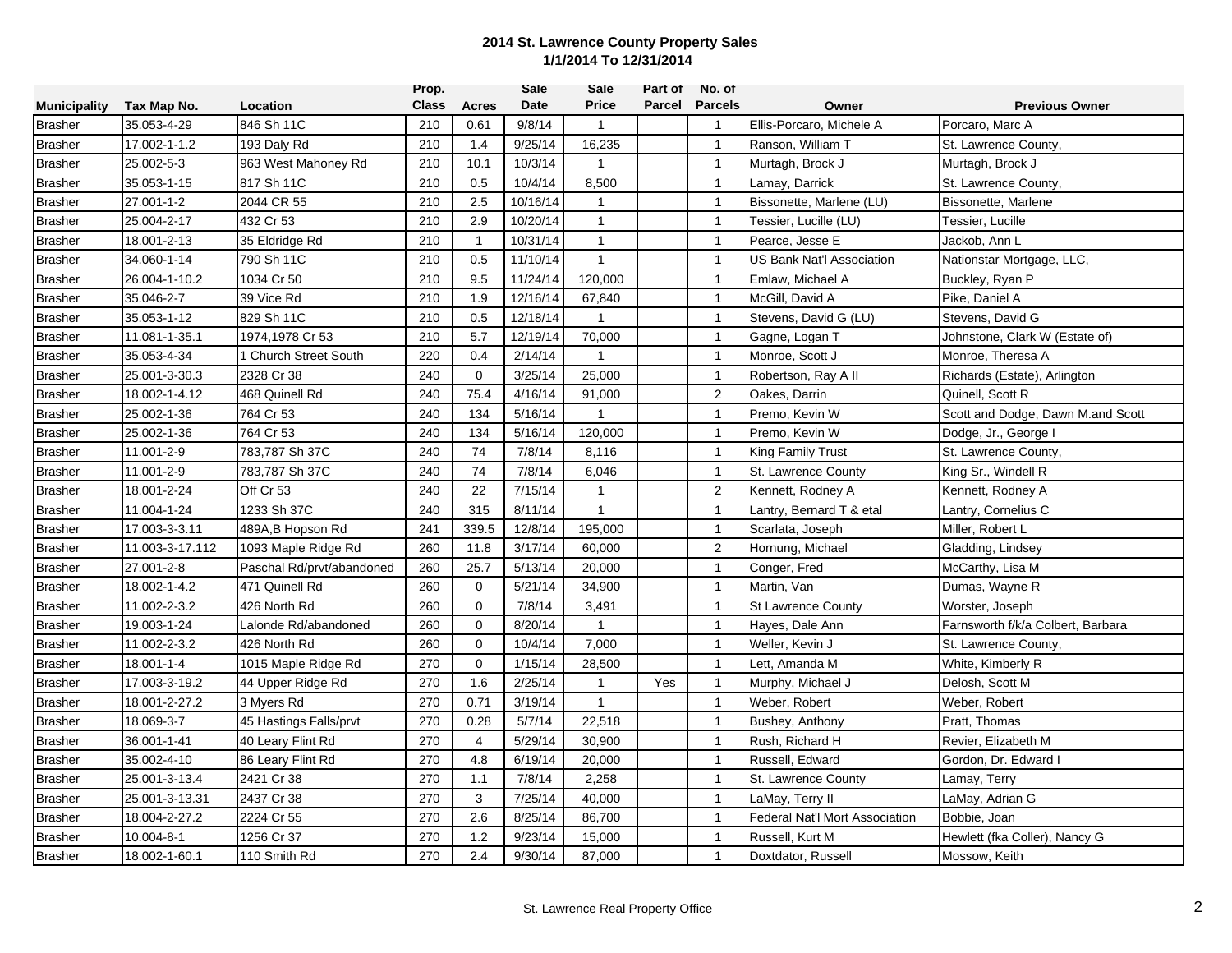|                     |                |                       | Prop.        |              | Sale     | Sale           | Part of | No. of         |                                |                               |
|---------------------|----------------|-----------------------|--------------|--------------|----------|----------------|---------|----------------|--------------------------------|-------------------------------|
| <b>Municipality</b> | Tax Map No.    | Location              | <b>Class</b> | <b>Acres</b> | Date     | <b>Price</b>   | Parcel  | <b>Parcels</b> | Owner                          | <b>Previous Owner</b>         |
| <b>Brasher</b>      | 25.001-3-13.4  | 2421 Cr 38            | 270          | 1.1          | 10/1/14  | 2,760          |         | $\overline{1}$ | Lamay, Terry                   | St. Lawrence County,          |
| <b>Brasher</b>      | 18.001-1-4     | 1015 Maple Ridge Rd   | 270          | $\mathbf 0$  | 12/2/14  | $\mathbf{1}$   |         | $\mathbf{1}$   | Johnson, David J               | Lett, Amanda M                |
| <b>Brasher</b>      | 25.004-2-26.1  | 820 West Mahoney Rd   | 270          | $\mathbf 0$  | 12/3/14  | 24,000         |         | $\mathbf{1}$   | Lavigne, Paul A                | Burnap, Leon H                |
| <b>Brasher</b>      | 25.001-3-33    | 2487 Cr 38            | 270          | $\mathbf 0$  | 12/9/14  | 15,000         |         | $\mathbf{1}$   | Gero, Renodyne                 | Gydesen, Darlene A            |
| <b>Brasher</b>      | 18.003-1-32    | 1251 Cr 53            | 311          | 5            | 3/21/14  | 24,000         |         | $\mathbf{1}$   | Crandall, Scott                | Ahronian, Kathleen M          |
| <b>Brasher</b>      | 35.053-3-8     | Off Sh 11C            | 311          | 0.3          | 6/13/14  | 2,000          |         | $\mathbf{1}$   | McGrath, Adam P                | Seguin, Rick                  |
| <b>Brasher</b>      | 18.060-1-5     | Smith Rd              | 311          | 2.2          | 7/28/14  | $\mathbf{1}$   |         | $\mathbf{1}$   | Monje & etal, Hope             | Estes, Barbara                |
| <b>Brasher</b>      | 35.035-3-10    | <b>West Cotter Rd</b> | 311          | 0            | 8/25/14  | 1,600          |         | $\mathbf{1}$   | Martell, James                 | Seguin, Rick                  |
| <b>Brasher</b>      | 11.004-1-4.6   | North Rd              | 311          | 6.6          | 8/27/14  | 13,600         |         | $\mathbf{1}$   | Thomas, Jessica                | Fitzsimons, Robert & Etal     |
| <b>Brasher</b>      | 35.046-1-32    | West St               | 311          | 0.22         | 9/10/14  | $\overline{1}$ |         | $\mathbf{1}$   | Collins, Kathleen T            | Randall, Carl                 |
| <b>Brasher</b>      | 35.053-4-45    | Dana Crescent/prvt    | 311          | 2.3          | 11/2/14  | 18,000         |         | $\overline{2}$ | Svarczkopf, Todd C             | Villeneuve, Leo J             |
| <b>Brasher</b>      | 17.001-2-16.1  | Small Rd              | 314          | 7.5          | 3/13/14  | 1              |         | $\mathbf{1}$   | Martin, Matthew A              | Potato Barn, LLC,             |
| <b>Brasher</b>      | 17.001-2-2.122 | Hopson Rd             | 314          | 13.4         | 4/4/14   | 5,300          | Yes     | $\overline{2}$ | Salmon River Holdings, Inc.    | Gaspe, Paula A                |
| <b>Brasher</b>      | 26.004-1-25    | 1730 Cr 55            | 314          | 4.9          | 4/16/14  | 1,500          |         | $\mathbf{1}$   | Durant, Michael J              | Black, Duane                  |
| <b>Brasher</b>      | 17.001-2-32    | 626 Hopson Rd         | 314          | 1.5          | 4/21/14  | 2,000          |         | $\overline{1}$ | Robinson, Ronald L             | White, Dale R                 |
| <b>Brasher</b>      | 25.002-5-4.112 | 711 CR 53             | 314          | 6.2          | 6/11/14  | 11,500         |         | $\mathbf{1}$   | Burns, John L                  | Russell, Bryon P              |
| <b>Brasher</b>      | 36.002-1-8     | Cr 52                 | 314          | 1.1          | 7/8/14   | 1,209          |         | $\mathbf{1}$   | St. Lawrence County            | Gourdet, Gladimy              |
| <b>Brasher</b>      | 18.001-2-11    | Cr 53                 | 314          | $\mathbf{1}$ | 8/8/14   | 3,500          |         | $\mathbf{1}$   | Olson, Jason                   | Lewis, Dennis                 |
| <b>Brasher</b>      | 35.035-3-10    | West Cotter Rd        | 314          | $\mathbf 0$  | 8/18/14  | 1,500          |         | $\mathbf{1}$   | Seguin, Rick W                 | Fetterly, Jason P             |
| <b>Brasher</b>      | 36.002-1-8     | Cr 52                 | 314          | 1.1          | 10/4/14  | 500            |         | $\mathbf{1}$   | Nickel, Alan Jr.               | St. Lawrence County,          |
| <b>Brasher</b>      | 26.004-1-26    | 1710 Cr 55            | 314          | 5            | 10/20/14 | 13,500         |         | $\mathbf{1}$   | Wilson, Steven                 | Parks, Bobby                  |
| <b>Brasher</b>      | 17.001-2-23    | 566 Hopson Rd         | 314          | 8.7          | 11/3/14  | 4,000          |         | $\mathbf{1}$   | Casselman, Dylan A             | Oakes, Darrin                 |
| <b>Brasher</b>      | 18.001-2-42    | Off CR 53             | 314          | $\mathbf 0$  | 11/3/14  | 50,000         | Yes     | $\overline{2}$ | Lantry, James P                | Dishaw, Leon D                |
| <b>Brasher</b>      | 36.001-1-52    | <b>CR 55</b>          | 314          | $\mathbf{1}$ | 11/11/14 | 1              | Yes     | 2              | Francis, Cynthia               | Dow, Rose Mary                |
| <b>Brasher</b>      | 25.002-1-39.2  | 102 Pike Rd           | 322          | 132.2        | 2/25/14  | $\mathbf{1}$   | Yes     | $\mathbf{1}$   | Marcil, Micheline/Jeremy       | Marcil, Micheline             |
| <b>Brasher</b>      | 19.003-1-9.111 | Lalonde Rd/abandoned  | 322          | 17.2         | 3/7/14   | 6,000          |         | $\mathbf{1}$   | Yanulavich, Terrianne          | Sochia, Howard                |
| <b>Brasher</b>      | 27.003-2-41    | Off Ash Rd/prvt       | 322          | 88.2         | 3/17/14  | 2,000          |         | $\overline{2}$ | Snyder, Wade R                 | Common Field Inc.             |
| <b>Brasher</b>      | 17.003-3-33    | 220 O'Neil Rd         | 322          | 23.7         | 4/28/14  | 10             |         | $\mathbf{1}$   | Villano, Patrick D Jr.         | Villano, Sr., Patrick D       |
| <b>Brasher</b>      | 18.001-2-25.2  | Off CR 53             | 322          | 22.9         | 5/22/14  | $\mathbf{1}$   | Yes     | $\mathbf{1}$   | Durant, Mike J                 | Kennett, Rodney A             |
| <b>Brasher</b>      | 12.003-1-22    | Keenan Rd             | 322          | 10.2         | 7/15/14  | 1,062          | Yes     | $\mathbf{1}$   | Patterson, Robert R            | Patterson, Sallie E           |
| <b>Brasher</b>      | 25.001-3-13.32 | <b>CR 38</b>          | 322          | 36.1         | 7/30/14  | 1              | Yes     | $\mathbf{1}$   | LaMay, Terry                   | LaMay, Adrian G               |
| <b>Brasher</b>      | 25.002-1-40    | 40 Pike Rd            | 322          | 32.2         | 9/23/14  | $\mathbf{1}$   |         | $\mathbf{1}$   | aShomb, Gerald D               | Lashomb, Gerald D             |
| <b>Brasher</b>      | 17.003-3-34    | Hopson Rd             | 322          | 92.3         | 11/14/14 | 55,000         |         | $\mathbf{1}$   | Bluemer, Dennis B              | Cox, Michael H                |
| <b>Brasher</b>      | 18.003-1-30    | Cr 53                 | 322          | 55.2         | 12/4/14  | 55,000         |         | $\mathbf{1}$   | Thibault, Dale                 | Lippassaar, Arno              |
| <b>Brasher</b>      | 11.002-2-2.2   | Off McIntyre Rd       | 322          | 95.2         | 12/5/14  | $\mathbf{1}$   |         | $\overline{2}$ | King Family Trust              | King, Sr. (Estate), Windell R |
| <b>Brasher</b>      | 19.003-1-15    | Keenan Rd             | 323          | 51.3         | 3/28/14  | 35,000         |         | $\mathbf{1}$   | Seaway Timber Harvesting, Inc. | Kozsan, Alexander S           |
| <b>Brasher</b>      | 18.001-2-24    | Off Cr 53             | 323          | 22           | 5/22/14  | 1              |         | $\mathbf{1}$   | Kennett, Rodney A              | Durant, Mike J                |
| <b>Brasher</b>      | 35.001-1-14    | Vice Rd               | 323          | 1.1          | 7/8/14   | 1,265          |         | $\mathbf{1}$   | St. Lawrence County            | Genova, M. Leonard            |
| <b>Brasher</b>      | 12.001-2-10    | <b>Factory Rd</b>     | 323          | 15.4         | 7/8/14   | 980            |         | $\overline{1}$ | <b>St Lawrence County</b>      | White, Dewi                   |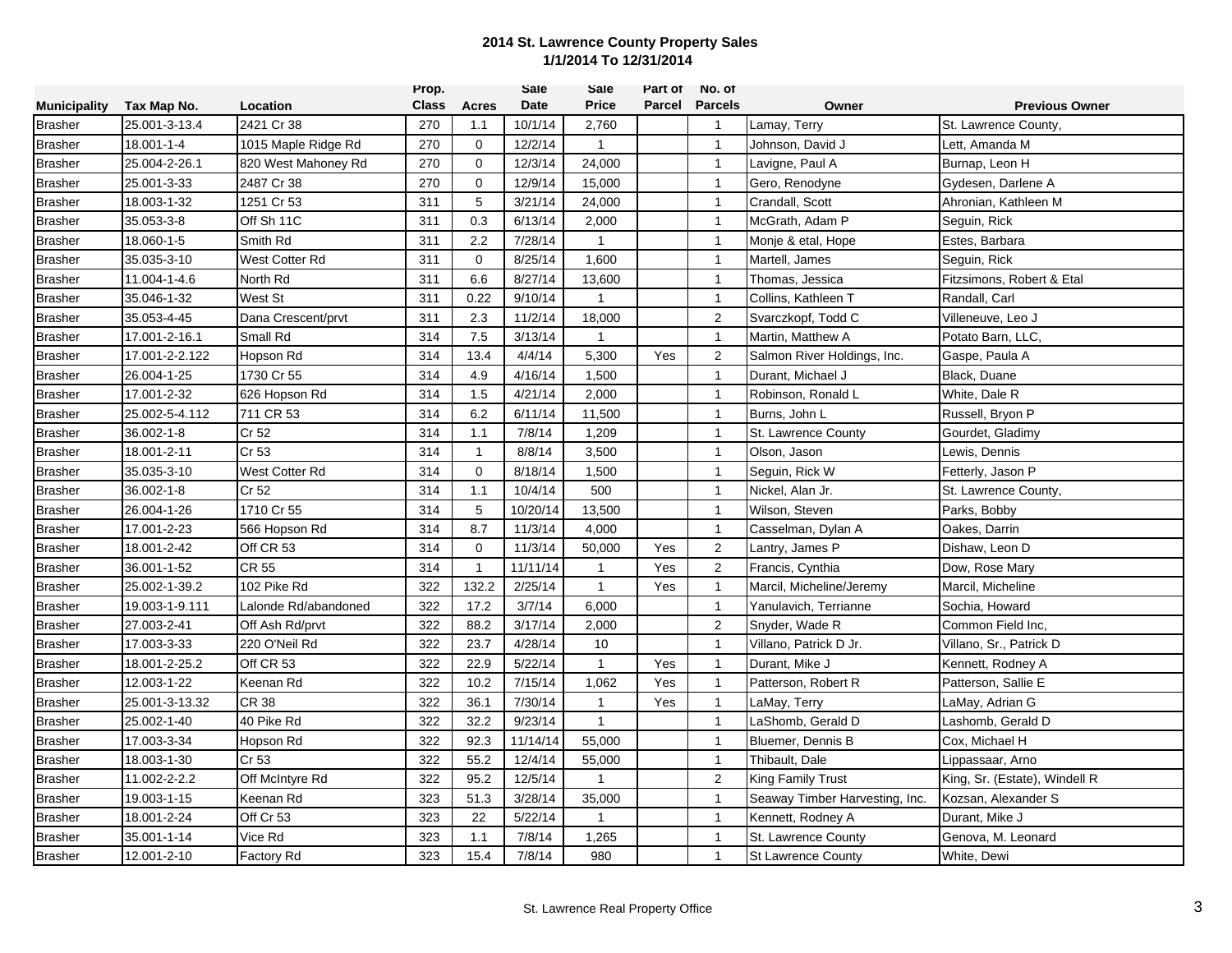|                     |                 |                    | Prop.        |                | <b>Sale</b> | Sale           | Part of | No. of                  |                                                                  |                                    |
|---------------------|-----------------|--------------------|--------------|----------------|-------------|----------------|---------|-------------------------|------------------------------------------------------------------|------------------------------------|
| <b>Municipality</b> | Tax Map No.     | Location           | <b>Class</b> | Acres          | Date        | <b>Price</b>   | Parcel  | <b>Parcels</b>          | Owner                                                            | <b>Previous Owner</b>              |
| <b>Brasher</b>      | 11.003-3-19     | 973 Maple Ridge Rd | 323          | 83.9           | 9/29/14     | $\mathbf{1}$   |         | $\overline{\mathbf{1}}$ | Fetterley, Eric E                                                | Fetterley, Eric E                  |
| Brasher             | 12.001-2-10     | <b>Factory Rd</b>  | 323          | 15.4           | 10/2/14     | 1,211          |         | $\overline{1}$          | White, Dewi                                                      | St Lawrence County,                |
| <b>Brasher</b>      | 35.001-1-14     | Vice Rd            | 323          | $\mathbf 0$    | 10/4/14     | 3,000          |         | $\overline{1}$          | Prashaw, Joseph                                                  | St. Lawrence County,               |
| <b>Brasher</b>      | 26.002-1-10.11  | Off McCarthy Rd    | 910          | 8              | 10/4/14     | 100            |         | $\overline{1}$          | Bullock, Christa N                                               | St. Lawrence County,               |
| <b>Brasher</b>      | 17.001-2-16.2   | 291 Small Rd       | 210          | 39.9           | 3/13/14     | 140,000        | Yes     | $\overline{1}$          | Martin, Matthew A                                                | Potato Barn, LLC.                  |
| <b>Brasher</b>      | 25.004-2-28.2   | 625 Cr 53          | 210          | 4.6            | 6/13/14     | 146,500        |         | $\mathbf{1}$            | Darrow, Jennifer J                                               | Hogan, Donald G                    |
| <b>Brasher</b>      | 18.002-1-10.3   | 264 Quinell Rd     | 311          | 1.4            | 10/4/14     | 1,800          |         | $\overline{1}$          | Oakes, Darrin                                                    | St. Lawrence County,               |
| Canton              | 74.002-1-31.2   | Off Sykes Rd       | 100          | 59.8           | 4/1/14      | 50,000         |         | $\overline{2}$          | Whalen, Lynn                                                     | Benson, Kirsten                    |
| Canton              | 116.002-2-15.1  | <b>Rice Rd</b>     | 100          | 14             | 7/3/14      | 20,000         |         | $\overline{1}$          | Smith, Roy                                                       | Van Lent, Peter                    |
| Canton              | 73.003-3-25     | 364 Kelly Rd       | 100          | 26.4           | 7/31/14     | $\overline{1}$ |         | $\overline{1}$          | Fobare, Eugene                                                   | Fobare, Paul Estate                |
| Canton              | 89.001-1-39     | 114,116 Brewer Rd  | 100          | 176.3          | 9/23/14     | $\mathbf{1}$   |         | $\overline{1}$          | Prouty, Jeffrey R                                                | Prouty, Everett                    |
| Canton              | 89.001-1-2      | Off USH 11         | 100          | 60             | 10/29/14    | 360,759        |         | 3                       | St Lawrence Health System, Inc.                                  | McCollum, Thelma (Estate)          |
| Canton              | 62.004-1-3.1    | Pollock Rd         | 100          | 279.9          | 11/1/14     | -1             |         | $\overline{1}$          | Waite, David A & Dorretta R                                      | Waite, David A. and Dorrett        |
| Canton              | 88.003-1-19.121 | 325 Old Rt 11      | 117          | 55.1           | 11/24/14    | 260,000        |         | $\overline{1}$          | Dean, Marc J                                                     | Huber, Andrea H                    |
| Canton              | 88.050-3-25     | 67 Buck St         | 200          | $\mathbf 0$    | 2/5/14      | $\mathbf{1}$   |         | $\overline{1}$          | Witherhead, Dorothea                                             | Witherhead, Dorothea               |
| Canton              | 88.034-1-16     | 54,56 Riverside Dr | 200          | $\mathbf 0$    | 3/5/14      | 90,000         |         | $\overline{1}$          | Todd, Adam                                                       | Jenison, Thomas                    |
| Canton              | 88.034-1-20     | 66 Riverside Dr    | 200          | 0.75           | 6/23/14     | 85,000         |         | $\overline{1}$          | Todd, Adam                                                       | Jenison, Thomas                    |
| Canton              | 117.025-2-12    | 20 Pink School Rd  | 200          | 0.5            | 7/8/14      | 7,215          |         | $\overline{1}$          | <b>St Lawrence County</b>                                        | Harmer, Shelia                     |
| Canton              | 88.050-3-35     | 84 Miner St        | 200          | $\Omega$       | 8/21/14     | 120,000        |         | $\overline{1}$          | Spadaccini, Ronald J                                             | Phalon, Timothy J                  |
| Canton              | 88.043-3-3      | 8 Jay St           | 200          | $\mathbf 0$    | 8/29/14     | 125,000        |         | $\overline{1}$          | Hollis, Paul                                                     | Lawrence, Ted                      |
| Canton              | 88.004-3-13.11  | 5893 CR 27         | 210          | 182.8          | 1/6/14      | 275,000        |         | $\overline{1}$          | Morrill, Steven J                                                | Kepes, Joan S                      |
| Canton              | 103.001-1-6     | 1677 Cr 25         | 210          | 0.52           | 1/9/14      | 51,159         |         | $\overline{1}$          | Wells Fargo Financial, Credit Serv Mandigo, Patricia by referee, |                                    |
| Canton              | 74.003-2-6      | 6587 Cr 27         | 210          | 1.1            | 1/15/14     | $\mathbf{1}$   |         | $\mathbf{1}$            | Durham, Elizabeth                                                | Penn, Terri                        |
| Canton              | 88.034-2-20     | 26 State St        | 210          | 0.3            | 1/15/14     | 58,500         |         | $\mathbf{1}$            | Russell, Randy A                                                 | Wilson, Kenneth A                  |
| Canton              | 88.043-3-5      | 12 Jay St          | 210          | 0.34           | 1/17/14     | 190,200        |         | $\overline{1}$          | Hoffman, Graeme                                                  | Passamonte, Mark T                 |
| Canton              | 88.027-3-10.2   | 42A Farmer St      | 210          | $\Omega$       | 1/24/14     | 236,000        |         | $\overline{1}$          | Logan, Kevin D                                                   | Mandalaywala, Priti V. Individuall |
| Canton              | 88.050-4-16     | 76 Buck St         | 210          | $\mathbf 0$    | 1/28/14     | 110,000        |         | $\overline{1}$          | Huang, Hui                                                       | Pearson, Cheryl A                  |
| Canton              | 88.027-2-15     | 1 Howe Blvd        | 210          | $\Omega$       | 1/29/14     | 114,000        |         | $\overline{1}$          | Colello. Elizabeth S                                             | Lobdell, Nellie C                  |
| Canton              | 74.004-2-8.1    | <b>CR 27</b>       | 210          | 50.7           | 2/5/14      | $\mathbf{1}$   |         | 3                       | Witherhead, David                                                | Witherhead, John & David           |
| Canton              | 88.042-6-17     | 48 Miner St        | 210          | 0.13           | 2/5/14      | 62,500         |         | $\overline{1}$          | Shattuck, Willis                                                 | Estate of Gay Garris,              |
| Canton              | 103.003-1-25.1  | 1279 Cr 25         | 210          | 4.7            | 2/10/14     | 125,000        |         | $\mathbf{1}$            | Kissinger, Michael A                                             | Zehr, Robert                       |
| Canton              | 88.042-8-12.13  | 11 W Main St       | 210          | 0.41           | 2/13/14     | $\mathbf{1}$   |         | $\overline{1}$          | Howard, Michael                                                  | Howard, Michael P                  |
| Canton              | 74.004-7-32.12  | 340 SH 310         | 210          | $\overline{2}$ | 2/18/14     | $\mathbf{1}$   |         | $\overline{1}$          | Roberson, Clint                                                  | Roberson, Paul, Clint & Mickey     |
| Canton              | 88.042-7-4      | 7 Gouverneur St    | 210          | $\mathbf 0$    | 2/18/14     | 50,000         |         | $\overline{1}$          | Trombly, Lyles C                                                 | Lee, Roland                        |
| Canton              | 88.043-5-11     | 1 Hillside Cir     | 210          | 0.41           | 2/18/14     | $\overline{1}$ |         | $\overline{1}$          | Green, John Irving Carter                                        | Janet Hope Green Trust,            |
| Canton              | 102.003-1-3.1   | 562 Old State Rd   | 210          | 2.78           | 2/26/14     | 75,000         |         | $\mathbf{1}$            | Carpenter, Kimberly                                              | Elliott, Lawrence E                |
| Canton              | 101.004-2-20.1  | 361 Old State Rd   | 210          | 12.16          | 3/3/14      | $\mathbf{1}$   |         | $\mathbf{1}$            | Morrison, Andrea                                                 | Shirely Taylor (Estate),           |
| Canton              | 62.064-4-17     | 134 Church St      | 210          | 0.25           | 3/5/14      | $\mathbf{1}$   |         | $\overline{1}$          | Johnson, Mary E                                                  | Mattot, Lynne H                    |
| Canton              | 88.002-5-11     | 1938 Old Dekalb Rd | 210          | 0.25           | 3/5/14      | 78,000         |         | $\mathbf{1}$            | Todd, Adam                                                       | Jenison, Thomas L                  |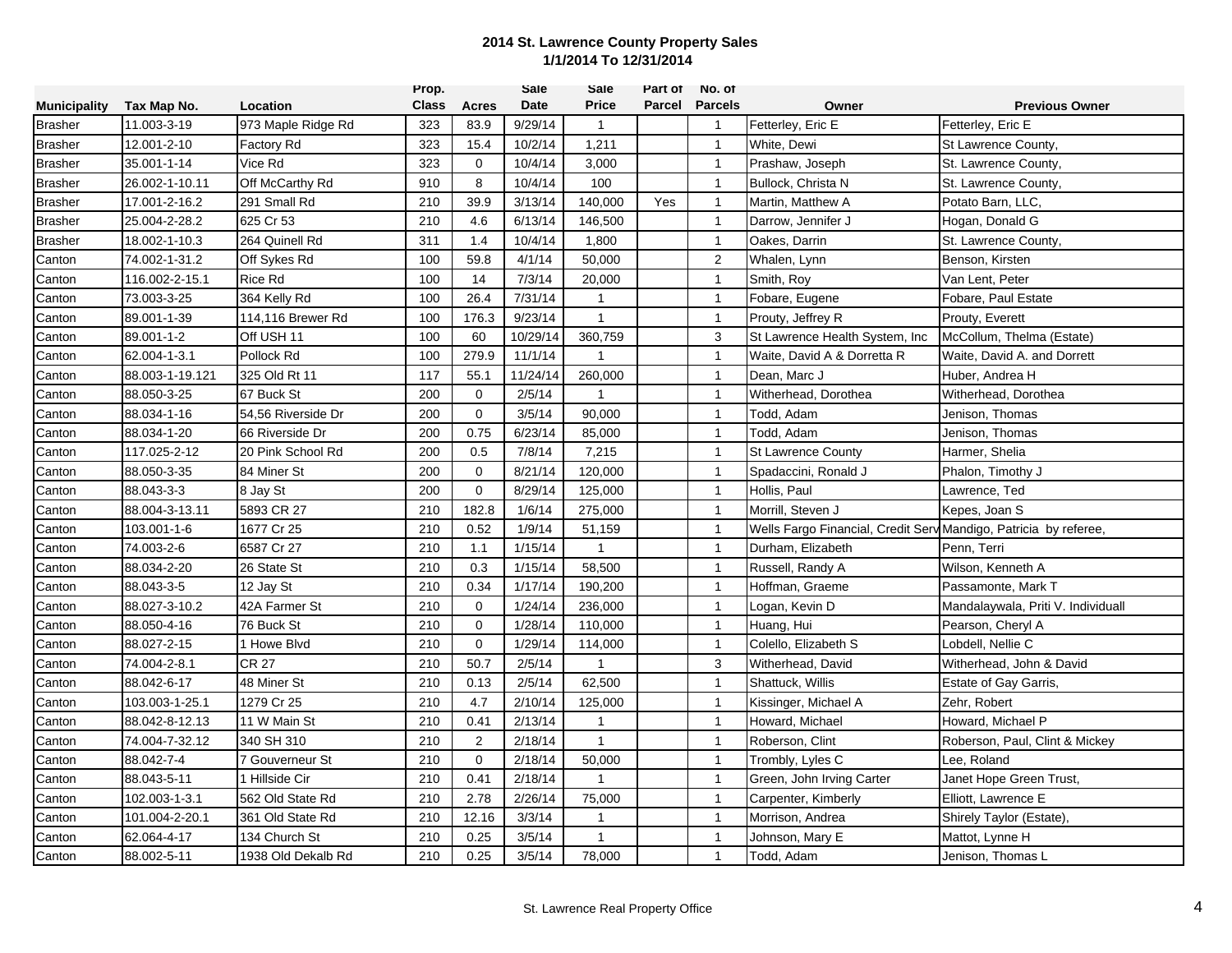|                     |                 |                          | Prop.        |                | Sale    | Sale         | Part of | No. of         |                          |                                        |
|---------------------|-----------------|--------------------------|--------------|----------------|---------|--------------|---------|----------------|--------------------------|----------------------------------------|
| <b>Municipality</b> | Tax Map No.     | Location                 | <b>Class</b> | <b>Acres</b>   | Date    | <b>Price</b> | Parcel  | <b>Parcels</b> | Owner                    | <b>Previous Owner</b>                  |
| Canton              | 117.001-2-8.112 | 2202 CR 21               | 210          | $\overline{2}$ | 3/7/14  | 8,000        |         | $\mathbf{1}$   | Bennefield, Gail Anson   | Anson (Estate), William J              |
| Canton              | 117.025-2-18    | 11,13 Churchill St       | 210          | 0.5            | 3/18/14 | $\mathbf{1}$ |         | $\overline{1}$ | Ward, Elizabeth          | Ward, Faith J                          |
| Canton              | 90.003-1-42.11  | 300 Post Rd              | 210          | 8.7            | 3/21/14 | 135,000      |         | $\mathbf{1}$   | Reardon, Patricia C      | Prince, Donna M                        |
| Canton              | 88.043-8-10     | 6 Lincoln St             | 210          | $\Omega$       | 3/21/14 | 7,000        |         | $\overline{1}$ | Sheridan, Richard F      | Sheridan, Ollie G. a/k/a Canda         |
| Canton              | 73.004-1-20.1   | 1187 CR 14               | 210          | 1.1            | 4/1/14  | $\mathbf{1}$ |         | $\mathbf{1}$   | Tuthill, Rex C           | Tuthill, Rex C                         |
| Canton              | 102.003-2-31    | 854 Miner Street Rd      | 210          | $\mathbf{1}$   | 4/2/14  | $\mathbf{1}$ |         | $\mathbf{1}$   | Dafoe, Myron I Jr        | Myron, I. Dafoe Jr.                    |
| Canton              | 103.003-1-13    | 1336 Cr 25               | 210          | 0.72           | 4/4/14  | 125,000      |         | $\mathbf{1}$   | Peters, Robert           | Bartlett, Jamie L.                     |
| Canton              | 87.046-1-6      | Cornelia St              | 210          | 0.63           | 4/9/14  | 168,000      |         | $\overline{2}$ | Kenna, Chad Ryan         | Bullock, Adam                          |
| Canton              | 88.026-4-5      | 60 State St              | 210          | $\mathbf 0$    | 4/9/14  | 187,500      |         | $\overline{1}$ | Maynes, Jeffrey T        | Kenna, Chad                            |
| Canton              | 87.045-1-5.1    | 104 Rensselaer St        | 210          | 0.5            | 4/9/14  | 152,500      |         | $\mathbf{1}$   | Borczuk, Rick            | McAdoo, John R                         |
| Canton              | 88.034-8-10     | 31 Hammond Dr            | 210          | $\mathbf 0$    | 4/25/14 | 145,000      |         | $\mathbf{1}$   | Hu, Chengru              | Sanderson, James L                     |
| Canton              | 87.004-1-16     | 440 Irish Settlement Rd  | 210          | 1              | 4/28/14 | 65,000       |         | $\mathbf{1}$   | Quicke, Travis O         | Atchie, Judith A                       |
| Canton              | 62.056-2-13     | 2289 CR 14               | 210          | 0.34           | 4/30/14 | 29,500       |         | $\mathbf{1}$   | Whitcomb, Stacy          | Cross, Gerald                          |
| Canton              | 75.001-3-7      | 650A, B Judson Street Rd | 210          | 3.85           | 5/2/14  | $\mathbf{1}$ |         | $\mathbf{1}$   | Rood, Mark G             | Rood, Nicole M                         |
| Canton              | 88.051-5-18     | 126 Miner St             | 210          | $\mathbf 0$    | 5/6/14  | 7,500        |         | $\overline{1}$ | Conmar Enterprises, LLC  | Pitts, Penny L., Rivers, Martin        |
| Canton              | 102.002-2-11    | 3082 CR 21               | 210          | 36.5           | 5/6/14  | 128,000      |         | $\overline{1}$ | Robla, Jonathan          | Mace, Rick & Christine                 |
| Canton              | 117.001-2-8.112 | 2202 CR 21               | 210          | $\overline{2}$ | 5/7/14  | 8,000        |         | $\overline{1}$ | Benningfield, Gail Anson | Anson, William Estate                  |
| Canton              | 87.001-2-14     | 585 CR 14                | 210          | 1.1            | 5/8/14  | $\mathbf{1}$ |         | $\mathbf{1}$   | Burnett, Robert F        | Burnett, Robert F                      |
| Canton              | 88.034-2-3.1    | 63 Court St              | 210          | 0.2            | 5/12/14 | 102,200      |         | $\mathbf{1}$   | Liscum, Kathryn L        | Cunningham, Thomas                     |
| Canton              | 62.064-4-15     | 137 Church St            | 210          | 1.2            | 5/12/14 | $\mathbf{1}$ |         | 9              | Woods, Fred              | Woods, Fred                            |
| Canton              | 117.001-2-11    | 36 North Woods Rd        | 210          | $\mathbf{1}$   | 5/19/14 | 15,000       |         | $\overline{1}$ | Foote, Judson Baldwin Jr | Flanagan, Larita K & Valerie           |
| Canton              | 117.001-2-13    | 16 North Woods Rd        | 210          | $\mathbf 0$    | 5/20/14 | 30,000       |         | 2              | Ashley, Frank W          | Harmer, Frank W                        |
| Canton              | 62.004-1-18.112 | 707, 711 Sykes Rd        | 210          | 245.1          | 5/22/14 | $\mathbf{1}$ |         | $\mathbf{1}$   | LaSala, Sean             | Lasala, Lester Co exec                 |
| Canton              | 88.035-7-15     | 4 Harrison St            | 210          | 0.47           | 5/24/14 | 1            |         | $\mathbf{1}$   | Monteith, Carolyn B      | Monteith, Jerome, Hewlett, Elizabeth A |
| Canton              | 101.004-2-2     | 311 CR 15                | 210          | 2.1            | 5/27/14 | 85,000       |         | $\mathbf{1}$   | Goodell, Nathaniel Reed  | Shaw, Russell                          |
| Canton              | 102.002-1-24.2  | 585 Miner Street Rd      | 210          | 2.9            | 5/27/14 | 126,850      |         | $\mathbf{1}$   | D'Luhosch, Peter D       | Budler, Michael R                      |
| Canton              | 88.058-4-30     | 10 Tallman Rd/prvt       | 210          | 1.5            | 5/29/14 | 286,000      |         | $\overline{1}$ | Znojkiewicz, Pierre      | Cross, John L                          |
| Canton              | 88.035-7-15     | 4 Harrison St            | 210          | 0.47           | 5/30/14 | 99,500       |         | $\overline{1}$ | Hart, Nathaniel C        | Monteith, Carolyn B                    |
| Canton              | 88.035-8-4      | 28 Judson St             | 210          | 0.37           | 5/30/14 | 180,000      |         | $\mathbf{1}$   | Jordan, Corey            | Silver, Andrew W                       |
| Canton              | 88.058-4-32     | 6 Tallman Rd/prvt        | 210          | 1.8            | 5/30/14 | 230,000      |         | $\mathbf{1}$   | Manory, Joseph           | Peacock, Matthew J                     |
| Canton              | 88.043-4-11     | 16 College St            | 210          | 0.62           | 6/4/14  | 270,000      |         | $\mathbf{1}$   | Silver, Andrew W         | Clark, Arthur                          |
| Canton              | 88.027-3-16     | 30 Farmer St             | 210          | 1.5            | 6/16/14 | 189,000      |         | $\mathbf{1}$   | Walenta, Michael C       | Miller, Andrew D.                      |
| Canton              | 74.002-1-40.2   | 373 Sykes Rd             | 210          | 2.8            | 6/18/14 | 85,000       |         | $\mathbf{1}$   | Rood, Nicole             | Oakes, Lisa M                          |
| Canton              | 88.050-1-2      | 47 Gouverneur St         | 210          | 0.5            | 6/23/14 | 78,000       |         | $\overline{1}$ | Todd, Adam               | Jenison, Thomas L                      |
| Canton              | 88.050-1-3      | 49 Gouverneur St         | 210          | $\Omega$       | 6/23/14 | 75,000       |         | $\mathbf{1}$   | Todd, Adam               | Jenison, Elizabeth J                   |
| Canton              | 88.050-1-6      | 55 Gouverneur St         | 210          | $\mathbf 0$    | 6/23/14 | 75,000       |         | $\mathbf{1}$   | Todd, Adam               | Westdijk (Estate), Emma                |
| Canton              | 88.050-1-7      | 57 Gouverneur St         | 210          | $\mathbf 0$    | 6/23/14 | 75,000       |         | $\mathbf{1}$   | Todd, Adam               | Jenison, Thomas                        |
| Canton              | 87.003-2-2      | 519 CR 14                | 210          | $\overline{7}$ | 6/25/14 | $\mathbf 1$  |         | $\mathbf{1}$   | Newvine, Joyce           | Estate of Claron John, Newvine         |
| Canton              | 87.003-2-2      | 519 CR 14                | 210          | $\overline{7}$ | 6/25/14 | $\mathbf{1}$ |         | $\mathbf{1}$   | Minehan, Janine          | Newvine, Joyce                         |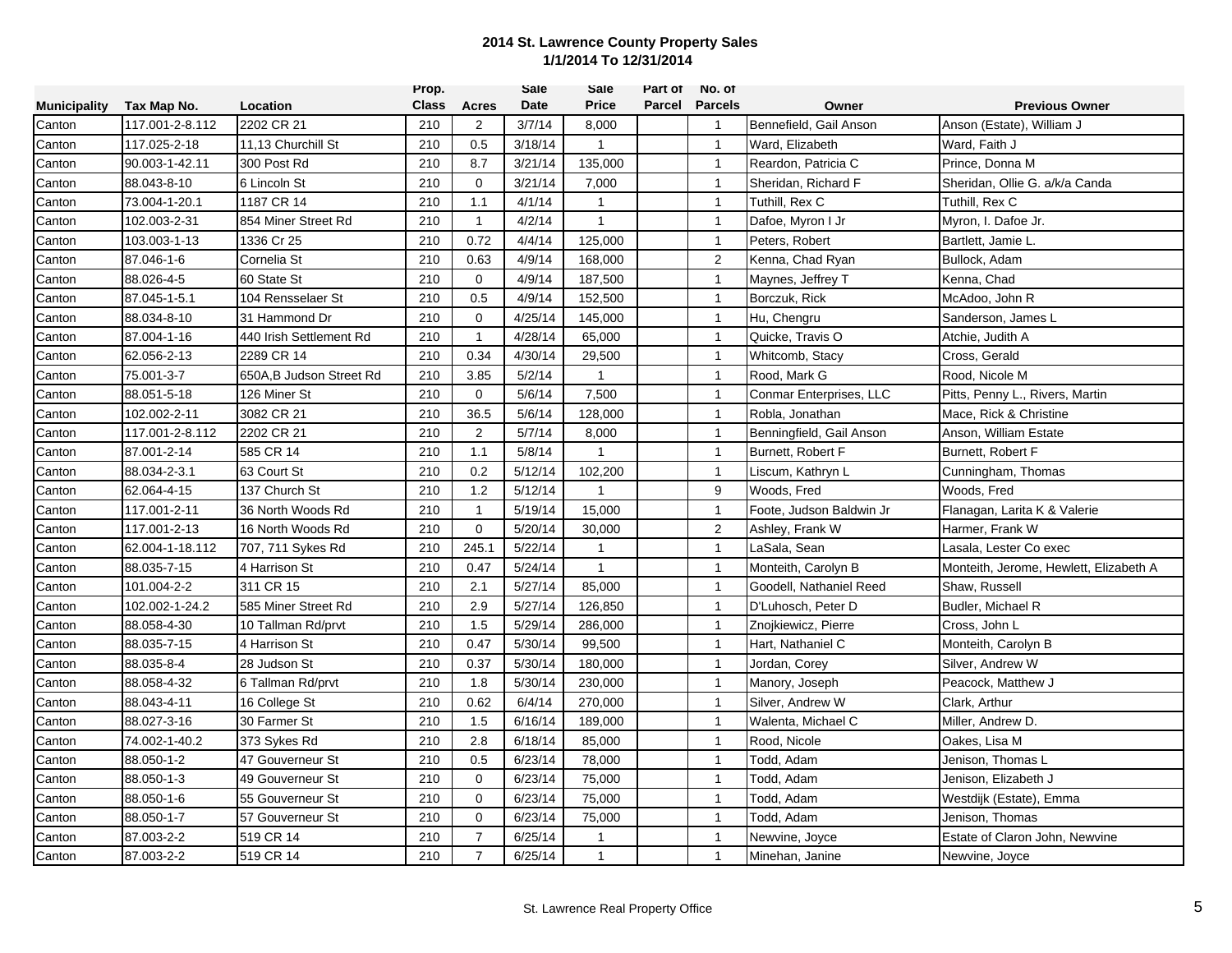|                     |                  |                         | Prop.        |                | <b>Sale</b> | Sale         | Part of | No. of         |                                                              |                                          |
|---------------------|------------------|-------------------------|--------------|----------------|-------------|--------------|---------|----------------|--------------------------------------------------------------|------------------------------------------|
| <b>Municipality</b> | Tax Map No.      | Location                | <b>Class</b> | <b>Acres</b>   | Date        | <b>Price</b> | Parcel  | <b>Parcels</b> | Owner                                                        | <b>Previous Owner</b>                    |
| Canton              | 88.035-6-24      | 18 Crescent St          | 210          | 0              | 6/26/14     | 139,500      |         | $\overline{1}$ | Zimmerman, Robert L                                          | Ellis, Laura                             |
| Canton              | 88.033-1-9       | 45 Bird St              | 210          | $\mathbf{0}$   | 6/27/14     | 144,000      |         | $\overline{1}$ | Gagliardi, Daniel                                            | Crawford, Travis M                       |
| Canton              | 88.027-3-5       | 54 Farmer St            | 210          | 0.45           | 7/1/14      | 180,000      |         | $\overline{1}$ | Crane, Todd P                                                | Daley, Matthew F                         |
| Canton              | 117.001-2-13     | 16 North Woods Rd       | 210          | $\Omega$       | 7/8/14      | 2,166        |         | $\mathbf{1}$   | <b>St Lawrence County</b>                                    | Ashley, Frank W                          |
| Canton              | 117.025-2-16     | 8 Pink School Rd        | 210          | $\mathbf 0$    | 7/8/14      | 3,398        |         | $\mathbf{1}$   | <b>St Lawrence County</b>                                    | Perez, Greg                              |
| Canton              | 117.001-2-13     | 16 North Woods Rd       | 210          | $\Omega$       | 7/8/14      | 2.929        |         | $\mathbf{1}$   | Ashley, Frank W                                              | St Lawrence County,                      |
| Canton              | 102.001-1-16.121 | 234 Old Rt 11           | 210          | $\overline{4}$ | 7/9/14      | $\mathbf{1}$ | Yes     | $\mathbf{1}$   | Locke, Ramsey J                                              | Brown, Nancy                             |
| Canton              | 88.026-2-22      | 19 Fairlane Dr          | 210          | $\Omega$       | 7/11/14     | 127,000      |         | $\overline{1}$ | Akins, Susan H                                               | Abbey, Frances A                         |
| Canton              | 102.004-1-11     | 2828 CR 21              | 210          | $\mathbf{1}$   | 7/16/14     | $\mathbf{1}$ |         | $\overline{1}$ | Peterson, Gerald A                                           | Peterson, Gerald A                       |
| Canton              | 75.003-1-35      | 6171,6177 USH 11        | 210          | 148.2          | 7/16/14     | $\mathbf{1}$ |         | 3              | Aldous, Vernon C (LU)                                        | Aldous, Vernon C                         |
| Canton              | 88.034-4-21      | 39 Court St             | 210          | $\mathbf 0$    | 7/18/14     | 95,000       |         | $\mathbf{1}$   | St Lawrence Federal Credit, Unior The Roman Catholic Church, |                                          |
| Canton              | 88.035-5-16      | 23 Pleasant St          | 210          | $\Omega$       | 7/21/14     | 117,500      |         | $\mathbf{1}$   | Lemieux, Emily R                                             | Olesker, Ronnie                          |
| Canton              | 103.003-1-35     | 504 Pink School Rd      | 210          | 15             | 7/21/14     | 1            |         | $\mathbf{1}$   | Robert, Jason N                                              | Robert, Jason N                          |
| Canton              | 75.001-3-12.21   | 193 Finnegan Rd         | 210          | 6.5            | 7/24/14     | $\mathbf{1}$ |         | $\mathbf{1}$   | Lobdell, Raymond J                                           | Lobdell, Raymond J                       |
| Canton              | 74.002-1-18      | 731 SH 310              | 210          | 41.3           | 7/28/14     | $\mathbf{1}$ |         | $\overline{1}$ | Billings, Terisa A                                           | Billings, Terry L                        |
| Canton              | 88.050-3-38      | 88,90 Miner St          | 210          | 0.14           | 7/31/14     | 45,000       |         | $\mathbf{1}$   | Shattuck, Willis G                                           | Thompson, Don O                          |
| Canton              | 88.042-8-20      | 16 Gouverneur St        | 210          | $\mathbf 0$    | 8/1/14      | 53,000       |         | $\mathbf{1}$   | Planty, Walter A                                             | Wood, Joyce A                            |
| Canton              | 87.003-2-8       | 561 CR 14               | 210          | $\mathbf{1}$   | 8/3/14      | 35,000       |         | $\mathbf{1}$   | Tyo, Todd L II                                               | McAdoo, Taylor                           |
| Canton              | 87.038-3-9       | 209 State St            | 210          | $\mathbf 0$    | 8/4/14      | 72,500       |         | $\mathbf{1}$   | Hammond, Michael S                                           | Liscum, Linda                            |
| Canton              | 88.026-2-49      | 32 Woods Dr             | 210          | $\mathbf 0$    | 8/6/14      | 250,000      |         | $\mathbf{1}$   | Moskowitz, Breyne                                            | Halloran, Owen W.                        |
| Canton              | 88.034-8-28      | 20 Wells St             | 210          | $\mathbf{0}$   | 8/7/14      | 124,000      |         | $\mathbf{1}$   | Adams, Linda A                                               | Sanborn, Helen                           |
| Canton              | 88.002-2-21.1    | 131 Judson Street Rd    | 210          | $\mathbf 0$    | 8/12/14     | 181,500      |         | $\overline{1}$ | Szafran, Zvi                                                 | Society of The United Helpers,           |
| Canton              | 117.033-2-12.1   | 54 Churchill St         | 210          | 2.2            | 8/12/14     | 70,000       |         | $\mathbf{1}$   | Schwahn, Thomas E Sr                                         | Ramsay, Robert D                         |
| Canton              | 102.001-1-11.1   | 137 Rich Rd             | 210          | 1.1            | 8/15/14     | 115,000      |         | $\mathbf{1}$   | Norman, David                                                | Theobald, Kenneth                        |
| Canton              | 88.035-7-22      | 29 E Main St            | 210          | 0.11           | 8/18/14     | 63,000       |         | $\mathbf{1}$   | Rouse, Charles                                               | Hebb, Kenneth M                          |
| Canton              | 89.004-3-38      | 1858 SH 68              | 210          | $\mathbf 0$    | 8/20/14     | 95,000       |         | $\mathbf{1}$   | Brown, Derek W                                               | Jensen, Peggy J                          |
| Canton              | 62.004-1-30.12   | 60 Pollock Rd           | 210          | 0.92           | 8/21/14     | 94,000       |         | $\mathbf{1}$   | Sweeney, Erin E                                              | Villeneuve, Heather E. f/k/a Ber         |
| Canton              | 88.034-2-22.1    | 30,32 State St          | 210          | $\mathbf 0$    | 8/22/14     | 110,000      |         | $\overline{1}$ | Exoo, Calvin F                                               | Mallam, Dorothy                          |
| Canton              | 103.001-2-2      | 1688 Cr 25              | 210          | $\mathbf 0$    | 8/24/14     | 94,000       |         | $\mathbf{1}$   | LaPoint, Kyle L                                              | LaClair, Nellie (Estate)                 |
| Canton              | 88.026-1-5       | 7 Fairlane Dr           | 210          | $\mathbf 0$    | 8/27/14     | 194,000      |         | $\mathbf{1}$   | Schafer, Rachael M                                           | Krisciunas, Raymond                      |
| Canton              | 117.001-2-14     | North Woods Rd          | 210          | 0.48           | 8/28/14     | 3,254        |         | $\mathbf{1}$   | Ashley, Frank W                                              | St Lawrence County,                      |
| Canton              | 103.002-3-4      | 95 CR 29                | 210          | 9              | 9/2/14      |              |         | $\sqrt{2}$     | Curtis, Duane                                                | Curtis, Duane                            |
| Canton              | 102.002-1-39     | 614,616 Miner Street Rd | 210          | 5              | 9/4/14      | $\mathbf{1}$ |         | $\mathbf{1}$   | Walrath, Larry B                                             | Walrath, Gordon and Beverly              |
| Canton              | 88.035-5-19      | 60 Judson St            | 210          | $\mathbf 0$    | 9/8/14      | 130,000      |         | $\overline{1}$ | Duskas, William M                                            | <b>Wisner Family Trust,</b>              |
| Canton              | 88.051-2-12      | 22 Mechanic St          | 210          | $\Omega$       | 9/10/14     | 105,000      |         | $\mathbf{1}$   | Casserly, Carolyn A                                          | Estate of Walter E Locke,                |
| Canton              | 88.035-6-4       | 7 East Dr               | 210          | 0.31           | 9/15/14     | 102,500      |         | $\overline{1}$ | Weitz, Martin                                                | Stromgren, Daniel R                      |
| Canton              | 88.042-8-21      | 20 Gouverneur St        | 210          | $\Omega$       | 9/16/14     | 125,000      |         | $\mathbf{1}$   | Brabant, Daniel                                              | MacDonald, Frances A                     |
| Canton              | 88.051-5-14      | 118 Miner St            | 210          | $\mathbf 0$    | 9/19/14     | 1            |         | $\mathbf{1}$   | Barr, Michael S                                              | Conmar Enterprises, LLC,                 |
| Canton              | 88.035-4-5       | 79 Judson St            | 210          | $\mathbf 0$    | 9/26/14     | 92,500       |         | $\mathbf{1}$   | McBath, Steven                                               | Leonard, Dorothy T, Leonard, II, W. Jame |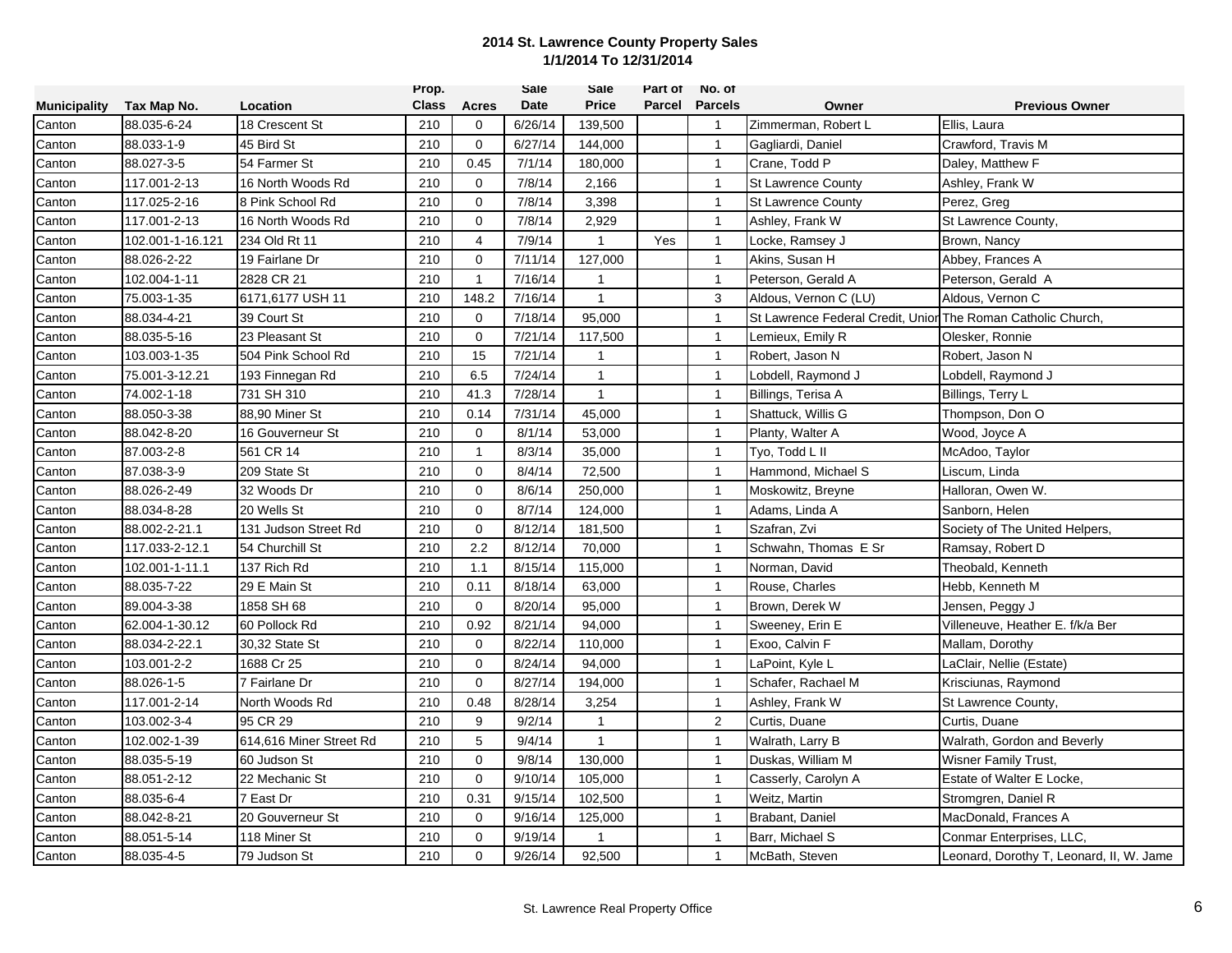|                     |                  |                              | Prop.        |              | Sale     | Sale         | Part of       | No. of         |                                |                                  |
|---------------------|------------------|------------------------------|--------------|--------------|----------|--------------|---------------|----------------|--------------------------------|----------------------------------|
| <b>Municipality</b> | Tax Map No.      | Location                     | <b>Class</b> | <b>Acres</b> | Date     | Price        | <b>Parcel</b> | <b>Parcels</b> | Owner                          | <b>Previous Owner</b>            |
| Canton              | 117.033-2-7      | <b>Churchill St</b>          | 210          | $\mathbf 0$  | 9/30/14  | 703          |               | $\mathbf{1}$   | LaLone, Barry P                | St Lawrence County,              |
| Canton              | 117.025-2-16     | 8 Pink School Rd             | 210          | $\mathbf{0}$ | 10/4/14  | 10,000       |               | $\mathbf{1}$   | DeGroat, Harry                 | St Lawrence County,              |
| Canton              | 117.025-2-12     | 20 Pink School Rd            | 210          | 0.5          | 10/4/14  | 10,000       |               | $\mathbf{1}$   | DeGroat, Harry                 | St Lawrence County,              |
| Canton              | 117.002-1-39     | 194 North Woods Rd           | 210          | $\mathbf{1}$ | 10/4/14  | 6,500        |               | $\mathbf{1}$   | Skidds, Michael                | St Lawrence County,              |
| Canton              | 102.004-1-42     | Cr 21 Ext                    | 210          | 0.6          | 10/4/14  | 200          |               | $\mathbf{1}$   | Gipp, Chris                    | St Lawrence County,              |
| Canton              | 88.043-3-8.1     | 15 Elm St                    | 210          | 0.3          | 10/6/14  | 38.000       |               | $\overline{2}$ | Fay, Linda                     | Bayberry, LLC,                   |
| Canton              | 88.027-3-3       | 96 State St                  | 210          | $\mathbf 0$  | 10/7/14  | 196,000      |               | $\overline{1}$ | Gerber, Richard L              | 2006 A & C Neubert Family, Trust |
| Canton              | 88.042-8-18      | 14 Gouverneur St             | 210          | $\Omega$     | 10/9/14  | 61,000       |               | $\mathbf{1}$   | Passino, Candance              | Jenison, Thomas L.               |
| Canton              | 88.004-1-10.2    | 185 Miner Street Rd          | 210          | $\mathbf 0$  | 10/10/14 | 120,017      |               | $\mathbf{1}$   | Ryan, Thomas J                 | Newell, Allan                    |
| Canton              | 88.026-2-34      | 9 Rushton Dr                 | 210          | $\Omega$     | 10/10/14 | 163,000      |               | $\mathbf{1}$   | Longshore, Joseph R (II)       | Comer, Marcia E                  |
| Canton              | 74.004-7-71      | 231,235 State Street Rd, 295 | 210          | 70.1         | 10/15/14 | 115,000      | Yes           | $\mathbf{1}$   | North Woods Properties, Inc.   | Uncle Buck, LLC.                 |
| Canton              | 88.043-4-9       | 8 College St                 | 210          | 0.47         | 10/17/14 | 187,000      |               | $\mathbf{1}$   | Chen, Wen Ping                 | VandenHeuvel, Marion             |
| Canton              | 87.046-1-18      | 539 Front St                 | 210          | $\mathbf 0$  | 10/22/14 | 68,900       |               | $\mathbf{1}$   | Eaton, Robert E Jr             | Norenberg, David F               |
| Canton              | 88.026-4-4       | 59 State St                  | 210          | $\Omega$     | 10/23/14 | $\mathbf{1}$ |               | $\mathbf{1}$   | Bessette, Warren D Jr          | Bessette, Warren D               |
| Canton              | 88.035-6-23      | 16 Crescent St               | 210          | $\mathbf 0$  | 10/23/14 | 118,000      |               | $\mathbf{1}$   | White, Drew                    | McDonnell, Daniel J              |
| Canton              | 87.003-3-1       | 877 CR 15                    | 210          | 71.2         | 10/24/14 | $\mathbf{1}$ |               | $\mathbf{1}$   | Benson, Zachary                | Benson, Zachary                  |
| Canton              | 88.004-3-1.11    | 6010 Cr 27                   | 210          | 53.9         | 10/24/14 | $\mathbf{1}$ |               | $\mathbf{1}$   | Locy, William F                | Locy, William F                  |
| Canton              | 88.051-2-3       | 25 Lincoln St                | 210          | $\mathbf 0$  | 10/30/14 | $\mathbf{1}$ |               | $\mathbf{1}$   | Rose, Colleen A                | Rose (Mathews), Colleen A        |
| Canton              | 101.004-2-8.2    | 234 CR 15                    | 210          | 2            | 10/31/14 | 100,000      |               | $\mathbf{1}$   | Merithew, Paul F               | Merithew, Michael P              |
| Canton              | 87.004-1-7.12    | 280 Irish Settlement Rd      | 210          | 1.3          | 10/31/14 | $\mathbf{1}$ |               | $\overline{1}$ | Ort, Kathryn J                 | Foote, John                      |
| Canton              | 88.051-5-20.1    | 130 Miner St                 | 210          | 0.44         | 10/31/14 | 91,000       |               | $\mathbf{1}$   | Todd, Adam                     | Jenison, Thomas L                |
| Canton              | 74.004-6-7.2     | 6242 Cr 27                   | 210          | 0.5          | 10/31/14 | 80,000       |               | $\mathbf{1}$   | Todd, Adam                     | Jenison, Thomas L                |
| Canton              | 87.038-1-8       | 425 Rensselaer St            | 210          | $\mathbf 0$  | 11/6/14  | 28,000       |               | $\mathbf{1}$   | Barney, Danielle R             | Davis, Jared R                   |
| Canton              | 88.026-2-31      | Crary Dr                     | 210          | 0            | 11/8/14  | 145,000      |               | $\mathbf{1}$   | Pabis, Jonathan N              | Goodman, Jacqueline              |
| Canton              | 102.002-1-8.211  | 475 Miner Street Rd          | 210          | 12.8         | 11/20/14 | $\mathbf{1}$ |               | $\mathbf{1}$   | Seymour, Michael               | Seymour, Mary Sue                |
| Canton              | 73.004-1-4       | 1331 CR 14                   | 210          | 1.7          | 11/21/14 | 115,500      |               | $\overline{1}$ | Kotz, Robert                   | Smith, Debra                     |
| Canton              | 88.034-2-24      | 34 State St                  | 210          | $\mathbf 0$  | 11/21/14 | 115,000      |               | $\mathbf{1}$   | Exoo, Calvin                   | Daniels, Rebecca                 |
| Canton              | 88.034-2-29      | 60 Court St                  | 210          | $\mathbf 0$  | 11/26/14 | $\mathbf{1}$ |               | $\mathbf{1}$   | Robinson, Beverly              | Robinson, George & Beverly       |
| Canton              | 117.002-1-37.121 | 265 North Woods Rd           | 210          | 8.7          | 12/5/14  | $\mathbf{1}$ |               | $\mathbf{1}$   | Hiawatha Institute For Indigen | Dubinsky, Edward                 |
| Canton              | 88.034-2-13      | 8 Pearl St                   | 210          | $\mathbf 0$  | 12/8/14  | 72,000       |               | $\mathbf{1}$   | Owen, Emily M                  | Foster, Laura A                  |
| Canton              | 87.037-3-2       | 102 King St                  | 210          | 0.58         | 12/9/14  | $\mathbf{1}$ |               | $\mathbf{1}$   | Hance, Margaret                | Hance, Margaret (LU)             |
| Canton              | 103.001-1-6      | 1677 Cr 25                   | 210          | 0.52         | 12/19/14 | 79,200       |               | $\mathbf{1}$   | Wells, Kevin                   | Wells Fargo Financial Credit,    |
| Canton              | 103.001-1-6      | 1677 Cr 25                   | 210          | 0.52         | 12/19/14 | $\mathbf{1}$ |               | $\mathbf{1}$   | Wells, Kevin                   | Wells, Kevin                     |
| Canton              | 88.043-8-9.1     | 4 Lincoln St                 | 210          | $\mathbf 0$  | 12/19/14 | 45,000       |               | $\mathbf{1}$   | Grant, David A                 | Massena Savings & Loan,          |
| Canton              | 102.002-1-36     | 684 Miner Street Rd          | 210          | 0.39         | 12/22/14 | 50,000       |               | $\overline{c}$ | Foote, Brian E                 | Foote, Branden M                 |
| Canton              | 62.064-3-2.1     | 7171 Cr 27                   | 210          | 2.5          | 12/29/14 | 114,000      |               | $\mathbf{1}$   | Backus, Derek                  | Shelmidine, Carolyn              |
| Canton              | 88.034-2-12.1    | 4 1/2, 6 Pearl St            | 220          | $\mathbf 0$  | 4/1/14   | 1            |               | $\mathbf{1}$   | Sow's Ear Enterprises, LLC     | Douglas, Richard                 |
| Canton              | 74.002-1-28.112  | 170 Sykes Rd                 | 240          | 5.9          | 1/8/14   | 150,000      |               | $\mathbf{1}$   | Rhoda, Philip W Jr             | Hawley, Thomas W                 |
| Canton              | 62.004-1-18.111  | 280 Pollock Rd               | 241          | 59.8         | 5/22/14  | $\mathbf{1}$ |               | $\mathbf{1}$   | LaSala, Ralph                  | Lasala (Estate), Eleanor         |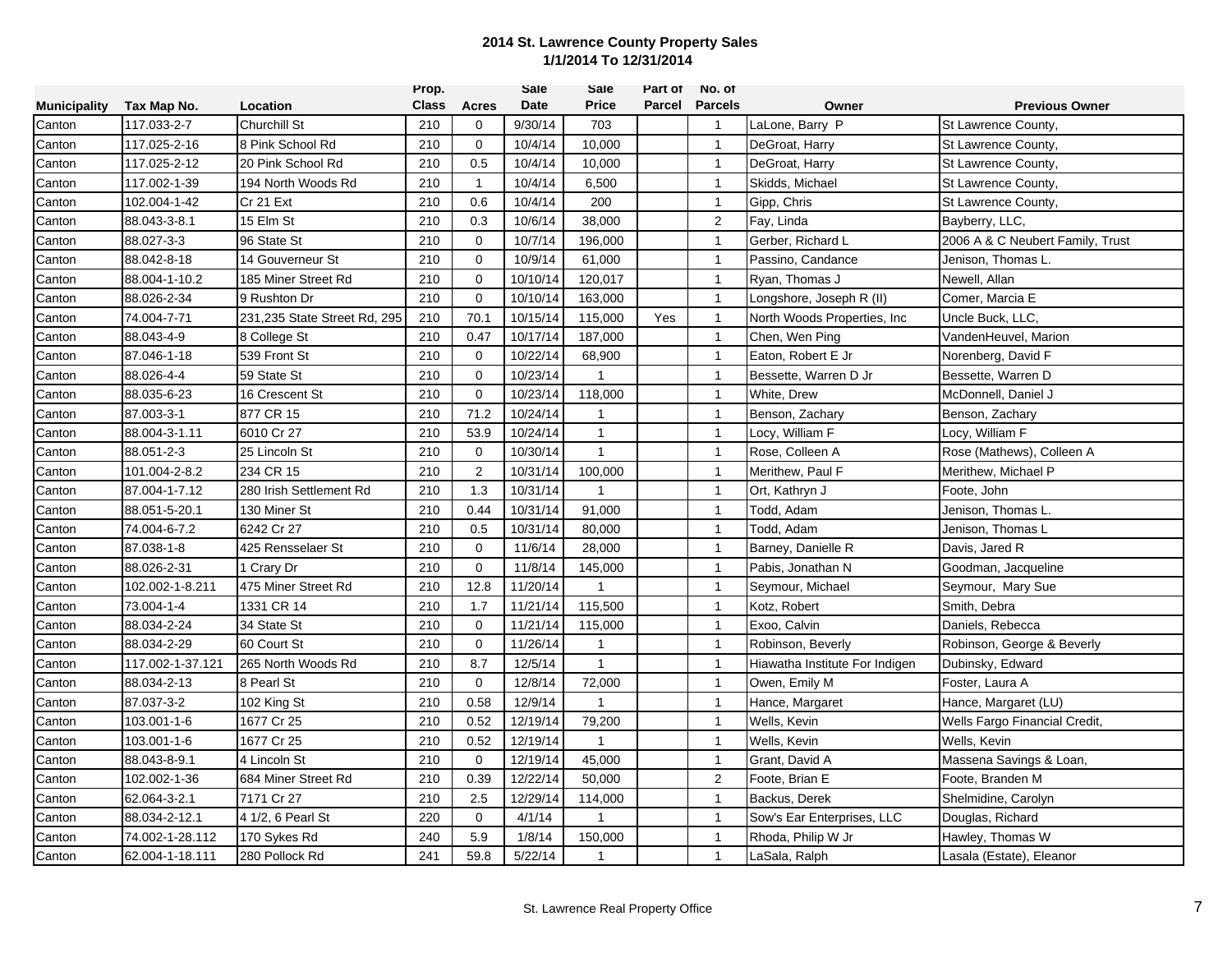|                     |                 |                            | Prop.        |              | <b>Sale</b> | Sale         | Part of | No. of         |                                 |                                |
|---------------------|-----------------|----------------------------|--------------|--------------|-------------|--------------|---------|----------------|---------------------------------|--------------------------------|
| <b>Municipality</b> | Tax Map No.     | Location                   | <b>Class</b> | Acres        | Date        | <b>Price</b> | Parcel  | <b>Parcels</b> | Owner                           | <b>Previous Owner</b>          |
| Canton              | 62.004-1-18.111 | 280 Pollock Rd             | 241          | 59.8         | 5/22/14     | $\mathbf{1}$ |         | $\overline{1}$ | LaSala, Peter                   | LaSala, Ralph                  |
| Canton              | 102.004-1-29.1  | 52 Cr 21 Ext               | 270          | 0.47         | 2/28/14     | 10,000       |         | $\overline{1}$ | Sharlow, Randy                  | Smith, David A                 |
| Canton              | 103.003-1-29    | Pink School Rd             | 300          | 3            | 4/18/14     | 15,000       |         | $\overline{1}$ | Wheeler, Thomas B               | Spencer Living Trust,          |
| Canton              | 117.033-2-17    | 64 Churchill St            | 300          | 0.5          | 6/10/14     | 13,000       |         | $\mathbf{1}$   | Stewart, Scott M                | Rocca, Peter P                 |
| Canton              | 116.002-2-24    | 4630 USH 11                | 300          | 11.6         | 10/4/14     | 4,000        |         | $\mathbf{1}$   | Gipp, Chris                     | St Lawrence County,            |
| Canton              | 75.003-1-32.1   | 6235 USH 11                | 300          | 23           | 10/7/14     | 22,000       |         | $\mathbf{1}$   | Mazzotta, Andrew S              | See Attached Sheet,            |
| Canton              | 74.004-2-59     | 6353 CR 27                 | 300          | $\mathbf 0$  | 10/21/14    | 9,500        |         | $\mathbf{1}$   | Hanna, John                     | Noble, Marshall E              |
| Canton              | 103.002-1-18.2  | 262 Howardville Rd         | 311          | 1.8          | 1/10/14     | $\mathbf{1}$ |         | $\mathbf{1}$   | Latimer, Thomas                 | Latimer, Thomas                |
| Canton              | 74.004-7-13.112 | 15-21 Sullivan Dr          | 311          | 3.3          | 5/14/14     | $\mathbf{1}$ |         | $\overline{1}$ | Argent Developments, LLC        | The CVO Group, LLC,            |
| Canton              | 117.001-2-14    | North Woods Rd             | 311          | 0.48         | 7/8/14      | 2,403        |         | $\mathbf{1}$   | <b>St Lawrence County</b>       | Ashley, Frank W                |
| Canton              | 102.004-1-42    | Cr 21 Ext                  | 311          | 0.6          | 7/8/14      | 1,101        |         | $\mathbf{1}$   | <b>St Lawrence County</b>       | Walsh, Gregory J               |
| Canton              | 117.033-2-7     | Churchill St               | 311          | $\mathbf 0$  | 7/8/14      | 570          |         | $\mathbf{1}$   | <b>St Lawrence County</b>       | Lalone, Barry P                |
| Canton              | 101.001-2-7.2   | <b>CR 15</b>               | 311          | 121.5        | 9/18/14     | 60,000       |         | $\overline{1}$ | Reed, Douglas                   | Stacy, Theron                  |
| Canton              | 117.002-1-7     | 93 Pink School Rd          | 311          | 0.1          | 10/15/14    | $\mathbf{1}$ |         | $\mathbf{1}$   | Harmer, Franklin W              | St. Lawrence County,           |
| Canton              | 89.001-1-62     | 6046 Ush 11                | 311          | 81.5         | 10/31/14    | 100,000      |         | 3              | Eisele, Joseph Jr               | St Lawrence Health System Inc, |
| Canton              | 74.004-7-72     | SH 310                     | 314          | 1.1          | 3/9/14      | 2,500        |         | $\mathbf{1}$   | Howie, Joel                     | Unice Buck LLC,                |
| Canton              | 88.042-7-20.2   | 45 Gouverneur St           | 314          | 1.1          | 4/6/14      | 110,000      | Yes     | $\overline{2}$ | Bregg, Andrew                   | Jenison, Thomas L              |
| Canton              | 117.033-3-15    | North Woods Rd Ext/Pvt     | 314          | 0.2          | 4/11/14     | 10,000       | Yes     | 2              | Wimmer, Peter W                 | Murphy, Francis P              |
| Canton              | 74.001-1-20.2   | 6699 CR 27                 | 314          | 5            | 7/18/14     | $\mathbf{1}$ |         | $\mathbf{1}$   | Smith, Steven J                 | Smith, Steven J                |
| Canton              | 88.043-3-8.2    | Off Elm St                 | 314          | 0.04         | 8/19/14     | 2,250        |         | $\overline{1}$ | Grover, Richard                 | Bayberry LLC,                  |
| Canton              | 74.004-7-33.112 | <b>SH 310</b>              | 314          | 3.1          | 8/22/14     | $\mathbf{1}$ |         | $\mathbf{1}$   | Hayes, Robert                   | Hayes, Erma                    |
| Canton              | 87.001-1-11.12  | Johnson Rd                 | 314          | 2.4          | 11/10/14    | 1,000        |         | $\mathbf{1}$   | Fobare, Steven                  | Fobare, Eugene                 |
| Canton              | 103.001-2-27.2  | Meade Rd                   | 314          | 0.15         | 12/23/14    | $\mathbf{1}$ |         | 3              | Rodee, William (LU)             | Rodee, William L (LU)          |
| Canton              | 89.004-3-7.21   | 475 Potter Rd              | 322          | 19.9         | 1/10/14     | 34,100       |         | $\overline{2}$ | Hayes, Ryan                     | Gibson & Son Inc,              |
| Canton              | 89.001-1-3.2    | USH 11                     | 322          | 44.5         | 10/29/14    | 387,215      |         | 2              | St Lawrence Health System, Inc. | McCollum, Kevin P              |
| Canton              | 88.001-2-4.1    | 2746,2750 SH 68            | 400          | 12.3         | 2/18/14     | 335,000      |         | $\overline{1}$ | Thompson, Amy A                 | Bancroft, Lisa R               |
| Canton              | 88.001-2-4.1    | 2746,2750 SH 68            | 400          | 12.3         | 2/18/14     | $\mathbf{1}$ |         | $\mathbf{1}$   | Northern Limits Real Estate,    | Thompson, Amy A.               |
| Canton              | 88.004-1-72.1   | Miner Street Rd            | 900          | 126.9        | 8/4/14      | $\mathbf{1}$ |         | $\overline{1}$ | Swanson, David                  | Locy, William                  |
| Canton              | 62.004-1-5      | Pollock Rd                 | 900          | 30           | 12/12/14    | 20,000       |         | $\mathbf{1}$   | Whitcomb, James E               | O'Neill, Benjamin J            |
| Canton              | 89.003-1-13     | Off CR 27                  | 900          | 53.4         | 12/29/14    | 25,000       |         | $\mathbf{1}$   | Rose, James F                   | MWF Adirondacks, LLC,          |
| Clare               | 134.000-1-12.2  | <b>Buck Brook Rd</b>       | 100          | 22.5         | 7/8/14      | 848          |         | $\mathbf{1}$   | <b>St Lawrence County</b>       | Colton, Paul                   |
| Clare               | 134.000-1-12.2  | <b>Buck Brook Rd</b>       | 100          | 22.5         | 8/18/14     | 1,033        |         | $\mathbf{1}$   | Colton, Paul                    | St Lawrence County,            |
| Clare               | 134.000-1-21    | 411,419, 421 Buck Brook Rd | 210          | 45           | 1/29/14     | $\mathbf{1}$ |         | $\mathbf{1}$   | Bateman, Virginia M             | Larose, Wayne A                |
| Clare               | 163.002-2-10    | 2459,2467 Cr 27            | 210          | 38.7         | 4/30/14     | 5,393        |         | $\mathbf{1}$   | Giffin, Harold (LU) D           | Giffin, Harold D               |
| Clare               | 134.000-1-10.11 | 3494 Cr 27                 | 210          | 162.3        | 7/2/14      | $\mathbf{1}$ |         | $\overline{4}$ | Colton, Paul                    | Colton, Paul & Tammy           |
| Clare               | 134.000-1-10.2  | 13 White Rd                | 210          | 41.2         | 7/7/14      | $\mathbf{1}$ |         | $\mathbf{1}$   | Colton, Perry A                 | Colton, Paul                   |
| Clare               | 164.000-1-2     | 162,172, 176 Dean Rd       | 210          | 39.2         | 7/8/14      | 5,954        |         | $\mathbf{1}$   | <b>St Lawrence County</b>       | Sharpstene, Francis W          |
| Clare               | 164.000-1-2     | 162,172, 176 Dean Rd       | 210          | 39.2         | 9/30/14     | 7,167        |         | $\mathbf{1}$   | Sharpstene, Francis W           | St Lawrence County,            |
| Clare               | 133.004-2-7     | 3498,3504 Cr 27            | 210          | $\mathbf{1}$ | 12/15/14    | 18,748       |         | $\mathbf 1$    | Colton, Patrick                 | Colton (Estate), Arnold B      |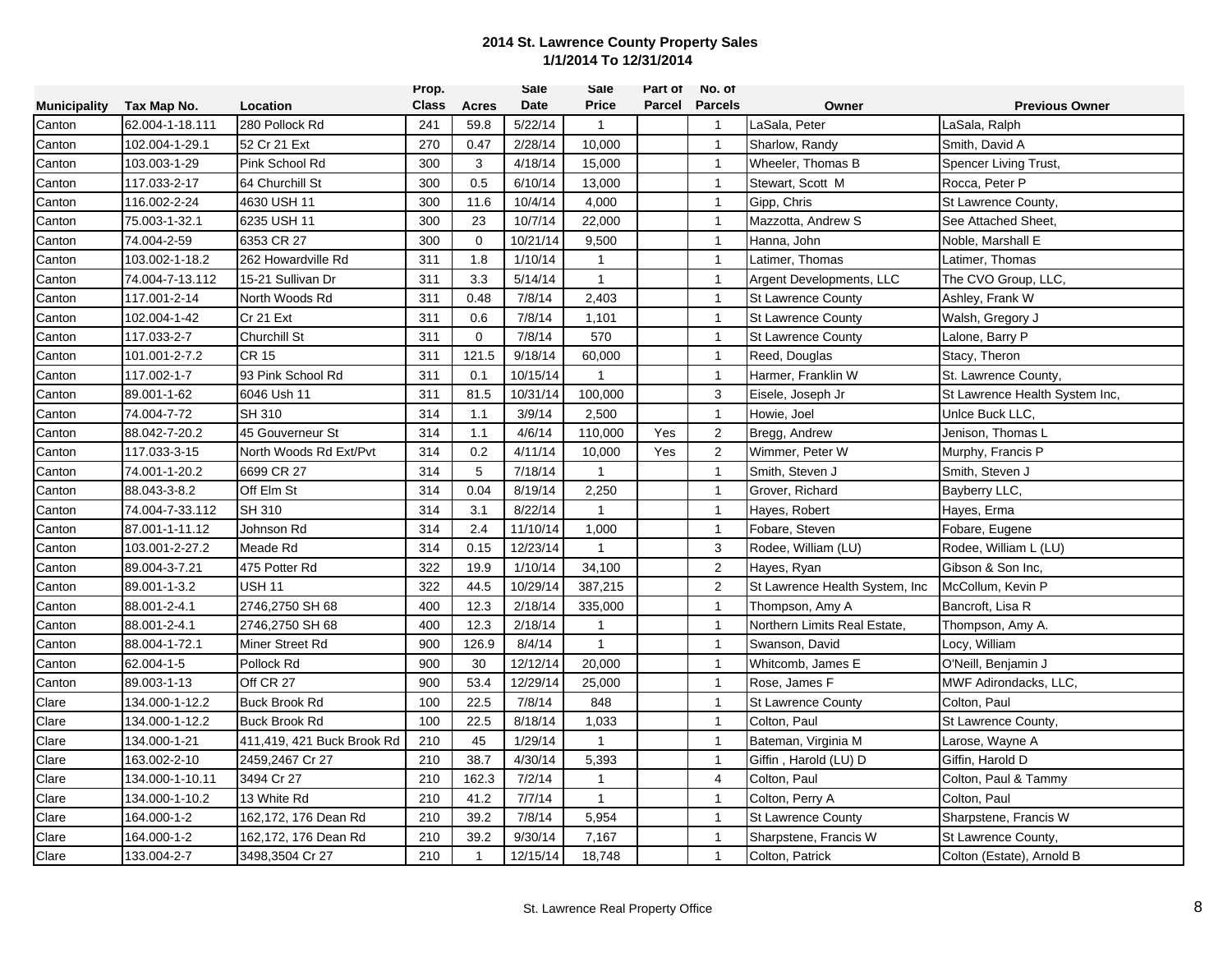|                     |               |                             | Prop.        |              | <b>Sale</b> | Sale         | Part of | No. of         |                                                               |                                |
|---------------------|---------------|-----------------------------|--------------|--------------|-------------|--------------|---------|----------------|---------------------------------------------------------------|--------------------------------|
| <b>Municipality</b> | Tax Map No.   | Location                    | <b>Class</b> | <b>Acres</b> | Date        | <b>Price</b> | Parcel  | <b>Parcels</b> | Owner                                                         | <b>Previous Owner</b>          |
| Clare               | 134.000-1-21  | 411,419, 421 Buck Brook Rd  | 260          | 45           | 5/12/14     | 5,000        |         | $\mathbf{1}$   | Kinch, Timothy J Jr                                           | Larose, Neil                   |
| $C\text{large}$     | 134.000-1-2   | <b>Buck Brook Rd</b>        | 900          | 48.4         | 4/8/14      | $\mathbf{1}$ |         | $\overline{1}$ | Kinch, Timothy J Jr                                           | Larose, Wayne M                |
| Clare               | 164.000-1-3   | Off Dean Rd                 | 900          | 134.6        | 7/8/14      | 2,604        |         | $\mathbf{1}$   | <b>St Lawrence County</b>                                     | Sharpstene, Francis W          |
| Clare               | 134.000-1-14  | 237, 316 Buck Brook Rd      | 900          | 161.6        | 8/15/14     | $\mathbf{1}$ |         | $\overline{1}$ | Demers, Jane E                                                | Demers, Jane E                 |
| Clare               | 134.000-1-13  | <b>Buck Brook Rd</b>        | 900          | 23.7         | 8/18/14     | 1,272        |         | $\mathbf{1}$   | Colton, Paul                                                  | St Lawrence County,            |
| Clare               | 164.000-1-3   | Off Dean Rd                 | 900          | 134.6        | 9/30/14     | 3,144        |         | $\mathbf{1}$   | Sharpstene, Francis W                                         | St Lawrence County,            |
| Clare               | 178.000-1-6.1 | Lake George Rd              | 900          | 1665.3       | 11/24/14    | 13,617,687   |         | 17             | Jackson Timberland                                            | Heartwood Forestland Fund III, |
| Clare               | 134.000-1-18  | Cr 27                       | 910          | 47.5         | 7/30/14     | $\mathbf{1}$ |         | $\overline{1}$ | Curtis, Ronald J.                                             | SCOTT-CURTIS, Helen            |
| Clifton             | 205.071-2-13  | SH <sub>3</sub>             | 210          | $\mathbf 0$  | 2/14/14     | $\mathbf 0$  |         | 2              | Blackmer, Brett T. T                                          | Lanphear, Julia A. A.          |
| Clifton             | 216.023-1-5   | 21 Howland Rd               | 210          | 0.76         | 3/10/14     | 50,000       |         | $\mathbf{1}$   | Barrigar, Larry                                               | Barrigar, LI;oyd L             |
| Clifton             | 204.043-2-14  | 578 Tooley Pond Rd          | 210          | 3.7          | 4/9/14      | 40,000       |         | $\overline{1}$ | Mills, Timothy A                                              | Wilmot, Joseph J               |
| Clifton             | 204.035-2-1   | 663 Tooley Pond Rd          | 210          | $\Omega$     | 4/11/14     | 150,141      |         | $\mathbf{1}$   | <b>Federal National Mortgage</b>                              | Sirois, George E               |
| Clifton             | 224.031-1-2   | 4327 SH 3                   | 210          | $\mathbf 0$  | 4/29/14     | 38,000       |         | $\mathbf{1}$   | Pomerville, Patrick H                                         | Pomerville, Raymond J          |
| Clifton             | 205.080-2-2   | 42 Lone Pine Rd             | 210          | 0            | 5/1/14      | $\mathbf{1}$ |         | 5              | Leroux, Michael & Mark                                        | Leroux, Joanne                 |
| Clifton             | 216.039-1-16  | 547 Columbian Rd            | 210          | 1.2          | 5/5/14      | $\mathbf 0$  |         | $\overline{1}$ | Gullen Revocable Trust                                        | Gullen, John                   |
| Clifton             | 204.043-2-5   | 628 Tooley Pond Rd          | 210          | $\mathbf 0$  | 6/3/14      | $\mathbf 0$  |         | $\mathbf{1}$   | Morley, Stephen Sr                                            | Morley, John R                 |
| Clifton             | 216.023-1-1   | 239 Columbian Rd            | 210          | $\mathbf 0$  | 6/16/14     | $\mathbf 0$  |         | $\mathbf{1}$   | Jerome F. Smith and Ruth, Truste Smith, Jerome F.             |                                |
| Clifton             | 214.026-5-46  | 936 Cr 60                   | 210          | $\mathbf 0$  | 7/8/14      | 3,208        |         | $\mathbf{1}$   | <b>St Lawrence County</b>                                     | Ward, Robert T                 |
| Clifton             | 224.023-1-1   | 125 Benson Mines Golf Cour  | 210          | $\mathbf 0$  | 7/8/14      | 1,118        |         | $\mathbf{1}$   | <b>St Lawrence County</b>                                     | Brown, Timothy J               |
| Clifton             | 224.031-4-10  | 5.9 Hillcrest Ave           | 210          | 2.7          | 7/8/14      | 3,331        |         | $\mathbf{1}$   | <b>St Lawrence County</b>                                     | Aldrich, Chris                 |
| Clifton             | 214.026-5-45  | 938 Cr 60                   | 210          | $\mathbf 0$  | 7/8/14      | 3,767        |         | $\overline{1}$ | <b>St Lawrence County</b>                                     | Stumpf, Henry                  |
| Clifton             | 214.042-1-15  | 9 Wilsey Ave Ext            | 210          | $\mathbf 0$  | 7/10/14     | $\mathbf{1}$ | Yes     | $\mathbf{1}$   | Carr, Malcolm L                                               | Carr, Malcolm                  |
| Clifton             | 216.047-1-25  | 585 Columbian Rd            | 210          | 1.9          | 7/16/14     | 575,000      |         | $\mathbf{1}$   | Ceravolo, William S Jr.                                       | Brown, Harold J.               |
| Clifton             | 224.031-2-7   | 4412 SH 3                   | 210          | $\mathbf 0$  | 7/28/14     | 47,252       |         | $\mathbf{1}$   | Fannie Mae aka Federal, National Moses Esq as Referee, Andrew |                                |
| Clifton             | 214.080-2-4   | 288 Benson Mines Golf Cour  | 210          | $\mathbf 0$  | 8/14/14     | 2,500        |         | $\mathbf{1}$   | Jones, Michael T                                              | Clegg, Christopher E           |
| Clifton             | 214.079-1-4.2 | 160 Benson Mines-Golf Cours | 210          | $\mathbf 0$  | 9/4/14      | $\mathbf 0$  | Yes     | 0              | LaTray, Robert L                                              | Latray, William                |
| Clifton             | 224.030-8-9   | 4313 SH 3                   | 210          | $\mathbf 0$  | 9/10/14     | 46,000       |         | $\overline{2}$ | Norman, Ronald J                                              | Beatty, Daniel R               |
| Clifton             | 204.043-2-9   | 598 Tooley Pond Rd          | 210          | 2.2          | 9/19/14     | 70,000       |         | $\overline{1}$ | Goodrow, Kirk                                                 | Heagle, David G                |
| Clifton             | 224.031-4-10  | 5.9 Hillcrest Ave           | 210          | 2.7          | 9/24/14     | 3,960        |         | $\mathbf{1}$   | Aldrich, Chris                                                | St Lawrence County,            |
| Clifton             | 226.058-1-2   | Cranberry Lk                | 210          | 2.1          | 9/26/14     | $\mathbf{0}$ |         | $\mathbf{1}$   | Copelas, Susan                                                | Safford, Robert & Thomas       |
| Clifton             | 224.023-1-1   | 125 Benson Mines Golf Cours | 210          | $\mathbf 0$  | 10/3/14     | 1,365        |         | $\mathbf{1}$   | Brown, Timothy J                                              | County of St. Lawrence,        |
| Clifton             | 214.026-5-46  | 936 Cr 60                   | 210          | $\mathbf 0$  | 10/4/14     | 2,000        |         | $\mathbf{1}$   | Stull, Toni                                                   | County of St. Lawrence,        |
| Clifton             | 214.026-5-45  | 938 Cr 60                   | 210          | $\mathbf 0$  | 10/4/14     | 3,500        |         | $\overline{1}$ | Ridsdale, June                                                | County of St. Lawrence,        |
| Clifton             | 224.034-1-3   | SH <sub>3</sub>             | 210          | 0.08         | 10/4/14     | 4,000        |         | $\overline{1}$ | Henderson, Jamie                                              | County of St. Lawrence,        |
| Clifton             | 224.030-10-11 | 15 Shelton Crest Rd         | 210          | $\Omega$     | 10/4/14     | 200          |         | $\overline{1}$ | Bassette, Austin                                              | County of St. Lawrence,        |
| Clifton             | 204.043-2-15  | 1328 River Rd               | 210          | 1.4          | 10/14/14    | 45,500       |         | $\mathbf{1}$   | Reed and Rank, Kory and Michae                                | <b>Bullard, Darren S</b>       |
| Clifton             | 204.035-2-3   | 659 Tooley Pond Rd          | 210          | $\mathbf 0$  | 10/15/14    | $\mathbf 0$  |         | $\mathbf{1}$   | Smith, Jesse William                                          | Smith, Jack William            |
| <b>Clifton</b>      | 216.047-1-12  | 625 Columbian Rd            | 210          | $\mathbf 0$  | 10/21/14    | $\mathbf 0$  |         | $\mathbf{1}$   | Wilder Family Rev. Trust                                      | Wilder, Richard D              |
| Clifton             | 205.072-2-12  | 13 First St                 | 210          | 0.25         | 10/22/14    | 25,000       |         | $\mathbf{1}$   | Barstow, Robert H Jr                                          | Cassell, Beverly               |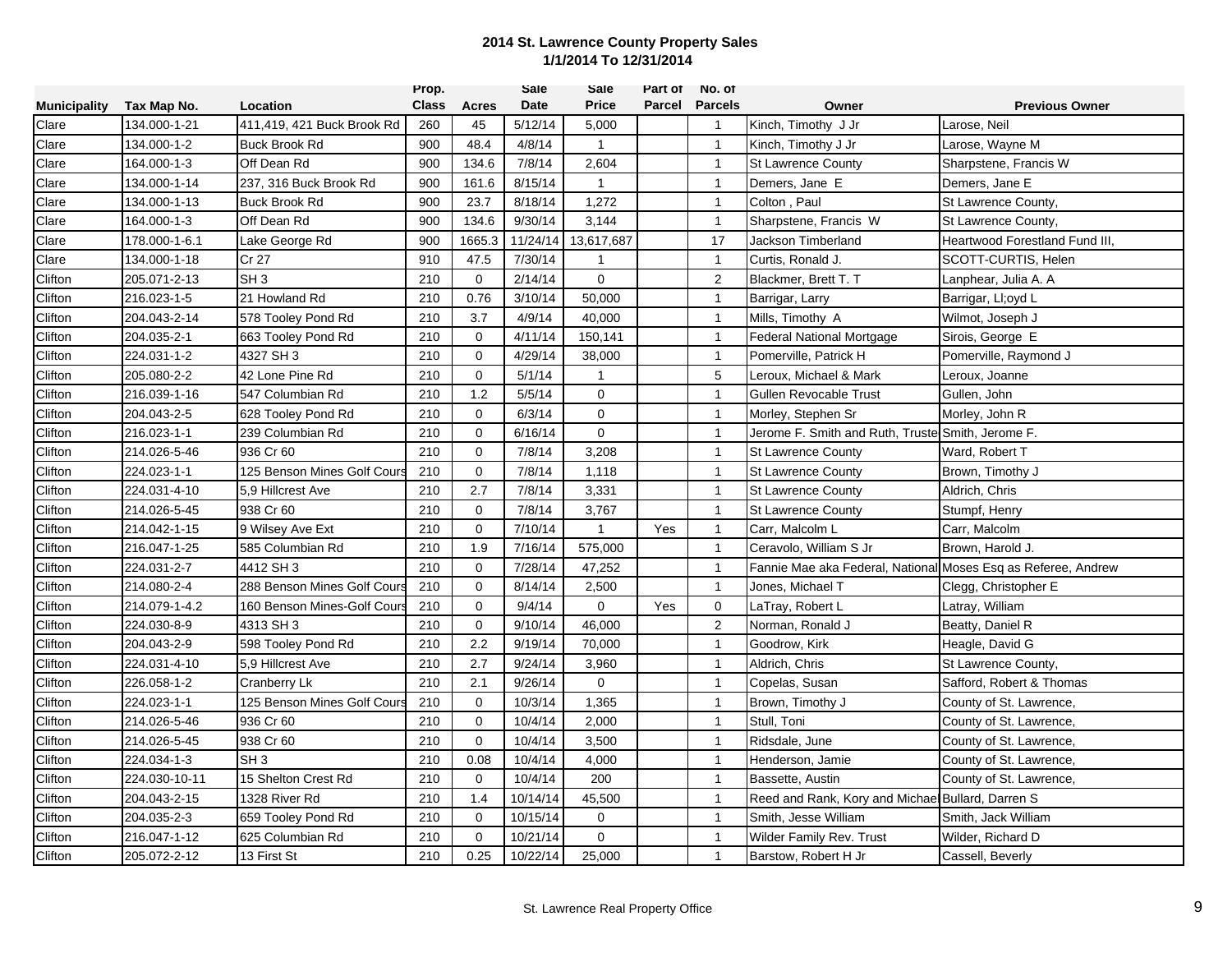|                     |                |                            | Prop.        |                | <b>Sale</b> | Sale           | Part of | No. of         |                                  |                                |
|---------------------|----------------|----------------------------|--------------|----------------|-------------|----------------|---------|----------------|----------------------------------|--------------------------------|
| <b>Municipality</b> | Tax Map No.    | Location                   | <b>Class</b> | Acres          | Date        | <b>Price</b>   | Parcel  | <b>Parcels</b> | Owner                            | <b>Previous Owner</b>          |
| Clifton             | 205.071-1-1.2  | 7125 Sh 3                  | 210          | 0              | 10/23/14    | 45,000         |         | $\mathbf{1}$   | Smith, Kelly J                   | Alford, Thomas F               |
| Clifton             | 214.026-6-10   | 7 Summit Ave West          | 210          | $\mathbf 0$    | 10/31/14    | 28,500         |         | $\overline{1}$ | Barber, Randolph J               | Brown, Timothy J               |
| Clifton             | 216.031-1-3.11 | Columbian Rd               | 210          | $\mathbf 0$    | 11/4/14     | $\mathbf 0$    |         | 2              | Queen, Bethany G                 | Queen, Bethany Trust           |
| Clifton             | 214.026-6-12   | 13 Summit Ave West         | 210          | $\Omega$       | 12/18/14    | $\mathbf{1}$   |         | $\mathbf{1}$   | Hathaway, Koren A                | Rambone, Anthony L             |
| Clifton             | 216.039-1-7    | 517 Columbian Rd           | 210          | 0.26           | 12/18/14    | $\mathbf{1}$   |         | $\overline{1}$ | Benchik Irrevocable, Income Only | Benchik, Steven F.             |
| Clifton             | 205.079-1-18   | 139B Columbian Rd          | 210          | $\Omega$       | 12/19/14    | $\mathbf{1}$   |         | 2              | Ploof. Janet B                   | Ploof, Arthur W                |
| Clifton             | 205.072-1-11   | 7322 Sh 3                  | 210          | $\mathbf 0$    | 12/31/14    | 60,000         |         | $\mathbf{1}$   | Bullard, Darren S                | Northern Federal, Credit Union |
| Clifton             | 216.047-1-13   | 629 Columbian Rd           | 260          | $\mathbf 0$    | 7/18/14     | $\mathbf{1}$   |         | $\overline{1}$ | <b>Wilder Revocable Trust</b>    | Wilder, Thomas O               |
| Clifton             | 204.043-1-47.1 | 1313 River Rd              | 260          | 2.3            | 8/18/14     | 0              |         | $\mathbf{1}$   | Moore, Andrew G                  | Moore, Erno S                  |
| Clifton             | 216.039-1-7    | 517 Columbian Rd           | 260          | 0.26           | 12/18/14    | $\overline{1}$ |         | $\overline{1}$ | Benchik Irrev. Income Trust      | Benchik, Steven F              |
| Clifton             | 214.000-4-12   | Larose Rd                  | 300          | 46.3           | 4/2/14      | 20,000         |         | $\overline{1}$ | Hitchman, Kenneth & Dena         | Estate of, Robert S. Milligan  |
| Clifton             | 216.056-1-3    | Bear Mtn/nys Campground R  | 300          | 0.91           | 5/28/14     | $\mathbf{1}$   |         | $\mathbf{1}$   | Wheeler, Kurt                    | Wheeler, Frederick             |
| Clifton             | 205.071-2-1.11 | 7096 SH 3                  | 311          | $\Omega$       | 2/6/14      | 191,000        |         | $\mathbf{1}$   | Russell, Timothy W               | Royce, Philip A                |
| Clifton             | 204.043-1-4    | Cooks Pond Rd              | 311          | $\mathbf 0$    | 3/7/14      | $\mathbf 0$    |         | $\mathbf{1}$   | Barkley, Mary T                  | Narvaez, Sandra                |
| Clifton             | 205.071-2-24   | 24 Pennsylvania Ave        | 311          | $\Omega$       | 4/21/14     | 85,000         |         | $\overline{1}$ | Yahas, Joseph                    | Simon, Richard                 |
| Clifton             | 205.071-2-1.11 | 7096 SH 3                  | 311          | $\mathbf 0$    | 4/30/14     | $\mathbf 0$    |         | $\overline{1}$ | Russell, Timothy W               | Russell, Timothy W             |
| Clifton             | 216.022-1-17   | 267 1/2 Columbian Rd       | 311          | $\Omega$       | 5/2/14      | 50,000         |         | $\mathbf{1}$   | Bilger, Jack A                   | Duprey, Joyce M                |
| Clifton             | 224.034-1-3    | SH <sub>3</sub>            | 311          | $\mathbf 0$    | 7/8/14      | 1,137          |         | $\mathbf{1}$   | <b>St Lawrence County</b>        | LaPlante, Richard              |
| Clifton             | 224.031-4-16   | Gokey Ave                  | 311          | $\mathbf 0$    | 7/14/14     | 5,000          |         | $\mathbf{1}$   | Sovay, Patrick                   | Chandler, Philip P             |
| Clifton             | 204.043-2-17   | 1340 River Rd              | 311          | 1.5            | 9/11/14     | 5,000          |         | $\mathbf{1}$   | Russell, John F                  | Huntress, Arnold B             |
| Clifton             | 204.051-1-4    | <b>River Rd</b>            | 311          | 1.5            | 9/11/14     | 7,000          |         | $\overline{1}$ | Rank, Michael J                  | Huntress, Arnold B             |
| Clifton             | 216.023-3-1.1  | Columbian Rd               | 311          | $\overline{1}$ | 10/8/14     | 175,000        |         | $\mathbf{1}$   | Hryckiewicz, Henry               | Brigger, James M.              |
| Clifton             | 214.000-6-8.11 | 184 Benson Mines Golf Cour | 311          | 35.3           | 10/28/14    | 8,000          |         | $\mathbf{1}$   | Carthy, John J                   | Leroux, Virginia               |
| Clifton             | 214.080-1-1    | 18 Larose Rd               | 311          | 2.3            | 11/13/14    | 10,000         |         | $\mathbf{1}$   | Hitchman, Kenneth Jr             | Ruebsamen, Dennis M            |
| Clifton             | 205.070-2-2.2  | <b>Riverside Dr</b>        | 314          | 0.29           | 9/2/14      | 4,000          | Yes     | $\mathbf 0$    | Redman, Kenneth W                | Smith, Jon C                   |
| $C$ lifton          | 224.000-6-2.12 | Doran Rd                   | 322          | 18.5           | 4/7/14      | 12,500         | Yes     | $\mathbf{1}$   | Dunn, Wayne                      | Brown, Casey J                 |
| Clifton             | 215.000-1-2    | SH <sub>3</sub>            | 900          | 488            | 10/3/14     | $\mathbf{1}$   |         | $\overline{1}$ | The Donald G. Fleck, Revocable   | Fleck, Donald G                |
| Colton              | 105.038-1-5.1  | 31 Symonds Sq              | 200          | 0.58           | 7/18/14     | $\mathbf{1}$   |         | $\overline{1}$ | Fisher, Kimberly J               | Fisher, Edward                 |
| Colton              | 120.043-4-14.1 | 3911 Sh 56                 | 210          | $\mathbf 0$    | 1/22/14     | 10,000         |         | $\mathbf{1}$   | Green, Dean                      | Black, Gerald P                |
| Colton              | 120.002-4-10   | 85 East Hill Rd            | 210          | 51.2           | 1/29/14     | $\mathbf{1}$   |         | $\mathbf{1}$   | Garvin, Austin L                 | Garvin, Austin L               |
| Colton              | 120.032-2-6    | 395 Arbuckle Pond Rd/prvt  | 210          | 1.2            | 2/10/14     | 350,000        |         | $\mathbf{1}$   | Akin, Lee H                      | Walter, Albert J               |
| Colton              | 120.001-6-8.1  | Arbuckle Ln                | 210          | 45.4           | 2/13/14     | $\mathbf 1$    |         | 2              | Thomas Irrevocable Trust         | Thomas, Margaret C             |
| Colton              | 105.001-4-8    | 30 East Higley Rd          | 210          | 3              | 3/3/14      | 185,000        |         | $\mathbf{1}$   | Chambers, Donald R               | Thew, Carolyn A                |
| Colton              | 105.062-1-5    | <b>Gulf Rd</b>             | 210          | $\mathbf 0$    | 3/6/14      | 148,000        |         | $\overline{2}$ | Piit, Flos Carmeli               | Bogacz, Chad                   |
| Colton              | 105.064-3-3    | 5 No 9 Rd                  | 210          | 0.5            | 3/28/14     | 55,000         |         | $\overline{1}$ | LaBrake, Jared M                 | Kraszewski, Joseph P           |
| Colton              | 120.024-1-4.1  | 5 W Higley Flow Camp Rd 7A | 210          | 0.74           | 3/29/14     | $\overline{1}$ |         | $\mathbf{1}$   | Miller, Roger J                  | Miller, Roger A (Estate)       |
| Colton              | 206.006-1-13   | 8310 Sh 3                  | 210          | 1.7            | 4/8/14      | 11,750         |         | $\overline{1}$ | Martin, Leonard A                | Martin, Henry (Estate)         |
| Colton              | 105.072-1-9    | 78,80 Stowe Bay Rd         | 210          | 34.4           | 4/11/14     | -1             |         | 2              | Stowe, Reginald A, Trustee       | Stowe, Reginald A              |
| Colton              | 120.051-2-6.1  | 88 Cold Brook Dr           | 210          | 0.52           | 4/24/14     | 50,000         |         | $\mathbf{1}$   | Robideau, Kirk H                 | Charette, Joseph L             |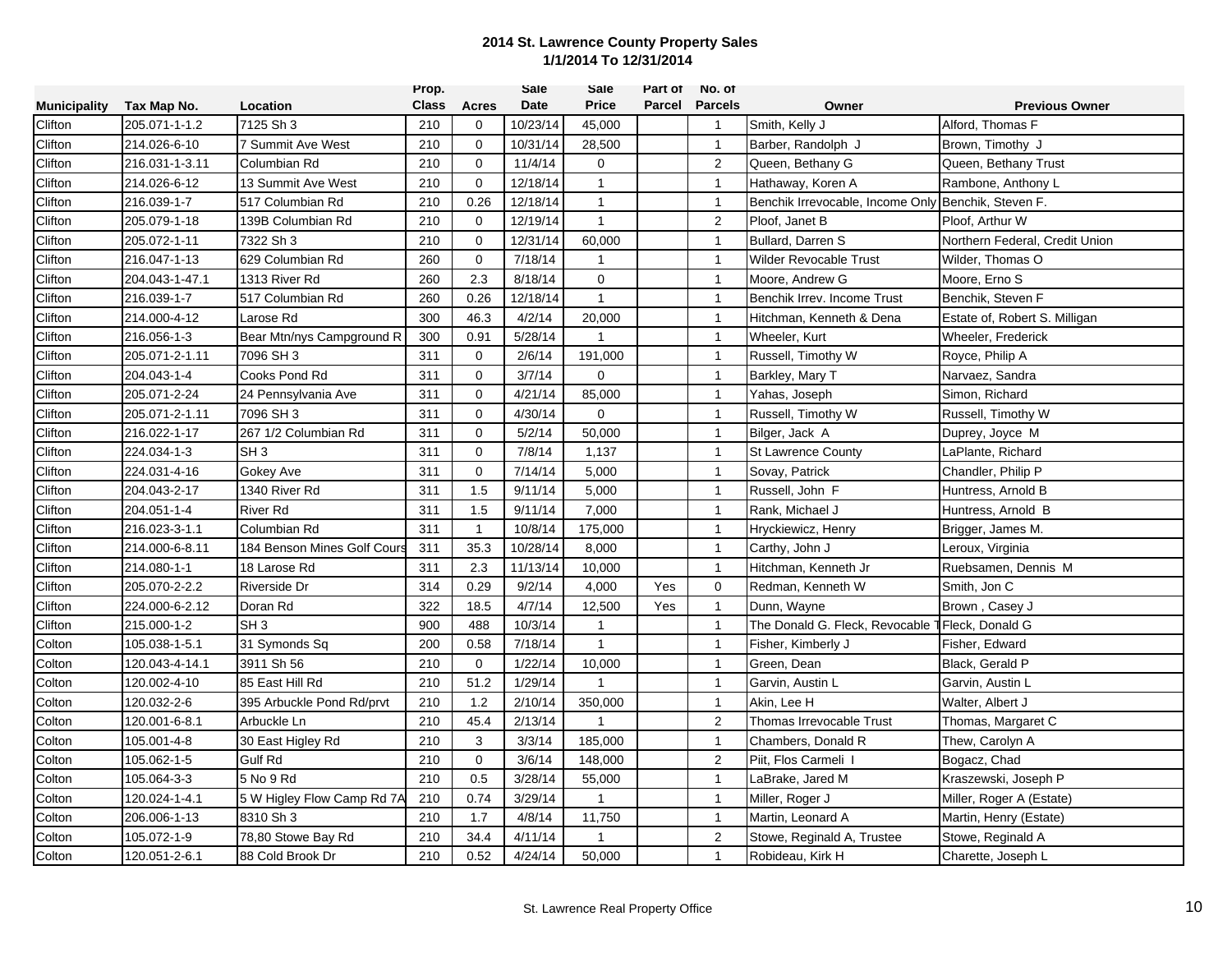|                     |                 |                        | Prop.        |              | <b>Sale</b> | Sale         | Part of | No. of         |                                     |                                 |
|---------------------|-----------------|------------------------|--------------|--------------|-------------|--------------|---------|----------------|-------------------------------------|---------------------------------|
| <b>Municipality</b> | Tax Map No.     | Location               | <b>Class</b> | Acres        | Date        | <b>Price</b> | Parcel  | <b>Parcels</b> | Owner                               | <b>Previous Owner</b>           |
| Colton              | 194.018-1-4     | 8376 Sh 3              | 210          |              | 4/27/14     | $\mathbf{1}$ |         | $\mathbf{1}$   | Collins, Thomas                     | Buck, Bryan                     |
| Colton              | 120.032-1-3     | 23 Arbuckle Ln         | 210          | $\mathbf{1}$ | 4/28/14     | 315,000      |         | $\overline{1}$ | Kirchgasser, William T              | Ensby, Jodi                     |
| Colton              | 106.003-1-1.24  | 1801 Raquette River Rd | 210          | 23.5         | 5/2/14      | 43,454       |         | $\mathbf{1}$   | Austin, Paul & Peter A              | Austin, Oliver                  |
| Colton              | 105.070-1-27    | 354 Gulf Rd            | 210          | $\mathbf 0$  | 5/12/14     | $\mathbf{1}$ |         | $\overline{1}$ | Christiana Trust                    | Coon, Ralph R                   |
| Colton              | 120.001-1-12.2  | 664 Gulf Rd            | 210          | 2.3          | 5/21/14     | 90,000       |         | $\mathbf{1}$   | Clark, Matthew R                    | North Country Savings Bank,     |
| Colton              | 120.001-6-7.91  | 51 Arbuckle Ln         | 210          | 5.7          | 6/12/14     | $\mathbf{1}$ |         | $\mathbf{1}$   | Mace, Rick A Revoc Trust            | Mace, Rick                      |
| Colton              | 105.002-4-18    | 310 Leary Rd           | 210          | 16.9         | 6/23/14     | 53,831       |         | $\mathbf{1}$   | Jensen, Andrew T                    | Knudsen, Raoutee                |
| Colton              | 194.002-1-4.2   | 26 Sevey Rd            | 210          | 5            | 6/26/14     | 147,500      |         | $\mathbf{1}$   | Titus, Frankie J                    | Tyner, Robert Boyd              |
| Colton              | 120.043-4-9.1   | 3921 Sh 56             | 210          | $\Omega$     | 7/8/14      | 1,794        |         | $\mathbf{1}$   | <b>St Lawrence County</b>           | Mckay (Estate), Iona A.         |
| Colton              | 120.025-1-24    | 85 Bay Rd              | 210          | 0.5          | 7/8/14      | 3,074        |         | $\mathbf{1}$   | <b>St Lawrence County</b>           | Meyer, Donald A., Haas, Judy M. |
| Colton              | 105.003-5-6     | 40 Green Pond Ln/prvt  | 210          | 5.5          | 7/8/14      | 6,214        |         | $\mathbf{1}$   | <b>St Lawrence County</b>           | Rutledge Jr., James R           |
| Colton              | 105.004-3-11.2  | 273 Windmill Rd        | 210          | 2.5          | 7/8/14      | 951          |         | $\mathbf{1}$   | <b>St Lawrence County</b>           | Matthie, Hazel                  |
| Colton              | 105.072-1-25    | 82 Stowe Bay Rd        | 210          | $\Omega$     | 7/15/14     | 63.000       |         | $\mathbf{1}$   | Scott, Robert H                     | Fallon, Jean M                  |
| Colton              | 105.062-1-7     | 270 Gulf Rd            | 210          | 3.3          | 7/29/14     | 138,000      |         | $\mathbf{1}$   | Jenks, Gerald L Jr                  | Blank, Jeffrey                  |
| Colton              | 181.040-1-2     | 16 Blueberry Ln/prvt   | 210          | 0.86         | 7/29/14     | 37,100       |         | $\overline{1}$ | Robert, Dennis                      | Latter Estate, Virginia H.      |
| Colton              | 120.042-1-26.1  | 12B Cove Rd            | 210          | 0.63         | 7/30/14     | $\mathbf{1}$ |         | $\overline{1}$ | O'Connor, Darlene J                 | Curtis, Helen S                 |
| Colton              | 105.078-1-23    | 44 Green Point Rd      | 210          | $\Omega$     | 7/30/14     | 21,377       |         | $\mathbf{1}$   | Williams, Suzanne                   | Robert, Carole M (Estate)       |
| Colton              | 120.033-1-13.1  | 40 Duck Ln/prvt        | 210          | 0.74         | 8/1/14      | 325,000      |         | $\mathbf{1}$   | Bullard, Charles J                  | Riggs, William N                |
| Colton              | 105.002-4-18    | 310 Leary Rd           | 210          | 16.9         | 8/6/14      | 79,000       |         | $\mathbf{1}$   | Simser, Albert M                    | Jensen, Andrew T                |
| Colton              | 105.076-1-2     | 8 Sugar Rd/prvt        | 210          | $\mathbf 0$  | 8/11/14     |              |         | $\mathbf{1}$   | Roy, Anthony John James             | Roy, Steven J                   |
| Colton              | 120.025-1-27.11 | 90 Sunset View Ln/prvt | 210          | 1.1          | 8/13/14     | 193,000      |         | $\overline{1}$ | Fite, Kevin B                       | Osterberg, Donald M (Trust)     |
| Colton              | 167.033-1-7     | Jordan Club/Off Sh 56  | 210          | 3            | 8/22/14     | $\mathbf{1}$ |         | $\overline{1}$ | Davis, Patrick R                    | Davis, Paul (Estate)            |
| Colton              | 167.033-1-8     | Jordan Club/Off Sh 56  | 210          | 3.6          | 8/29/14     | $\mathbf{1}$ |         | $\mathbf{1}$   | Strausbaugh, Irene (LU)             | Davis, Paul (Estate)            |
| Colton              | 105.079-2-23    | 32 Crestwood Ln/prvt   | 210          | $\Omega$     | 9/17/14     | $\mathbf{1}$ |         | 2              | Brockway, Terrance (LU)             | Brockway, Terrance              |
| Colton              | 120.002-4-14    | 76 East Hill Rd        | 210          | 1.9          | 9/19/14     | 44,000       |         | $\mathbf{1}$   | Garvin, Austin                      | Estate of Elmer E. Fisher,      |
| Colton              | 120.025-1-5.1   | Sh 56                  | 210          | 9.6          | 9/19/14     | -1           |         | $\sqrt{2}$     | Desso, Christopher, Trustee         | Desso, Mary B                   |
| Colton              | 105.046-1-8     | 88 A, B, C Gulf Rd     | 210          | 1.09         | 9/22/14     | $\mathbf{1}$ |         | 3              | <b>TimTom Family Trust</b>          | Thomas, Timothy & Etal          |
| Colton              | 105.070-1-20    | 24 Fuhr Rd             | 210          | $\mathbf 0$  | 9/22/14     | $\mathbf{1}$ |         | $\overline{1}$ | Warr, Kathleen (LU)                 | Warr, Kathleen                  |
| Colton              | 105.070-1-21    | 22 Fuhr Rd             | 210          | $\mathbf 0$  | 9/22/14     | $\mathbf{1}$ |         | $\overline{1}$ | Warr, Stephen (LU)                  | Warr, Stephen                   |
| Colton              | 105.031-1-61    | 35 Riverside Dr        | 210          | 1.7          | 9/23/14     | $\mathbf{1}$ |         | $\mathbf{1}$   | Prouty, Jennie M                    | Prouty, Everett E               |
| Colton              | 105.079-4-6     | 54 Cottage Rd          | 210          | 0.13         | 9/25/14     | $\mathbf{1}$ |         | $\mathbf{1}$   | Elliott, Dorothy A                  | Elliott, Baker L                |
| Colton              | 105.038-2-24    | 4809 Sh 56             | 210          | $\Omega$     | 9/29/14     | 75,100       |         | $\mathbf{1}$   | Planty, Kenneth F                   | Kelley, Brandon                 |
| Colton              | 105.030-1-7     | 4867 Sh 56             | 210          | 1.93         | 10/2/14     | 86,085       |         | $\mathbf{1}$   | <b>Federal National Mortg Assoc</b> | Miller, Tina                    |
| Colton              | 105.031-1-32    | 24 Riverside Dr        | 210          | $\mathbf 0$  | 10/2/14     | 29,150       |         | $\overline{1}$ | Donnelly, Rebecca L                 | Morrow, MIriam, Morrow, Ronald  |
| Colton              | 120.043-4-13.1  | 3913 Sh 56             | 210          | $\mathbf 0$  | 10/2/14     | 44,000       |         | $\mathbf{1}$   | Klemko, Alan S                      | Kolson, Clifford J              |
| Colton              | 105.004-3-11.2  | 273 Windmill Rd        | 210          | 2.5          | 10/3/14     | 1,174        |         | $\mathbf{1}$   | Matthie, Hazel                      | St Lawrence County,             |
| Colton              | 194.002-1-18    | 9095 Sh 3              | 210          | 0            | 10/3/14     | 5,000        |         | $\mathbf{1}$   | Geiger, Benjamin Robert Thom        | LaFlair, Richard A.             |
| Colton              | 120.025-1-24    | 85 Bay Rd              | 210          | 0.5          | 10/3/14     | 3,736        |         | $\mathbf{1}$   | Meyer, Donald & etal                | St Lawrence County,             |
| Colton              | 105.003-5-6     | 40 Green Pond Ln/prvt  | 210          | 5.5          | 10/4/14     | 12,000       |         | $\mathbf{1}$   | Lashway, Eric D                     | St lawrence County,             |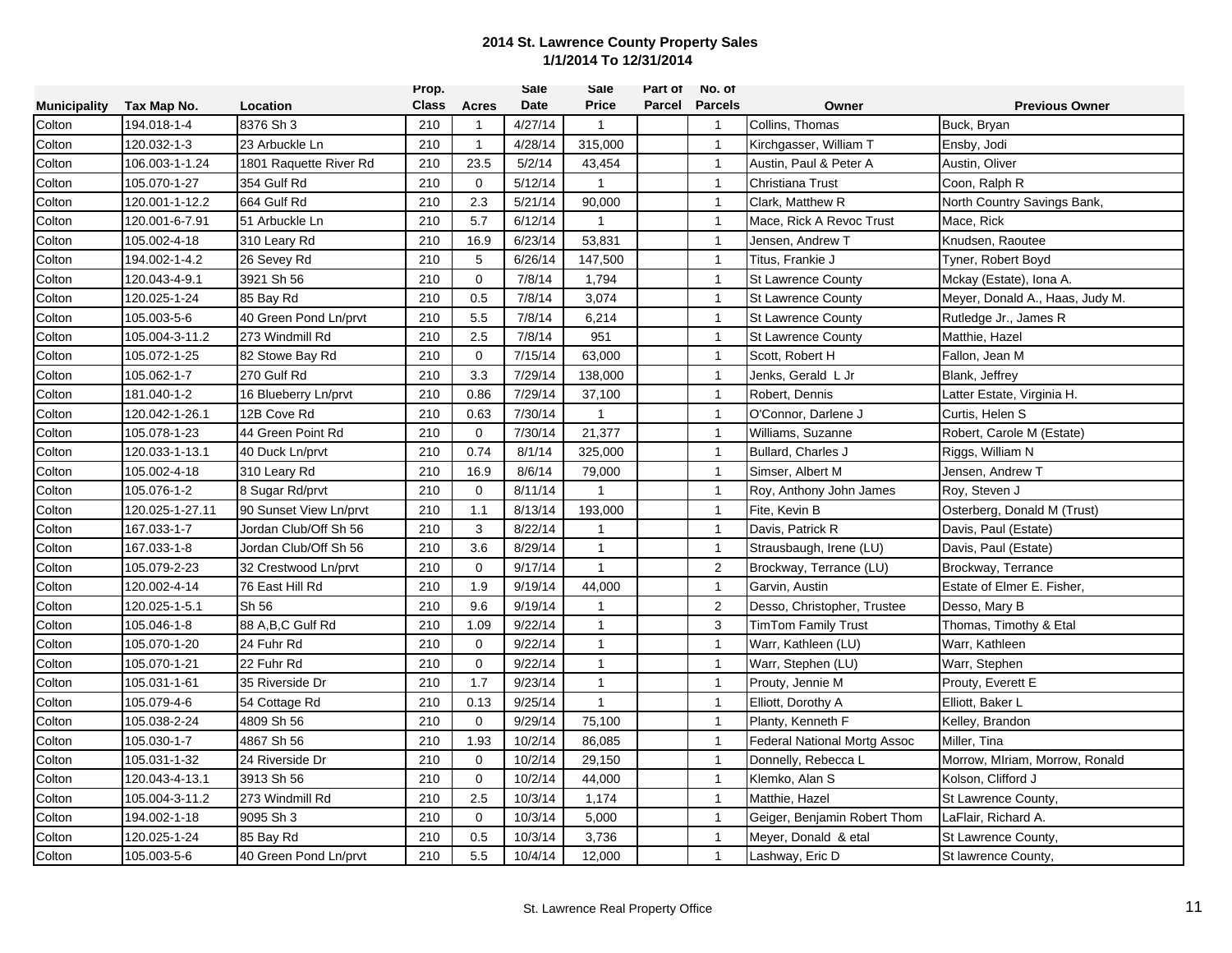|                     |                 |                           | Prop.        |                | <b>Sale</b> | Sale           | Part of | No. of         |                             |                                      |
|---------------------|-----------------|---------------------------|--------------|----------------|-------------|----------------|---------|----------------|-----------------------------|--------------------------------------|
| <b>Municipality</b> | Tax Map No.     | Location                  | <b>Class</b> | Acres          | <b>Date</b> | <b>Price</b>   | Parcel  | <b>Parcels</b> | Owner                       | <b>Previous Owner</b>                |
| Colton              | 105.076-1-20    | 295 Morgan Rd             | 210          | 0.35           | 10/8/14     | 48,000         |         | $\mathbf{1}$   | Sweeney, John L             | Reed, William L                      |
| Colton              | 105.080-2-6     | 138 Stowe Bay Rd          | 210          | 0.65           | 10/8/14     | 140,000        |         | $\overline{1}$ | Snell, John V               | <b>Bullis, Mitchell</b>              |
| Colton              | 106.069-1-6     | 315 Morgan Rd             | 210          | 0.25           | 10/8/14     | 68,000         |         | $\mathbf{1}$   | Nee, James A                | Lane, Richard J                      |
| Colton              | 120.043-4-9.1   | 3921 Sh 56                | 210          | $\Omega$       | 10/13/14    | 500            |         | $\mathbf{1}$   | Town of Colton              | St Lawrence County,                  |
| Colton              | 105.079-4-6     | 54 Cottage Rd             | 210          | 0.13           | 10/15/14    | 180,000        |         | 2              | Sharp, Roy                  | Elliott, Dorothy A                   |
| Colton              | 105.030-1-5     | 4877 Sh 56                | 210          | $\mathbf 0$    | 10/16/14    | 70,000         |         | $\mathbf{1}$   | Merrill, Donna              | Merithew, Katherine                  |
| Colton              | 105.004-3-11.3  | 259 Windmill Rd           | 210          | $\overline{2}$ | 10/17/14    | 100,000        |         | $\mathbf{1}$   | Evans, Samuel D             | McKAY, Charles L                     |
| Colton              | 105.080-1-35    | 148 W Higley Flow Camp Rd | 210          | 0.25           | 10/24/14    | 70,000         |         | $\overline{1}$ | McEwen, Russell J Jr        | McEwen, Russell J                    |
| Colton              | 105.047-1-8     | 67 Gulf Rd                | 210          | 0.83           | 10/27/14    | -1             |         | $\mathbf{1}$   | Kissam, Erika A             | Kissam, Jr., Walter L                |
| Colton              | 120.043-3-11    | 54 Cold Brook Dr          | 210          | $\mathbf{1}$   | 10/30/14    | 140,000        |         | $\mathbf{1}$   | Andrews, Catherine M        | Thornton, Paul R                     |
| Colton              | 206.006-1-6     | 8352 Sh 3                 | 210          | 0.82           | 10/31/14    | $\mathbf{1}$   |         | $\mathbf{1}$   | Collins, Joseph A & William | Collins, John F                      |
| Colton              | 105.038-1-14.1  | 73 Main St                | 210          | $\mathbf 0$    | 11/5/14     | 65,000         |         | $\mathbf{1}$   | Bradish, Tamela M           | Chase, Lisa M. f/k/a Lisa P          |
| Colton              | 105.084-1-3     | 32 Raquette River Camp Rd | 210          | 0.46           | 11/7/14     | 185,000        |         | $\mathbf{1}$   | Hayes, Edward               | Brown, Ronald J                      |
| Colton              | 135.000-1-18    | 1220 Orebed Rd            | 210          | 5.1            | 11/11/14    | $\mathbf{1}$   |         | 2              | Ostrander, Alan (LU)        | Ostrander, Alan                      |
| Colton              | 120.042-1-21    | 16 Cove Rd                | 210          | 0.69           | 11/18/14    | $\mathbf{1}$   |         | 3              | Chambers, Tamara LS         | Gagner, Roland J                     |
| Colton              | 105.071-2-3     | 125 Stowe Bay Rd          | 210          | $\mathbf{1}$   | 12/3/14     | 95,000         |         | $\overline{1}$ | Rutley, Charles A           | Crosbie, Michelle A                  |
| Colton              | 105.031-1-59    | 25 Riverside Dr           | 210          | $\Omega$       | 12/4/14     | 59,000         |         | $\mathbf{1}$   | Bartmess, Stephanie E       | Seaver, George H                     |
| Colton              | 137.000-4-18    | 237 Little Kildare/prvt   | 210          | 8.2            | 12/9/14     | $\mathbf{1}$   |         | $\mathbf{1}$   | Boice, Robert A             | Boice, Robert A                      |
| Colton              | 105.031-1-57    | 21 Riverside Dr           | 210          | $\mathbf 0$    | 12/17/14    | 78,000         |         | $\mathbf{1}$   | Pacheco, Elissa Rivera      | Fisher, Tracy                        |
| Colton              | 120.034-2-4.11  | 4006 Sh 56                | 210          | 1.1            | 12/27/14    | -1             |         | $\mathbf{1}$   | White, Robert               | White, Mildred J                     |
| Colton              | 105.001-3-7     | 232 Cr 58                 | 210          | 8.4            | 12/29/14    | 45,000         |         | $\overline{1}$ | Caster, Kathleen M          | Whitman, Freda M (LU)                |
| Colton              | 105.002-3-12    | 558 Windmill Rd           | 240          | 12.92          | 3/14/14     | $\mathbf{1}$   |         | $\mathbf{1}$   | Guyette, Royal J (LU)       | Guyette, Royal J.                    |
| Colton              | 120.042-1-24.1  | 12C Cove Rd               | 260          | 0.9            | 7/30/14     | $\mathbf{1}$   |         | $\overline{1}$ | Mulkin, Kathleen Anne       | Curtis, Helen S                      |
| Colton              | 105.079-2-11    | 8 Green Point Rd Ext/prvt | 260          | 1.1            | 12/18/14    | $\mathbf{1}$   |         | $\mathbf{1}$   | Corbett Family Camp, LLC    | Corbett, James (Trustee              |
| Colton              | 105.084-3-7     | Rock Haven Ln/prvt        | 300          | 0.18           | 2/6/14      | 4,751          |         | $\mathbf{1}$   | Moulton, David H            | Durkee, Karl                         |
| Colton              | 105.084-3-7     | Rock Haven Ln/prvt        | 300          | 0.18           | 2/27/14     | $\overline{1}$ |         | $\mathbf{1}$   | Moulton, David H            | Durkee, Karl                         |
| Colton              | 91.003-3-14     | <b>CR 58</b>              | 300          | 7.8            | 6/6/14      | 25,500         |         | $\mathbf{1}$   | Parham, Marie C             | Saunders, Brigitte                   |
| Colton              | 105.004-2-2.11  | Windmill Rd               | 300          | 13.1           | 7/22/14     | $\overline{1}$ |         | $\overline{1}$ | Eickhoff, Dennis            | Morrow, Elizabeth                    |
| Colton              | 91.003-3-9      | Off Cobble Rd             | 311          | 36.7           | 1/29/14     | $\mathbf{1}$   |         | 6              | Poldruhi, Donna J Trustee   | B. William and, Yvonne E. Randall Tr |
| Colton              | 105.072-1-24.1  | Off Stowe Bay Rd          | 311          | 0              | 7/15/14     | 7,000          |         | $\mathbf{1}$   | Scott. Robert H & Janice D  | Fallon, Jean M                       |
| Colton              | 91.004-3-2.21   | 114 Riehl Rd              | 311          | 3.7            | 8/11/14     | $\mathbf{1}$   |         | $\mathbf{1}$   | Regan, Daniel B             | Regan, Deborah Anne                  |
| Colton              | 105.072-1-37    | Stowe Bay Ln/prvt         | 311          | $\mathbf 0$    | 8/12/14     | 5,000          |         | $\mathbf{1}$   | Collins, William P          | Clark, Glenn W                       |
| Colton              | 105.038-1-29    | McKabe Rd                 | 311          | 1.3            | 8/26/14     | $\mathbf{1}$   |         | $\mathbf{1}$   | Smith, Gregory D            | Smith, Gregory D                     |
| Colton              | 105.004-2-2.11  | Windmill Rd               | 311          | 13.1           | 8/28/14     | 13,000         |         | $\overline{1}$ | Smith, Jeffrey P            | Eickhoff, Dennis                     |
| Colton              | 105.078-2-2.2   | 406 Gulf Rd               | 311          | 1.3            | 10/15/14    | 27,500         |         | $\mathbf{1}$   | LaValley, Randy L           | Green, Carol Jean                    |
| Colton              | 136.000-1-5.1   | Off SH 56                 | 311          | 20.1           | 11/3/14     | $\overline{1}$ |         | $\mathbf{1}$   | Scovil, Timothy A           | Scovil, Merton M                     |
| Colton              | 105.002-4-17.1  | Leary Rd                  | 311          | 5.1            | 12/2/14     | $\mathbf{1}$   |         | $\mathbf{1}$   | White, Daniel J             | White, Daniel J                      |
| Colton              | 121.001-2-24    | 120 Horton Pond Way/prvt  | 311          | 11.1           | 12/2/14     | $\mathbf{1}$   |         | $\mathbf{1}$   | Coatco IRA, LLC             | Coatco IRA LLC.                      |
| Colton              | 105.038-2-11.12 | 36 Main St                | 314          | 1.8            | 9/10/14     | $\mathbf{1}$   |         | $\mathbf{1}$   | Weems, Kristofer D          | McCarthy, Dana                       |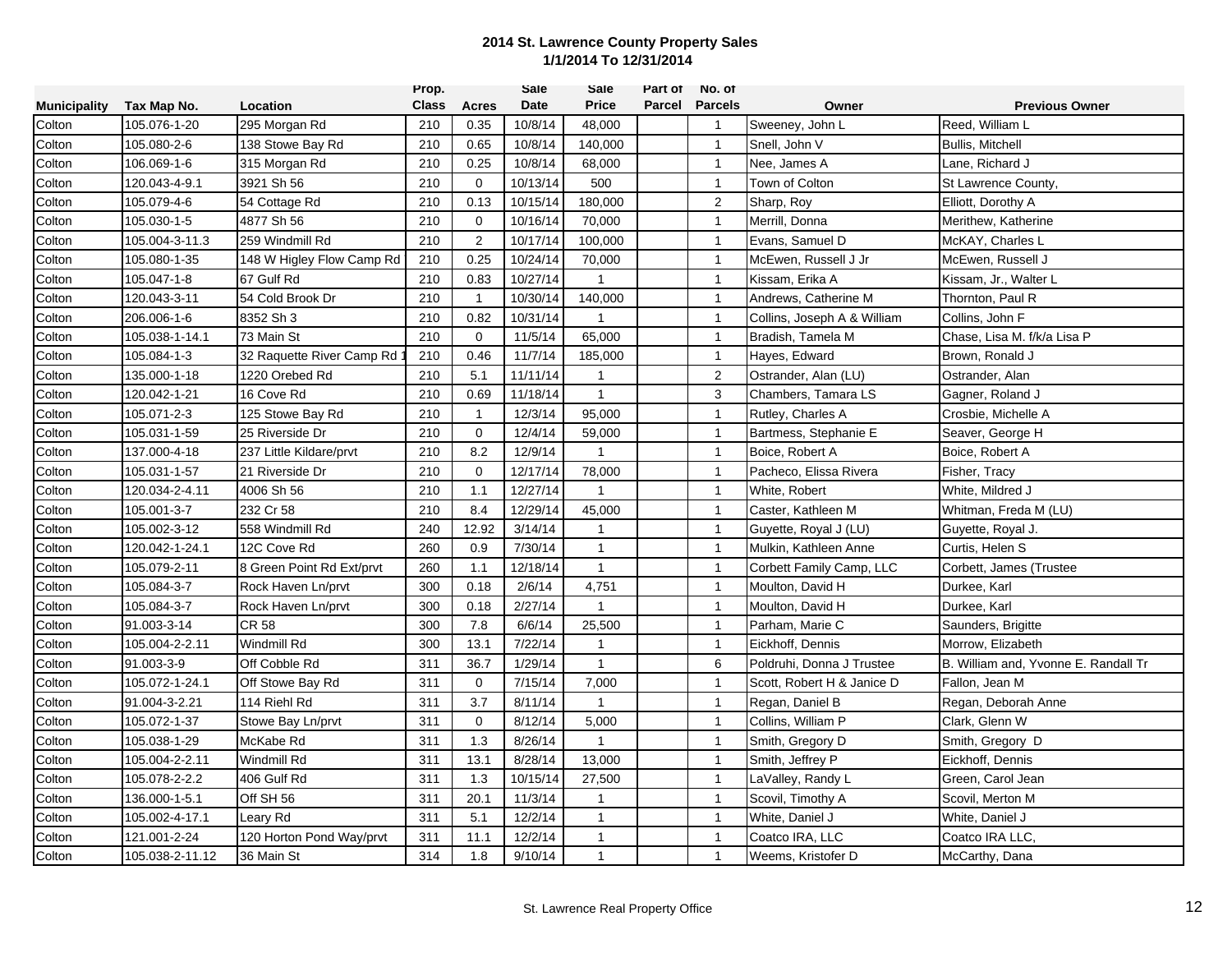|                     |                 |                           | Prop.        |              | <b>Sale</b> | Sale         | Part of | No. of           |                               |                                   |
|---------------------|-----------------|---------------------------|--------------|--------------|-------------|--------------|---------|------------------|-------------------------------|-----------------------------------|
| <b>Municipality</b> | Tax Map No.     | Location                  | <b>Class</b> | <b>Acres</b> | Date        | <b>Price</b> | Parcel  | <b>Parcels</b>   | Owner                         | <b>Previous Owner</b>             |
| Colton              | 106.003-2-2.22  | Raquette River Rd         | 314          | 1.6          | 11/17/14    | 1,750        |         | $\mathbf{1}$     | McNamara, Patrick             | Cook, Laura L                     |
| Colton              | 91.004-3-2.22   | Riehl Rd                  | 322          | 76.2         | 10/3/14     | $\mathbf{1}$ | Yes     | $\overline{2}$   | Regan, Bernard                | Regan, Deborah Anne               |
| Colton              | 181.000-1-35    | 629 Sh 56                 | 400          | 79.4         | 4/4/14      | 135,000      |         | $\mathbf{1}$     | Sevey's Rt 3, Inc.            | Coleman, Willis                   |
| Colton              | 120.002-1-3     | Sh 56                     | 900          | 51.3         | 3/14/14     | $\mathbf{1}$ |         | $\boldsymbol{2}$ | Stowe, David H                | Stowe, Naomi & Donald             |
| Colton              | 91.003-3-10     | Off Cobble Rd             | 900          | 49           | 4/4/14      | 48,000       |         | $\overline{2}$   | Seaway Timber Harvesting      | Randall Marital, Non-Exempt Trust |
| Colton              | 137.000-3-1     | Off Carry Falls Rd        | 900          | 53.3         | 4/17/14     | $\mathbf{1}$ |         | 2                | Scott-Curtis, Helen (LU)      | Scott-Curtis, Helen               |
| Colton              | 135.000-1-6     | Matildaville              | 900          | 37.4         | 9/19/14     | $\mathbf{1}$ |         | $\mathbf{1}$     | Desso, Christopher Trustee    | Desso, Mary                       |
| Colton              | 167.000-1-1     | 1321,1392 Sh 56           | 900          | 333.2        | 9/25/14     | 270,000      |         | $\overline{1}$   | Tigner, Maury                 | Buhts, Robert E Liv Trust         |
| Colton              | 167.000-1-1     | 1321.1392 Sh 56           | 900          | 333.2        | 12/29/14    | 270.000      |         | $\overline{1}$   | The Hollywood Associates, LLC | Tigner, Maury                     |
| Colton              | 120.001-6-8.1   | Arbuckle Ln               | 910          | 45.4         | 2/13/14     | $\mathbf{1}$ |         | 2                | Thomas, Margaret C            | Thomas, Robert                    |
| Dekalb              | 130.004-1-8.1   | Cr 18                     | 100          | 165.9        | 1/13/14     | $\mathbf{1}$ |         | $\mathbf{1}$     | Hobday, J B Living Trust      | Hobday, J B                       |
| Dekalb              | 115.003-2-11    | 1236, 1238 Maple Ridge Rd | 100          | 54.2         | 2/18/14     | 125,000      |         | $\mathbf{1}$     | Shetler, Ben E                | Shetler, Mose                     |
| Dekalb              | 100.002-2-2.212 | 3544 Sh 812               | 100          | 43.5         | 3/5/14      | 90,000       |         | $\mathbf{1}$     | Swartzentruber, John M        | Miller, Enos D                    |
| Dekalb              | 130.002-1-34.21 | 481,485 Old Northerner Rd | 100          | 171.8        | 6/2/14      | 250,000      | Yes     | 2                | Kelly, Allen H                | Williams, Ronald E                |
| Dekalb              | 145.003-2-12    | Cole Rd                   | 100          | 35.9         | 6/12/14     | 30,000       |         | $\mathbf{1}$     | Hartle, David W               | Dana, Dorothy                     |
| Dekalb              | 130.002-1-20.11 | 3312 Ush 11               | 100          | 98.1         | 6/30/14     | 227,500      |         | $\overline{2}$   | Dias, Ronald M                | Thayer, Michael P                 |
| Dekalb              | 131.003-1-1.2   | 2370 Cr 19                | 100          | 49.6         | 7/16/14     | $\mathbf{1}$ |         | $\overline{4}$   | Finley, Elijah P              | Finley, Elijah P                  |
| Dekalb              | 145.002-2-7     | 645,659 Cr 20             | 100          | 162          | 8/20/14     | $\mathbf{1}$ |         | $\mathbf{1}$     | Pershan, Sina                 | Nault, Marlene                    |
| Dekalb              | 145.002-2-7     | 645,659 Cr 20             | 100          | 162          | 8/20/14     | 140,000      |         | $\mathbf{1}$     | Trover, Eli D                 | Pershan, Sina                     |
| Dekalb              | 145.003-2-11    | 458 Cole Rd               | 100          | 64.3         | 11/19/14    | 130,000      |         | $\mathbf{1}$     | Shetler, Ezra                 | Dana, Dorothy                     |
| Dekalb              | 101.003-1-30.11 | 293,303 Old Canton Rd     | 100          | 190          | 11/25/14    | $\mathbf{1}$ |         | $\overline{1}$   | Barton, Arthur H Jr (LU)      | Barton, Arthur H                  |
| Dekalb              | 130.003-1-4.2   | 2789 USH 11               | 112          | 91.3         | 9/17/14     | 124,000      | Yes     | $\mathbf 0$      | <b>Windy Knoll Trust</b>      | Piece of Mine, LLC,               |
| Dekalb              | 116.002-1-12.2  | 88.90 Old State Rd        | 200          | $\mathbf 0$  | 7/8/14      | 1,114        |         | $\mathbf{1}$     | <b>St Lawrence County</b>     | Thomson, Kenneth R                |
| Dekalb              | 116.002-1-19    | 1 Old State Rd            | 210          | 3            | 1/3/14      | $\mathbf{1}$ |         | $\mathbf{1}$     | Stiles, Howard J              | (Estate) Stiles, James C          |
| Dekalb              | 86.003-4-4      | 2286 Dekalb Kelly Rd      | 210          | 0.5          | 1/31/14     | 2,100        |         | $\mathbf{1}$     | Kelly, Allen H                | Lawton, Jeffory                   |
| Dekalb              | 145.039-2-24    | 25 Depot St               | 210          | 2.5          | 2/3/14      | $\mathbf{1}$ |         | $\mathbf{1}$     | Dalton, James A (LU)          | Beane, Nena E (Estate)            |
| Dekalb              | 116.042-3-12.1  | 9 Ridge St                | 210          | 0.29         | 2/5/14      | 43,000       |         | $\overline{1}$   | North Country Savings Bank    | O'Shea, Gary                      |
| Dekalb              | 116.041-5-16.1  | 4287 Ush 11               | 210          | 1.41         | 2/12/14     | $\mathbf{1}$ |         | $\overline{1}$   | Bacon, Perley Sanford (LU)    | Bacon, Perley Sanford             |
| Dekalb              | 145.047-3-4     | 95 Limekiln Rd            | 210          | $\Omega$     | 2/18/14     | 68,000       |         | $\mathbf{1}$     | Constance, Matthew C          | LaMere, Danny S                   |
| Dekalb              | 116.002-1-5.2   | 38 Risley Rd              | 210          | $\mathbf 0$  | 2/18/14     | $\mathbf{1}$ |         | $\mathbf{1}$     | Bovay, Lenore J (LU)          | Bovay, Lenore J                   |
| Dekalb              | 115.052-2-1     | 3677 Cr 17                | 210          | 0.64         | 3/27/14     | 80,000       |         | $\mathbf{1}$     | Anson, Edward J               | Burt, Connor J                    |
| Dekalb              | 115.001-1-12.11 | 1225 Maple Ridge Rd       | 210          | 78.2         | 4/9/14      | 35,000       |         | $\mathbf{1}$     | Cardinell, Kathy              | Stevens, Bruce O                  |
| Dekalb              | 116.041-1-19    | 2966 Cr 17                | 210          | 0.5          | 5/2/14      | $\mathbf{1}$ |         | $\overline{1}$   | Curtis, Reginald S            | Brown, Michael Robert             |
| Dekalb              | 101.004-1-5.112 | 166 Risley Rd             | 210          | 5.4          | 5/9/14      | 16,000       |         | $\overline{1}$   | Jones, Jennifer               | Prylich, Judith A                 |
| Dekalb              | 100.002-1-4.11  | 590 Childs Rd             | 210          | 22.6         | 5/22/14     | 1            |         | $\mathbf{1}$     | Herber, Jacqueline M          | Wilms, Irene D                    |
| Dekalb              | 116.042-2-8.1   | 41 Caroline St            | 210          | 0.78         | 6/4/14      | 20,000       |         | $\mathbf{1}$     | Dox, Travis W                 | Dox, Randy L                      |
| Dekalb              | 145.002-1-20.2  | 310 Cr 20                 | 210          | 5.1          | 6/10/14     | 50,000       |         | $\mathbf{1}$     | Mitchell, Brian M             | Mitchell, Bobbie L                |
| Dekalb              | 115.003-2-5     | 1581 River Rd             | 210          | 109.3        | 6/12/14     | 60,000       |         | $\overline{1}$   | Miller, Ben A                 | O'Grady, Michael P                |
| Dekalb              | 86.004-3-28     | 250 CR 14                 | 210          | $\mathbf 0$  | 6/25/14     | 10,000       |         | $\mathbf{1}$     | Kelly, Allen                  | Whitney, Ronald S                 |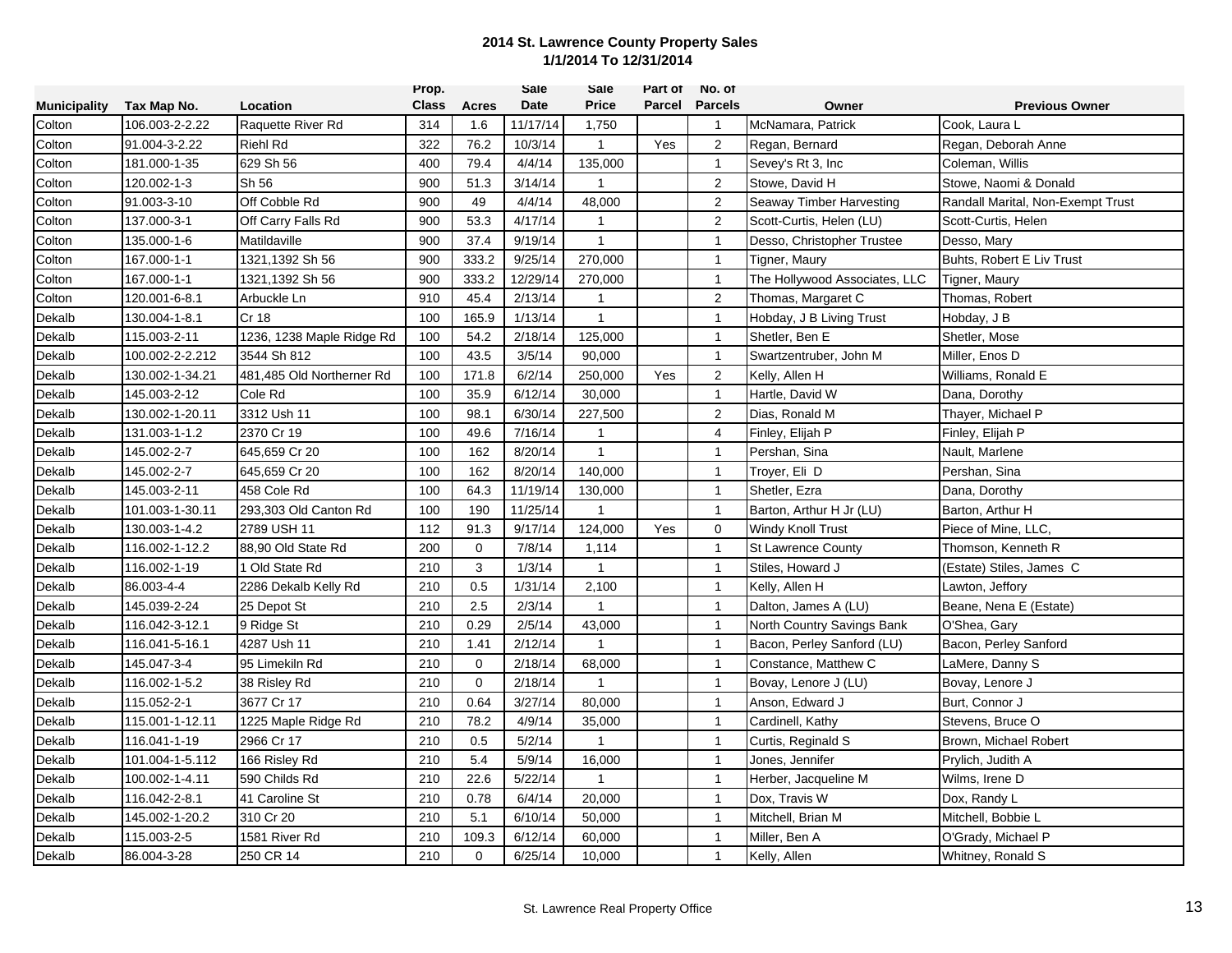|                     |                 |                          | Prop.        |              | <b>Sale</b> | Sale           | Part of | No. of         |                           |                             |
|---------------------|-----------------|--------------------------|--------------|--------------|-------------|----------------|---------|----------------|---------------------------|-----------------------------|
| <b>Municipality</b> | Tax Map No.     | Location                 | <b>Class</b> | Acres        | Date        | <b>Price</b>   | Parcel  | <b>Parcels</b> | Owner                     | <b>Previous Owner</b>       |
| Dekalb              | 116.002-1-10.21 | 97 Old State Rd          | 210          | 20.4         | 7/8/14      | 6,818          |         | $\mathbf{1}$   | <b>St Lawrence County</b> | Ellsworth, David R          |
| Dekalb              | 116.003-1-25    | 763 East Dekalb Rd       | 210          | $\mathbf 0$  | 7/8/14      | 2,708          |         | $\mathbf{1}$   | <b>St Lawrence County</b> | Morrill, Randi V            |
| Dekalb              | 145.003-2-25    | 563 Welsh Rd             | 210          | 1.1          | 7/8/14      | 67,500         |         | $\overline{1}$ | Morrow, Johnathan G       | (Estate) Tamblin, Phyllis   |
| Dekalb              | 145.039-2-24    | 25 Depot St              | 210          | 2.5          | 7/16/14     | $\mathbf{1}$   |         | $\mathbf{1}$   | Dalton, James B           | Hart, Christine & Dalton, J |
| Dekalb              | 116.001-1-8.1   | 3282 Cr 17, 8 IDEAUMA RD | 210          | 44.1         | 7/17/14     | $\mathbf{1}$   |         | $\mathbf{1}$   | Thompson, Bradley E       | Thompson, Bradley E         |
| Dekalb              | 115.051-1-13    | 2654 Sh 812              | 210          | $\mathbf{1}$ | 7/21/14     | 56,000         |         | $\mathbf{1}$   | Brice, Sheila E           | Brice, James E (Estate)     |
| Dekalb              | 115.004-1-29.1  | Off Old Northerner Rd    | 210          | 18.2         | 7/21/14     | 25,000         |         | $\mathbf{1}$   | Hamilton, Roger (LU)      | Hamilton, Roger             |
| Dekalb              | 145.046-1-22    | 64 Main St               | 210          | $\mathbf{1}$ | 7/22/14     | 44,000         |         | 2              | House, Charlotte P        | Weaver, Landon R            |
| Dekalb              | 145.039-1-5     | 9 Dashnaw St             | 210          | $\mathbf 0$  | 7/23/14     | $\mathbf{1}$   |         | $\overline{1}$ | LaMere, William G         | LaMere, William G           |
| Dekalb              | 145.039-2-25    | 27 Depot St              | 210          | 0.45         | 7/24/14     | 50,000         |         | $\mathbf{1}$   | Layboult, Floyd           | (Estate) Dalton, Tena       |
| Dekalb              | 100.003-2-9.11  | 4441 Cr 17               | 210          | 75.2         | 8/13/14     | $\mathbf{1}$   |         | $\mathbf{1}$   | Trathen, James A Jr       | Trathen, James A            |
| Dekalb              | 116.042-4-11    | 2866 Cr 17               | 210          | $\Omega$     | 8/27/14     | 50,000         |         | $\mathbf{1}$   | Noble, Justin A           | Blauvelt, Christopher       |
| Dekalb              | 130.043-2-5     | 3367 Ush 11              | 210          | $\mathbf 0$  | 9/3/14      | 36,000         |         | $\mathbf{1}$   | Weekes, Donovan D         | Sawyer, Beatrice D          |
| Dekalb              | 115.052-1-3     | Cr 17                    | 210          | 0.2          | 9/4/14      | 76,000         |         | 2              | Deavers, Mark A           | Hopper, James M             |
| Dekalb              | 116.041-1-17.11 | 2974 Cr 17               | 210          | 1.4          | 9/19/14     | $\mathbf{1}$   |         | $\mathbf{1}$   | Bishop, Aaron J           | Bishop, Aaron J             |
| Dekalb              | 116.002-1-12.2  | 88,90 Old State Rd       | 210          | $\mathbf 0$  | 9/19/14     | 1,459          |         | $\overline{1}$ | Thomson, Kenneth R        | St Lawrence County,         |
| Dekalb              | 115.002-1-25.2  | 1540 Maple Ridge Rd      | 210          | 29.6         | 9/19/14     | $\mathbf{1}$   |         | $\mathbf{1}$   | Gary, Tammy               | Gary, Tammy                 |
| Dekalb              | 130.002-1-37    | Off Sh 812               | 210          | 13.7         | 9/26/14     | $\mathbf{1}$   |         | 3              | Maitland, Kellie L        | Maitland, Bruce             |
| Dekalb              | 87.003-1-14.11  | 443 CR 14                | 210          | 2.8          | 10/3/14     | 115,000        | Yes     | 0              | Kelley, Brandon           | Phillips, Twila             |
| Dekalb              | 116.003-1-25    | 763 East Dekalb Rd       | 210          | $\Omega$     | 10/3/14     | 3,424          |         | $\mathbf{1}$   | Morrill, Randi V          | St Lawrence County,         |
| Dekalb              | 116.002-1-10.21 | 97 Old State Rd          | 210          | 20.4         | 10/4/14     | 23,000         |         | $\overline{1}$ | Putman, Ross              | St Lawrence County,         |
| Dekalb              | 116.041-4-16    | 18 Tanner St             | 210          | $\Omega$     | 10/15/14    | $\mathbf{1}$   |         | $\mathbf{1}$   | Bishop, Sarah             | Bishop, Bonnie              |
| Dekalb              | 116.041-1-3.1   | 2950 Cr 17               | 210          | $\mathbf 0$  | 10/27/14    | 30,000         |         | $\mathbf{1}$   | Huska, Paul               | Meade, Howard (Estate)      |
| Dekalb              | 115.004-1-9     | 2557 Sh 812              | 210          | 9            | 10/29/14    | 26,000         |         | $\mathbf{1}$   | Carvel, Lee               | Carvel, Lee & Marlene       |
| Dekalb              | 116.002-1-24    | 144 Risley Rd            | 210          | 3            | 11/1/14     | 89,000         |         | $\mathbf{1}$   | Coffey, Craig J           | Gray, Roxanne Marie         |
| Dekalb              | 145.039-2-24    | 25 Depot St              | 210          | 2.5          | 11/14/14    | 8,000          |         | $\mathbf{1}$   | Brozzo, Jason V           | Dalton, James A (LU)        |
| Dekalb              | 86.004-3-29     | 244 CR 14                | 210          | 14.9         | 11/25/14    | $\mathbf{1}$   |         | $\mathbf{1}$   | Kelly, Allen & Mary       | Kelly, Allen                |
| Dekalb              | 116.004-1-8.11  | 2514 Cr 17               | 210          | 6.8          | 11/26/14    | 75,000         |         | $\overline{1}$ | Eggelston, Brent          | Wetherbe, Herbert           |
| Dekalb              | 115.001-1-6.2   | 144 Hitchcock Rd         | 210          | 7.8          | 12/8/14     | $\overline{1}$ | Yes     | $\mathbf 0$    | Wood, Quincy R            | Wiggins, Christopher J      |
| Dekalb              | 145.002-1-43    | Cr 20                    | 210          | 0.45         | 12/22/14    | 39,000         |         | $\overline{2}$ | Gouverneur Savings & Loan | Denesha, Clay F             |
| Dekalb              | 116.041-1-3.1   | 2950 Cr 17               | 210          | $\Omega$     | 12/24/14    | 1              |         | $\mathbf{1}$   | Huska, Paul               | Meade, Howard T (Estate)    |
| Dekalb              | 116.041-3-31    | 12 School St             | 230          | $\mathbf 0$  | 3/12/14     | $\mathbf{1}$   |         | $\mathbf{1}$   | O'Neill, James            | Augustine, C W, Inc,        |
| Dekalb              | 117.003-1-1     | Off Cr 17                | 300          | 41.7         | 1/29/14     | 12,000         |         | $\mathbf{1}$   | Jacobson, Jay Alan & Etal | Marken Enterprises Inc,     |
| Dekalb              | 131.003-1-5.2   | Off Cr 19                | 300          | 7.2          | 7/8/14      | 1,417          |         | $\overline{1}$ | <b>St Lawrence County</b> | Marucci, William G          |
| Dekalb              | 131.003-1-5.1   | Off Cr 19                | 300          | 7.5          | 7/8/14      | 1,381          |         | $\overline{1}$ | St Lawrence County        | Marucci, William G          |
| Dekalb              | 86.004-3-2.112  | Winter Rd                | 300          | 31.1         | 8/28/14     | 20,000         |         | $\mathbf{1}$   | Kelly, Allen              | Poor, Kevin R               |
| Dekalb              | 116.001-1-22    | Cr 17                    | 300          | 33.6         | 8/29/14     | 26,500         |         | $\mathbf{1}$   | Stiles, Steven H          | Stiles, James C (Estate)    |
| Dekalb              | 116.003-2-3     | <b>CR 17</b>             | 311          | 4.9          | 1/6/14      | 5,750          |         | $\mathbf{1}$   | Livingston, Michael Brian | White Holding LLC,          |
| Dekalb              | 100.004-2-2.1   | 3077 Sh 812              | 311          | 63.3         | 1/22/14     | 76,000         |         | $\mathbf{1}$   | Putney, Howard            | Le Poer, Kendall            |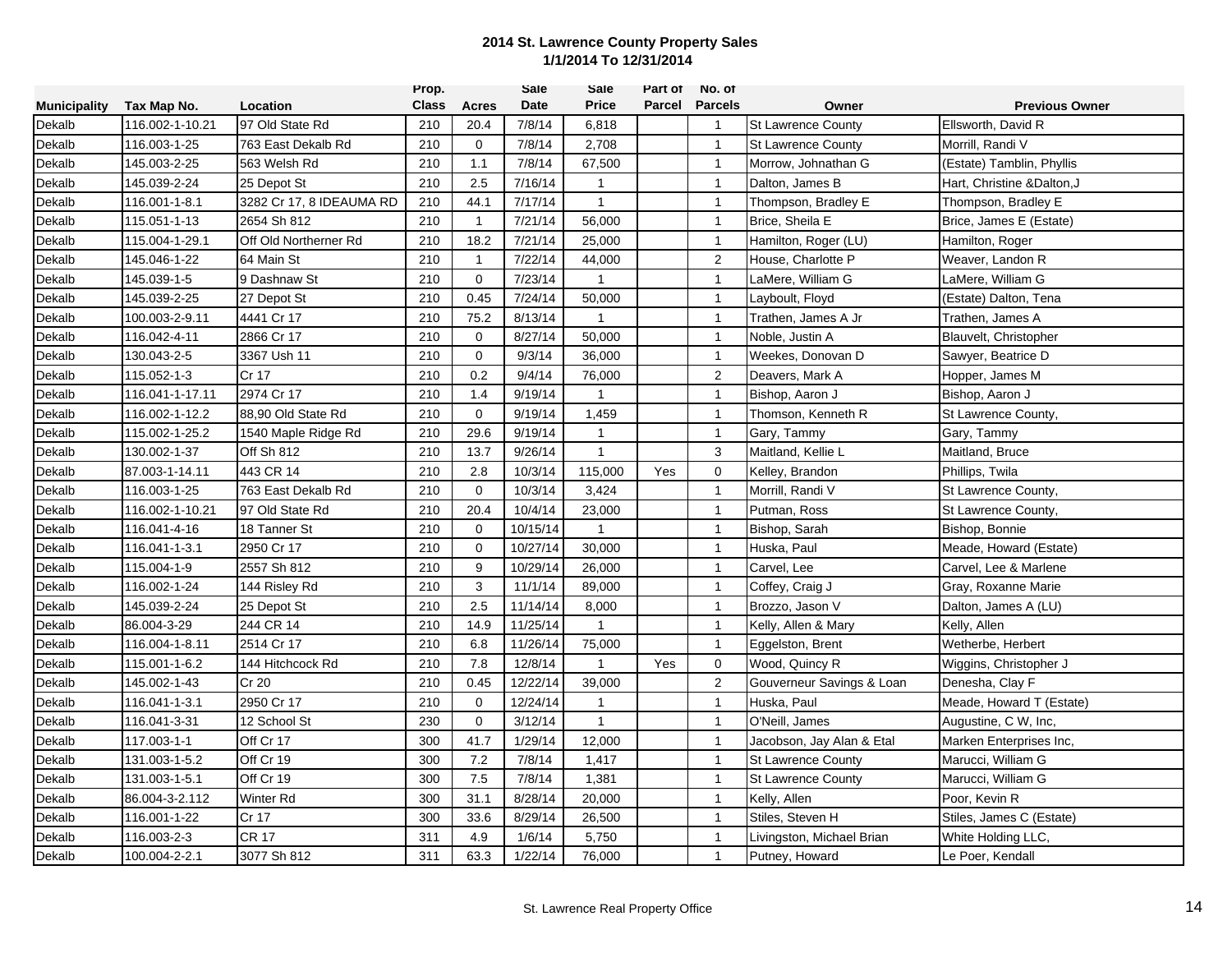|                     |                  |                             | Prop.        |                | <b>Sale</b> | Sale         | Part of | No. of         |                               |                            |
|---------------------|------------------|-----------------------------|--------------|----------------|-------------|--------------|---------|----------------|-------------------------------|----------------------------|
| <b>Municipality</b> | Tax Map No.      | Location                    | <b>Class</b> | Acres          | Date        | <b>Price</b> | Parcel  | <b>Parcels</b> | Owner                         | <b>Previous Owner</b>      |
| Dekalb              | 100.002-1-15.22  | Stevenson Rd                | 311          | 1.2            | 2/13/14     | $\mathbf{1}$ |         | $\mathbf{1}$   | Krieg, Sheila K               | Stoffel, Randy             |
| Dekalb              | 130.002-1-1.12   | 3466 Ush 11                 | 311          | 1.2            | 3/12/14     | $\mathbf{1}$ |         | $\overline{1}$ | O'Neill, James                | Augustine C W, Inc,        |
| Dekalb              | 131.001-1-26     | 604 Cr 18                   | 311          | $\mathbf 0$    | 5/22/14     | 1,500        |         | $\mathbf{1}$   | Coffey, Paul R                | Anson, Joan                |
| Dekalb              | 131.001-1-30.2   | 701 CR 18                   | 311          | 3              | 6/30/14     | 8,000        |         | 2              | Dennis, Martin E              | Peifer, Donald M           |
| Dekalb              | 115.004-1-5.11   | Sh 812                      | 311          | 16.1           | 7/28/14     | 25,000       |         | $\mathbf{1}$   | Everts, Eric                  | Riley, Kim                 |
| Dekalb              | 101.003-1-33.1   | Sayer Rd                    | 311          | 34.2           | 8/21/14     | $\mathbf{1}$ |         | $\mathbf{1}$   | Stone, Daniel A               | Stone, Daniel A & Donald G |
| Dekalb              | 115.003-1-10     | 947 Maple Ridge Rd          | 311          | $\mathbf 0$    | 10/4/14     | 100          |         | $\mathbf{1}$   | Kipp, Bryon                   | St Lawrence County,        |
| Dekalb              | 87.003-1-17.42   | Cr 14                       | 311          | 0.37           | 10/17/14    | 12,943       |         | $\mathbf{1}$   | Guy, Michael P                | Guy Living Trust,          |
| Dekalb              | 116.003-2-2      | 3305 CR 17                  | 311          | 4.9            | 11/29/14    | 4,827        |         | $\mathbf{1}$   | White, Rick & Christina       | White Holding LLC,         |
| Dekalb              | 130.002-1-21.23  | 3246 USH 11                 | 314          | 0.6            | 1/27/14     | $\mathbf{1}$ | Yes     | $\mathbf 0$    | Thayer, Lorreta A (LU)        | Thayer, Michael P          |
| Dekalb              | 130.002-1-21.14  | USH 11                      | 314          | 1.2            | 1/27/14     | $\mathbf{1}$ | Yes     | $\overline{4}$ | Thayer, Michael P             | Thayer, Randy G            |
| Dekalb              | 130.002-1-34.22  | Old Northerner Rd           | 314          | 5.4            | 4/30/14     | $\mathbf{1}$ | Yes     | $\mathbf 0$    | Bigelow, Donald W             | Williams, Ronald E         |
| Dekalb              | 87.003-1-14.12   | Winter Rd                   | 314          | $\mathbf 0$    | 8/1/14      | 3,500        | Yes     | $\mathbf 0$    | Alkerton-Witkowski, Annette F | Phillips, Twila            |
| Dekalb              | 130.003-1-4.3    | <b>USH 11</b>               | 314          | 3.6            | 8/18/14     | 1,000        | Yes     | $\mathbf 0$    | Trover, Amos D                | Piece of Mine, LLC,        |
| Dekalb              | 100.002-2-15.22  | 52 CR 16                    | 314          | 6              | 9/30/14     | 10,000       | Yes     | $\mathbf 0$    | Baker, Brandon W              | Baker, Daniel A            |
| Dekalb              | 116.002-3-9.2    | 2824 CR 17                  | 314          | 1.2            | 10/21/14    | $\mathbf{1}$ | Yes     | $\mathbf 0$    | McBroom, Tammy L              | Briggs, Charles T          |
| Dekalb              | 116.041-3-11.2   | 4343 USH 11                 | 314          | $\mathbf 0$    | 11/19/14    | $\mathbf{1}$ | Yes     | $\mathbf 0$    | Town of De Kalb               | Town of De Kalb,           |
| Dekalb              | 115.001-1-6.1    | Hitchcock Rd                | 314          | 44.1           | 12/8/14     | 133,560      | Yes     | $\mathbf 0$    | Wood, Quincy R                | Wiggins, Christopher J     |
| Dekalb              | 129.002-2-10.12  | Off Maple Ridge Rd          | 322          | 88.1           | 1/10/14     | 35,000       | Yes     | $\mathbf{1}$   | Gibbs, James R & Gary P       | Bigelow, Lisle E           |
| Dekalb              | 116.003-1-30.112 | East Dekalb Rd              | 322          | 49.4           | 6/23/14     | 30,000       | Yes     | $\mathbf 0$    | Everts, Eric R                | Robinson, Lloyd W          |
| Dekalb              | 100.003-2-10.12  | Childs Rd                   | 322          | 53.6           | 8/28/14     | 41,000       | Yes     | $\mathbf 0$    | Wiegandt, Leonhard            | Ferguson, Dorothy A        |
| Dekalb              | 131.003-1-5.2    | Off Cr 19                   | 323          | 7.2            | 10/4/14     | 500          |         | $\mathbf{1}$   | Morrill, Frederick            | St Lawrence County,        |
| Dekalb              | 116.002-1-17     | Off Old State Rd            | 400          | 14             | 1/27/14     | $\mathbf{1}$ |         | 4              | Stiles, Ricky A               | (Estate) Stiles, Claricy M |
| Dekalb              | 116.001-1-20     | Off Lobdell Rd              | 900          | 69.9           | 2/21/14     | 25,000       |         | $\mathbf{1}$   | Stiles, Ricky A               | Stiles, James C (Estate)   |
| Depeyster           | 99.002-2-29      | 123 East Rd                 | 100          | 55.3           | 4/10/14     | 50,000       |         | $\mathbf{1}$   | Miller, John D A              | Newcombe, Roland J         |
| Depeyster           | 99.003-2-11      | 1166 Sh 184                 | 100          | 146.3          | 8/25/14     | 200,000      |         | $\mathbf{1}$   | Miller, Mose L                | Kawecki, Walter P          |
| Depeyster           | 99.001-2-1.2     | 1454,1456, 1462 West Lake F | 100          | 105.8          | 8/25/14     | 240,000      |         | $\mathbf{1}$   | Yoder, Ezra E                 | Kawecki, Walter P          |
| Depeyster           | 99.001-3-2       | West Lake Rd                | 100          | 68.3           | 8/25/14     | 85,000       |         | $\overline{1}$ | Miller, Sam                   | Kawecki, Walter P          |
| Depeyster           | 99.001-3-2       | West Lake Rd                | 100          | 68.3           | 9/19/14     | $\mathbf{1}$ |         | $\mathbf{1}$   | Yoder, Sam P                  | Kawecki, Walter P          |
| Depeyster           | 114.001-2-4.2    | 970 SH 184                  | 100          | 89.2           | 12/8/14     | 130,000      |         | $\mathbf{1}$   | Knollwood Farm, LLC           | Yoder, Ezra                |
| Depeyster           | 99.004-1-17.2    | 3821,3833 Cr 10             | 113          | 82.2           | 4/7/14      | $\mathbf{1}$ |         | $\overline{2}$ | Schlabach, John Jr            | Schlabach, John A & Mattie |
| Depeyster           | 99.004-2-20.1    | Mayhew Rd                   | 120          | 20             | 10/20/14    | $\mathbf{1}$ | Yes     | 3              | Poor, Laurie S                | Poor, Donald S (Estat      |
| Depeyster           | 71.003-3-3       | 231 Spile Bridge Rd         | 210          | 1.4            | 1/3/14      | $\mathbf{1}$ |         | $\overline{1}$ | Smithers, Debra I             | Smithers, Debra I          |
| Depeyster           | 71.003-3-3       | 231 Spile Bridge Rd         | 210          | 1.4            | 1/30/14     | $\mathbf{1}$ |         | $\mathbf{1}$   | Smithers, Debra I             | Smithers, Debra I          |
| Depeyster           | 85.002-1-6.11    | 632 Spile Bridge Rd         | 210          | 37.5           | 2/27/14     | $\mathbf{1}$ |         | $\mathbf{1}$   | Earl, Scott A                 | Earl, Aaron J              |
| Depeyster           | 86.003-2-16      | 817 East Rd                 | 210          | $\mathbf 0$    | 3/24/14     | 12,500       |         | $\mathbf{1}$   | Trombley, Ashley              | Morehouse, Thelma          |
| Depeyster           | 99.035-1-2       | 296 Plimpton Rd             | 210          | $\Omega$       | 4/23/14     | $\mathbf 1$  |         | $\mathbf{1}$   | Stowell, Robert               | Stowell, Robert            |
| Depeyster           | 99.004-1-17.1    | 3792 Cr 10                  | 210          | 1.2            | 4/30/14     | $\mathbf{1}$ |         | $\mathbf{1}$   | Harrison, Rose                | Harrison, John             |
| Depeyster           | 100.001-1-14.5   | 280 East Rd                 | 210          | $\overline{2}$ | 5/23/14     | 35,000       |         | $\mathbf{1}$   | Mason, Ricky Jr               | Mann, James                |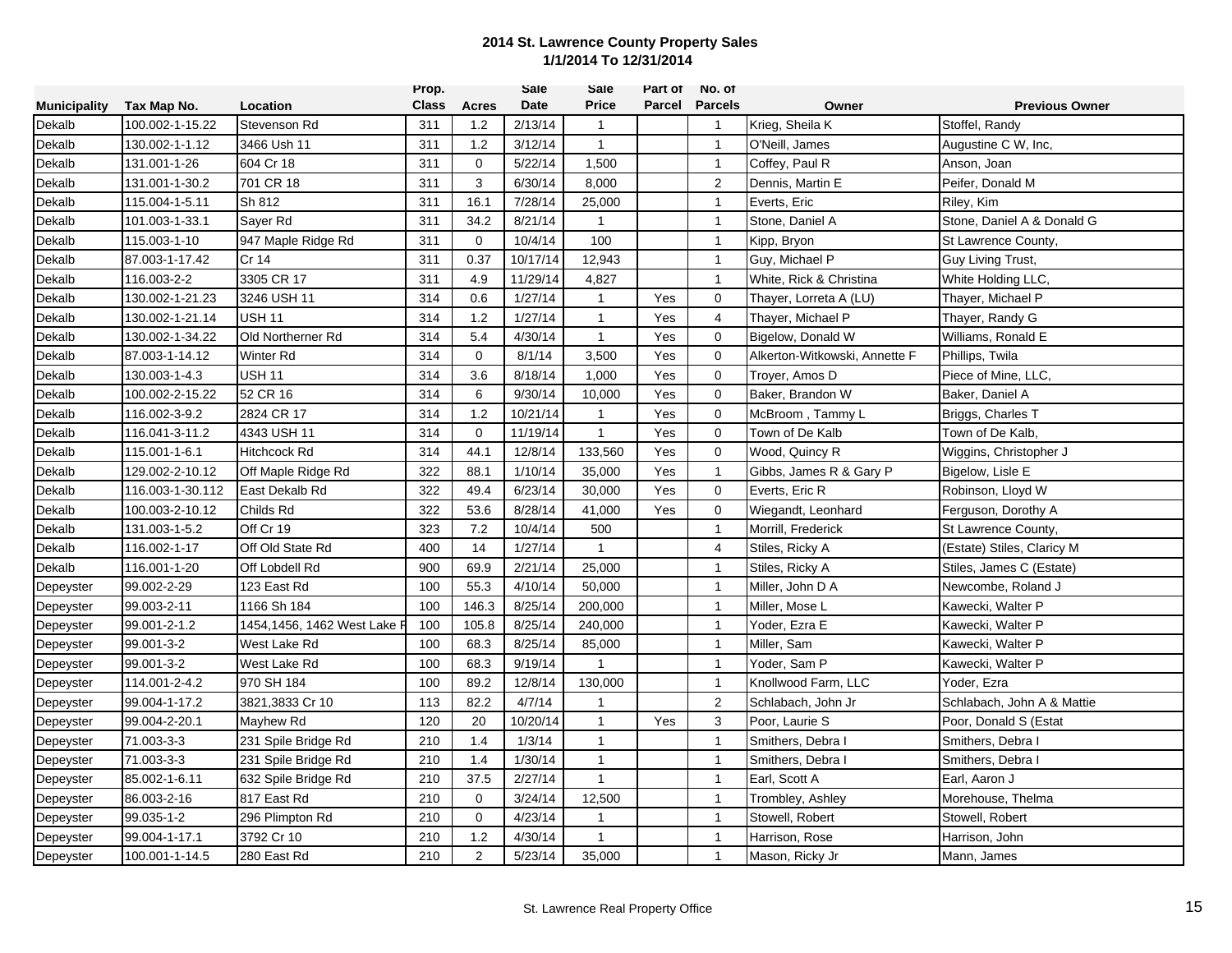|                     |                  |                            | Prop.        |                | <b>Sale</b> | Sale         | Part of       | No. of         |                             |                               |
|---------------------|------------------|----------------------------|--------------|----------------|-------------|--------------|---------------|----------------|-----------------------------|-------------------------------|
| <b>Municipality</b> | Tax Map No.      | Location                   | <b>Class</b> | <b>Acres</b>   | Date        | <b>Price</b> | <b>Parcel</b> | <b>Parcels</b> | Owner                       | <b>Previous Owner</b>         |
| Depeyster           | 99.035-2-19      | 4364 Cr 10                 | 210          | 4.7            | 5/29/14     | 100,000      |               | $\overline{1}$ | Newcombe, Roland J          | Taylor, Kimberly J            |
| Depeyster           | 85.004-1-10.1    | 1960 Sh 184                | 210          | 2.6            | 5/30/14     | 1            |               | $\overline{1}$ | Willard, Eleanor Mary (LU)  | Willard, William F            |
| Depeyster           | 99.002-1-4.1     | 2 Plimpton Rd, 1820 SH 184 | 210          | 9.4            | 6/2/14      | 62,000       |               | $\overline{1}$ | Miller, Henry M             | Miller, John D A              |
| Depeyster           | 99.035-1-11      | 4423 Cr 10                 | 210          | 0.65           | 6/12/14     | $\mathbf{1}$ |               | $\mathbf{1}$   | Price, John J               | Price, John J                 |
| Depeyster           | 99.035-2-1       | 308 Plimpton Rd            | 210          | $\mathbf 0$    | 7/8/14      | 1,953        |               | $\mathbf{1}$   | <b>St Lawrence County</b>   | Coller, Randy J               |
| Depeyster           | 86.001-1-7.3     | 870 East Rd                | 210          | 2.1            | 7/8/14      | 1,012        |               | $\mathbf{1}$   | St Lawrence County          | House, Mark E                 |
| Depeyster           | 99.043-1-6       | 4325 Cr 10                 | 210          | $\mathbf 0$    | 8/4/14      | 1            |               | $\mathbf{1}$   | Newcombe, Roland J          | Newcombe Vancort, Rebecca Ann |
| Depeyster           | 99.004-2-13.1    | 3176 Cr 11                 | 210          | 13.8           | 8/21/14     | 140,000      |               | $\mathbf{1}$   | Phillips, Brent H           | Willard, Walter M             |
| Depeyster           | 99.035-2-6       | 4380 Cr 10                 | 210          | $\mathbf 0$    | 8/25/14     | 65,599       |               | $\overline{1}$ | <b>Beneficial Homeowner</b> | Wainwright, Clark             |
| Depeyster           | 86.003-2-5.2     | 710 East Rd                | 210          | 1.9            | 9/5/14      | 1            |               | $\mathbf{1}$   | Wiegandt, Melinda A         | Wiegandt, Melinda A           |
| Depeyster           | 85.002-2-2.112   | 180 Wardell Rd             | 210          | 1.15           | 9/18/14     | $\mathbf{1}$ |               | $\mathbf{1}$   | Smithers, Helen F (LU)      | Smithers, Helen F             |
| Depeyster           | 86.001-1-7.3     | 870 East Rd                | 210          | 2.1            | 9/19/14     | 1,457        |               | $\overline{1}$ | House, Mark E               | St Lawrence County,           |
| Depeyster           | 99.035-2-1       | 308 Plimpton Rd            | 210          | $\mathbf 0$    | 9/26/14     | 2,695        |               | $\mathbf{1}$   | Rodwell, William (LU)       | St Lawrence County,           |
| Depeyster           | 99.001-1-5.2     | 1261 West Lake Rd          | 210          | $\mathbf{1}$   | 9/30/14     | 7,000        |               | $\mathbf{1}$   | Miller, Levi                | Blackburn, Stephen K          |
| Depeyster           | 99.002-2-16.2    | 408 Plimpton Rd            | 210          | 1.3            | 10/3/14     | $\mathbf{1}$ |               | $\overline{1}$ | Chambers, Julie A           | DuPont, Yves                  |
| Depeyster           | 99.043-1-3       | 4343 Cr 10                 | 210          | $\mathbf 0$    | 10/30/14    | 52,000       |               | $\mathbf{1}$   | Liscum, David A             | Thompson, Randy R             |
| Depeyster           | 85.002-2-13      | 2337 Sh 184                | 210          | 0.47           | 11/19/14    | 58,000       |               | $\mathbf{1}$   | Chambers, Kenneth B         | Outman, Gerald (LU)           |
| Depeyster           | 99.004-2-20.2    | 325 Mayhew Rd              | 240          | 59.8           | 10/20/14    | $\mathbf{1}$ | Yes           | 0              | Poor, Frank                 | Poor, Donald S (Estate)       |
| Depeyster           | 114.002-2-4      | 279 Mayhew Rd              | 300          | 51.1           | 8/20/14     | 52,000       |               | $\mathbf{1}$   | Biller, Raymond E III       | McGaw, Jeremy R               |
| Depeyster           | 85.003-2-2.2     | Off West Lake Rd           | 311          | 18.7           | 5/30/14     | $\mathbf 1$  |               | $\mathbf{1}$   | Willard, Eleanor M (LU)     | (Estate) Willard, William F   |
| Depeyster           | 71.004-1-3.112   | Off Spile Bridge Rd        | 311          | 0.5            | 7/15/14     | $\mathbf{1}$ |               | $\mathbf{1}$   | Bowman, Jeffrey             | Lucas, Bryon J                |
| Depeyster           | 99.002-1-17.11   | Off Sh 184                 | 311          | 115.2          | 9/25/14     | $\mathbf{1}$ |               | $\overline{1}$ | Tyo, Trevor L               | Tyo, Todd L                   |
| Depeyster           | 86.003-1-13.1    | 547 East Rd                | 311          | $\overline{2}$ | 10/4/14     | 3,400        |               | $\overline{1}$ | Bronstein, Seymour B        | St Lawrence County,           |
| Depeyster           | 99.004-1-13.12   | <b>CR 10</b>               | 314          | $\mathbf{1}$   | 1/20/14     | $\mathbf{1}$ | Yes           | $\mathbf{1}$   | Rand, Shane M               | Pray, Roderick J              |
| Depeyster           | 85.002-2-24.112  | Wardell Rd                 | 322          | 51.9           | 3/6/14      | 60,000       | Yes           | $\mathbf 0$    | Kelly, Allen H              | Hilborne, Kenneth H           |
| Depeyster           | 114.002-2-25.2   | Cr 11                      | 322          | 20.3           | 5/19/14     | 230,000      |               | $\overline{2}$ | Weaver, Joseph A            | Cookes, Daniel A              |
| Depeyster           | 99.002-1-6.2     | <b>CR 10</b>               | 322          | 136.3          | 8/4/14      | 525,000      | Yes           | $\overline{2}$ | <b>KDC Acres, LLC</b>       | Price, Barbara                |
| Depeyster           | 85.002-3-1.1     | 615 Spile Bridge Rd        | 900          | 328.1          | 2/27/14     | $\mathbf{1}$ |               | $\mathbf{1}$   | Earl, Daniel J              | Earl, Daniel J                |
| Depeyster           | 99.004-1-1.12    | Off Cr 10                  | 900          | 50             | 4/7/14      | 6,000        |               | $\mathbf{1}$   | Schlabach, John Jr & Verna  | Schlabach, John A             |
| Depeyster           | 85.003-2-2.1     | Off Spile Bridge Rd        | 900          | 48.6           | 5/30/14     | $\mathbf{1}$ |               | $\mathbf{1}$   | Willard, Eleanor Mary (LU)  | Willard, William F            |
| Depeyster           | 98.002-3-12      | Off West Rd                | 900          | 10             | 7/9/14      | 1            |               | $\mathbf{1}$   | Shields, Andrew             | Luczka, Richard               |
| Depeyster           | 98.002-3-12      | Off West Rd                | 900          | 10             | 11/24/14    | $\mathbf{1}$ |               | $\mathbf{1}$   | Lapier, Eric                | Shields, Andrew               |
| Edwards             | 175.051-4-11     | 19 Maple Av                | 210          | $\mathbf 0$    | 1/22/14     | 23,686       |               | $\mathbf{1}$   | Robinson, Mary Ann          | Royce, Roger A Sr             |
| Edwards             | 189.003-1-47.3   | 6 Shaw Rd                  | 210          | 2.4            | 2/4/14      | 1            |               | $\overline{1}$ | Damon, Robert               | Law, Edward                   |
| Edwards             | 175.051-5-15     | 14 Grant St                | 210          | $\Omega$       | 2/7/14      | 30,000       |               | $\mathbf{1}$   | Averill, Murray G           | King, David Paul              |
| Edwards             | 175.051-3-3      | 7 First St                 | 210          | 0.25           | 4/11/14     | 25,000       |               | $\mathbf{1}$   | Tresidder, James            | Zilliox, Raymond G            |
| Edwards             | 201.001-1-16.111 | 703 CR 23                  | 210          | 9.3            | 6/23/14     | -1           |               | $\mathbf{1}$   | LaFountain, Robert J Jr     | LaFountain, Thomas E          |
| Edwards             | 175.063-2-2      | 368 Talcville Rd           | 210          | 0.75           | 7/25/14     | 42,000       |               | $\mathbf{1}$   | Highbrown, Judylee          | Koszyk, Joseph                |
| Edwards             | 189.003-1-48.2   | 52 Shaw Rd                 | 210          | 3.3            | 7/25/14     | 20,000       |               | $\mathbf{1}$   | Wayering, Donald C          | Wayering, Sarah M             |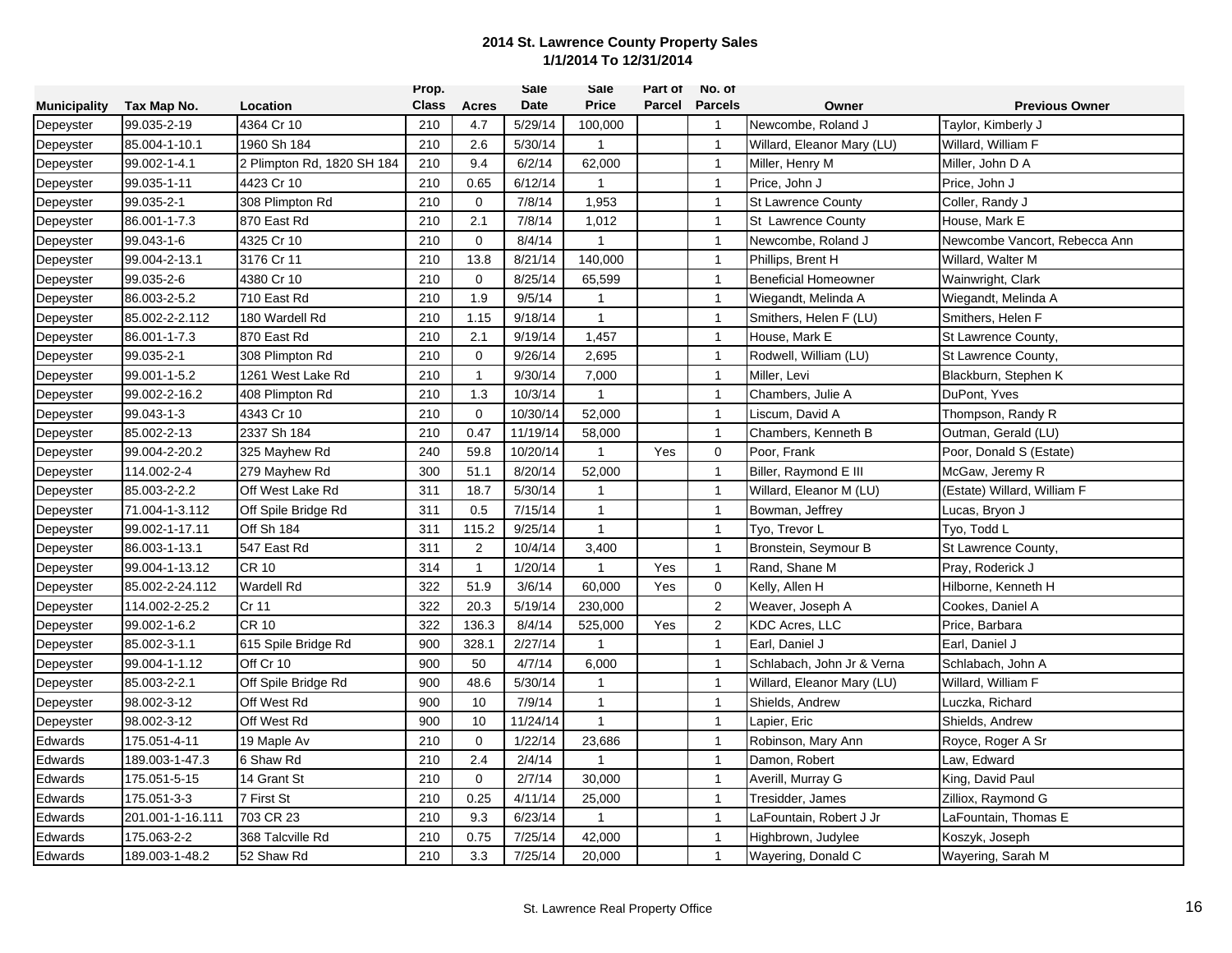|                     |                 |                          | Prop.        |                | Sale     | Sale         | Part of | No. of         |                                       |                                |
|---------------------|-----------------|--------------------------|--------------|----------------|----------|--------------|---------|----------------|---------------------------------------|--------------------------------|
| <b>Municipality</b> | Tax Map No.     | Location                 | <b>Class</b> | Acres          | Date     | <b>Price</b> | Parcel  | <b>Parcels</b> | Owner                                 | <b>Previous Owner</b>          |
| Edwards             | 175.051-4-11    | 19 Maple Av              | 210          | 0              | 9/24/14  | $\mathbf 1$  |         | $\overline{1}$ | Town of Edwards                       | Robinson, Mary Ann             |
| Edwards             | 175.051-7-9     | 60 Island St             | 210          | 0.65           | 10/17/14 | $\mathbf{1}$ |         | $\mathbf{1}$   | Belile, Stacey                        | Muka, Christopher H            |
| Edwards             | 175.051-5-11    | 2 Court St               | 210          | $\mathbf 0$    | 10/22/14 | $\mathbf{1}$ |         | $\mathbf{1}$   | Peters, Jeanne                        | Peters, Robert R               |
| Edwards             | 175.051-6-16    | 148 Main St              | 210          | 0.17           | 10/27/14 | $\mathbf{1}$ |         | $\mathbf{1}$   | Peters, Jeanne M                      | Peters, Robert                 |
| Edwards             | 161.019-2-27    | 9,11 Fletcher Rd/prvt    | 210          | 0.42           | 10/30/14 | 68,000       |         | $\mathbf{1}$   | Sprague, Aaron                        | Taber, Michael S               |
| Edwards             | 175.003-3-5     | 221 Talcville Rd         | 210          | $\mathbf 0$    | 11/12/14 | $\mathbf{1}$ |         | $\mathbf{1}$   | Fernandes, Jordan K                   | Fernandes, Jordan K            |
| Edwards             | 175.051-4-11    | 19 Maple Av              | 210          | $\mathbf 0$    | 11/12/14 | $\mathbf{1}$ |         | $\mathbf{1}$   | Town of Edwards                       | Robinson, Mary Ann             |
| Edwards             | 188.001-1-13.1  | 1 Bancroft Rd            | 210          | 1.4            | 11/14/14 | $\mathbf{1}$ |         | $\mathbf{1}$   | Thomas, George C Jr                   | Thomas, Beverly J              |
| Edwards             | 175.043-2-2     | 29 Trout Lake St         | 210          | $\Omega$       | 12/10/14 | 51,288       |         | $\overline{2}$ | Federal National Mortgage Asso        | Knowlton, Robert D             |
| Edwards             | 175.051-6-15    | 48 Maple Av              | 240          | 12.9           | 7/3/14   | 96,000       |         | $\mathbf{1}$   | Gates, Joseph Dustin                  | Averill, Melissa M             |
| Edwards             | 161.019-2-57    | 1 Fletcher Rd/prvt       | 260          | 0.78           | 1/28/14  | 28,888       |         | $\mathbf{1}$   | Kopchinski, Dennis M                  | McCrea, Efton R                |
| Edwards             | 189.003-1-58    | 749D CR 23               | 260          | 0.48           | 7/14/14  | $\mathbf{1}$ |         | $\mathbf{1}$   | Northrup, Julie A                     | Sykes, Lorna A                 |
| Edwards             | 175.004-1-53.11 | 1953 SH 58               | 270          | 5.1            | 5/7/14   | $\mathbf{1}$ |         | $\overline{1}$ | Brown, Richard D (LU)                 | Brown, Richard                 |
| Edwards             | 175.004-1-56    | 644 River Rd             | 270          | 12.2           | 6/27/14  | 65,200       |         | $\mathbf{1}$   | Palmer, Michael R                     | Gonyea, Bernard C              |
| Edwards             | 175.071-1-9     | 282 Talcville Rd         | 270          | 0.85           | 7/15/14  | 25,000       |         | $\overline{1}$ | Taylor, Kimberly J                    | LeHigh, Barbara S              |
| Edwards             | 188.001-1-21.1  | 2717 SH 58               | 270          | 1.6            | 9/5/14   | 89,000       |         | $\mathbf{1}$   | Soper, Eric J                         | Cole, Helen E                  |
| Edwards             | 175.050-1-15.11 | 67A, B New St            | 270          | 0.84           | 9/12/14  | $\mathbf{1}$ |         | $\mathbf{1}$   | Lennox, Michael A                     | Lennox, Martha C               |
| Edwards             | 175.002-1-10.11 | Off CR 19                | 300          | 54.3           | 12/1/14  | 4,000        |         | $\mathbf{1}$   | Toohey, Paul                          | Toohey, Paul & Ruth            |
| Edwards             | 175.051-7-10.1  | 50 Island St             | 311          | 0.62           | 2/18/14  | $\mathbf{1}$ |         | $\mathbf{1}$   | Randall, Dawn M                       | Randall, Dawn                  |
| Edwards             | 189.001-1-33    | <b>River Rd</b>          | 311          | 0              | 8/1/14   | 1,000        |         | $\overline{1}$ | Phelps, Jordan                        | Chapin, Arnold                 |
| Edwards             | 175.043-1-24    | 44 Trout Lake St         | 312          | $\mathbf 0$    | 5/2/14   | 32,000       |         | $\mathbf{1}$   | Zacharek, Joseph                      | Hansen, Madelyn                |
| Edwards             | 175.043-1-8.2   | 222 Main St              | 314          | $\mathbf 0$    | 4/11/14  | 48,000       |         | $\mathbf{1}$   | Casanova, Stuart G                    | Assembly of God,               |
| Edwards             | 175.043-1-8.2   | 222 Main St              | 314          | $\mathbf 0$    | 4/11/14  | 43,000       |         | $\mathbf{1}$   | <b>Edwards Historical Association</b> | Casanova, Stuart G             |
| Edwards             | 175.004-1-27.1  | 816 River Rd             | 314          | 9.15           | 7/28/14  | 12,000       |         | $\mathbf{1}$   | Serrano, Melinda L                    | Whitford, Joshua J             |
| Edwards             | 175.004-1-14    | <b>SH 58</b>             | 323          | 62.4           | 5/13/14  | 48,500       |         | $\mathbf{1}$   | Failla, Philip J                      | Vandewater & Associates, Inc,  |
| Edwards             | 175.004-1-16.2  | Off SH 58                | 910          | 187.4          | 8/22/14  | 14,000       |         | $\mathbf{1}$   | Brown, Douglas L                      | Brown, Richard D               |
| Fine                | 202.000-3-30.2  | 542 Blue Mountain Rd     | 210          | 111.4          | 1/3/14   | $\mathbf{1}$ |         | $\mathbf{1}$   | Bozza, Geralyn                        | 258 Richmond Ave Corp,         |
| Fine                | 224.045-1-32    | 309 Lake Rd              | 210          | 0.4            | 4/9/14   | $\mathbf{1}$ |         | 2              | Fine Treasure Irrevoc Trust           | Snider, Herbert J              |
| Fine                | 189.004-2-29    | 678 SH 58                | 210          | $\mathbf{1}$   | 6/9/14   | 18,000       |         | $\mathbf{1}$   | Typhair, Shawn & Tracy                | Community Bank, N.A.,          |
| Fine                | 202.037-1-10    | 2445 SH 3                | 210          | $\mathbf{1}$   | 6/19/14  | 64,375       |         | $\mathbf{1}$   | Davis, Margeaux L                     | Durham, Jr., Levi              |
| Fine                | 201.004-2-2     | 2207 SH 3                | 210          | $\overline{2}$ | 6/20/14  | $\mathbf{1}$ |         | $\mathbf{1}$   | Denesha, Vernon B (LU)                | Denesha, Vernon B (LU)         |
| Fine                | 201.002-1-9     | 299A, B SH 58            | 210          | 2.5            | 7/8/14   | 16,648       |         | $\mathbf{1}$   | <b>St Lawrence County</b>             | Honey, Christina M             |
| Fine                | 202.000-3-32.12 | 387 Blue Mountain Rd     | 210          | 42.7           | 7/8/14   | 3,002        |         | $\mathbf{1}$   | <b>St Lawrence County</b>             | Hickey, Danny J                |
| Fine                | 213.043-1-12    | 443 Oswegatchie Trail Rd | 210          | $\mathbf 0$    | 7/8/14   | 6,566        |         | $\mathbf{1}$   | <b>St Lawrence County</b>             | Dubey, Homer J                 |
| Fine                | 223.021-1-3     | 195 Bear Lake Rd         | 210          | $\mathbf 0$    | 7/11/14  | $\mathbf{1}$ |         | $\mathbf{1}$   | Tanner, Ralph J Jr. (LU)              | Tanner, Jr., Ralph J           |
| Fine                | 202.037-1-1     | 2371 SH 3                | 210          | 16.6           | 7/21/14  | 93,700       |         | $\mathbf{1}$   | Reed, Kory J                          | Secretary of Veterans Affairs, |
| Fine                | 224.046-2-8.1   | 193 Youngs Rd            | 210          | 11.8           | 7/30/14  | 1            |         | $\mathbf{1}$   | Janack, Roger S (LU)                  | Janack, Phillip G              |
| Fine                | 223.036-1-15    | 64 Cherry Hill Rd        | 210          | 0.77           | 8/13/14  | 117,000      |         | $\mathbf{1}$   | Holmes, Karen E                       | Kuhn, Robert                   |
| Fine                | 225.064-1-7     | 128 Ranger School Rd     | 210          | 0.66           | 8/22/14  | 275,000      |         | $\mathbf 1$    | Heft, Brian K                         | Hedger, Alice L                |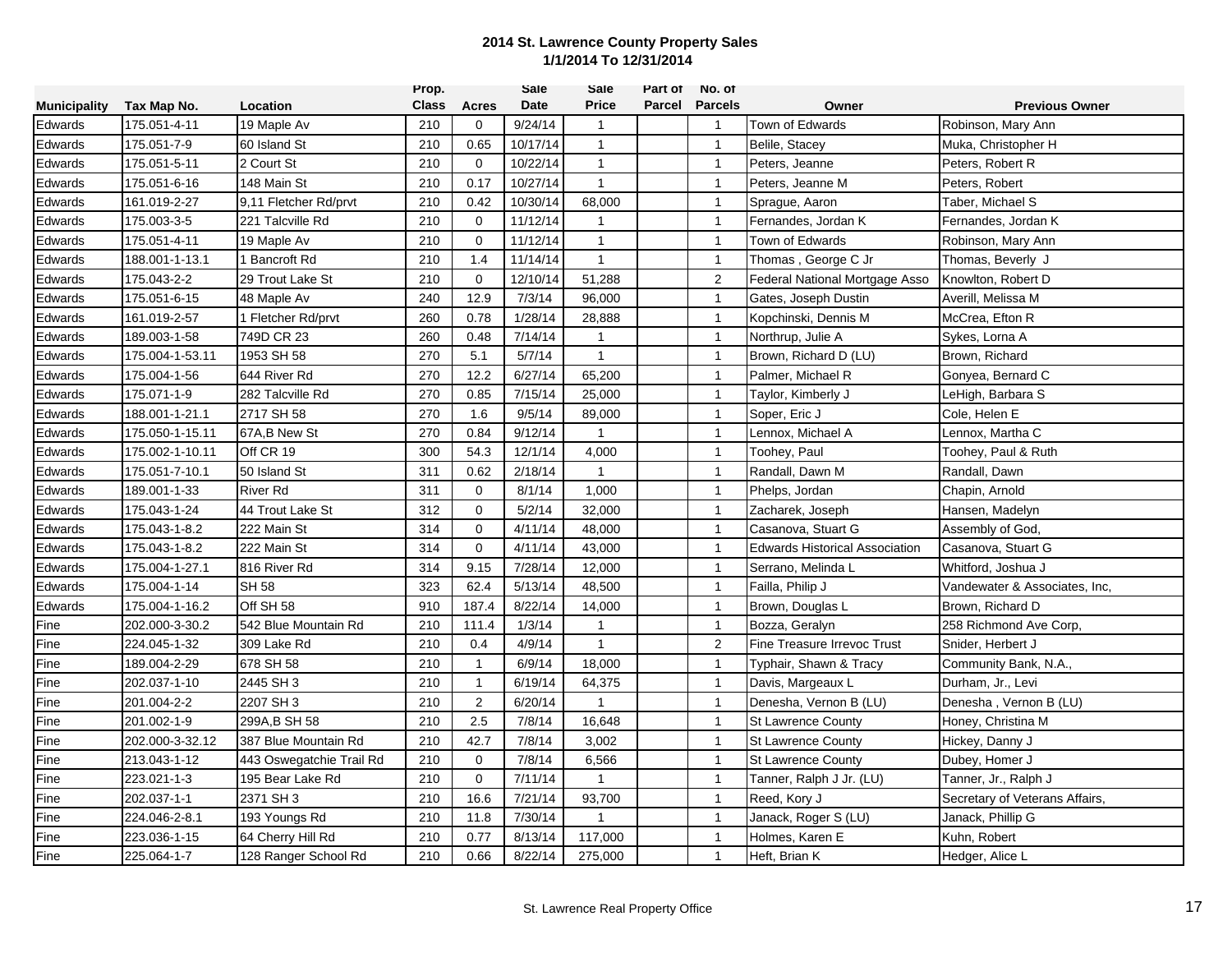|                     |                  |                           | Prop.        |                | <b>Sale</b> | <b>Sale</b>  | Part of | No. of         |                               |                                         |
|---------------------|------------------|---------------------------|--------------|----------------|-------------|--------------|---------|----------------|-------------------------------|-----------------------------------------|
| <b>Municipality</b> | Tax Map No.      | Location                  | <b>Class</b> | Acres          | Date        | Price        | Parcel  | <b>Parcels</b> | Owner                         | <b>Previous Owner</b>                   |
| Fine                | 224.038-1-16     | 48 Youngs Rd              | 210          | 0.4            | 8/25/14     | 65,000       |         | $\overline{1}$ | Osborn, Barbara L (LU)        | Trombley, David E                       |
| Fine                | 223.028-2-3.1    | 984 Oswegatchie Trail Rd  | 210          | 0.54           | 8/29/14     | 50,000       |         | $\mathbf{1}$   | Earl, Wayne                   | Foster, Horace C                        |
| Fine                | 202.040-2-3      | 152 Cr 27                 | 210          | 0.46           | 9/2/14      | 52,500       |         | $\mathbf{1}$   | Smith, Annette E              | Zaluski, Thomas H                       |
| Fine                | 213.000-3-19     | 43 McCullouch Rd          | 210          | 1.1            | 9/10/14     | $\mathbf{1}$ |         | $\mathbf{1}$   | Dumas, Earl W (LU)            | Dumas, Earl W                           |
| Fine                | 224.037-3-5      | 21 Colby Rd               | 210          | $\mathbf 0$    | 9/26/14     | 185,000      |         | $\mathbf{1}$   | Sovay, Patrick W              | Chandler(f.k.a. Rourke), Virginia       |
| Fine                | 202.000-3-32.12  | 387 Blue Mountain Rd      | 210          | 42.7           | 9/29/14     | 3,630        |         | $\mathbf{1}$   | Hickey, Danny J               | St. Lawrence County,                    |
| Fine                | 224.030-3-30.11  | 4256A SH 3                | 210          | 0.13           | 10/4/14     | 700          |         | $\mathbf{1}$   | Colton, Perry A Jr.           | St. Lawrence County,                    |
| Fine                | 213.043-1-12     | 443 Oswegatchie Trail Rd  | 210          | 0.4            | 10/4/14     | 6,500        |         | $\mathbf{1}$   | McAllister, Luke              | St. Lawrence County,                    |
| Fine                | 201.002-1-9      | 299A, B SH 58             | 210          | 1.7            | 10/4/14     | 10,000       |         | $\mathbf{1}$   | Charlton, Samuel              | St. Lawrence County,                    |
| Fine                | 202.029-3-18     | 14 Spring St              | 210          | $\mathbf 0$    | 10/15/14    | 24,000       |         | $\overline{2}$ | Durham, Thomas D              | Kyer, Frederick E & etal                |
| Fine                | 224.030-2-7      | 4231 SH 3                 | 210          | 0.24           | 11/7/14     | $\mathbf{1}$ |         | $\mathbf{1}$   | Williams, Dean A Jr. (LU)     | Matteson, Kathryn F                     |
| Fine                | 202.029-4-4      | 19 Cr 27A                 | 210          | 2.6            | 11/24/14    | $\mathbf{1}$ |         | $\mathbf{1}$   | Moore, Dean                   | Skeldon, Angela L                       |
| Fine                | 213.043-1-12     | 443 Oswegatchie Trail Rd  | 210          | 0.4            | 12/18/14    | $\mathbf{1}$ |         | $\overline{1}$ | Esch, Dennis L                | McAllister, Luke                        |
| Fine                | 202.000-1-17     | 537 Cr 27                 | 240          | 58.1           | 3/25/14     | $\mathbf{1}$ |         | $\mathbf{1}$   | Solon, Michael                | Solon, Jr., Lawrence                    |
| Fine                | 213.000-2-40.112 | 1049 Sucker Lake Rd       | 240          | 23.3           | 11/3/14     | $\mathbf{1}$ | Yes     | $\mathbf{1}$   | Pelno, Leatta M               | Pelno, Leatta M                         |
| Fine                | 225.072-6-7      | 53E Hazelton Rd           | 260          | $\mathbf 0$    | 1/3/14      | 180,000      |         | $\mathbf{1}$   | Naumburg, Elizabeth           | Gewinner, Susan M                       |
| Fine                | 225.072-6-7      | 53E Hazelton Rd           | 260          | $\mathbf 0$    | 1/3/14      | 1            |         | $\mathbf{1}$   | Stathopoulos, Elaine          | Naumburg, Elizabeth                     |
| Fine                | 213.000-3-24     | 154 Browns Falls Rd       | 260          | 15.5           | 1/21/14     | $\mathbf{1}$ |         | $\mathbf{1}$   | Grimm, Susan J. Hanley-       | Grimm, W. Jean                          |
| Fine                | 233.000-1-3      | 647 Inlet Rd              | 260          | 0.5            | 2/12/14     | $\mathbf{1}$ |         | $\mathbf{1}$   | Wiley, Robert C               | Colleen K. Dotson, Scarlet Deborah Harr |
| Fine                | 225.064-1-12     | 66 Ranger School Rd       | 260          | $\mathbf 0$    | 2/24/14     | $\mathbf{1}$ |         | $\mathbf{1}$   | Browntown, LLC                | Narkewicz, Carol Ann, Trustee           |
| Fine                | 202.037-1-1      | 2371 SH 3                 | 260          | 16.6           | 3/26/14     | 148,838      |         | $\mathbf{1}$   | Secretary of Veterans Affairs | Williamson, Anthony W                   |
| Fine                | 224.029-4-21     | 45 Scotts Point Rd        | 260          | 0.16           | 4/15/14     | 1            |         | 5              | Hawley, M. Stephen (LU)       | Hawley, M. Stephen                      |
| Fine                | 225.071-1-12     | 13 Fifth St               | 260          | $\mathbf 0$    | 6/25/14     | $\mathbf{1}$ |         | $\mathbf{1}$   | DeMarco, Joseph               | Guy, Gregory D                          |
| Fine                | 224.029-1-7      | 1120 Oswegatchie Trail Rd | 260          | 0.69           | 7/8/14      | 10,694       |         | $\mathbf{1}$   | <b>St Lawrence County</b>     | Hitchman, Richard Wallace               |
| Fine                | 213.081-1-11     | 25 Beebe Rd               | 260          | 2.9            | 8/9/14      | 15,000       |         | $\mathbf{1}$   | Hedges, Gregory R             | Hitchman, Kenneth                       |
| Fine                | 224.029-1-7      | 1120 Oswegatchie Trail Rd | 260          | 0.69           | 8/20/14     | 12,757       |         | $\overline{1}$ | Hitchman, Richard W           | St Lawrence County,                     |
| Fine                | 225.065-2-10     | 241 S Shore Rd            | 260          | $\mathbf 0$    | 8/26/14     | $\mathbf{1}$ |         | $\mathbf{1}$   | Fuller, Charles M (LU)        | Fuller, Charles M                       |
| Fine                | 223.010-4-2      | 617 Coffin Mills Rd       | 260          | $\mathbf 0$    | 9/4/14      | $\mathbf{1}$ |         | $\overline{1}$ | Powers. Donald J              | Powers, Donald J                        |
| Fine                | 203.000-1-5      | 392 Browns Falls Rd       | 260          | 27.4           | 9/12/14     | $\mathbf{1}$ |         | $\mathbf{1}$   | Holly-Tieppo Family Trust     | Tieppo (f.k.a. Humphries), Denese J     |
| Fine                | 225.072-1-6      | 26 Second St              | 260          | $\Omega$       | 9/19/14     | 125,000      |         | $\mathbf{1}$   | Williams, John D              | Haynie, James M                         |
| Fine                | 225.065-2-12     | 257 S Shore Rd            | 260          | $\mathbf 0$    | 11/26/14    | $\mathbf{1}$ |         | $\mathbf{1}$   | Diriwatcher, Carl (LU)        | Diriwachter, Carl                       |
| Fine                | 224.038-1-32.1   | 39 Pine St                | 270          | 3.6            | 5/23/14     | $\mathbf{1}$ |         | $\mathbf{1}$   | Sawyer, Curtis A              | Sawyer, Roger W                         |
| Fine                | 202.037-1-5      | 84 Cr 27A                 | 270          | $\overline{7}$ | 7/8/14      | 2,253        |         | $\mathbf{1}$   | <b>St Lawrence County</b>     | Antwine, Samuel D                       |
| Fine                | 190.000-4-8      | 925 Cr 27                 | 270          | 7.6            | 7/30/14     | 55,000       |         | $\mathbf{1}$   | Dana, Dennis E                | Wood, Linda J                           |
| Fine                | 202.037-1-5      | 84 Cr 27A                 | 270          | 7.04           | 10/2/14     | 2,752        |         | $\mathbf{1}$   | Antwine, Samuel D             | St. Lawrence County,                    |
| Fine                | 202.039-2-5      | 284 Cr 27A                | 270          | $\mathbf{1}$   | 10/31/14    | 3,200        |         | $\mathbf{1}$   | Looney, Michael P             | Gray, Joyce J                           |
| Fine                | 213.000-1-6      | 290 Ridge Rd              | 270          | 2              | 11/20/14    | 68,000       |         | $\mathbf{1}$   | Dumas, Thomas M               | Finch, Rodney J                         |
| Fine                | 223.010-2-4      | 88 Aldrich Rd/prvt        | 311          | $\mathbf 0$    | 4/18/14     | 5,000        |         | $\mathbf{1}$   | Zacholl, Arthur F             | Pavao, Jr., Pedro                       |
| Fine                | 224.029-1-6.1    | Oswegatchie Trail Rd      | 311          | 1.1            | 7/8/14      | 5,823        |         | $\mathbf{1}$   | <b>St Lawrence County</b>     | Hitchman, Richard Wallace               |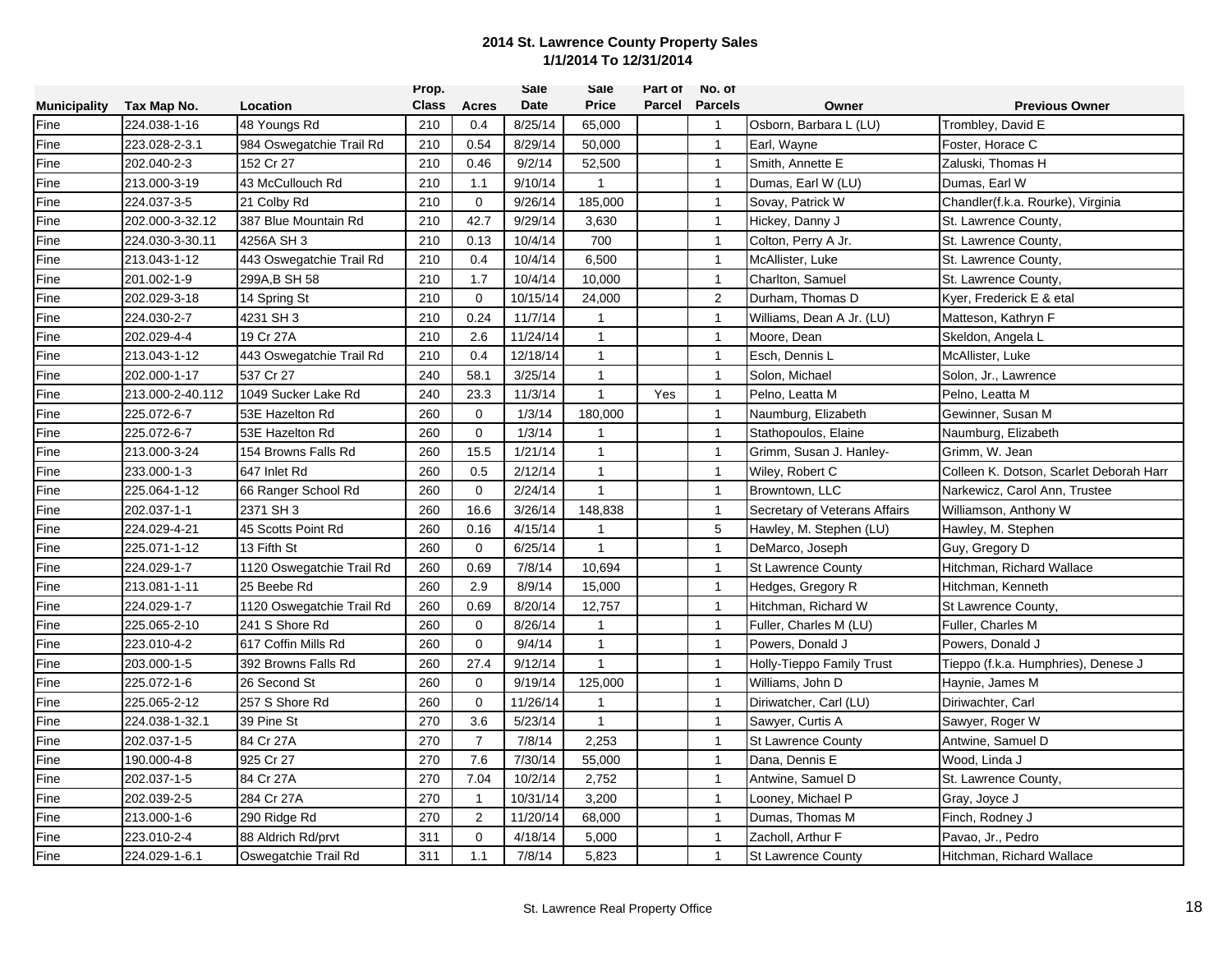|                     |                  |                          | Prop.        |              | Sale     | Sale         | Part of       | No. of         |                               |                                |
|---------------------|------------------|--------------------------|--------------|--------------|----------|--------------|---------------|----------------|-------------------------------|--------------------------------|
| <b>Municipality</b> | Tax Map No.      | Location                 | <b>Class</b> | Acres        | Date     | Price        | <b>Parcel</b> | <b>Parcels</b> | Owner                         | <b>Previous Owner</b>          |
| Fine                | 213.067-2-7      | 670 Oswegatchie Trail Rd | 311          | 0.55         | 7/8/14   | 654          |               | $\overline{1}$ | <b>St Lawrence County</b>     | Malone, Michael                |
| Fine                | 213.067-1-17     | Oswegatchie Trail Rd     | 311          | $\mathbf 0$  | 7/8/14   | 507          |               | $\mathbf{1}$   | <b>St Lawrence County</b>     | Malone, Michael                |
| Fine                | 213.081-1-12     | 40 Beebe Rd              | 311          | 1.5          | 7/8/14   | 4,063        |               | $\mathbf{1}$   | <b>St Lawrence County</b>     | Benson, Victor, Benson, Robert |
| Fine                | 223.021-1-20     | 224 Bear Lake Rd         | 311          | $\mathbf{1}$ | 7/12/14  | 8,000        |               | $\mathbf{1}$   | Livingston, H. Charles Jr.    | Budd Living Trust, Kathryn B   |
| Fine                | 224.046-4-6      | 15 Forest View Rd        | 311          | 0.33         | 8/28/14  | $\mathbf{1}$ |               | $\mathbf{1}$   | Hinkson Revocable Trust       | Hinkson, III, Daniel           |
| Fine                | 224.029-1-6.1    | Oswegatchie Trail Rd     | 311          | 1.1          | 8/29/14  | 6,957        |               | $\mathbf{1}$   | Hitchman, Richard W           | St Lawrence County,            |
| Fine                | 224.046-5-1      | Valley View Dr           | 311          | $\mathbf 0$  | 9/10/14  | 18,000       |               | $\mathbf{1}$   | Smith, Daryl B                | McCormick, Frederick           |
| Fine                | 223.021-1-12     | 273 Briggs Switch Rd     | 311          | 0.28         | 9/26/14  | $\mathbf{1}$ |               | $\mathbf{1}$   | Jowly, Karen L                | Thilk, Raymond R (Estate)      |
| Fine                | 213.067-2-7      | 670 Oswegatchie Trail Rd | 311          | 0.55         | 10/4/14  | 300          |               | $\mathbf{1}$   | Malone, Rose L                | St. Lawrence County,           |
| Fine                | 224.030-4-3      | 12 Marshall Ave          | 311          | 0.16         | 12/8/14  | 4,750        |               | $\mathbf{1}$   | 76x74 LLC                     | Zois, Leonidas W (LU)          |
| Fine                | 201.002-1-5.13   | Off SH 58                | 314          | 6.4          | 7/8/14   | 1,461        |               | $\mathbf{1}$   | St. Lawrence County           | Honey, Christina M             |
| Fine                | 201.002-1-5.12   | Off SH 58                | 314          | 4.6          | 7/8/14   | 1,550        |               | $\mathbf{1}$   | <b>St Lawrence County</b>     | Honey, Christina M             |
| Fine                | 213.062-1-10     | 10 Miles Ln/prvt         | 314          | $\mathbf{1}$ | 7/8/14   | 3,058        |               | $\mathbf{1}$   | St. Lawrence County           | Peabody, Sharon; C, Franklin;  |
| Fine                | 201.002-1-5.12   | Off SH 58                | 314          | 4.6          | 10/4/14  | 2,600        |               | $\mathbf{1}$   | Gipp, Chris                   | St. Lawrence County,           |
| Fine                | 201.002-1-5.13   | Off SH 58                | 314          | 6.4          | 10/4/14  | 3,500        |               | $\mathbf{1}$   | Gipp, Chris                   | St. Lawrence County,           |
| Fine                | 213.062-1-10     | 10 Miles Ln/prvt         | 314          | $\mathbf{1}$ | 10/4/14  | 3,000        |               | $\mathbf{1}$   | Bassette, Kellen              | St. Lawrence County,           |
| Fine                | 223.036-2-4.2    | Oswegatchie Trail Rd     | 314          | 0.11         | 11/13/14 | 6,500        | Yes           | $\mathbf{1}$   | Maywood Properties, LLC       | St Hubert's Catholic Church,   |
| Fine                | 213.000-2-40.111 | 8, 12 Colton Hill Rd     | 322          | 29.3         | 9/5/14   | 10,000       |               | $\mathbf{1}$   | LaParr, Mary                  | Pelno, Harry J (Estate)        |
| Fine                | 189.004-2-9      | Off Folsom Rd            | 910          | 118.7        | 1/31/14  | $\mathbf{1}$ |               | 4              | Caloren, James Brian          | Caloren (Estate of), David J   |
| Fine                | 189.004-2-9      | Off Folsom Rd            | 910          | 118.7        | 1/31/14  | $\mathbf{1}$ |               | $\overline{4}$ | Caloren, Phyllis              | Caloren, James Brian           |
| Fine                | 213.000-5-4      | SH <sub>3</sub>          | 910          | 16.8         | 2/5/14   | 10,000       |               | $\mathbf{1}$   | Johnson, Paul Jr.             | Gardner, Nolan                 |
| Fine                | 213.043-1-6      | <b>Browns Falls Rd</b>   | 910          | 11.7         | 3/5/14   | $\mathbf{1}$ |               | $\mathbf{1}$   | Heitman, Kim S., Craig M. & L | Heitman, William               |
| Fine                | 202.000-4-17     | Ridge Rd                 | 910          | 47.5         | 4/1/14   | $\mathbf{1}$ |               | $\mathbf{1}$   | Donnelly, James               | Tristram, Claude F             |
| Fine                | 190.000-4-15.1   | Irish Hill Rd            | 910          | 18.4         | 5/31/14  | 11,000       |               | $\mathbf{1}$   | Terry, Michael W              | Childs, Michele                |
| Fine                | 223.000-1-7      | 368 Briggs Switch Rd     | 910          | 183.8        | 7/8/14   | 10,162       |               | $\mathbf{1}$   | <b>St Lawrence County</b>     | Hitchman, Richard              |
| Fine                | 213.000-6-32     | Off Coffin Mills Rd      | 910          | 90.5         | 8/18/14  | 8,000        |               | $\overline{2}$ | Herman, Richard G Jr & etal   | Herman, Richard Jr & Etal      |
| Fine                | 223.000-1-7      | 368 Briggs Switch Rd     | 910          | 183.8        | 8/29/14  | 12,123       |               | $\mathbf{1}$   | Hitchman, Richard W           | St Lawrence County,            |
| Fine                | 190.000-1-8.1    | Off Finley Rd            | 910          | 37.7         | 9/3/14   | 10,000       |               | $\mathbf{1}$   | Lake, Daniel                  | Murray, III, George W          |
| Fine                | 189.004-2-11     | Off Folsom Rd            | 910          | 56.9         | 10/17/14 | $\mathbf{1}$ |               | 3              | Wright, Richard L & etal      | Chapin, Robert S & etal        |
| Fine                | 190.000-1-11     | Off Folsom Rd            | 910          | 226          | 11/14/14 | $\mathbf{1}$ |               | $\overline{1}$ | Caloren, Phyllis C            | Moore, John R                  |
| Fowler              | 187.004-1-15.4   | 1205 CR 24               | 210          | 0.92         | 1/6/14   | 90,000       |               | $\mathbf{1}$   | Tyler, Jacob M                | Lynde, Craig M                 |
| Fowler              | 173.066-2-24     | 114 Mill St              | 210          | 0.25         | 1/27/14  | $\mathbf{1}$ |               | $\mathbf{1}$   | Moore, Marie Ann              | Papineau, Genevieve Estate     |
| Fowler              | 186.004-1-27.3   | 916 California Rd        | 210          | 4.1          | 2/19/14  | $\mathbf{1}$ |               | $\overline{1}$ | Ashley, Joseph L              | Ashley, John H                 |
| Fowler              | 173.004-1-33     | 244 Country Club Rd      | 210          | 9.6          | 3/11/14  | 87,000       |               | $\mathbf{1}$   | Hance, Lee                    | Ritchie, Thomas C              |
| Fowler              | 186.084-1-14     | 1 Hotel Rd/prvt          | 210          | 1.9          | 3/25/14  | 190,000      |               | $\overline{2}$ | Abrantes, Antonio E           | The Abrantes Family Trust,     |
| Fowler              | 174.001-3-27     | 144 North Woods Rd       | 210          | 0.8          | 4/2/14   | 17,500       |               | $\mathbf{1}$   | Thompson, Kevin G             | Fuller, Robert E               |
| Fowler              | 198.004-1-5      | 50, 58 CR 24             | 210          | 35           | 4/11/14  | $\mathbf{1}$ |               | $\mathbf{1}$   | McIntosh, Kathleen F (LU)     | McIntosh, Kathleen F           |
| Fowler              | 174.001-4-2      | 54 North Woods Rd        | 210          | 16.8         | 4/12/14  | $\mathbf{1}$ |               | $\mathbf{1}$   | Knowles, Wayne A Jr.          | Knowles, Jr., Wayne A          |
| Fowler              | 187.004-1-4.1    | 3227 SH 58               | 210          | 0.43         | 4/17/14  | $\mathbf{1}$ |               | $\overline{1}$ | Bice, Jessica G               | Fuller, Jr., Lyndon J          |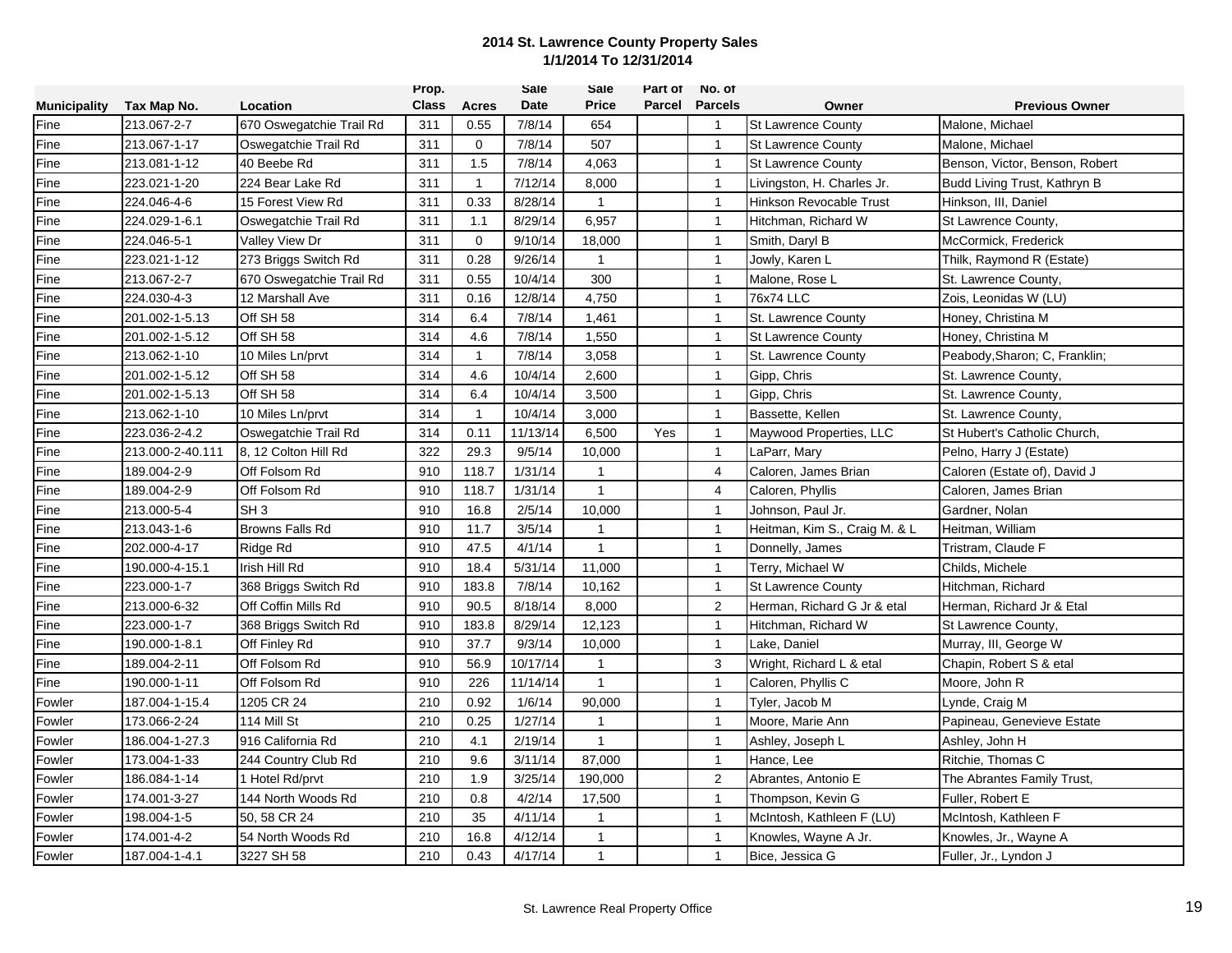|                     |                  |                               | Prop.        |                | <b>Sale</b> | Sale           | Part of | No. of         |                               |                                   |
|---------------------|------------------|-------------------------------|--------------|----------------|-------------|----------------|---------|----------------|-------------------------------|-----------------------------------|
| <b>Municipality</b> | Tax Map No.      | Location                      | <b>Class</b> | <b>Acres</b>   | Date        | <b>Price</b>   | Parcel  | <b>Parcels</b> | Owner                         | <b>Previous Owner</b>             |
| Fowler              | 173.002-2-6      | 233 River Rd                  | 210          |                | 5/15/14     | $\mathbf{1}$   |         | $\mathbf{1}$   | Helvie, Marlee A              | Bancroft (Estate), Frederick D    |
| Fowler              | 186.002-1-17     | 1058 CR 22                    | 210          | 1.2            | 5/20/14     | 89,000         |         | $\overline{1}$ | Fairbanks, Darren J           | Card, David                       |
| Fowler              | 187.001-3-24     | 1725 CR 22                    | 210          | $\mathbf 0$    | 5/21/14     | 6,000          |         | $\mathbf{1}$   | Fuller, Cody L                | Dechamps, Arthur L                |
| Fowler              | 187.004-1-20.1   | 1323 CR 24                    | 210          | 2.5            | 6/6/14      | $\mathbf{1}$   |         | $\mathbf{1}$   | Simmons, Jesse K (LU)         | Simmons, Jesse K                  |
| Fowler              | 174.001-4-3      | 45 Chub Lake Rd               | 210          | 2.6            | 6/18/14     | $\mathbf{1}$   |         | $\mathbf{1}$   | <b>Erdman Living Trust</b>    | Erdman, Jeanette                  |
| Fowler              | 187.002-3-34.1   | 238 Fullerville Rd            | 210          | 2.5            | 6/18/14     | 84.000         |         | $\mathbf{1}$   | Bice, Nelson R                | SEE ATTACHED LIST,                |
| Fowler              | 173.004-1-21     | 92 Jones Rd                   | 210          | $\overline{2}$ | 7/14/14     | 82,500         |         | $\mathbf{1}$   | Hampton, David J              | Saur, Judy A                      |
| Fowler              | 186.004-1-18.11  | 456 Shantyville Rd            | 210          | 1.1            | 7/16/14     | 62,000         |         | $\overline{1}$ | Cornell, Jerry W              | Porter, Clark R                   |
| Fowler              | 173.003-3-2.3    | 180 Jones Rd                  | 210          | 2.27           | 7/21/14     | $\mathbf{1}$   |         | $\overline{1}$ | Kiernan, Michael A            | Kiernan, Michael A                |
| Fowler              | 199.031-1-3      | 760 CR 24                     | 210          | 0.5            | 9/22/14     | 100            |         | $\mathbf{1}$   | Secretary of Veterans Affairs | Wilson, Tony L                    |
| Fowler              | 187.001-3-12.1   | 1530 CR 22                    | 210          | 0.7            | 10/4/14     | 1,000          |         | $\mathbf{1}$   | Ellis, Gary L                 | St. Lawrence County,              |
| Fowler              | 173.004-3-11     | <b>SH 58</b>                  | 210          | 0.32           | 11/5/14     | 69,642         |         | 2              | Wells Fargo Bank, N.A.        | Rusin, Robert J                   |
| Fowler              | 173.003-3-2.3    | 180 Jones Rd                  | 210          | 2.27           | 11/10/14    | 156,000        |         | $\mathbf{1}$   | Anderson, Gregory J           | Kiernan, Michael A                |
| Fowler              | 187.069-1-39.111 | 5 North Shore Rd/Prvt         | 210          | 2.2            | 11/21/14    | $\mathbf{1}$   |         | $\mathbf{1}$   | Orford, Stanley E             | Orford, Stanley E                 |
| Fowler              | 187.002-3-40.2   | 60 Gulf Rd                    | 210          | 0.4            | 11/25/14    | 67,500         |         | 2              | Bovay, Robert                 | Denesha, Lynn S                   |
| Fowler              | 173.004-2-24.12  | 149 Island Branch Rd          | 210          | 5.5            | 12/2/14     | 230,000        |         | $\mathbf{1}$   | United Methodist Church       | Cummings, Shawn P                 |
| Fowler              | 173.004-3-2      | 4019 SH 58                    | 210          | $\mathbf 0$    | 12/8/14     | 69,642         |         | 2              | Dept. of Veterans Affairs     | Wells Fargo Bank, N.A.,           |
| Fowler              | 187.004-1-28     | 1401 CR 24                    | 210          | 0.85           | 12/10/14    | 60,000         |         | $\mathbf{1}$   | Miller, Arthur W              | McIntosh, Ray L                   |
| Fowler              | 186.003-2-18     | 259 CR 22                     | 220          | 1.4            | 3/12/14     | $\mathbf{1}$   |         | $\mathbf{1}$   | MacKinnon, Heather            | SEE ATTACHED LIST,                |
| Fowler              | 199.030-2-1.11   | 691 CR 24                     | 220          | 3.3            | 6/13/14     | $\mathbf{1}$   |         | $\mathbf{1}$   | Intorcia, Wendy S             | Intorcia(f.k.a. Carlson), Wendy S |
| Fowler              | 186.002-1-38     | 3997 SH 58                    | 240          | 23             | 1/16/14     | $\mathbf{1}$   |         | $\overline{2}$ | Geer, Sherry L                | Geer, Timothy J                   |
| Fowler              | 186.002-1-14.41  | 64 Hull Rd                    | 240          | 32.2           | 8/6/14      | $\mathbf{1}$   |         | 2              | Dodds Family Trust            | Dodds, Janice E                   |
| Fowler              | 173.004-8-2      | 300 Island Branch Rd          | 240          | 19.6           | 9/18/14     | $\mathbf{1}$   |         | $\mathbf{1}$   | Klimowicz, Donna J            | Klimowicz, Robert                 |
| Fowler              | 186.084-2-19     | 23 West Shore Rd/prvt         | 260          | 0              | 3/13/14     | $\mathbf{1}$   |         | $\mathbf{1}$   | Whalen, Mary Josephine & eta  | Whalen, Robert (Estate of)        |
| Fowler              | 199.029-1-9      | 28 Mansion Grounds Rd/prvt    | 260          | $\mathbf 0$    | 3/17/14     | 140,000        |         | $\mathbf{1}$   | Porter, Harry E               | Gates, Paul K                     |
| Fowler              | 199.021-1-3      | 22 Indian Head Trail North/pr | 260          | $\mathbf 0$    | 4/11/14     | 51,200         |         | $\mathbf{1}$   | Scott, Gary P & etal          | Koch, Jacqueline P                |
| Fowler              | 186.084-3-5      | 33 West Shore Rd/prvt         | 260          | $\mathbf 0$    | 9/5/14      | $\mathbf{1}$   |         | $\overline{2}$ | Code, Kelly                   | SEE ATTACHED LIST,                |
| Fowler              | 199.029-1-2.1    | 46A, B Mansion Grounds Rd/    | 260          | 2.8            | 11/5/14     | $\mathbf{1}$   |         | $\overline{1}$ | Pistolesi, Katherine G (LU)   | Pistolesi, Katherine G (LU)       |
| Fowler              | 198.028-1-3      | 55 West Shore Rd/prvt         | 260          | $\mathbf 0$    | 12/22/14    | $\mathbf{1}$   |         | 3              | Allen, Lynn D                 | Allen, Mona L                     |
| Fowler              | 187.004-1-15.21  | 1137 CR 24                    | 270          | 4              | 2/21/14     | $\mathbf{1}$   |         | $\mathbf{1}$   | Way, Randy L Jr.              | Way, Sr., Randy L                 |
| Fowler              | 174.001-3-21.1   | 143 North Woods Rd            | 270          | 0.9            | 4/2/14      | 17,500         |         | $\mathbf{1}$   | Chilton, Dean C               | Fuller, Robert E                  |
| Fowler              | 199.001-2-24     | 1417 SH 812                   | 270          | 1.3            | 4/23/14     | 75,000         |         | $\mathbf{1}$   | Shaw, Phyllis M               | Whitaker, Scott W                 |
| Fowler              | 199.001-2-40.22  | 4 Mansion Grounds Rd          | 270          | 1.7            | 4/29/14     | $\mathbf{1}$   | Yes     | $\mathbf{1}$   | Langevin, Barbara L           | Langevin, Patricia A              |
| Fowler              | 187.003-1-4.22   | 1971 SH 812                   | 270          | 6.4            | 5/9/14      | 110,000        |         | $\mathbf{1}$   | Wilson, Willie Jr.            | Sharpe, Chad M                    |
| Fowler              | 187.004-1-15.22  | 1139 CR 24                    | 270          | 3.7            | 9/25/14     | $\overline{1}$ |         | $\mathbf{1}$   | Way, Randy L Jr.              | Way, Sr., Randy L                 |
| Fowler              | 187.077-2-21.1   | Sylvia Lk                     | 311          | $\mathbf 0$    | 2/12/14     | $\mathbf{1}$   |         | $\mathbf{1}$   | Jackson, James E              | Jackson (Estate of), Kathryn T    |
| Fowler              | 187.002-5-6      | 30 Riverside Dr/prvt          | 311          | 5.8            | 6/17/14     | $\mathbf{1}$   |         | $\mathbf{1}$   | House, Floyd E                | Garlough, Casey                   |
| Fowler              | 187.077-2-21.1   | Sylvia Lk                     | 311          | $\mathbf 0$    | 9/22/14     | 70,000         |         | $\overline{2}$ | Sipher, Justin D              | Jackson, James E                  |
| Fowler              | 198.002-1-36.2   | 520 California Rd             | 314          | 9.6            | 3/3/14      | 25,000         |         | $\mathbf{1}$   | Losey, Timothy B              | Fuller, Aaron                     |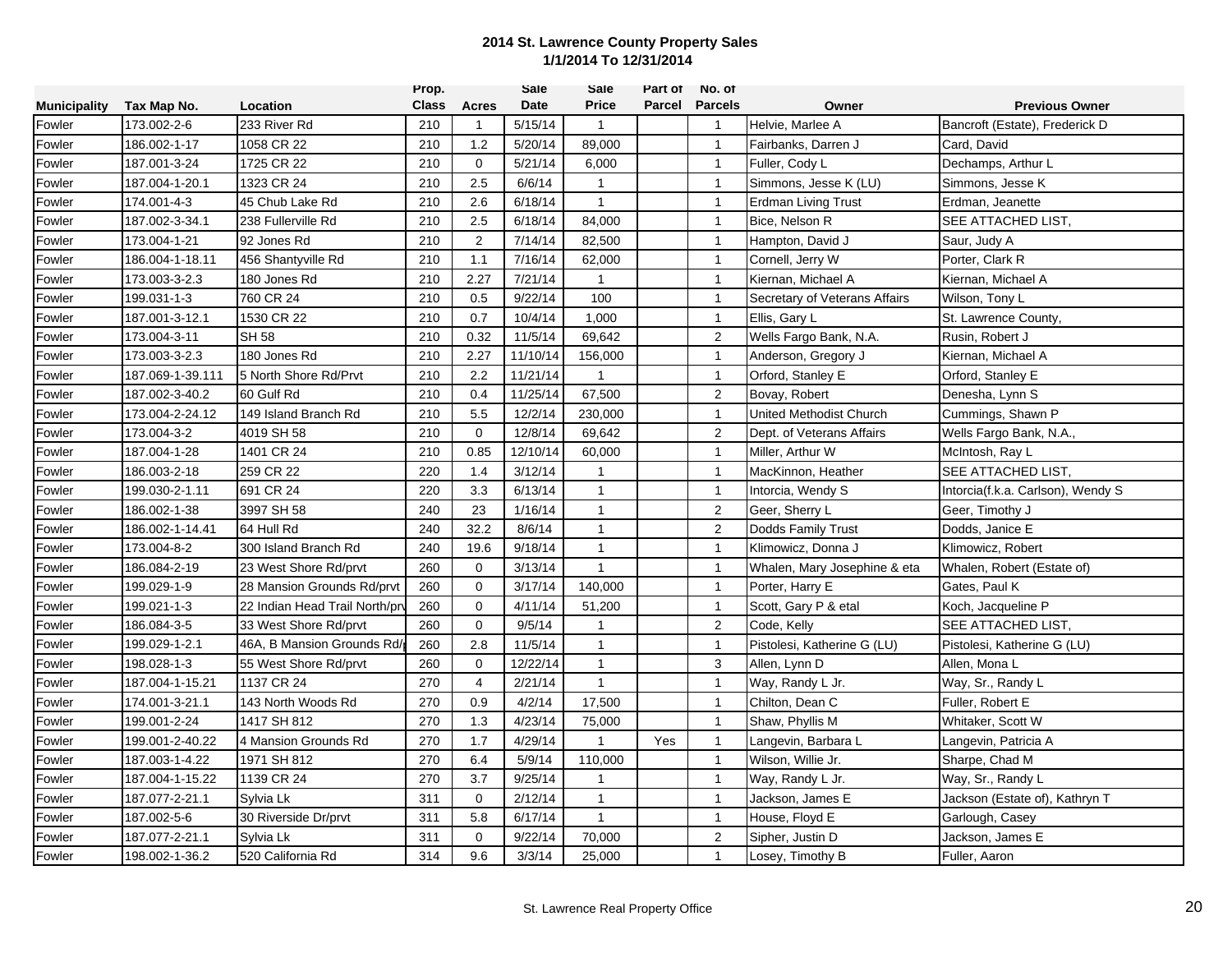|                     |                  |                                | Prop.        |                | <b>Sale</b> | Sale           | Part of | No. of         |                                                          |                               |
|---------------------|------------------|--------------------------------|--------------|----------------|-------------|----------------|---------|----------------|----------------------------------------------------------|-------------------------------|
| <b>Municipality</b> | Tax Map No.      | Location                       | <b>Class</b> | Acres          | <b>Date</b> | <b>Price</b>   | Parcel  | <b>Parcels</b> | Owner                                                    | <b>Previous Owner</b>         |
| Fowler              | 187.004-1-51     | Off CR 24                      | 314          | $\overline{2}$ | 4/17/14     | $\mathbf{1}$   | Yes     | $\mathbf{1}$   | Nichols, Michael D                                       | Tyler, Frank S                |
| Fowler              | 187.004-1-52     | 1189 CR 24                     | 314          | 1.1            | 4/17/14     | $\mathbf{1}$   | Yes     | $\mathbf{1}$   | Hays, Mickael A                                          | Tyler, Frank S                |
| Fowler              | 187.003-1-5.12   | Indian Head Trail North/Prvt   | 314          | 0.6            | 7/31/14     | 5,000          | Yes     | $\mathbf{1}$   | Jackson, James E                                         | Tyler, James M                |
| Fowler              | 173.004-10-2.112 | 205 Island Branch Rd           | 314          | 2.9            | 9/30/14     | 10,000         | Yes     | $\mathbf{1}$   | LaPierre, Michael F                                      | Williams, Gary C              |
| Fowler              | 199.029-1-2.2    | <b>Mansion Grounds Rd/Prvt</b> | 314          | 0.9            | 11/5/14     | $\mathbf{1}$   | Yes     | $\mathbf{1}$   | Vaile, Thomas & etal                                     | Pistolesi, Katherine G (LU    |
| Fowler              | 186.076-1-8      | Hotel Rd/Prvt                  | 314          | 0.1            | 12/17/14    | 2,240          | Yes     | $\mathbf{1}$   | Jones, Wayne C                                           | Dickson, Lea E                |
| Fowler              | 186.076-1-9      | Hotel Rd/Prvt                  | 314          | 0.1            | 12/17/14    | 2,053          |         | $\mathbf{1}$   | Cook, William A                                          | Dickson, Lea E                |
| Fowler              | 198.028-1-19.2   | West Shore Rd/Prvt             | 314          | 0.2            | 12/22/14    | $\mathbf{1}$   | Yes     | $\overline{1}$ | Cummings, Shawn P                                        | Allen, Lynn D                 |
| Fowler              | 198.028-1-2.2    | West Shore Rd/Prvt             | 314          | 0.2            | 12/30/14    | $\mathbf{1}$   | Yes     | $\mathbf{1}$   | Allen, Lynn D                                            | Cummings, Shawn P             |
| Fowler              | 186.001-2-33.112 | 75 Doane Rd                    | 322          | 24.8           | 2/28/14     | $\mathbf{1}$   | Yes     | $\mathbf{1}$   | Barbarito, Christopher                                   | Barbarito, John J             |
| Fowler              | 174.001-3-21.2   | North Woods Rd                 | 322          | 188.5          | 4/2/14      | 52,500         |         | $\mathbf{1}$   | Thompson, Kevin G                                        | Thompson, Kevin G             |
| Fowler              | 174.003-1-9      | Emeryville Rd                  | 322          | 263.9          | 4/29/14     | $\mathbf 1$    |         | $\mathbf{1}$   | Langevin, Barbara L                                      | Langevin, Gregory L           |
| Fowler              | 174.002-1-10     | Off Chub Lake Rd               | 323          | 205.6          | 7/9/14      | $\overline{1}$ |         | $\mathbf{1}$   | Gerald & Barbara Goldberg, Famil Goldberg, Barbara Segal |                               |
| Fowler              | 199.001-2-43.13  | <b>CR 24</b>                   | 920          | 338.9          | 3/31/14     | $\mathbf{1}$   |         | $\mathbf{1}$   | Serviss, Curtis R Jr.                                    | Serviss (Estate), Estelle     |
| Gouverneur          | 145.003-1-7.111  | 2081 Ush 11                    | 100          | 90.5           | 1/14/14     | 40,000         |         | $\overline{1}$ | Hostetler, Abraham A                                     | Austin, John H                |
| Gouverneur          | 159.001-1-3.1    | 125 Dailey Rd                  | 100          | 27.2           | 4/15/14     | 120,000        |         | $\overline{2}$ | Kokinda, Adam                                            | Lechtner, Neal B              |
| Gouverneur          | 172.002-3-3      | 542 Kearney Rd                 | 100          | 161.4          | 4/23/14     | $\overline{1}$ |         | 3              | Mullen, Marilyn C                                        | Mullen, David V               |
| Gouverneur          | 172.002-3-3      | 542 Kearney Rd                 | 100          | 161.4          | 4/23/14     | $\mathbf{1}$   |         | $\mathbf{3}$   | <b>Mullen Family Trust</b>                               | Mullen, Marilyn C             |
| Gouverneur          | 173.040-2-3      | 112 Hailesboro St              | 200          | 0.41           | 6/16/14     | $\mathbf{1}$   |         | $\mathbf{1}$   | Webster, Margaret J (LU)                                 | Webster, Margaret J           |
| Gouverneur          | 173.026-2-7      | 49 Factory St                  | 200          | $\mathbf 0$    | 7/8/14      | 15,720         |         | $\mathbf{1}$   | <b>St Lawrence County</b>                                | (Estate) Redmond, Albert      |
| Gouverneur          | 173.025-3-19     | 207 Rowley St                  | 210          | 1.3            | 1/8/14      | $\mathbf{1}$   |         | $\mathbf{1}$   | Terpstra, Melissa M                                      | Manning, Melissa M            |
| Gouverneur          | 173.024-6-31     | 35 Rowley St                   | 210          | $\mathbf 0$    | 1/14/14     | $\mathbf{1}$   |         | $\mathbf{1}$   | Jenkins, Brittany                                        | Presutti, Angela              |
| Gouverneur          | 173.024-5-1      | 106 N Gordon St Apt 1,2,3      | 210          | $\Omega$       | 1/20/14     | $\overline{1}$ |         | $\mathbf{1}$   | Richardson, Suzanne (LU)                                 | Richardson, Suzanne           |
| Gouverneur          | 173.001-5-16     | 158 Quarry Rd                  | 210          | $\Omega$       | 1/23/14     | 150,000        |         | 2              | Ontiveros, John A                                        | Lynde, Ronald D               |
| Gouverneur          | 173.040-1-6      | 54 Prospect St                 | 210          | $\mathbf 0$    | 2/5/14      | 10             |         | $\mathbf{1}$   | Morrow, Todd                                             | Norquist, JoAnn               |
| Gouverneur          | 173.033-1-3      | 20 Sterling St                 | 210          | 0.24           | 2/7/14      | 95,000         |         | $\mathbf{1}$   | Tressider, Charles                                       | Federal Home Loan Mortgage,   |
| Gouverneur          | 173.040-1-10     | 59 Prospect St                 | 210          | $\mathbf 0$    | 2/10/14     | 62,500         |         | $\mathbf{1}$   | Link, Joshua R                                           | McDonald, Jerry R             |
| Gouverneur          | 173.023-1-16.1   | 192 W Barney St                | 210          | $1.5\,$        | 3/11/14     | 180,000        |         | $\mathbf{1}$   | Monroe, Timothy J                                        | Demick, Stephen A             |
| Gouverneur          | 173.004-4-4.11   | 262 Old Route 58 South         | 210          | 5.8            | 3/14/14     | 189,000        |         | $\overline{1}$ | Fuller, Aaron                                            | Smithers, Harry A & Agnes Tru |
| Gouverneur          | 173.024-10-5     | 117 Clinton St                 | 210          | $\Omega$       | 3/19/14     | 89,520         |         | $\mathbf{1}$   | Ocwen Loan Servicing, LLC                                | Johnson, Joseph Lawrence      |
| Gouverneur          | 159.002-1-1      | 717 Cr 11                      | 210          | 207.2          | 4/1/14      | 145,000        |         | $\mathbf{1}$   | Yoder, Eli A                                             | O'Donnell, Mary E             |
| Gouverneur          | 173.025-8-24     | 275 E Main St                  | 210          | $\Omega$       | 4/17/14     | 120,000        |         | $\mathbf{1}$   | Moore, Mark A                                            | Varner, Tyler James           |
| Gouverneur          | 159.004-3-29.11  | 62 Scotch Settlement Rd        | 210          | 0.79           | 4/18/14     | 181,485        |         | $\mathbf{1}$   | Hart, John A                                             | Jenkins, Don W                |
| Gouverneur          | 173.031-2-22     | 110 Johnstown St               | 210          | $\mathbf 0$    | 4/28/14     | 17,700         |         | $\overline{1}$ | Trapp, Michael W                                         | Fifield, Ronald               |
| Gouverneur          | 173.032-12-3     | 13,15 Johnstown St             | 210          | 0.1            | 4/30/14     | 9,200          |         | $\mathbf{1}$   | Russell, Gary                                            | Cousino, Kelly A Peck         |
| Gouverneur          | 129.003-2-6.11   | <b>Morrison Rd</b>             | 210          | 58.1           | 4/30/14     | $\overline{1}$ |         | 5              | Kolbe, Francis W & Margaret                              | Kolbe, Francis W              |
| Gouverneur          | 173.025-1-38     | 26 Dale Rd                     | 210          | 0              | 5/1/14      | 134,000        |         | $\mathbf{1}$   | Silsby, Roxanna J                                        | Cornell, Jerry W              |
| Gouverneur          | 173.039-2-6.1    | 45,49 Smith St                 | 210          | $\mathbf 0$    | 5/9/14      | 1              |         | $\mathbf{1}$   | Dickinson, Carolyn S                                     | Dickinson, Carolyn S          |
| Gouverneur          | 159.003-1-38     | 281 Little Bow Rd              | 210          | $\overline{2}$ | 5/16/14     | 46,100         |         | $\mathbf{1}$   | Deets, Larry Jr                                          | 21st Mortgage Corp,           |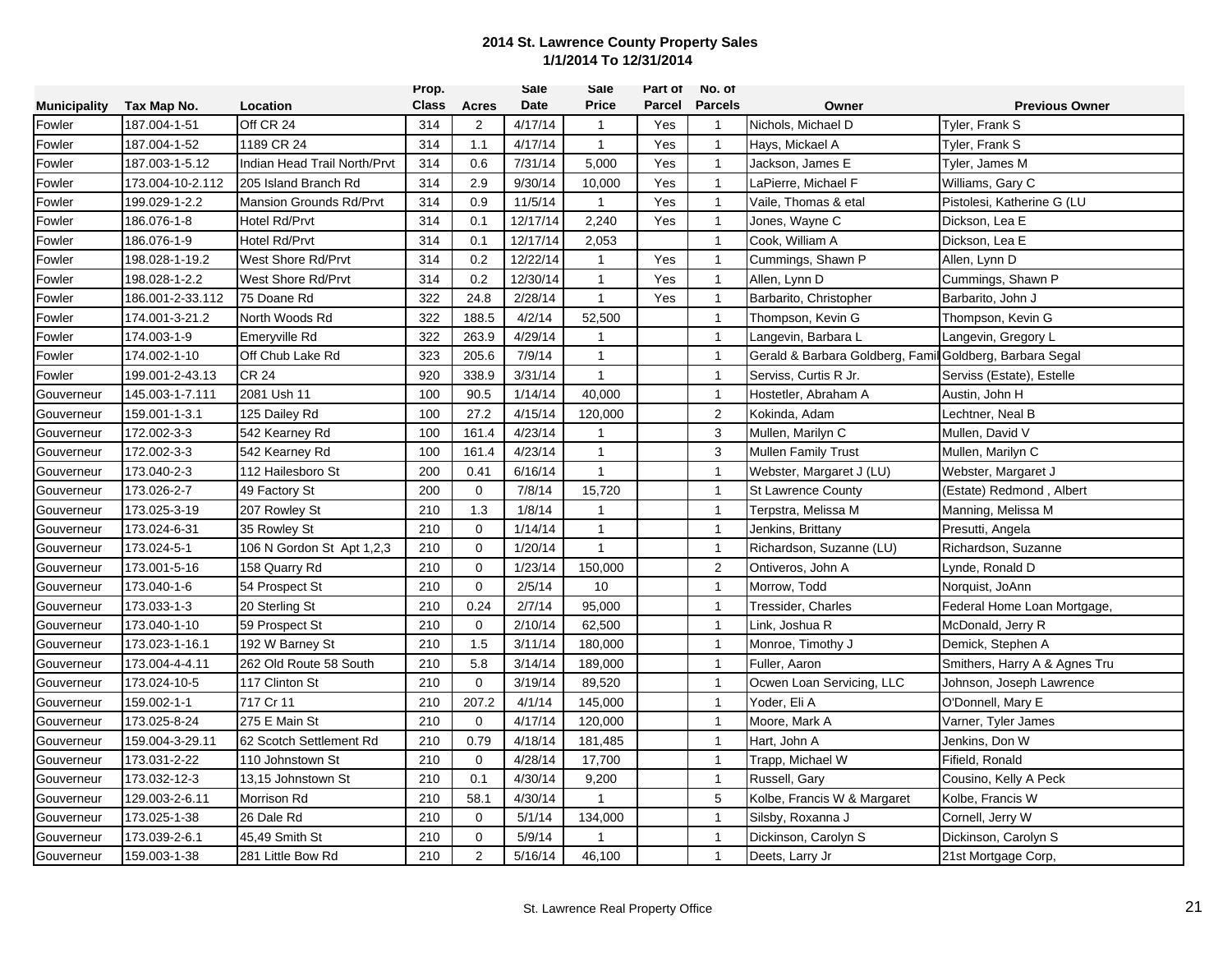|                     |                |                            | Prop.        |                | Sale    | Sale         | Part of | No. of         |                                |                              |
|---------------------|----------------|----------------------------|--------------|----------------|---------|--------------|---------|----------------|--------------------------------|------------------------------|
| <b>Municipality</b> | Tax Map No.    | Location                   | <b>Class</b> | Acres          | Date    | <b>Price</b> | Parcel  | <b>Parcels</b> | Owner                          | <b>Previous Owner</b>        |
| Gouverneur          | 173.024-10-7   | 105 Clinton St             | 210          | 0              | 5/21/14 | 1            |         | $\overline{1}$ | Parent, Penny L                | Jenkins, Penny L             |
| Gouverneur          | 173.024-10-5   | 117 Clinton St             | 210          | $\mathbf{0}$   | 5/23/14 | $\mathbf{1}$ |         | $\mathbf{1}$   | Secretary of Veterans Affairs  | Ocwen Loan Servicing, LLC,   |
| Gouverneur          | 173.033-7-17   | 158 Grove St               | 210          | 0.14           | 5/28/14 | 55,339       |         | $\overline{1}$ | Jacques, Joshua                | Ruby Springs LLC,            |
| Gouverneur          | 173.039-2-23   | 14 Wilson St               | 210          | $\mathbf 0$    | 6/3/14  | 10,000       |         | $\mathbf{1}$   | Coffie, Christopher L          | Hubbard, Dolores E           |
| Gouverneur          | 173.040-4-20   | 79 Parker St               | 210          | 0.18           | 6/11/14 | 80,000       |         | $\mathbf{1}$   | Mundt, Robert J                | Brown, Gary R                |
| Gouverneur          | 173.024-1-47   | 56 W Babcock St            | 210          | $\mathbf 0$    | 6/13/14 | 92,000       |         | $\mathbf{1}$   | Jonquil, Justin                | Williamson, Sara M           |
| Gouverneur          | 173.025-4-2    | 144 Rowley St              | 210          | $\mathbf 0$    | 6/17/14 | 135,000      |         | $\mathbf{1}$   | Vibber, Kevin D                | Navarro, George A            |
| Gouverneur          | 159.080-3-10   | 180 Park St                | 210          | $\mathbf 0$    | 6/19/14 | 18,800       |         | $\overline{2}$ | Russell, Gary L                | Roberts, Helen               |
| Gouverneur          | 159.004-1-11.1 | 336 Cr 11                  | 210          | 0.88           | 6/25/14 | 38,500       |         | $\overline{1}$ | Dygert, Gary W                 | Parken, Thomas L             |
| Gouverneur          | 159.002-1-27   | 637 Cr 11                  | 210          | 2.5            | 6/25/14 | 40,000       |         | $\mathbf{1}$   | Tweedie, George A              | Towne, Natalie J             |
| Gouverneur          | 144.004-1-3    | 1094 Cr 11                 | 210          | $\Omega$       | 6/30/14 | 1            |         | $\mathbf{1}$   | Streeter, Terry L              | (Estate) Streeter, James     |
| Gouverneur          | 173.024-2-31   | 158 Clinton St             | 210          | 0.39           | 6/30/14 | 77,500       |         | $\mathbf{1}$   | Dale, Robert                   | Blackburn, Vincent R         |
| Gouverneur          | 173.039-4-12   | 247 W Main St              | 210          | 0.25           | 7/1/14  | 58,300       |         | $\overline{1}$ | Mitchell, Alexandria R         | Jacobs, Chris Ann            |
| Gouverneur          | 173.033-3-1    | 95 Depot St, 48 Dorwin St  | 210          | $\mathbf 0$    | 7/8/14  | 19,740       |         | $\mathbf{1}$   | <b>St Lawrence County</b>      | (Estate) Redmond, Albert     |
| Gouverneur          | 173.005-2-16.2 | 8 Smith Rd                 | 210          | $\mathbf 0$    | 7/8/14  | 11,703       |         | $\overline{1}$ | <b>St Lawrence County</b>      | Belmore, Stanley Wayne       |
| Gouverneur          | 173.041-2-8    | 249 Grove St               | 210          | 0.29           | 7/8/14  | 5,853        |         | $\overline{1}$ | <b>St Lawrence County</b>      | Dafoe, Jeremy R              |
| Gouverneur          | 173.032-1-7    | 7 Mill St                  | 210          | $\mathbf 0$    | 7/8/14  | 7,311        |         | $\mathbf{1}$   | <b>St Lawrence County</b>      | Pettibone, Sandra            |
| Gouverneur          | 173.040-3-5.1  | 35 Parker St               | 210          | 0.23           | 7/8/14  | 12,688       |         | $\mathbf{1}$   | <b>St Lawrence County</b>      | McIntyre, Melinda            |
| Gouverneur          | 159.004-1-15   | 272 Cr 11                  | 210          | 2.4            | 7/8/14  | 2,756        |         | $\mathbf{1}$   | <b>St Lawrence County</b>      | Dillabaugh, Cynthia          |
| Gouverneur          | 173.024-7-19   | 32 Howard St               | 210          | 0              | 7/15/14 | 42,000       |         | $\mathbf{1}$   | Hogle, Tina                    | Ablan, George J              |
| Gouverneur          | 144.001-1-2    | 655 Cream Of The Valley Rd | 210          | 1.2            | 7/16/14 | 18,500       |         | $\overline{1}$ | Bango, Carol L                 | Hovermale, Suzanne Marie     |
| Gouverneur          | 173.025-9-20   | 59 Sterling St             | 210          | $\mathbf 0$    | 7/21/14 | $\mathbf{1}$ |         | $\mathbf{1}$   | Kiernan, Michael A             | Kiernan, Michael A           |
| Gouverneur          | 173.025-9-20   | 59 Sterling St             | 210          | $\mathbf 0$    | 7/21/14 | 58,000       |         | $\mathbf{1}$   | Bernhardt, Douglas             | Kiernan, Michael A           |
| Gouverneur          | 173.040-3-10   | 112 William St             | 210          | 0.27           | 7/29/14 | 47,900       |         | $\mathbf{1}$   | Ross, Donald                   | Easton, Christopher A        |
| Gouverneur          | 173.024-7-13   | 72 Park St                 | 210          | $\mathbf 0$    | 8/4/14  | 40,000       |         | $\mathbf{1}$   | Song, Robin S                  | Hardy, D Louise              |
| Gouverneur          | 173.032-12-11  | 168 W Main St              | 210          | $\mathbf{0}$   | 8/6/14  | 43,000       |         | $\overline{1}$ | Prashaw, Dustin L              | Prashaw, Jeffrey L           |
| Gouverneur          | 173.033-7-10   | 122 Grove St               | 210          | $\mathbf 0$    | 8/7/14  | 1            |         | $\mathbf{1}$   | Streeter, Terry L              | Streeter, Shannon J (Estate) |
| Gouverneur          | 172.001-2-11.1 | 273 Campbell Rd            | 210          | 400.2          | 8/8/14  | $\mathbf{1}$ |         | $\overline{1}$ | Frederick, Jeffrey Revoc Trust | Frederick, Jeffrey           |
| Gouverneur          | 173.040-1-6    | 54 Prospect St             | 210          | $\mathbf 0$    | 8/11/14 | 32,000       |         | $\overline{1}$ | Phillips, Tammie               | Morrow, Todd                 |
| Gouverneur          | 173.003-2-55   | 199 Weldon Rd              | 210          | $\overline{2}$ | 8/22/14 | 181,000      |         | $\overline{1}$ | Kurdziel, Michael              | Gaumes, Robin M              |
| Gouverneur          | 173.032-5-10   | 79 South St                | 210          | 0.27           | 8/22/14 | 31,000       |         | $\mathbf{1}$   | Allen, Francis William         | Noble, Richard E             |
| Gouverneur          | 173.033-3-2    | 54 Dorwin St               | 210          | $\mathbf 0$    | 8/26/14 | 8,000        |         | $\mathbf{1}$   | Storie, Aurora                 | Community Bank, NA,          |
| Gouverneur          | 173.040-3-5.1  | 35 Parker St               | 210          | 0.23           | 8/28/14 | 16,055       |         | $\mathbf{1}$   | McIntyre, Melinda              | St Lawrence County,          |
| Gouverneur          | 173.005-2-1    | 4830 Sh 58                 | 210          | $\mathbf 0$    | 9/3/14  | 52,000       |         | $\mathbf{1}$   | McClure, Mary                  | Terpstra, Frances (Lu)       |
| Gouverneur          | 159.081-3-4    | 50 Birchwood Dr            | 210          | $\mathbf 0$    | 9/12/14 | 155,000      |         | $\overline{1}$ | Bingham, Michael               | Leonard, Kathleen H (LU) &   |
| Gouverneur          | 173.024-1-21   | 68 W Barney St             | 210          | $\mathbf 0$    | 9/12/14 | $\mathbf{1}$ |         | $\mathbf{1}$   | Campbell, Jason M              | Campbell, Jeffrey M          |
| Gouverneur          | 185.002-2-25   | 640 Ush 11                 | 210          | 0.75           | 9/18/14 | 86,920       |         | $\mathbf{1}$   | Royce, John N                  | Lacey, Darlene F             |
| Gouverneur          | 159.001-1-5.2  | 469 Peabody Rd             | 210          | 2              | 9/19/14 | 56,000       |         | $\mathbf{1}$   | Barbarito, John J Jr           | Conklin, Curtis Holland      |
| Gouverneur          | 159.004-2-23.1 | 60 Fox Farm Rd             | 210          | $\mathbf{1}$   | 9/22/14 | 174,000      |         | $\overline{1}$ | <b>KEVN Living Trust</b>       | VanNorton, Howard F          |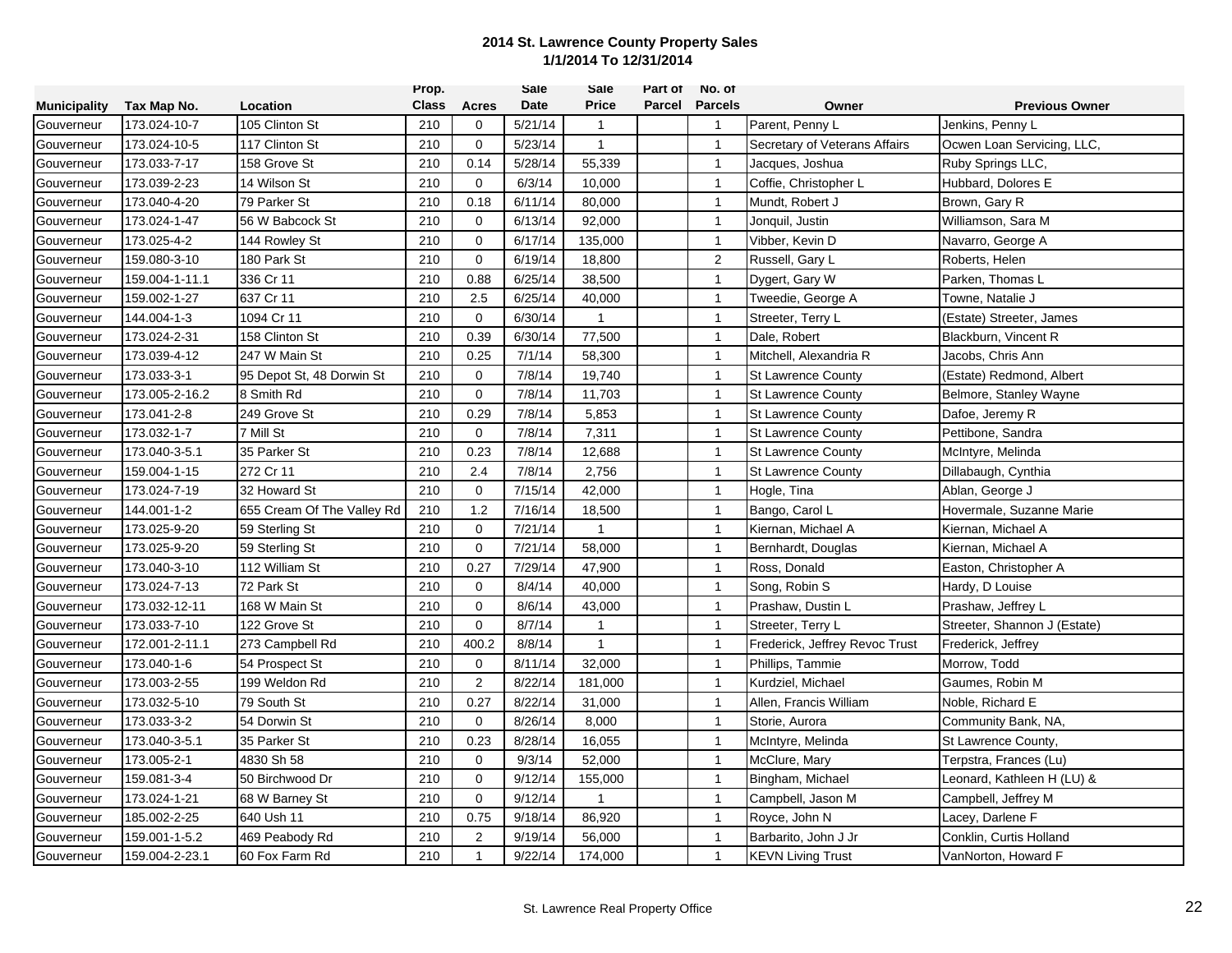|                     |                 |                           | Prop.        |              | <b>Sale</b> | Sale         | Part of | No. of         |                            |                                |
|---------------------|-----------------|---------------------------|--------------|--------------|-------------|--------------|---------|----------------|----------------------------|--------------------------------|
| <b>Municipality</b> | Tax Map No.     | Location                  | <b>Class</b> | Acres        | Date        | <b>Price</b> | Parcel  | <b>Parcels</b> | Owner                      | <b>Previous Owner</b>          |
| Gouverneur          | 173.024-6-24    | 3 Rowley St               | 210          | 0            | 9/22/14     | 35,000       |         | $\overline{1}$ | Kelsey, Larry & Ashley     | Saidel, Robert N               |
| Gouverneur          | 173.025-9-21    | 51 Sterling St            | 210          | $\mathbf{0}$ | 9/25/14     | 51,000       |         | $\mathbf{1}$   | Ensign, Donald O           | Kiernan, Michael A             |
| Gouverneur          | 173.032-8-5     | 24 Graves St              | 210          | $\mathbf 0$  | 9/29/14     | 78,400       |         | $\mathbf{1}$   | Sochia, Samuel E           | Hatch, Richard                 |
| Gouverneur          | 173.032-10-16   | 57 Hailesboro St          | 210          | $\mathbf 0$  | 9/29/14     | $\mathbf{1}$ |         | $\overline{2}$ | Brown, Jenny L             | Miller, Lee R Trust            |
| Gouverneur          | 159.080-1-7     | Ione St                   | 210          | 0.68         | 9/29/14     | 95,635       |         | $\overline{2}$ | JPMorgan Chase Bank        | Josefowicz, Kenneth F          |
| Gouverneur          | 173.032-10-10   | 57 River St               | 210          | $\mathbf 0$  | 9/30/14     | 10,000       |         | $\overline{1}$ | Blair, Michael B           | Trapp, Michael W               |
| Gouverneur          | 173.032-10-16   | 57 Hailesboro St          | 210          | $\mathbf 0$  | 9/30/14     | 55,000       |         | $\overline{c}$ | Prashaw, Jeffrey L         | Brown, Jenny L                 |
| Gouverneur          | 173.040-4-10    | 188,190 Hailesboro St     | 210          | 11.2         | 10/1/14     | 100,000      |         | $\overline{1}$ | <b>TRS Properties, LLC</b> | YNRH, LLC,                     |
| Gouverneur          | 144.004-1-11.2  | 310 Bilow Rd              | 210          | 19.1         | 10/2/14     | 132,300      |         | $\overline{1}$ | Knowlton, Christopher C    | Norman, Kathleen T             |
| Gouverneur          | 173.024-6-13.1  | 14 Rowley St              | 210          | 0.11         | 10/2/14     | 45,700       |         | $\mathbf{1}$   | Montroy, Jared J           | Ptak, Stephen C                |
| Gouverneur          | 159.080-1-13    | 273 Clinton St            | 210          | $\mathbf 0$  | 10/3/14     | $\mathbf 1$  |         | $\mathbf{1}$   | Brown, Datus W             | Brown, Tanya M                 |
| Gouverneur          | 159.004-1-15    | 272 Cr 11                 | 210          | 2.4          | 10/4/14     | 1,600        |         | $\mathbf{1}$   | Mason, Arthur              | St Lawrence County,            |
| Gouverneur          | 173.005-2-16.2  | 8 Smith Rd                | 210          | $\mathbf 0$  | 10/4/14     | 300          |         | $\mathbf{1}$   | Pistolesi, Domenic         | St Lawrence County,            |
| Gouverneur          | 173.033-3-1     | 95 Depot St, 48 Dorwin St | 210          | $\mathbf 0$  | 10/4/14     | 6,000        |         | $\mathbf{1}$   | Mills, Ellen A             | St Lawrence County,            |
| Gouverneur          | 173.026-2-7     | 49 Factory St             | 210          | $\mathbf 0$  | 10/4/14     | 2,500        |         | $\mathbf{1}$   | Weston, Kristopher         | Redmond, Albert A Sr (Estate)  |
| Gouverneur          | 173.041-2-8     | 249 Grove St              | 210          | $\mathbf 0$  | 10/4/14     | 13,000       |         | $\mathbf{1}$   | Blair, Ronald              | St Lawrence County,            |
| Gouverneur          | 173.032-1-7     | 7 Mill St                 | 210          | $\mathbf 0$  | 10/4/14     | 8,000        |         | $\mathbf{1}$   | Codner, Joseph             | St Lawrence County,            |
| Gouverneur          | 173.025-6-27    | 20 Bullard St             | 210          | $\mathbf 0$  | 10/7/14     | 30,000       |         | $\mathbf{1}$   | Storie, Cory J             | Storie, Donald H (Estate)      |
| Gouverneur          | 144.003-1-17.1  | 14 Stevens Rd             | 210          | 0.78         | 10/7/14     | 13,000       |         | $\mathbf{1}$   | Vrooman, Connie            | Baker, Cathryn J               |
| Gouverneur          | 173.024-10-5    | 117 Clinton St            | 210          | $\mathbf 0$  | 10/9/14     | $\mathbf{1}$ |         | $\mathbf{1}$   | Ocwen Loan Servicing, LLC  | Secretary of Veterans Affairs, |
| Gouverneur          | 173.024-5-19    | 98 N Gordon Street St     | 210          | $\mathbf 0$  | 10/9/14     | 28,500       |         | $\mathbf{1}$   | <b>TRS Properties, LLC</b> | YNXH, LLC,                     |
| Gouverneur          | 159.080-3-15    | 65,67 E Babcock Street    | 210          | $\Omega$     | 10/9/14     | 28,500       |         | $\mathbf{1}$   | TRS Properties, LLC        | YNXH, LLC,                     |
| Gouverneur          | 173.025-9-23.2  | 35 Sterling St            | 210          | 0.13         | 10/15/14    | 38,000       |         | $\mathbf{1}$   | Charlton, Rosemary C       | Roy Q Realty,                  |
| Gouverneur          | 159.004-3-51    | 44 Herm Town Rd           | 210          | $\mathbf 0$  | 10/21/14    | 10,000       |         | $\mathbf{1}$   | Besaw, Wesley              | Carbee, Kenneth E              |
| Gouverneur          | 173.001-2-5.122 | 1281 Cr 12                | 210          | $\mathbf{1}$ | 10/23/14    | 155,600      |         | $\mathbf{1}$   | Woods, Chad A              | Paquette, Donald A             |
| Gouverneur          | 159.081-3-6     | 32 Birchwood Dr           | 210          | $\mathbf 0$  | 10/28/14    | 110,000      |         | $\mathbf{1}$   | Currier, Gretchen L        | Ayers, Harold E (Estate)       |
| Gouverneur          | 173.025-6-7     | 17 Bullard St             | 210          | $\mathbf 0$  | 10/28/14    | 61,600       |         | $\mathbf{1}$   | Stiles, Vicki P            | Anderson, Gregory              |
| Gouverneur          | 173.025-8-41    | 34 Rock Island St         | 210          | $\mathbf 0$  | 10/28/14    | 25,000       |         | $\overline{1}$ | Kirby, Troy J              | Stiles, Freda J                |
| Gouverneur          | 173.024-10-10   | 87 Clinton St             | 210          | $\mathbf 0$  | 10/30/14    | 52,000       |         | $\mathbf{1}$   | Kingsbury, Kevin           | JPMorgan Chase Bank, NA,       |
| Gouverneur          | 173.033-7-12    | 138 Grove St              | 210          | 0.73         | 10/31/14    | 84,000       |         | $\mathbf{1}$   | Wilson, Logan R            | Salter, Justin M               |
| Gouverneur          | 172.004-1-1.2   | 680 CR 12                 | 210          | 72.9         | 11/4/14     | 108,000      |         | $\mathbf{1}$   | Young, Adam J              | Allen, Joseph R                |
| Gouverneur          | 185.002-2-5     | 537 Ush 11                | 210          | 0.66         | 11/5/14     | 75,000       |         | $\mathbf{1}$   | Brown, Frederick J         | Weaver, Richard K              |
| Gouverneur          | 159.004-1-22    | 275 Cr 11                 | 210          | 0.5          | 11/19/14    | 69,540       |         | $\overline{1}$ | Carthage Federal S & L     | Bates, John                    |
| Gouverneur          | 173.041-2-8     | 249 Grove St              | 210          | $\mathbf 0$  | 11/26/14    | 20,000       |         | $\mathbf{1}$   | Fuller, Shawn              | Blair, Ronald L                |
| Gouverneur          | 159.003-1-29.6  | 385 Little Bow Rd         | 210          | 1.5          | 12/3/14     | 15,000       |         | $\overline{1}$ | Mashaw, Ronald             | Kulp, Ryan M                   |
| Gouverneur          | 173.033-3-19.1  | 125 Depot St              | 210          | $\mathbf{1}$ | 12/4/14     | 40,000       |         | $\mathbf{1}$   | Smith, Renee               | Conklin, Eldon B               |
| Gouverneur          | 173.005-2-16.2  | 8 Smith Rd                | 210          | $\mathbf 0$  | 12/11/14    | 300          |         | $\mathbf{1}$   | Belmore, Warren Earl       | Pistolesi, Domenic             |
| Gouverneur          | 173.040-4-14    | 123 Parker St             | 210          | 0            | 12/11/14    | 28,310       |         | $\mathbf{1}$   | Travis, David M            | Colton, Shannon F              |
| Gouverneur          | 173.004-4-9     | 4490 Sh 58                | 210          | $\mathbf 2$  | 12/13/14    | 20,000       |         | $\overline{1}$ | Donaldson, Jeffery L       | Brundage, Grant L              |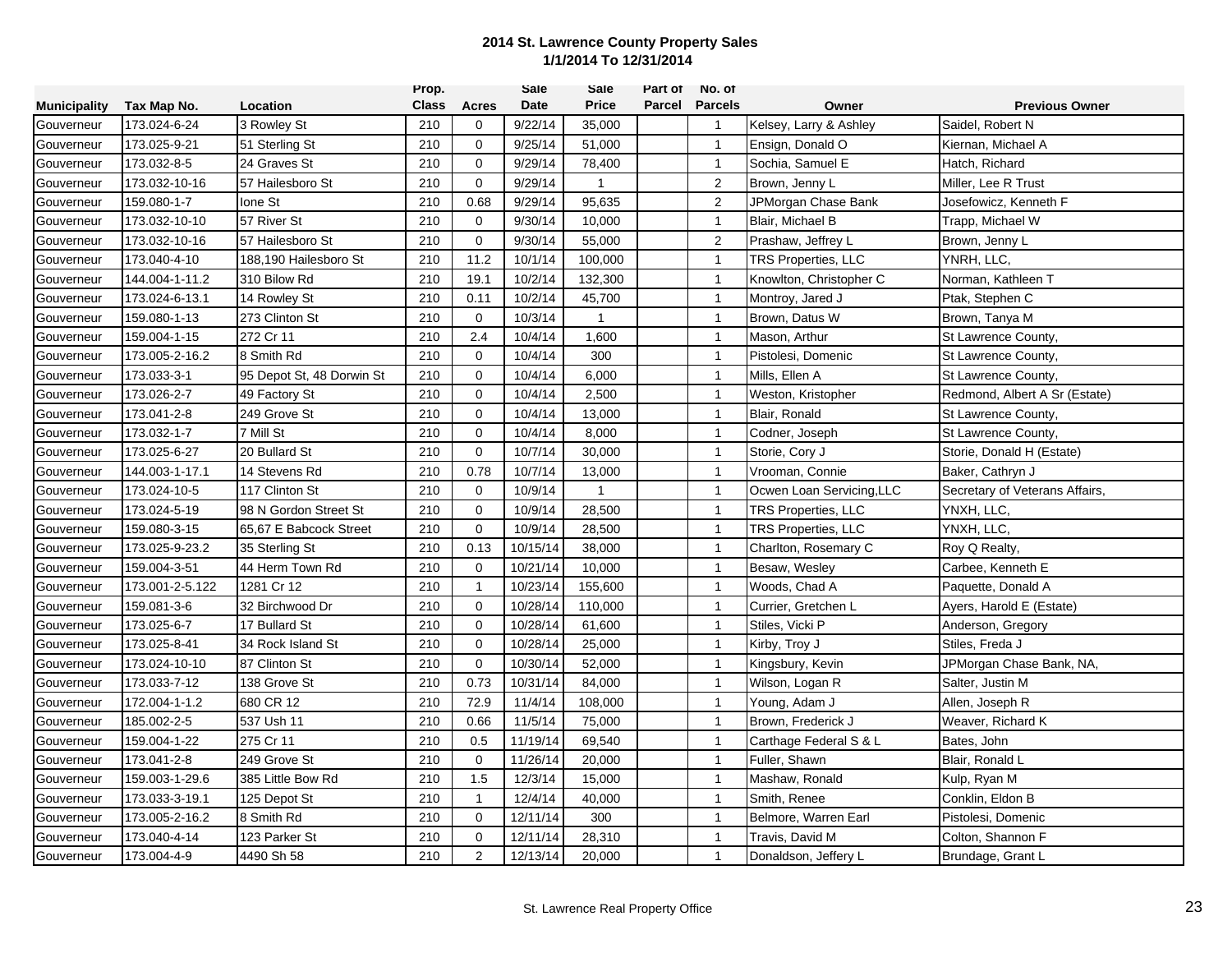|                     |                  |                            | Prop.        |              | <b>Sale</b> | Sale         | Part of | No. of                |                                     |                            |
|---------------------|------------------|----------------------------|--------------|--------------|-------------|--------------|---------|-----------------------|-------------------------------------|----------------------------|
| <b>Municipality</b> | Tax Map No.      | Location                   | <b>Class</b> | <b>Acres</b> | Date        | <b>Price</b> |         | <b>Parcel Parcels</b> | Owner                               | <b>Previous Owner</b>      |
| Gouverneur          | 160.001-1-39.14  | 1933 Ush 11                | 210          | 2.82         | 12/24/14    | 5,000        |         | $\overline{1}$        | Hills, Brian                        | Hills, Brian               |
| Gouverneur          | 158.004-1-36.111 | 63 Raceway                 | 210          | 3            | 12/30/14    | 1            |         | $\mathbf{1}$          | Landon, Martha P                    | Landon, C Byran            |
| Gouverneur          | 173.025-1-24     | 84 Rock Island St          | 210          | $\mathbf 0$  | 12/30/14    | 117,000      |         | $\overline{1}$        | Wright, James M                     | Scott, Mark H              |
| Gouverneur          | 173.025-9-23.3   | 37 Sterling St             | 220          | 0.12         | 4/18/14     | $\mathbf{1}$ |         | $\mathbf{1}$          | Morse, William D                    | Morse, William D           |
| Gouverneur          | 173.025-9-10     | 218 E Main St              | 220          | $\mathbf 0$  | 4/30/14     | 55,000       |         | $\mathbf{1}$          | Lawrence, Donna M                   | Kiernan, Michael A         |
| Gouverneur          | 173.032-7-10     | S John St                  | 300          | $\mathbf 0$  | 9/26/14     | 500          |         | $\overline{1}$        | Lautenschlager, Mark R              | Drake, Brad                |
| Gouverneur          | 173.025-2-14.2   | Gleason St                 | 311          | $\mathbf 0$  | 3/26/14     | $\mathbf{1}$ | Yes     | $\mathbf 0$           | Hayden, Joshua S                    | Hayden, Joshua S           |
| Gouverneur          | 144.001-1-4.1    | 600 Cream Of The Valley Rd | 311          | 86.4         | 5/2/14      | 64,000       |         | $\mathbf{1}$          | Miller, Andy H                      | Morrow, Charles L          |
| Gouverneur          | 173.032-8-1      | Hailesboro St              | 311          | $\mathbf 0$  | 7/8/14      | 1,972        |         | $\overline{1}$        | <b>St Lawrence County</b>           | Prashaw, Karl              |
| Gouverneur          | 173.032-7-9      | S John St                  | 311          | 0.15         | 9/26/14     | 500          |         | $\mathbf{1}$          | Bridge, Michelle A                  | Drake, Brad                |
| Gouverneur          | 173.040-4-13     | 133 Parker St              | 311          | 0.92         | 10/9/14     | $\mathbf{1}$ |         | $\mathbf{1}$          | <b>TRS Properties, LLC</b>          | YNXH, LLC,                 |
| Gouverneur          | 159.001-1-22     | 85 Dailey Rd               | 311          | 4.9          | 12/22/14    | $\mathbf{1}$ | Yes     | $\mathbf 0$           | Matice, Ryan I                      | Langevin, Barbara L        |
| Gouverneur          | 173.003-2-56.12  | Weldon Rd                  | 314          | 9            | 1/28/14     | 10,000       | Yes     | $\mathbf{1}$          | Weldon, Roger K                     | Weldon, Douglas W          |
| Gouverneur          | 173.003-2-56.13  | Weldon Rd                  | 314          | 0.9          | 1/28/14     | $\mathbf{1}$ | Yes     | $\mathbf{1}$          | Gillan, Scott T                     | Weldon, Douglas W          |
| Gouverneur          | 159.002-1-14.132 | 81 Dodds Rd                | 314          | 1.5          | 4/10/14     | -1           | Yes     | $\mathbf 0$           | Knowlton, Christopher               | Knowlton, Michael P        |
| Gouverneur          | 159.002-1-14.122 | Dodds Rd                   | 314          | 1.1          | 4/10/14     | $\mathbf{1}$ | Yes     | $\mathbf 0$           | Knowlton, Michael P                 | Knowlton, Randy L          |
| Gouverneur          | 172.003-5-2.2    | CR 12                      | 314          | 4.3          | 5/8/14      | 10,000       | Yes     | $\mathbf 0$           | Matacale, Anthony D                 | Goodelle, Roger            |
| Gouverneur          | 172.001-2-17.12  | Kearney Rd                 | 314          | 2.6          | 7/30/14     | 7,500        | Yes     | $\mathbf 0$           | Fuller, Larry L                     | Sipher, David E            |
| Gouverneur          | 172.003-5-2.3    | Kearney Rd                 | 314          | 1.4          | 9/2/14      | 6,000        | Yes     | $\mathbf 0$           | Matacale, Gene                      | Goodelle, Roger            |
| Gouverneur          | 173.005-2-23.2   | Off CR 12                  | 314          | $\mathbf 0$  | 9/5/14      | 5,000        | Yes     | $\overline{2}$        | Mandigo, Rubijo                     | Blair, Ronald L            |
| Gouverneur          | 173.005-2-25     | Off CR 12                  | 314          | $\mathbf{0}$ | 9/5/14      | 9,650        | Yes     | $\overline{2}$        | Marcellus, Larry                    | Blair, Ronald L            |
| Gouverneur          | 173.009-1-37     | Off CR 12                  | 314          | 0.8          | 9/5/14      | 9,000        | Yes     | $\mathbf 0$           | Kulp, Robert T                      | Blair, Ronald L            |
| Gouverneur          | 173.005-2-24     | Off CR 12                  | 314          | $\mathbf 0$  | 9/5/14      | 7,520        | Yes     | $\mathbf 0$           | Shampine, Ivan                      | Blair, Ronald L            |
| Gouverneur          | 173.025-8-1.12   | Rock Island St             | 314          | 0            | 12/31/14    | 1            | Yes     | $\mathbf 0$           | Kirby, Troy J                       | Bennett, Richard F         |
| Gouverneur          | 173.003-2-38.22  | Off USH 11                 | 322          | 31.3         | 7/28/14     | 205,000      | Yes     | $\overline{2}$        | Terpstra, Justin                    | Saladino, Shirley A        |
| Gouverneur          | 173.025-8-38     | 18 Rock Island St          | 400          | 0            | 6/11/14     | 40,000       |         | $\mathbf{1}$          | Storie, Brent                       | Petitto, Gregory           |
| Gouverneur          | 173.032-3-28     | Water St                   | 400          | $\mathbf 0$  | 7/3/14      | 222,000      |         | $\mathbf{3}$          | Riverside Iron Holdings, LLC        | Riverside Iron Works, Inc. |
| Gouverneur          | 173.032-4-17     | 18,24 South St             | 411          | $\mathbf 0$  | 9/19/14     | 85,000       |         | $\mathbf{1}$          | Northern View Properties, LLC       | Hendrick, Mark E           |
| Gouverneur          | 173.039-2-2      | 59 Smith St                | 600          | 0.81         | 7/31/14     | 113,000      |         | 3                     | Owens, Donald                       | West Side Baptist Church,  |
| Gouverneur          | 173.039-2-2      | 59 Smith St                | 600          | 0.81         | 8/22/14     | 125,000      |         | $\mathbf{3}$          | <b>Christian Fellowship Centers</b> | Owens, Donald              |
| Gouverneur          | 173.001-6-10     | 4560 Sh 58                 | 700          | 2.4          | 8/29/14     | -1           |         | 108                   | Vanderbilt Minerals, LLC            | Gouverneur Talc Co, Inc.,  |
| Gouverneur          | 160.003-1-26     | Off Little Brant Rd        | 900          | 8.6          | 7/8/14      | 2,204        |         | $\mathbf{1}$          | <b>St Lawrence County</b>           | Holmes, Carol              |
| Gouverneur          | 160.003-1-26     | Off Little Brant Rd        | 900          | 8.6          | 10/4/14     | 200          |         | $\mathbf{1}$          | Ellis, Gary L                       | St Lawrence County,        |
| Hammond             | 126.003-4-2.2    | Cr <sub>6</sub>            | 100          | 55.5         | 6/30/14     | $\mathbf{1}$ |         | $\overline{1}$        | Bertman, Rodney                     | Bertram, Wayne             |
| Hammond             | 141.002-2-2.1    | 1205 Sh 37                 | 100          | 77.5         | 7/1/14      | $\mathbf{1}$ | Yes     | $\mathbf{1}$          | Swartzentruber, Jacob M             | Dunham, Allen R            |
| Hammond             | 141.002-2-10.11  | 1000 Sh 37                 | 100          | 180          | 7/8/14      | 7,628        |         | $\mathbf{1}$          | <b>St Lawrence County</b>           | Hamm, Michael C            |
| Hammond             | 111.003-6-11.11  | Conger Rd                  | 100          | 156.3        | 11/5/14     | 1            |         | $\mathbf{1}$          | Toland, David W                     | Toland, Josephine          |
| Hammond             | 126.004-2-9.11   | 2300,2316 Cr 3             | 117          | 100.4        | 3/31/14     | 180,000      |         | $\mathbf{1}$          | Tate, Bird L Jr                     | Tate, Patricia Ann         |
| Hammond             | 141.002-2-10.21  | Sh 37                      | 120          | 173.3        | 5/29/14     | 593,890      |         | $\overline{1}$        | Russ Farm, LLC                      | Beamish, David J           |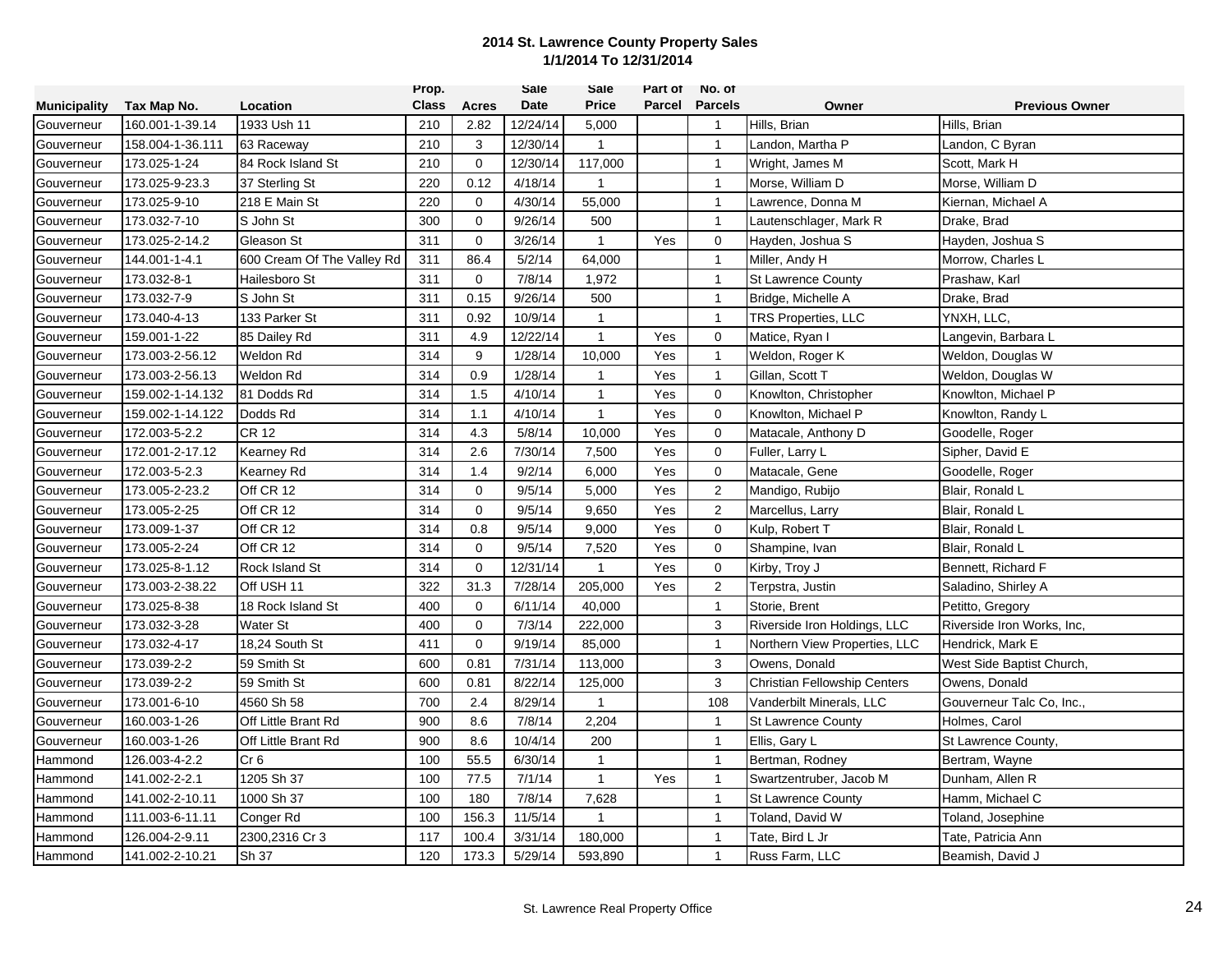|                     |                 |                              | Prop.        |                | Sale     | Sale           | Part of | No. of         |                                                        |                               |
|---------------------|-----------------|------------------------------|--------------|----------------|----------|----------------|---------|----------------|--------------------------------------------------------|-------------------------------|
| <b>Municipality</b> | Tax Map No.     | Location                     | <b>Class</b> | <b>Acres</b>   | Date     | <b>Price</b>   | Parcel  | <b>Parcels</b> | Owner                                                  | <b>Previous Owner</b>         |
| Hammond             | 111.024-1-1     | 24 Ferguson Dr #1/Prvt       | 200          | 0.79           | 1/24/14  | 680,000        |         | $\mathbf{1}$   | Sampson, Robert                                        | Musselman, Francis (Estate)   |
| Hammond             | 111.047-1-14    | 103 Riverledge Rd            | 200          | 0.3            | 12/15/14 | 89,513         |         | 3              | Deutsche Bank National Trust                           | Yoder, Jonathan R             |
| Hammond             | 96.080-1-29.1   | 24 Oak Point Rd              | 200          | 7.5            | 12/23/14 | $\mathbf{1}$   | Yes     | 2              | Billings, Providence as Truste                         | Oak Point Resort Inc.         |
| Hammond             | 142.001-1-4     | 2006 Cr 3                    | 210          | 45.9           | 1/7/14   | 25,000         |         | $\mathbf{1}$   | Schaadt, James L Jr                                    | Fleming, Brenda M.            |
| Hammond             | 111.054-1-6     | 20 Riverledge Rd             | 210          | 1.1            | 1/14/14  | 63,000         |         | $\mathbf{1}$   | Champney, Richard K                                    | Termin, Nancy A               |
| Hammond             | 140.044-1-8     | 2 Dillon Is                  | 210          | 0.19           | 1/21/14  | $\mathbf{1}$   |         | $\mathbf{1}$   | Lisewski, Francis I (LU)                               | Lisewski, Francis             |
| Hammond             | 111.077-2-4     | 2 Blind Bay Is               | 210          | 1.1            | 1/27/14  | $\mathbf{1}$   |         | $\mathbf{1}$   | Hahn, Eric                                             | Estate of Geraldine Hahn,     |
| Hammond             | 126.001-2-2     | Willy Is                     | 210          | 1.2            | 1/28/14  | $\mathbf{1}$   |         | $\overline{2}$ | Phillips, Robin                                        | Phillips, Herbert (Estate)    |
| Hammond             | 126.021-2-12    | 35 Schnurr Rd/Prvt           | 210          | 1.3            | 2/3/14   | 255,000        |         | $\overline{1}$ | Carpenter, Donald G                                    | O'Bert, Horace                |
| Hammond             | 141.002-2-5.2   | 1154 Sh 37                   | 210          | $\overline{4}$ | 2/21/14  | 128,000        |         | $\mathbf{1}$   | Gallagher, Ryan P                                      | Ceresoli, Daniel C            |
| Hammond             | 111.003-5-1.111 | 49 Allen Rd/prvt Rd          | 210          | 55.4           | 3/14/14  | $\mathbf 1$    |         | $\mathbf{1}$   | Marshall, Phyllis R                                    | Lowery, Barbara J             |
| Hammond             | 126.055-2-6     | 40 New Rd                    | 210          | 1.4            | 3/17/14  | 16,000         |         | $\overline{1}$ | Burke, Barry M Sr                                      | Harrington, Christian         |
| Hammond             | 111.004-1-3.3   | 66 Oak Point Rd              | 210          | 0.52           | 3/19/14  | $\mathbf{1}$   |         | $\mathbf{1}$   | Martin, Dennis P                                       | Martin Brothers Farms, LLC,   |
| Hammond             | 126.030-1-3.1   | 94 Little Hammond Rd/prvt    | 210          | 0.36           | 3/25/14  | $\mathbf{1}$   |         | $\overline{1}$ | Burns, Robert, Christian                               | Dunham, Duane D.              |
| Hammond             | 127.053-3-31    | 302 Lake St                  | 210          | 0.47           | 4/16/14  | 42,500         |         | $\overline{1}$ | Post, Robert                                           | Jennings, Amy J               |
| Hammond             | 125.002-2-3     | 9 Cedar Is                   | 210          | 0.64           | 4/25/14  | 200,000        |         | $\mathbf{1}$   | Kennedy, John M                                        | Nielsen, Katherine Ann        |
| Hammond             | 126.030-1-25.11 | 37 Brooks Lane/prvt          | 210          | 4.4            | 4/28/14  | $\overline{1}$ |         | $\mathbf{1}$   | Bennett. Barbara Brooks                                | Brooks, Ruth C                |
| Hammond             | 140.057-2-4     | 411 Indian Point Rd/prvt     | 210          | $\mathbf{1}$   | 5/1/14   | 1              |         | $\mathbf{1}$   | Sweet, Judith V                                        | Sweet, Stephen L              |
| Hammond             | 126.021-2-12    | 35 Schnurr Rd/Prvt           | 210          | 1.3            | 5/2/14   | $\mathbf{1}$   |         | $\mathbf{1}$   | Carpenter Irrev Trust, Donald G ar Carpenter, Donald G |                               |
| Hammond             | 126.063-1-19    | 40 Heron Rd                  | 210          | 0.68           | 5/13/14  | $\mathbf{1}$   |         | $\mathbf{1}$   | Frangos, James N, Co Trustee                           | Frangos, Linda                |
| Hammond             | 126.063-1-23    | 56 Heron Rd                  | 210          | 1.2            | 5/13/14  | $\mathbf{1}$   |         | $\mathbf{1}$   | Frangos, James N, Trustee                              | Frangos, James N.             |
| Hammond             | 126.070-1-9     | 67 Garlock Shore Rd/prvt     | 210          | 0.5            | 5/23/14  | 180,000        |         | $\overline{1}$ | Spangenberg, Jon                                       | Consler, Jon E                |
| Hammond             | 126.062-2-33    | 70 Heron Rd                  | 210          | 0.88           | 5/30/14  |                |         | $\mathbf{1}$   | Worrall, Jennifer                                      | Lyons, Lawrence J             |
| Hammond             | 111.003-6-2.121 | 76 River Rd                  | 210          | 5.4            | 6/6/14   | 152,397        |         | $\mathbf{1}$   | Santander Bank, NA                                     | Balll, William A              |
| Hammond             | 141.021-1-4     | 31 Milsap Ln/prvt            | 210          | 3.4            | 6/12/14  | 248,500        |         | $\mathbf{1}$   | Higginson, James Curtis                                | Kardooni, Khalil              |
| Hammond             | 127.001-1-14    | Cr <sub>6</sub>              | 210          | 239.5          | 6/27/14  | $\mathbf{1}$   |         | $\overline{2}$ | <b>Mahon Family Trust</b>                              | Mahon, John F. and Mary B./   |
| Hammond             | 111.019-1-28.1  | 31 Chippewa Creek Rd/prvt    | 210          | 0.9            | 7/8/14   | 768            |         | $\mathbf{1}$   | <b>St Lawrence County</b>                              | Thornton, Thelma J            |
| Hammond             | 126.062-2-18    | 91 Garlock Shore Rd/prvt     | 210          | 0.42           | 7/9/14   | 213,000        | Yes     | 3              | White, Thomas                                          | Julius J. Denzler Trust,      |
| Hammond             | 140.044-2-31.2  | 207 Dillon Point Rd Ext/prvt | 210          | 0.08           | 7/15/14  | $\mathbf{1}$   |         | $\mathbf{1}$   | Winter, Lisa                                           | Scribner, Betty               |
| Hammond             | 127.004-1-7     | 202 Woodley Way/prvt         | 210          | 0.25           | 7/16/14  | $\mathbf{1}$   |         | $\mathbf{1}$   | Poland, Pamela                                         | Oaks, Bruce                   |
| Hammond             | 140.036-1-5.11  | Mink Is                      | 210          | 0.8            | 7/16/14  | 87,500         |         | 2              | Berry, Donald W                                        | Mary DeLeo-Barlow Trust,      |
| Hammond             | 111.047-1-9     | 10 Bell Lane/prvt            | 210          | 0.63           | 7/16/14  | 1              |         | $\overline{1}$ | Caufield, Richard A                                    | Caufield-O'Connor, Esther A.  |
| Hammond             | 126.063-3-16    | 11 Church St                 | 210          | 1.1            | 7/21/14  | $\mathbf{1}$   |         | $\mathbf{1}$   | Gibson, Kevin A                                        | Gibson, Richard A             |
| Hammond             | 111.024-2-1.11  | 82,84 Dake Cir               | 210          | 0.78           | 7/21/14  | 363,324        | Yes     | $\mathbf{1}$   | Thomas, Kathleen F (LU)                                | Thomas, Everett D             |
| Hammond             | 141.004-1-23    | 42 Cr 1                      | 210          | 9.3            | 7/24/14  | 69,950         |         | $\mathbf{1}$   | Pickert, Beau                                          | Wiswell, Darwin C. and Sharon |
| Hammond             | 141.003-2-5.2   | 554 Sh 37                    | 210          | 1.5            | 7/30/14  | $\mathbf 1$    |         | $\mathbf{1}$   | Douglas, Gordon C                                      | Douglas, Gordon C             |
| Hammond             | 140.050-1-1     | 495A Indian Point Rd/prvt    | 210          | 0.53           | 8/5/14   | 1              |         | $\mathbf{1}$   | McGovern, William & Eileen                             | McGovern, William M.          |
| Hammond             | 140.052-3-19    | Quad Rd/pvt Rd               | 210          | $\mathbf 0$    | 8/8/14   | 100,000        |         | 3              | Smith, Philip E                                        | Costa, Philip R               |
| Hammond             | 126.001-2-3     | Roc-Au-Baie Is               | 210          | 0.94           | 8/25/14  | 1              |         | $\overline{1}$ | Ulrich, Herbert R                                      | Ulrich, Herbert R             |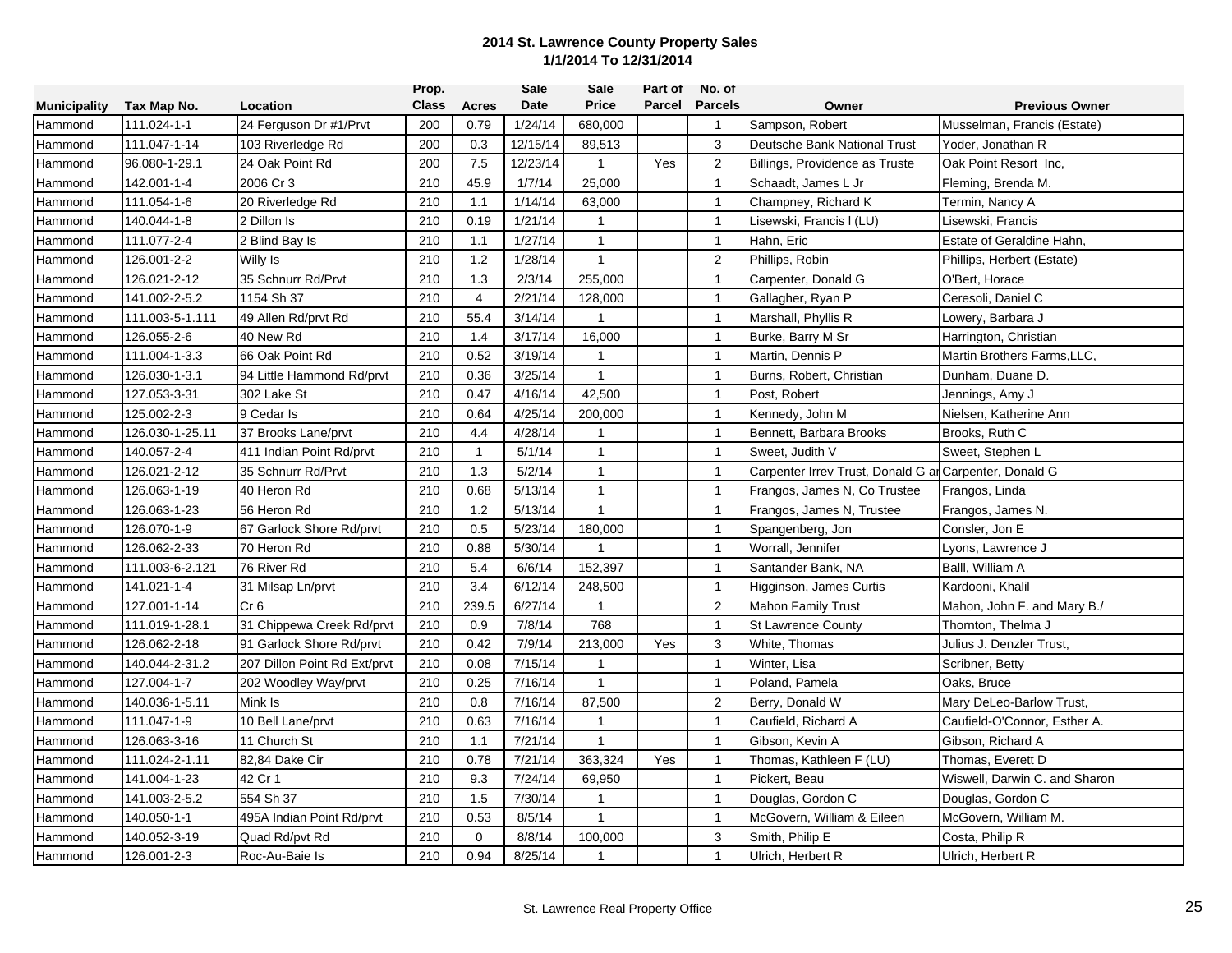|                     |                 |                             | Prop.        |              | Sale     | Sale         | Part of | No. of         |                                                |                                  |
|---------------------|-----------------|-----------------------------|--------------|--------------|----------|--------------|---------|----------------|------------------------------------------------|----------------------------------|
| <b>Municipality</b> | Tax Map No.     | Location                    | <b>Class</b> | Acres        | Date     | <b>Price</b> | Parcel  | <b>Parcels</b> | Owner                                          | <b>Previous Owner</b>            |
| Hammond             | 126.063-4-7     | 1175 Cr 6                   | 210          | 0.41         | 9/4/14   | $\mathbf{1}$ |         | $\overline{1}$ | Speach, Nicholas J                             | Speach, Elizabeth J              |
| Hammond             | 126.001-2-1     | Elm Tree Is                 | 210          | 0.86         | 9/8/14   | $\mathbf{1}$ |         | $\mathbf{1}$   | Yates, Clifford W Jr                           | Yates, Annette Hagen             |
| Hammond             | 140.052-3-20    | 12 Quad Rd/prvt             | 210          | 0.25         | 9/15/14  | 204,900      |         | $\overline{1}$ | Krawiec, Christoher J                          | Selner, Richard L & Tina M       |
| Hammond             | 111.062-1-6     | 3 Riverledge Rd             | 210          | 1.4          | 9/18/14  | $\mathbf{1}$ |         | $\mathbf{1}$   | Hawthorne, Robert E                            | Hawthorne, Joan D                |
| Hammond             | 141.001-1-19.11 | 7 Milsap Ln/prvt            | 210          | 42.6         | 9/19/14  | 210,000      |         | $\mathbf{1}$   | Benvegno, George Jr                            | Bolus, Veronica                  |
| Hammond             | 142.040-1-4     | 79 Black Bay Lane/prvt      | 210          | 0.25         | 9/23/14  | 50,000       |         | $\mathbf{1}$   | Powelczyk, David J                             | Brewster, Elizabeth              |
| Hammond             | 111.019-1-28.1  | 31 Chippewa Creek Rd/prvt   | 210          | 0.9          | 9/26/14  | 991          |         | $\mathbf{1}$   | Sutton, Thelma J                               | St Lawrence County,              |
| Hammond             | 142.048-3-20.1  | 46 Mile Arm Bay Rd/prvt     | 210          | 0.52         | 9/30/14  | $\mathbf{1}$ |         | $\mathbf{1}$   | Perry, Peter L Revoc Trust                     | Perry, Peter L                   |
| Hammond             | 140.052-1-2.111 | 21 Duck Cove Rd Ext/prvt    | 210          | 1.8          | 10/2/14  | $\mathbf{1}$ |         | $\overline{1}$ | LaFave, Mary S                                 | Mary S LaFave Living Trust,      |
| Hammond             | 126.001-9-1.12  | 63 Fitton Rd/ptv            | 210          | 5.4          | 10/2/14  | 2,226        |         | $\mathbf{1}$   | Schultz, Robert                                | St Lawrence County,              |
| Hammond             | 140.050-1-10    | 473 Indian Point Rd/prvt Rd | 210          | 0.61         | 10/9/14  | 150,000      |         | $\mathbf{1}$   | Dunham, Paul D                                 | Greenberg, Scott                 |
| Hammond             | 126.022-1-10    | 98 Fitton Rd/prvt           | 210          | 2.3          | 10/9/14  | 254,900      |         | $\mathbf{1}$   | Roush, Sandra A                                | Crosby, David                    |
| Hammond             | 127.053-3-12.1  | 402 Franklin St             | 210          | 0.49         | 10/10/14 | 60,000       |         | $\mathbf{1}$   | Simons, James A                                | Harder, Frank M                  |
| Hammond             | 140.050-1-8     | Off Indian Point Rd/prvt    | 210          | 0.06         | 10/10/14 | $\mathbf{1}$ |         | 2              | Messick, Lawrence C., as Trus                  | Messick, Lawrence                |
| Hammond             | 126.021-3-4     | 6 Phillips Ln/prvt          | 210          | 0.95         | 10/22/14 | $\mathbf{1}$ |         | $\overline{1}$ | Freeman Irrevocable Family, Prot Freeman, John |                                  |
| Hammond             | 126.001-9-10    | I Dana Pt                   | 210          | 3.9          | 10/31/14 | 90,000       |         | $\overline{1}$ | Yaiser, Brian                                  | Cleary, Patrick E                |
| Hammond             | 127.045-1-9     | 13 N Main St                | 210          | 0.32         | 11/2/14  | $\mathbf{1}$ |         | $\overline{1}$ | Dean, Robert Calvin                            | Degaramo, Mary J (Estate)        |
| Hammond             | 126.060-1-3     | 49 S Main St                | 210          | 0.23         | 11/5/14  | 40,250       |         | $\mathbf{1}$   | Simons, Murray S                               | Lavarnway, Marcella S (Estate)   |
| Hammond             | 96.080-1-1      | Zitka Is                    | 210          | 0.25         | 11/10/14 | $\mathbf{1}$ |         | $\mathbf{1}$   | Zitka Island LLC                               | Farrell, Robert M                |
| Hammond             | 111.039-1-15    | 7 Savage Ln/prvt            | 210          | 0.09         | 11/17/14 | $\mathbf{1}$ |         | $\overline{1}$ | Ahrens, Georgia A                              | Luttinger, William G, Trustee    |
| Hammond             | 126.021-2-6     | 41 Schnurr Rd/prvt          | 210          | 1.5          | 11/20/14 | 325,000      |         | $\mathbf{1}$   | Volkmar, Alan G                                | Hill Revocable Trust, Mildred D  |
| Hammond             | 111.024-1-7     | 59 Dake Cir                 | 210          | 0.18         | 11/26/14 | $\mathbf{1}$ |         | $\overline{2}$ | Wolf, Mark                                     | Wolf, W Lewis Testamentary       |
| Hammond             | 141.001-1-19.2  | 127, 150 Cook Rd            | 210          | 123.9        | 12/29/14 | $\mathbf{1}$ |         | $\mathbf{1}$   | Milsap, Max L                                  | Milsap, Max                      |
| Hammond             | 142.002-1-4     | 57 Woodley Way/prvt         | 260          | 0.54         | 9/22/14  | $\mathbf{1}$ |         | $\mathbf{1}$   | Young, Alice H (LU)                            | Young, Alice H Trust             |
| Hammond             | 126.021-2-7.1   | 45 Schnurr Rd/prvt          | 260          | 1.5          | 11/28/14 | $\mathbf{1}$ |         | $\mathbf{1}$   | A Fine Cottage, LLC                            | Fine, Patricia                   |
| Hammond             | 127.053-2-1.1   | 401 Franklin St             | 270          | 0.09         | 1/14/14  | 32,000       |         | $\overline{1}$ | 401 Franklin Street. LLC                       | Felder, Dale & Alan              |
| Hammond             | 141.004-1-7.112 | 32 Cr 1                     | 270          | 2.9          | 3/11/14  | 27,000       |         | $\mathbf{1}$   | Wilkinson, Jamey Lou                           | Roberts, Paige V                 |
| Hammond             | 140.044-2-35.1  | 11 Dillon Point Rd/Prvt     | 300          | 0.14         | 1/3/14   | $\mathbf{1}$ |         | $\mathbf{1}$   | Benton, Louis J Jr                             | Benton, Louis J                  |
| Hammond             | 141.002-2-8     | Sh 37                       | 300          | 55.7         | 4/7/14   | 16,000       |         | $\mathbf{1}$   | Sweet, Daniel G                                | Marquart, Stuart L.              |
| Hammond             | 156.001-1-17    | Off Sh 37                   | 300          | 14.2         | 8/8/14   | 7,000        |         | $\overline{1}$ | Lack, David M                                  | Lundy, Thomas Living Trust       |
| Hammond             | 141.002-2-10.11 | 1000 Sh 37                  | 300          | 180          | 9/25/14  | 9,750        |         | $\mathbf{1}$   | Hamm, Michael C                                | St Lawrence County,              |
| Hammond             | 141.003-2-11.2  | 456 Sh 37                   | 300          | 123.7        | 10/30/14 | $\mathbf{1}$ |         | $\mathbf{1}$   | Gallagher, Patrick                             | Gallagher, Patrick               |
| Hammond             | 126.063-3-15    | 17 Church St                | 311          | 0.85         | 1/17/14  | 22,000       |         | $\mathbf{1}$   | Nicol, Neil G                                  | Burke, Patricia A                |
| Hammond             | 126.062-2-8.2   | 99 Garlock Shore Rd/prvt    | 311          | 0.39         | 6/27/14  | $\mathbf{1}$ |         | $\overline{2}$ | Bilinski, John M                               | Bilinski, Mary K                 |
| Hammond             | 126.001-9-1.12  | 63 Fitton Rd/ptv            | 311          | 5.4          | 7/8/14   | 1,664        |         | $\mathbf{1}$   | <b>St Lawrence County</b>                      | Schultz, Robert                  |
| Hammond             | 111.019-1-23.4  | Chippewa Creek Rd/prvt Rd   | 311          | 0.4          | 7/8/14   | 317          |         | $\mathbf{1}$   | <b>St Lawrence County</b>                      | Thornton, Thelma J               |
| Hammond             | 111.070-1-27    | 19 Birch Tree Terrace/prvt  | 311          | $\mathbf{1}$ | 7/11/14  | 68,000       |         | $\mathbf{1}$   | Syrocki, Paul                                  | Galloway Revocable Trust, Mary E |
| Hammond             | 111.054-1-4.2   | Riverledge Rd               | 311          | $\mathbf{1}$ | 8/15/14  | 133,132      |         | $\mathbf{1}$   | White, Stephen                                 | Wilcox, Brian D                  |
| Hammond             | 126.070-1-12    | 95, 101 Heron Rd            | 311          | $\mathbf{1}$ | 9/5/14   | 32,000       |         | $\overline{1}$ | Quarrier, William F                            | Rozboril, Lloyd                  |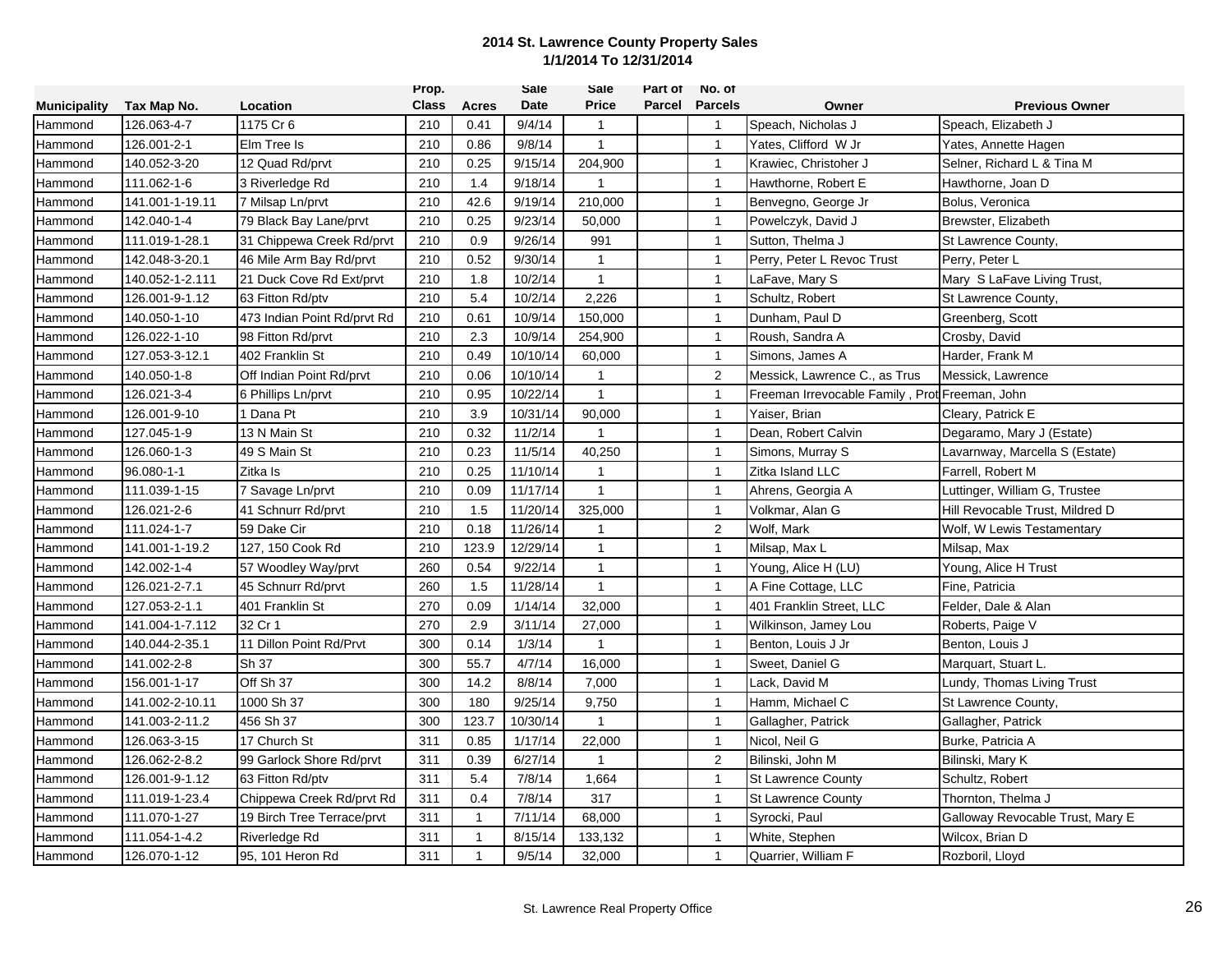|                     |                 |                           | Prop.        |              | Sale     | Sale         | Part of | No. of         |                           |                                   |
|---------------------|-----------------|---------------------------|--------------|--------------|----------|--------------|---------|----------------|---------------------------|-----------------------------------|
| <b>Municipality</b> | Tax Map No.     | Location                  | <b>Class</b> | <b>Acres</b> | Date     | <b>Price</b> | Parcel  | <b>Parcels</b> | Owner                     | <b>Previous Owner</b>             |
| Hammond             | 111.019-1-23.4  | Chippewa Creek Rd/prvt Rd | 311          | 0.4          | 9/26/14  | 406          |         | $\overline{1}$ | Sutton, Thelma J          | St Lawrence County,               |
| Hammond             | 142.048-3-25.1  | Chapman Point Rd/prvt     | 311          | 5.3          | 9/30/14  | $\mathbf{1}$ |         | $\overline{1}$ | Perry, Peter L as Trustee | Perry, Peter L.                   |
| Hammond             | 142.055-3-3     | Chapman Point Rd/prvt Rd  | 311          | 0.67         | 10/9/14  | 11,500       |         | $\overline{1}$ | Budnick, Raymond P        | Heald Jr., Charles D              |
| Hammond             | 111.054-1-4.2   | Riverledge Rd             | 311          | $\mathbf{1}$ | 10/10/14 | 125,000      |         | $\mathbf{1}$   | Congleton, Paul           | White, Stephen                    |
| Hammond             | 142.002-1-9.12  | 74 Patrick Dr/prvt        | 311          | 3.9          | 10/31/14 | 92,000       |         | $\mathbf{1}$   | Robinson, Ricky L         | Long, Steven                      |
| Hammond             | 140.050-1-22    | Off Indian Point Rd       | 311          | 0.11         | 11/28/14 | 1            |         | $\mathbf{1}$   | Dunham. Paul D            | Watson, Lawrence                  |
| Hammond             | 127.004-1-9     | Woodley Way/prvt          | 311          | 0.21         | 12/2/14  | $\mathbf{1}$ |         | $\overline{1}$ | Russo, Andrew K (Trustee) | Russo Revoc Liv Trust, Doris K    |
| Hammond             | 96.080-2-3.2    | 525 Riverledge Rd         | 314          | 1.02         | 9/30/14  | $\mathbf{1}$ |         | $\mathbf{1}$   | Plantz, Daniel            | Plantz, William                   |
| Hammond             | 96.080-1-29.2   | Riverledge Rd             | 314          | 5            | 12/20/14 | $\mathbf{1}$ |         | $\overline{1}$ | Greene, Donald H          | Oak Point Resort, Inc.            |
| Hammond             | 141.003-1-14.12 | CR <sub>6</sub>           | 320          | 149          | 10/31/14 | 173,750      |         | $\mathbf{1}$   | Bawden, Brian             | Milsap, Max                       |
| Hammond             | 126.002-1-7.122 | Off CR 6                  | 322          | 60.4         | 2/7/14   | 70,000       |         | $\mathbf{1}$   | Newell, Allan P           | Tayler, Ronald J                  |
| Hammond             | 141.002-1-16    | <b>SH 37</b>              | 322          | 60.7         | 4/10/14  | 100,000      |         | $\overline{1}$ | Russ Farm, LLC            | Davis, Issaac                     |
| Hammond             | 126.004-2-7     | 1396 Sh 37                | 400          | 1.4          | 7/28/14  | 130,000      |         | $\mathbf{1}$   | Haddlock, William         | Adams, Esq., Thomas R., as Refere |
| Hammond             | 141.004-1-11    | Off Cemetery Rd           | 900          | 38           | 6/26/14  | 40,000       |         | $\mathbf{1}$   | Rogers, Bradley A         | Gascon, David                     |
| Hammond             | 127.003-1-9.1   | Off Cr 6                  | 900          | 63.4         | 11/26/14 | 15,000       |         | $\overline{1}$ | Gordinier, Allen          | Gordinier, Allen R                |
| Hermon              | 147.003-1-5     | Cr 21                     | 105          | 69.6         | 4/17/14  | $\mathbf{1}$ |         | $\overline{2}$ | Peabody, Michael B & etal | Peabody, Burton H                 |
| Hermon              | 131.004-1-10.2  | Pond Rd                   | 105          | 36.7         | 7/10/14  | 58,400       | Yes     | $\mathbf{1}$   | Morrill, Steven J         | Pinto, Daniel J                   |
| Hermon              | 131.002-2-12.1  | <b>CR 20</b>              | 105          | 283.7        | 7/11/14  | 107,110      |         | $\mathbf{1}$   | Brunet, Richie            | Harper, Lowell Gene               |
| Hermon              | 131.002-2-12.1  | <b>CR 20</b>              | 105          | 283.7        | 8/15/14  | 107,110      |         | $\mathbf{1}$   | Brunet, Ritchie C         | Harper, Lowell Gene               |
| Hermon              | 147.001-1-9.2   | Underwood Rd              | 105          | 104.8        | 10/20/14 | 1            | Yes     | $\mathbf{1}$   | Cook, Donald W (LU)       | Cook, Donald W                    |
| Hermon              | 131.002-2-12.12 | <b>CR 20</b>              | 105          | 92.5         | 10/22/14 | 120,000      | Yes     | $\mathbf{1}$   | Morrill, Steven J         | Brunet, Ritchie C                 |
| Hermon              | 160.004-1-6.1   | 667,671 Chub Lake Rd      | 116          | 136.3        | 4/8/14   | 80,000       |         | $\overline{1}$ | Cronk, Wayne R            | Hitchman, Judy A                  |
| Hermon              | 132.029-7-12    | 100 Germain St            | 210          | $\mathbf 0$  | 2/3/14   | 47,000       |         | $\mathbf{1}$   | St. Pier, Derrick         | Degroat, Harry J                  |
| Hermon              | 132.029-2-4     | 119 Canton St             | 210          | $\mathbf 0$  | 2/11/14  | 1            |         | $\mathbf{1}$   | Whalen, Mark D            | Whalen, Mark D                    |
| Hermon              | 132.029-1-1     | 113 Water St              | 210          | $\mathbf 0$  | 5/5/14   | $\mathbf{1}$ |         | $\mathbf{1}$   | Bardeschewski, Noelle     | Bardeschewski, Noelle             |
| Hermon              | 132.001-1-32    | 146 Miles Rd              | 210          | 3.4          | 5/5/14   | 65,000       |         | $\mathbf{1}$   | Reed, Kelly J             | Reed, Kelly J                     |
| Hermon              | 146.002-2-10    | 883,887 Trout Lake Rd     | 210          | $\mathbf 0$  | 7/8/14   | 4,821        |         | $\mathbf{1}$   | St. Lawrence County       | Blandin, Dwayne                   |
| Hermon              | 161.057-1-37    | 645 Cr 19                 | 210          | $\mathbf 0$  | 7/23/14  | 45,000       |         | $\overline{4}$ | Davison, Brock J          | Cusano(f.k.a. Shields), Kelly     |
| Hermon              | 132.029-3-4     | 103 Washington St         | 210          | $\mathbf 0$  | 8/4/14   | 67,000       |         | $\mathbf{1}$   | Foster, Jeffrey W         | Sandwick, John F Jr. & etal       |
| Hermon              | 161.042-2-13    | 78 Dewey Rd/prvt          | 210          | 0.3          | 8/18/14  | $\mathbf{1}$ |         | $\mathbf{1}$   | von Revocable Trust       | Lyon, Nancy R                     |
| Hermon              | 146.002-2-15    | 692 Trout Lake Rd         | 210          | 3.5          | 9/18/14  | 8,000        |         | $\mathbf{1}$   | Hendrick, Michael A       | Turcotte Family Trust,            |
| Hermon              | 132.003-1-21.1  | 1380 Cr 21                | 210          | 5.3          | 9/21/14  | 10,000       |         | 3              | Matthews, Jamie           | Howells, Carl E                   |
| Hermon              | 146.002-2-10    | 883,887 Trout Lake Rd     | 210          | $\mathbf 0$  | 10/4/14  | 3,000        |         | $\mathbf{1}$   | Fenlong, Anita            | St. Lawrence County,              |
| Hermon              | 132.029-4-2.1   | 125 Main St               | 210          | 1.4          | 11/24/14 | $\mathbf{1}$ |         | $\overline{1}$ | Pennock Legacy Trust      | Pennock, Lee E                    |
| Hermon              | 132.003-1-2     | 1495 Cr 21                | 210          | $\mathbf{1}$ | 11/26/14 | $\mathbf{1}$ |         | $\mathbf{1}$   | Aldrich, Bernice M (LU)   | Aldrich, Bernice (LU)             |
| Hermon              | 131.004-1-20.11 | 463 Rock Hollow Rd        | 220          | 51.7         | 11/24/14 | 1            |         | $\overline{2}$ | Lehman, Roberta A         | Wells, Emma (Estate)              |
| Hermon              | 146.003-1-9.1   | 1306 Cr 19                | 240          | 27           | 5/7/14   | 152,000      |         | $\mathbf{1}$   | Kaplan, Laurie            | Hunter, Norman A                  |
| Hermon              | 146.003-1-18    | 1527 Cr 19                | 240          | 146          | 7/20/14  | 1            |         | $\overline{1}$ | Hayes, Zelma E (LU)       | Hayes, Zelma E                    |
| Hermon              | 132.001-1-37    | 1700 Cr 21                | 240          | 12.6         | 7/23/14  | 95,000       |         | $\overline{1}$ | Tammac Holdings Corp.     | Bogart, Dawn M                    |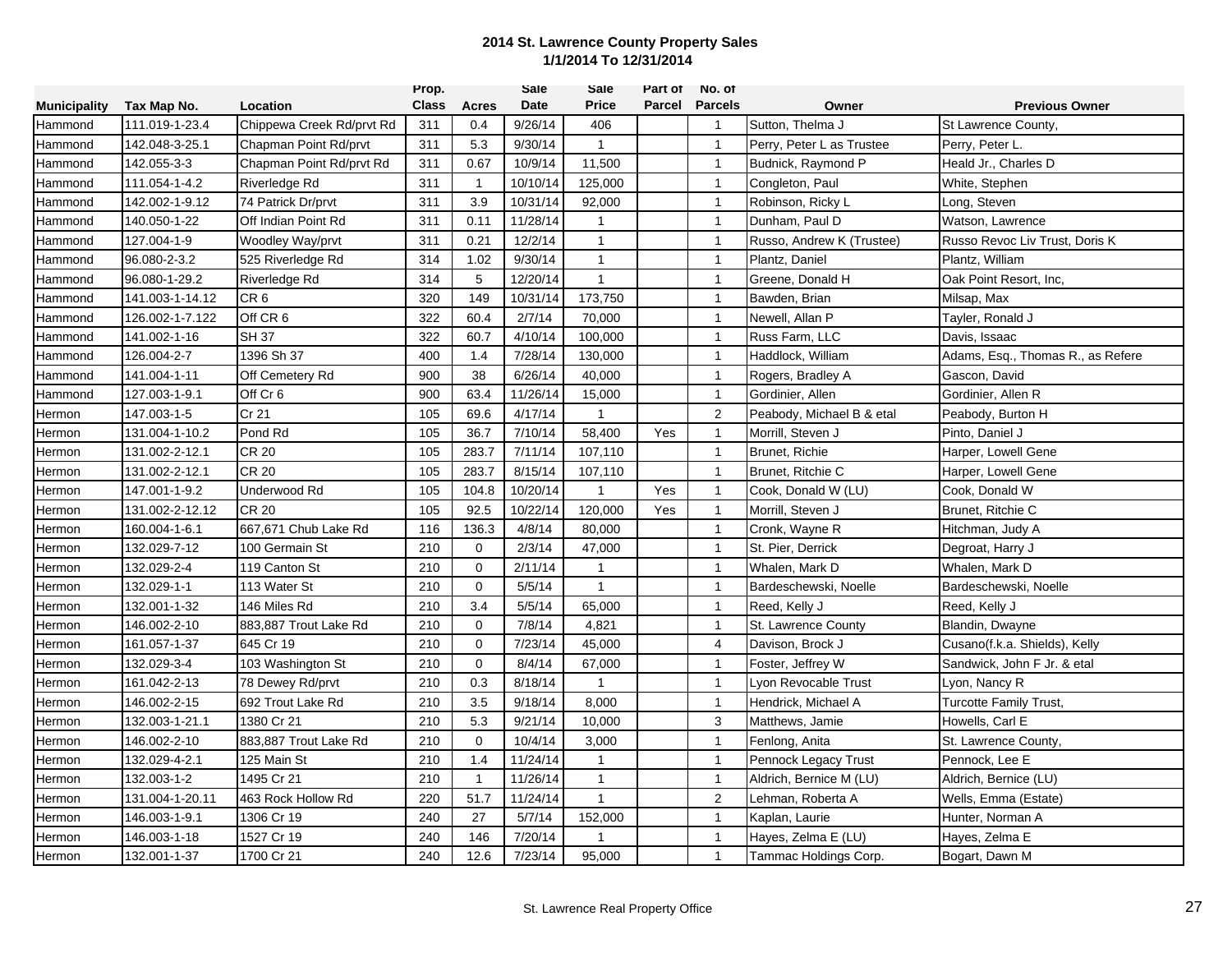|                     |                 |                           | Prop.        |              | <b>Sale</b> | Sale         | Part of | No. of         |                                  |                               |
|---------------------|-----------------|---------------------------|--------------|--------------|-------------|--------------|---------|----------------|----------------------------------|-------------------------------|
| <b>Municipality</b> | Tax Map No.     | Location                  | <b>Class</b> | Acres        | Date        | <b>Price</b> | Parcel  | <b>Parcels</b> | Owner                            | <b>Previous Owner</b>         |
| Hermon              | 161.050-1-2     | 52 Sunset Blvd/prvt       | 260          | 0            | 3/21/14     | $\mathbf{1}$ |         | $\overline{1}$ | <b>Gleason Living Trust</b>      | Gleason Family Trust,         |
| Hermon              | 161.042-2-2.2   | 24 Leader Lane/prvt       | 260          | $\mathbf{0}$ | 4/24/14     | 375,000      |         | $\mathbf{1}$   | Rose/Musser JointLiving Trust    | Burt. Brian T.                |
| Hermon              | 161.057-1-2     | 694 Cr 19                 | 260          | $\mathbf 0$  | 5/2/14      | 125,000      |         | $\overline{1}$ | Reed Rental Properties, LLC      | Rubar, John M                 |
| Hermon              | 161.050-1-11    | 88 Sunset Blvd/prvt       | 260          | 0.5          | 5/5/14      | $\mathbf{1}$ |         | $\mathbf{1}$   | Rice, Bonita M                   | Bruno, Jason A                |
| Hermon              | 161.073-1-7.1   | 12 Halcyon Way/prvt       | 260          | 0.4          | 5/6/14      | $\mathbf{1}$ |         | $\mathbf{1}$   | Michaelson, James T              | Michaelson, Stephanie M       |
| Hermon              | 161.042-1-14    | 62 Woodrow Rd/prvt        | 260          | $\mathbf 0$  | 5/15/14     | 91,500       |         | $\mathbf{1}$   | Bessette, Randy S                | Woodard, Dale E               |
| Hermon              | 161.073-1-10    | 10 Inlet Cove/prvt        | 260          | 0.3          | 7/4/14      | 1            |         | $\mathbf{1}$   | Franz, David J                   | Franz, Ann                    |
| Hermon              | 161.002-1-31.1  | Cr 19                     | 260          | 13.8         | 7/8/14      | 1,497        |         | $\mathbf{1}$   | St. Lawrence County              | Cook (Estate), Ellis          |
| Hermon              | 161.050-1-11    | 88 Sunset Blvd/prvt       | 260          | 0.5          | 8/11/14     | 160,000      |         | $\overline{1}$ | Wheat, William H                 | Rice, Bonita M                |
| Hermon              | 161.042-2-1.3   | 36 Leader Lane/prvt       | 260          | 0.4          | 8/28/14     | 165,000      |         | $\mathbf{1}$   | Parker, Christian                | Leet. Donald R                |
| Hermon              | 161.057-2-9     | Hen Island/tl-77          | 260          | 0.5          | 9/8/14      | 89,500       |         | $\mathbf{1}$   | Lehigh, Brett                    | Ingraham, Richard K           |
| Hermon              | 161.002-1-31.1  | Cr 19                     | 260          | 11           | 10/4/14     | 11,000       |         | $\mathbf{1}$   | Turnbull, Roderick               | St. Lawrence County,          |
| Hermon              | 161.073-2-9.111 | 49 Rocky Rd/prvt          | 260          | 0.8          | 10/31/14    | 90,000       |         | $\mathbf{1}$   | Bridges, Kelly Martin            | Sprague, Jennifer             |
| Hermon              | 161.073-2-10    | 39 Rocky Rd/prvt          | 260          | 0.7          | 12/23/14    | $\mathbf{1}$ |         | $\mathbf{1}$   | <b>Russell Irrevocable Trust</b> | Russell, Robert T             |
| Hermon              | 161.073-2-11.1  | 43 Rocky Rd/prvt          | 260          | 0.1          | 12/23/14    | $\mathbf{1}$ |         | 2              | <b>Russell Irrevocable Trust</b> | Russell, Robert T             |
| Hermon              | 160.004-1-11.1  | 895 Chub Lake Rd          | 270          | 10.4         | 2/18/14     | 60,000       |         | $\mathbf{1}$   | Perrigo, Christopher M           | Trimm, Shawn M                |
| Hermon              | 145.004-2-14.18 | 620 Jonesville Rd         | 270          | 9.9          | 7/8/14      | 1            |         | $\mathbf{1}$   | Brozzo, Jason                    | Lasher(n.k.a. Durham), Lisa M |
| Hermon              | 147.003-1-4.1   | 503 Cr 21,149 Alverson Rd | 311          | 156.2        | 3/14/14     | 130,000      |         | 2              | Wood, Andrew M                   | Hatch, Michelle L             |
| Hermon              | 132.021-2-3     | 122 Washington St         | 311          | $\mathbf 0$  | 4/2/14      | 5,500        |         | $\mathbf{1}$   | Jeffries, Morris E               | Farr, Susan                   |
| Hermon              | 146.003-1-29.2  | 1616,1620 Cr 19           | 311          | 1.7          | 7/8/14      | 1,882        |         | $\mathbf{1}$   | St. Lawrence County              | Taberski, Terry               |
| Hermon              | 145.004-2-5.18  | 689 Jonesville Rd         | 311          | 5            | 7/8/14      | 1,602        |         | $\mathbf{1}$   | St. Lawrence County              | Cronk, James                  |
| Hermon              | 131.036-1-8     | 68 Main St                | 311          | 0.49         | 9/12/14     | 4,500        |         | $\mathbf{1}$   | Rickett, Barbara N               | Snell, Jr., Gerald F          |
| Hermon              | 146.003-1-29.2  | 1616,1620 Cr 19           | 311          | 1.7          | 10/4/14     | 1,700        |         | $\mathbf{1}$   | Edie, Eric J                     | St. Lawrence County,          |
| Hermon              | 161.042-2-6     | 51 Dewey Rd/prvt          | 311          | $\Omega$     | 12/3/14     | 45,000       |         | $\mathbf{1}$   | Elthorp, Karole M                | Garrand, Alan L               |
| Hermon              | 161.001-1-9.1   | Cr 19                     | 312          | 2.2          | 11/17/14    | 10,000       |         | $\mathbf{1}$   | McKenzie, lan                    | Willard, Brenda J             |
| Hermon              | 131.004-1-1.2   | Fairbanks Rd              | 312          | 42.8         | 12/30/14    | 44,000       |         | $\mathbf{1}$   | Terry, Marvin R                  | Woods, Gary                   |
| Hermon              | 161.042-5-2.2   | Woodrow Rd/Prvt           | 314          | 0.3          | 5/5/14      | $\mathbf{1}$ | Yes     | $\mathbf{1}$   | Zeller, Wesley J                 | Morrow, Eric W                |
| Hermon              | 161.073-2-9.112 | Rocky Rd/Prvt             | 314          | 0.24         | 8/19/14     | 5,500        | Yes     | $\mathbf{1}$   | Russell, Robert T                | Sprague, Jennifer             |
| Hermon              | 145.004-2-5.18  | 689 Jonesville Rd         | 314          | 5            | 10/4/14     | 2,300        |         | $\mathbf{1}$   | Bowman, Jeffrey J                | St. Lawrence County,          |
| Hermon              | 147.003-3-5     | Owl Pond Rd/pvt           | 314          | 5            | 10/15/14    | 15,000       |         | $\mathbf{1}$   | Crandall, James                  | Roff. Robert L                |
| Hermon              | 161.002-1-9.2   | Leader Lane/Prvt          | 314          | 4.7          | 12/10/14    | 3,000        | Yes     | $\mathbf{1}$   | Guinan, Thomas E                 | Leader, Robert J              |
| Hermon              | 161.002-1-9.3   | Leader Lane/Prvt          | 314          | 3.3          | 12/10/14    | 2,145        |         | $\mathbf{1}$   | Lavick, William S                | Leader, Robert J              |
| Hermon              | 145.004-2-4     | 281 Woods Rd              | 321          | 111.9        | 10/23/14    | 60,000       |         | $\mathbf{1}$   | Anson, Arthur                    | Centofanti, Dominic G         |
| Hermon              | 146.003-1-35    | <b>CR 19</b>              | 322          | 25           | 4/18/14     | 30,000       |         | $\mathbf{1}$   | Kaplan, Laurie                   | Hunter, Norman A              |
| Hermon              | 131.003-2-6.12  | 1364 Cr 20                | 322          | 263          | 5/16/14     | $\mathbf{1}$ |         | $\overline{1}$ | Burley, Timothy & etal           | Bennett, Terry                |
| Hermon              | 132.003-1-19.2  | <b>CR 21</b>              | 322          | 22.9         | 8/19/14     | 85,000       | Yes     | 2              | Morrill, Steven J                | Groszewski, Beryl & etal      |
| Hermon              | 162.001-1-13    | Off Spruce Rd             | 910          | 79.6         | 2/26/14     | $\mathbf{1}$ |         | $\mathbf{1}$   | Wheat, William H                 | Wheat (Estate of), Bernice E  |
| Hopkinton           | 94.044-1-4.1    | 256 Young Rd              | 210          | 9            | 1/27/14     | $\mathbf{1}$ |         | $\mathbf{1}$   | Sharlow, Paul                    | Sharlow, Timothy S            |
| Hopkinton           | 57.003-2-2      | 113 Mosher Rd             | 210          | 1.6          | 1/28/14     | $\mathbf{1}$ |         | $\mathbf{1}$   | Belile, Frederick H (LU)         | Belile, Frederick H           |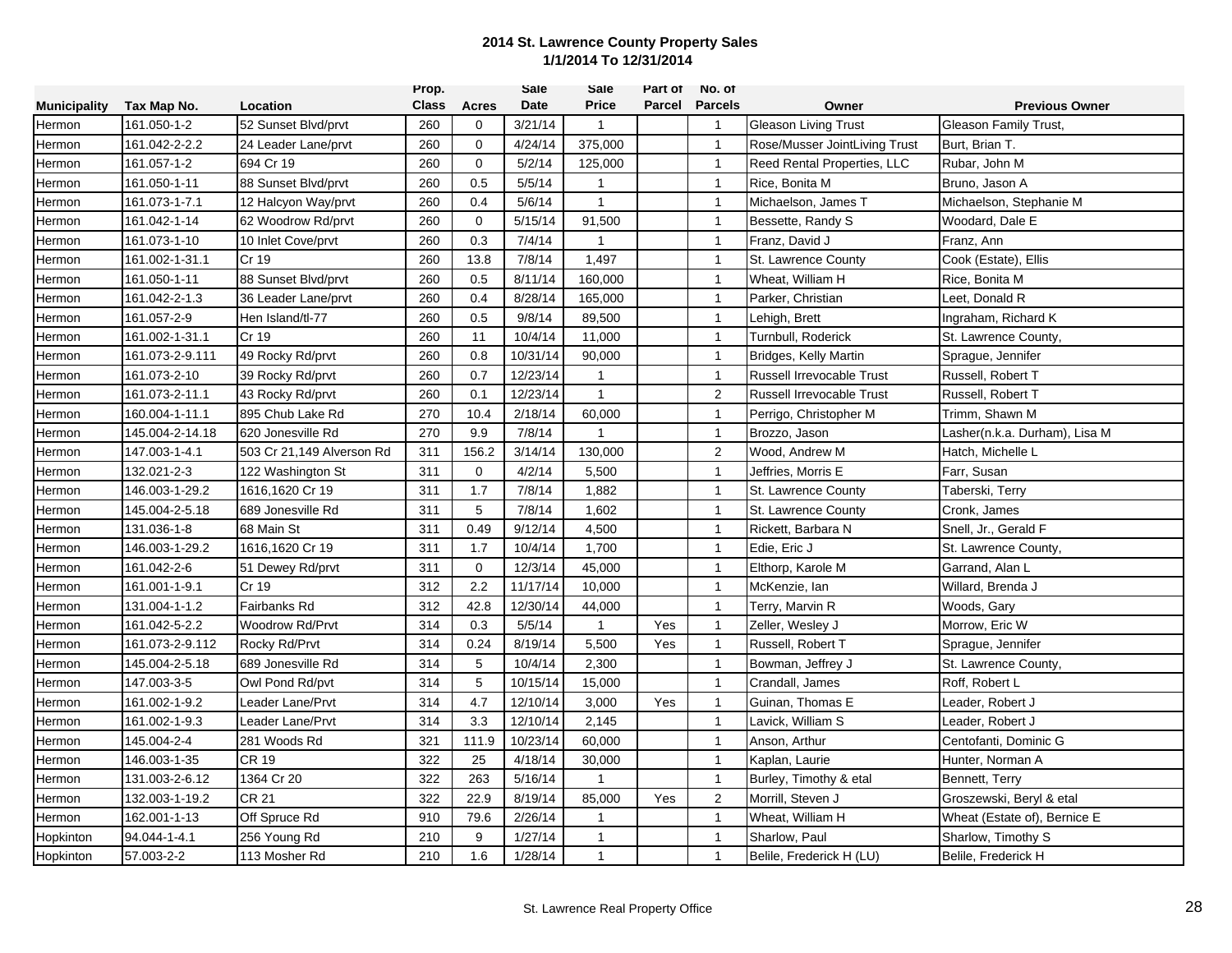|                     |                 |                          | Prop.        |                | Sale     | Sale         | Part of | No. of         |                           |                              |
|---------------------|-----------------|--------------------------|--------------|----------------|----------|--------------|---------|----------------|---------------------------|------------------------------|
| <b>Municipality</b> | Tax Map No.     | Location                 | <b>Class</b> | <b>Acres</b>   | Date     | <b>Price</b> | Parcel  | <b>Parcels</b> | Owner                     | <b>Previous Owner</b>        |
| Hopkinton           | 67.003-2-30     | 2701 Sh 72               | 210          | $\overline{2}$ | 3/7/14   | $\mathbf{1}$ |         | $\overline{1}$ | Sochia, Howard J Jr.      | Sochia, Jr., Howard J        |
| Hopkinton           | 93.003-1-3      | 2751 White Hill Rd       | 210          | 11.5           | 3/13/14  | $\mathbf{1}$ |         | 2              | MacWilliams, David (LU)   | MacWilliams, David           |
| Hopkinton           | 67.003-2-8      | 2761 Sh 72               | 210          | 3.3            | 3/25/14  | 115,000      |         | $\overline{1}$ | Ermold, Gregory W         | Porter, John J               |
| Hopkinton           | 68.022-1-2      | 85 River St              | 210          | $\mathbf 0$    | 4/22/14  | $\mathbf{1}$ |         | $\mathbf{1}$   | Snyder, Harold G          | Nichols, Jolene M            |
| Hopkinton           | 68.001-4-6      | 28 Sh 458                | 210          | 3.4            | 5/14/14  | 69,000       |         | $\mathbf{1}$   | Meacham, Zachary E        | Lucas, Tony P                |
| Hopkinton           | 67.002-1-2.12   | 17 Peck St               | 210          | 11.2           | 7/24/14  | $\mathbf{1}$ | Yes     | $\overline{1}$ | Helfter, Daniel W         | Helfter, Bonnie G            |
| Hopkinton           | 67.001-2-11     | 1127 Cr 56               | 210          | $\mathbf 0$    | 9/2/14   | $\mathbf{1}$ |         | $\mathbf{1}$   | Gardner, Chris P          | Strader, Joanne L            |
| Hopkinton           | 67.002-2-13     | 255 Lake Ozonia Rd       | 210          | 14.4           | 9/12/14  | 25,000       |         | $\mathbf{1}$   | Durant, Scott D           | Parker, Kenneth F (Estate)   |
| Hopkinton           | 67.027-1-9.1    | 55 Cr 49                 | 210          | 1.3            | 10/16/14 | 84,000       |         | $\overline{1}$ | Hollenbeck, Loren I       | Petersen, Luke T             |
| Hopkinton           | 67.003-2-14     | 2702 SH 72               | 210          | 2.4            | 11/3/14  | 50,000       |         | $\mathbf{1}$   | Harper, Taylor P          | Harper, Cynthia L            |
| Hopkinton           | 56.074-1-14.1   | 11 Circle Rd             | 210          | 2.7            | 11/7/14  | 40,800       |         | 3              | US Bank Nat'l Association | Tuper, Mary Jo               |
| Hopkinton           | 56.004-3-12.2   | 256 CR 49                | 210          | 14.5           | 12/23/14 | 20,000       | Yes     | $\overline{1}$ | Schlaabach, John          | Durgan, David H              |
| Hopkinton           | 68.002-2-20     | 419 Sh 458               | 240          | 23.4           | 5/20/14  | $\mathbf{1}$ |         | $\mathbf{1}$   | Wilson, John R            | Wilson, John R & Wayne       |
| Hopkinton           | 93.003-1-19.22  | 2435 White Hill Rd       | 240          | 53.6           | 8/26/14  | 78,000       | Yes     | $\mathbf{1}$   | Grecco, James             | LaPierre, Loren W            |
| Hopkinton           | 67.004-2-12.1   | 318 Lake Ozonia Rd       | 240          | 5              | 10/10/14 | 129,000      |         | $\overline{1}$ | Alexander, Christopher M  | Parker, Jr., Raymond         |
| Hopkinton           | 68.002-2-5      | 465 Days Mills Rd        | 240          | 42.3           | 11/24/14 | 159,000      |         | $\overline{1}$ | Grothe, Mark J            | Sessions Family Partnership, |
| Hopkinton           | 94.026-1-3      | 30 Old Rd                | 260          | 2.7            | 1/10/14  | 1            |         | $\mathbf{1}$   | Cottrill, Nancy Z & etal  | Cottrill, Patricia O         |
| Hopkinton           | 94.025-1-3      | 37 Mud Pond Tote Rd      | 260          | 0.79           | 2/6/14   | $\mathbf{1}$ |         | $\overline{c}$ | Whalen, John C (LU)       | Whalen, John C               |
| Hopkinton           | 93.003-1-6      | 34 Cassidy Rd            | 260          | 75             | 5/14/14  | 55,000       |         | $\mathbf{1}$   | Sebastian, Chris          | Billings, Kevin              |
| Hopkinton           | 68.003-2-18     | Lake Ozonia Rd           | 260          | 50             | 5/20/14  | 18,000       |         | $\overline{c}$ | Cole, Kevin               | Barr, Jr., Edmund J          |
| Hopkinton           | 94.035-4-11     | 176 Young Rd             | 260          | 1.1            | 6/13/14  | $\mathbf{1}$ |         | $\overline{1}$ | Drake, Dana L             | Walker, Brian A              |
| Hopkinton           | 95.061-1-1      | <b>Brown Tract</b>       | 260          | 6.9            | 7/8/14   | $\mathbf{1}$ |         | 2              | McEwen Trust, Stephen N   | McEwen, Stephen N            |
| Hopkinton           | 94.027-1-11     | 46 Young Rd              | 260          | 0.32           | 7/14/14  | 289,000      |         | $\mathbf{1}$   | McDonald, Randy D         | Cubley, Joel F               |
| Hopkinton           | 93.001-2-16     | Sylvan Falls Rd          | 260          | 1.8            | 8/26/14  | 1            |         | $\overline{c}$ | Putney, Leonard C (LU)    | Putney, Leonard C            |
| Hopkinton           | 67.003-2-13.11  | 2718 Sh 72               | 260          | 195.4          | 10/14/14 | $\mathbf{1}$ |         | 3              | Burkum, Gerald E          | Prentice (Estate), Gerald R  |
| Hopkinton           | 94.027-1-7      | 32 Young Rd              | 260          | 0              | 11/5/14  | 260,000      |         | $\mathbf{1}$   | Young, Thomas C           | (See Attached List),         |
| Hopkinton           | 94.034-6-13     | 167A Mud Pond Tote Rd    | 260          | 2.2            | 11/14/14 | 162,000      |         | $\mathbf{1}$   | Moomey, Martin A          | Liberty, Jeffrey A           |
| Hopkinton           | 94.034-7-4      | 1700,1701 Lake Ozonia Rd | 260          | 0.5            | 12/3/14  | $\mathbf{1}$ |         | $\overline{1}$ | Beckstead, Lynda L & etal | Powers, Richard Lee (Etal)   |
| Hopkinton           | 94.035-2-19     | 130 Young Rd             | 260          | $\mathbf 0$    | 12/12/14 | $\mathbf{1}$ |         | $\mathbf{1}$   | Ray, Laurie L             | Ray, Joel W                  |
| Hopkinton           | 66.002-2-11.2   | 2033 Sh 11B              | 260          | $\mathbf 0$    | 12/16/14 | $\mathbf{1}$ |         | $\mathbf{1}$   | St Lawrence FCU           | Shank, Sylvain G             |
| Hopkinton           | 68.022-1-1      | 87 River St              | 270          | $\mathbf 0$    | 4/22/14  | $\mathbf{1}$ |         | $\mathbf{1}$   | Nichols, Jolene M         | Snyder, Harold G             |
| Hopkinton           | 68.003-3-5.1    | 373 Lake Ozonia Rd       | 270          | 6.7            | 5/29/14  | 22,000       |         | $\mathbf{1}$   | Spence, Mallory           | Chapman, John H              |
| Hopkinton           | 67.002-2-5      | 2981.2985 Sh 11B         | 280          | 1.5            | 2/21/14  | $\mathbf{1}$ |         | 2              | Miller, Henry G           | Miller, Henry G              |
| Hopkinton           | 80.001-1-24.3   | 655 Lake Ozonia Rd       | 314          | 9.9            | 6/25/14  | 6,000        |         | $\overline{1}$ | Earle, Gordon             | Russell, Terry C             |
| Hopkinton           | 67.002-1-1.12   | <b>SH 11B</b>            | 314          | $\overline{7}$ | 6/26/14  | 3,500        | Yes     | $\mathbf{1}$   | Eakins, Richard S         | Potenzano, Frank J           |
| Hopkinton           | 67.004-1-27.2   | 1185 Santamont Rd        | 314          | 30.8           | 7/2/14   | 50,000       | Yes     | $\mathbf{1}$   | Pate, Scott W             | Sochia, Eli                  |
| Hopkinton           | 66.002-5-5.12   | Elliott Rd               | 314          | $\overline{7}$ | 9/11/14  | 9,500        |         | $\mathbf{1}$   | Gilbo, Robert A           | Housman, Randall S           |
| Hopkinton           | 66.002-5-5.22   | <b>Sh 11B</b>            | 322          | 10.4           | 5/14/14  | 12,000       |         | $\mathbf{1}$   | DeRushia, Nathan A        | Padron, Jorge E              |
| Hopkinton           | 67.004-1-40.112 | <b>Cutler Rd</b>         | 322          | 37.2           | 5/21/14  | 41,500       | Yes     | $\overline{1}$ | Boudiwan, Penny A         | Goodrow, Kirk J              |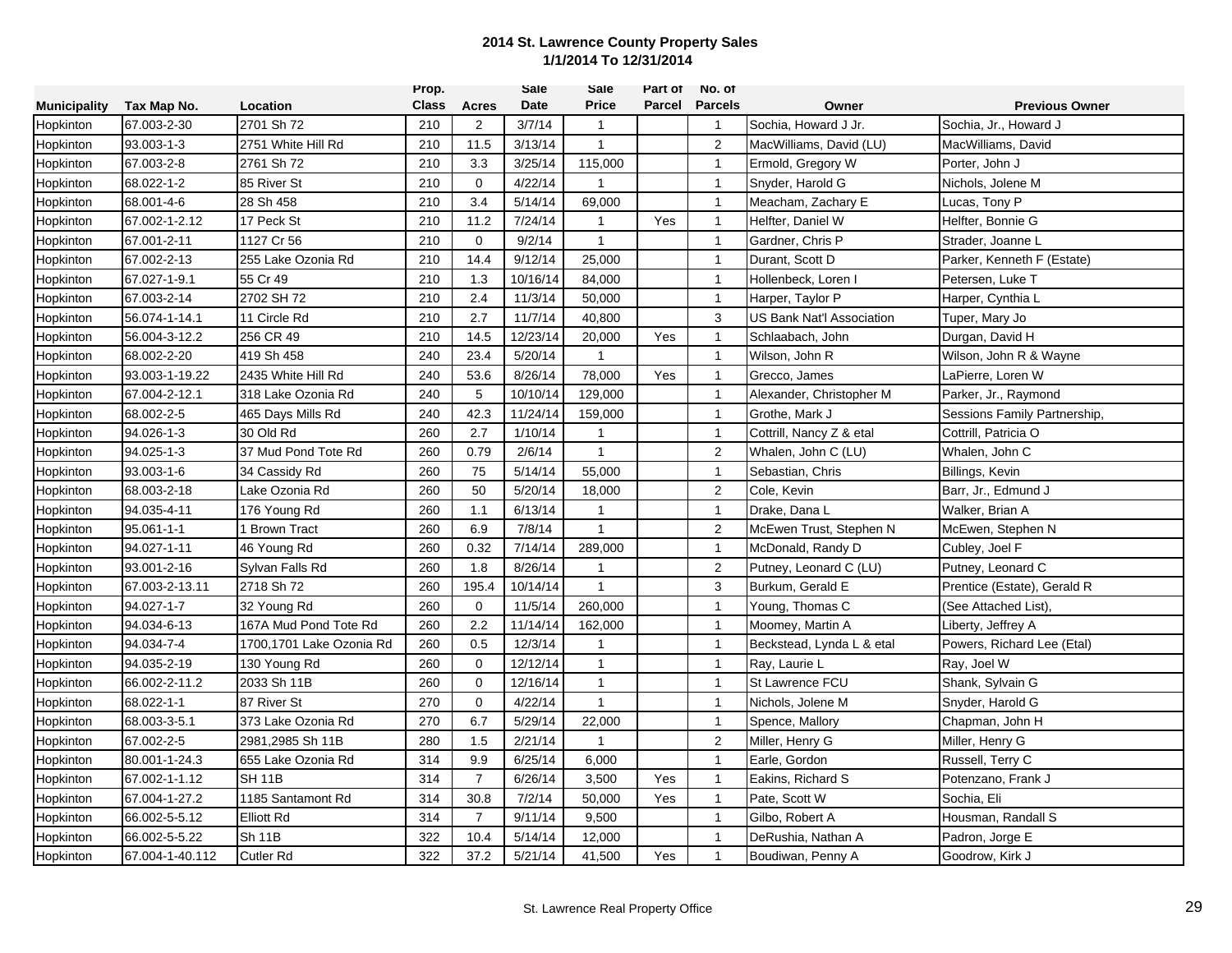|                     |                 |                             | Prop.        |                | <b>Sale</b> | Sale         | Part of       | No. of         |                           |                               |
|---------------------|-----------------|-----------------------------|--------------|----------------|-------------|--------------|---------------|----------------|---------------------------|-------------------------------|
| <b>Municipality</b> | Tax Map No.     | Location                    | <b>Class</b> | <b>Acres</b>   | Date        | <b>Price</b> | <b>Parcel</b> | <b>Parcels</b> | Owner                     | <b>Previous Owner</b>         |
| <b>Hopkinton</b>    | 66.004-5-2.12   | 566 Kingsley Rd             | 322          | 44.9           | 5/22/14     | $\mathbf{1}$ | Yes           | $\mathbf{1}$   | Shadle, Sarah G           | Greene, Gordon                |
| Hopkinton           | 66.004-5-2.13   | 648 Kingsley Rd             | 322          | 23.7           | 10/2/14     | $\mathbf{1}$ | Yes           | $\mathbf{1}$   | Chambers, Brian J         | Greene, Gordon                |
| <b>Hopkinton</b>    | 80.001-1-6      | Off Meacham Rd              | 323          | 24.9           | 10/2/14     | 15,000       |               | $\overline{1}$ | Harmony Hill Club         | Clark, Marilyn K              |
| Hopkinton           | 68.004-2-17     | Off Hariman Rd              | 323          | 5              | 10/8/14     | 1,500        |               | $\mathbf{1}$   | Tharrett, Brian R         | Sochia, Howard                |
| Hopkinton           | 68.001-5-14     | 268 SH 458                  | 323          | 52.5           | 11/24/14    | 3,225        |               | $\mathbf{1}$   | Faucher, Ronald R         | Clark, Franklin A             |
| Hopkinton           | 80.002-1-11     | Off Meacham Rd              | 323          | 5              | 12/30/14    | $\mathbf{1}$ |               | $\mathbf{1}$   | Smith, Marie A            | Smith, Clifford J             |
| Hopkinton           | 56.004-5-5.12   | 475 CR 49                   | 483          | $\mathbf{1}$   | 7/8/14      | 5,894        |               | $\mathbf{1}$   | St. Lawrence County       | Roberts, JoAnne G             |
| Hopkinton           | 56.004-5-5.12   | 475 CR 49                   | 483          | $\mathbf{1}$   | 7/25/14     | 7,215        |               | $\mathbf{1}$   | Roberts, JoAnne G         | St. Lawrence County,          |
| Hopkinton           | 56.004-5-5.12   | 475 CR 49                   | 483          | $\mathbf 0$    | 9/29/14     | 36,000       |               | $\overline{1}$ | Crump, Ben J              | Roberts, JoAnne G             |
| Hopkinton           | 93.001-2-13     | 155 Cassidy Rd, 200 Fountai | 910          | 102.5          | 9/8/14      | 67,000       |               | $\mathbf{1}$   | Green, Richard W          | Gilson (Estate), Peter A      |
| Lawrence            | 45.004-1-8.13   | 161 Shinnock Rd             | 100          | 14.9           | 7/8/14      | 15,684       |               | $\mathbf{1}$   | <b>St Lawrence County</b> | Hazen, Earl Lee               |
| Lawrence            | 45.004-1-8.13   | 161 Shinnock Rd             | 100          | 14.9           | 12/18/14    | -1           |               | $\mathbf{1}$   | Esch, Dennis L            | McAllister, Luke              |
| _awrence            | 57.001-1-18     | 225 Mcewen Rd               | 210          | 79.9           | 1/7/14      | $\mathbf{1}$ |               | $\mathbf{1}$   | Page, Chad R              | Crump, Jean                   |
| Lawrence            | 57.003-1-22     | 3418 SH 11B                 | 210          | $\overline{7}$ | 1/14/14     | $\mathbf{1}$ |               | 2              | Cole, Nathan J            | Cole, Christopher P           |
| Lawrence            | 45.002-1-36.1   | 10799 USH 11                | 210          | 263.8          | 1/27/14     | $\mathbf{1}$ |               | $\mathbf{1}$   | Tower, Allen J Sr         | Tower Family Limited Partner, |
| Lawrence            | 36.053-4-13     | 2002 Sh 11C                 | 210          | $\mathbf 0$    | 2/6/14      | $\mathbf{1}$ |               | $\mathbf{1}$   | Whalen, John C (LU)       | Whalen, John Christopher      |
| Lawrence            | 36.053-2-11.1   | 1130 CR 55                  | 210          | $\mathbf 0$    | 2/19/14     | 68,848       |               | $\mathbf{1}$   | Daniels, Rebecca          | Ladouceur, Michelle (Referee) |
| _awrence            | 36.004-1-11     | 11827 USH 11                | 210          | $\mathbf 0$    | 2/27/14     | 75,000       |               | $\mathbf{1}$   | Mertz, Earl               | Tannahill, Gary               |
| _awrence            | 36.053-5-15.211 | 9 Church St                 | 210          | $\mathbf 0$    | 2/27/14     | 86,000       | Yes           | $\mathbf{1}$   | Bass, Caleb L             | Smith-Weller, Nancy A         |
| _awrence            | 35.003-5-17     | Off USH 11C                 | 210          | 25             | 2/27/14     | 75,000       |               | 2              | Dragon, Brent Harmon      | Seaway Timber Harvesting,     |
| Lawrence            | 45.001-2-14     | 10555 USH 11                | 210          | 69.4           | 3/27/14     | $\mathbf{1}$ |               | $\mathbf{1}$   | Dibble, Bonnie J          | Oakes, Kethlene (estate)      |
| Lawrence            | 35.004-1-3.2    | 1501,1517 SH 11C            | 210          | 8              | 4/1/14      | 35,000       |               | $\overline{1}$ | Mowrer, John V            | McGraw, Edward                |
| _awrence            | 35.004-2-9      | 215 Garond Rd               | 210          | 133.2          | 4/1/14      | 75,000       | Yes           | $\mathbf{1}$   | Lincoln, Walter E         | Richards, Jeffrey L           |
| _awrence            | 45.004-1-24     | Shinnock Rd                 | 210          | 2.8            | 5/8/14      | 50,000       |               | $\overline{c}$ | Desilets, Charles L       | Triad Development, Inc.,      |
| _awrence            | 36.053-2-11.1   | 1130 CR 55                  | 210          | $\mathbf 0$    | 7/2/14      | 30,000       |               | $\mathbf{1}$   | Seguin, Rick              | Daniels, Rebecca              |
| Lawrence            | 57.003-1-39.11  | 436 Water St                | 210          | 2.9            | 7/8/14      | 5,635        |               | $\mathbf{1}$   | <b>St Lawrence County</b> | Sebring, Ida M                |
| Lawrence            | 45.001-2-15     | 10603 USH 11                | 210          | 5.1            | 7/8/14      | 774          |               | $\mathbf{1}$   | <b>St Lawrence County</b> | Taylor, Paul J                |
| Lawrence            | 57.079-3-6      | 3366 SH 11B                 | 210          | 1.2            | 7/8/14      | 3,011        |               | $\mathbf{1}$   | <b>St Lawrence County</b> | Deshaw, Timothy S.            |
| Lawrence            | 45.002-1-35     | 10807 USH 11                | 210          | $\mathbf 0$    | 7/8/14      | $\mathbf{1}$ |               | $\mathbf{1}$   | Sauvie, Mark A            | Sauvie, Mark A                |
| _awrence            | 68.023-3-21     | Bridge St                   | 210          | 0              | 7/10/14     | 62,500       |               | 3              | Lidstone, Salem S         | Boulds, Elvin                 |
| Lawrence            | 36.045-1-8.1    | 1176 CR 55                  | 210          | 1.6            | 7/30/14     | 87,000       |               | $\mathbf{1}$   | Bejjani, Ardo E           | VanKennen, Phyllis V          |
| awrence             | 56.004-2-29.11  | 207 Water St                | 210          | $\mathbf{1}$   | 8/2/14      |              |               | $\mathbf{1}$   | Snyder, Gerald F          | Hubbard, Anna Jean (LU)(Est)  |
| Lawrence            | 46.001-1-53.1   | 11376 USH 11                | 210          | 2              | 8/13/14     | 77,300       |               | $\mathbf{1}$   | Quicke, Robert F Jr       | Roscoe-Griffin, Laura         |
| Lawrence            | 46.004-1-3      | 431 Peru St                 | 210          | 323.9          | 9/20/14     | 425,000      |               | 4              | SFLH, LLC                 | Jackob, Ronald                |
| Lawrence            | 57.079-3-6      | 3366 SH 11B                 | 210          | 1.2            | 10/3/14     | 3,871        |               | $\mathbf{1}$   | Deshaw, Timothy S         | St Lawrence County,           |
| _awrence            | 45.004-1-8.13   | 161 Shinnock Rd             | 210          | 14.9           | 10/4/14     | 21,000       |               | $\overline{1}$ | McAllister, Luke          | St Lawrence County,           |
| Lawrence            | 36.047-1-14     | Off Cemetery Rd             | 210          | $\overline{2}$ | 10/4/14     | 100          |               | $\mathbf{1}$   | Kipp, Bryon               | St Lawrence County,           |
| Lawrence            | 45.001-2-15     | 10603 USH 11                | 210          | 5.1            | 10/4/14     | 3,100        |               | $\mathbf{1}$   | Mills, Ellen A            | St Lawrence County,           |
| Lawrence            | 57.003-1-39.11  | 436 Water St                | 210          | 2.9            | 10/4/14     | 16,000       |               | $\mathbf{1}$   | Seguin, Rick              | St Lawrence County,           |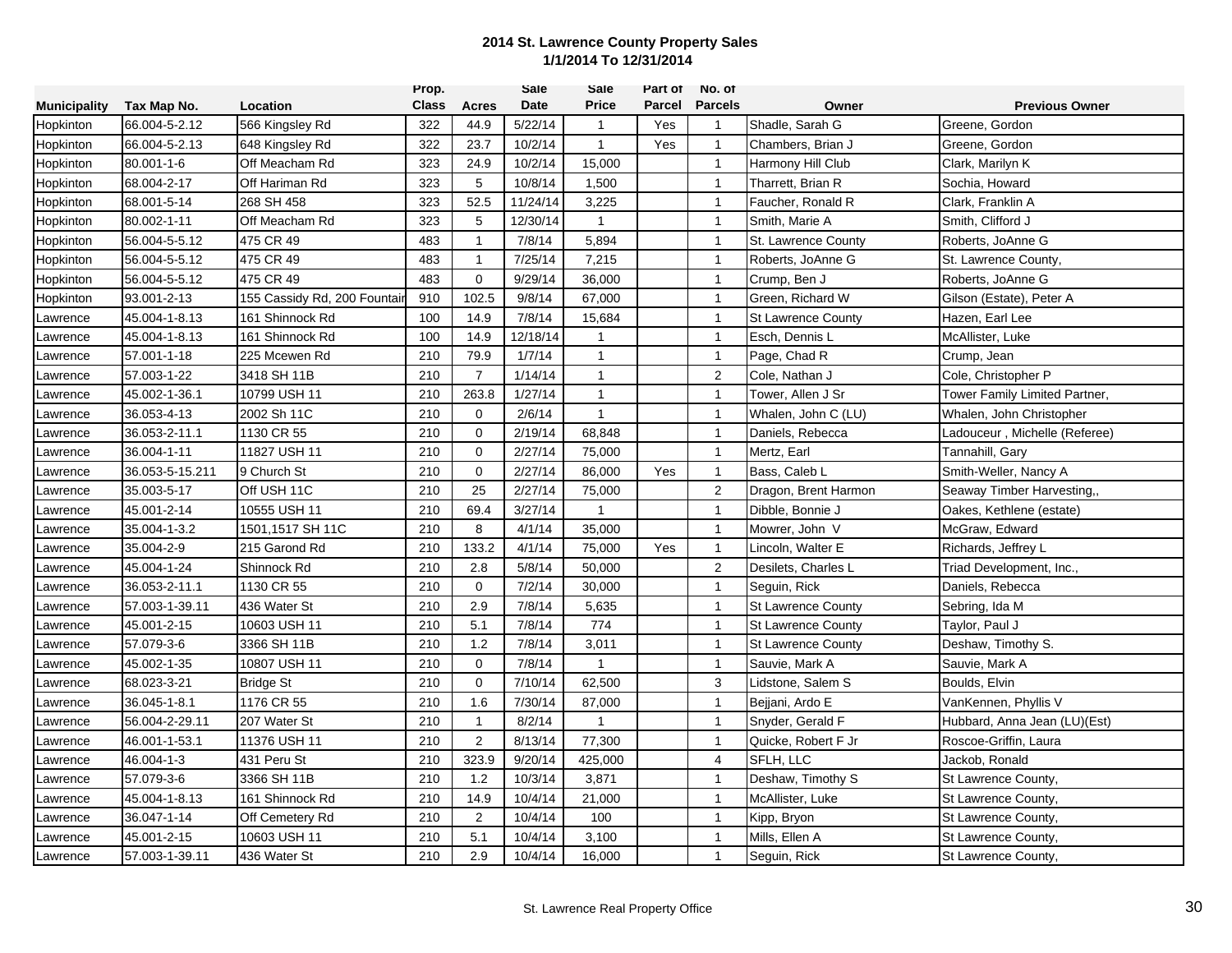|                     |                 |                  | Prop.        |                | Sale     | Sale           | Part of | No. of         |                             |                                       |
|---------------------|-----------------|------------------|--------------|----------------|----------|----------------|---------|----------------|-----------------------------|---------------------------------------|
| <b>Municipality</b> | Tax Map No.     | Location         | <b>Class</b> | Acres          | Date     | <b>Price</b>   | Parcel  | <b>Parcels</b> | Owner                       | <b>Previous Owner</b>                 |
| Lawrence            | 46.032-6-8      | 11485 USH 11     | 210          | 0              | 10/15/14 | 79,380         |         | $\overline{1}$ | <b>HSBC Bank USA, NA</b>    | French, Jennifer L                    |
| Lawrence            | 57.002-1-13.2   | 3791 SH 11B      | 210          | $\mathbf{0}$   | 11/6/14  | $\mathbf{1}$   |         | $\mathbf{1}$   | Yoder, Samuel               | Gibson, Tammie Y                      |
| Lawrence            | 36.053-4-19     | 14 Grove St      | 210          | $\mathbf 0$    | 11/6/14  | 32,000         |         | $\overline{1}$ | Crump, Wayne E              | Burgoyne, John W                      |
| awrence             | 35.003-5-25     | 134 Barnage Rd   | 210          | $\mathbf 0$    | 12/2/14  | $\mathbf{1}$   |         | $\mathbf{1}$   | Cole, Tonya M               | Montroy, Lawrence C                   |
| awrence             | 36.053-2-19     | 20 Factory St    | 210          | $\mathbf 0$    | 12/15/14 | $\mathbf{1}$   |         | $\mathbf{1}$   | Cummings, John F            | Cummings, Madeleine P                 |
| _awrence            | 36.053-1-6      | 1941 SH 11C      | 210          | $\mathbf 0$    | 12/15/14 | 3,492          |         | $\overline{1}$ | Burgoyne, Belle             | Garland, Esq., referee, Jane          |
| awrence             | 57.004-1-4      | 3780 SH 11B      | 210          | 79.2           | 12/16/14 | $\mathbf{1}$   |         | $\mathbf{1}$   | Yoder, Jonathan & Rebecca   | Yoder, Jnoi & Rebecca                 |
| Lawrence            | 56.004-2-10.212 | 185 Water St     | 240          | 34.8           | 9/10/14  | 58,000         |         | $\overline{1}$ | Schlabach, Noah A           | Derushia, Stephen A                   |
| Lawrence            | 56.002-2-10     | Off CR 51        | 300          | 12.4           | 1/27/14  | $\mathbf{1}$   |         | $\overline{1}$ | Tower, Allen J              | Limited Partnership, The Tower Family |
| awrence             | 56.002-2-12     | Denton Rd        | 300          | 26.5           | 1/27/14  | $\overline{1}$ |         | $\mathbf{1}$   | Tower, Allen J Sr           | Tower Family Limited Partnersh,       |
| awrence             | 57.003-1-1.2    | 120 Denton Rd    | 300          | 34.9           | 3/7/14   | 28,000         |         | $\mathbf{1}$   | Rotach, Kenneth LeRoy Jr    | Seaway Timber Harvesting, Inc,        |
| Lawrence            | 36.003-2-12     | Off SH 11C       | 300          | 5.6            | 9/29/14  | -1             |         | $\mathbf{1}$   | Latella, Gregory (LU)       | Latella, Gregory                      |
| awrence             | 46.003-1-10.1   | <b>Ferris Rd</b> | 300          | 97.8           | 12/3/14  | 65,000         |         | $\mathbf{1}$   | SFLH, LLC                   | Partlow, Harold (Estate)              |
| _awrence            | 46.003-1-10.2   | 555 Ferris Rd    | 300          | 1.8            | 12/4/14  | 5,000          |         | $\mathbf{1}$   | Stauffer, Benjamin L        | Cole, Jeffery L                       |
| Lawrence            | 36.003-3-30     | Off Cemetery Rd  | 311          | 40.1           | 4/15/14  | 5,000          |         | $\mathbf{1}$   | LaShomb, Richard M          | Lehman, Mervin                        |
| _awrence            | 57.001-1-14.2   | Mcewen Rd        | 311          | 52             | 5/12/14  | 22,000         |         | $\overline{1}$ | Tran, Hoa N                 | Quach, Thuan                          |
| awrence             | 46.032-4-3      | 119 Brooklyn Rd  | 311          | 0.73           | 5/12/14  | $\mathbf{1}$   |         | $\mathbf{1}$   | Dillabough, Marcia          | Northrop, Bruce                       |
| awrence             | 36.003-4-13     | 310 Cemetery Rd  | 311          | 13             | 6/19/14  | 5,000          |         | $\mathbf{1}$   | Kemp, Christopher M         | Bielecki, Robert J                    |
| awrence             | 35.004-2-22     | 2196 USH 11C     | 311          | 21.1           | 6/26/14  | $\mathbf{1}$   |         | $\mathbf{1}$   | Gutkaiss, Stanley R         | Gutkaiss, Stanley                     |
| awrence             | 35.004-3-10     | Hallahan Rd      | 311          | 9.9            | 7/8/14   | 1,927          |         | $\mathbf{1}$   | <b>St Lawrence County</b>   | Sotnik, Stanley                       |
| Lawrence            | 35.004-3-12     | Hallahan Rd      | 311          | 9.4            | 7/8/14   | 1,688          |         | $\mathbf{1}$   | <b>St Lawrence County</b>   | Sotnik, Stanley                       |
| Lawrence            | 56.004-2-30.2   | Off Water St     | 311          | 5.1            | 8/5/14   | $\mathbf{1}$   |         | $\overline{1}$ | Brown, Shawn                | Snyder, Gerald                        |
| awrence             | 46.040-1-20     | Off Brooklyn Rd  | 311          | 0.46           | 8/29/14  | $\mathbf{1}$   |         | $\mathbf{1}$   | Joannette, Gary Jr          | St Hilaire, Frederick                 |
| awrence             | 35.004-3-10     | Hallahan Rd      | 311          | 9.9            | 10/4/14  | 2,500          |         | $\mathbf{1}$   | Cummings, John F            | St Lawrence County,                   |
| awrence             | 35.004-3-12     | Hallahan Rd      | 311          | 9.4            | 10/4/14  | 2,700          |         | $\mathbf{1}$   | Cummings, John F            | St Lawrence County,                   |
| awrence             | 36.047-1-13     | Off Cemetery Rd  | 311          | $\overline{2}$ | 10/4/14  | 100            |         | $\mathbf{1}$   | Kipp, Bryon                 | St Lawrence County,                   |
| Lawrence            | 57.003-1-58.2   | 68 Mcewen Rd     | 311          | 5.6            | 10/4/14  | 6,000          |         | $\mathbf{1}$   | Dumas, Wayne R              | St Lawrence County,                   |
| Lawrence            | 36.047-1-15     | Off Cemetery Rd  | 311          | $\mathbf{1}$   | 10/4/14  | 100            |         | $\overline{1}$ | Kipp, Bryon                 | St Lawrence County,                   |
| awrence             | 57.002-1-8.12   | Peru St          | 322          | 28.4           | 2/12/14  | 200,000        |         | $\mathbf{1}$   | JPL Farms, Inc              | Jesmer, W Craig                       |
| awrence             | 45.002-2-3      | Garond Rd        | 323          | 32.8           | 1/24/14  | 17,000         |         | $\mathbf{1}$   | Phelix, Kayla               | Bhateda, Gourav                       |
| _awrence            | 46.001-1-19.111 | 11427 USH 11     | 500          | 28             | 1/27/14  | -1             |         | $\overline{1}$ | Tower, Allen J Sr           | Tower Family Limited Partnersh,       |
| Lisbon              | 50.004-2-8      | 8134 Cr 27       | 100          | 27.3           | 1/16/14  | $\mathbf{1}$   |         | $\mathbf{1}$   | Parker, Roger N             | Parker, Roger C (LU)                  |
| Lisbon              | 51.001-1-5      | Cr 30            | 100          | 21.5           | 1/17/14  | $\mathbf{1}$   |         | 2              | Chester, Howard A           | Chester, Reginald F                   |
| _isbon              | 72.002-3-1      | Line Rd          | 100          | 27.7           | 1/31/14  | 126,245        | Yes     | 3              | Putman, Clark A             | Putman, Kay (Estate)                  |
| _isbon              | 72.002-2-20.1   | 5470 Cr 10       | 100          | 52.6           | 3/19/14  | 90,000         |         | $\overline{1}$ | Troyer, John H              | Miller, Elmer J                       |
| .isbon              | 73.003-1-13     | Old State Rd     | 100          | 22             | 7/31/14  | 1              |         | $\mathbf{1}$   | Fobare, Kevin               | (Estate) Fobare, Paul                 |
| .isbon              | 49.003-1-25     | 390 Pray Rd      | 100          | 50.7           | 11/13/14 | 1              |         | $\overline{1}$ | Russell, Don E Family Trust | Russell, Don E                        |
| _isbon              | 51.001-1-3      | Cr 30            | 100          | 46.5           | 11/19/14 | 103,141        |         | 3              | Chester, Howard Allen       | Chester, Reginald                     |
| Lisbon              | 49.003-1-25     | 390 Pray Rd      | 100          | 50.7           | 12/30/14 | 1              |         | $\overline{1}$ | Russell, Don E Trustee      | Russell, Don E Trust                  |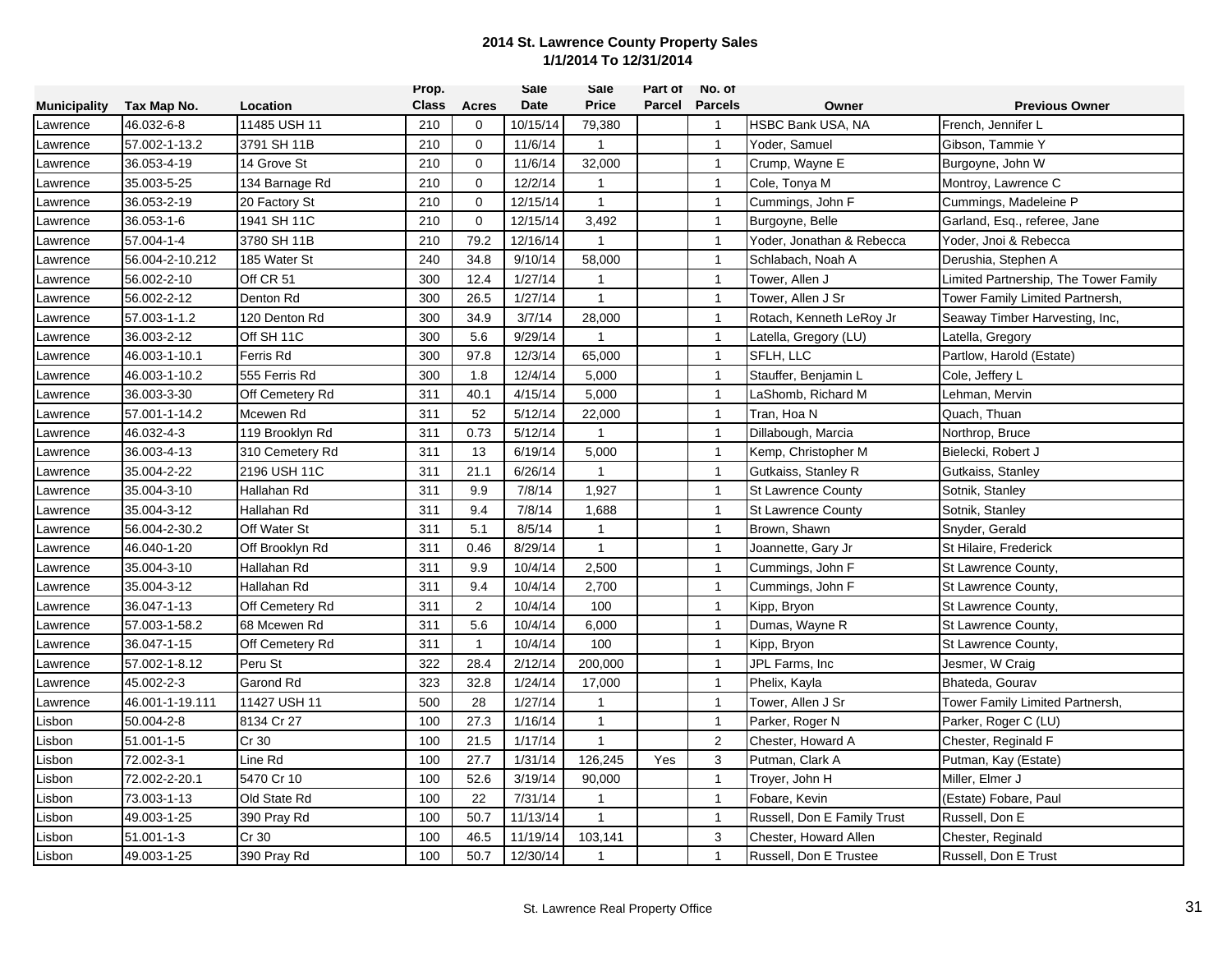|                     |                 |                       | Prop.        |              | <b>Sale</b> | Sale           | Part of       | No. of         |                             |                                  |
|---------------------|-----------------|-----------------------|--------------|--------------|-------------|----------------|---------------|----------------|-----------------------------|----------------------------------|
| <b>Municipality</b> | Tax Map No.     | Location              | <b>Class</b> | Acres        | Date        | <b>Price</b>   | <b>Parcel</b> | <b>Parcels</b> | Owner                       | <b>Previous Owner</b>            |
| Lisbon              | 49.004-1-36.111 | 299 Tuck Rd           | 112          | 0            | 8/4/14      | $\mathbf{1}$   | Yes           | $\mathbf 0$    | Ward, Lisa M                | Winters, Paul K                  |
| Lisbon              | 72.002-3-9.12   | Dollar Rd             | 120          | 24.4         | 12/10/14    | 25,000         | Yes           | $\mathbf 0$    | <b>Merkley Brothers</b>     | Merkley, Donald B                |
| Lisbon              | 60.001-2-5      | 319A, B Marshall Rd   | 200          | 4.7          | 7/8/14      | 3,051          |               | $\overline{1}$ | <b>St Lawrence County</b>   | Neadom, Brenda L                 |
| Lisbon              | 28.083-1-23     | 267A, B, C Taggart Rd | 200          | 1.1          | 7/8/14      | 6,931          |               | $\mathbf{1}$   | <b>St Lawrence County</b>   | Doe, Kathryn R                   |
| Lisbon              | 38.077-1-10     | 5 McCabe Rd/prvt      | 210          | 0.17         | 1/8/14      | $\mathbf{1}$   |               | $\overline{1}$ | Montroy, Lawrence F         | Montroy, Lawrence F              |
| Lisbon              | 38.078-1-3      | 9371 Sh 37            | 210          | 1.4          | 1/9/14      | $\mathbf{1}$   |               | $\overline{1}$ | Beldock, David B Sr         | Beldock, David B                 |
| Lisbon              | 60.002-3-21.1   | 6042,6044 Cr 10       | 210          | 3.9          | 1/15/14     | 10,000         |               | $\overline{1}$ | McKeever, Tabitha J         | McKeever, Scott P                |
| Lisbon              | 38.003-3-28.3   | 271 Ross Rd           | 210          | 3.6          | 1/15/14     | 159,366        |               | $\overline{1}$ | <b>Fannie Mae</b>           | Legacy, Denise L                 |
| Lisbon              | 38.077-1-25     | 9331 Sh 37            | 210          | 1.8          | 1/16/14     | 34,500         |               | $\overline{1}$ | Harris, Debra A             | (Estate) McCarney, M Martha      |
| Lisbon              | 39.003-1-9      | 1220 Cr 28            | 210          | 71.3         | 1/21/14     | $\overline{1}$ |               | $\mathbf{1}$   | Murphy, Alyce E (LU)        | Murphy, Alyce E                  |
| Lisbon              | 38.077-1-25     | 9331 Sh 37            | 210          | 1.8          | 1/23/14     | 34,500         |               | $\overline{1}$ | Ives, Bethany J             | Harris, Debra A                  |
| Lisbon              | 29.001-1-23     | Off SH 37             | 210          | 2.5          | 1/29/14     | -1             |               | $\overline{4}$ | Randle, Andrea              | McNeil, Robert O (LU)            |
| Lisbon              | 50.001-2-9.122  | 7020 Cr 10            | 210          | 0.88         | 2/2/14      | $\mathbf{1}$   |               | $\mathbf{1}$   | Kerr, Alden G               | Kerr, Gail G (Estate)            |
| Lisbon              | 38.004-3-6      | 81 Ross Rd            | 210          | 1.4          | 2/14/14     | $\mathbf{1}$   |               | $\overline{1}$ | Pellerin, Linda L           | Pellerin, Jeffrey L              |
| Lisbon              | 50.002-2-3.2    | 8350 Cr 27            | 210          | 53.2         | 2/20/14     | $\mathbf{1}$   |               | $\overline{1}$ | Chester, Reginald F II (LU) | Chester, Reginald F              |
| Lisbon              | 50.004-2-13.112 | 915 Fulton Rd         | 210          | 1.4          | 2/21/14     | 70,000         | Yes           | $\mathbf 0$    | Bonno, Jonathan G           | Bonno, Joshua R & Justin F       |
| Lisbon              | 38.070-1-4      | 9417 Sh 37            | 210          | 2.45         | 2/27/14     | 200,000        |               | $\overline{2}$ | LeBeau, John E              | Moore, Janet E & Etal,           |
| Lisbon              | 38.077-1-27     | 9323 Sh 37            | 210          | 4.5          | 2/28/14     | $\mathbf 1$    |               | $\overline{1}$ | Montroy, Lawrence F         | (Estate) Montroy, Joyce M        |
| Lisbon              | 49.004-1-21     | 6459 Cr 10            | 210          | 1.7          | 3/3/14      | 79,900         |               | $\overline{1}$ | 21st Mortgage Corporation   | Smith, Randy                     |
| Lisbon              | 61.003-1-27.2   | 841 Dollar Rd         | 210          | 8.7          | 3/24/14     | $\overline{1}$ |               | $\overline{1}$ | Carr, Jill Diane            | Carr, Michael S                  |
| Lisbon              | 38.026-1-2.1    | 10089 Sh 37           | 210          | 1.7          | 3/25/14     | $\mathbf{1}$   |               | $\overline{1}$ | Akins, Scott M              | Akins, Scott M                   |
| Lisbon              | 38.002-3-36.2   | 136 Nelson Rd         | 210          | $\mathbf{1}$ | 3/27/14     | 59,000         |               | $\overline{1}$ | <b>Tammac Holdings Corp</b> | Parmeter, Arthur J               |
| Lisbon              | 38.026-1-21     | 10129 Sh 37           | 210          | 0.86         | 3/31/14     | 70,000         |               | $\overline{1}$ | Judd, Kenneth L             | Conboy, Thomas A                 |
| Lisbon              | 50.002-1-20.112 | 6 Keyes Rd            | 210          | 2.8          | 4/9/14      | 1              | Yes           | $\mathbf 0$    | Spearance, Brennan          | Spearance, Michael J             |
| Lisbon              | 60.004-1-25     | 5944 Cr 10            | 210          | 3.9          | 4/9/14      | 54,000         |               | $\overline{1}$ | Bouchey, Larry D Jr         | Owen, Richard P                  |
| Lisbon              | 50.003-1-5.2    | 339 Five Mile Line Rd | 210          | 1.4          | 4/14/14     | 110,000        |               | $\mathbf{1}$   | Akins, Ryan                 | Dority, Nicole                   |
| Lisbon              | 49.002-1-48.22  | 72 Heuvelton Rd       | 210          | 1.8          | 4/15/14     | 8,000          | Yes           | $\mathbf 0$    | Akins, Scott                | Lisbon Centre Real Estate, LLC,  |
| Lisbon              | 50.038-1-34     | 718 Hall Rd           | 210          | 0.9          | 4/24/14     | 25,000         |               | $\overline{1}$ | Ewart, Connie J             | Bennett, William J               |
| Lisbon              | 73.003-1-4      | 669 Kelly Rd          | 210          | 30.8         | 5/1/14      | $\mathbf{1}$   |               | $\overline{1}$ | Cougler, Ernie S            | Cougler, Elwyn S                 |
| Lisbon              | 60.002-2-24.1   | 170 Cemetery Rd       | 210          | 2.6          | 5/6/14      | $\mathbf{1}$   | Yes           | $\mathbf 0$    | Lawton, Timothy J           | Lawton, Timothy J                |
| Lisbon              | 38.070-1-4      | 9417 Sh 37            | 210          | 2.45         | 5/9/14      | $\mathbf{1}$   |               | $\mathbf{1}$   | LeBeau, John E              | Moore, Janet E, McNally, Carol J |
| Lisbon              | 48.004-1-21.1   | 334 Cr 28A            | 210          | 2.48         | 5/13/14     | 42,000         |               | $\overline{1}$ | Poore, Carl H               | Community Bank, NA,              |
| Lisbon              | 38.055-2-13     | 30 Loafers Ln/Pvt     | 210          | 0.32         | 5/14/14     | 68,000         |               | $\overline{1}$ | Morrill, Wade A             | Dodd, William James              |
| Lisbon              | 60.002-4-6      | 147 Cemetery Rd       | 210          | 1.5          | 5/14/14     | -1             |               | $\overline{1}$ | Shannon, Mitchell J         | Shannon-Morley, Susan            |
| Lisbon              | 38.004-1-7.2    | 123 Ross Rd           | 210          | 1.9          | 5/21/14     | $\overline{1}$ |               | $\overline{1}$ | LeBel, Jonathan             | McMahon, Daniel R                |
| Lisbon              | 60.004-1-11.11  | 46 Cemetery Rd        | 210          | 107.2        | 5/22/14     | $\mathbf{1}$   |               | $\overline{2}$ | Wood, Roger A               | Eisenkeit, Aron                  |
| Lisbon              | 38.063-1-2      | 15 Big Island Dr/prvt | 210          | 0.4          | 6/5/14      | 150,774        |               | $\mathbf{1}$   | PennyMac Holdings, LLC      | Streeter, Richard                |
| Lisbon              | 49.004-2-1.2    | 6415,6421 CR 10       | 210          | 29.7         | 6/10/14     |                | Yes           | $\mathbf 0$    | Carr, Lynda Ellen           | Carr, Malcolm L                  |
| Lisbon              | 62.003-1-19.32  | 873 Tracy Rd          | 210          | 3.6          | 6/11/14     | 122,574        |               | $\mathbf{1}$   | Federal Home Loan Mtg Corp  | Flanagan, Joseph                 |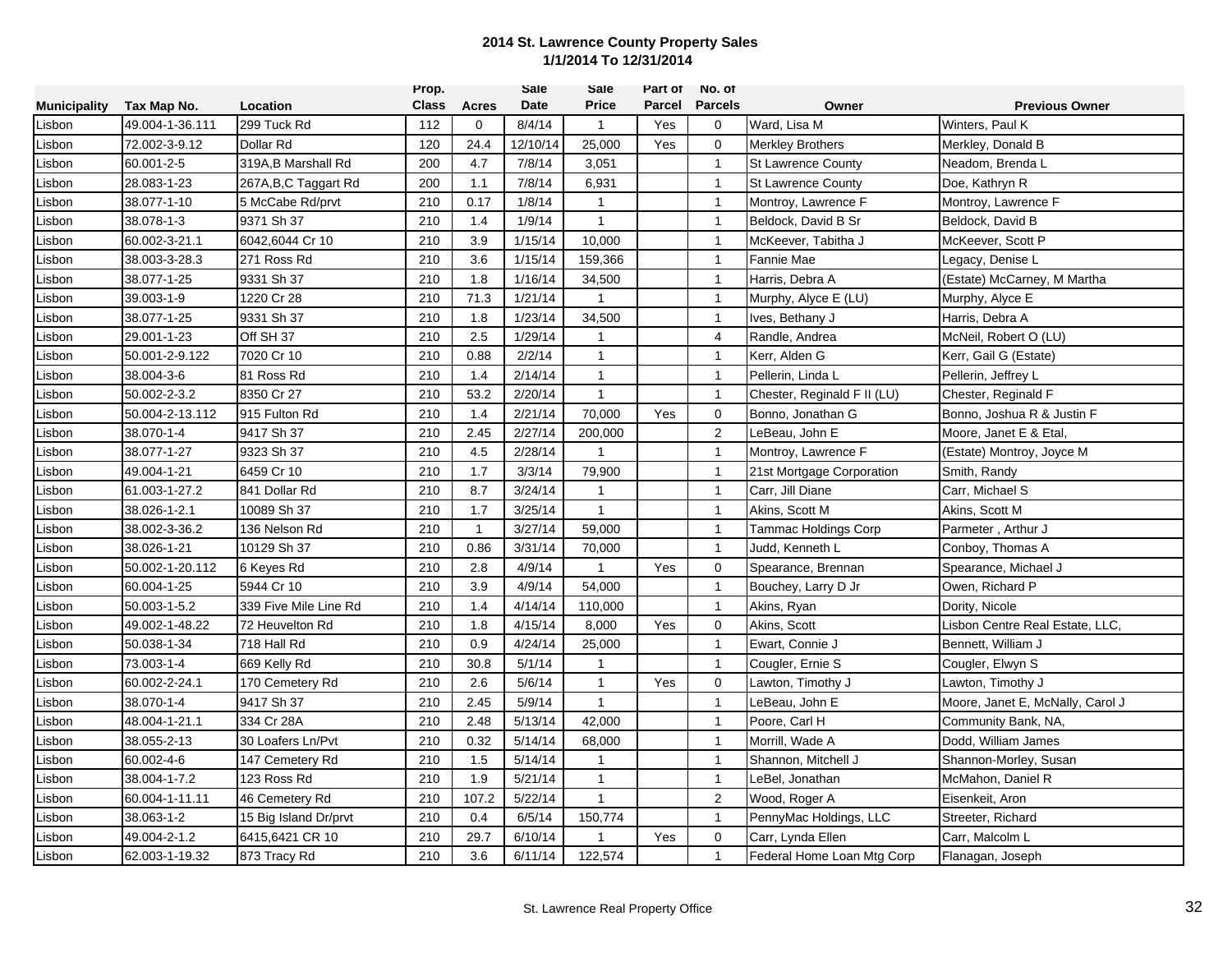|                     |                 |                       | Prop.        |                | <b>Sale</b> | Sale           | Part of | No. of         |                                  |                              |
|---------------------|-----------------|-----------------------|--------------|----------------|-------------|----------------|---------|----------------|----------------------------------|------------------------------|
| <b>Municipality</b> | Tax Map No.     | Location              | <b>Class</b> | Acres          | Date        | <b>Price</b>   | Parcel  | <b>Parcels</b> | Owner                            | <b>Previous Owner</b>        |
| Lisbon              | 50.001-1-16.11  | 6837,6849 Cr 10       | 210          | 13.5           | 6/13/14     | 168,000        |         | $\mathbf{1}$   | Martin, Blake J                  | Fields, Ronald Sr (LU)       |
| Lisbon              | 39.003-1-29.2   | 189 Dezell Rd         | 210          | 2.1            | 6/19/14     | $\mathbf{1}$   |         | $\overline{1}$ | Aldrich, Deborah                 | Legault, Martha B            |
| Lisbon              | 38.056-1-12     | 381 Ross Rd           | 210          | 2.4            | 6/23/14     | 91,000         |         | $\mathbf{1}$   | Fargo, Benjamin E                | Cushman, M Jacqueline        |
| Lisbon              | 38.063-2-6      | 21 Sport Club Rd/prvt | 210          | 3.26           | 6/24/14     | $\mathbf{1}$   |         | $\mathbf{1}$   | Worden, Craig W                  | Worden, Craig W              |
| Lisbon              | 50.001-2-1      | 7082 Cr 10            | 210          | 0              | 6/25/14     | $\mathbf{1}$   |         | $\mathbf{1}$   | Robinson, James A (LU)           | Robinson, James A (LU)       |
| Lisbon              | 28.075-1-27.111 | 10335 SH 37           | 210          | 1.3            | 6/27/14     | 220,000        |         | $\mathbf{1}$   | Navan, Wright D                  | Love, Scott                  |
| Lisbon              | 50.002-1-19.1   | 87 Keyes Rd           | 210          | 6.1            | 7/2/14      | 85,000         |         | $\mathbf{1}$   | Lawton, James H                  | (Estate) Lafaver, Morris     |
| Lisbon              | 73.001-1-51     | 251 Old State Rd      | 210          | 1.8            | 7/2/14      | 125,900        |         | 2              | Cota, Harold D                   | Hicks, Cheryl Lynn           |
| Lisbon              | 60.004-2-15     | 240 Sanderson Rd      | 210          | $\overline{2}$ | 7/3/14      | 30,000         |         | $\overline{1}$ | Swartzentruber, Sam              | Swartzentruber, Jonas J      |
| Lisbon              | 50.003-4-1.121  | 470 Hardscrabble Rd   | 210          | $\mathbf{1}$   | 7/8/14      | 2,513          |         | $\mathbf{1}$   | <b>St Lawrence County</b>        | Reynolds, Christopher L      |
| Lisbon              | 50.030-3-24     | 27, 29 Maiden Ln      | 210          | 0.24           | 7/8/14      | 2,583          |         | $\mathbf{1}$   | <b>St Lawrence County</b>        | (Estate) Hanna, Liland O     |
| Lisbon              | 61.003-3-5      | 178,182 Fulton Rd     | 210          | 1.23           | 7/9/14      | 39,900         |         | $\mathbf{1}$   | Bennett, Lloyd                   | (Estate) Norton, Janice E    |
| Lisbon              | 62.003-1-33     | 7302 Cr 27            | 210          | $\mathbf{1}$   | 7/10/14     | 50,000         |         | $\mathbf{1}$   | Gilbo, Ryan                      | (Estate) Bell, Cynthia C     |
| Lisbon              | 49.004-1-21     | 6459 Cr 10            | 210          | 1.7            | 7/17/14     | 72,000         |         | $\overline{1}$ | Martin. Tina M                   | Paro, Jessica (LC)           |
| Lisbon              | 28.075-1-17     | 10307 Sh 37           | 210          | 0.55           | 7/17/14     | $\mathbf{1}$   |         | 2              | <b>Brenno Revoc Family Trust</b> | Brenno, Dane A               |
| Lisbon              | 49.001-1-12     | 213 Cr 28             | 210          | 1.01           | 7/22/14     | 128,500        |         | 2              | Snyder, Darrin J                 | Sherwood, Daniel O           |
| Lisbon              | 60.004-1-48.2   | 5953 CR 10            | 210          | 1.6            | 7/25/14     | $\mathbf{1}$   | Yes     | $\mathbf 0$    | Bice, Michael A                  | Bice, Clifton                |
| Lisbon              | 38.003-3-28.3   | 271 Ross Rd           | 210          | 3.6            | 7/28/14     | 135,000        |         | $\mathbf{1}$   | Frisina, James D                 | Fannie Mae,                  |
| Lisbon              | 50.002-1-13.2   | 55 Cold Spring Rd     | 210          | 13.2           | 7/30/14     | 67,000         |         | $\mathbf{1}$   | Osgood, James E                  | LeBeau, David R              |
| Lisbon              | 28.082-2-9      | 10201 Sh 37           | 210          | $\mathbf 0$    | 8/11/14     | 32,500         |         | $\mathbf{1}$   | Hollinger, Mike P                | Ladouceur (LU), Patricia M   |
| Lisbon              | 29.003-1-6      | 10636 Sh 37           | 210          | $\mathbf{1}$   | 8/14/14     | 44,000         |         | $\overline{1}$ | Bouchard, Heather                | Cole, Crystal L              |
| Lisbon              | 73.002-7-1.121  | 3860 Sh 68            | 210          | 12.3           | 8/15/14     | 120,000        |         | $\mathbf{1}$   | Hitchman, Charles N              | Curtis, Duane H              |
| Lisbon              | 38.055-2-19     | 14 Loafer's Ln/Pvt    | 210          | 1.4            | 8/18/14     | 60,000         |         | $\mathbf{1}$   | Valladares, Cyrena A             | Vielhauer, William C         |
| Lisbon              | 62.003-1-28.21  | 7360 Cr 27            | 210          | 1.5            | 8/21/14     | $\mathbf{1}$   |         | $\mathbf{1}$   | Burwell, Sally (LU)              | Burwell, Sally               |
| Lisbon              | 61.003-1-18.3   | 72 Murphy Rd          | 210          | 1.5            | 8/21/14     | 79,900         |         | $\mathbf{1}$   | Larock, Mary Jane M              | Briscoe, Dawn Bishop M       |
| Lisbon              | 48.002-2-26     | 49 Cr 28              | 210          | $\mathbf 0$    | 8/27/14     | $\overline{1}$ |         | $\overline{2}$ | Grant-Robinson, Shelley R        | Grant, Durwood N             |
| Lisbon              | 49.003-1-15     | 655,657, 658 Pray Rd  | 210          | 50.1           | 9/23/14     | $\mathbf{1}$   |         | $\mathbf{1}$   | Carpenter, Donald J Jr & Tina    | Carpenter, Verna             |
| Lisbon              | 73.003-1-15.112 | 127 Old State Rd      | 210          | $\mathbf 0$    | 9/26/14     | 9,000          |         | 2              | McLean, James R                  | McLean, Robert               |
| Lisbon              | 60.001-2-5      | 319A, B Marshall Rd   | 210          | 4.7            | 9/30/14     | 3,641          |         | $\mathbf{1}$   | Lawton, Robert (LU)              | St Lawrence County,          |
| Lisbon              | 39.002-3-3.3    | 1850 Cr 31            | 210          | 6.9            | 9/30/14     | 20,000         |         | $\mathbf{1}$   | Richards, Justin                 | Morrow, Joseph               |
| Lisbon              | 49.002-1-36.12  | 225 Wood Rd           | 210          | 6.81           | 10/2/14     | 190,000        |         | $\mathbf{1}$   | McKnight, Douglas C              | Briggs, William P            |
| Lisbon              | 50.003-4-1.121  | 470 Hardscrabble Rd   | 210          | $\mathbf{1}$   | 10/3/14     | 3,067          |         | $\mathbf{1}$   | Reynolds, Christopher L          | St Lawrence County,          |
| Lisbon              | 60.002-2-4.32   | 145 Tuck Rd           | 210          | 1.8            | 10/3/14     | $\mathbf{1}$   | Yes     | $\mathbf 0$    | McLear, Steven J                 | McLear, Kenneth P            |
| Lisbon              | 50.030-3-24     | 27, 29 Maiden Ln      | 210          | $\mathbf 0$    | 10/4/14     | 6,000          |         | $\mathbf{1}$   | Foti, Anthony                    | St Lawrence County,          |
| Lisbon              | 28.083-1-23     | 267A, B, C Taggart Rd | 210          | 1.1            | 10/4/14     | 500            |         | $\mathbf{1}$   | Weston, Kristopher               | St Lawrence County,          |
| Lisbon              | 28.004-2-18.212 | 10347 SH 37           | 210          | 1.34           | 10/14/14    | $\mathbf{1}$   | Yes     | $\mathbf{1}$   | Sherman, Andrew M                | Sherman, John P              |
| Lisbon              | 48.002-2-1      | 9095 Sh 37            | 210          | 0.85           | 10/15/14    | 30,000         |         | $\mathbf{1}$   | Miller, Jordan T                 | Brabant, Richard A           |
| Lisbon              | 38.048-1-22     | 9770 Sh 37            | 210          | 0              | 10/24/14    | 54,000         |         | $\mathbf{1}$   | Drechsel, Scott                  | Harper, Sue E                |
| Lisbon              | 48.004-1-22     | 326 Cr 28A            | 210          | $\mathbf{1}$   | 10/24/14    | 72,500         |         | $\mathbf{1}$   | Sovie. Matthew L                 | Stewart, Kathy Anne Sullivan |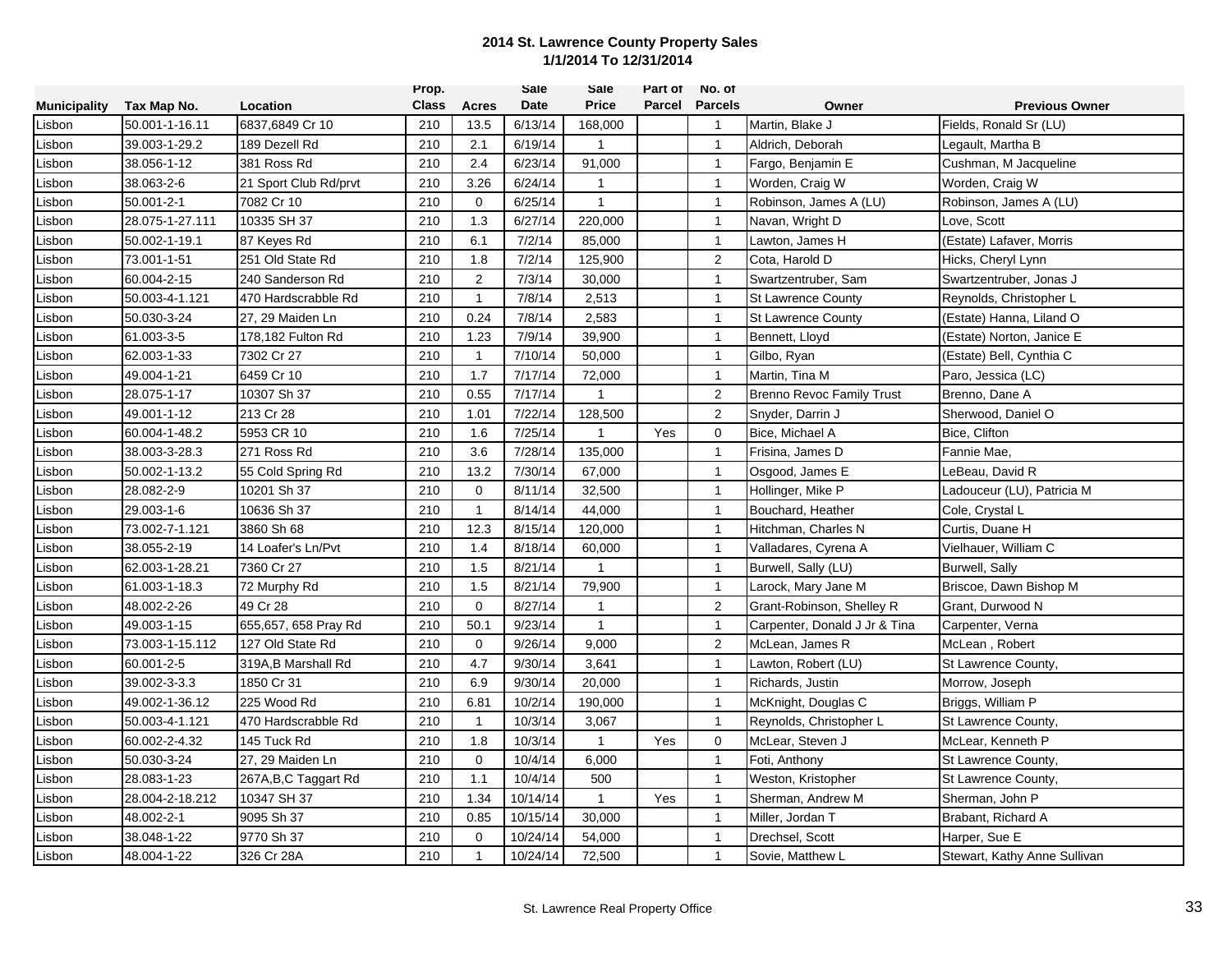|                     |                 |                        | Prop.        |              | <b>Sale</b> | Sale           | Part of | No. of         |                                                           |                               |
|---------------------|-----------------|------------------------|--------------|--------------|-------------|----------------|---------|----------------|-----------------------------------------------------------|-------------------------------|
| <b>Municipality</b> | Tax Map No.     | Location               | <b>Class</b> | <b>Acres</b> | Date        | <b>Price</b>   | Parcel  | <b>Parcels</b> | Owner                                                     | <b>Previous Owner</b>         |
| Lisbon              | 62.003-1-28.21  | 7360 Cr 27             | 210          | 1.5          | 11/5/14     | $\mathbf{1}$   |         | $\mathbf{1}$   | Burwell, Sally A (LU)                                     | Burwell, Sally A              |
| Lisbon              | 61.002-1-15.2   | 170 Lawrence Rd        | 210          | 34.2         | 11/10/14    | 20,000         |         | $\overline{1}$ | Yoder, Andrew E                                           | Stabell, Charles (Estate)     |
| Lisbon              | 38.055-3-5      | 9650 Sh 37             | 210          | 0.92         | 11/12/14    | 108,000        |         | $\mathbf{1}$   | Brainard, Robert J II                                     | Gusmerotti, Joseph            |
| Lisbon              | 60.001-2-6      | 246 Marshall Rd        | 210          | 49           | 11/13/14    | $\mathbf{1}$   |         | $\mathbf{1}$   | Russell, Don E Family Trust                               | Russell, Don E                |
| Lisbon              | 38.077-1-7      | 17 Mcdonald Rd/prvt    | 210          | 1.84         | 11/13/14    | 150,000        |         | $\mathbf{1}$   | Vander Velde, Vicky L                                     | Strader, Donald G             |
| Lisbon              | 49.003-1-6.212  | 387 Pray Rd            | 210          | 1.2          | 11/19/14    | 4.000          |         | $\mathbf{1}$   | Traynor, Scott A                                          | Murray, Steven L              |
| Lisbon              | 38.049-3-5.11   | 9560 Five Mile Line Rd | 210          | 0.64         | 12/5/14     | 55,600         |         | $\mathbf{1}$   | Stevenson, Amy L                                          | Stevenson, Angelene C         |
| Lisbon              | 51.003-1-10.1   | 358 Fisher Rd          | 210          | 4.3          | 12/8/14     | 35,000         |         | $\overline{1}$ | Miller, Scott                                             | Federal National Mortgage,    |
| Lisbon              | 29.003-3-2      | 214 Hanlon Rd          | 210          | 2.2          | 12/17/14    | 50,000         |         | $\mathbf{1}$   | Farr, Kathryn E                                           | Montroy, Elizabeth (Estate)   |
| Lisbon              | 60.001-2-6      | 246 Marshall Rd        | 210          | 49           | 12/30/14    | $\mathbf{1}$   |         | $\mathbf{1}$   | Russell, Don E Trustee                                    | Russell, Don E                |
| Lisbon              | 38.002-3-13.1   | 10122 Sh 37            | 240          | 160.1        | 11/3/14     | $\mathbf{1}$   |         | $\overline{1}$ | Bartlett, Patti A                                         | New Beginnings Freedom,       |
| Lisbon              | 60.002-2-24.2   | 166 Cemetery Rd        | 270          | 1.3          | 5/6/14      | $\mathbf{1}$   | Yes     | $\Omega$       | Lawton, Timothy J                                         | Lawton, Timothy J             |
| Lisbon              | 38.034-1-17     | 10092 Sh 37            | 270          | $\mathbf{1}$ | 6/26/14     | 40,000         |         | $\mathbf{1}$   | Mahnke, Terry L                                           | Raven, Jeanne T (Estate)      |
| Lisbon              | 61.001-1-4      | Farden Rd              | 300          | 110.1        | 1/15/14     | 31,500         |         | $\mathbf{1}$   | Camarda, Thomas L                                         | St. Lawrence Valley.          |
| Lisbon              | 28.074-1-3      | Off Sh 37              | 300          | 0.23         | 2/20/14     | 550            |         | $\overline{1}$ | Henderson, Danny J & Richard M New York State Power Auth, |                               |
| Lisbon              | 38.070-1-23     | 9412 Sh 37             | 300          | 1.5          | 6/17/14     | 8,000          |         | $\mathbf{1}$   | Hollis, Richard J & Joanna T                              | Terhune, Todd James           |
| Lisbon              | 51.001-1-18     | Off Maple Ridge Rd     | 300          | 12.5         | 7/8/14      | 852            |         | $\mathbf{1}$   | <b>St Lawrence County</b>                                 | Lawrence, Robert A            |
| Lisbon              | 51.001-1-18     | Off Maple Ridge Rd     | 300          | 12.5         | 10/4/14     | 100            |         | $\mathbf{1}$   | Seguin, Gerald                                            | St Lawrence County,           |
| Lisbon              | 60.004-1-16.12  | Sh 68                  | 300          | 0.38         | 10/20/14    | 20,000         |         | 3              | Walrath, Leon James                                       | <b>Backus Properties LLC.</b> |
| Lisbon              | 73.002-1-10.1   | Off Kotz Rd            | 300          | 56.8         | 11/13/14    | $\overline{1}$ |         | $\mathbf{1}$   | Carvel, Mary Lou                                          | Kotz, Marion M                |
| Lisbon              | 60.001-2-18.2   | <b>Marshall Rd</b>     | 300          | 55.98        | 11/13/14    | $\mathbf{1}$   |         | $\overline{1}$ | Russell, Don E Family Trust                               | Russell, Don E                |
| Lisbon              | 60.001-2-18.2   | Marshall Rd            | 300          | 55.98        | 12/30/14    | $\mathbf{1}$   |         | $\mathbf{1}$   | Russell, Don E Trustee                                    | Russell, Don E Trust          |
| Lisbon              | 60.003-3-1      | Off Sh 68              | 300          | 55.6         | 12/30/14    | $\mathbf{1}$   |         | $\overline{2}$ | Russell, Don E Trustee                                    | Russell, Don E Trust          |
| Lisbon              | 60.002-2-28     | Off Cemetery Rd        | 311          | 0            | 1/16/14     | 7,500          | Yes     | $\mathbf 0$    | Graveline, Thomas K                                       | Moore, Harrison L             |
| Lisbon              | 61.003-1-8.21   | 115 Fulton Rd          | 311          | 92           | 1/21/14     | 3,000          |         | $\mathbf{1}$   | Bradley, Scott M                                          | McGaw, Jeremy                 |
| Lisbon              | 50.004-2-23     | Off Cr 27              | 311          | 15.8         | 2/10/14     | $\overline{1}$ |         | 2              | Chester, H Allen                                          | Woodard, Linda R              |
| Lisbon              | 72.002-3-7.1    | Young Rd               | 311          | 115.3        | 3/4/14      | $\mathbf{1}$   |         | $\overline{1}$ | Takah, Pamela                                             | Erickson, Paula & Etal        |
| Lisbon              | 60.004-1-21.1   | Cr 10                  | 311          | 73.1         | 4/8/14      | 4,500          |         | $\overline{1}$ | Piche, Serge J                                            | Piche, Serge J & Etal         |
| Lisbon              | 50.003-2-12     | Off Swamp Rd           | 311          | 21.5         | 5/6/14      | 1,200          |         | $\mathbf{1}$   | Murray, John C                                            | Sarno, Joseph                 |
| Lisbon              | 39.004-1-11     | 214 Cold Spring Rd     | 311          | 7.4          | 5/13/14     | 10,000         |         | $\mathbf{1}$   | McBath, Hollis S                                          | Washburn, Carlton             |
| Lisbon              | 39.003-1-42     | 1255 Cr 28             | 311          | 2.86         | 6/5/14      | $\mathbf{1}$   |         | $\mathbf{1}$   | Palmer, Christopher A                                     | Palmer, Mackenzie Marie       |
| Lisbon              | 60.004-3-17.112 | Cr 10                  | 311          | 1.8          | 7/8/14      | 733            |         | $\mathbf{1}$   | <b>St Lawrence County</b>                                 | McKeever, Scott P             |
| Lisbon              | 60.001-2-25.2   | Sh 68                  | 311          | 1.2          | 7/8/14      | 906            |         | $\mathbf{1}$   | <b>St Lawrence County</b>                                 | Lawton, Leslie A              |
| Lisbon              | 38.049-1-2      | 9845 Sh 37             | 311          | 0.66         | 7/9/14      | $\mathbf{1}$   |         | $\overline{1}$ | Riverside Bay LLC                                         | Reynolds, Richard             |
| Lisbon              | 61.001-1-2.11   | Hardscrabble Rd        | 311          | 80           | 7/10/14     | 80,000         | Yes     | $\overline{2}$ | Lisbon Centre Real Estate                                 | Carr, Malcolm L               |
| Lisbon              | 61.002-1-1.2    | 537 Murphy Rd          | 311          | 2.1          | 7/17/14     | 10,000         |         | $\mathbf{1}$   | Ross, Eric                                                | Zook, Daryl                   |
| Lisbon              | 60.004-3-17.112 | Cr 10                  | 311          | 1.8          | 9/17/14     | 926            |         | $\mathbf{1}$   | McKeever, Scott P                                         | St Lawrence County,           |
| Lisbon              | 60.001-2-25.2   | Sh 68                  | 311          | 1.2          | 9/18/14     | 1,112          |         | $\mathbf{1}$   | Lawton, Leslie A                                          | St Lawrence County,           |
| Lisbon              | 48.002-2-16     | Sh 37                  | 311          | 0.71         | 10/31/14    | 4,500          |         | $\mathbf{1}$   | Miller, Jordan T                                          | Brabant, Richard              |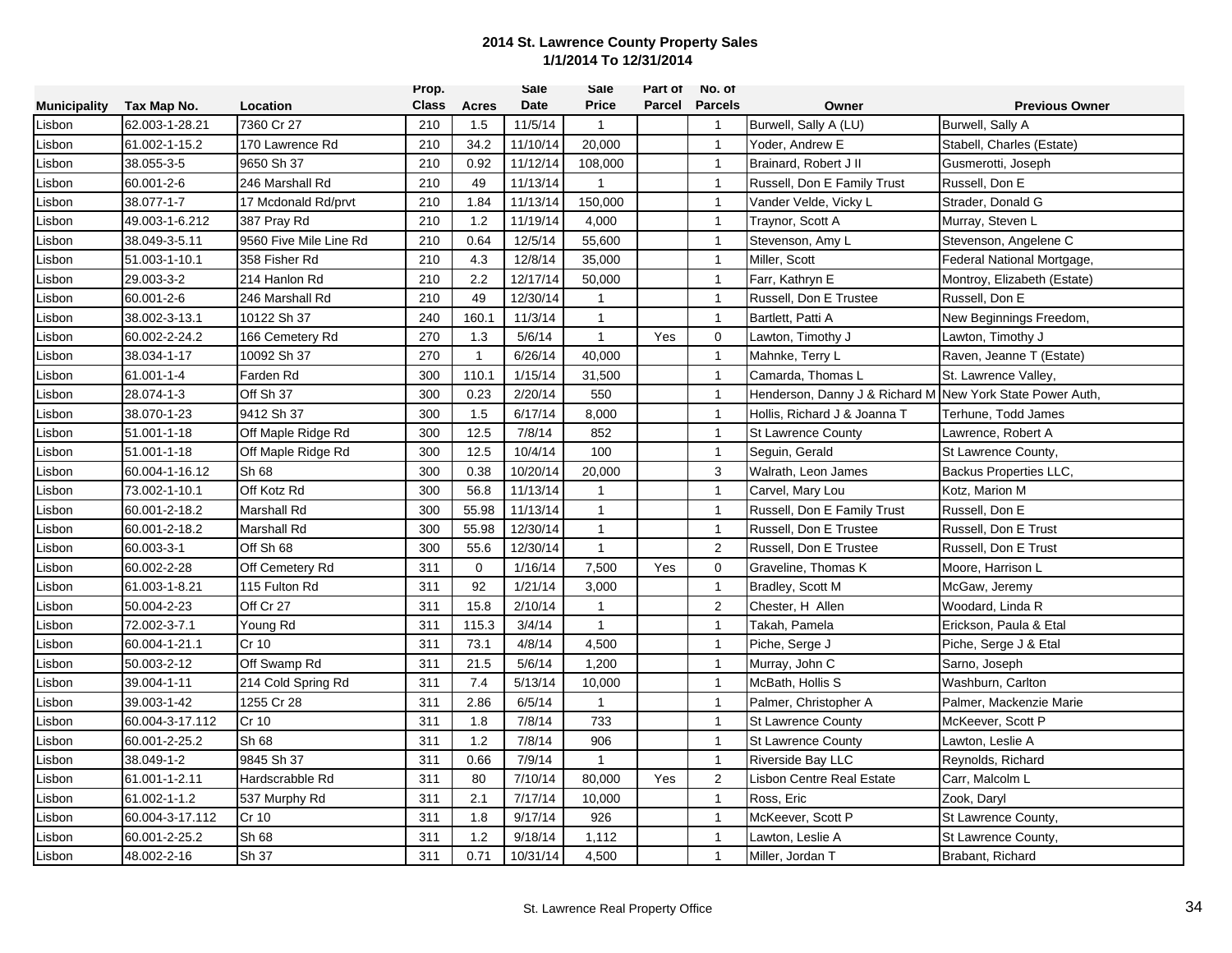|                     |                   |                          | Prop.        |                | <b>Sale</b> | Sale         | Part of | No. of         |                                                       |                          |
|---------------------|-------------------|--------------------------|--------------|----------------|-------------|--------------|---------|----------------|-------------------------------------------------------|--------------------------|
| <b>Municipality</b> | Tax Map No.       | Location                 | <b>Class</b> | Acres          | <b>Date</b> | <b>Price</b> |         | Parcel Parcels | Owner                                                 | <b>Previous Owner</b>    |
| Lisbon              | 29.001-1-3.11     | 10725 Sh 37              | 311          | 3.6            | 12/5/14     | 107,500      |         | $\mathbf{1}$   | Nugent, Michael                                       | Mary Holding, LLC,       |
| Lisbon              | 39.001-2-8.2      | 1645 Cr 28               | 312          | $\mathbf 0$    | 2/28/14     | 35,000       | Yes     | $\mathbf 0$    | Finley, Zachary J                                     | McGrath, Gerald E        |
| Lisbon              | 38.002-3-20.12    | 86 Taggart Rd            | 314          | 3              | 3/11/14     | $\mathbf{1}$ | Yes     | $\mathbf 0$    | Nelson River Valley Farm, LLC                         | Nelson, Lowell           |
| Lisbon              | 38.003-2-39.2     | <b>SH37</b>              | 314          | 2.8            | 5/12/14     | 40,000       | Yes     | $\mathbf 0$    | McGrath, Gerald E                                     | Duffy, Susan M           |
| Lisbon              | 49.001-1-61       | 299 Bouck Rd             | 314          | 4.6            | 5/13/14     | $\mathbf{1}$ | Yes     | $\mathbf 0$    | LaPage, Thomas                                        | Waldo, Dora J            |
| Lisbon              | 39.002-1-19.12    | County Route 31          | 314          | 0.72           | 5/20/14     | $\mathbf{1}$ | Yes     | 2              | Armstrong, Marc G                                     | Armstrong, James W       |
| Lisbon              | 39.002-1-16.124   | County Route 31          | 314          | $\mathbf{1}$   | 5/20/14     | $\mathbf{1}$ | Yes     | $\overline{1}$ | Armstrong, James Todd                                 | Armstrong, James T       |
| Lisbon              | 51.003-1-3.12     | Off Fulton Rd            | 314          | 6.4            | 7/29/14     | 5,000        | Yes     | $\mathbf 0$    | Bonno, Earl F Jr                                      | Brenno Rev Family Trust, |
| Lisbon              | 60.002-3-14.22    | CR 10                    | 314          | $\Omega$       | 10/2/14     | 1,450        | Yes     | $\mathbf 0$    | Dailey, Alan D                                        | Watters, Roger A         |
| Lisbon              | 28.075-1-49       | Off SH 37                | 314          | 4.3            | 10/17/14    | 180,000      | Yes     | $\mathbf 0$    | Thew, Carolyn                                         | Sherman, John P          |
| Lisbon              | 49.004-1-28.112   | McBath Rd                | 314          | 1.2            | 11/20/14    | $\mathbf{1}$ | Yes     | $\mathbf 0$    | Town of Lisbon                                        | McBath, Hollis           |
| Lisbon              | 49.004-1-28.22    | McBath Rd                | 314          | 0.01           | 11/20/14    | $\mathbf{1}$ | Yes     | $\mathbf 0$    | Town of Lisbon                                        | McCarthy, Daniel J       |
| Lisbon              | 60.004-1-49.2     | <b>SH68</b>              | 322          | 23.2           | 3/12/14     | 11,750       | Yes     | $\mathbf 0$    | McGuire, Ian                                          | Five Mile Farm,          |
| Lisbon              | 60.002-3-32       | 399 Hardscrabble Rd      | 322          | 11.4           | 6/10/14     | $\mathbf{1}$ | Yes     | $\mathbf 0$    | Carr, Malcolm L                                       | Carr, Malcolm L          |
| Lisbon              | 49.004-1-36.112   | Tuck Rd                  | 322          | 59.6           | 8/4/14      | $\mathbf{1}$ | Yes     | $\overline{7}$ | Ward, Lisa M                                          | Winters, Paul K          |
| Lisbon              | 49.001-1-62       | <b>Bouck Rd</b>          | 322          | 18             | 9/2/14      | $\mathbf{1}$ | Yes     | $\mathbf 0$    | Dority, Phillip                                       | Waldo, Dora J            |
| Lisbon              | 38.004-1-53.1     | Nelson Rd                | 322          | 11.9           | 9/9/14      | 3,000        |         | $\mathbf{1}$   | Sovie, Michael                                        | Elliott, Lewis           |
| Lisbon              | 60.002-2-27.2     | 15 Tuck Rd               | 322          | 34.4           | 11/10/14    | 62,460       | Yes     | $\mathbf 0$    | Yoder, Henry                                          | Moore, Beulah G          |
| Lisbon              | 60.001-2-12.2     | SH 68                    | 400          | -1             | 12/30/14    | 7,500        |         | $\overline{1}$ | Parker's Roadside Deli & BBQ                          | Abbrid, Tammy J          |
| Lisbon              | 50.004-3-1        | Tait Rd                  | 900          | 33.3           | 4/10/14     | 1            |         | $\overline{1}$ | Carr, Michael S                                       | Carr, Michael S          |
| Lisbon              | 61.001-1-31       | Sand Rd                  | 900          | 41.5           | 5/7/14      | $\mathbf{1}$ |         | $\overline{1}$ | Duprey, Douglas K                                     | Duprey, Mathew P         |
| Lisbon              | 72.002-3-10       | Off Dollar Rd            | 910          | 51.24          | 8/8/14      | $\mathbf{1}$ |         | $\overline{1}$ | Mero, Marianne                                        | Bell, Cynthia (Estate)   |
| Lisbon              | 38.002-3-22       | Nelson Rd                | 910          | 55.4           | 11/3/14     | 1            |         | $\mathbf{1}$   | Bartlett, Louise M (LU)                               | New Beginnings Freedom,  |
| Louisville          | 15.003-2-6        | 951 Cr 36                | 210          | 21.8           | 1/8/14      | 148,000      |         | $\mathbf{1}$   | Morgan, Michael                                       | Hinckley, Norman B       |
| Louisville          | 9.074-11-51       | 19 Coventry Dr           | 210          | $\mathbf 0$    | 1/24/14     | $\mathbf 1$  |         | $\overline{1}$ | Fent, William B                                       | Fent, William B          |
| Louisville          | 22.059-2-12.1     | 67 Cr 36                 | 210          | $\overline{1}$ | 1/28/14     | 12,500       |         | $\overline{1}$ | Wood, Donald J                                        | Willmart, Ivan T         |
| Louisville          | $9.064 - 1 - 8.1$ | 22 Allen Dr              | 210          | $\mathbf 0$    | 2/3/14      | $\mathbf{1}$ |         | $\overline{1}$ | Fisher, Michelle                                      | Blair, Rebecca A         |
| Louisville          | 9.057-4-30        | 12 Cline Dr              | 210          | $\mathbf 0$    | 2/13/14     | 37,000       |         | $\mathbf{1}$   | Sales, Benjamin                                       | Blair, Tomijo            |
| Louisville          | $9.062 - 3 - 3$   | 2 Green Dr               | 210          | $\mathbf 0$    | 2/18/14     | $\mathbf 0$  |         | $\overline{1}$ | Lannis, Daryle                                        | Lannis, Ryan             |
| Louisville          | 9.003-2-74        | 217 Kingsley Rd          | 210          | $\Omega$       | 2/18/14     | 1            |         | $\overline{1}$ | Foote, Brittany A                                     | Foote, Deborah A         |
| Louisville          | 22.002-2-46.13    | Cr 14                    | 210          | 40.8           | 2/19/14     | $\mathbf{1}$ |         | $\overline{7}$ | Chase, Stewart F., Chase, Giles E Chase, Stewart F. F |                          |
| Louisville          | 8.061-1-19.1      | 296 Otter Pt/Wilson Hill | 210          | $\mathbf 0$    | 3/18/14     | $\mathbf{1}$ |         | $\mathbf{1}$   | J. Patrick Reagan, 1998 Trust                         | Reagan, J. Patrick       |
| Louisville          | 14.002-1-3        | 13581, 13585 Sh 37       | 210          | 12             | 3/19/14     | $\mathbf{1}$ |         | $\overline{1}$ | Sullivan, Michael                                     | Bylow, Ty B              |
| Louisville          | 16.003-1-7        | Sh 56                    | 210          | $\mathbf 0$    | 3/26/14     | $\mathbf{1}$ |         | 3              | Cobb, Susan M                                         | Agen, Robert             |
| Louisville          | 22.058-2-2        | 5 Cr 36                  | 210          | $\mathbf 0$    | 3/28/14     | $\mathbf{1}$ |         | $\overline{1}$ | Newcombe, Mary L                                      | Uppstrom, Harold         |
| Louisville          | 16.034-2-1        | 587 Cr 40                | 210          | 1.3            | 4/8/14      | $\mathbf{1}$ |         | $\overline{1}$ | Jeffery, Brian R                                      | Jeffery, Brian R         |
| Louisville          | 15.003-2-24       | 741 Cr 36                | 210          | 1.2            | 4/10/14     | $\mathbf{1}$ |         | $\overline{1}$ | Paquin, Debra                                         | Silver, Joan E           |
| Louisville          | 8.048-1-10        | 56 River Dr/Wilson Hill  | 210          | $\mathbf 0$    | 4/11/14     | $\mathbf{1}$ |         | $\overline{1}$ | Geagan, Thomas F                                      | Geagan, Thomas F (LU)    |
| Louisville          | $9.064 - 1 - 6$   | 25 Allen Dr              | 210          | $\Omega$       | 4/14/14     | $\mathbf{1}$ |         | $\overline{1}$ | Matejcik, Andrea C                                    | Matejcik, Michael P      |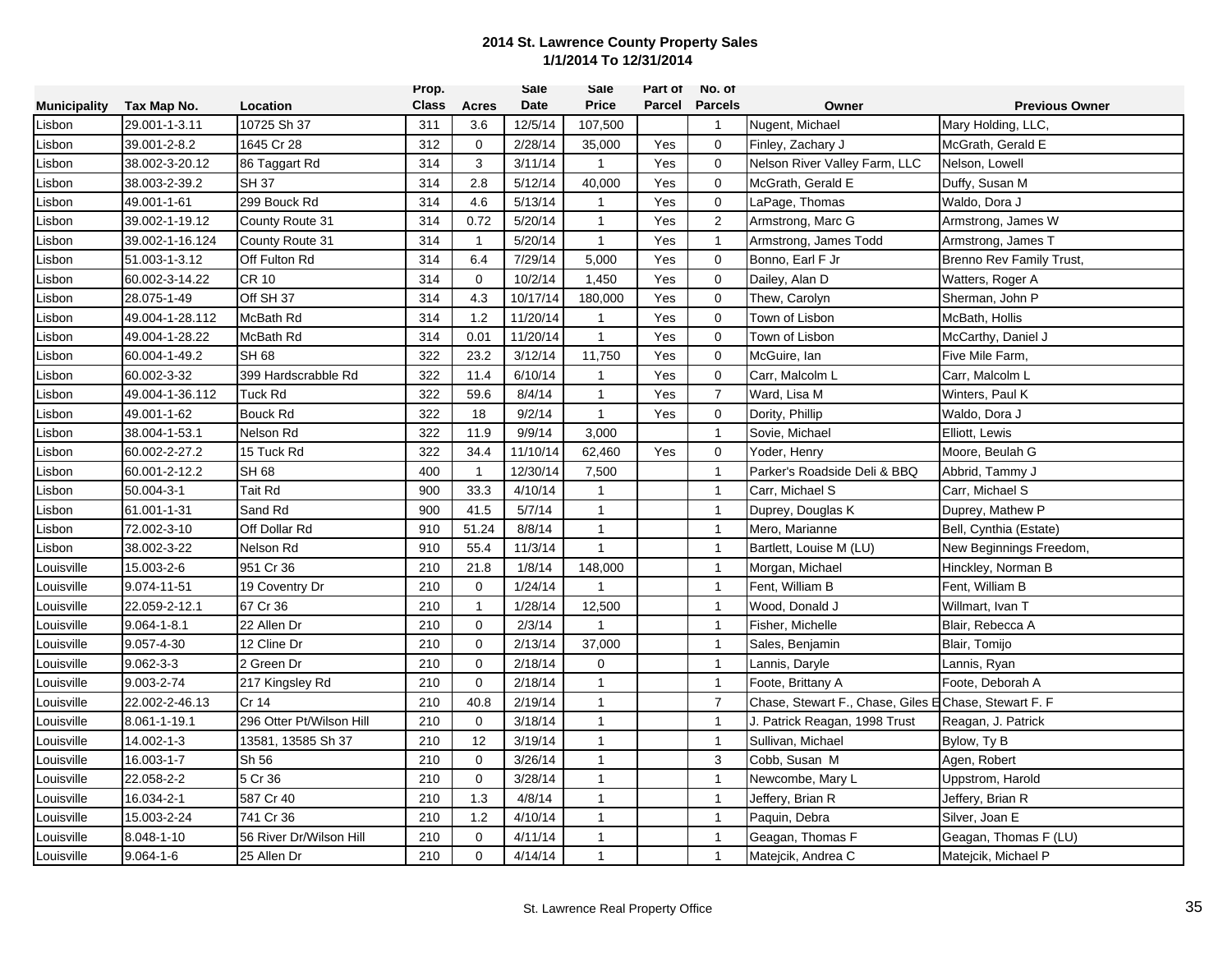|                     |                   |                             | Prop.        |             | <b>Sale</b> | Sale           | Part of | No. of         |                                               |                                      |
|---------------------|-------------------|-----------------------------|--------------|-------------|-------------|----------------|---------|----------------|-----------------------------------------------|--------------------------------------|
| <b>Municipality</b> | Tax Map No.       | Location                    | <b>Class</b> | Acres       | <b>Date</b> | <b>Price</b>   | Parcel  | <b>Parcels</b> | Owner                                         | <b>Previous Owner</b>                |
| Louisville          | $8.044 - 1 - 4$   | 369 Cr 41                   | 210          | 0           | 4/28/14     | 47,000         |         | $\mathbf{1}$   | Community Bank, National Associ Dow, Corey E. |                                      |
| Louisville          | 15.001-1-24.2     | 13994 Sh 37                 | 210          | $\mathbf 0$ | 5/13/14     | $\mathbf{1}$   |         | $\overline{1}$ | Whalen, Lynn M                                | Whalen, Jean L., Indivually a        |
| Louisville          | 22.051-2-3        | 5337 Cr 14                  | 210          | $\mathbf 0$ | 5/21/14     | 35,000         |         | $\overline{1}$ | Bender, Shawna B                              | Castagnier, Loretta                  |
| Louisville          | 9.074-11-20       | 50 Dover St                 | 210          | $\Omega$    | 6/2/14      | 113,000        |         | $\mathbf{1}$   | Diagostino, Anthony J                         | Hatch, Floyd C                       |
| _ouisville          | 9.057-4-36        | 36 Cline Dr                 | 210          | $\mathbf 0$ | 6/4/14      | 157,900        |         | $\mathbf{1}$   | Starks, Joseph A                              | Foote, Michael J                     |
| _ouisville          | 15.048-2-3        | 754 Cr 39                   | 210          | $\mathbf 0$ | 6/6/14      | $\mathbf{1}$   |         | $\mathbf{1}$   | Charleston, Nancy                             | Compo, Donald J                      |
| ouisville           | $9.073 - 5 - 6.1$ | 4 Ashbury Pl                | 210          | $\mathbf 0$ | 6/16/14     | 206,000        |         | $\mathbf{1}$   | Frank, Joshua                                 | <b>CNB Realty Trust,</b>             |
| Louisville          | 8.004-2-11        | 2 Whalen Rd                 | 210          | $\mathbf 0$ | 6/23/14     | 65,000         |         | $\mathbf{1}$   | Paquette, Mark J                              | Donderwitz, Norma (Estate)           |
| Louisville          | 8.047-2-9         | 106 Panther Pt/Wilson Hill  | 210          | $\Omega$    | 6/26/14     | -1             |         | $\overline{1}$ | Salamon, Lorraine                             | Salamon, Lorraine                    |
| Louisville          | $9.056 - 1 - 12$  | 29 Butler Ave               | 210          | $\mathbf 0$ | 6/27/14     | 62,500         |         | $\overline{1}$ | Hernandez, Jose L                             | Harper, Cynthia L                    |
| ouisville           | 15.004-1-56       | 700 Cr 39                   | 210          | $\Omega$    | 7/7/14      | $\mathbf{1}$   |         | $\mathbf{1}$   | Yaddow, Toby J                                | Yaddow, Larry                        |
| _ouisville          | 23.001-3-20       | 367 Nation Rd               | 210          | 1.2         | 7/8/14      | 6,522          |         | $\mathbf{1}$   | <b>St Lawrence County</b>                     | Miller, Bernadette C                 |
| _ouisville          | 15.001-2-9        | 14191 Sh 37                 | 210          | $\Omega$    | 7/8/14      | 3,352          |         | $\mathbf{1}$   | <b>St Lawrence County</b>                     | Cyrus, , Raymond C                   |
| Louisville          | 9.003-2-39.11     | 119 Sh 37B                  | 210          | 1.9         | 7/9/14      | 93,000         |         | $\mathbf{1}$   | Jenks, Jordan M                               | Badger, Grant G                      |
| Louisville          | 16.001-1-3.2      | 124 Patterson Rd            | 210          | 3.7         | 7/9/14      | 165,000        |         | $\mathbf{1}$   | Lincoln, Christopher J                        | Dishaw, Larry J                      |
| Louisville          | $9.056 - 2 - 1$   | 231 Sh 37B                  | 210          | $\mathbf 0$ | 7/9/14      | 85,000         |         | $\mathbf{1}$   | Fregoe, Bryan G                               | Lincoln, Christopher J               |
| _ouisville          | 22.051-2-1        | 5317 Cr 14                  | 210          | $\mathbf 0$ | 7/18/14     | 96,000         |         | $\overline{2}$ | Young, Cody R                                 | Runions, Chad E                      |
| _ouisville          | 23.001-3-20       | 367 Nation Rd               | 210          | 1.2         | 7/23/14     | 8,289          |         | $\mathbf{1}$   | Miller, Bernadette C                          | County of St. Lawrence,              |
| _ouisville          | $9.064 - 1 - 8.1$ | 22 Allen Dr                 | 210          | $\mathbf 0$ | 8/5/14      | 165,000        |         | $\mathbf{1}$   | Boutot, Steve J                               | Fisher, Michelle R                   |
| _ouisville          | $8.044 - 1 - 4$   | 369 Cr 41                   | 210          | $\mathbf 0$ | 8/7/14      | 17,000         |         | $\mathbf{1}$   | Kirkey, William D                             | Community Bank, National Association |
| Louisville          | 22.002-2-38       | 5316 Cr 14                  | 210          | 9.5         | 8/7/14      | 98,580         |         | $\overline{1}$ | Olmstead, Jerry D Jr                          | LePage, Linda L                      |
| Louisville          | 15.004-1-51.2     | 637 Cr 39                   | 210          | $\mathbf 0$ | 8/13/14     | 25,000         |         | $\overline{1}$ | Cook, Brent W                                 | Fisher, Doris J                      |
| Louisville          | $8.054 - 1 - 2$   | 208 River Dr/Wilson Hill    | 210          | $\Omega$    | 8/13/14     | $\overline{1}$ |         | $\overline{1}$ | Regan, Vincent W Jr                           | Regan, Vincent W                     |
| _ouisville          | 8.061-1-24.1      | 286 Crescent Dr/Wilson Hill | 210          | $\Omega$    | 8/13/14     | $\mathbf 0$    |         | $\mathbf{1}$   | James Deshaies Rev. Trust                     | Deshaies, James J                    |
| Louisville          | 8.044-1-3.1       | 359 Cr 41                   | 210          | 1.6         | 8/15/14     | 60,000         |         | $\mathbf{1}$   | Tucker, Allen B                               | Tucker, Aubrey V.                    |
| Louisville          | 9.073-5-3.11      | 4 Serra Ln                  | 210          | 1.25        | 8/21/14     | 259,000        |         | $\mathbf{1}$   | Macaulay, Matthew J                           | Almasian, Jeffrey A                  |
| Louisville          | $9.057 - 4 - 12$  | 33 Cr 43                    | 210          | $\mathbf 0$ | 8/22/14     | $\mathbf 0$    |         | $\mathbf{1}$   | Jawan, Karen                                  | Ackerman, Keitha                     |
| Louisville          | 9.073-7-10        | 1 Heritage Pl               | 210          | 1.5         | 8/22/14     | 215,000        |         | $\overline{1}$ | Farley, Christopher J                         | Shah, Hema S                         |
| Louisville          | $9.065 - 3 - 1$   | 220 Andrews St              | 210          | $\mathbf 0$ | 9/4/14      | 74,000         |         | $\overline{1}$ | Wilkins, Timothy J                            | Hudon, Denis J                       |
| _ouisville          | 8.004-2-18        | 14803 Sh 37                 | 210          | 6           | 9/12/14     | $\mathbf{1}$   |         | $\mathbf{1}$   | Alexander, Van W II                           | Martin, Kathy                        |
| _ouisville          | 9.073-1-10.2      | 10 Ann St                   | 210          | $\mathbf 0$ | 9/12/14     | 168,000        |         | $\mathbf{1}$   | Violi, Michael A                              | Kass, Timothy                        |
| _ouisville          | 8.061-1-32        | 270 River Dr/Wilson Hill    | 210          | $\mathbf 0$ | 9/13/14     | 150,000        |         | $\mathbf{1}$   | Berry Green Trust, Brenda B                   | Berry Trust, Joyce                   |
| _ouisville          | 9.003-2-43.1      | 87 Sh 37B                   | 210          | 69.5        | 9/19/14     | $\mathbf{1}$   |         | $\mathbf{1}$   | Singleton, Lillian H                          | Singleton, William                   |
| Louisville          | $9.073 - 4 - 6$   | 11 Wellington Dr            | 210          | $\mathbf 0$ | 9/26/14     | 190,000        |         | $\overline{1}$ | Weichert Workforce, Mobility Inc.             | Gerber, William R.                   |
| Louisville          | $9.073 - 4 - 6$   | 11 Wellington Dr            | 210          | $\mathbf 0$ | 9/26/14     | 190,000        |         | $\overline{1}$ | Wolfe, John H III                             | Weichert Workforce, Mobility Inc     |
| Louisville          | $9.003 - 6 - 5$   | 9 Old Farm Circle/pvt       | 210          | $\Omega$    | 9/29/14     | $\overline{1}$ |         | $\mathbf{1}$   | Mauk, Joyce Elizabeth                         | Mauk, Vernon C                       |
| Louisville          | 8.062-1-7         | 254 River Dr/Wilson Hill    | 210          | 0           | 10/3/14     | 162,000        |         | $\mathbf{1}$   | Burnham, Sandra L                             | Dexter, Raymond J                    |
| Louisville          | 15.001-2-9        | 14191 Sh 37                 | 210          | $\mathbf 0$ | 10/4/14     | 8,000          |         | $\mathbf{1}$   | American Asphalt Inc                          | County of St. Lawrence,              |
| Louisville          | 15.003-1-9        | 5966 Cr 14                  | 210          | 1.1         | 10/10/14    | 89,900         |         | $\mathbf{1}$   | Tallman, Warren                               | Stevens, Eric B                      |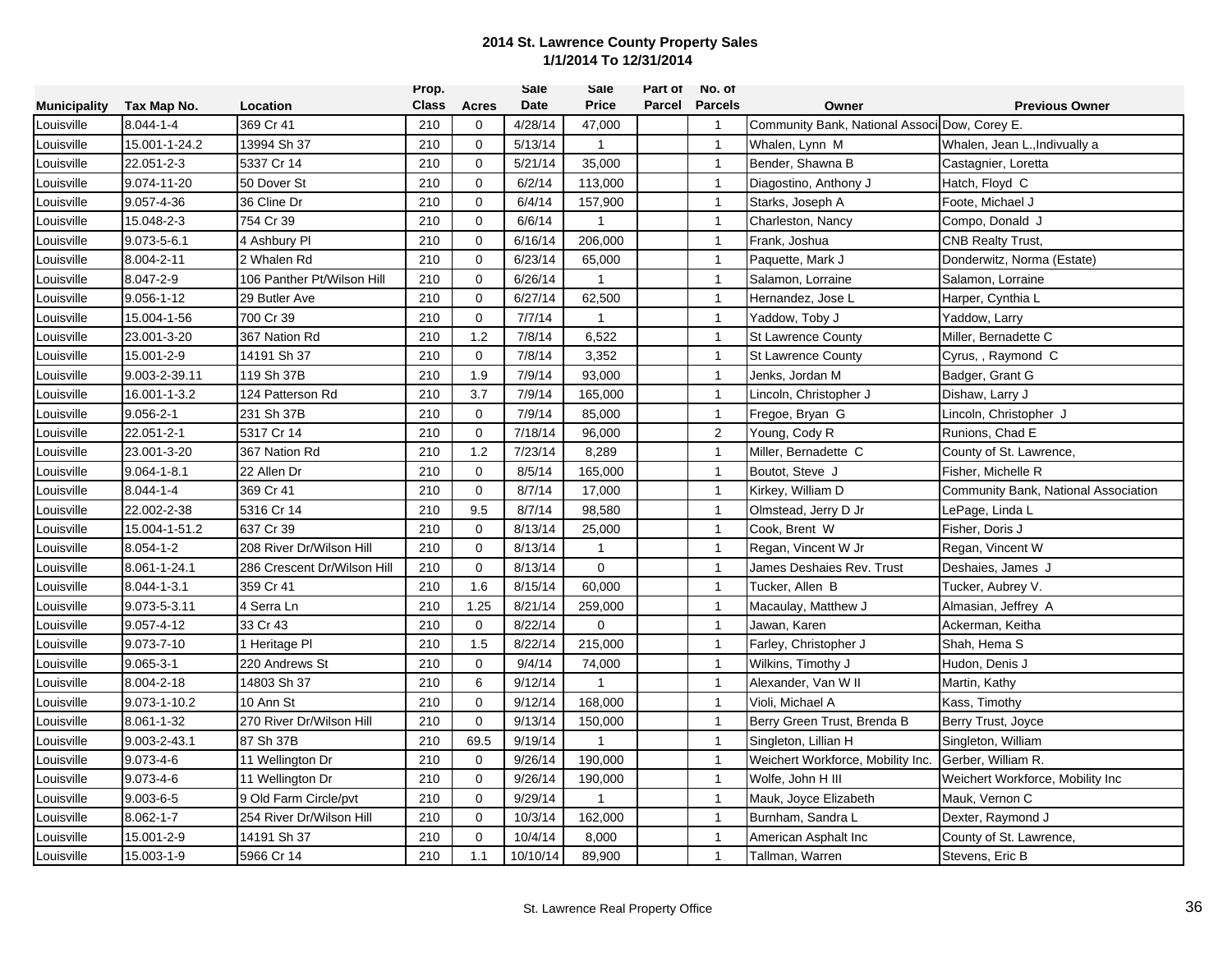|                     |                    |                             | Prop.        |                | <b>Sale</b> | Sale         | Part of | No. of         |                                                   |                                            |
|---------------------|--------------------|-----------------------------|--------------|----------------|-------------|--------------|---------|----------------|---------------------------------------------------|--------------------------------------------|
| <b>Municipality</b> | Tax Map No.        | Location                    | <b>Class</b> | Acres          | Date        | <b>Price</b> | Parcel  | <b>Parcels</b> | Owner                                             | <b>Previous Owner</b>                      |
| Louisville          | 9.073-4-9          | 259 Andrews St              | 210          | 0              | 10/15/14    | 98,000       |         | $\overline{1}$ | Parrott, Kathleen A                               | Searles, Lyndon A                          |
| Louisville          | 8.048-1-12.1       | 52 River Dr/Wilson Hill     | 210          | $\mathbf 0$    | 11/10/14    | $\mathbf{1}$ |         | $\mathbf{1}$   | Weller, Jane                                      | Demo, Mary Alice                           |
| Louisville          | 22.002-2-26.1      | 5553 Cr 14                  | 210          | 151.3          | 11/19/14    | 150,000      |         | $\mathbf{1}$   | Peets, Jeramy                                     | Steven C Williams Est., by Jean Austin, Ad |
| Louisville          | 8.061-1-7.1        | 320 Crescent Dr/Wilson Hill | 210          | $\Omega$       | 11/21/14    | 285,000      |         | $\mathbf{1}$   | Power, Philip                                     | Tyo, Jeffrey                               |
| _ouisville          | 16.026-4-1.1       | 34 Antoinette St            | 210          | $\Omega$       | 11/25/14    | 129,000      |         | $\mathbf{1}$   | Murphy, Alyssa M                                  | Rush, Dale S                               |
| _ouisville          | 8.061-1-24.1       | 286 Crescent Dr/Wilson Hill | 210          | $\mathbf 0$    | 12/1/14     | $\mathbf 0$  |         | $\mathbf{1}$   | James Deshaies Rev. Trust                         | Deshaies, James J.                         |
| ouisville           | 15.004-1-15        | 1243 Cr 36                  | 210          | $\Omega$       | 12/2/14     | $\Omega$     |         | $\mathbf{1}$   | Smutz, Nathan                                     | Smutz, Nathan                              |
| Louisville          | 8.061-1-47         | 303 River Dr/Wilson Hill    | 210          | $\mathbf 0$    | 12/4/14     | 110,000      |         | $\mathbf{1}$   | Surico, Kathleen Harrigan                         | Estate of, Elizabeth Silmser               |
| Louisville          | 8.004-3-25         | 14722 Sh 37                 | 210          | 5.9            | 12/4/14     | 67,500       |         | $\overline{1}$ | Tresohlavy, Donald                                | Bouchard, Lynn R                           |
| Louisville          | $9.057 - 4 - 14$   | 23 Cr 43                    | 210          | $\mathbf 0$    | 12/5/14     | 106,000      |         | $\overline{1}$ | Mossow, Kim J                                     | Scharf, Jason J                            |
| _ouisville          | 16.034-2-5         | 588 Cr 40                   | 210          | 1.04           | 12/19/14    | $\Omega$     |         | $\mathbf{1}$   | Mackinnon, Tad A                                  | MacKinnon, Greg A                          |
| _ouisville          | 22.050-2-7         | 8 Coles Creek Rd            | 210          | 3              | 12/23/14    | 5,284        |         | $\mathbf{1}$   | French Konnexion                                  | Thompson, Frances J.                       |
| _ouisville          | $9.001 - 1 - 60.1$ | 271 Cr 41                   | 210          | $\mathbf 0$    | 12/23/14    | 93,000       |         | $\mathbf{1}$   | Kirkey, Jeffrey C                                 | Matthews, Robert                           |
| Louisville          | 15.001-1-11.11     | Avery Ln                    | 300          | 83.8           | 10/20/14    | $\Omega$     |         | $\overline{4}$ | The People of the State, of the Sta Alcoa Inc.,   |                                            |
| Louisville          | 8.061-1-92         | Off Otter Pt                | 300          | 0.16           | 10/24/14    | 2,400        |         | $\mathbf{1}$   | <b>Tyo Development Corp</b>                       | New York State Power Authority,            |
| Louisville          | 15.003-2-23.12     | <b>CR 36</b>                | 300          | $\Omega$       | 11/13/14    | 10           |         | 2              | Fetterley, Eric                                   | McComber, Anjulina                         |
| _ouisville          | 15.040-3-9         | Willard Rd                  | 311          | 2.1            | 2/28/14     | 20,000       |         | $\mathbf{1}$   | Covais, Anthony M                                 | Medve, Richard                             |
| Louisville          | 23.001-2-17        | CR 36                       | 311          | 57.1           | 3/28/14     | 45,000       |         | $\mathbf{1}$   | McCracken, Scott W                                | Robideau, Cory W                           |
| Louisville          | $8.065 - 1 - 6$    | 328 Sh 131                  | 311          | 2.9            | 4/3/14      | 25,000       |         | $\mathbf{1}$   | Robillard-Ramatic, Marlene                        | Tarbell, Marilyn K                         |
| _ouisville          | 16.001-6-5.1       | 10017 Sh 56                 | 311          | 2.4            | 4/30/14     | 10,000       |         | 2              | Lazore, Thomas R                                  | Smith, Ryan                                |
| _ouisville          | 16.026-2-10        | 652 Cr 40                   | 311          | 1.4            | 5/27/14     | 3,000        |         | $\mathbf{1}$   | Jandrew, Travis                                   | Goodnow, Robert A                          |
| Louisville          | 16.047-2-12        | Country Dr                  | 311          | $\mathbf 0$    | 6/10/14     | 1,600        |         | $\overline{1}$ | Anderson, Angela L                                | Frances V. Mousseau Est, by Mark Gonde     |
| Louisville          | 14.002-1-29        | 13830 Sh 37                 | 311          | 1.2            | 6/16/14     | 3,500        |         | $\mathbf{1}$   | Fobare Lake Farms, LLC                            | Killoran, Ralph G                          |
| _ouisville          | 16.001-1-3.11      | 120 Patterson Rd            | 311          | 6.5            | 6/20/14     | 20,000       |         | $\mathbf{1}$   | Ryan, Mark M                                      | Seaway Timber Harvesting Inc.              |
| _ouisville          | 9.003-2-47         | 76 Sh 37B                   | 311          | $\Omega$       | 6/27/14     | 5,000        |         | $\mathbf{1}$   | O'Brien, John                                     | Sabo, Hariett                              |
| _ouisville          | 15.002-1-42.14     | Willard Rd                  | 311          | 0.16           | 7/8/14      | 922          |         | $\mathbf{1}$   | St Lawrence County                                | Vice, Buffie Jo                            |
| Louisville          | 16.047-2-3         | 27 Hill St                  | 311          | 0              | 7/8/14      | 2,407        |         | $\mathbf{1}$   | <b>St Lawrence County</b>                         | Neault, Sharon Ann                         |
| Louisville          | 15.003-5-1         | 492 Nation Rd               | 311          | $\mathbf 0$    | 7/18/14     | 2,750        |         | $\mathbf{1}$   | Cameron, James                                    | Duncan, Brenda A                           |
| Louisville          | $9.062 - 2 - 3$    | 28 Nichols Dr               | 311          | $\mathbf 0$    | 8/15/14     | 8,000        |         | $\overline{1}$ | Rusaw, David V                                    | Williamson, Howard C                       |
| _ouisville          | 15.004-1-65        | CR 39                       | 311          | $\mathbf 0$    | 9/3/14      | $\mathbf{1}$ |         | $\mathbf{1}$   | Yaddow, Toby J                                    | Yaddow, Larry                              |
| _ouisville          | 9.003-5-11         | 10135 Sh 56                 | 311          | $\overline{4}$ | 9/4/14      | $\mathbf{1}$ |         | $\mathbf{1}$   | Maginn Irrevocable Trust, Richard MaGinn, Carol L |                                            |
| _ouisville          | 9.003-5-11         | 10135 Sh 56                 | 311          | $\overline{4}$ | 9/4/14      | $\mathbf{1}$ |         | $\mathbf{1}$   | Maginn, Carol L                                   | Maginn, Richard E                          |
| ouisville           | $9.001 - 1 - 81.2$ | <b>SH 131</b>               | 311          | $\mathbf{1}$   | 11/25/14    | $\mathbf 0$  |         | 4              | <b>JMT Property Assoc.</b>                        | Tyo Development Corporation,               |
| Louisville          | 16.001-3-8.2       | Wallace Rd                  | 314          | 6.7            | 1/10/14     | 30,000       | Yes     | $\mathbf 0$    | Gladding, Benny G                                 | Fregoe, Patrick                            |
| Louisville          | 16.001-2-51.2      | 33 Forest Rd                | 314          | $\mathbf 0$    | 3/11/14     | 5,000        | Yes     | $\mathbf 0$    | Fregoe, Andrew S                                  | Fregoe, Patrick                            |
| Louisville          | 8.047-1-13.12      | Off River Rd/Wilson Hill    | 314          | $\Omega$       | 6/6/14      | $\mathbf{1}$ | Yes     | $\mathbf 0$    | Rakoce, Richard J                                 | Lenney, William                            |
| _ouisville          | 8.047-1-1.12       | River Dr/Wilson Hill        | 314          | $\mathbf 0$    | 6/6/14      | 0            | Yes     | 0              | Lenney, William J                                 | Rakoce, Elmer (LU)                         |
| Louisville          | 9.003-2-76.12      | Off SH 37B                  | 314          | $\mathbf 0$    | 8/29/14     | 1,000        | Yes     | $\mathbf 0$    | O'Brien, John                                     | Jenack, Brian                              |
| Louisville          | 15.003-2-7.2       | Off Oliver Rd               | 322          | 67.2           | 3/4/14      | 40,000       | Yes     | $\mathbf 0$    | Seaway Timber Harvesting Inc                      | Hurlbut, David                             |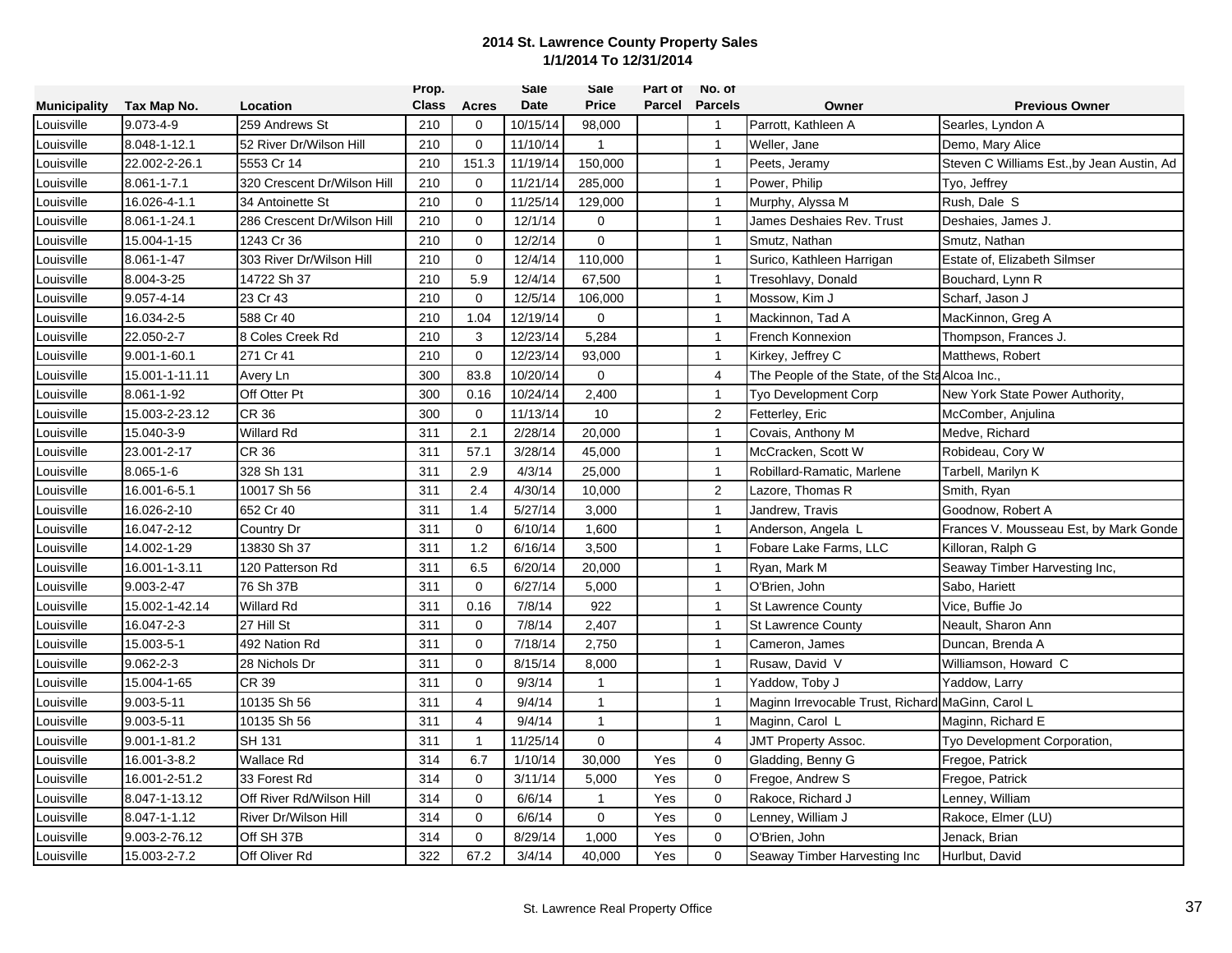|                     |                 |                             | Prop.        |                | <b>Sale</b> | Sale         | Part of | No. of         |                                |                                 |
|---------------------|-----------------|-----------------------------|--------------|----------------|-------------|--------------|---------|----------------|--------------------------------|---------------------------------|
| <b>Municipality</b> | Tax Map No.     | Location                    | <b>Class</b> | Acres          | Date        | <b>Price</b> | Parcel  | <b>Parcels</b> | Owner                          | <b>Previous Owner</b>           |
| Louisville          | 16.001-2-15.12  | 10094 SH 56                 | 322          | 25.6           | 7/22/14     | 0            | Yes     | 0              | Boyce, James P                 | Boyce, John                     |
| Louisville          | 9.003-3-12      | 15120, 15120a Sh 37         | 400          | $\mathbf 0$    | 12/11/14    | 49,000       |         | $\overline{1}$ | O'Neil, Sean                   | Jacob, Dan                      |
| Louisville          | 16.001-6-6.1    | 9987 Sh 56                  | 500          | 53.6           | 12/23/14    | $\mathbf{1}$ |         | $\overline{1}$ | Dishaw, Jean                   | Dishaw, Thomas G                |
| Louisville          | 8.047-3-19      | Off Wolverine Pt            | 800          | 0.18           | 8/22/14     | 2,700        |         | $\mathbf{1}$   | Viola, Dominick                | New York State Power Authority, |
| Macomb              | 128.001-1-19    | Turner Rd                   | 100          | 68.2           | 11/25/14    | $\mathbf{1}$ |         | $\mathbf{1}$   | <b>Shippee Family Trust</b>    | Shippee, Helen W                |
| Macomb              | 128.004-1-5.2   | CR <sub>7</sub>             | 105          | 92.5           | 5/1/14      | 80,000       | Yes     | $\mathbf 0$    | Bresett, Harold D & Mary A     | Bresett, Kevin                  |
| Macomb              | 128.001-1-6.2   | Turner Rd                   | 120          | 78.7           | 12/22/14    | 150,000      | Yes     | $\overline{c}$ | Simons, James II               | Resch, Edward A S (Estate)      |
| Macomb              | 113.004-2-2.1   | 244 Ward Rd                 | 210          | 0.8            | 1/6/14      | $\mathbf{1}$ |         | $\mathbf{1}$   | Makauskas, Vito P (LU)         | Makauskas, Vito P               |
| Macomb              | 143.061-5-1     | 410 North Shore/prvt        | 210          | $\Omega$       | 2/7/14      | 11,000       |         | $\overline{1}$ | Mance, Steven                  | Melrose, Brian P                |
| Macomb              | 127.044-1-4.111 | 2 Rollway Rd                | 210          | 0.5            | 2/19/14     | $\mathbf{1}$ |         | $\mathbf{1}$   | Wells, Dawn Marie              | Wells, David                    |
| Macomb              | 158.003-3-6     | 271 Hall Rd                 | 210          | 94.4           | 2/28/14     | $\mathbf{1}$ |         | $\mathbf{1}$   | Tyler, John I                  | Tyler, John I                   |
| Macomb              | 142.034-2-4     | 12 Hutch Hollow Way/prvt    | 210          | $\mathbf 0$    | 2/28/14     | $\mathbf{1}$ |         | $\overline{2}$ | Tharrett, Linda                | Bresett, Jay                    |
| Macomb              | 113.077-2-3.1   | 47 D Young Rd/prvt          | 210          | $\mathbf{0}$   | 4/18/14     | 57,000       |         | $\mathbf{1}$   | Benscoter, Jon P               | Gamble, Richard W               |
| Macomb              | 143.003-1-2     | 300.310 Pleasant Lake Rd    | 210          | 1.9            | 4/23/14     | 62,500       |         | $\mathbf{1}$   | Tarkowski, Matthew E           | Mazurowski, Phyllis M           |
| Macomb              | 113.078-1-5     | 7775 Sh 58, 71 D Young Rd   | 210          | 33.8           | 5/8/14      | $\mathbf{1}$ |         | $\overline{2}$ | Lucey, Roger E (LU)            | Lucey, Roger E                  |
| Macomb              | 113.022-4-6     | Sloans Ln #1/prvt           | 210          | $\mathbf 0$    | 5/14/14     | 95,000       |         | $\overline{2}$ | <b>McKenty Living Trust</b>    | Phillips, Teresa A              |
| Macomb              | 142.076-2-9     | 546 West Shore Rd/prvt      | 210          | 0.65           | 6/3/14      | 70,000       |         | $\mathbf{1}$   | Towne. Natalie J               | Miller, Judith A & Etal         |
| Macomb              | 127.074-1-3.2   | 13 Bailey Rd/Prvt           | 210          | $\mathbf 0$    | 6/27/14     | 55,000       |         | $\mathbf{1}$   | Robinson, Theodore J Sr        | Burlingame, Kenneth C           |
| Macomb              | 127.074-1-3.1   | 15 Bailey Rd/prvt           | 210          | $\mathbf 0$    | 6/27/14     | 35,000       |         | $\mathbf{1}$   | Robinson, Theodore J Sr        | Burlingame, Kenneth C           |
| Macomb              | 113.045-1-8     | 84 Browns Rd/prvt           | 210          | $\mathbf 0$    | 7/2/14      | 155,000      |         | $\overline{1}$ | Chartier, Christian A          | Phillips, Ernest                |
| Macomb              | 127.082-1-7     | 54 Greystone Lane/prvt      | 210          | $\mathbf 0$    | 7/8/14      | 4,776        |         | $\mathbf{1}$   | <b>St Lawrence County</b>      | <b>Watkins, James</b>           |
| Macomb              | 143.061-2-1     | 432 North Shore/prvt        | 210          | $\mathbf 0$    | 7/10/14     | $\mathbf{1}$ |         | $\mathbf{1}$   | O'Hearn, Michael               | O'Hearn, Velva                  |
| Macomb              | 127.082-1-7     | 54 Greystone Lane/prvt      | 210          | $\mathbf{0}$   | 7/22/14     | 5,530        |         | $\mathbf{1}$   | Watkins, James                 | St Lawrence County,             |
| Macomb              | 158.001-2-12.11 | 5901 Sh 58                  | 210          | 87.9           | 7/30/14     | $\mathbf{1}$ |         | $\mathbf{1}$   | Gates, Carlee A                | Gates, Claire A                 |
| Macomb              | 113.045-1-18    | 52 Browns Rd/prvt           | 210          | 1.91           | 7/30/14     | 165,000      |         | $\mathbf{1}$   | Koprowski, Debra A             | Vanalstine, Daniel W            |
| Macomb              | 129.021-1-27    | Downings Farm Rd/prvt       | 210          | 0.23           | 8/4/14      | 43,000       |         | $\sqrt{2}$     | Morrow, Patti Jo D             | Winney, Marion M                |
| Macomb              | 143.069-3-1     | 440 North Shore/prvt        | 210          | 0.2            | 8/15/14     | 62,000       |         | $\mathbf{1}$   | Allen, William                 | Reichard, Gina                  |
| Macomb              | 113.001-2-12.1  | 136 Browns Rd/prvt          | 210          | 2              | 8/26/14     | $\mathbf{1}$ |         | $\overline{1}$ | <b>Behm Living Trust</b>       | Behm, Daniel J                  |
| Macomb              | 142.002-7-2     | 2,4,6 Willow Pond Farm Rd/2 | 210          | 85.5           | 8/29/14     | $\mathbf{1}$ |         | $\mathbf{3}$   | Ferrone Realty Trust           | Ferrone, Joseph D               |
| Macomb              | 127.036-2-3     | 50 Knowltons Farm Rd/prvt   | 210          | 1.8            | 8/29/14     | $\mathbf{1}$ |         | $\overline{1}$ | <b>Reid Family Revoc Trust</b> | Reid, Ann B                     |
| Macomb              | 113.078-1-1     | 75 D Young Rd/prvt          | 210          | $\mathbf 0$    | 9/5/14      | 30,000       |         | $\mathbf{1}$   | Young, David                   | Speaker, Donald                 |
| Macomb              | 113.069-1-14    | 172 Wid-Nick Acres/prvt     | 210          | $\mathbf{1}$   | 10/6/14     | $\mathbf{1}$ |         | $\mathbf{1}$   | Smith. James M                 | Smith, Geraldine E              |
| Macomb              | 143.003-3-5.2   | Fleming Rd/prvt             | 210          | $\overline{2}$ | 10/9/14     | $\mathbf{1}$ |         | $\mathbf{1}$   | Wierzchowski Revocable Trust   | Wierzchowski, John A            |
| Macomb              | 128.044-1-3     | 4 Shampine Ln/prvt          | 210          | $\mathbf{0}$   | 10/14/14    | 100,000      |         | $\overline{1}$ | Wells, George C                | Devendorf, Delbert E            |
| Macomb              | 142.004-3-2.2   | 603 CR 8                    | 210          | 10.1           | 10/16/14    | 129,000      | Yes     | $\mathbf 0$    | Donovan, Randy J               | Tulley, Richard W               |
| Macomb              | 143.045-1-9     | 6637 Sh 58                  | 210          | $\mathbf 0$    | 10/24/14    | 1,000        |         | $\mathbf{1}$   | Whispering Oaks Development    | Norton, Teddy B                 |
| Macomb              | 127.002-3-1.111 | 20 Mineral Point Rd/prvt    | 210          | 102.2          | 11/7/14     | $\mathbf{1}$ |         | $\mathbf{1}$   | Parker, Phillip G              | Parker, Phillip D               |
| Macomb              | 142.002-8-1     | 6973 Sh 58                  | 210          | 1.3            | 11/10/14    | $\mathbf{1}$ |         | $\mathbf{1}$   | Roberts, Ronald D              | Wainwright, Marlene A           |
| Macomb              | 128.004-1-3.112 | 2725 California Rd          | 210          | 20.5           | 11/18/14    | 102,000      |         | $\overline{1}$ | McConlogue, Michael E          | Snyder, Jeremy L                |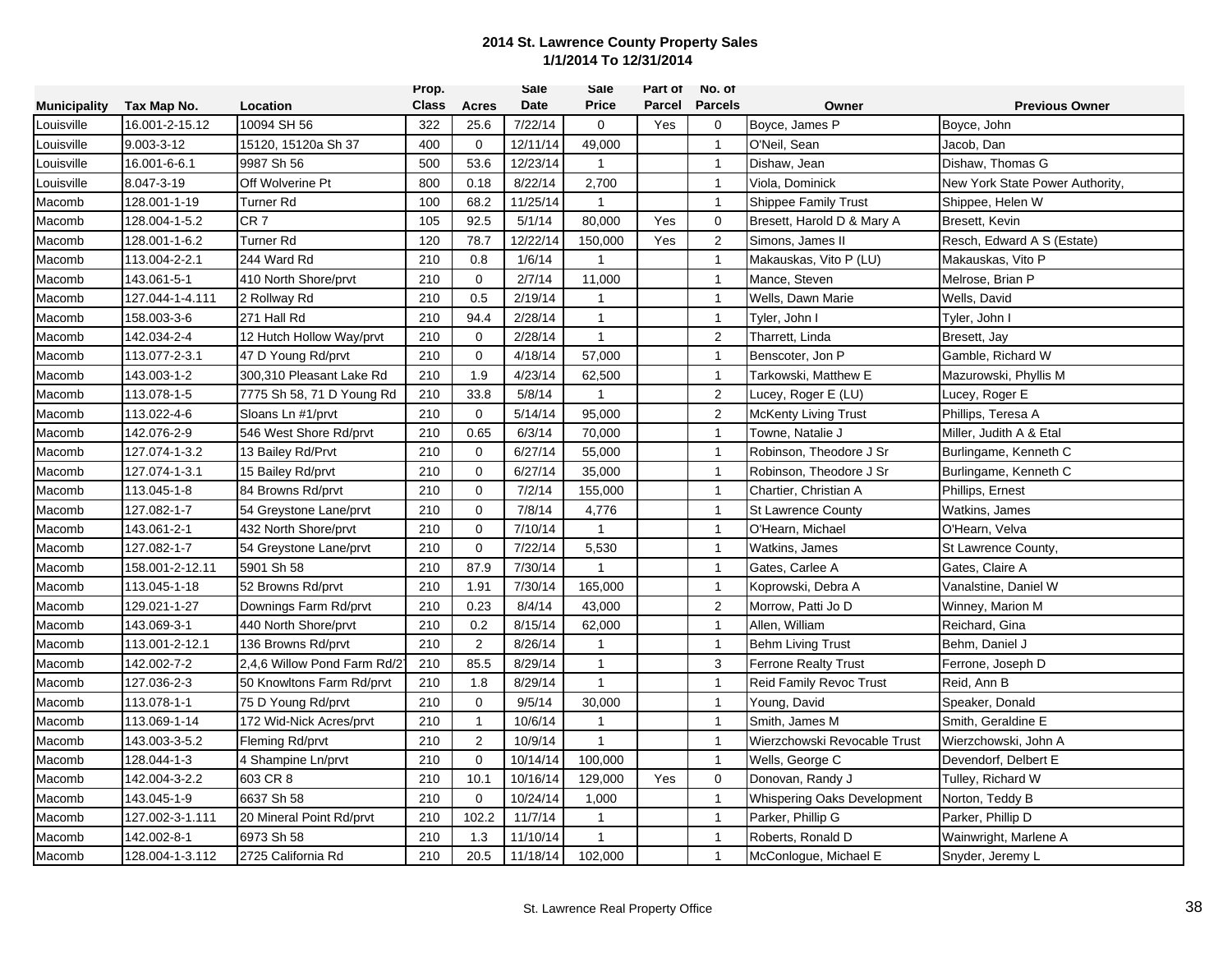|                     |                 |                           | Prop.        |                | <b>Sale</b> | Sale         | Part of | No. of         |                             |                                        |
|---------------------|-----------------|---------------------------|--------------|----------------|-------------|--------------|---------|----------------|-----------------------------|----------------------------------------|
| <b>Municipality</b> | Tax Map No.     | Location                  | <b>Class</b> | Acres          | <b>Date</b> | <b>Price</b> |         | Parcel Parcels | Owner                       | <b>Previous Owner</b>                  |
| Macomb              | 128.029-1-4     | 10 Knowltons Farm Rd/prvt | 210          | $\mathbf 0$    | 11/21/14    | 125,000      |         | $\overline{1}$ | Lindquist, Robert A         | Griffith, David P                      |
| Macomb              | 143.045-1-1     | 6670 Sh 58                | 210          | 2              | 11/24/14    | $\mathbf{1}$ |         | 2              | Cox, Brian S                | Cox, Brian S                           |
| Macomb              | 128.001-1-26.2  | 890 Black Lake Rd         | 210          | 0.88           | 11/25/14    | $\mathbf{1}$ |         | $\overline{1}$ | <b>Shippee Family Trust</b> | Shippee, James E                       |
| Macomb              | 127.044-1-6     | 3.7 Rollway Rd            | 210          | $\mathbf{1}$   | 11/25/14    | $\mathbf{1}$ |         | $\mathbf{1}$   | <b>Shippee Family Trust</b> | Shippee, James E                       |
| Macomb              | 158.002-3-1     | 5998 Sh 58                | 210          | 0.6            | 12/8/14     | 60,000       |         | $\mathbf{1}$   | Knack, Daniel E             | Donaldson, Jeffery L                   |
| Macomb              | 142.049-1-16    | 26 Stone Quarry Rd/prvt   | 210          | $\Omega$       | 12/8/14     | $\mathbf{1}$ |         | $\mathbf{1}$   | Sawyerville Trust           | Sawyer, Jerry H                        |
| Macomb              | 143.045-1-9     | 6637 Sh 58                | 210          | $\mathbf 0$    | 12/22/14    | 15,000       |         | $\mathbf{1}$   | Shampine, Daniel            | Whispering Oaks Development,           |
| Macomb              | 143.004-1-2.24  | 262 Hurst Rd              | 210          | 3.8            | 12/29/14    | $\mathbf{1}$ |         | $\mathbf{1}$   | Thompson, Timothy B         | Jonck, Laura H                         |
| Macomb              | 98.004-1-13.1   | 445 Bishop Rd             | 240          | 83.1           | 8/13/14     | 150,000      |         | 3              | Miller, John L              | Hostetler, Joseph E                    |
| Macomb              | 143.003-2-4.22  | 6442 SH 58                | 240          | 15.2           | 8/13/14     | 170,000      | Yes     | $\mathbf 0$    | Sullivan, Brenda            | Pears, Harry Richard                   |
| Macomb              | 127.082-1-7     | 54 Greystone Lane/prvt    | 260          | $\mathbf 0$    | 7/31/14     | 50,000       |         | $\mathbf{1}$   | Trapasso, Teresa            | Watkins, James                         |
| Macomb              | 113.022-4-5     | 43 Sloans Ln #1/prvt      | 260          | $\Omega$       | 10/10/14    | 82,500       |         | $\mathbf{1}$   | De Jong, Peter C            | Fife, Thomas W                         |
| Macomb              | 127.075-1-1.2   | 65 Thorntons Lane/prvt    | 260          | $\mathbf 0$    | 10/23/14    | 90,000       | Yes     | $\overline{2}$ | Simko, Robert E & Donna M   | Steinruck, Susan M                     |
| Macomb              | 142.004-2-7.12  | <b>Black Lake Rd</b>      | 311          | 60.3           | 1/14/14     | 60,000       |         | 2              | Furgison, David R           | Drake, David H                         |
| Macomb              | 129.021-1-24.1  | Downings Farm Rd/prvt     | 311          | 0.6            | 1/20/14     | 30,000       |         | 2              | Feak, John P                | Platt, Timothy J                       |
| Macomb              | 127.082-1-15    | Off Greystone Lane/prvt   | 311          | 0.14           | 7/8/14      | 3,726        |         | $\mathbf{1}$   | <b>St Lawrence County</b>   | Pearson, Dean A                        |
| Macomb              | 127.082-1-16    | Off Bailey Rd/prvt        | 311          | 0.75           | 7/8/14      | 4,004        |         | $\mathbf{1}$   | <b>St Lawrence County</b>   | Olds, Cynthia Craig                    |
| Macomb              | 127.004-3-9     | <b>Hutton Rd</b>          | 311          | $\mathbf 0$    | 9/15/14     | $\mathbf{1}$ |         | $\mathbf{1}$   | Hutton, Dale C              | Wood, Thomas G                         |
| Macomb              | 127.082-1-15    | Off Greystone Lane/prvt   | 311          | $\mathbf 0$    | 10/4/14     | 600          |         | $\mathbf{1}$   | Sterling, Nicholas          | St Lawrence County,                    |
| Macomb              | 113.004-1-14.2  | 749 CR 7                  | 312          | 0.6            | 6/30/14     | $\mathbf{1}$ | Yes     | $\mathbf 0$    | McLaughlin, Thomas K        | Blatchley, George A                    |
| Macomb              | 113.003-3-1.122 | <b>SH 58</b>              | 314          | $\mathbf 0$    | 3/20/14     | 500          | Yes     | $\mathbf 0$    | Rupert, Richard             | Tripp, Dale                            |
| Macomb              | 127.082-1-23    | Off Black Lake Rd         | 314          | $\Omega$       | 9/15/14     | $\mathbf{1}$ | Yes     | 2              | Dwyer, Steven J             | Morley, Kenneth                        |
| Macomb              | 127.082-1-16    | Off Bailey Rd/prvt        | 314          | $\mathbf 0$    | 9/16/14     | 5,031        |         | $\mathbf{1}$   | Olds, Cynthia Craig         | St Lawrence County,                    |
| Macomb              | 128.001-1-6.1   | Turner Rd                 | 321          | 1.5            | 12/30/14    | 1,200        | Yes     | $\mathbf{1}$   | Young, David                | Resch, Edward A (Estat                 |
| Madrid              | 51.002-1-5      | 274 Jones Rd              | 100          | 93.7           | 1/30/14     | $\mathbf{1}$ |         | $\overline{2}$ | Mapleview Dairy, LLC        | Mapleview Farms LLC,                   |
| Madrid              | 41.002-1-13.13  | 2855 SH 310               | 100          | 53.3           | 9/3/14      | $\mathbf{1}$ |         | $\mathbf{1}$   | Thrana, Shawn               | Thrana, Benedikt                       |
| Madrid              | 41.002-1-13.11  | 2728 SH 310               | 100          | 14.8           | 10/24/14    | 40,000       |         | $\mathbf{1}$   | Pickering, Glenn            | Schwartz, Daniel C L                   |
| Madrid              | 51.002-1-13.1   | 3295 CR 14                | 100          | 223.1          | 11/19/14    | 116,285      |         | $\overline{4}$ | Moulton, Bernard L          | Moulton, Terry L                       |
| Madrid              | 40.002-1-23     | <b>CR 30</b>              | 105          | 82.7           | 4/8/14      | 15,000       |         | $\mathbf{1}$   | Carkner, Jeffrey            | Carkner, Dorothy I                     |
| Madrid              | 31.003-1-13.2   | 135 Hardscrabble Rd       | 112          | 2.5            | 2/4/14      | $\mathbf{1}$ |         | $\mathbf{1}$   | Heiden, Mark                | Heiden, Paul                           |
| Madrid              | 51.002-1-13.11  | 3295 CR 14                | 112          | $\mathbf{1}$   | 12/22/14    | $\mathbf{1}$ | Yes     | 4              | Moulton, Bernard L          | Moulton, Terry L                       |
| Madrid              | 30.004-2-1      | 2693 SH 345               | 210          | 48.7           | 1/10/14     | 108,500      |         | $\mathbf{1}$   | Mapleview Farms, LLC        | Roman Catholic Diocese of, Ogdensburg, |
| Madrid              | 41.062-2-9      | 50 North St               | 210          | 0.39           | 2/21/14     | 56,000       |         | $\mathbf{1}$   | Murphy, Randy P             | Boswell, Wyatt                         |
| Madrid              | 40.002-1-4      | 728 CR 31                 | 210          | $\overline{2}$ | 2/26/14     | $\mathbf{1}$ |         | $\overline{1}$ | Wagner, Edward              | U. S. of America, Rural Housing Servic |
| Madrid              | 40.002-1-4      | 728 CR 31                 | 210          | 2              | 3/14/14     | $\mathbf{1}$ |         | $\overline{1}$ | Wagner, Patricia            | Wagner, Edward                         |
| Madrid              | 41.070-6-21     | 2265 SH 310               | 210          | 0.5            | 3/29/14     | $\mathbf{1}$ |         | $\mathbf{1}$   | Butler, Jonathan            | Lawrence, Dean I                       |
| Madrid              | 41.070-4-8.12   | 9 Caroline St             | 210          | $\Omega$       | 4/30/14     | $\mathbf{1}$ |         | $\mathbf{1}$   | Keegan, Michael James Sr    | Rood, Hugh                             |
| Madrid              | 41.070-6-15     | 1831 SH 345               | 210          | $\mathbf 0$    | 5/5/14      | 40,000       |         | $\mathbf{1}$   | Gagnon, Jean F Jr           | Castaldo, Raymond T                    |
| Madrid              | 41.070-9-3      | 3728 CR 14                | 210          | $\Omega$       | 5/9/14      | 1            |         | $\overline{1}$ | Hughes, Nancy H             | Hughes, Joseph W (LU)                  |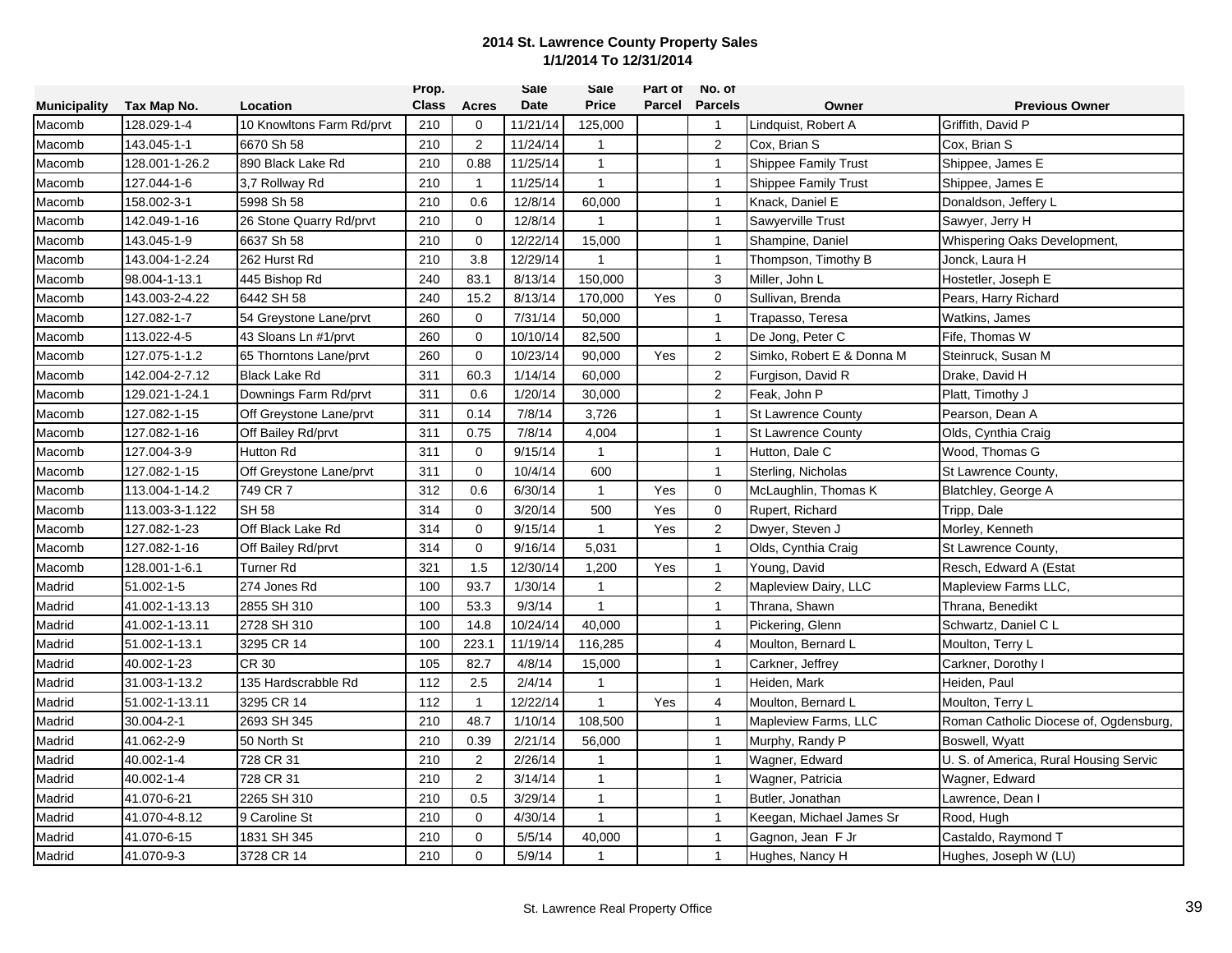|                     |                |                      | Prop.        |                | <b>Sale</b> | Sale           | Part of | No. of                |                                                      |                                 |
|---------------------|----------------|----------------------|--------------|----------------|-------------|----------------|---------|-----------------------|------------------------------------------------------|---------------------------------|
| <b>Municipality</b> | Tax Map No.    | Location             | <b>Class</b> | Acres          | Date        | <b>Price</b>   |         | <b>Parcel Parcels</b> | Owner                                                | <b>Previous Owner</b>           |
| Madrid              | 41.070-9-3     | 3728 CR 14           | 210          | 0              | 5/9/14      | $\mathbf{1}$   |         | $\overline{1}$        | Hughes, Joseph W                                     | Hughes-LePage, Linda            |
| Madrid              | 30.004-2-16    | 419 Brady Rd         | 210          | 1.09           | 5/21/14     | 73,800         |         | $\overline{1}$        | Duvall, James R                                      | Cady, Joan A                    |
| Madrid              | 31.002-1-28.2  | 460 CR 44            | 210          | $\mathbf{1}$   | 5/23/14     | 43,500         |         | $\overline{1}$        | Scott, Dale K                                        | Scott, Dale K (LC)              |
| Madrid              | 51.002-1-22.12 | 347 Pearson Rd       | 210          | 61.6           | 6/4/14      | 138,000        |         | $\mathbf{1}$          | Page, Josh R                                         | Davis, Daniel J                 |
| Madrid              | 31.001-2-29    | 4934, 4946 CR 14     | 210          | 19.7           | 6/9/14      | $\mathbf{1}$   |         | $\mathbf{1}$          | Jones, Paul S                                        | Jones, Paul S                   |
| Madrid              | 41.001-1-27.11 | 2209 SH 345          | 210          | 59.2           | 6/25/14     | $\mathbf{1}$   |         | $\mathbf{1}$          | Ford, Vernon V (LU)                                  | Ford, Vernon & Dolores          |
| Madrid              | 51.002-1-23.2  | 348 Pearson Rd       | 210          | 11.53          | 6/26/14     | 215,000        |         | $\mathbf{1}$          | Smith, Alexander B                                   | Kenny, Debra J                  |
| Madrid              | 41.001-2-1     | 2121 SH 345          | 210          | $\mathbf 0$    | 6/30/14     | 112,500        |         | $\mathbf{1}$          | Chambers, Kenneth W                                  | Barney, Carl J                  |
| Madrid              | 40.002-1-8.1   | 202 Brady Rd         | 210          | 1.1            | 7/8/14      | 4,302          |         | $\overline{1}$        | <b>St Lawrence County</b>                            | Perrault, Thornton              |
| Madrid              | 40.002-2-2.1   | 121 Cogswell Cors Rd | 210          | 21.4           | 7/28/14     | $\mathbf{1}$   |         | $\mathbf{1}$          | Carkner, Joanne M                                    | Carkner, James E                |
| Madrid              | 52.021-1-7     | 3538 CR 14           | 210          | $\Omega$       | 7/29/14     | 45,310         |         | $\mathbf{1}$          | Beneficial Homeowner Service, CdPflugheber, Jill     |                                 |
| Madrid              | 31.004-1-1     | Off Ruddy Rd         | 210          | 26.1           | 7/31/14     | $\mathbf{1}$   |         | $\overline{2}$        | Sanborn, Ronald G                                    | Muriel Sanborn Revocable Trust, |
| Madrid              | 31.002-1-6     | 825 Ruddy Rd         | 210          | 0.8            | 8/11/14     | 12,000         |         | $\overline{1}$        | Langford, David C                                    | Russell, Joan M                 |
| Madrid              | 31.056-6-4     | Ruddy Rd             | 210          | 0              | 8/19/14     | 46,183         |         | $\mathbf{1}$          | Community Bank National, Associ Ward, Jr., Joseph F. |                                 |
| Madrid              | 32.003-3-2.11  | 210 CR 44            | 210          | 1.5            | 8/25/14     | 50,000         | Yes     | $\overline{2}$        | LaBar, Matthew H                                     | Smith, Robert                   |
| Madrid              | 41.070-8-20    | CR 14 (Off)          | 210          | 0.14           | 9/2/14      | 45,435         |         | $\overline{2}$        | Ruehle, Timothy C                                    | Longshore, Joyce                |
| Madrid              | 41.070-8-9     | 3735 CR 14           | 210          | $\mathbf 0$    | 9/2/14      | 10,000         |         | $\mathbf{1}$          | Ruehle, Timothy C                                    | Longshore, Joyce C              |
| Madrid              | 41.077-1-7     | 3561 CR 14           | 210          | $\mathbf{1}$   | 9/4/14      | 89,900         |         | $\mathbf{1}$          | McKinnie, Douglas J                                  | Murphy, Jennifer M              |
| Madrid              | 41.001-1-25.1  | 2188 SH 345          | 210          | 5              | 9/12/14     | $\overline{1}$ |         | $\mathbf{1}$          | Taylor, Pamela S                                     | Taylor, James S                 |
| Madrid              | 51.002-1-23.11 | 363 Pearson Rd       | 210          | 33.1           | 9/29/14     | 65,000         |         | $\mathbf{1}$          | Todd, Eric                                           | Tiernan, Ronald                 |
| Madrid              | 32.003-3-26    | CR 44                | 210          | 51             | 10/4/14     | 17,000         |         | $\mathbf{1}$          | Montroy, Nicholas J                                  | St Lawrence County,             |
| Madrid              | 40.002-1-8.1   | 202 Brady Rd         | 210          | 1.1            | 10/4/14     | 5,000          |         | $\mathbf{1}$          | Hayes, Mathew A                                      | St Lawrence County,             |
| Madrid              | 52.001-2-9.12  | 1992 SH 310          | 210          | $\mathbf{1}$   | 10/10/14    | 50,000         |         | $\mathbf{1}$          | Foster, Joshua A                                     | Dawson, Robbie A                |
| Madrid              | 32.003-3-5.112 | 45 CR 44             | 210          | $\overline{2}$ | 10/15/14    | 18,000         |         | $\mathbf{1}$          | Tiernan, Richard                                     | Walker, Nancy L                 |
| Madrid              | 41.069-1-23    | 3665 CR 14           | 210          | $\mathbf 0$    | 10/22/14    | 10,000         |         | $\mathbf{1}$          | Phillips, David F                                    | Planty, Jarvis E                |
| Madrid              | 42.001-1-35    | 3332 SH 310          | 210          | 2.03           | 10/29/14    | 120,000        |         | $\sqrt{2}$            | Wilson, Leo J                                        | Slate, George R                 |
| Madrid              | 32.003-3-5.112 | 45 CR 44             | 210          | $\overline{2}$ | 10/31/14    | $\mathbf{1}$   |         | $\mathbf{1}$          | Tiernan, Richard                                     | Tiernan, Richard                |
| Madrid              | 51.028-1-1     | 36,39,41 Spring St   | 210          | 1.9            | 11/21/14    | 79,000         |         | $\mathbf{1}$          | Reed, Benjamin                                       | Weller, Kevin J                 |
| Madrid              | 41.062-1-24.11 | 1953 SH 345          | 210          | $\mathbf 0$    | 12/1/14     | $\overline{1}$ |         | $\overline{1}$        | Holmes, Donald G (LU)                                | Holmes, Donald G                |
| Madrid              | 41.001-1-19    | 2624 SH 310          | 210          | 1.3            | 12/16/14    | 35,000         |         | $\mathbf{1}$          | Young, Seymour D Jr                                  | French, Duane A                 |
| Madrid              | 31.004-1-20    | Off Crump Rd         | 300          | 3.6            | 10/4/14     | 11,000         |         | $\mathbf{1}$          | Champion, Dale H                                     | St Lawrence County,             |
| Madrid              | 41.001-1-25.2  | <b>SH 345</b>        | 311          | 49.7           | 6/20/14     | 50,000         |         | $\mathbf{1}$          | Billlings, Kevin J                                   | Taylor, James S                 |
| Madrid              | 52.001-2-1.2   | 2131 SH 310          | 314          | 1.1            | 4/14/14     | $\mathbf{1}$   |         | $\mathbf{1}$          | Finnegan, Alan L                                     | Finnegan, Spencer A             |
| Madrid              | 31.056-6-10    | Off Ruddy Rd         | 314          | $\mathbf 0$    | 11/24/14    | $\mathbf{1}$   |         | $\mathbf{1}$          | Smith, Robert                                        | Sanborn, Ronald                 |
| Madrid              | 31.056-6-8     | Ruddy Rd             | 314          | 0.21           | 11/25/14    | $\mathbf{1}$   | Yes     | $\overline{4}$        | Smith, Robert                                        | Smith, Robert                   |
| Madrid              | 40.002-1-23    | CR 30                | 322          | 82.7           | 1/30/14     | 15,000         |         | $\mathbf{1}$          | Carkner, Jeffrey & Sharon                            | Carkner, Dorothy I              |
| Madrid              | 41.002-1-14    | Crump Rd             | 900          | 44.2           | 7/1/14      | $\mathbf{1}$   |         | $\overline{2}$        | Dafre, Serge                                         | Stasilowicz, Julian (Etal)      |
| Madrid              | 31.003-1-24    | Brady (Off) Rd       | 900          | 10             | 9/10/14     | 2,500          |         | $\mathbf{1}$          | Dowdle, James                                        | McAvoy, Eileen                  |
| Madrid              | 41.002-1-32    | SH 310 (Off)         | 900          | 10             | 11/14/14    | 62,000         |         | $\overline{c}$        | Dunmire, Kirk D                                      | Peets, Jeramy                   |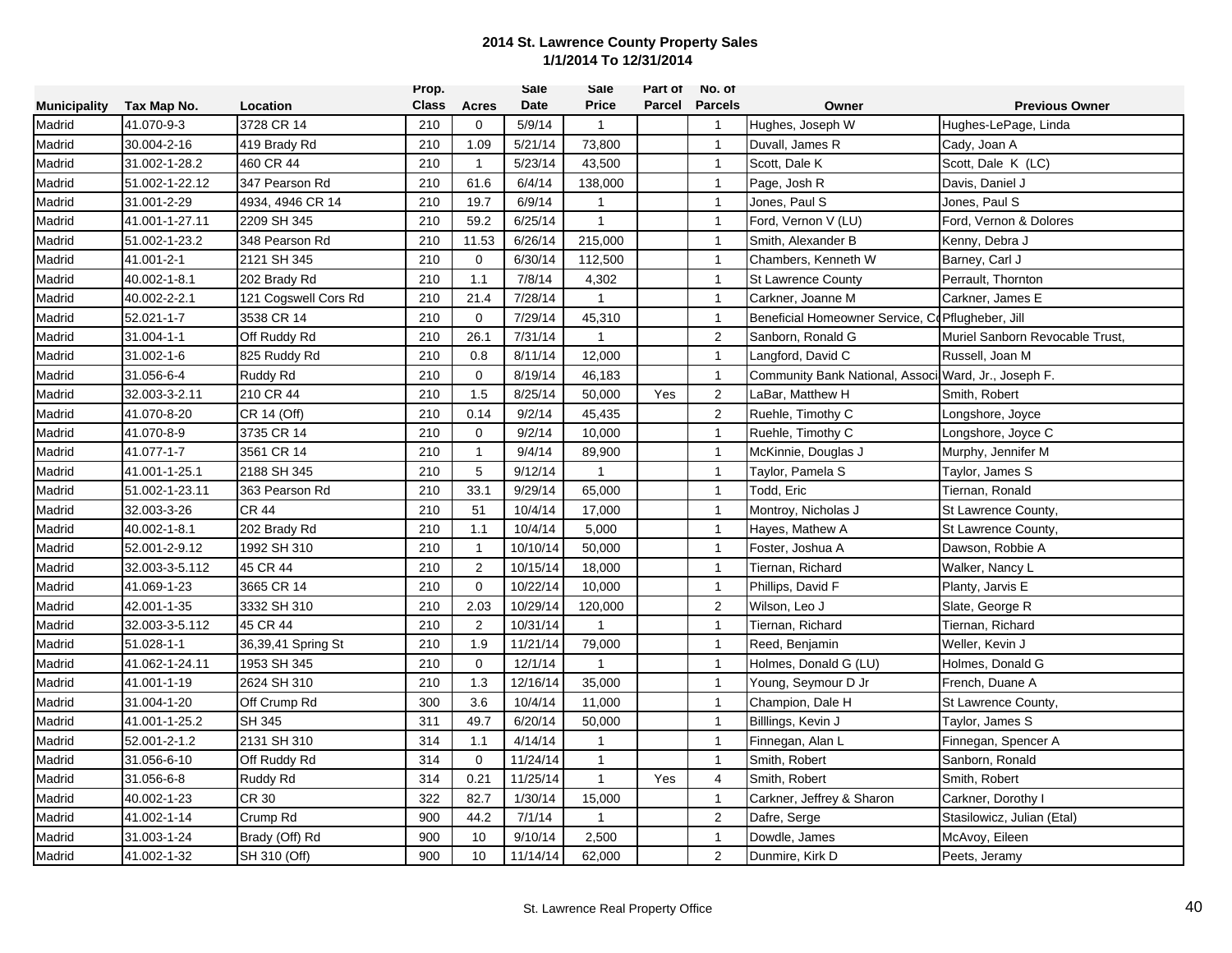|                     |                  |                          | Prop.        |             | Sale     | Sale         | Part of | No. of         |                          |                                         |
|---------------------|------------------|--------------------------|--------------|-------------|----------|--------------|---------|----------------|--------------------------|-----------------------------------------|
| <b>Municipality</b> | Tax Map No.      | Location                 | <b>Class</b> | Acres       | Date     | <b>Price</b> | Parcel  | <b>Parcels</b> | Owner                    | <b>Previous Owner</b>                   |
| Massena             | 10.002-4-8       | N Racquette River Rd     | 100          | 25.5        | 11/19/14 | $\mathbf{1}$ |         | $\overline{1}$ | Peets, Glenn A           | Peets, Glenn A                          |
| Massena             | 17.001-1-15      | Quenell Rd               | 105          | 158         | 2/28/14  | 50,000       |         | $\mathbf{1}$   | Matthews, Dale J         | Haines, Bernie L                        |
| Massena             | 9.075-3-37       | 283 Main St              | 200          | $\mathbf 0$ | 1/3/14   | $\mathbf{1}$ |         | $\mathbf{1}$   | Neverette, Holly & etal  | Neverette, Robert P                     |
| Massena             | 9.083-6-22.1     | 8.8 1/2 Wilson Ave       | 200          | $\Omega$    | 4/3/14   | 56,587       |         | $\mathbf{1}$   | Chapman, Jonathan W      | Hall, Jacqueline M                      |
| Massena             | 9.060-3-15       | 40 Willow St             | 200          | $\mathbf 0$ | 7/8/14   | 6,595        |         | $\mathbf{1}$   | St. Lawrence County      | McGregor, Angela Esther                 |
| Massena             | 10.033-2-11      | 204 Trippany Rd          | 200          | 1.9         | 7/8/14   | 8,059        |         | $\mathbf{1}$   | St. Lawrence County      | Slavin, Albert J                        |
| Massena             | $9.083 - 3 - 3$  | 344 S Main St            | 200          | $\mathbf 0$ | 7/28/14  | 70,000       |         | $\overline{2}$ | Dillabough, Marcia I     | Estate of William J., Wilson by Eric J. |
| Massena             | 9.067-3-29       | 82,84 E Orvis Street St  | 200          | $\mathbf 0$ | 10/7/14  | $\mathbf{1}$ |         | $\mathbf{1}$   | Pensco Trust Company     | Lincoln Trust Company,                  |
| Massena             | $9.082 - 2 - 6$  | 25 Colgate Dr            | 210          | $\Omega$    | 1/3/14   | 33,739       |         | $\mathbf{1}$   | McDonald, Michelle       | US Bank National Association,           |
| Massena             | $9.050 - 1 - 13$ | 10 Lawrence St           | 210          | $\mathbf 0$ | 1/3/14   | 60,000       |         | $\mathbf{1}$   | Dubray, Morgan L         | Guimond, Richard J                      |
| Massena             | 10.033-2-9       | 216 Trippany Rd          | 210          | $\Omega$    | 1/6/14   | 48,000       |         | $\mathbf{1}$   | Derouchie, Scott A       | Campbell, Donald L                      |
| Massena             | 9.067-12-33      | 24 Alvern Ave            | 210          | $\mathbf 0$ | 1/7/14   | 69,000       |         | $\mathbf{1}$   | Hodge, Lawrence J        | Compo, Robert J                         |
| Massena             | 9.059-4-34       | 28 Park Ave              | 210          | $\Omega$    | 1/9/14   | 41,100       |         | $\overline{1}$ | Gardner, Eleanor A       | Secretary of Veterans Affairs,          |
| Massena             | 10.070-3-10      | N Racquette River Rd     | 210          | $\mathbf 0$ | 1/13/14  | 1            |         | $\overline{2}$ | Smith, Ronald L          | Smith, Ronald L                         |
| Massena             | 10.069-1-19      | 208 E Hatfield St        | 210          | $\Omega$    | 1/22/14  | 80,000       |         | $\overline{1}$ | DeLosh, George E         | Mattice (Estate of), Lillian A          |
| Massena             | 9.058-2-41       | 140 Maple St             | 210          | $\mathbf 0$ | 1/24/14  | $\mathbf{1}$ |         | $\mathbf{1}$   | Colby, David A           | Colby, Mary Ellen                       |
| Massena             | 9.074-8-18       | 35 Nightengale Ave       | 210          | $\Omega$    | 1/24/14  | 159,000      |         | -1             | Puente, Treina M         | Cringle, Cynthia A                      |
| Massena             | 4.081-2-9        | 1 Old River Rd           | 210          | 2.5         | 1/24/14  | 55,000       |         | $\mathbf{1}$   | Andress, JoAnn           | Tupper, Betty J                         |
| Massena             | 9.075-2-25       | 4 Highland Park          | 210          | $\Omega$    | 1/27/14  | 75,575       |         | $\mathbf{1}$   | Community Bank, N.A.     | Cochrane, John J                        |
| Massena             | 9.068-9-17       | 19 Stearns St            | 210          | $\mathbf 0$ | 1/28/14  | 1            |         | $\overline{1}$ | Le, Tien & Phan, CUC Thl | Le Tien,                                |
| Massena             | 9.051-7-20       | 19 Pleasant St           | 210          | $\mathbf 0$ | 1/29/14  | 57,000       |         | $\mathbf{1}$   | Massena Savings & Loan   | Derouchie, Shannon                      |
| Massena             | $9.068 - 8 - 8$  | 52 Malby Ave             | 210          | $\mathbf 0$ | 1/31/14  | 39,500       |         | $\mathbf{1}$   | Fiacco, Judith M         | Fiorica, Melissa                        |
| Massena             | 9.042-1-30       | 14 Owl Ave               | 210          | $\Omega$    | 2/3/14   | $\Omega$     |         | $\mathbf{1}$   | Bouchard, Michael J      | Bouchard, Michael J                     |
| Massena             | 9.074-14-10      | 86 Prospect Ave          | 210          | $\Omega$    | 2/5/14   | 110,000      |         | 2              | Didier, Paul H           | White, Earl (LU)                        |
| Massena             | 9.074-3-15       | 44 Churchill Ave         | 210          | $\mathbf 0$ | 2/6/14   | 1            |         | $\mathbf{1}$   | Cooney, Rona             | Brassard, Michael G                     |
| Massena             | 10.053-2-29      | 5 Randall Ct             | 210          | $\Omega$    | 2/7/14   | $\Omega$     |         | $\overline{1}$ | Blowers, Eleanor C       | Blowers, Eleanor C                      |
| Massena             | $9.057 - 8 - 10$ | 22 Hospital Dr           | 210          | $\mathbf 0$ | 2/12/14  | 99,580       |         | $\mathbf{1}$   | Secretary of H.U.D.      | Sieradski, Deborah                      |
| Massena             | $9.051 - 2 - 15$ | 81 Jefferson Ave         | 210          | $\mathbf 0$ | 2/19/14  | 1            |         | $\mathbf{1}$   | Eros, Dorothy J          | Eros, Dorothy                           |
| Massena             | 9.051-10-37      | 27 Ames St               | 210          | $\mathbf 0$ | 2/19/14  | $\mathbf{1}$ |         | $\mathbf{1}$   | Ouimet, Angel            | Ouimet, Angel (LU)                      |
| Massena             | 9.082-3-13       | 20 Colgate Dr            | 210          | $\mathbf 0$ | 2/21/14  | 61,000       |         | $\overline{1}$ | Bouchard, Megan          | Spinner, Thomas J                       |
| Massena             | 10.033-2-1       | 139 Trippany Rd          | 210          | $\mathbf 0$ | 2/25/14  | 1            |         | $\mathbf{1}$   | Pleau, Diane M           | Lorquet, Benoit                         |
| Massena             | 9.042-11-9       | 208 Jefferson Ave        | 210          | $\mathbf 0$ | 2/27/14  | 20,000       |         | $\mathbf{1}$   | Perras, Robert J         | Shaver, Carlton B (LU)                  |
| Massena             | 9.051-10-9       | 20 Belmont St            | 210          | $\mathbf 0$ | 3/17/14  | 44,000       |         | $\mathbf{1}$   | Lovely, Michael J        | Gurwell, Mary Ann                       |
| Massena             | $9.050 - 3 - 8$  | 112 Beach St             | 210          | $\mathbf 0$ | 3/20/14  | 65,000       |         | $\mathbf{1}$   | SRMOF II 2012-1 Trust    | Radel, Tina M                           |
| Massena             | 9.068-3-25       | 12 Talcott St            | 210          | 0           | 3/20/14  | 36,800       |         | $\mathbf{1}$   | Amo, Ahearn              | Secretary of Veterans Affairs,          |
| Massena             | 10.012-3-11      | 914 N Racquette River Rd | 210          | $\mathbf 0$ | 3/24/14  | 105,000      |         | $\mathbf{1}$   | Mainville, Darlene S     | Delosh, George E                        |
| Massena             | 9.058-4-30       | 13 George St             | 210          | 0           | 3/25/14  | 25,000       |         | $\mathbf{1}$   | Oakes, Carl J            | Welch, Louis                            |
| Massena             | 9.066-1-12.1     | 142 Andrews St           | 210          | $\mathbf 0$ | 3/26/14  | 79,000       |         | $\mathbf{1}$   | Currier, Greg A          | Massena Savings & Loan,                 |
| Massena             | 9.075-10-39      | 47 Douglas Rd            | 210          | $\Omega$    | 3/27/14  | 54,815       |         | $\overline{1}$ | Nationstar Mortgage, LLC | Brousseau, Gregory S                    |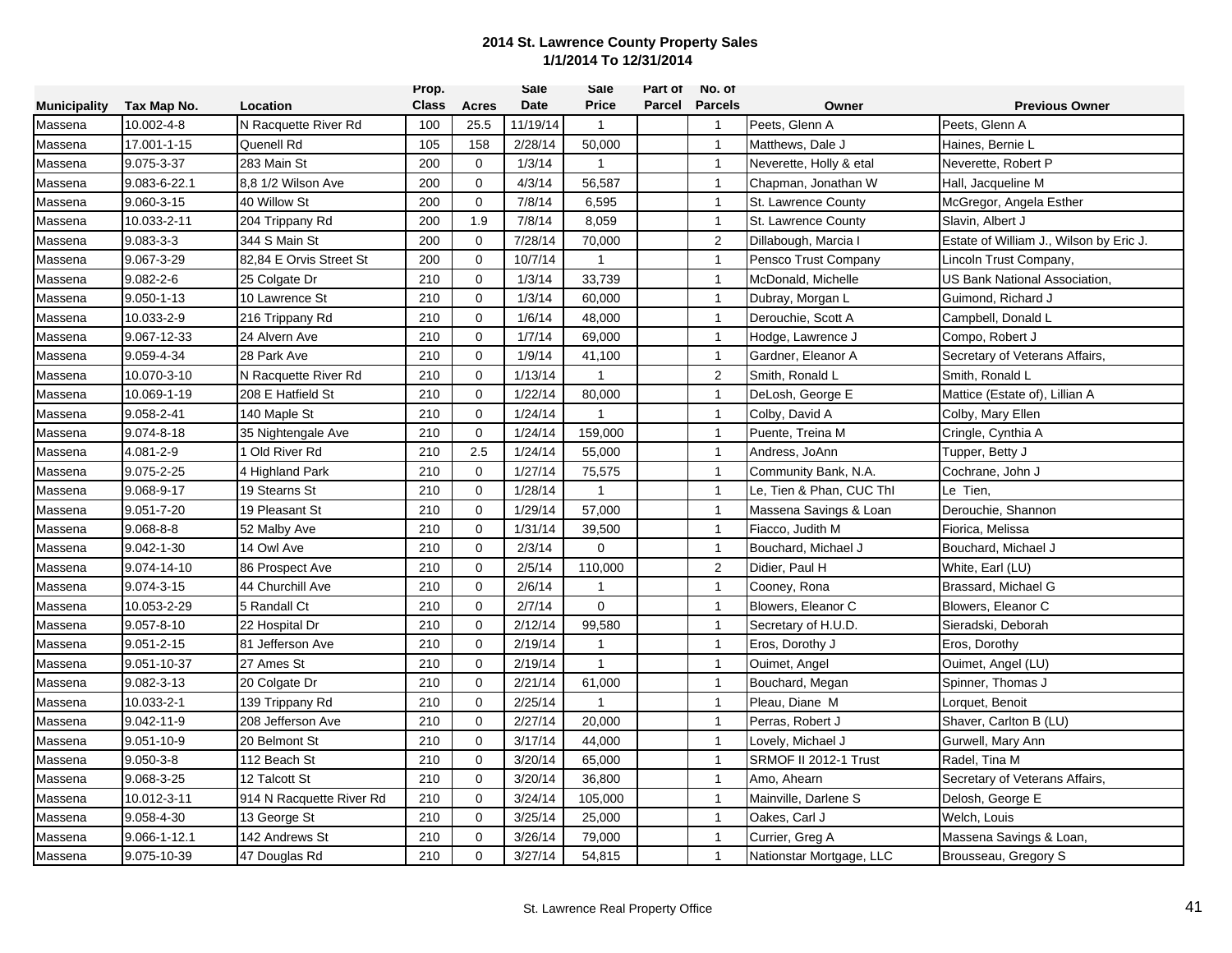|                     |                  |                          | Prop.        |              | <b>Sale</b> | Sale           | Part of | No. of                  |                             |                                 |
|---------------------|------------------|--------------------------|--------------|--------------|-------------|----------------|---------|-------------------------|-----------------------------|---------------------------------|
| <b>Municipality</b> | Tax Map No.      | Location                 | <b>Class</b> | Acres        | Date        | <b>Price</b>   | Parcel  | <b>Parcels</b>          | Owner                       | <b>Previous Owner</b>           |
| Massena             | 9.074-9-19       | 34 Highland Ave          | 210          | 0            | 3/28/14     | 97,000         |         | $\overline{1}$          | Diagostino, Mary Ann        | O'Shaughnessy, James D          |
| Massena             | $9.067 - 11 - 8$ | 12 Danforth Pl           | 210          | $\mathbf{0}$ | 3/28/14     | 97,000         |         | $\mathbf{1}$            | LaGarry, Andrew J           | Massena Savings & Loan,         |
| Massena             | $9.051 - 1 - 46$ | 152 Liberty Ave          | 210          | $\mathbf 0$  | 3/31/14     | $\mathbf{1}$   |         | $\mathbf{1}$            | Bogett, Meredith E Sr. (LU) | Bogett, Meredith E (LU)         |
| Massena             | 9.075-5-20       | 61 Grove St              | 210          | $\mathbf 0$  | 3/31/14     | $\mathbf{1}$   |         | $\mathbf{1}$            | Dufresne, Stefan            | Dufresne, Leo w/LU              |
| Massena             | 9.068-7-19       | 18 King St               | 210          | $\mathbf 0$  | 3/31/14     | 0              |         | $\mathbf{1}$            | Corrigeux, Grace K          | Corrigeux, Darrin               |
| Massena             | 9.060-5-10       | 13 Liberty Ave           | 210          | $\mathbf 0$  | 3/31/14     | 25,500         |         | $\mathbf{1}$            | Denney, William J           | Denney, Peter M                 |
| Massena             | 10.053-2-21      | 34 Williams St           | 210          | $\mathbf 0$  | 4/1/14      |                |         | $\mathbf{1}$            | O'Brien, Colin P            | O'Brien, Francis                |
| Massena             | 9.074-6-19       | 45 Sherwood Dr           | 210          | $\mathbf 0$  | 4/3/14      | 110,000        |         | $\mathbf{1}$            | Brodeur, Claude R           | Zeh, Gregory C                  |
| Massena             | 9.083-6-21.21    | 10 Wilson Ave            | 210          | $\Omega$     | 4/3/14      | $\mathbf{1}$   |         | $\overline{1}$          | Burke, Donna J (LU)         | Burke, Donna J                  |
| Massena             | 9.066-7-19       | 3 Clarkson Ave           | 210          | $\mathbf 0$  | 4/4/14      | $\overline{1}$ |         | $\mathbf{1}$            | Saber, Carla (LU)           | LaDuke, Ronnie M                |
| Massena             | 9.066-7-22       | 10 Clarkson Ave          | 210          | $\Omega$     | 4/9/14      | 130,000        |         | $\mathbf{1}$            | Todd, Robert A              | Bond (f/k/a MacCuaig), Carole R |
| Massena             | 10.050-1-12      | 890 N Racquette River Rd | 210          | $\mathbf 0$  | 4/10/14     | 1              |         | $\mathbf{1}$            | Paquin, Fernand A (LU)      | Paquin, Fernand A               |
| Massena             | 9.051-9-30       | 67 Chase St              | 210          | $\mathbf{0}$ | 4/11/14     | $\mathbf{1}$   |         | $\mathbf{1}$            | Wheeler, Elaine S           | Meldrum, Sharon (LU)            |
| Massena             | 10.069-1-25      | 192 E Hatfield St        | 210          | $\mathbf 0$  | 4/14/14     | 58,000         |         | $\mathbf{1}$            | Laneuville, Leonard J       | Sharlow, Keith (LU)             |
| Massena             | 9.050-6-13       | 28 Martin St             | 210          | $\mathbf 0$  | 4/15/14     | 42,000         |         | $\overline{1}$          | Toomey, Rebecca-Lynn A      | Leggue( f/k/a Scruton), Tina    |
| Massena             | 5.004-2-15.11    | 191 Fregoe Rd            | 210          | 6            | 4/16/14     | 70,000         |         | $\overline{1}$          | Berry, Timothy              | Grant, Vivian L                 |
| Massena             | 9.068-12-8       | 30 Grant St              | 210          | $\mathbf 0$  | 4/17/14     | 58,000         |         | $\mathbf{1}$            | Noel, Shawn D               | Batten( f/k/a Richards), Amy L  |
| Massena             | 5.003-1-58       | 154 Dennison Rd          | 210          | $\mathbf 0$  | 4/21/14     | 77,000         |         | $\mathbf{1}$            | Bakkum, Vernon              | Dishaw Family Trust,            |
| Massena             | 5.003-1-23.1     | 153 Horton Rd            | 210          | 8.1          | 4/22/14     | 75,000         |         | $\mathbf{1}$            | Pitts, Debra A              | Durkee (Estate of), Karl W      |
| Massena             | 9.068-10-6       | 12 Stearns St            | 210          | $\mathbf 0$  | 4/24/14     | 30,000         |         | $\overline{1}$          | Jacob, Daniel E             | Mitchell, Leon W                |
| Massena             | 9.066-12-11      | 19 Clark St              | 210          | $\mathbf 0$  | 4/28/14     | $\mathbf{1}$   |         | $\mathbf{1}$            | McCarthy, Michael D         | Gardiner, Rosemary A            |
| Massena             | 6.003-1-37       | 374 Roosevelt Rd         | 210          | 70.88        | 4/28/14     | $\mathbf{1}$   |         | $\mathbf{1}$            | Tessier, Bryan              | Tessier, Bryan                  |
| Massena             | 9.074-12-6       | 11 Highland Ave          | 210          | $\mathbf 0$  | 4/29/14     | $\mathbf{1}$   |         | $\mathbf{1}$            | Emmanuel Congregational     | Wheater, Ruth                   |
| Massena             | $9.050 - 2 - 8$  | 9 Marie St               | 210          | 0            | 4/30/14     | 80,000         |         | $\mathbf{1}$            | Gauthier, Chad E            | Gauthier, Chad (LC)             |
| Massena             | 9.060-4-32       | 6 Somerset Ave           | 210          | $\mathbf 0$  | 5/2/14      | 65,000         |         | $\mathbf{1}$            | Glover, Patricia Longtin    | Terminelli, Sarah (LU)          |
| Massena             | 9.060-7-12       | 12 Robinson St           | 210          | $\mathbf{0}$ | 5/5/14      | 50,000         |         | $\overline{1}$          | Kirkey, Scott A             | Darling, Dwaine                 |
| Massena             | 9.060-6-14       | 16 Richards St           | 210          | $\mathbf 0$  | 5/8/14      | $\mathbf{1}$   |         | $\mathbf{1}$            | Ledbetter, Daniel           | Ledbetter, Daniel               |
| Massena             | 9.043-3-36       | 154 Jefferson Ave        | 210          | $\mathbf 0$  | 5/8/14      | 57,600         |         | $\mathbf{1}$            | Dewey, Raegan G             | Markell, Isabella C (LU)        |
| Massena             | $9.058 - 5 - 7$  | 11 East Ave              | 210          | $\mathbf 0$  | 5/9/14      | $\mathbf 0$    |         | $\mathbf{1}$            | Germano, Joyce L            | Legrow, Margaret                |
| Massena             | $9.074 - 6 - 8$  | 48 Clarkson Ave          | 210          | $\mathbf 0$  | 5/13/14     | 29,559         |         | $\overline{1}$          | Kocsis, Ronald              | Deutsche Bank as Trustee.       |
| Massena             | 9.066-6-11       | 26 Prospect Ave          | 210          | $\mathbf 0$  | 5/20/14     | 165,000        |         | $\mathbf{1}$            | Williamson, Howard C Jr.    | DeLisle, Jay                    |
| Massena             | 9.076-5-12.1     | 30 Urban Dr              | 210          | $\mathbf 0$  | 5/22/14     | 159,500        |         | 2                       | Jordan, Linda L             | Pelletier, Timothy R            |
| Massena             | 9.051-11-28      | 17 Belmont St            | 210          | $\mathbf 0$  | 5/22/14     | 50,000         |         | $\mathbf{1}$            | Szarka, Andrew S            | Gardner, Joan                   |
| Massena             | $9.051 - 5 - 2$  | 68 Ober St               | 210          | $\mathbf{0}$ | 5/22/14     | 1              |         | $\mathbf{1}$            | Eddy, James                 | Szarka-Eddy, Joan               |
| Massena             | 10.069-1-25      | 192 E Hatfield St        | 210          | $\mathbf 0$  | 5/23/14     | $\mathbf{1}$   |         | $\mathbf{1}$            | Whalen, Jean L              | Laneuville, Leonard J           |
| Massena             | 9.066-7-34       | 22 Clarkson Ave          | 210          | $\mathbf 0$  | 5/30/14     | 157,500        |         | $\mathbf{1}$            | Witkop, Robert H            | Sudol, Michael S                |
| Massena             | 9.050-5-36       | 19 Martin St             | 210          | 0            | 5/30/14     | 5,000          |         | $\mathbf{1}$            | Pollock, Jennifer M         | Currier, Herbert G              |
| Massena             | 9.058-4-10       | 64 George St             | 210          | $\mathbf 0$  | 5/30/14     | 55,000         |         | $\mathbf{1}$            | Debien, Corey E             | Debien, Corey (LC)              |
| Massena             | 4.080-1-3        | 77 Old River Rd          | 210          | 0.93         | 6/5/14      | 1              |         | $\overline{\mathbf{c}}$ | Murphy, Edward F (LU)       | Murphy, Edward F                |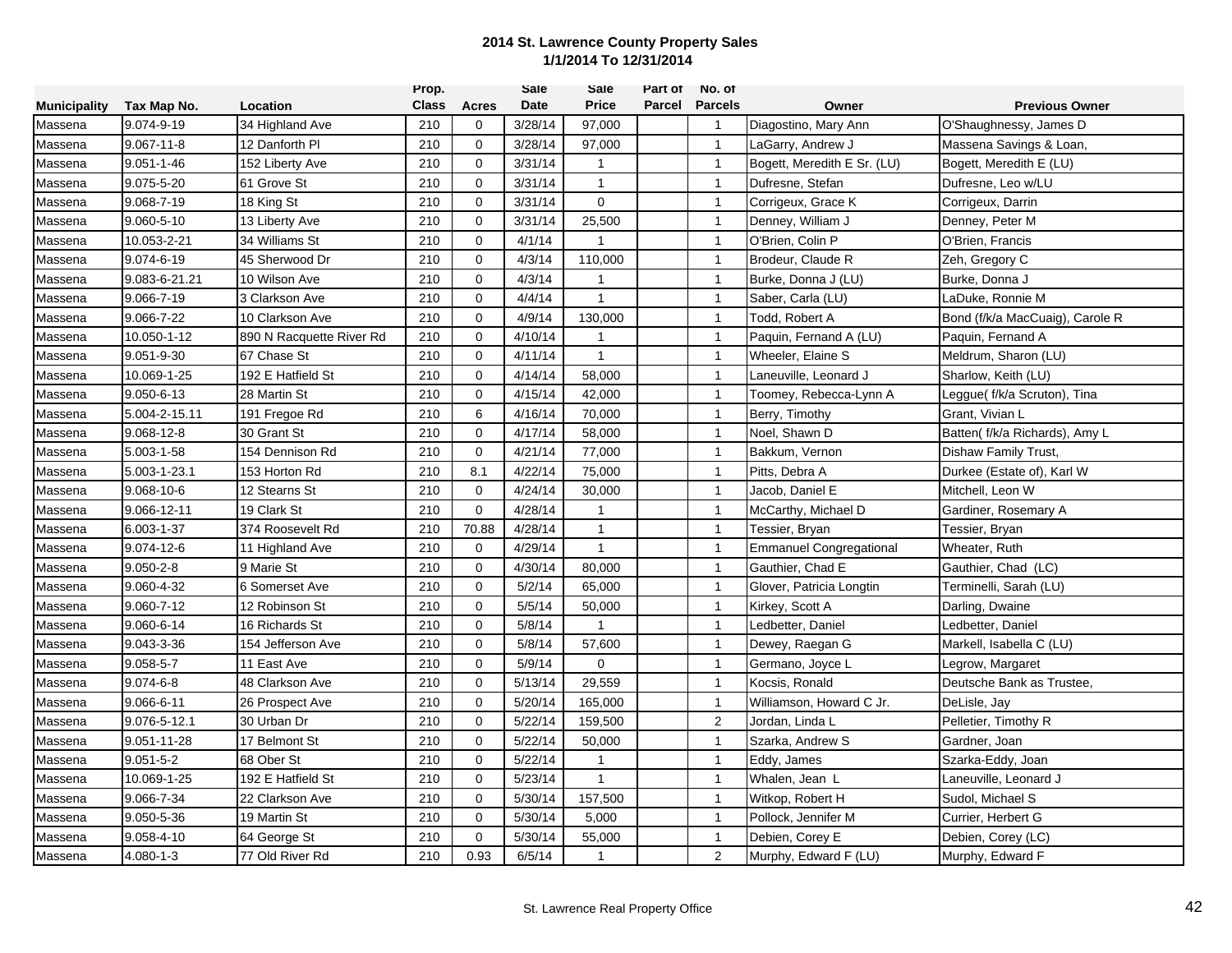|                     |                 |                      | Prop.        |              | Sale    | Sale         | Part of | No. of         |                            |                                        |
|---------------------|-----------------|----------------------|--------------|--------------|---------|--------------|---------|----------------|----------------------------|----------------------------------------|
| <b>Municipality</b> | Tax Map No.     | Location             | <b>Class</b> | Acres        | Date    | <b>Price</b> | Parcel  | <b>Parcels</b> | Owner                      | <b>Previous Owner</b>                  |
| Massena             | $9.050 - 6 - 4$ | 180 N Main St        | 210          | 0            | 6/5/14  | $\mathbf{1}$ |         | $\overline{1}$ | Ladue, Donald              | Ladue, James                           |
| Massena             | $9.082 - 2 - 9$ | 19 Colgate Dr        | 210          | $\mathbf{0}$ | 6/6/14  | 35,000       |         | $\mathbf{1}$   | Massena Savings & Loan     | Valdez, Samantha L                     |
| Massena             | 9.074-8-11      | 53 Nightengale Ave   | 210          | $\mathbf 0$  | 6/9/14  | 134,900      |         | $\mathbf{1}$   | Paller, Nathan M           | LaVean, Patrick                        |
| Massena             | 9.057-1-17      | 20 Baldwin Ave       | 210          | $\mathbf 0$  | 6/13/14 | 80,000       |         | $\mathbf{1}$   | Sharlow, Eric S            | Macauley, Michael J                    |
| Massena             | 9.051-1-29      | 131 Jefferson Ave    | 210          | $\mathbf 0$  | 6/13/14 | 62,000       |         | $\mathbf{1}$   | Wilson, Michelle E         | Hardy, Aaron T                         |
| Massena             | 9.068-12-4      | 22 Grant St          | 210          | $\mathbf 0$  | 6/13/14 | $\mathbf{1}$ |         | $\mathbf{1}$   | Worden, Ruth (LU) K        | Worden, Ruth K                         |
| Massena             | 9.060-3-31      | 8 Bishop Ave         | 210          | $\mathbf 0$  | 6/13/14 | 43,000       |         | $\overline{1}$ | Francis, Angela D          | Sharlow, Eric S                        |
| Massena             | 9.068-3-19      | 5 Talcott St         | 210          | $\mathbf 0$  | 6/17/14 | 1            |         | $\mathbf{1}$   | Deno, Tyler L              | Deno, Beverly A                        |
| Massena             | 9.074-12-3      | 17 Highland Ave      | 210          | $\Omega$     | 6/19/14 | 94,500       |         | $\overline{1}$ | Travis, Kimberley E        | Denno, Terry L                         |
| Massena             | 10.069-2-25     | 197 E Hatfield St    | 210          | $\mathbf 0$  | 6/23/14 | 163,280      |         | $\mathbf{1}$   | Starnes, Shannon B         | Paquette, Mark J                       |
| Massena             | 9.043-2-12      | 40 Washington St     | 210          | $\Omega$     | 6/24/14 | 44,000       |         | $\mathbf{1}$   | LaTrace, Barbara J         | Hardy, Aaron T                         |
| Massena             | $9.050 - 7 - 7$ | 14 Orchard Rd        | 210          | $\mathbf 0$  | 6/25/14 | 1            |         | $\mathbf{1}$   | Leggue, Tina M             | Laclair, Robert J                      |
| Massena             | $9.083 - 2 - 9$ | I Ash St             | 210          | $\mathbf 0$  | 6/25/14 | 31,900       |         | $\overline{1}$ | Bolster, Edward            | Federal National Mortgage, Association |
| Massena             | $9.042 - 6 - 8$ | 13 Washington St     | 210          | $\mathbf 0$  | 6/27/14 | 17,000       |         | $\mathbf{1}$   | Ryan, Amanda L             | Cunningham, Earl E                     |
| Massena             | 9.051-7-20      | 19 Pleasant St       | 210          | $\mathbf 0$  | 7/3/14  | 75,000       |         | $\overline{1}$ | Goodfellow, Aaron P        | Massena Savings & Loan,                |
| Massena             | 9.058-2-36      | 130 Maple St         | 210          | $\mathbf 0$  | 7/8/14  | 9,303        |         | $\overline{1}$ | St. Lawrence County        | Kader, Annabelle                       |
| Massena             | 9.057-9-10      | 11 West Ave          | 210          | $\mathbf 0$  | 7/8/14  | 8,871        |         | $\mathbf{1}$   | St. Lawrence County        | Love, Virgil J                         |
| Massena             | 9.059-8-31      | 14 Grinnell Ave      | 210          | $\mathbf 0$  | 7/8/14  | 4,998        |         | $\mathbf{1}$   | St. Lawrence County        | McGregor, Angela                       |
| Massena             | 9.050-2-27      | 9 Lawrence St        | 210          | $\mathbf 0$  | 7/8/14  | 10,442       |         | $\mathbf{1}$   | St. Lawrence County        | Horvath, Helen A                       |
| Massena             | 9.059-8-29      | 10 Grinnell Ave      | 210          | $\mathbf 0$  | 7/8/14  | 10,026       |         | $\overline{1}$ | St. Lawrence County        | Howes, Rebecca                         |
| Massena             | 9.068-14-24     | 46 Brighton St       | 210          | $\mathbf 0$  | 7/8/14  | 18,911       |         | $\mathbf{1}$   | St. Lawrence County        | Deno, Jeffrey A                        |
| Massena             | 9.067-6-17      | 12 Grassmere Ave     | 210          | $\mathbf 0$  | 7/8/14  | 15,683       |         | $\mathbf{1}$   | St. Lawrence County        | Bero, Ellen                            |
| Massena             | 9.059-13-9      | 39 Somerset Ave      | 210          | $\Omega$     | 7/8/14  | 51,925       |         | $\mathbf{1}$   | North Country Savings Bank | Jacobs, Patrick H                      |
| Massena             | 9.066-11-26     | 31 Ransom Ave        | 210          | $\Omega$     | 7/11/14 | 116,000      |         | $\mathbf{1}$   | Vahey, Milton T            | Hendricks, Gary P                      |
| Massena             | 9.042-2-33      | 257 N Main St        | 210          | $\mathbf 0$  | 7/11/14 | 66,250       |         | $\mathbf{1}$   | Mattison, John P           | Centrella f/k/a Morin, Jean M          |
| Massena             | 9.074-2-32      | <b>Churchill Ave</b> | 210          | $\mathbf{0}$ | 7/15/14 | 166,500      |         | $\sqrt{2}$     | Meshurel, Roland G         | Park, Margaret A                       |
| Massena             | 5.003-1-33      | 174 Dennison Rd      | 210          | $\mathbf 0$  | 7/15/14 | $\mathbf{1}$ |         | $\mathbf{1}$   | Konkowski, Lyle G          | Konkowski, Lyle G                      |
| Massena             | $5.081 - 1 - 8$ | 672 Cr 42            | 210          | 1.8          | 7/17/14 | 50,000       |         | $\overline{1}$ | Massena Savings & Loan     | Seidler, Sandra                        |
| Massena             | $9.068 - 3 - 1$ | 211 E Orvis St       | 210          | $\mathbf 0$  | 7/21/14 | 41,900       |         | $\overline{1}$ | Paquin, Debra              | Federal Home Loan Mortgag,             |
| Massena             | 9.067-7-16      | 26 Grove St          | 210          | $\mathbf 0$  | 7/24/14 | 78,000       |         | $\overline{1}$ | Martin, Phillip L          | Ouimet, Pamela M                       |
| Massena             | 9.068-7-27      | 11 Alden St          | 210          | $\mathbf 0$  | 7/28/14 | 50,000       |         | $\mathbf{1}$   | Livingston, Jacob B        | Stone, Dolores D., Lantry, Jeffery D.  |
| Massena             | 9.075-5-25      | 5 Cecil Ave          | 210          | $\mathbf 0$  | 7/29/14 | $\mathbf{1}$ |         | $\mathbf{1}$   | Hosley, Rita E (LU)        | Hosley, Rita E                         |
| Massena             | 9.051-10-31     | 39,39 1/2 Ames St    | 210          | $\mathbf 0$  | 7/29/14 | 75,000       |         | $\mathbf{1}$   | Barney, Justin H           | Cockayne, Dawn A                       |
| Massena             | 9.059-12-25     | 8 Maiden Ln          | 210          | $\mathbf 0$  | 7/30/14 | 28,500       |         | $\mathbf{1}$   | Yelle, David J & Cheryl J  | Bronchetti, Estina M                   |
| Massena             | 9.051-8-47      | 11 Ober St           | 210          | $\mathbf 0$  | 7/30/14 | 44,000       |         | $\mathbf{1}$   | Spinner, Thomas J          | Massena Savings & Loan,                |
| Massena             | 9.066-11-23     | 40 Elm St            | 210          | $\mathbf 0$  | 8/1/14  | 40,000       |         | $\mathbf{1}$   | SeaComm F.C.U.             | Chapman(f.k.a. Courson), Julie A       |
| Massena             | 5.003-1-40.1    | 2046 Sh 131          | 210          | $\mathbf 0$  | 8/1/14  | 95,400       |         | $\mathbf{1}$   | Avery, Trevor T            | Martin, Beatrice J                     |
| Massena             | 9.083-3-40      | 14 Linden St         | 210          | $\mathbf 0$  | 8/6/14  | 1            |         | $\mathbf{1}$   | Flynn, Thomas D            | Flynn, Richard                         |
| Massena             | 9.075-2-25      | 4 Highland Park      | 210          | $\Omega$     | 8/7/14  | 57,500       |         | $\overline{1}$ | Collins, Katie L           | Community Bank, N.A.,                  |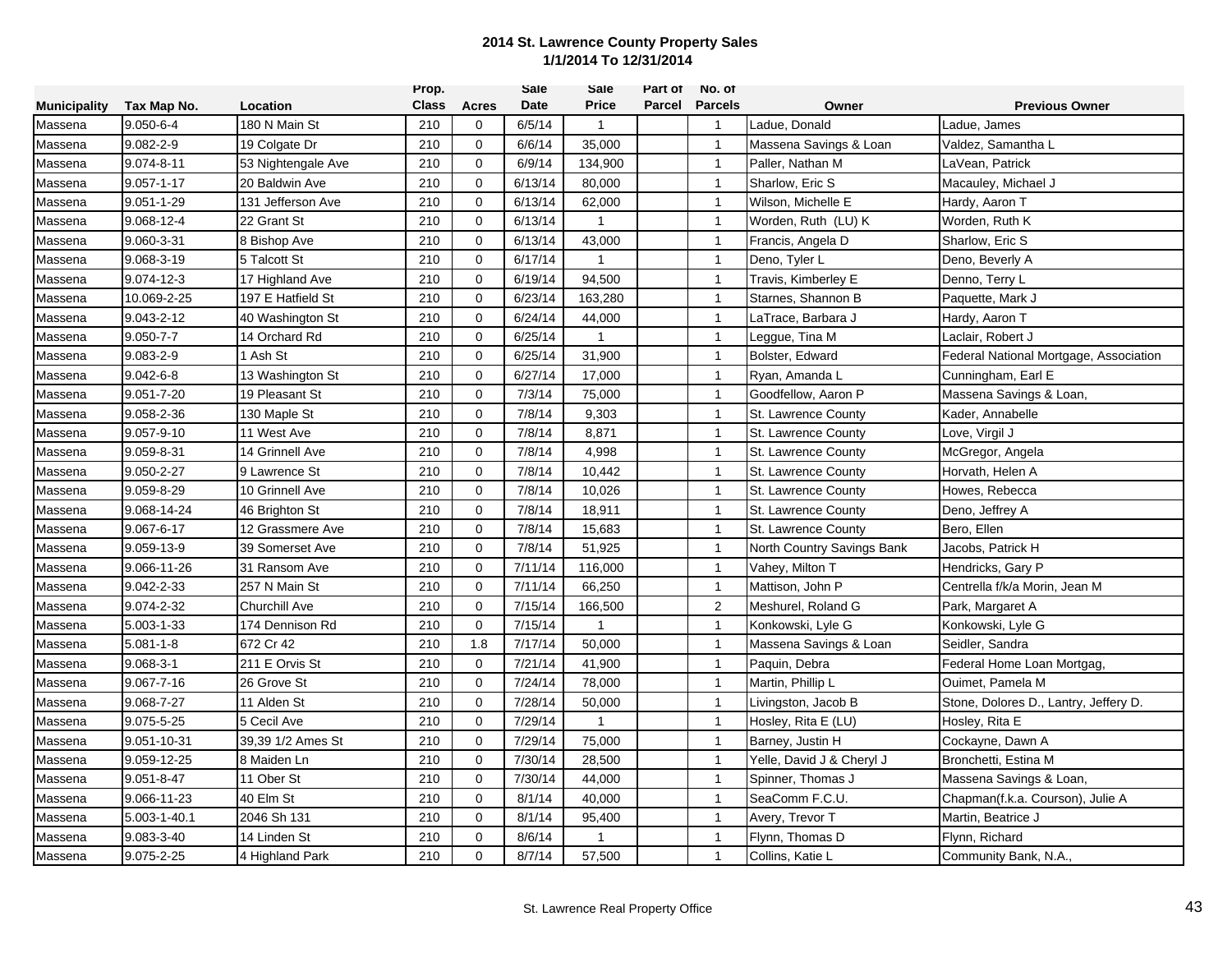|                     |                 |                           | Prop.        |              | Sale        | Sale           | Part of | No. of         |                            |                                    |
|---------------------|-----------------|---------------------------|--------------|--------------|-------------|----------------|---------|----------------|----------------------------|------------------------------------|
| <b>Municipality</b> | Tax Map No.     | Location                  | <b>Class</b> | <b>Acres</b> | <b>Date</b> | <b>Price</b>   | Parcel  | <b>Parcels</b> | Owner                      | <b>Previous Owner</b>              |
| Massena             | 10.008-3-7.1    | 1140 N Racquette River Rd | 210          | $\mathbf 0$  | 8/7/14      | 89,900         |         | $\overline{1}$ | Stacy, Joseph A            | Seipel Trust, Gertrude Seipel, Tru |
| Massena             | $5.081 - 1 - 8$ | 672 Cr 42                 | 210          | 1.8          | 8/8/14      | 75,000         |         | $\overline{1}$ | Page, Carol J              | Massena Savings & Loan,            |
| Massena             | 9.050-2-16      | 12 Marie St               | 210          | $\mathbf 0$  | 8/8/14      | $\mathbf{1}$   |         | $\overline{1}$ | North Country Savings Bank | Vandusen, Noel                     |
| Massena             | 9.050-6-24      | 27 Orchard Rd             | 210          | $\mathbf 0$  | 8/8/14      | 80,000         |         | $\overline{1}$ | Armstrong, Shawna M        | Tatlock, Veronica M                |
| Massena             | 9.067-12-33     | 24 Alvern Ave             | 210          | $\mathbf 0$  | 8/11/14     | 1              |         | $\overline{1}$ | Hodge, Lawrence J          | Hodge, Lawrence J                  |
| Massena             | 10.053-1-13     | 11 Cummings St            | 210          | $\Omega$     | 8/12/14     | 137,007        |         | $\overline{1}$ | Citimortgage, Inc.         | Hazen, Rodney L                    |
| Massena             | $9.050 - 7 - 4$ | 8 Orchard Rd              | 210          | $\mathbf 0$  | 8/12/14     |                |         | $\overline{1}$ | Sosville, Scott            | Sosville, Scott                    |
| Massena             | 10.050-1-13     | 886 N Racquette River Rd  | 210          | $\mathbf 0$  | 8/12/14     | 86,000         |         | $\overline{1}$ | Cartier, Sally A           | Lambert, Anne M                    |
| Massena             | 9.075-10-16     | 16 Alvern Ave             | 210          | $\mathbf 0$  | 8/14/14     | 63,000         |         | $\overline{1}$ | Feagly, William F          | Rafter, Cecile                     |
| Massena             | 9.042-11-12     | 202 Jefferson Ave         | 210          | $\Omega$     | 8/15/14     | 1              |         | $\overline{1}$ | Crowley, Cornelius P (LU)  | Crowley, Cornelius P               |
| Massena             | 10.033-2-1      | 139 Trippany Rd           | 210          | $\mathbf 0$  | 8/15/14     | 1              |         | $\overline{1}$ | Lorquet Family Trust       | Pleau, Diane M                     |
| Massena             | $9.066 - 7 - 1$ | 215 Andrews St            | 210          | $\Omega$     | 8/19/14     | 110,000        |         | $\mathbf{1}$   | Denno, Terry L             | Garrett, Richard                   |
| Massena             | 10.072-1-8.1    | 532 Cr 37                 | 210          | 0.4          | 8/20/14     | 178,500        |         | $\overline{1}$ | Case, Mary                 | Kinblom, Kimberly M                |
| Massena             | 9.075-4-21      | 4 Rockaway St             | 210          | $\mathbf 0$  | 8/20/14     | 44,000         |         | $\mathbf{1}$   | LaLonde, Kayla M           | Corpron, Charles                   |
| Massena             | 9.074-3-19      | 52 Churchill Ave          | 210          | $\mathbf 0$  | 8/25/14     |                |         | $\overline{1}$ | Matthie, Brenda L          | Matthie, Brenda L                  |
| Massena             | 9.074-10-34     | 55 Highland Ave           | 210          | $\mathbf 0$  | 8/26/14     | 100,000        |         | $\overline{1}$ | Wielen, Lawrence H         | Beaudet, J. Leo A                  |
| Massena             | 9.074-4-10      | 50 Windsor Rd             | 210          | $\mathbf 0$  | 8/26/14     | 67,200         |         | $\overline{1}$ | Powell. Keith A            | Campbell, James S                  |
| Massena             | 9.066-1-16      | 9 Hillcrest Ave           | 210          | $\mathbf 0$  | 8/28/14     | 107,900        |         | $\overline{1}$ | Thompson, Erika A          | Clausen, Erik                      |
| Massena             | 9.050-8-25      | 69 Martin St              | 210          | $\mathbf 0$  | 8/28/14     | 1              |         | $\overline{1}$ | Brown, Kay M               | Dow, Jason A                       |
| Massena             | 9.042-2-17      | 157 McKinley Ave          | 210          | $\mathbf 0$  | 8/28/14     | $\mathbf{1}$   |         | $\overline{1}$ | Layo, Mary Anne            | Layo, Mary                         |
| Massena             | 9.068-14-4      | 42 Alvern Ave             | 210          | $\mathbf{0}$ | 8/28/14     | 53,000         |         | $\overline{1}$ | Dumas, Diana S             | Sherwood, George                   |
| Massena             | 5.082-1-13      | 95 S Grasse River Rd      | 210          | $\mathbf 0$  | 9/2/14      | $\mathbf{1}$   |         | $\overline{1}$ | McGrath, Carolyn F         | Alguire, Timothy D (LC)            |
| Massena             | 9.059-13-9      | 39 Somerset Ave           | 210          | $\mathbf 0$  | 9/4/14      | 55,000         |         | $\overline{1}$ | McGregor, Paul J           | North Country Savings Bank,        |
| Massena             | 10.061-1-13.1   | 36 Bayley Rd              | 210          | $\mathbf 0$  | 9/4/14      | 60,000         |         | $\overline{1}$ | Luhr, Patricia A           | LeVac, Isabelle M                  |
| Massena             | 9.066-7-14      | 17 Clarkson Ave           | 210          | $\mathbf 0$  | 9/4/14      | 180,000        |         | $\overline{1}$ | Catanzarite, Josephine M   | Carroll, Daniel                    |
| Massena             | 10.050-1-12     | 890 N Racquette River Rd  | 210          | 0            | 9/8/14      | 85,000         |         | $\overline{1}$ | Small, Casey               | Paquin, Fernand A                  |
| Massena             | $9.042 - 5 - 8$ | 126 Beach St              | 210          | $\mathbf{0}$ | 9/10/14     | 75,000         |         | $\mathbf{1}$   | Rush, Dale S               | Bowles, John C                     |
| Massena             | 9.059-13-8      | 37 Somerset Ave           | 210          | $\mathbf 0$  | 9/10/14     | 26,000         |         | $\overline{1}$ | Khalek, Salman Abdul       | Jerominek, Ronald                  |
| Massena             | 9.050-8-53      | 18 Dana St                | 210          | $\mathbf 0$  | 9/10/14     | $\mathbf{1}$   |         | $\mathbf{1}$   | Roberts, Theresa B         | Roberts, Theresa B (LU)            |
| Massena             | 9.068-16-19     | 28 Brighton St            | 210          | $\mathbf 0$  | 9/12/14     | 14,500         |         | $\overline{1}$ | Pomainville, Dennis M      | Pomainville, Dennis M              |
| Massena             | 9.076-2-23.1    | 59 Douglas Rd             | 210          | $\mathbf 0$  | 9/15/14     | 50,901         |         | $\mathbf{1}$   | North Country Savings Bank | Brewer, Rebecca S                  |
| Massena             | 9.051-3-13      | 81 Liberty Ave            | 210          | $\mathbf 0$  | 9/15/14     | 20,000         |         | $\overline{1}$ | Crosbie, Gilbert L III     | Price, Donald W                    |
| Massena             | 9.066-11-25     | 44 Elm St                 | 210          | $\mathbf 0$  | 9/15/14     | 115,000        |         | $\mathbf{1}$   | Gilmer, Randy T            | Violi, Michael                     |
| Massena             | 9.059-12-25     | 8 Maiden Ln               | 210          | $\mathbf 0$  | 9/16/14     | 53,000         |         | $\overline{1}$ | Charter, Gwen C            | Yelle, David J & Cheryl J          |
| Massena             | 9.042-8-8       | 38 Marie St               | 210          | $\Omega$     | 9/17/14     | $\overline{1}$ |         | $\mathbf{1}$   | Cuming, Teresa M           | Cuming-Floropoulos, Teresa Marie   |
| Massena             | 9.074-10-16     | 77 Nightengale Ave        | 210          | $\mathbf 0$  | 9/18/14     | 60,000         |         | $\overline{1}$ | Snider, Brian              | Silmser, Eileen                    |
| Massena             | 9.075-10-8      | 16 Cecil Ave              | 210          | $\mathbf 0$  | 9/23/14     | 67,000         |         | $\mathbf{1}$   | McCarthy, Jay F            | Ahlfeld, Richard & Etal            |
| Massena             | $9.083 - 2 - 6$ | 2 Ash St                  | 210          | $\mathbf 0$  | 9/23/14     | 1              |         | $\overline{1}$ | Dorothy, Page J            | Page, Dorothy J                    |
| Massena             | 10.045-1-13     | <b>Bucktown Rd Ext</b>    | 210          | $\Omega$     | 9/24/14     | 89,000         |         | 3              | LaShomb, Rita              | Guy's Inc,                         |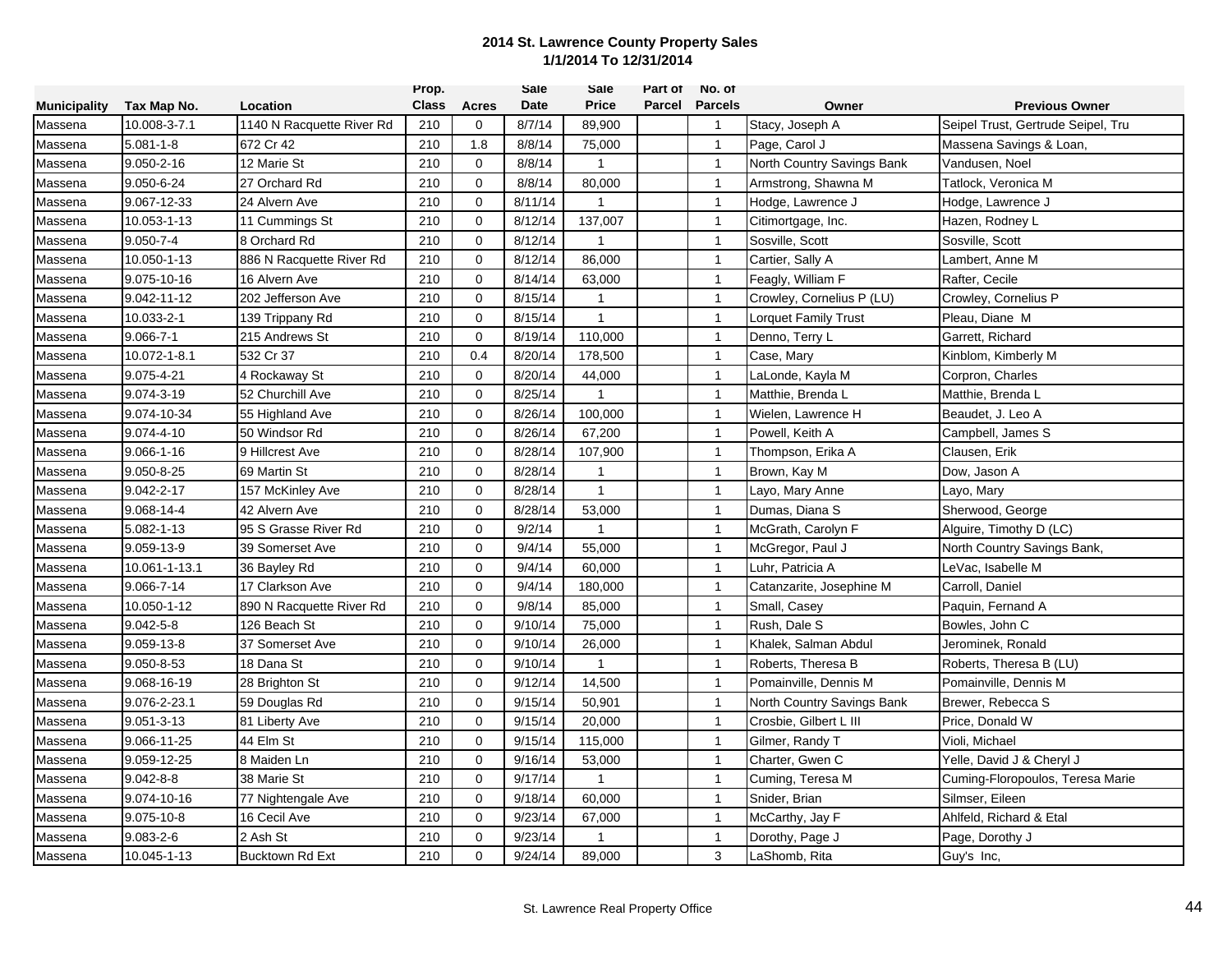|                     |                 |                          | Prop.        |              | Sale     | Sale           | Part of | No. of         |                                    |                                 |
|---------------------|-----------------|--------------------------|--------------|--------------|----------|----------------|---------|----------------|------------------------------------|---------------------------------|
| <b>Municipality</b> | Tax Map No.     | Location                 | <b>Class</b> | Acres        | Date     | <b>Price</b>   | Parcel  | <b>Parcels</b> | Owner                              | <b>Previous Owner</b>           |
| Massena             | 5.080-2-18      | 633 Cr 42                | 210          | 0            | 9/25/14  | 52,920         |         | $\overline{1}$ | Secretary of H.U.D.                | Loffler, Richard                |
| Massena             | 9.075-10-39     | 47 Douglas Rd            | 210          | $\mathbf{0}$ | 9/25/14  | 25,500         |         | $\mathbf{1}$   | Chaaban, Salah                     | Nationstar Mortgage, LLC        |
| Massena             | 9.050-3-19      | 117 Beach St             | 210          | $\mathbf 0$  | 9/26/14  | $\mathbf{1}$   |         | $\mathbf{1}$   | Alred, David W & Jeffrey A         | Alred, Virgil                   |
| Massena             | 9.068-10-8      | 16 Stearns St            | 210          | $\mathbf 0$  | 9/26/14  | 26,064         |         | $\mathbf{1}$   | Interstate Intrinsic Value, Fund A | Butler, Jonathan                |
| Massena             | $9.067 - 6 - 4$ | 87 E Orvis St            | 210          | $\mathbf 0$  | 9/26/14  | 0              |         | $\mathbf{1}$   | Beaulieu, Marc J                   | Beaulieu, Marc J                |
| Massena             | 10.070-2-18.1   | 292 N Racquette River Rd | 210          | 2.3          | 9/26/14  | 128,000        |         | $\mathbf{1}$   | Rowledge, Allen W                  | LeBoeuf, Alan J                 |
| Massena             | 9.067-5-16      | 15 Douglas Rd            | 210          | $\mathbf 0$  | 9/30/14  | 50,000         |         | $\overline{c}$ | Greene, Angela N                   | Snider, William                 |
| Massena             | 9.059-8-31      | 14 Grinnell Ave          | 210          | $\mathbf 0$  | 9/30/14  | 5,751          |         | $\mathbf{1}$   | McGregor, Angela E                 | St. Lawrence County,            |
| Massena             | 9.051-8-17      | 70 Chase St              | 210          | $\Omega$     | 9/30/14  | 60,000         |         | $\overline{1}$ | Eurto, Adam J                      | Gollinger, Francis              |
| Massena             | $9.042 - 3 - 7$ | 17 Monroe Pkwy           | 210          | $\mathbf 0$  | 9/30/14  | 36,000         |         | $\mathbf{1}$   | Lanning, Katelynne                 | Glaude, Roland A                |
| Massena             | 9.074-2-33.1    | 32 Westwood Dr           | 210          | $\Omega$     | 9/30/14  | 1              |         | $\mathbf{1}$   | Meshurel, Ronald G                 | Meshurel, Roland G              |
| Massena             | $9.049 - 3 - 3$ | 28 Hospital Dr           | 210          | $\mathbf 0$  | 9/30/14  | 11             |         | $\mathbf{1}$   | Brooking, Luanne E                 | Brooking, Luanne                |
| Massena             | 9.074-8-20      | 31 Nightengale Ave       | 210          | $\mathbf{0}$ | 10/2/14  | $\mathbf{1}$   |         | $\overline{1}$ | Wing, Anne C                       | Wing, Constance (LU)            |
| Massena             | $9.059 - 7 - 6$ | 18 Boynton St            | 210          | $\mathbf 0$  | 10/3/14  | 33,000         |         | $\mathbf{1}$   | Tanner, Michael A                  | Aslanian, Marie Jeanette        |
| Massena             | 9.068-14-24     | 46 Brighton St           | 210          | $\mathbf 0$  | 10/4/14  | 14,000         |         | $\overline{1}$ | Weller, Kevin J                    | St. Lawrence County,            |
| Massena             | 9.057-9-10      | 11 West Ave              | 210          | $\mathbf 0$  | 10/4/14  | 1,200          |         | $\overline{1}$ | American Asphalt, Inc.             | St. Lawrence County,            |
| Massena             | 9.059-8-29      | 10 Grinnell Ave          | 210          | $\mathbf 0$  | 10/4/14  | 5,000          |         | $\mathbf{1}$   | American Asphalt, Inc.             | St. Lawrence County,            |
| Massena             | 9.076-2-23.1    | 59 Douglas Rd            | 210          | $\mathbf 0$  | 10/8/14  | 15,000         |         | $\mathbf{1}$   | Ashley, Edward J                   | North Country Savings Bank,     |
| Massena             | 9.057-2-22      | 15 Claremont Ave         | 210          | $\mathbf 0$  | 10/8/14  | 75,000         |         | $\mathbf{1}$   | Young, Jeffrey R                   | Conese, Kathy S                 |
| Massena             | 17.001-1-8      | 170 Cr 37                | 210          | 24           | 10/9/14  | 187,500        |         | $\overline{c}$ | Ray, Robert G                      | Haines (Estate), Bernard L      |
| Massena             | 9.057-3-11      | 3 Baldwin Ave            | 210          | $\mathbf 0$  | 10/10/14 | 110,000        |         | $\mathbf{1}$   | Chilton, Shelly A                  | Cheesman, Kevin L               |
| Massena             | $9.066 - 6 - 5$ | 10 Prospect Ave          | 210          | $\mathbf 0$  | 10/10/14 | $\mathbf{1}$   |         | $\mathbf{1}$   | North Country Savings Bank         | Pascale, Arthur M               |
| Massena             | 9.067-5-37      | 37 Walnut Ave            | 210          | $\mathbf 0$  | 10/15/14 | 65,000         |         | $\mathbf{1}$   | Arsenault, Sarah J                 | Parrott, Mark L                 |
| Massena             | 9.042-7-15      | 131 Beach St             | 210          | 0            | 10/15/14 | 21,000         |         | $\mathbf{1}$   | Williamson, Howard C               | Fregoe, Bryan                   |
| Massena             | 5.004-1-6.21    | 902 Cr 42                | 210          | 1.2          | 10/20/14 | 500            |         | $\mathbf{1}$   | Bank of America, N.A.              | Adams, Esq., Referee, Thomas R. |
| Massena             | $9.057 - 8 - 2$ | 4 Hospital Dr            | 210          | $\mathbf{0}$ | 10/21/14 | 58,000         |         | $\overline{1}$ | Bond, Travis J                     | Hoxie, Marci L                  |
| Massena             | 9.051-10-37     | 27 Ames St               | 210          | $\mathbf 0$  | 10/21/14 | 1              |         | $\mathbf{1}$   | Ouimet, Angel (LU)                 | Foster, Carol                   |
| Massena             | 5.004-1-6.21    | 902 Cr 42                | 210          | 1.2          | 10/22/14 | 10             |         | $\overline{1}$ | Secretary of H.U.D.                | Bank of America, N.A.,          |
| Massena             | 9.076-2-18      | 80 Parker Ave            | 210          | $\mathbf 0$  | 10/23/14 | $\mathbf{1}$   |         | $\overline{1}$ | Perry, Georgette V                 | Perry, Joseph A                 |
| Massena             | 9.074-8-20      | 31 Nightengale Ave       | 210          | $\mathbf 0$  | 10/24/14 | 1              |         | $\overline{1}$ | Wing, Ann C                        | Wing, Anne C                    |
| Massena             | 9.058-2-36      | 130 Maple St             | 210          | $\mathbf 0$  | 10/27/14 | 21,000         |         | $\mathbf{1}$   | Layo, Lloyd Jr                     | St. Lawrence County,            |
| Massena             | 5.080-2-13      | 628 Cr 42                | 210          | $\mathbf 0$  | 10/27/14 | 154,000        |         | $\mathbf{1}$   | Major, Anthony                     | Randall, Larry D                |
| Massena             | 9.075-10-2      | 37 Rockaway St           | 210          | $\mathbf 0$  | 10/28/14 | $\mathbf 1$    |         | $\mathbf{1}$   | Sheets, William T                  | Nezezon, Paula J                |
| Massena             | 9.050-2-27      | 9 Lawrence St            | 210          | $\mathbf 0$  | 10/29/14 | 21,000         |         | $\mathbf{1}$   | Sequin, Rick                       | St. Lawrence County,            |
| Massena             | 9.067-6-17      | 12 Grassmere Ave         | 210          | $\mathbf 0$  | 10/29/14 | 11,000         |         | $\mathbf{1}$   | Gormley, Douglas E                 | St. Lawrence County,            |
| Massena             | 9.059-4-31      | 22 Park Ave              | 210          | $\mathbf 0$  | 10/30/14 | $\overline{1}$ |         | $\mathbf{1}$   | Premo, Toby L                      | Sardegna, John Michael          |
| Massena             | 9.051-10-9      | 20 Belmont St            | 210          | $\mathbf 0$  | 10/30/14 | 40,000         |         | $\mathbf{1}$   | Brown, William                     | Lovely, Michael J               |
| Massena             | 9.083-3-16      | 8 Isabel St              | 210          | $\mathbf 0$  | 10/30/14 | 29,500         |         | 2              | Grant, David A                     | Grant, David A                  |
| Massena             | 10.061-3-21     | 246 Hubbard Rd           | 210          | $\Omega$     | 10/30/14 | 10,000         |         | $\overline{1}$ | Serguson, Teresa K                 | Serguson, Teresa K              |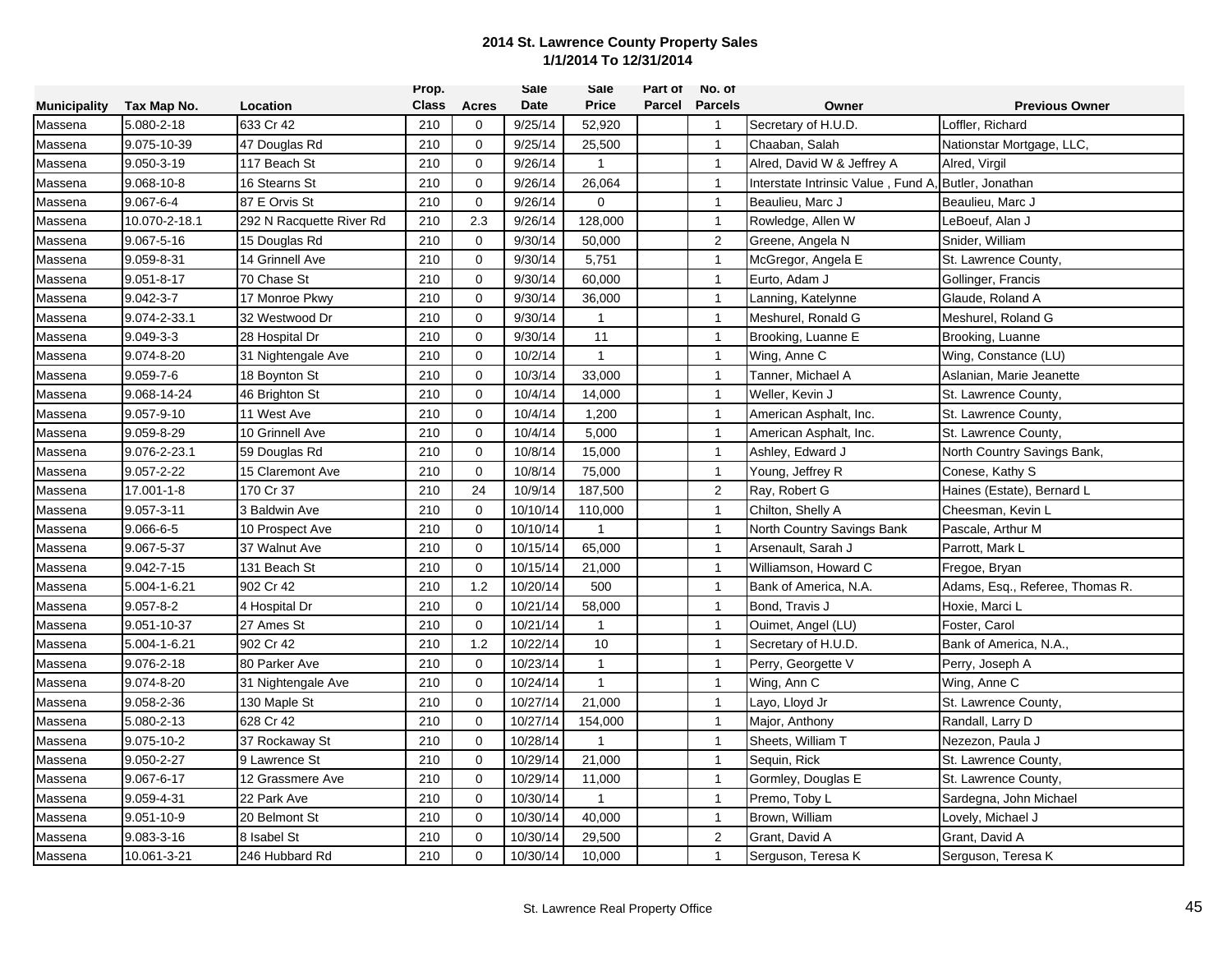|                     |                  |                             | Prop.        |              | <b>Sale</b> | Sale         | Part of | No. of         |                               |                                |
|---------------------|------------------|-----------------------------|--------------|--------------|-------------|--------------|---------|----------------|-------------------------------|--------------------------------|
| <b>Municipality</b> | Tax Map No.      | Location                    | <b>Class</b> | Acres        | Date        | <b>Price</b> | Parcel  | <b>Parcels</b> | Owner                         | <b>Previous Owner</b>          |
| Massena             | $9.042 - 6 - 1$  | 124 Beach St                | 210          | 0            | 10/31/14    | $\mathbf{1}$ |         | $\overline{1}$ | <b>McCarthy Family Trust</b>  | McCarthy, Thelma P             |
| Massena             | 9.066-10-2       | 25 Riverside Pkwy           | 210          | $\mathbf{0}$ | 10/31/14    | 230,000      |         | $\mathbf{1}$   | Tressa, Paul E                | Reynolds, Richard L            |
| Massena             | 10.004-3-34      | 171 Carey Rd                | 210          | $\mathbf 0$  | 11/4/14     | 55,000       |         | $\overline{2}$ | Monroe, Daryl                 | Monroe, Daryl (LC)             |
| Massena             | 9.083-2-22       | 230 Prospect Ave            | 210          | $\mathbf 0$  | 11/4/14     | $\mathbf{1}$ |         | $\mathbf{1}$   | White, Michael W              | White, Marion E                |
| Massena             | 9.042-11-11      | 204 Jefferson Ave           | 210          | $\mathbf 0$  | 11/4/14     | 50,000       |         | $\mathbf{1}$   | Young, Jaime Lynne            | Young, Jeffrey R               |
| Massena             | $9.049 - 3 - 4$  | 26 Hospital Dr              | 210          | $\mathbf 0$  | 11/6/14     | 70,000       |         | $\mathbf{1}$   | Bouchard, Lynn R              | Stubbs, Laura M                |
| Massena             | 9.042-12-4       | 8 Washington St             | 210          | $\mathbf 0$  | 11/6/14     | 60,000       |         | $\overline{1}$ | Barnes, Joshua T              | LANE, ANDREA, TERRANOVA, KARLA |
| Massena             | 11.001-1-19      | 477 Sh 37C                  | 210          | 0.5          | 11/10/14    | 45,000       |         | $\mathbf{1}$   | Risoni, Sean T                | Callahan, John F               |
| Massena             | 9.060-5-23       | 14 Woodlawn Ave             | 210          | $\Omega$     | 11/11/14    | 70,000       |         | $\overline{1}$ | Brooks, Amanda                | Martell, Debra Rayome          |
| Massena             | $9.051 - 1 - 30$ | 133 Jefferson Ave           | 210          | $\mathbf 0$  | 11/12/14    | $\mathbf{1}$ |         | $\mathbf{1}$   | Besio, Mary S (LU)            | Besio, Mary S                  |
| Massena             | 9.058-3-35       | 13 Haskell St               | 210          | 0.49         | 11/14/14    | 70,000       |         | $\mathbf{1}$   | Gagne, Evette L               | Lett (f.k.a. Dupree), Kelly A  |
| Massena             | $6.065 - 1 - 1$  | 439 Roosevelt Rd            | 210          | $\mathbf 0$  | 11/18/14    | 6,000        |         | $\overline{2}$ | Gabri, Alexander (LU)         | Gabri, Stephen M               |
| Massena             | $9.050 - 3 - 8$  | 112 Beach St                | 210          | $\mathbf 0$  | 11/20/14    | 33,000       |         | $\overline{1}$ | Ashley, Raymond H             | SRMOF II 2012-1 TRUST,         |
| Massena             | 9.076-6-19       | 2 Urban Dr                  | 210          | $\mathbf 0$  | 11/21/14    | 88,000       |         | $\mathbf{1}$   | Tremblay, Joshua J            | Lamay, Darrell                 |
| Massena             | 9.084-2-44       | 144 S Raquette St           | 210          | $\mathbf 0$  | 11/21/14    | 49,000       |         | $\overline{1}$ | Tammac Holdings Corp          | Thomas, Deshelia R             |
| Massena             | 10.008-4-25      | 154 Sh 37C                  | 210          | $\mathbf 0$  | 11/24/14    | 57,500       |         | $\overline{1}$ | Brewer, Ricky D               | Mayville, Mary E               |
| Massena             | 9.051-4-35       | 64 Bishop Ave               | 210          | $\mathbf 0$  | 11/28/14    | 1            |         | $\mathbf{1}$   | Greene Revocable Living Trust | Greene, Hiram                  |
| Massena             | 10.026-3-6       | 20 S Grasse River Rd        | 210          | $\mathbf 0$  | 12/1/14     | $\mathbf{1}$ |         | $\mathbf{1}$   | Frederick, Richard J          | Frederick, Richard J           |
| Massena             | 9.074-10-7       | 35 Highland Ave             | 210          | $\mathbf 0$  | 12/5/14     | 110,000      |         | $\mathbf{1}$   | Smith, Edward G II            | Mossow, Kim J                  |
| Massena             | 9.075-5-7.1      | 2,6 Cecil Ave               | 210          | 0.35         | 12/8/14     | 11           |         | $\overline{1}$ | Baxter, Eleanor & Merlo (LU)  | Baxter, Merlon T               |
| Massena             | 9.068-14-34      | 63 Parker Ave               | 210          | $\mathbf 0$  | 12/8/14     | $\mathbf{1}$ |         | $\mathbf{1}$   | Fowler, Marty                 | Watson, James                  |
| Massena             | 9.068-13-27      | 29 Howard St                | 210          | $\mathbf 0$  | 12/9/14     | 43,000       |         | $\mathbf{1}$   | Walker, Earl B                | Smith Family Trust,            |
| Massena             | $9.083 - 6 - 6$  | 31 McCluskey Ave            | 210          | $\mathbf 0$  | 12/10/14    | 68,500       |         | $\mathbf{1}$   | Irish, Andrew S               | Burley, Allen                  |
| Massena             | 9.075-3-14       | 54 Grove St                 | 210          | $\Omega$     | 12/10/14    | 25,000       |         | $\mathbf{1}$   | Perkins, Jeffrey L            | Debien-Dean, Susan             |
| Massena             | 9.067-5-15       | 13 Douglas Rd               | 210          | $\mathbf 0$  | 12/10/14    | 10,000       |         | 3              | Snider, Richard               | Snider, William F              |
| Massena             | $9.074 - 4 - 6$  | 40 Windsor Rd               | 210          | $\mathbf{0}$ | 12/11/14    | 1            |         | $\overline{1}$ | Balukjian, Sarkis K           | Balukjian, Sarkis              |
| Massena             | 9.068-2-14       | 226 E Orvis St              | 210          | $\mathbf 0$  | 12/11/14    | 31,100       |         | $\mathbf{1}$   | US Bank Trust, N.A.           | Frazier, Carolyn M             |
| Massena             | 5.083-2-3        | 175 S Grasse River Rd Lot 6 | 210          | $\mathbf 0$  | 12/11/14    | $\mathbf{1}$ |         | 2              | Donnelly, Floyd P (LU)        | Donnelly, Floyd P              |
| Massena             | 9.051-4-39       | 59 Somerset Ave             | 210          | $\mathbf 0$  | 12/13/14    | 2,500        |         | $\mathbf{1}$   | Guardian Preservation, LLC    | Schwartfigure, Melissa         |
| Massena             | $9.074 - 6 - 4$  | 38 Clarkson Ave             | 210          | $\mathbf 0$  | 12/14/14    | 1            |         | $\overline{1}$ | Marrin, Bernard E             | Marrin, Bernard (LU)           |
| Massena             | 9.074-10-8       | 59 Nightengale Ave          | 210          | $\mathbf 0$  | 12/17/14    | 57,000       |         | $\mathbf{1}$   | Dufresne, Stefan              | McCarthy, Bonnie J             |
| Massena             | 9.074-5-10       | 44 Sherwood Dr              | 210          | $\mathbf 0$  | 12/17/14    | 145,000      |         | $\mathbf{1}$   | McCarthy, Brent J             | Rockhill, Cindy A              |
| Massena             | 9.042-2-19       | 153 Beach St                | 210          | $\mathbf 0$  | 12/19/14    | 11           |         | $\mathbf{1}$   | Monacelli, Larry              | Cooney, Donald                 |
| Massena             | 9.060-6-15       | 14 Richards St              | 210          | $\mathbf 0$  | 12/23/14    | 11           |         | $\mathbf{1}$   | Smith, Ryan V                 | Smith, Ryan V                  |
| Massena             | 9.060-6-14       | 16 Richards St              | 210          | $\mathbf 0$  | 12/23/14    | 40,000       |         | $\mathbf{1}$   | Smith, Ryan V                 | Ledbetter, Daniel              |
| Massena             | 9.043-3-18       | 190 Jefferson Ave           | 210          | $\mathbf 0$  | 12/24/14    | 61,000       |         | $\mathbf{1}$   | Crump, Chris F                | Cole, Tonya M                  |
| Massena             | 9.042-4-57       | 23 Washington St            | 210          | $\mathbf 0$  | 12/24/14    | 28,000       |         | $\mathbf{1}$   | Taylor, Mary Jean             | Taylor, Anne                   |
| Massena             | 9.051-6-38       | 8 James St                  | 220          | $\mathbf 0$  | 5/6/14      | 65,000       |         | $\mathbf{1}$   | Benjamin, Miller              | Miller, Benjamin (LC)          |
| Massena             | 9.083-2-19       | 240 Prospect Ave            | 220          | $\Omega$     | 6/12/14     | 55,000       |         | $\overline{1}$ | Massena Savings & Loan        | Harris, Valerie A              |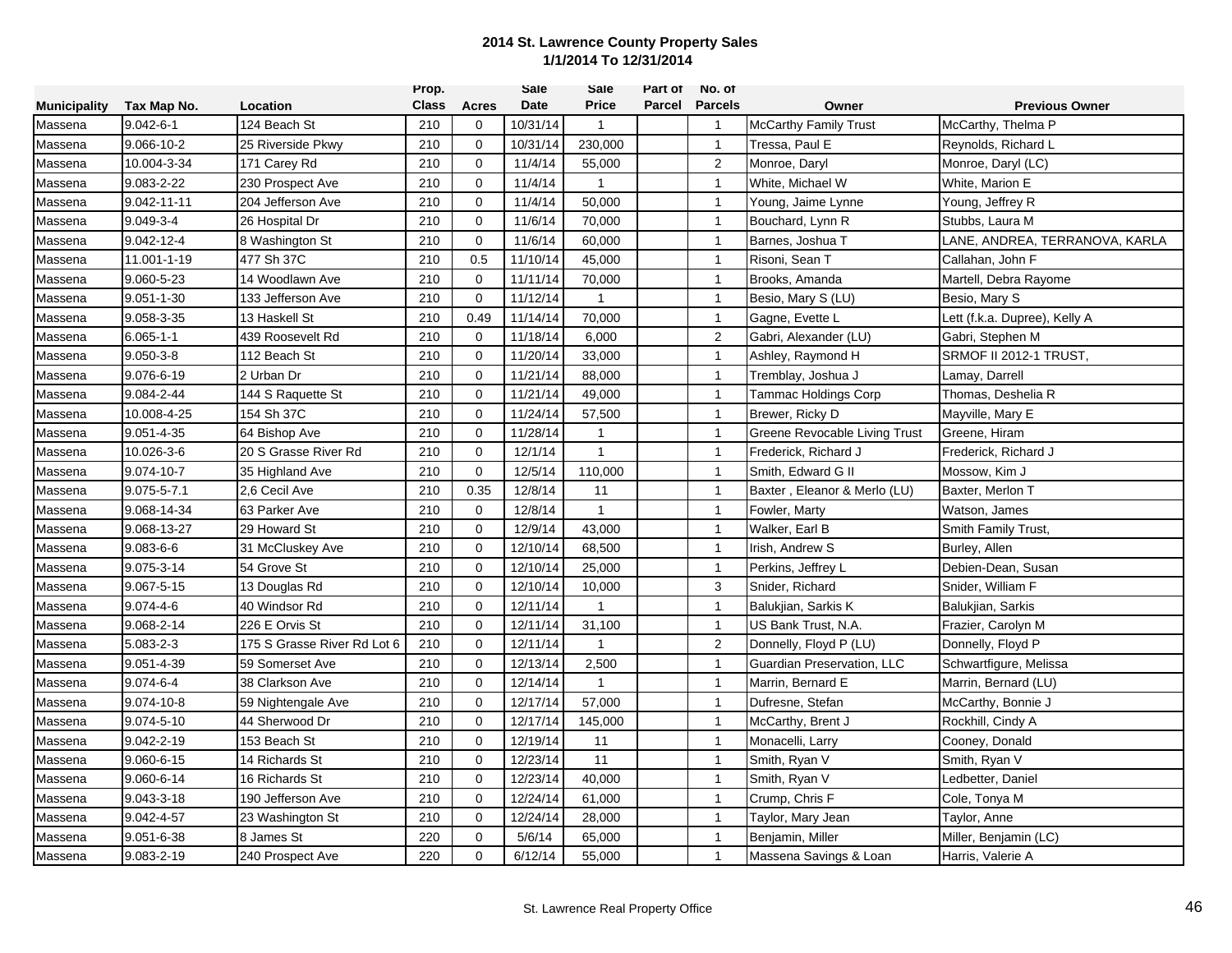|                     |                 |                      | Prop.        |             | Sale     | Sale           | Part of | No. of         |                                     |                               |
|---------------------|-----------------|----------------------|--------------|-------------|----------|----------------|---------|----------------|-------------------------------------|-------------------------------|
| <b>Municipality</b> | Tax Map No.     | Location             | <b>Class</b> | Acres       | Date     | <b>Price</b>   | Parcel  | <b>Parcels</b> | Owner                               | <b>Previous Owner</b>         |
| Massena             | 9.083-7-29      | 90 W Hatfield Street | 220          | 0           | 8/13/14  | $\mathbf{1}$   |         | $\overline{1}$ | Cappiello, Reanan K                 | Cappiello, Derek              |
| Massena             | 9.083-2-19      | 240 Prospect Ave     | 220          | $\mathbf 0$ | 8/28/14  | 55,000         |         | $\mathbf{1}$   | Barto, Renee M                      | Massena Savings & Loan,       |
| Massena             | 10.061-3-36     | 277 Reed Dr          | 220          | 0           | 9/12/14  | $\mathbf{1}$   |         | $\mathbf{1}$   | O'Keefe, Daniel Sr.                 | O'Keefe, Daniel               |
| Massena             | 9.060-3-15      | 40 Willow St         | 220          | $\mathbf 0$ | 9/30/14  | 7,527          |         | $\mathbf{1}$   | McGregor, Angela E                  | St. Lawrence County,          |
| Massena             | 10.033-2-11     | 204 Trippany Rd      | 220          | 1.9         | 10/29/14 | 20,000         |         | $\mathbf{1}$   | Alguire, Timothy D                  | St. Lawrence County,          |
| Massena             | 9.051-6-15.1    | 27 Spruce St         | 220          | $\Omega$    | 10/30/14 | 1              |         | $\mathbf{1}$   | Burnett, Vicki L                    | Burnett, Vicki                |
| Massena             | 9.050-10-24     | 123 N Main St        | 220          | $\mathbf 0$ | 12/31/14 | $\mathbf{1}$   |         | $\mathbf{1}$   | Racine, Sylvia A                    | Racine, Gary                  |
| Massena             | $9.083 - 3 - 6$ | 354 S Main St        | 230          | $\mathbf 0$ | 3/28/14  | $\mathbf{1}$   |         | $\mathbf{1}$   | Fiacco, Mary (Estate of)            | Fiacco, Maria (LU)            |
| Massena             | $9.083 - 3 - 6$ | 354 S Main St        | 230          | $\Omega$    | 3/28/14  | $\mathbf{1}$   |         | $\mathbf{1}$   | Price, Donald W                     | Fiacco, Mary (Estate of)      |
| Massena             | 5.004-2-15.11   | 191 Fregoe Rd        | 270          | 6           | 2/27/14  | 11             |         | $\overline{2}$ | Vivian, Grant L                     | Grant, Vivian                 |
| Massena             | 11.001-1-2.1    | 267 Sh 37C           | 270          | 9.4         | 8/20/14  | $\mathbf{1}$   |         | $\mathbf{1}$   | Miller, Scott & Christina           | Miller, Scott M               |
| Massena             | 9.059-6-29.12   | <b>Cornell Ave</b>   | 310          | $\mathbf 0$ | 9/27/14  | $\mathbf{1}$   |         | $\mathbf{1}$   | Arquette, Andrew B                  | Wyeth, Bonnie A               |
| Massena             | 10.001-6-13     | <b>Brothers Rd</b>   | 311          | $\mathbf 0$ | 3/21/14  | $\mathbf{1}$   |         | $\overline{1}$ | Sullivan, Patrick J                 | Sullivan, Patrick & ETAL J    |
| Massena             | 9.068-15-17     | 13 Brighton St       | 311          | $\mathbf 0$ | 5/9/14   | 46,000         |         | $\overline{2}$ | Rubado, David J                     | Murray, Anita M (LU)          |
| Massena             | 6.003-1-33      | 174 Roosevelt Rd     | 311          | 21.7        | 6/20/14  | 60,000         |         | $\overline{1}$ | LaFave, Roland L                    | Guyette, Floyd F              |
| Massena             | 10.070-3-4      | N Racquette River Rd | 311          | $\mathbf 0$ | 7/8/14   | 3,919          |         | $\mathbf{1}$   | St. Lawrence County                 | Scott, Eric C                 |
| Massena             | $5.003 - 1 - 9$ | Off Sh 131           | 311          | 72.3        | 7/8/14   | 10,180         |         | $\mathbf{1}$   | St. Lawrence County                 | Estano, William               |
| Massena             | 10.070-3-9      | N Racquette River Rd | 311          | $\mathbf 0$ | 7/8/14   | 3,919          |         | $\mathbf{1}$   | St. Lawrence County                 | Scott, Eric C                 |
| Massena             | 10.069-1-45     | Off E Hatfield St    | 311          | $\mathbf 0$ | 7/9/14   | 1              |         | $\mathbf{1}$   | Lawrence, Eleanor V                 | Floyd M. Lawrence (Estate).   |
| Massena             | 9.067-12-28     | Ridgewood Ave        | 311          | $\mathbf 0$ | 7/29/14  | 10,000         |         | $\overline{1}$ | Henry, Jamie B                      | Beyer, Ruth Ann               |
| Massena             | 10.069-1-8      | 234 E Hatfield St    | 311          | $\mathbf 0$ | 8/8/14   | 2,500          |         | $\mathbf{1}$   | Lavoie, Stephane                    | Parks, Bobby                  |
| Massena             | 10.012-1-6      | N Racquette River Rd | 311          | $\mathbf 0$ | 9/17/14  | 1              |         | $\mathbf{1}$   | Favreau, Bertha                     | Favreau, Bertha Jones J       |
| Massena             | $5.003 - 1 - 9$ | Off Sh 131           | 311          | 73.6        | 10/2/14  | 14,205         |         | $\mathbf{1}$   | Estano, William                     | St Lawrence County,           |
| Massena             | 10.070-3-4      | N Racquette River Rd | 311          | 0           | 10/4/14  | 300            |         | $\mathbf{1}$   | Bassette, Austin                    | St. Lawrence County,          |
| Massena             | 10.033-2-22     | Trippany Rd          | 311          | 7.3         | 10/27/14 | $\mathbf{1}$   |         | $\overline{2}$ | <b>JMT Property Associates, LLC</b> | Tyo Development Corp,         |
| Massena             | 10.070-3-9      | N Racquette River Rd | 311          | $\mathbf 0$ | 10/27/14 | 200            |         | $\overline{1}$ | Martin, Gregory A                   | St. Lawrence County,          |
| Massena             | 10.032-3-4.2    | 3 CR 42A             | 311          | $\mathbf 0$ | 11/7/14  | 15,000         |         | $\mathbf{1}$   | Hondusky, Jan Erik                  | Rivercrest Enterprises, Inc., |
| Massena             | 5.004-2-15.12   | 221 Fregoe Rd        | 311          | 1.9         | 12/13/14 | 8,000          |         | $\mathbf{1}$   | Carbone, Samuel D Jr.               | Grant, Steven D               |
| Massena             | $9.050 - 6 - 3$ | 182 N Main St        | 311          | $\mathbf 0$ | 12/31/14 | $\mathbf{1}$   |         | $\overline{4}$ | Racine, Sylvia A                    | Racine, Gary                  |
| Massena             | 10.045-1-37     | <b>Bucktown Rd</b>   | 314          | $\mathbf 0$ | 8/15/14  | $\mathbf{1}$   |         | $\overline{1}$ | McGee, Patrick J                    | Mcgee, Charles O              |
| Massena             | 10.001-1-27     | Sh 37                | 314          | 4.7         | 9/15/14  | $\overline{0}$ |         | $\mathbf{1}$   | Robbins, Gail & ETAL                | Raymond, Bertha               |
| Massena             | 5.003-1-6.112   | 26 Donaghue Rd       | 314          | 5.8         | 10/1/14  | 16,000         |         | $\mathbf{1}$   | Major, Anthony                      | Howitt, Kathleen              |
| Massena             | 10.078-2-3      | Off Cr 37            | 314          | $\mathbf 0$ | 10/27/14 | 100            |         | $\mathbf{1}$   | McGay, Jeremy                       | St Lawrence County,           |
| Massena             | 6.003-1-19      | 265 Hall Rd          | 314          | $\mathbf 0$ | 10/27/14 | 100            |         | $\mathbf{1}$   | Kipp, Bryon                         | St. Lawrence County,          |
| Massena             | 5.003-1-6.113   | 22 Donaghue Rd       | 314          | 1.6         | 11/5/14  | 12,000         |         | $\mathbf{1}$   | Prescott, James                     | Howitt, Kathleen              |
| Massena             | 17.001-1-3      | <b>Hammill Rd</b>    | 321          | 11.3        | 3/4/14   | 8,500          |         | $\mathbf{1}$   | Kimble, Orval                       | Miller, Thomas C              |
| Massena             | 17.001-1-20.11  | Hammill Rd           | 321          | 48.5        | 5/15/14  | 15,000         |         | $\mathbf{1}$   | Matthews, Dale J                    | Haines, Bernard               |
| Massena             | 6.003-1-38.1    | Roosevelt Rd         | 321          | 81.9        | 7/29/14  | 11             |         | $\mathbf{1}$   | King, Windell R                     | Salmon River Holdings, LLC,   |
| Massena             | $9.049 - 1 - 1$ | Off Hospital Dr      | 322          | 10.1        | 2/21/14  | 40,900         |         | $\overline{1}$ | Massena Savings & Loan              | Stankovic, Miljan             |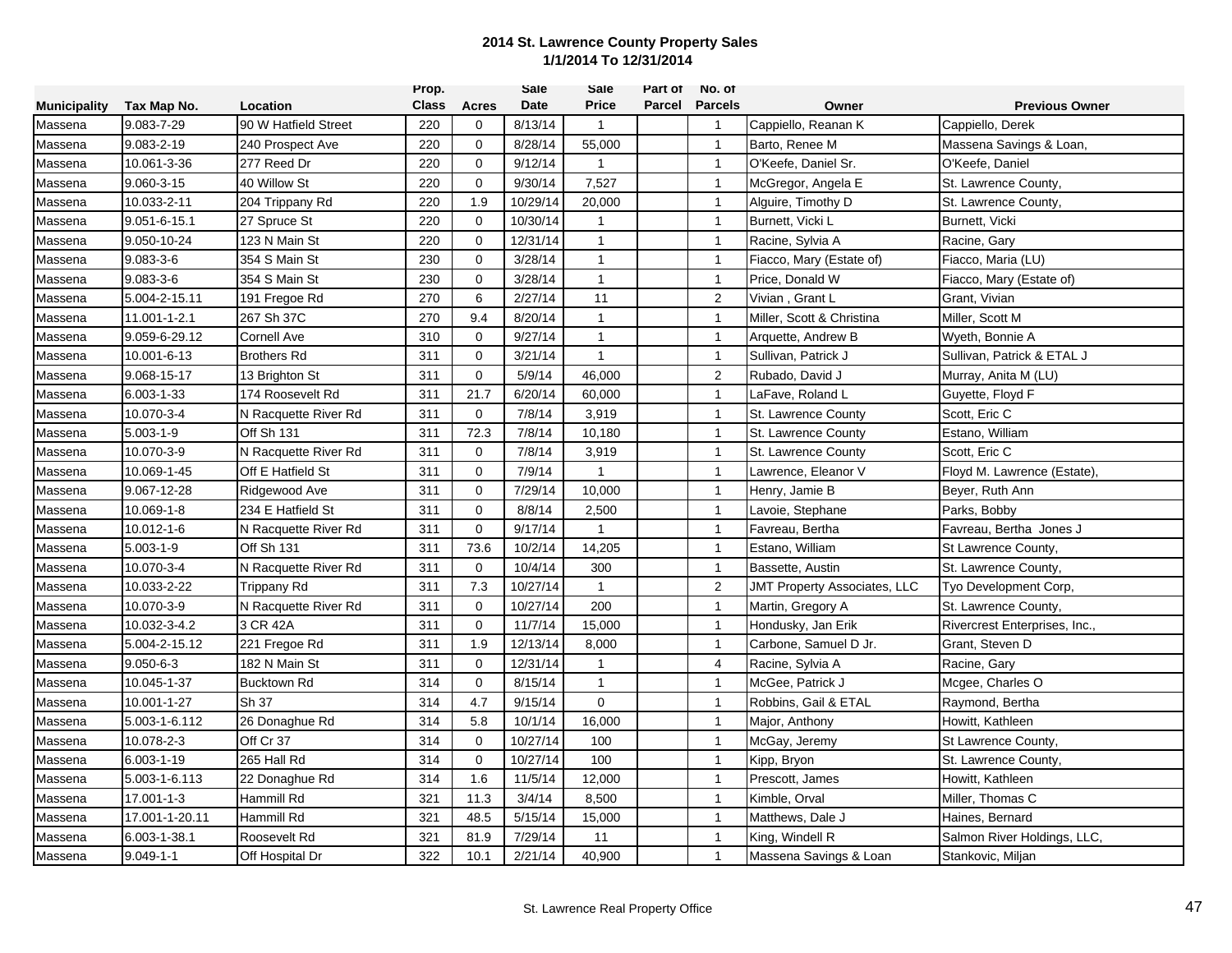|                     |                 |                              | Prop.        |                | Sale     | Sale           | Part of | No. of         |                                      |                                 |
|---------------------|-----------------|------------------------------|--------------|----------------|----------|----------------|---------|----------------|--------------------------------------|---------------------------------|
| <b>Municipality</b> | Tax Map No.     | Location                     | <b>Class</b> | <b>Acres</b>   | Date     | <b>Price</b>   | Parcel  | <b>Parcels</b> | Owner                                | <b>Previous Owner</b>           |
| Massena             | 5.003-1-6.13    | 70 Donaghue Rd               | 322          | 10.6           | 8/1/14   | 14,500         |         | $\overline{1}$ | Gordon, Jerry P                      | Howitt, Kathleen M              |
| Massena             | 10.002-15-2.1   | Trippany Rd                  | 322          | 18             | 8/12/14  | $\mathbf{1}$   |         | $\mathbf{1}$   | Bergeron, Ann D                      | Murray, Ann D                   |
| Massena             | $9.075 - 2 - 6$ | 218 Main St                  | 330          | $\mathbf 0$    | 2/14/14  | $\mathbf{1}$   |         | $\overline{4}$ | Tarbell Deveopment Properties,       | Tarbell Development Properties, |
| Massena             | 5.004-2-4.1     | 240 Fregoe Rd                | 400          | 2.7            | 4/3/14   | $\mathbf{1}$   |         | $\overline{2}$ | Burke, Shawn                         | Burke, Donna                    |
| Massena             | 10.001-8-3      | 524,526A&B 528 CR 42         | 415          | 14.2           | 3/25/14  | 400,000        |         | $\mathbf{1}$   | <b>Broadband Telecom Service IIc</b> | Darling, Dwaine P               |
| Morristown          | 97.003-1-25.1   | 62 Watson Rd                 | 100          | 39.5           | 5/2/14   | 147,000        |         | $\overline{1}$ | Stout, David W III                   | Langtry, John S Jr Trust,       |
| Morristown          | 84.003-2-7      | 209 Scotch Bush Rd           | 100          | 53.9           | 12/15/14 | 77,490         |         | $\overline{4}$ | Breckbill, Rodney M                  | BSM, Inc,                       |
| Morristown          | 83.077-1-10     | 2 Fox Hollow Lane/prvt       | 210          | 0              | 1/6/14   | 125,000        |         | $\mathbf{1}$   | Fox, Roger D                         | Chambers, Patricia M            |
| Morristown          | 70.061-1-14     | 1 Winona Blvd/prvt           | 210          | 0.45           | 1/13/14  | 155,000        |         | $\mathbf{1}$   | Murphy, Martin D                     | Bowden, Ronald                  |
| Morristown          | 83.071-1-5      | 301 River Rd East            | 210          | $\Omega$       | 2/5/14   | 150,000        |         | $\mathbf{1}$   | Tayler, Mark                         | White, Stephen                  |
| Morristown          | 83.063-1-3      | 420 River Rd East            | 210          | 3.5            | 2/8/14   | 180,000        |         | $\mathbf{1}$   | Mahoney, Patricia P                  | Goodrich-Mahoney, John W        |
| Morristown          | 83.026-3-16.21  | 7B Lina St/prvt              | 210          | 0.4            | 2/17/14  | 1              |         | $\overline{1}$ | Lester, Nettie L                     | Lester, Nettie L                |
| Morristown          | 111.002-2-10    | 470 Sand Street Rd           | 210          | 1.2            | 2/25/14  | 50,000         |         | $\mathbf{1}$   | Lowe, Rachel M                       | Norris, David                   |
| Morristown          | 83.071-2-1      | 296 River Rd East            | 210          | 0              | 2/27/14  | 53,412         |         | $\overline{1}$ | Northern Federal Credit Union        | Appleton, Candy L               |
| Morristown          | 98.001-1-12.1   | 58 Demot Rd                  | 210          | $\overline{2}$ | 3/6/14   | 15,000         |         | $\mathbf{1}$   | Whitmarsh, Gerry                     | Whitmarsh, Gary                 |
| Morristown          | 97.003-1-8      | 2633 Sh 37                   | 210          | 71             | 3/14/14  | $\mathbf{1}$   |         | $\overline{2}$ | Lowery, Vernon A                     | Lowery, Vernon H                |
| Morristown          | 97.001-2-19     | 2767 Sh 37                   | 210          | 0.5            | 3/14/14  | $\mathbf{1}$   |         | 11             | Lowery, Vernon A                     | (Estate) Lowery, Vernon H       |
| Morristown          | 112.002-1-16.22 | 115,115B Cr 5                | 210          | 4.9            | 3/14/14  | $\mathbf{1}$   |         | $\mathbf{1}$   | Richard, Albert                      | (Estate) Lowery, Vernon H       |
| Morristown          | 98.070-1-18     | 3366 Cr 6                    | 210          | $\mathbf 0$    | 3/26/14  | 84,900         |         | $\mathbf{1}$   | Culp, Jordan D                       | Nanno, Thomas J                 |
| Morristown          | 69.083-1-9      | 3887 Sh 37                   | 210          | 2.8            | 4/11/14  | 1              |         | $\mathbf{1}$   | Hackett, Mary K                      | Hackett, Patrick E              |
| Morristown          | 83.049-4-2.1    | 602 Main St                  | 210          | 0.52           | 4/17/14  | 63,000         |         | $\mathbf{1}$   | Moore, Michael J III                 | Monfiletto, Joseph              |
| Morristown          | 83.041-3-19     | 303 Morris St                | 210          | $\mathbf 0$    | 4/17/14  | 30,000         |         | $\mathbf{1}$   | Gagnon, Edward D                     | Crosby, Mary M                  |
| Morristown          | 83.077-1-15     | 7 Fox Hollow Lane/prvt       | 210          | $\mathbf 0$    | 4/18/14  | 1              |         | $\mathbf{1}$   | Woods, Mark G                        | (Estate) Woods, Stephen G       |
| Morristown          | 83.026-2-34     | 46 Park St/Terrace Park/prvt | 210          | $\mathbf 0$    | 4/22/14  | 1              |         | $\mathbf{1}$   | Booth, John J                        | Booth, James W Jr(Est           |
| Morristown          | 83.049-4-8.21   | 604 Gouverneur St            | 210          | 0.8            | 4/30/14  | 30,000         |         | $\mathbf{1}$   | SRMOF II REO 2013-1 Trust            | Epprecht, Edward B              |
| Morristown          | 96.058-1-27.21  | 51 Blackstone Bay Rd East/p  | 210          | 0              | 5/9/14   | 155,000        |         | $\overline{1}$ | Fraser, Hilary T                     | Deyo, Douglas W                 |
| Morristown          | 69.084-1-11     | 3953 Sh 37                   | 210          | 2.1            | 5/19/14  | $\mathbf{1}$   |         | $\mathbf{1}$   | Livingston, Colleen M Trust          | Gratto, Clarence H              |
| Morristown          | 96.043-2-10     | 31 Mcewen Rd/prvt            | 210          | $\mathbf 0$    | 5/20/14  | 40,000         |         | $\mathbf{1}$   | Ryan, John R (LU)                    | Ryan, Michael T                 |
| Morristown          | 70.003-1-1.2    | 4147 Sh 37                   | 210          | 1.1            | 5/21/14  | 147,500        |         | $\mathbf{1}$   | Koerick, Kevin J                     | Macaulay, Derek H               |
| Morristown          | 97.004-1-26     | 237 Yankee Street Rd         | 210          | 9.2            | 6/6/14   | $\mathbf{1}$   |         | $\mathbf{1}$   | Wrobel, Donna M                      | Wrobel, John A                  |
| Morristown          | 83.063-2-13.1   | 369 River Rd East            | 210          | -1             | 6/20/14  | 72,500         |         | $\mathbf{1}$   | Grant, Steven L                      | Moquinn, Wayne L                |
| Morristown          | 98.033-1-6.1    | 3934 Cr 6                    | 210          | 0.63           | 6/26/14  | 59,000         |         | $\mathbf{1}$   | Oldfield, Jeffrey G                  | Whipple, Brendon                |
| Morristown          | 96.043-2-11     | 35 Mcewen Rd/prvt            | 210          | $\mathbf 0$    | 6/30/14  | 1              |         | $\mathbf{1}$   | Schuhmann, Ann Marie & Etal          | Schuhmann, Judith A             |
| Morristown          | 112.080-2-9     | 2282 Cr 6                    | 210          | $\mathbf 0$    | 6/30/14  | 25,000         |         | $\mathbf{1}$   | Jock, Mitchell E                     | Bisig, Kim                      |
| Morristown          | 98.077-1-5      | 3252 Cr 6                    | 210          | $\Omega$       | 6/30/14  | $\overline{1}$ |         | $\mathbf{1}$   | Gallagher, Robert D                  | Gallagher, Donald               |
| Morristown          | 83.034-4-1      | 42 Park St/Terrace Park/prvt | 210          | 0.8            | 7/8/14   | 8,088          |         | $\mathbf{1}$   | <b>St Lawrence County</b>            | Krause, Roy W (LU)              |
| Morristown          | 83.004-1-5.22   | 201 English Settlement Rd    | 210          | $\mathbf 0$    | 7/8/14   | 1,248          |         | $\mathbf{1}$   | <b>St Lawrence County</b>            | Joanette, Mary Beth             |
| Morristown          | 83.026-2-43     | 15 Terrace Park Rd # 4/Prvt  | 210          | $\mathbf 0$    | 7/8/14   | 4,313          |         | $\mathbf{1}$   | <b>St Lawrence County</b>            | Krause, Roy W                   |
| Morristown          | 97.001-2-17.2   | 2819 Sh 37                   | 210          | 1.8            | 7/8/14   | 8,822          |         | $\mathbf{1}$   | <b>St Lawrence County</b>            | Perretta, Frank P               |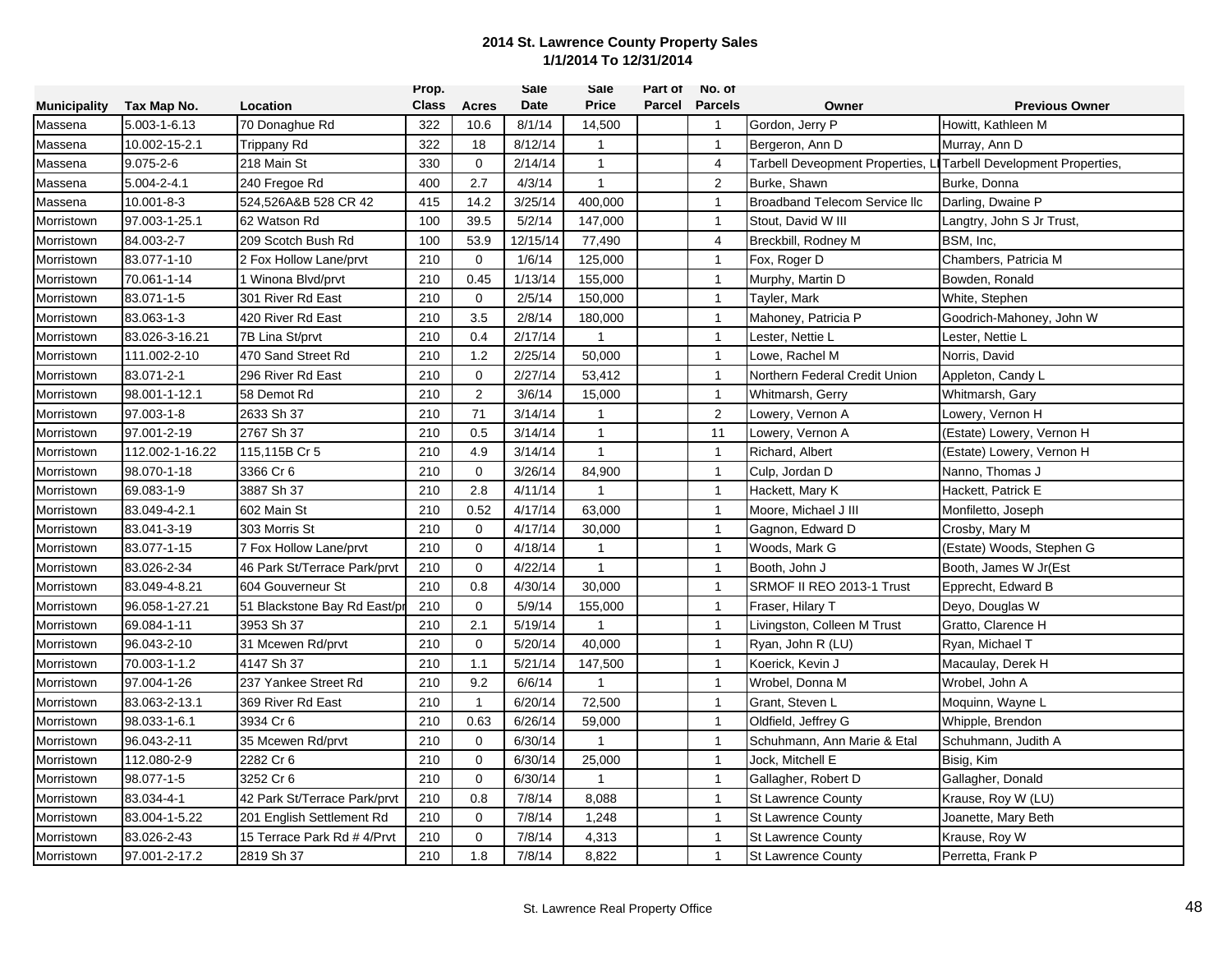|                     |                |                              | Prop.        |              | Sale     | Sale           | Part of | No. of           |                               |                                      |
|---------------------|----------------|------------------------------|--------------|--------------|----------|----------------|---------|------------------|-------------------------------|--------------------------------------|
| <b>Municipality</b> | Tax Map No.    | Location                     | <b>Class</b> | Acres        | Date     | <b>Price</b>   | Parcel  | <b>Parcels</b>   | Owner                         | <b>Previous Owner</b>                |
| Morristown          | 112.072-1-5    | 2393, 2395 Cr 6              | 210          | 1.3          | 7/8/14   | 3,356          |         | $\overline{1}$   | <b>St Lawrence County</b>     | Sherron, Rachelle L.                 |
| Morristown          | 96.066-2-3     | Blackstone Bay Rd West/prvt  | 210          | $\mathbf 0$  | 7/16/14  | 53,500         |         | $\overline{1}$   | Ross, Kevin                   | Truax, Paul                          |
| Morristown          | 112.080-2-3    | 2268 Cr 6                    | 210          | 0            | 8/8/14   | $\mathbf{1}$   |         | $\overline{1}$   | Owens, William S & Wendy L    | Owens, William S                     |
| Morristown          | 83.033-1-19.1  | 107 Riverview Dr             | 210          | 0.5          | 8/8/14   | $\mathbf{1}$   |         | $\overline{1}$   | Mullarney, Patrick B Trust    | Mullarney, Patrick B                 |
| Morristown          | 83.041-2-3.11  | 202 Main St                  | 210          | $\mathbf 0$  | 8/20/14  | 46,000         |         | $\overline{1}$   | Morristown Public Library     | Davis, James C                       |
| Morristown          | 112.043-3-7    | 2814A,B Cr 6                 | 210          | 0.8          | 8/28/14  | 1              |         | $\overline{1}$   | Edgar, Ronald K Trust (LU)    | Edgar, Ronald K                      |
| Morristown          | 98.032-2-1     | 3827 Cr 6                    | 210          | 1.4          | 8/28/14  | $\overline{1}$ |         | $\overline{1}$   | Cosler, Douglas L             | Cosler, Douglas L                    |
| Morristown          | 83.056-2-2     | 465 River Rd East            | 210          | $\mathbf 0$  | 9/2/14   | 100,800        |         | $\overline{1}$   | Frary, Jonathan               | Community Bank, NA,                  |
| Morristown          | 83.033-1-21    | 105 Riverview Dr             | 210          | 1.6          | 9/10/14  | -1             |         | $\overline{1}$   | Luce, Barbara G (LU)          | Luce, Barbara G                      |
| Morristown          | 112.058-1-2    | 7 Walrath Rd                 | 210          | 0.45         | 9/11/14  | 8,500          |         | $\overline{1}$   | Lowery, Vernon A              | Barley, Beverly (Estate)             |
| Morristown          | 83.026-2-43    | 15 Terrace Park Rd # 4/Prvt  | 210          | 0            | 9/18/14  | 5,197          |         | $\overline{1}$   | Krause, Roy W                 | St Lawrence County,                  |
| Morristown          | 112.072-1-5    | 2393, 2395 Cr 6              | 210          | 1.3          | 9/22/14  | 4,260          |         | $\overline{1}$   | Sherron, Rachelle L           | St Lawrence County,                  |
| Morristown          | 83.034-4-1     | 42 Park St/Terrace Park/prvt | 210          | $\mathbf 0$  | 9/24/14  | 9,731          |         | $\overline{1}$   | Krause, Roy W (LU)            | St Lawrence County,                  |
| Morristown          | 97.001-2-20.1  | 120 Wordon Rd                | 210          | 1.4          | 9/25/14  | 11,400         |         | $\overline{1}$   | Gagnon, Robert D Jr           | McEathron, Everett J                 |
| Morristown          | 97.001-2-17.2  | 2819 Sh 37                   | 210          | 1.8          | 10/2/14  | 11,234         |         | $\overline{1}$   | Perretta, Frank P             | St Lawrence County,                  |
| Morristown          | 83.004-1-5.22  | 201 English Settlement Rd    | 210          | 0            | 10/4/14  | 7,500          |         | $\overline{1}$   | Joanette, Jacob               | St Lawrence County,                  |
| Morristown          | 69.083-2-19    | 6 Partridge Berry Dr/prvt    | 210          | $\mathbf 0$  | 10/6/14  | $\mathbf{1}$   |         | $\overline{1}$   | Brugel, Kathaleen H           | Brugel, Bruce O                      |
| Morristown          | 83.048-1-1     | 1123 Hooker St               | 210          | 0.9          | 10/7/14  | $\mathbf{1}$   |         | $\overline{1}$   | <b>Armstrong Family Trust</b> | Armstrong, Patricia J (Estate)       |
| Morristown          | 83.041-2-25    | 206 Main St                  | 210          | $\mathbf 0$  | 10/17/14 | 70,000         |         | $\overline{1}$   | Paquette, Brendon M           | Coffie, Gary B                       |
| Morristown          | 83.049-2-13.1  | 603 Main St                  | 210          | 1.4          | 10/21/14 |                |         | $\overline{1}$   | Carrio, Keith T               | Vantassel, Barbara J (Estate)        |
| Morristown          | 112.043-3-21.1 | 3.4 Shady Lawn Dr/pvt        | 210          | $\mathbf 0$  | 10/25/14 | 162,000        |         | $\overline{1}$   | Smahol, Ann Louise & James    | Green, Gregory R                     |
| Morristown          | 83.026-1-14    | 15 Merrys Point/prvt         | 210          | 0            | 10/29/14 | 113,300        |         | $\overline{1}$   | VanArnam, Chelsea             | Kelly, George K III & Laurie         |
| Morristown          | 97.001-2-17.2  | 2819 Sh 37                   | 210          | 1.8          | 10/30/14 | $\overline{1}$ |         | $\overline{1}$   | Perretta, Rocco               | Perretta, Frank P                    |
| Morristown          | 97.021-1-14    | 12 Rockyedge Rd/prvt         | 210          | $\Omega$     | 11/12/14 | $\mathbf{1}$   |         | $\overline{1}$   | Peck, Edmund R                | Peck, Benjamin J (Estate)            |
| Morristown          | 112.073-2-1    | 2431 Cr 6                    | 210          | 2.3          | 11/12/14 | $\mathbf{1}$   |         | $\overline{1}$   | Hirsch, Miranda M             | Hirsch, Miranda M                    |
| Morristown          | 83.041-2-18    | 207 Gouverneur St            | 210          | $\mathbf 0$  | 11/14/14 | 44,500         |         | $\overline{1}$   | Vaillancourt. Joanne J        | Pearson, David R                     |
| Morristown          | 97.014-2-25    | 2686 Sh 37                   | 210          | 0            | 11/18/14 | $\overline{1}$ |         | $\overline{1}$   | Hockey, Leslie A              | Hunt, Carol J (Estate)               |
| Morristown          | 127.004-6-1    | <b>Prince Isl</b>            | 210          | $\mathbf{1}$ | 11/19/14 | $\mathbf{1}$   |         | $\overline{1}$   | Machel, David R               | Machell, Debra M                     |
| Morristown          | 98.055-3-2     | 3506,3508 Cr 6               | 210          | $\mathbf 0$  | 11/20/14 | $\mathbf{1}$   |         | $\overline{2}$   | Becker, Linda R               | Harmon, Velma Jean (Estate)          |
| Morristown          | 83.041-2-7.11  | 602 Chapman St               | 210          | $\Omega$     | 11/24/14 | $\mathbf{1}$   | Yes     | 3                | Taylor, John P                | Taylor, John P                       |
| Morristown          | 83.049-2-21    | 811 Main St                  | 210          | 0.11         | 11/24/14 | $\mathbf{1}$   |         | $\overline{1}$   | Citizens National Bank        | VanOrman, Richard                    |
| Morristown          | 97.002-1-49    | 529 Yankee Street Rd         | 210          | 0            | 12/11/14 | $\mathbf{1}$   | Yes     | $\mathbf 0$      | Rybka, Julianne Krack         | Krack, Kathleen I                    |
| Morristown          | 83.048-2-7     | 1103 Northumberland St       | 210          | $\mathbf 0$  | 12/11/14 | $\mathbf{1}$   |         | $\overline{1}$   | Crosby, Gary L                | Crosby, Lynn A (Lu)                  |
| Morristown          | 83.063-1-5.1   | 441 River Rd East            | 210          | 1.2          | 12/16/14 | $\mathbf{1}$   |         | $\overline{1}$   | Mayhew, Douglas J Trust       | Mayhew, Douglas & Hope(Trust)        |
| Morristown          | 83.027-1-11    | 3871A,B Sh 37                | 220          | 0            | 6/19/14  | 148,950        |         | $\overline{1}$   | Morabito, Karen A             | Morabito, Karen A, Habhegger, Dean W |
| Morristown          | 83.049-3-29    | 311 Main St                  | 220          | $\mathbf 0$  | 12/2/14  | $\overline{1}$ |         | $\overline{1}$   | Pratt, Richard                | Hurst, Thomas A                      |
| Morristown          | 127.001-3-5    | Off Cr 6                     | 300          | 30.7         | 7/8/14   | 1,099          |         | $\overline{1}$   | <b>St Lawrence County</b>     | Aldrich, Chris                       |
| Morristown          | 127.001-3-5    | Off Cr 6                     | 300          | 30.7         | 10/4/14  | 1,000          |         | $\overline{1}$   | Chapman, Thomas L             | St Lawrence County,                  |
| Morristown          | 97.001-3-7     | 132 Olds Mill Rd             | 311          | 5.3          | 1/22/14  | 9,600          |         | $\boldsymbol{2}$ | Goldwater, David H            | Citizens Network, Inc,               |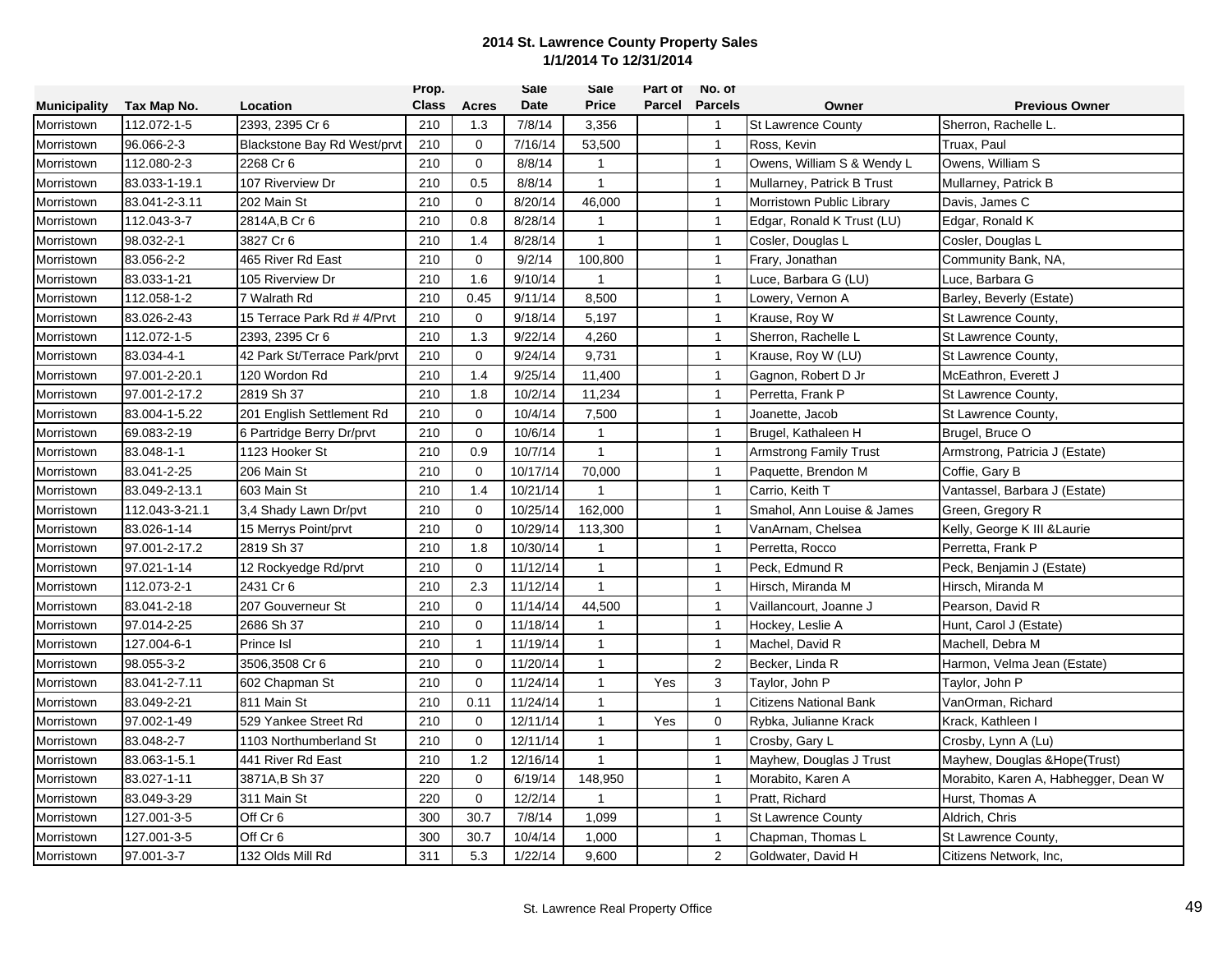|                     |                 |                              | Prop.        |                | Sale     | Sale         | Part of | No. of         |                             |                               |
|---------------------|-----------------|------------------------------|--------------|----------------|----------|--------------|---------|----------------|-----------------------------|-------------------------------|
| <b>Municipality</b> | Tax Map No.     | Location                     | <b>Class</b> | <b>Acres</b>   | Date     | <b>Price</b> | Parcel  | <b>Parcels</b> | Owner                       | <b>Previous Owner</b>         |
| Morristown          | 98.033-1-4      | Cr <sub>6</sub>              | 311          | 0              | 2/7/14   | 10,200       |         | $\overline{1}$ | Lont, Christopher           | Baldwin, Anna Barbara (Est)   |
| Morristown          | 112.073-1-2     | Cr <sub>6</sub>              | 311          | 1.6            | 2/28/14  | $\mathbf{1}$ |         | $\overline{1}$ | Emrich, Dianne M & Etal     | Emrich, Lorraine R (LU)       |
| Morristown          | 83.041-3-18     | 301 Morris St                | 311          | 0              | 4/17/14  | $\mathbf{1}$ |         | $\overline{1}$ | Gagnon, Edward D            | Crosby, Kevin                 |
| Morristown          | 97.001-3-6      | Olds Mill Rd                 | 311          | 5.3            | 6/12/14  | 4,500        |         | $\overline{1}$ | Dulmage, Richard James      | Citizens Network Inc,         |
| Morristown          | 112.072-1-1     | Off Cr 6                     | 311          | 1.1            | 7/8/14   | 1,200        |         | $\overline{1}$ | <b>St Lawrence County</b>   | Sherron, Rachelle L           |
| Morristown          | 83.041-3-31     | Chapman St                   | 311          | 1.6            | 7/30/14  | 10,000       |         | $\overline{1}$ | Bogardus, William F         | Bogardus, Ruth W              |
| Morristown          | 83.002-2-7.2    | 35 Park St/Terrace Park/Prvt | 311          | 29.7           | 8/28/14  | 54,000       |         | $\overline{1}$ | Lira, Michael J             | Hicks, Rodger                 |
| Morristown          | 98.033-1-14.11  | 3876 Cr 6                    | 311          | 2.2            | 9/22/14  | 56,000       | Yes     | $\overline{1}$ | Wood, Benjamin D            | Bletsch, Joan                 |
| Morristown          | 83.003-1-14.3   | Sh 12                        | 311          | $\mathbf 0$    | 10/4/14  | 100          |         | $\overline{1}$ | Tayler, Mark R              | St Lawrence County,           |
| Morristown          | 98.070-1-30     | 3322 Cr 6                    | 311          | 0.22           | 10/14/14 | 53,000       |         | $\mathbf{1}$   | Pfleiderer, Harold          | Dority, Stephen L             |
| Morristown          | 97.001-3-13     | Olds Mill Rd                 | 311          | 5.3            | 11/6/14  | 5,000        |         | $\overline{1}$ | Hall, Richard J             | Citizens Network Inc,         |
| Morristown          | 97.004-1-30     | 228 Yankee Street Rd         | 311          | 2.1            | 11/19/14 | 6,000        |         | $\overline{1}$ | Eyer, William C             | Lebrun, Eugene D              |
| Morristown          | 83.041-6-5.1    | Main St                      | 311          | $\mathbf 0$    | 12/10/14 | 13,000       |         | $\overline{1}$ | Heller, Kevin               | Dockside Village of the 1000, |
| Morristown          | 83.026-4-7.1    | 1 Glynn St                   | 311          | 7.8            | 12/10/14 | 12,000       |         | $\overline{1}$ | Cosler, George              | Reese, Bernard E              |
| Morristown          | 97.001-3-9      | 170 Olds Mill Rd             | 311          | 5.3            | 12/22/14 | 5,000        |         | $\overline{1}$ | Tillich, Steven             | Morley, William L             |
| Morristown          | 97.014-2-40     | 2700B Sh 37                  | 312          | 3.4            | 9/26/14  | 90,000       |         | 2              | Spriggs, Bridget            | Mace, Lawrence M              |
| Morristown          | 83.027-1-5.114  | 2 Perch Bay Rd/prvt          | 314          | 1.5            | 1/13/14  | 137,500      | Yes     | $\mathbf 0$    | Masur, Laurence C           | Potter, Barbara R             |
| Morristown          | 98.033-1-14.12  | 3880 CR 6                    | 314          | $\overline{2}$ | 4/24/14  | 38,000       | Yes     | $\mathbf 0$    | Walter, Albert J            | Bletsch, Joan                 |
| Morristown          | 97.002-1-33.112 | 313 CR 2                     | 314          | 1.5            | 8/22/14  | 5,000        | Yes     | $\mathbf 0$    | Brooks, Fredrick J          | Brooks, Joseph John           |
| Morristown          | 83.027-1-12.2   | Sunset Lane/prvt             | 314          | $\mathbf 0$    | 8/27/14  | $\mathbf{1}$ | Yes     | $\mathbf 0$    | Morabito, Karen             | Dolan, Robert                 |
| Morristown          | 83.041-2-3.112  | Off Main St                  | 314          | $\mathbf 0$    | 11/24/14 | $\mathbf{1}$ | Yes     | $\mathbf 0$    | Taylor, John P              | Morristown Public Library,    |
| Morristown          | 83.041-1-19.2   | <b>Morris St</b>             | 314          | 0              | 11/24/14 | 2,000        | Yes     | $\mathbf 0$    | Phillips Acquisitions &     | Morristown Development Corp,  |
| Morristown          | 83.063-1-5.12   | <b>River Rd East</b>         | 314          |                | 12/24/14 | $\mathbf 1$  | Yes     | $\mathbf 0$    | Woods, Donald F             | Mayhew, Douglas J Trust       |
| Morristown          | 97.002-1-1.1    | Gilmour Rd                   | 900          | 296            | 12/8/14  | $\mathbf{1}$ |         | $\overline{1}$ | Grace, Beth A               | Grace, Kenneth R              |
| Norfolk             | 33.001-1-26.1   | 215 Joy Rd                   | 100          | 16.9           | 5/7/14   | 2,187        |         | $\overline{1}$ | Capone, Jonathan W          | Curran Logging, Inc,          |
| Norfolk             | 24.001-2-2      | 147,153 Brouse Rd            | 100          | 191            | 7/8/14   | 7,640        |         | $\overline{1}$ | St Lawrence County          | Adams, Hersey J               |
| Norfolk             | 25.021-1-4.1    | 1597 SH 420                  | 200          | 1.2            | 3/31/14  | 115,350      |         | $\overline{1}$ | Seacomm Federal Credit Unio | Perry, Debra                  |
| Norfolk             | 23.075-2-21     | 8716 SH 56                   | 200          | 0              | 6/4/14   | $\mathbf{1}$ |         | 2              | Ladue, William R            | Ladue, James                  |
| Norfolk             | 25.021-1-15     | 1620 SH 420                  | 210          | 0.92           | 1/9/14   | 110,000      |         | $\overline{1}$ | Davis, John P III           | Patterson, Deborah            |
| Norfolk             | 16.004-3-60     | 374 Gladding Rd              | 210          | 1.01           | 1/14/14  | $\mathbf{1}$ |         | $\overline{1}$ | Vaquez, Gary C Jr           | Vaquez, Gary C                |
| Norfolk             | 42.002-3-17.111 | 22 Bray Rd                   | 210          | 5.8            | 1/15/14  | $\mathbf{1}$ |         | $\overline{1}$ | Mac Donald, Mary Jane       | Mac Donald, Robert L          |
| Norfolk             | 23.004-1-24     | 165 Marsh Rd                 | 210          | 22.5           | 1/28/14  | 12,000       |         | $\overline{1}$ | LaDue, Keith                | Laughton, Charles K.          |
| Norfolk             | 23.004-1-24     | 165 Marsh Rd                 | 210          | 22.5           | 1/28/14  | 12,000       |         | $\overline{1}$ | LaDue, Keith                | Laughton, Charles K.          |
| Norfolk             | 25.001-1-33.1   | 2169 CR 38                   | 210          | $\overline{2}$ | 2/3/14   | -1           |         | $\overline{1}$ | Prashaw, Mary R (LU)        | Prashaw, Mary R               |
| Norfolk             | 32.050-1-10.1   | 7, 8 Remington Ave           | 210          | $\mathbf 0$    | 2/11/14  | 25,000       |         | $\overline{1}$ | Babcock, Peter J            | LaShomb, Donalda              |
| Norfolk             | 24.003-1-14.1   | 270 Grantville Rd            | 210          | 24.2           | 2/13/14  | $\mathbf{1}$ |         | $\overline{1}$ | LeBire, Nancy K             | Premo, Mark W                 |
| Norfolk             | 32.067-2-1      | 6 N Main St                  | 210          | 1.99           | 2/21/14  | 5,500        |         | $\overline{1}$ | Baxter, Robin               | Wickwire, Penny M             |
| Norfolk             | 32.066-7-15     | 19 Wheeler Dr                | 210          | 0.56           | 2/21/14  | 30,000       |         | $\overline{1}$ | Hasenauer, Matthew          | See Attached Sheet,           |
| Norfolk             | 23.084-1-3      | 377 Joy Rd                   | 210          | 4.6            | 2/27/14  | -1           |         | $\mathbf{1}$   | Reynolds, David E           | Reynolds, David E             |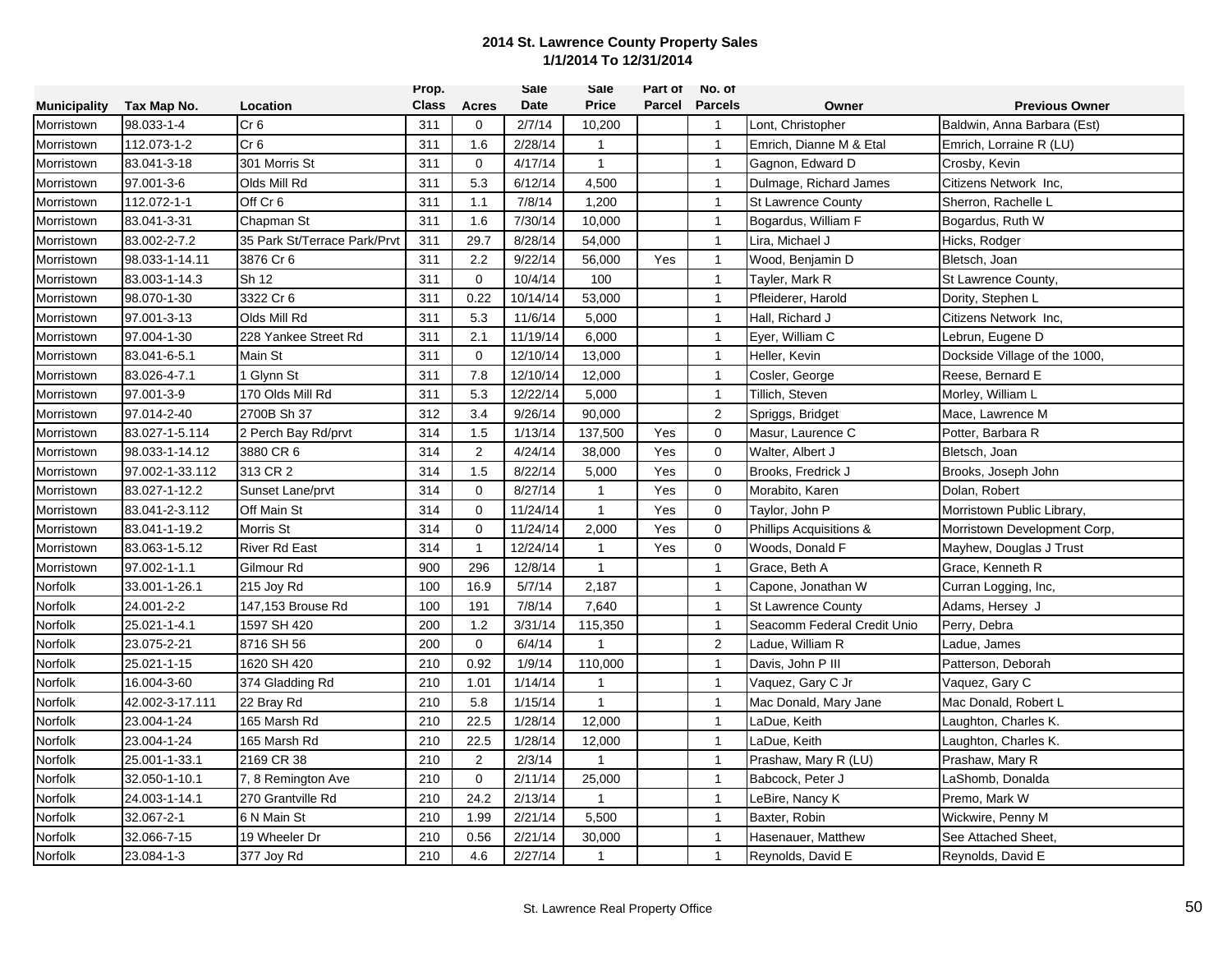|                     |                |                     | Prop.        |                | <b>Sale</b> | Sale         | Part of | No. of         |                            |                                          |
|---------------------|----------------|---------------------|--------------|----------------|-------------|--------------|---------|----------------|----------------------------|------------------------------------------|
| <b>Municipality</b> | Tax Map No.    | Location            | <b>Class</b> | <b>Acres</b>   | Date        | <b>Price</b> | Parcel  | <b>Parcels</b> | Owner                      | <b>Previous Owner</b>                    |
| Norfolk             | 23.002-1-3.2   | 9081 SH 56          | 210          | 0.46           | 3/10/14     | $\mathbf{1}$ |         | $\mathbf{1}$   | Szeliga, Matthew M         | Campbell, Winifred G                     |
| Norfolk             | 42.050-2-10    | 7688 SH 56          | 210          | 0.94           | 3/24/14     | $\mathbf{1}$ |         | $\overline{1}$ | North Country Savings Bank | Kyriakopoulos, Efstathia (Referee)       |
| Norfolk             | 16.041-1-8     | CR 40               | 210          | 0.96           | 3/27/14     | 225,000      |         | 2              | Goolden, Jayson L          | Holloway, William G (LU)                 |
| Norfolk             | 33.002-1-20    | Van Kennen Rd       | 210          | 34.8           | 4/11/14     | $\mathbf{1}$ | Yes     | $\mathbf{1}$   | Francis, Eric A            | Francis, Cynthia J (Estate)              |
| Norfolk             | 16.003-4-17.11 | 9421 SH 56          | 210          | $\mathbf 0$    | 4/11/14     | 13,844       |         | $\mathbf{1}$   | Herbstler, Klaus W         | Herbstler, Klaus W                       |
| Norfolk             | 25.001-2-30    | 1380 SH 420         | 210          | 0.37           | 4/14/14     | $\mathbf{1}$ |         | $\mathbf{1}$   | Brownell, Robert W         | Peck, Cathy A                            |
| Norfolk             | 33.001-2-1     | 10 Trippanyville Rd | 210          | 38.3           | 4/16/14     | $\mathbf{1}$ |         | $\mathbf{1}$   | Brown, Robert & Cathy Jo   | Brown, Robert W.                         |
| Norfolk             | 23.067-2-35    | 12 Fairlawn Ave     | 210          | 0.4            | 4/23/14     | $\mathbf{1}$ |         | $\overline{1}$ | Healy, Carol P             | Ploof, Lois F                            |
| Norfolk             | 23.067-2-37    | 5 Evergreen Ave     | 210          | 0.37           | 4/25/14     | 28,000       |         | $\overline{1}$ | Coburn, Kelly J            | Hamilton, Douglas E. Sr., & Deborah A.   |
| Norfolk             | 24.004-2-3     | 1704 CR 38          | 210          | 1.7            | 4/29/14     | 5,500        |         | $\mathbf{1}$   | Planty, Gary L             | Planty, Eugene P                         |
| Norfolk             | 25.003-1-30    | 2010 CR 38          | 210          | 0.57           | 4/29/14     | $\mathbf{1}$ |         | $\overline{1}$ | Richards, Billi Jo         | Grenon, Thomas J                         |
| Norfolk             | 23.004-2-23    | 4165 SH 310         | 210          | 55.6           | 4/30/14     | 195,000      |         | 2              | Cross, John                | Caskinette, Michael C                    |
| Norfolk             | 25.003-1-9     | 1185 SH 420         | 210          | $\mathbf{1}$   | 5/1/14      | $\mathbf{1}$ |         | $\mathbf{1}$   | Draper, Lynne M            | Estate of Elizabeth Desjardins,          |
| Norfolk             | 23.066-1-5     | 237 Marsh Rd        | 210          | 0              | 5/5/14      | 25,000       |         | $\mathbf{1}$   | Elliott, Jeffrey R         | Wilson, Gerald (Estate)                  |
| Norfolk             | 24.002-2-27    | 280 Lacomb Rd       | 210          | 1.1            | 5/21/14     | 60,000       |         | $\overline{1}$ | Dupra, Joseph A Jr         | Latrace, Barbara J                       |
| Norfolk             | 32.002-3-1.1   | 8436 SH 56          | 210          | 30.6           | 5/23/14     | 96,000       |         | $\mathbf{1}$   | Saumier, Warren            | Merchant, Richard E                      |
| Norfolk             | 23.060-1-9     | 4 Northmoor Park    | 210          | $\mathbf 0$    | 5/23/14     | 130,000      |         | $\mathbf{1}$   | Cooke-Fent. Keri A         | Newton, Robert                           |
| Norfolk             | 32.058-5-1     | 79 W Main St        | 210          | 0.38           | 5/28/14     | 10           |         | $\mathbf{1}$   | Paige, Vickie Lynn         | Kovach, Joseph B                         |
| Norfolk             | 32.066-5-22    | 7 Crabb St          | 210          | 0.28           | 5/28/14     | $\mathbf{1}$ |         | $\mathbf{1}$   | Paige, Vickie L            | Kovach, William                          |
| Norfolk             | 17.077-1-17    | 11 Fayette Rd       | 210          | 0.67           | 5/30/14     | $\mathbf{1}$ |         | $\mathbf{1}$   | Ghostlaw, Beverly          | Estate of, Norman J. Laneuville          |
| Norfolk             | 32.058-4-17    | 2 Hepburn St        | 210          | 0.2            | 5/30/14     | $\mathbf{1}$ |         | $\overline{1}$ | Wagschal, Hazel P          | Wagschal, Phillip J                      |
| Norfolk             | 24.004-2-21.11 | 1643 CR 38          | 210          | 1.7            | 6/5/14      | 68,000       |         | $\overline{1}$ | Grant, Daniel R            | Tebo, Thomas J                           |
| Norfolk             | 42.002-3-7     | 48,50 Murphy Rd     | 210          | 32             | 6/6/14      |              |         | $\mathbf{1}$   | Blair, Jody S              | Balir, Jody                              |
| Norfolk             | 23.066-1-16    | 260,262 Marsh Rd    | 210          | 0.79           | 6/6/14      | 22,000       |         | $\mathbf{1}$   | Germano, Deborah           | Martin, Chris A & Tania                  |
| Norfolk             | 32.002-3-3     | 858 CR 38           | 210          | 1.1            | 6/16/14     | $\mathbf{1}$ |         | $\mathbf{1}$   | Smith, Jerome & Ruth       | Smith, Jerome F.                         |
| Norfolk             | 24.001-1-14    | 9347 SH 56          | 210          | $\mathbf 0$    | 6/18/14     | 51,000       |         | $\mathbf{1}$   | Hall, Richard J            | Hall, Shirley A. (Estate)                |
| Norfolk             | 23.075-2-19    | 8724 SH 56          | 210          | $\mathbf 0$    | 6/24/14     | $\mathbf{1}$ |         | $\overline{1}$ | Roy, Cynthia               | Sharlow, Ronald                          |
| Norfolk             | 32.067-1-27    | 2 Island St         | 210          | 0.07           | 6/25/14     | 17,580       |         | $\mathbf{1}$   | Charter, Richard L & Patti | Dye, Deborah J                           |
| Norfolk             | 16.084-1-1     | 1762 SH 420         | 210          | 0.91           | 6/27/14     | 50,000       |         | $\mathbf{1}$   | Martin, Steven A           | Fridley, William                         |
| Norfolk             | 42.058-2-6.1   | 106 N Main St       | 210          | 0.38           | 7/8/14      | 19,841       |         | $\mathbf{1}$   | <b>St Lawrence County</b>  | Short, Holly J                           |
| Norfolk             | 23.075-2-28    | 8700 SH 56          | 210          | $\Omega$       | 7/8/14      | 5,916        |         | $\mathbf{1}$   | <b>St Lawrence County</b>  | McGuire, Michael D                       |
| Norfolk             | 23.068-3-19    | 33A Grantville Rd   | 210          | 0.66           | 7/8/14      | 3,208        |         | $\mathbf{1}$   | <b>St Lawrence County</b>  | Sweet, Herbert A                         |
| Norfolk             | 23.074-1-1     | 4179 SH 310         | 210          | $\mathbf{1}$   | 7/8/14      | 2,711        |         | $\mathbf{1}$   | <b>St Lawrence County</b>  | Rabideau, Kyle                           |
| Norfolk             | 16.004-3-51    | 1845 SH 420         | 210          | $\overline{4}$ | 7/8/14      | 14,105       |         | $\overline{1}$ | <b>St Lawrence County</b>  | Blais, Stephen E                         |
| Norfolk             | 32.066-3-8     | 18 Hepburn St       | 210          | 0.19           | 7/8/14      | 9,077        |         | $\mathbf{1}$   | <b>St Lawrence County</b>  | Ward, John R                             |
| Norfolk             | 42.050-2-5     | 7708 SH 56          | 210          | 1.2            | 7/8/14      | 1,333        |         | $\overline{1}$ | <b>St Lawrence County</b>  | Prince, John E                           |
| Norfolk             | 25.001-1-43    | 2091 CR 38          | 210          | 4.2            | 7/8/14      | 5,740        |         | $\mathbf{1}$   | <b>St Lawrence County</b>  | Thompson, Dorraine                       |
| Norfolk             | 23.068-2-17    | 58 Grantville Rd    | 210          | $\mathbf 0$    | 7/8/14      | 3,411        |         | $\mathbf{1}$   | <b>St Lawrence County</b>  | Sweet, Herbert                           |
| Norfolk             | 43.001-1-12    | 3245 CR 47          | 210          | 4.8            | 7/8/14      | 4,781        |         | $\mathbf{1}$   | <b>St Lawrence County</b>  | Jandreau, Vernon E., Jandreau, Frances L |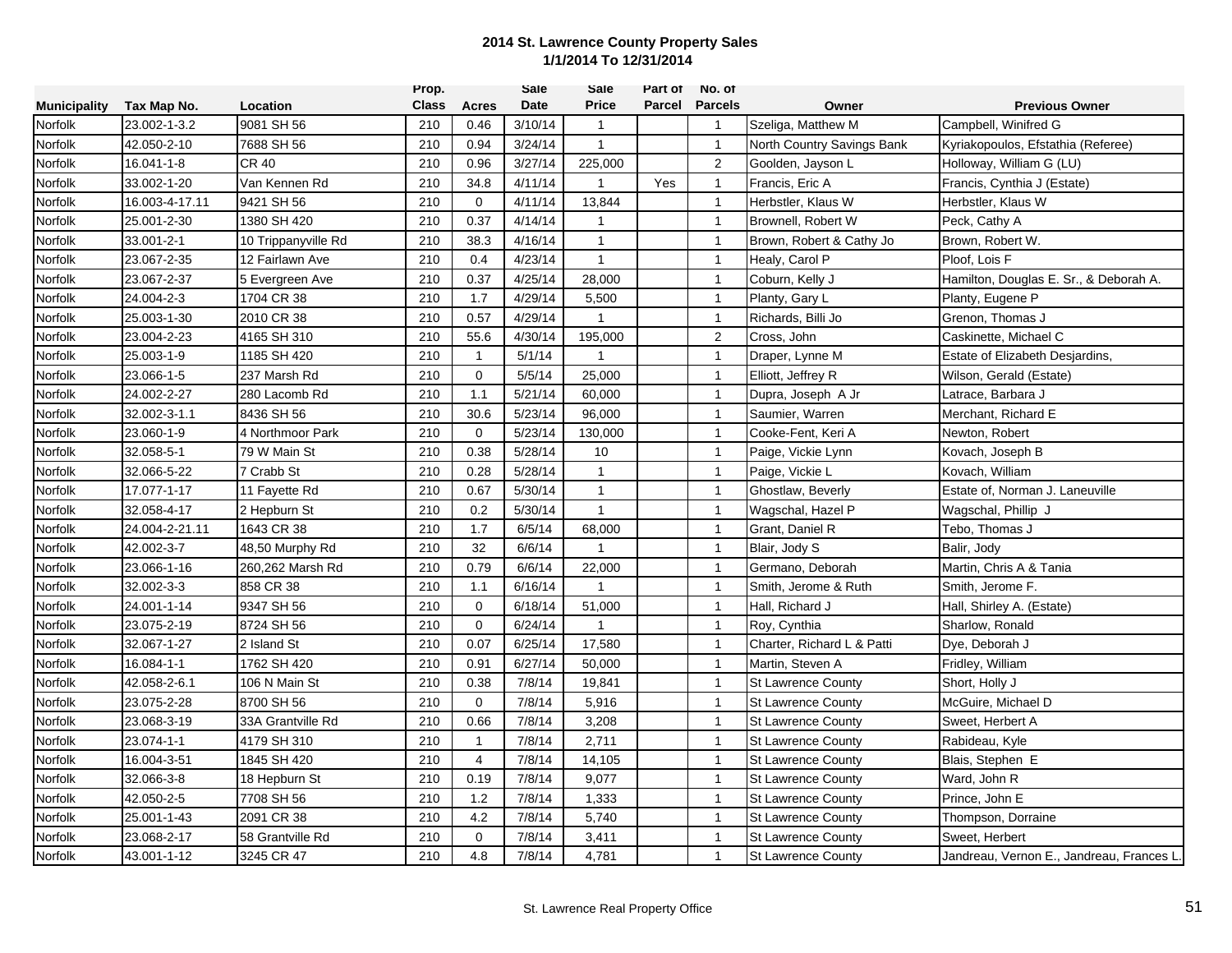|                     |                |                   | Prop.        |                     | <b>Sale</b> | Sale           | Part of | No. of         |                              |                                             |
|---------------------|----------------|-------------------|--------------|---------------------|-------------|----------------|---------|----------------|------------------------------|---------------------------------------------|
| <b>Municipality</b> | Tax Map No.    | Location          | <b>Class</b> | <b>Acres</b>        | Date        | <b>Price</b>   | Parcel  | <b>Parcels</b> | Owner                        | <b>Previous Owner</b>                       |
| Norfolk             | 23.068-3-19    | 33A Grantville Rd | 210          | 0.66                | 7/8/14      | 4,237          |         | $\overline{1}$ | Sweet, Herbert A             | St Lawrence County,                         |
| Norfolk             | 16.004-2-54    | 600.604 Brouse Rd | 210          | 4.2                 | 7/9/14      | 30,000         |         | $\overline{1}$ | Nationstar Mortgage LLC      | Collins, Esq., as Referee, John K for Felix |
| Norfolk             | 32.002-3-39    | 704 CR 38         | 210          | 0.86                | 7/16/14     | 62,000         |         | $\overline{1}$ | Alexander, Kipper J          | Hammond, Eric B                             |
| Norfolk             | 32.002-2-16.2  | 33 Pleasant Dr    | 210          | 1.4                 | 7/16/14     | 140,000        |         | $\mathbf{1}$   | Planty, Mandy L              | Draper, Matthew E                           |
| Norfolk             | 23.066-1-31    | 288 Marsh Rd      | 210          | $\mathbf{1}$        | 7/16/14     | $\mathbf{1}$   |         | $\mathbf{1}$   | Lazore, Kevin S              | Wunder, Julie                               |
| Norfolk             | 42.050-2-7     | 7702 SH 56        | 210          | 0.67                | 7/23/14     | 55,500         |         | $\mathbf{1}$   | Miller, Daniel A             | Henderson, Helen I                          |
| Norfolk             | 23.074-1-1     | 4179 SH 310       | 210          | $\mathbf{1}$        | 7/29/14     | 3,264          |         | $\mathbf{1}$   | Rabideau, Kyle J             | St Lawrence County,                         |
| Norfolk             | 24.003-2-11    | 1385 CR 38        | 210          | $\mathsf{O}\xspace$ | 7/30/14     | 9,400          |         | $\mathbf{1}$   | Martin, Donald               | Morris, Eric                                |
| Norfolk             | 32.002-3-5.2   | 764 CR 38         | 210          | 1.2                 | 8/7/14      | $\mathbf{1}$   |         | $\overline{1}$ | DeSilva, Jennifer A          | Harvey, Floyd E                             |
| Norfolk             | 16.004-3-67    | 1899 SH 420       | 210          | 1.1                 | 8/19/14     | $\mathbf{1}$   |         | $\mathbf{1}$   | White, William R II          | White, William R                            |
| Norfolk             | 32.001-1-11    | 3734 SH 310       | 210          | 7.7                 | 8/22/14     | $\mathbf{1}$   |         | $\mathbf{1}$   | Stoddard, Raymond            | Stoddard, Raymond                           |
| Norfolk             | 42.050-2-10    | 7688 SH 56        | 210          | 0.94                | 8/25/14     | 27,500         |         | $\mathbf{1}$   | Fearlbridge Enterprises, LLC | North Country Savings Bank,                 |
| Norfolk             | 23.067-1-16    | 595 River Rd      | 210          | 0.57                | 8/27/14     | 35,000         |         | $\mathbf{1}$   | Mossow, Paul                 | Ashley, Jeremy                              |
| Norfolk             | 32.067-6-12    | 24 S Main St      | 210          | 0                   | 9/2/14      | $\mathbf{1}$   |         | $\mathbf{1}$   | Planty, Matthew J            | Benway, Betty Jane                          |
| Norfolk             | 32.002-3-5.2   | 764 CR 38         | 210          | 1.2                 | 9/5/14      | 76,000         |         | $\mathbf{1}$   | Shore, Robert L              | DeSilva, Jennifer A                         |
| Norfolk             | 23.067-1-30    | 312 Marsh Rd      | 210          | $\mathbf 0$         | 9/12/14     | $\mathbf{1}$   |         | $\mathbf{1}$   | Groebler, Albert G           | Groebler, Albert G                          |
| Norfolk             | 24.001-2-8     | 2 Brouse Rd       | 210          | $\mathbf 0$         | 9/12/14     | $\mathbf{1}$   |         | $\mathbf{1}$   | Root, David C                | Root, David C (LU)                          |
| Norfolk             | 32.059-3-9     | 18 N Main St      | 210          | 0.34                | 9/16/14     | $\mathbf{1}$   |         | $\mathbf{1}$   | Frederick, Bruce B           | Frederick, Jean D (Estate)                  |
| Norfolk             | 24.004-3-6     | 1909 CR 38        | 210          | 1.4                 | 9/17/14     | 64,600         |         | $\mathbf{1}$   | North Country Savings Bank   | Durham, Shawn                               |
| Norfolk             | 32.002-2-16.12 | 51 Pleasant Dr    | 210          | $\mathbf 0$         | 9/18/14     | $\mathbf{1}$   |         | $\mathbf{1}$   | Beckerhoff, Helen S (LU)     | Beckerhoff, Helen S                         |
| Norfolk             | 23.067-2-16.1  | 8833 SH 56        | 210          | 1.4                 | 9/18/14     | 112,000        |         | $\mathbf{1}$   | Bullecks, Brian              | LaRoe, Dennis P                             |
| Norfolk             | 24.001-2-2     | 147,153 Brouse Rd | 210          | 191                 | 9/19/14     | 9,661          |         | $\overline{1}$ | Adams, Hersey J              | St Lawrence County,                         |
| Norfolk             | 42.058-2-6.1   | 106 N Main St     | 210          | 0.38                | 9/26/14     | 25,079         |         | $\mathbf{1}$   | Short, Holly J               | St Lawrence County,                         |
| Norfolk             | 32.058-3-30    | 2 Morris St       | 210          | 0.39                | 9/26/14     | 53,000         |         | $\mathbf{1}$   | Robinson, Terry L            | Doyle, Michael J                            |
| Norfolk             | 32.059-2-42    | I Thomas Ave      | 210          | 0.48                | 9/30/14     | $\mathbf{1}$   |         | 2              | Todd, Natalie A (LU)         | Todd, Natalie A                             |
| Norfolk             | 43.001-1-12    | 3245 CR 47        | 210          | 4.8                 | 10/2/14     | 6,248          |         | $\overline{1}$ | Malone, George H             | St Lawrence County,                         |
| Norfolk             | 23.068-2-17    | 58 Grantville Rd  | 210          | $\mathbf 0$         | 10/3/14     | 4,313          |         | $\mathbf{1}$   | Sweet, Herbert               | St Lawrence County,                         |
| Norfolk             | 16.004-3-51    | 1845 SH 420       | 210          | $\overline{4}$      | 10/4/14     | 18,000         |         | $\mathbf{1}$   | Weller, Kevin J              | St Lawrence County,                         |
| Norfolk             | 25.001-1-43    | 2091 CR 38        | 210          | 4.2                 | 10/4/14     | 29,000         |         | $\mathbf{1}$   | Lauber, Bobbi Jo             | St Lawrence County,                         |
| Norfolk             | 32.066-3-8     | 18 Hepburn St     | 210          | 0.19                | 10/4/14     | 19,000         |         | $\mathbf{1}$   | Seguin, Rick                 | St Lawrence County,                         |
| Norfolk             | 23.075-2-28    | 8700 SH 56        | 210          | $\mathbf 0$         | 10/4/14     | 3,500          |         | $\mathbf{1}$   | Gmyr, Pamela                 | St Lawrence County,                         |
| Norfolk             | 42.002-3-9.1   | Regan Rd          | 210          | 3.8                 | 10/4/14     | 1,100          |         | $\mathbf{1}$   | Village of Norwood           | St Lawrence County,                         |
| Norfolk             | 32.050-1-13    | 6 Remington Ave   | 210          | 0.44                | 10/4/14     | 1,400          |         | $\mathbf{1}$   | Mills, Ellen A               | St Lawrence County,                         |
| Norfolk             | 32.058-2-8     | 40 W High St      | 210          | 0.33                | 10/15/14    | 10,000         |         | $\mathbf{1}$   | Jarrett, Dirk                | LaRue, Ronald J                             |
| Norfolk             | 32.067-6-12    | 24 S Main St      | 210          | $\Omega$            | 10/16/14    | $\overline{1}$ |         | $\mathbf{1}$   | Ashley, Jennifer E           | Planty, Matthew J.                          |
| Norfolk             | 42.002-1-4     | 1720 Sober St     | 210          | 7.6                 | 10/17/14    | 214,000        |         | $\overline{2}$ | Medve, Richard A             | Wolfe, John H III                           |
| Norfolk             | 25.021-1-11    | 1627 SH 420       | 210          | 0.96                | 10/28/14    | 1              |         | $\mathbf{1}$   | Michaud, Peter               | Michaud, Bernard A                          |
| Norfolk             | 32.002-3-26.1  | 697 CR 38         | 210          | 3.4                 | 10/30/14    | 181,000        |         | $\mathbf{1}$   | Slate, George R              | Bixby, Roy B                                |
| Norfolk             | 32.002-2-6     | 8576 SH 56        | 210          | $\mathbf 0$         | 11/4/14     | 1              |         | $\overline{1}$ | Dumers, Joanne               | White, Marion                               |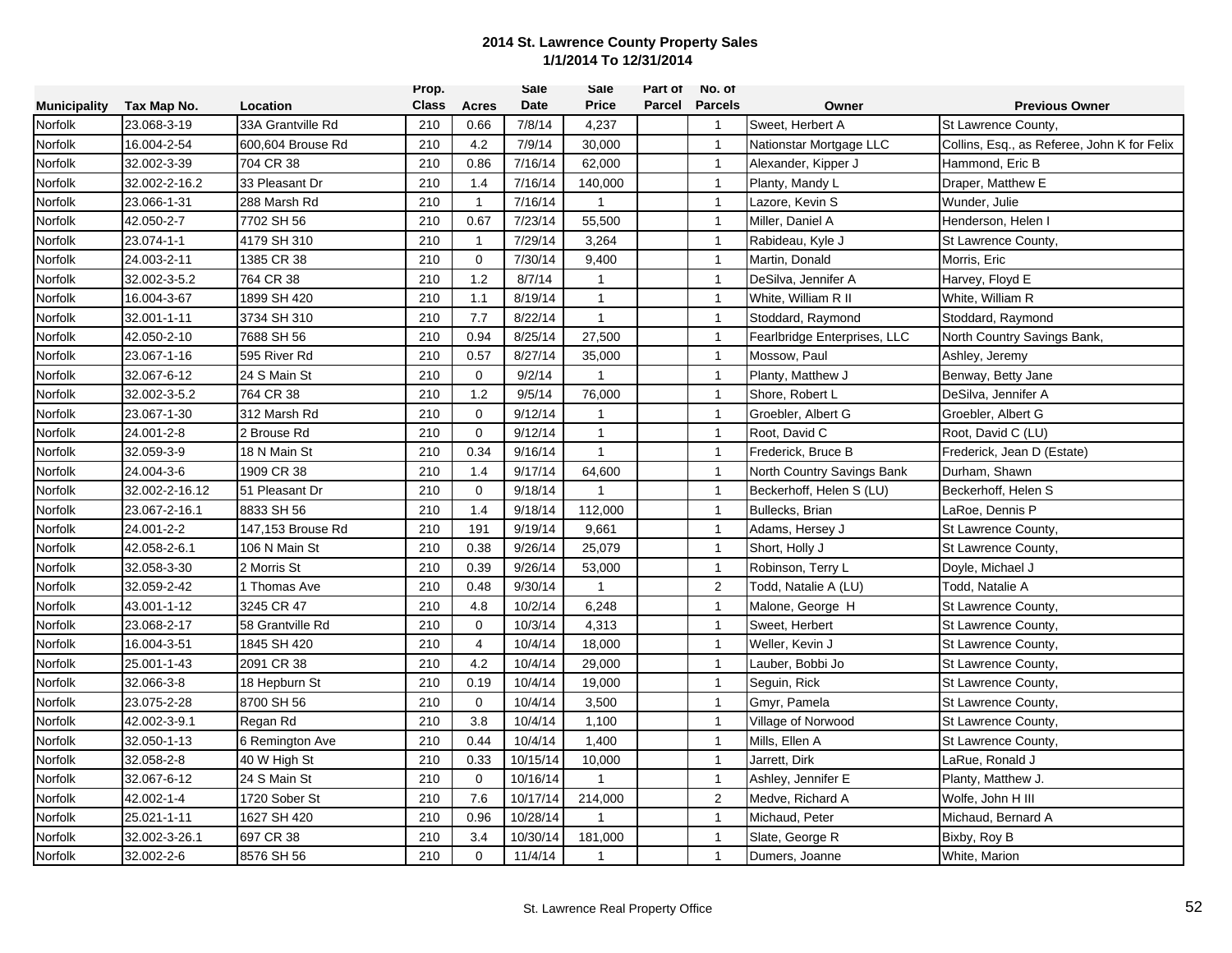|                     |                 |                           | Prop.        |              | <b>Sale</b> | Sale         | Part of | No. of         |                                |                              |
|---------------------|-----------------|---------------------------|--------------|--------------|-------------|--------------|---------|----------------|--------------------------------|------------------------------|
| <b>Municipality</b> | Tax Map No.     | Location                  | <b>Class</b> | <b>Acres</b> | Date        | <b>Price</b> | Parcel  | <b>Parcels</b> | Owner                          | <b>Previous Owner</b>        |
| Norfolk             | 32.058-4-22.1   | 10 Morris St              | 210          | 0.37         | 11/9/14     | $\mathbf{1}$ |         | $\mathbf{1}$   | Kauffman, Louis, Trustee       | Kauffman, Louis H            |
| Norfolk             | 32.002-4-5.1    | 8333 SH 56                | 210          | 6.8          | 11/11/14    | 50,880       |         | $\overline{1}$ | Conant, Anne                   | Lytle, Cindy                 |
| Norfolk             | 32.057-1-3      | 94 W Main St              | 210          | 0.12         | 11/13/14    | $\mathbf{1}$ |         | $\overline{1}$ | Murray, Roger L                | Estate of Eileen Murray,     |
| Norfolk             | 25.001-1-20     | 1453 SH 420               | 210          | 0.5          | 11/14/14    | 12,000       |         | $\mathbf{1}$   | Addakon Properties, LLC        | Lord, Pierre (Estate)        |
| Norfolk             | 24.004-3-9.1    | 1929 CR 38                | 210          | 1.7          | 11/18/14    | $\mathbf{1}$ |         | $\mathbf{1}$   | Searles, Alexis A              | Flynn, Sheila A              |
| Norfolk             | 24.002-2-8      | 92 Fayette Rd             | 210          | 0.69         | 11/19/14    | 67,734       |         | $\mathbf{1}$   | Castanier, Karissa K           | Martin, Jacqueline E. Revoca |
| Norfolk             | 24.004-1-50.11  | 159 Mill Rd               | 210          | $\mathbf{1}$ | 11/25/14    | $\mathbf{1}$ |         | $\mathbf{1}$   | Paquin, Steven                 | Paquin, Blanche (Estate      |
| Norfolk             | 16.026-5-4      | 152 Cook Rd               | 210          | 0.35         | 12/1/14     | $\mathbf{1}$ |         | $\mathbf{1}$   | LaBarge, Robert R              | Labarge, Robert R            |
| Norfolk             | 16.041-1-5      | Off CR 40                 | 210          | 0.32         | 12/3/14     | 185,000      |         | $\overline{1}$ | Marlar, Lydia S                | Laba, Richard                |
| Norfolk             | 32.067-4-13     | 13 S Main St              | 210          | 0.29         | 12/10/14    | 18,000       |         | $\mathbf{1}$   | Conte, Roger P                 | Woodward, Janice M           |
| Norfolk             | 32.002-1-13.2   | 197 River Rd              | 210          | 1.7          | 12/10/14    | $\mathbf{1}$ |         | $\mathbf{1}$   | Snow, Harry K Jr               | Snow, Lucy E (Estate)        |
| Norfolk             | 32.003-1-11.2   | 142 CR 38                 | 210          | 1.1          | 12/17/14    | $\mathbf{1}$ |         | $\mathbf{1}$   | Brothers-Robinson, Bobbie Jo L | Deon, Janet D                |
| Norfolk             | 25.029-1-2      | 564 Lacomb Rd             | 210          | 2.3          | 12/23/14    | 131,000      |         | $\mathbf{1}$   | Randall, Larry D               | Walukiewicz, Thaddeus P      |
| Norfolk             | 33.002-1-21     | 141 Van Kennen Rd         | 240          | 75.7         | 4/11/14     | $\mathbf{1}$ |         | $\mathbf{1}$   | Francis, Trisha L              | Francis, Cynthia (Est)       |
| Norfolk             | 23.004-2-40.111 | 4196,4198 SH 310          | 260          | 19.3         | 9/10/14     | $\mathbf{1}$ |         | $\overline{1}$ | Dye, Harry I                   | Belgarde, James              |
| Norfolk             | 24.004-3-33.112 | 33 Brothers Rd            | 270          | 9.2          | 5/14/14     | 19,000       |         | $\mathbf{1}$   | Phelps, Timothy                | Cross, Thorold P             |
| Norfolk             | 16.004-2-60     | 397 Brouse Rd             | 270          | 83           | 11/18/14    | 8,400        |         | $\mathbf{1}$   | Sebastian, James C Jr          | Sebastian, James C           |
| Norfolk             | 42.004-1-11     | Off Regan Rd              | 300          | 25.7         | 2/7/14      | 1,000        |         | $\mathbf{1}$   | Crowley, Edward P              | Lehman, Mervin               |
| Norfolk             | 24.001-3-30     | Grantville Rd             | 300          | 11.8         | 2/19/14     | 2,000        |         | $\mathbf{1}$   | Marken Enterprises Inc.        | Cavallaro, Frank             |
| Norfolk             | 24.001-3-30     | Grantville Rd             | 300          | 11.8         | 3/17/14     | 8,000        |         | $\mathbf{1}$   | Ulmer, Issac and Amanda        | Marken Enterprises Inc.,     |
| Norfolk             | 23.003-2-19.12  | 475 Tiernan Ridge Rd      | 300          | 0.55         | 6/24/14     | $\mathbf{1}$ |         | $\overline{1}$ | Thomas, Scott H                | Thomas, Scott H              |
| Norfolk             | 24.003-3-1      | Grantville Rd             | 300          | 16.9         | 7/8/14      | 2,668        |         | $\overline{1}$ | <b>St Lawrence County</b>      | Forbes-Diaby, Beverly        |
| Norfolk             | 24.001-3-31     | Off Grantville Rd         | 300          | 23.1         | 7/8/14      | 1,109        |         | $\mathbf{1}$   | <b>St Lawrence County</b>      | Gmyr, Danielle               |
| Norfolk             | 32.001-1-16     | Tiernan Ridge Rd          | 300          | 46.3         | 7/10/14     | 61,429       |         | 4              | Community Bank, NA             | Ward, Jr., Joseph F.         |
| Norfolk             | 32.002-3-1.212  | Off Old Market Rd         | 300          | 10           | 8/22/14     | 11,000       |         | $\mathbf{1}$   | Corbin, William                | Reagan, Mark                 |
| Norfolk             | 24.001-3-31     | Off Grantville Rd         | 300          | 23.1         | 8/29/14     | 1,346        |         | $\mathbf{1}$   | Gmyr, Danielle                 | St Lawrence County,          |
| Norfolk             | 32.001-1-21.11  | Tiernan Ridge Rd          | 300          | 300.6        | 9/28/14     | 85,000       |         | $\overline{1}$ | Griffin, Joe as Trustee        | Hasan, Mohammad              |
| Norfolk             | 32.050-1-13     | 6 Remington Ave           | 300          | 0.44         | 11/13/14    | 7,000        |         | $\overline{1}$ | Pickett, Ralph F               | Mills, Ellen                 |
| Norfolk             | 32.002-1-14     | <b>Blanchard Rd</b>       | 300          | 128          | 12/10/14    | $\mathbf{1}$ |         | 2              | Snow, Harry K Jr               | Snow, Lucy E (Estate)        |
| Norfolk             | 24.001-1-17.1   | <b>SH 56</b>              | 311          | 1.8          | 3/26/14     | $\mathbf{1}$ |         | 3              | Agen, Robert W III             | Agen, Robert                 |
| Norfolk             | 33.002-1-3.1    | 290 Van Kennen Rd/Abandor | 311          | 5            | 4/4/14      | $\mathbf{1}$ |         | $\mathbf{1}$   | Goodspeed, Eric                | Goodspeed, Eric              |
| Norfolk             | 23.066-1-3      | Marsh Rd                  | 311          | 7.6          | 5/27/14     | 1            |         | $\mathbf{1}$   | Raymo, Paul F                  | Laughton, Charles            |
| Norfolk             | 32.004-2-30.1   | Adams Rd                  | 311          | 9.4          | 6/3/14      | $\mathbf{1}$ |         | $\mathbf{1}$   | Sweet, Tammy K & etal          | Smith, Margaret A            |
| Norfolk             | 42.002-3-9.1    | Regan Rd                  | 311          | 3.8          | 7/8/14      | 4,194        |         | $\overline{1}$ | <b>St Lawrence County</b>      | Scott, Tim                   |
| Norfolk             | 32.050-1-13     | 6 Remington Ave           | 311          | 0.44         | 7/8/14      | 2,817        |         | $\mathbf{1}$   | <b>St Lawrence County</b>      | McGuire, Michael D           |
| Norfolk             | 42.002-3-19     | 309 Regan Rd              | 311          | 98.5         | 7/23/14     | $\mathbf{1}$ |         | $\overline{1}$ | Hammond, Eric B                | Hammond, Eric B              |
| Norfolk             | 16.004-2-8.3    | Off Brouse Rd             | 311          | 2            | 8/22/14     | 39,800       |         | $\mathbf{1}$   | CSX Transportation, Inc.       | Zagrobelny, Justin B         |
| Norfolk             | 32.059-1-18.3   | 14 Furnace St             | 311          | 0.8          | 8/29/14     | 1            |         | $\mathbf{1}$   | Shyne, Rachael Irene           | Shyne, Pamela R              |
| Norfolk             | 16.004-3-19.2   | <b>SH 420</b>             | 311          | 2.7          | 9/2/14      | $\mathbf{1}$ |         | $\mathbf{1}$   | Savage, Troy H                 | Stark, Wayne A               |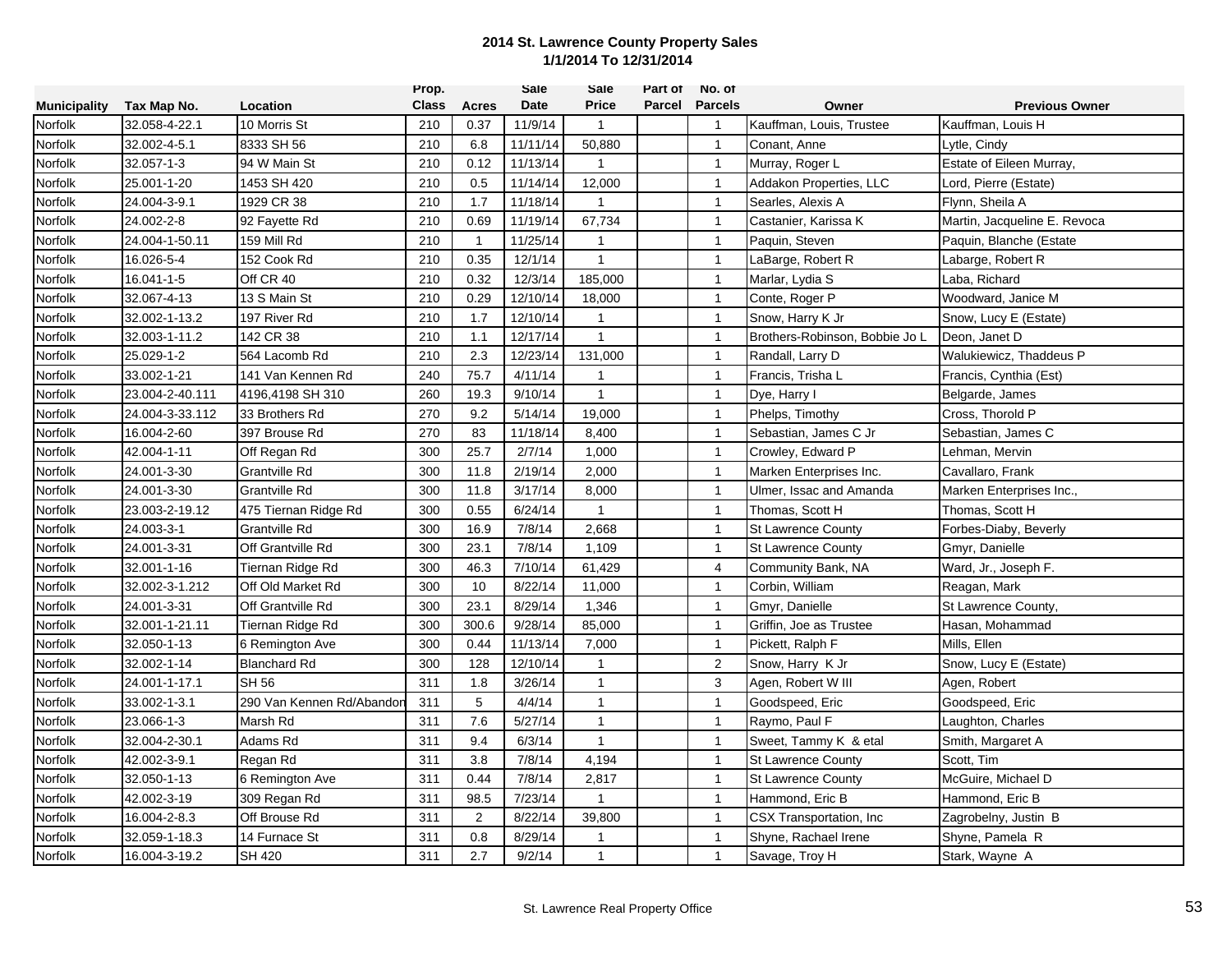|                     |                |                      | Prop.        |             | <b>Sale</b> | Sale           | Part of | No. of         |                           |                                    |
|---------------------|----------------|----------------------|--------------|-------------|-------------|----------------|---------|----------------|---------------------------|------------------------------------|
| <b>Municipality</b> | Tax Map No.    | Location             | <b>Class</b> | Acres       | Date        | <b>Price</b>   | Parcel  | <b>Parcels</b> | Owner                     | <b>Previous Owner</b>              |
| Norfolk             | 32.001-1-8.212 | <b>SH 310</b>        | 311          | 12.7        | 9/12/14     | 4,000          |         | $\mathbf{1}$   | Haught, Dwayne            | Snow, James F                      |
| Norfolk             | 24.003-3-1     | Grantville Rd        | 311          | 16.9        | 10/4/14     | 3,000          |         | $\mathbf{1}$   | Ladue, Paul               | St Lawrence County,                |
| Norfolk             | 25.003-1-14    | Trudell Rd/abandoned | 311          | 76.6        | 11/4/14     | $\mathbf{1}$   |         | $\mathbf{1}$   | Eurto, Gary L & Tobias A  | Eurto, Gary, L., Eurto, Tobais, A. |
| Norfolk             | 32.058-4-23    | <b>Bank St</b>       | 311          | 0.11        | 11/6/14     | $\mathbf{1}$   |         | $\mathbf{1}$   | Kauffman, Louis (Trustee) | Kauffman, Louis H                  |
| Norfolk             | 24.002-3-22    | 39 Lacomb Rd         | 314          | 1.2         | 2/5/14      | 9,000          |         | $\mathbf{1}$   | Archambault, Claude       | Grant, Floyd                       |
| Norfolk             | 16.002-2-24.2  | Off SH 420           | 314          | 1.6         | 2/12/14     | 5,000          | Yes     | 3              | CSX Transportation, Inc.  | Curran Renewable Energy,           |
| Norfolk             | 16.004-2-12.2  | Off Brouse Rd        | 314          | 1.1         | 2/28/14     | 6,720          |         | $\mathbf{1}$   | CSX Transportation, Inc.  | Deutscher, David                   |
| Norfolk             | 16.004-2-8.2   | Off Brouse Rd        | 314          | $\mathbf 0$ | 3/14/14     | 5,500          |         | $\mathbf{1}$   | CSX Transportation, Inc.  | Zagrobelny, Justin B               |
| Norfolk             | 16.004-2-28.12 | <b>Brouse Rd</b>     | 314          | $\Omega$    | 3/21/14     | 600            |         | $\overline{1}$ | CSX Transportation, Inc.  | Soutar, Andrew                     |
| Norfolk             | 16.084-1-21.2  | Favette Rd           | 314          | 1.2         | 3/26/14     | $\overline{1}$ |         | $\mathbf{1}$   | LaPlante, B Carol         | LaPlante, B Carol                  |
| Norfolk             | 32.004-2-9.2   | Adams Rd             | 314          | 0           | 4/17/14     | 2,000          |         | $\mathbf{1}$   | Carr, Terry               | Ball, Patricia                     |
| Norfolk             | 24.004-1-15.2  | Mill Rd              | 314          | 2.2         | 5/12/14     | $\mathbf{1}$   |         | $\mathbf{1}$   | Monroe, Martha M          | Monroe, Irene                      |
| Norfolk             | 24.002-3-24    | LaComb Rd            | 314          | 1.5         | 8/14/14     | 46,750         | Yes     | $\overline{2}$ | Pierce, Stanley Kent      | Mattice, Nancy                     |
| Norfolk             | 24.002-3-23    | LaComb Rd            | 322          | 139.5       | 8/6/14      | 170,500        |         | $\mathbf{1}$   | Nolan, Jessica            | Mattice, Nancy                     |
| Norfolk             | 24.002-3-21    | Lacomb Rd            | 322          | 10          | 9/4/14      | 19,800         |         | $\overline{1}$ | LaMay, Darren             | Mattice, Nancy                     |
| Norfolk             | 42.067-1-5.22  | Off Prairie St       | 323          | 9.3         | 3/14/14     | 3,000          |         | 2              | Crowley, Edward P         | Common Field, Inc,                 |
| Norfolk             | 32.003-1-7     | CR 38                | 400          | 37.3        | 3/10/14     | 1              |         | $\overline{2}$ | Bregg Magyar, LLC         | Bregg, Martin                      |
| Norfolk             | 32.075-4-2     | 59 S Main St         | 400          | 5.3         | 12/30/14    | 274,000        |         | $\mathbf{1}$   | Theisen, Gordon S         | Gilman, Sandra M                   |
| Ogdensburg          | 59.022-2-11    | 424 King St          | 210          | 0.12        | 1/6/14      | 37,573         |         | $\mathbf{1}$   | Community Bank, NA        | Winer, Janine L                    |
| Ogdensburg          | 59.023-1-56    | 825 S Water St       | 210          | 0.11        | 1/7/14      | 25,450         |         | $\mathbf{1}$   | Kinch, Daren              | Kinch, Rhoda                       |
| Ogdensburg          | 48.058-9-16    | 410 Wadhams St       | 210          | $\mathbf 0$ | 1/8/14      | 163,000        |         | $\mathbf{1}$   | Bresett, Beth A           | Bouchard, Jeffery                  |
| Ogdensburg          | 48.079-13-16   | 622 Caroline St      | 210          | $\mathbf 0$ | 1/8/14      | $\mathbf{1}$   |         | $\mathbf{1}$   | Quirk, Christopher P      | Quirk, Barbara                     |
| Ogdensburg          | 48.079-3-30    | 507 Greene St        | 210          | $\mathbf 0$ | 1/13/14     | 36,000         |         | $\mathbf{1}$   | Duvall, Katie             | Bresett, Christopher J             |
| Ogdensburg          | 59.023-6-4     | 931 Elizabeth St     | 210          | 0           | 1/15/14     | 35,000         |         | $\mathbf{1}$   | Manke, John P             | Woodcock, Ernest                   |
| Ogdensburg          | 48.071-1-19.1  | 108 Caroline St      | 210          | 0.28        | 1/22/14     | 140,000        |         | $\mathbf{1}$   | Wang, Yuansheng           | Baker, Timothy C                   |
| Ogdensburg          | 59.023-6-25    | 947 Elizabeth St     | 210          | 0.12        | 1/22/14     | 38,000         |         | $\mathbf{1}$   | Kinch, Daniel E           | Kinch, Frederick                   |
| Ogdensburg          | 48.079-14-17.1 | 528 State St         | 210          | $\mathbf 0$ | 1/23/14     | $\mathbf{1}$   |         | $\mathbf{1}$   | Wells, Katie E            | Wells, Katie E                     |
| Ogdensburg          | 59.022-14-5    | 606 Rensselaer Ave   | 210          | 0.13        | 1/24/14     | $\mathbf{1}$   |         | $\overline{1}$ | Taylor, William S Jr      | Taylor, Mary E                     |
| Ogdensburg          | 59.022-12-9    | 318 Rensselaer Ave   | 210          | $\mathbf 0$ | 1/24/14     | 64,859         |         | $\overline{1}$ | Lipinsky, Gerald M        | Estes, Michael K                   |
| Ogdensburg          | 59.023-5-17    | 939 Franklin St      | 210          | $\mathbf 0$ | 1/27/14     | 59,000         |         | $\mathbf{1}$   | Miller, John A            | Smith, Julie M                     |
| Ogdensburg          | 48.065-2-1     | 406 Champlain St     | 210          | $\mathbf 0$ | 1/29/14     | $\mathbf{1}$   |         | $\mathbf{1}$   | Smith, Julie M            | Miller, Judy A                     |
| Ogdensburg          | 59.023-3-41    | 308 Lafayette St     | 210          | $\mathbf 0$ | 2/3/14      | $\mathbf{1}$   |         | $\mathbf{1}$   | Purser, Robert P          | Purser, Mark R                     |
| Ogdensburg          | 48.072-10-9    | 511 Seymour St       | 210          | $\mathbf 0$ | 2/13/14     | $\mathbf{1}$   |         | $\mathbf{1}$   | Holmes, Susan             | Ousterhout, Roger                  |
| Ogdensburg          | 59.023-10-27   | 1008 Congress St     | 210          | $\mathbf 0$ | 2/14/14     | $\mathbf{1}$   |         | $\mathbf{1}$   | Mitchell, Andrew          | Mitchell, Lawrence                 |
| Ogdensburg          | 59.030-6-46    | 1107 New York Ave    | 210          | $\mathbf 0$ | 2/15/14     | $\mathbf{1}$   |         | $\overline{1}$ | Kirley, Kelly A           | Cunningham, William                |
| Ogdensburg          | 48.080-4-14    | 1009 Clark St        | 210          | $\mathbf 0$ | 2/18/14     | 1              |         | $\mathbf{1}$   | Cadieux, Jo A             | Cadieux, Stephen                   |
| Ogdensburg          | 59.030-4-12    | 801 New York Ave     | 210          | 0.29        | 3/5/14      | 1              |         | $\mathbf{1}$   | Nugent, Woodrow F Jr      | Nugent, Frances                    |
| Ogdensburg          | 59.030-3-8.1   | 416 Oak St           | 210          | $\mathbf 0$ | 3/5/14      | 1              |         | $\mathbf{1}$   | Bushey, John              | Bushey, Ruth                       |
| Ogdensburg          | 48.071-12-10   | 623 Washington St    | 210          | $\Omega$    | 3/17/14     | 65,000         |         | $\mathbf{1}$   | Dominie, Robert J Sr.     | Becker, Martin J                   |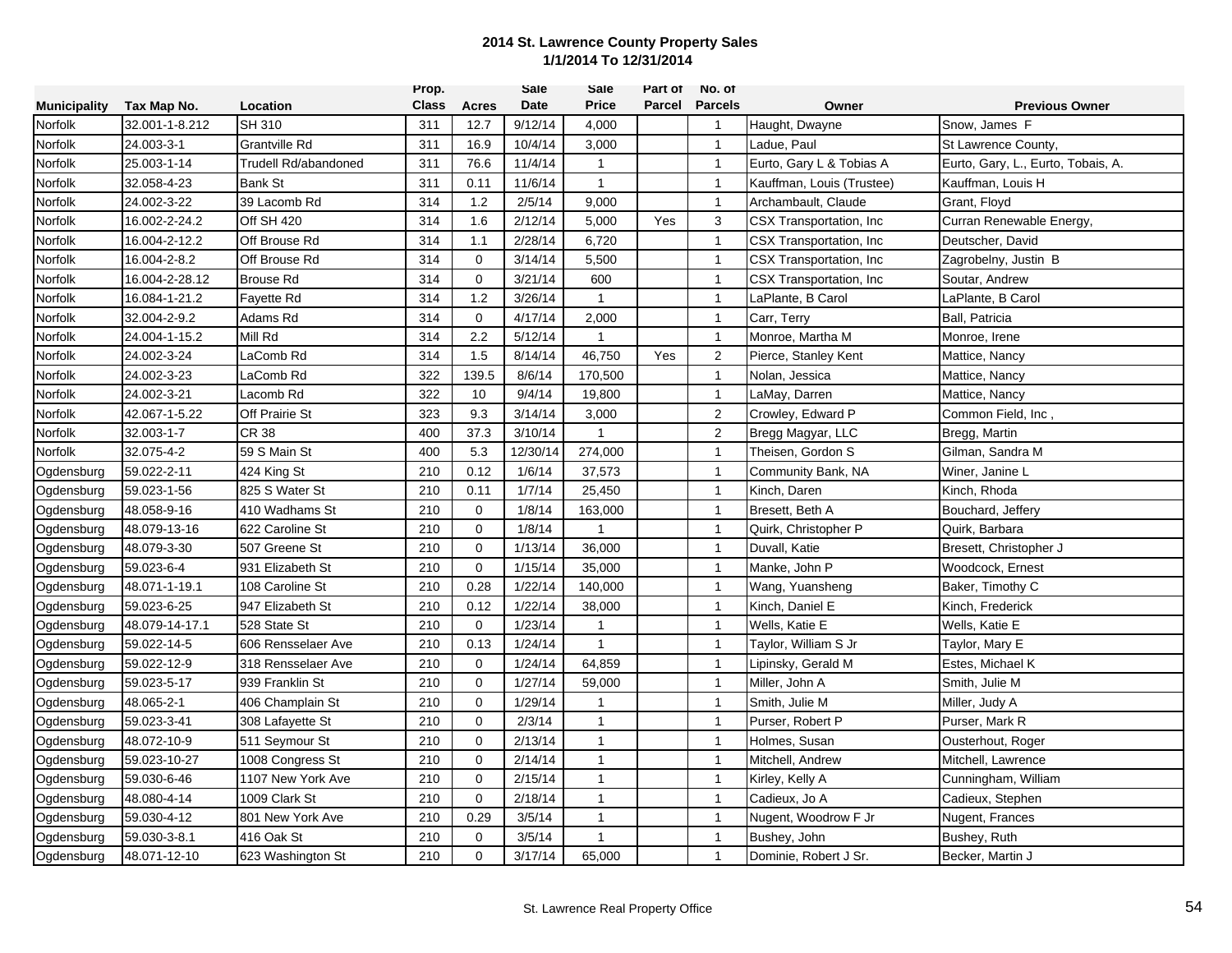|                     |               |                     | Prop.        |             | Sale    | Sale         | Part of | No. of         |                             |                       |
|---------------------|---------------|---------------------|--------------|-------------|---------|--------------|---------|----------------|-----------------------------|-----------------------|
| <b>Municipality</b> | Tax Map No.   | Location            | <b>Class</b> | Acres       | Date    | <b>Price</b> | Parcel  | <b>Parcels</b> | Owner                       | <b>Previous Owner</b> |
| Ogdensburg          | 48.080-2-21.1 | 930 Lafayette St    | 210          | 0.21        | 3/18/14 | 8,000        |         | $\overline{1}$ | Worden, Kristina B          | Worden, Esbon         |
| Ogdensburg          | 59.022-7-12   | 625 New York Ave    | 210          | 0           | 3/26/14 | 27,500       |         | $\overline{1}$ | Sultan, Helene              | Mills, Jeffrey J      |
| Ogdensburg          | 59.030-2-9    | 511 Grove St        | 210          | 0           | 3/27/14 | $\mathbf{1}$ |         | $\overline{1}$ | Gagnon, Michael A           | Gagnon, Norman J      |
| Ogdensburg          | 48.072-2-16   | 331 Judson St       | 210          | $\mathbf 0$ | 3/27/14 | 19,400       |         | $\overline{1}$ | Odendahl, Alvin R III       | CNB Realty Trust,     |
| Ogdensburg          | 59.023-11-19  | 1022 Mechanic St    | 210          | 0           | 3/28/14 | 25,000       |         | $\overline{1}$ | Bailey, Macy M              | Boyd, James B         |
| Ogdensburg          | 48.079-6-14   | 719 Montgomery St   | 210          | $\mathbf 0$ | 4/1/14  | -1           |         | $\overline{1}$ | Roach, Richard A            | Roach, Richard A      |
| Ogdensburg          | 59.024-2-42   | 1009 Hamilton St    | 210          | $\mathbf 0$ | 4/3/14  | 114,000      |         | $\overline{1}$ | Schirmer, Robert M          | Moncrief, Andrew D    |
| Ogdensburg          | 59.022-2-43   | 210 St Lawrence Ave | 210          | $\mathbf 0$ | 4/3/14  | 49,820       |         | $\overline{1}$ | Reed, John M                | Mccullough, Thomas J  |
| Ogdensburg          | 59.023-11-16  | 32 W South St       | 210          | $\mathbf 0$ | 4/3/14  | -1           |         | $\overline{1}$ | Gidney, Steve S             | Gidney, Marvin W      |
| Ogdensburg          | 48.065-1-14   | 221 Proctor Ave     | 210          | 2.09        | 4/4/14  | 217,000      |         | $\overline{1}$ | Caruso, Joshua              | Webster, Mark A       |
| Ogdensburg          | 48.072-1-34   | 316 Clark St        | 210          | 0           | 4/11/14 | 15,000       |         | $\overline{1}$ | Crossroads Properties, LLC  | McPherson, James E    |
| Ogdensburg          | 48.080-5-18   | 929 Hasbrouck St    | 210          | $\mathbf 0$ | 4/14/14 | 46,000       |         | $\overline{1}$ | Brunet, Richard M           | Spriggs, Catherine M  |
| Ogdensburg          | 48.071-6-17   | 928 Greene St       | 210          | 0           | 4/17/14 | -1           |         | $\overline{1}$ | Dishaw, Lawrence J          | Dishaw, Anna          |
| Ogdensburg          | 48.080-7-5.1  | 909 Hamilton St     | 210          | $\mathbf 0$ | 4/23/14 | $\mathbf{1}$ |         | $\overline{1}$ | Testani, Alix A             | Testani, Louis L      |
| Ogdensburg          | 48.080-7-5.1  | 909 Hamilton St     | 210          | 0           | 4/23/14 | $\mathbf{1}$ |         | $\overline{1}$ | Testani, Alix A Irrevocable | Testani, Alix A       |
| Ogdensburg          | 48.057-1-17   | 312 Proctor Ave     | 210          | $\mathbf 0$ | 5/6/14  | $\mathbf{1}$ |         | $\overline{1}$ | McLellan, Jeanine R         | Woods, Donna M        |
| Ogdensburg          | 48.058-1-5    | 604 Proctor Ave     | 210          | 0           | 5/6/14  | $\mathbf{1}$ |         | $\overline{2}$ | Woods, Mark G               | Woods, Donna M        |
| Ogdensburg          | 48.064-10-2   | 403 Irvin St        | 210          | $\mathbf 0$ | 5/6/14  | $\mathbf{1}$ |         | $\overline{1}$ | Vinch, Kara S               | Murphy, Colleen       |
| Ogdensburg          | 59.022-11-10  | 407 Mansion Ave     | 210          | 0           | 5/7/14  | $\mathbf{1}$ |         | $\overline{1}$ | Burrows, Christopher        | Burrows, John K       |
| Ogdensburg          | 48.072-1-21   | 309 Park St         | 210          | $\mathbf 0$ | 5/8/14  | $\mathbf{1}$ |         | $\overline{1}$ | Heaton, Rodney M            | Heaton, Richard J     |
| Ogdensburg          | 48.080-6-3    | 911 Paterson St     | 210          | 0.14        | 5/8/14  | 38,000       |         | $\overline{1}$ | Wilson, Scott L             | Swan, George (LU)     |
| Ogdensburg          | 48.064-3-24   | 210 Linden Ln       | 210          | 0           | 5/8/14  | 26,900       |         | $\overline{1}$ | Dupont, Mary Lou            | Rocker, Mary A        |
| Ogdensburg          | 48.058-1-10   | 514 Proctor Ave     | 210          | 0           | 5/9/14  | $\mathbf{1}$ |         | $\mathbf{1}$   | Doe, Angela M               | Doe, Angela M         |
| Ogdensburg          | 48.071-5-61   | 1024 Ford St        | 210          | 0           | 5/12/14 | 22,000       |         | $\overline{1}$ | Monroe, Andrew P            | McGrath, Kristan      |
| Ogdensburg          | 48.064-7-29.1 | 329 Grant St        | 210          | 0           | 5/12/14 | 70,000       |         | $\overline{1}$ | Montpetit, Katie Elizabeth  | Montpetit, David C    |
| Ogdensburg          | 48.079-4-3    | 513 Knox St         | 210          | 0           | 5/13/14 | 28,000       |         | $\overline{1}$ | Catlin, William J           | Kennedy, Daniel B     |
| Ogdensburg          | 59.022-8-14   | 123 Gates St        | 210          | 0.09        | 5/14/14 | 23,200       |         | $\overline{1}$ | Mallette, Greg A            | Planty, Tammy         |
| Ogdensburg          | 48.072-10-3   | 1213 Knox St        | 210          | 0.14        | 5/15/14 | $\mathbf{1}$ |         | $\overline{1}$ | Phillips, Teresa A          | Edwards, Sharon A     |
| Ogdensburg          | 48.071-12-19  | 622 Ford St         | 210          | 0           | 5/15/14 | $\mathbf{1}$ |         | $\overline{1}$ | Barr, Kelli                 | Ramsey, Russell       |
| Ogdensburg          | 48.058-2-13   | 343 Anthony St      | 210          | $\mathbf 0$ | 5/19/14 | 94,000       |         | $\overline{1}$ | Montpetit, David C          | Hutchinson, Donna J   |
| Ogdensburg          | 48.078-7-5    | 301 Main St         | 210          | 0           | 5/22/14 | 62,000       |         | $\overline{1}$ | <b>River Real Estate</b>    | Ryan, Terrance        |
| Ogdensburg          | 59.022-9-19   | 408 Ford Ave        | 210          | $\mathbf 0$ | 5/27/14 | $\mathbf{1}$ |         | $\overline{1}$ | Simmons, Dawn M             | Kirby, Marjorie E     |
| Ogdensburg          | 59.021-6-13   | 611 Rensselaer Ave  | 210          | $\mathbf 0$ | 5/28/14 | $\mathbf{1}$ |         | $\overline{1}$ | Ogdensburg Growth Fund      | Ogdensburg City of,   |
| Ogdensburg          | 48.071-5-25   | 208 Denny St        | 210          | $\mathbf 0$ | 6/6/14  | $\mathbf{1}$ |         | $\overline{1}$ | Scutt, Larry D              | Scutt, Larry D        |
| Ogdensburg          | 48.080-5-37   | 816 Paterson St     | 210          | 0           | 6/12/14 | 128,000      |         | $\overline{2}$ | Heaton, Brett               | Perrigo, Gene A       |
| Ogdensburg          | 59.023-6-17   | 932 Franklin St     | 210          | 0           | 6/12/14 | 78,000       |         | $\overline{1}$ | Woodside, Jordan R          | Johnson, Hillary M    |
| Ogdensburg          | 48.071-11-20  | 616 Greene St       | 210          | 0           | 6/16/14 | 45,000       |         | $\overline{1}$ | Cushman, Kyle R             | Cushman, Kyle         |
| Ogdensburg          | 48.072-13-15  | 937 Jay St          | 210          | 0           | 6/18/14 | 74,000       |         | $\overline{1}$ | Jeneault, Dianne M          | Boyer, Eric           |
| Ogdensburg          | 48.079-5-19   | 810 Jay St          | 210          | $\Omega$    | 6/20/14 |              |         | $\overline{1}$ | Ewart, Matthew              | Ewart, Matthew C      |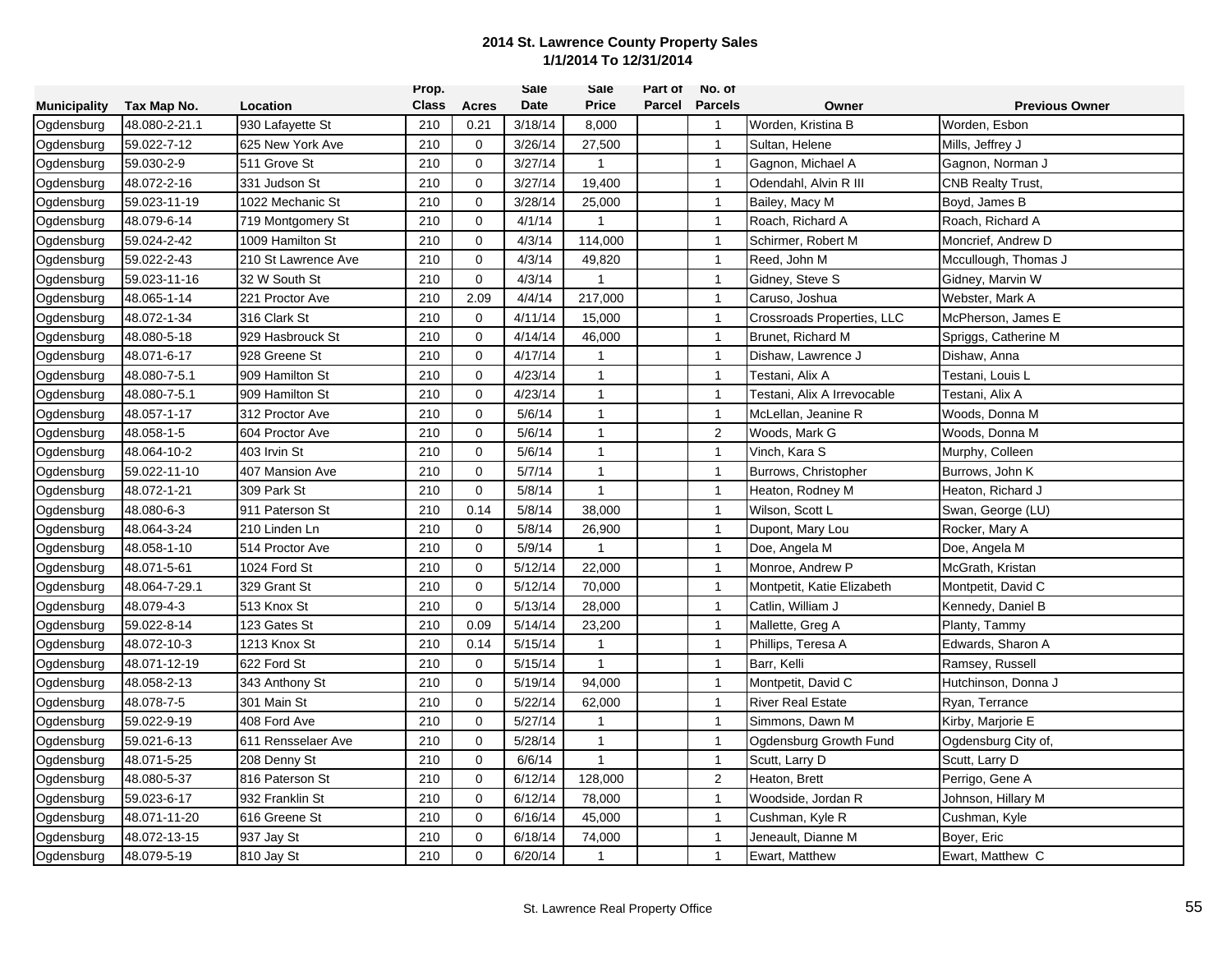|                     |               |                    | Prop.        |             | <b>Sale</b> | Sale         | Part of | No. of                  |                        |                       |
|---------------------|---------------|--------------------|--------------|-------------|-------------|--------------|---------|-------------------------|------------------------|-----------------------|
| <b>Municipality</b> | Tax Map No.   | Location           | <b>Class</b> | Acres       | Date        | <b>Price</b> | Parcel  | <b>Parcels</b>          | Owner                  | <b>Previous Owner</b> |
| Ogdensburg          | 48.071-2-5    | 519 Riverside Ave  | 210          | 0           | 6/20/14     | 1            |         | $\overline{\mathbf{1}}$ | Ewart, Michael         | Pitkin, Patricia L    |
| Ogdensburg          | 48.064-2-33   | 211 Burton Ln      | 210          | $\mathbf 0$ | 6/20/14     | 22,000       |         | $\overline{1}$          | Amo, Michael A         | Dailey, Francis H     |
| Ogdensburg          | 48.079-4-37   | 516 Jay St         | 210          | 0           | 6/23/14     | 106,000      |         | $\overline{1}$          | Groome, Richard        | Sovie, Matthew L      |
| Ogdensburg          | 48.078-4-37   | 108 New York Ave   | 210          | 0           | 6/23/14     | $\mathbf{1}$ |         | $\overline{1}$          | Brenno, Donald         | Brenno, Donald        |
| Ogdensburg          | 48.079-12-28  | 718 State St       | 210          | 0           | 6/24/14     | $\mathbf{1}$ |         | $\overline{1}$          | McDonald, James W III  | Myers, Sara A         |
| Ogdensburg          | 48.073-2-32   | 714 Linden St      | 210          | $\mathbf 0$ | 6/24/14     | $\mathbf{1}$ |         | $\overline{1}$          | Trotter, Peter M       | Trotter, Audrey M     |
| Ogdensburg          | 59.030-7-4    | 420 Pine St        | 210          | 0           | 6/25/14     | 1,040        |         | $\overline{1}$          | Ogdensburg City Of     | Ogdensburg City of,   |
| Ogdensburg          | 59.024-2-31   | 707 E South St     | 210          | $\mathbf 0$ | 6/25/14     | 627          |         | $\overline{1}$          | Strader, David         | Recore, Alan          |
| Ogdensburg          | 59.023-5-42   | 829 Franklin St    | 210          | 0.09        | 6/25/14     | 2,168        |         | $\overline{1}$          | Douglass, Stephen R    | McPherson, James E    |
| Ogdensburg          | 59.023-2-32   | 111 Lafayette St   | 210          | 0           | 6/25/14     | 4,018        |         | $\overline{1}$          | Ogdensburg City Of     | Clark, John R         |
| Ogdensburg          | 59.022-4-5    | 16 Rensselaer Ave  | 210          | 0           | 6/25/14     | 707          |         | $\overline{1}$          | Ogdensburg City Of     | Skakum, Sally V       |
| Ogdensburg          | 48.064-3-36   | 1420 Ford St       | 210          | $\mathbf 0$ | 6/25/14     | 1,764        |         | $\overline{1}$          | Ogdensburg City Of     | Staton, Danny R       |
| Ogdensburg          | 59.029-1-6    | 116 Woodford Ave   | 210          | 0           | 6/25/14     | 927          |         | $\overline{1}$          | Ogdensburg City Of     | Hall, Arthur H        |
| Ogdensburg          | 48.080-5-41   | 802 Paterson St    | 210          | $\mathbf 0$ | 6/25/14     | 1,765        |         | $\overline{1}$          | Rolfe, Randy           | Ashley, Steven A      |
| Ogdensburg          | 48.065-5-13   | 519 Linden St      | 210          | 0           | 6/25/14     | 4,266        |         | $\overline{1}$          | Knighthawk, LLC        | Binion, David L       |
| Ogdensburg          | 59.022-12-4   | 414 Rensselaer Ave | 210          | 0           | 6/25/14     | 1,179        |         | $\overline{1}$          | Rolfe, Randy           | Cross, Robert Floyd   |
| Ogdensburg          | 48.072-4-26.1 | 1110 Knox St       | 210          | 0           | 6/25/14     | 1,125        |         | $\overline{1}$          | Rolfe, Randy           | Gonia, Anne M         |
| Ogdensburg          | 48.072-4-23   | 421 Park St        | 210          | 0           | 6/25/14     | 1,933        |         | $\overline{1}$          | Knighthawk, LLC        | Rand, Brad            |
| Ogdensburg          | 48.073-2-2    | 614 Linden St      | 210          | $\mathbf 0$ | 6/25/14     | 1,758        |         | $\mathbf{1}$            | Watson, Marlene        | Hall, Sheryl L        |
| Ogdensburg          | 59.030-2-35   | 502 Gates St       | 210          | 0           | 6/25/14     | 2,114        |         | $\overline{1}$          | Bylow, Lyle            | Bromley, Mary         |
| Ogdensburg          | 59.031-2-32   | 1110 S Water St    | 210          | $\mathbf 0$ | 6/25/14     | 1,137        |         | $\overline{1}$          | Rolfe, Randy           | Durham, Joey D        |
| Ogdensburg          | 59.021-4-20   | 815 Main St        | 210          | 0           | 6/25/14     | 2,881        |         | $\overline{1}$          | O'Hare, Bonnie         | Hall, Dawn M          |
| Ogdensburg          | 48.064-1-10   | 1064 Washington St | 210          | 0           | 6/25/14     | 1,962        |         | $\overline{1}$          | O'Hare, Bonnie         | Fredericks, Bruce     |
| Ogdensburg          | 48.072-3-7    | 1005 Greene St     | 210          | 0           | 6/30/14     | 35,000       |         | $\overline{1}$          | Rhodes, Julie A        | Brown, Linda R        |
| Ogdensburg          | 48.072-12-34  | 508 Hasbrouck St   | 210          | $\mathbf 0$ | 7/1/14      | 30,000       |         | $\mathbf{1}$            | Cunningham, Kimberly S | Polniak, Daniel H     |
| Ogdensburg          | 59.023-7-1.1  | 1100 Pickering St  | 210          | $\mathbf 0$ | 7/3/14      | 15,500       |         | $\overline{1}$          | Soluri, Anthony P      | Power, Roderick S     |
| Ogdensburg          | 59.022-1-15   | 508 Main St        | 210          | $\mathbf 0$ | 7/9/14      | 40,000       |         | $\overline{1}$          | Brooks, Rebecca S      | Recore, Cherraetta A  |
| Ogdensburg          | 59.022-11-26  | 423 Albany Ave     | 210          | $\mathbf 0$ | 7/10/14     | 1            |         | $\overline{1}$          | Demers, Kyle D         | Demers, Kyle D        |
| Ogdensburg          | 48.079-2-19   | 324 Knox St        | 210          | 0           | 7/16/14     | 85,000       |         | $\overline{1}$          | Green, Jeannette M     | Bertrand, Danielle B  |
| Ogdensburg          | 59.023-11-31  | 908 Mechanic St    | 210          | 0.18        | 7/21/14     | 51,500       |         | $\overline{1}$          | Rickett, Virginia L    | Austin, Michelle      |
| Ogdensburg          | 59.022-10-27  | 525 Albany Ave     | 210          | 0           | 7/21/14     | 91,000       |         | $\overline{1}$          | Hurlburt, Kristin J    | Snyder, Darrin J      |
| Ogdensburg          | 59.022-9-4    | 401 Ford Ave       | 210          | 0           | 7/23/14     | 65,900       |         | $\overline{1}$          | Hooper, Natalee E      | Cota, Debra R         |
| Ogdensburg          | 59.023-1-49   | 1 Lafayette St     | 210          | 0           | 7/28/14     | 10,000       |         | $\overline{1}$          | Patak, Zachary         | Doe, Christopher A    |
| Ogdensburg          | 48.058-4-6    | 537 Proctor Ave    | 210          | $\mathbf 0$ | 7/28/14     | 140,000      |         | $\overline{1}$          | Honeywell, Matthew T   | Poirier, Brent H      |
| Ogdensburg          | 48.078-7-14   | 7 Brown St         | 210          | 0           | 7/29/14     | 25,000       |         | $\overline{2}$          | Harris, Hollis         | Harris, Hollis (LC)   |
| Ogdensburg          | 48.058-3-10.1 | 405 William St     | 210          | 0           | 8/4/14      | 160,000      |         | $\overline{1}$          | Shaver, Keith Lee Sr   | Pisani, Victor E      |
| Ogdensburg          | 48.071-3-31   | 109 Hamilton St    | 210          | 0           | 8/5/14      | 90,000       |         | $\overline{1}$          | Rafferty, Matthew P    | Strickland, Jeremiah  |
| Ogdensburg          | 48.058-11-19  | 604 Anthony St     | 210          | 0           | 8/8/14      | 125,000      |         | $\mathbf{1}$            | Zehr, Jan              | Doe, Joseph           |
| Ogdensburg          | 48.072-11-1   | 1001 Jay St        | 210          | 0.25        | 8/14/14     | 60,000       |         | $\overline{1}$          | Irvine, Laura M        | Irvine, Elizabeth J   |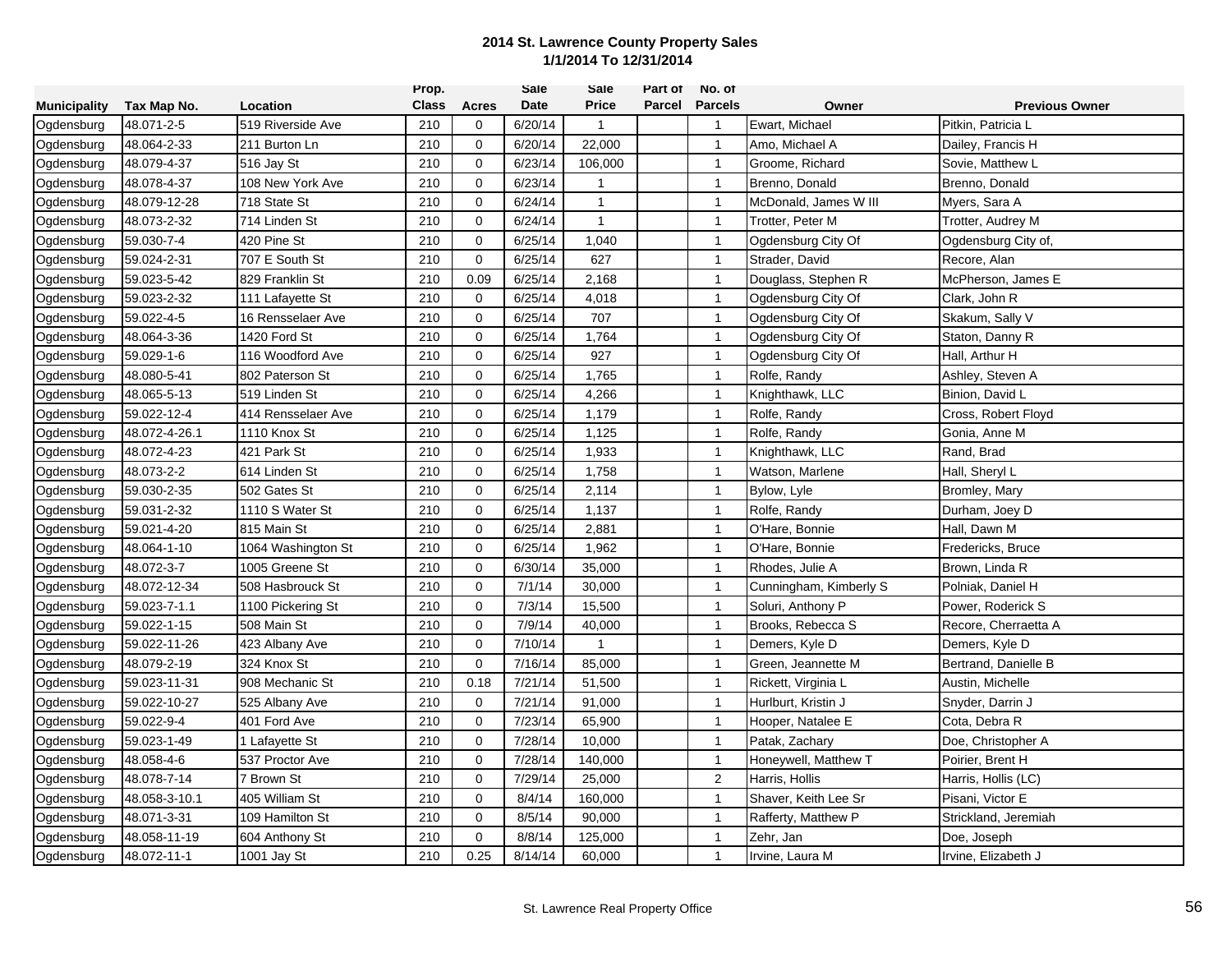|                     |                 |                    | Prop.        |             | Sale     | Sale           | Part of | No. of         |                       |                             |
|---------------------|-----------------|--------------------|--------------|-------------|----------|----------------|---------|----------------|-----------------------|-----------------------------|
| <b>Municipality</b> | Tax Map No.     | Location           | <b>Class</b> | Acres       | Date     | <b>Price</b>   | Parcel  | <b>Parcels</b> | Owner                 | <b>Previous Owner</b>       |
| Ogdensburg          | 48.079-20-22    | 800 Montgomery St  | 210          | 0.09        | 8/15/14  | 55,000         |         | $\mathbf 1$    | Moncrief, Andrew D    | Huot, Marguerite (LU) C     |
| Ogdensburg          | 48.079-16-13    | 416 Crescent St    | 210          | $\mathbf 0$ | 8/18/14  | 45,000         |         | $\overline{1}$ | Jager, Erwin          | North Country Savings Bank, |
| Ogdensburg          | 48.079-2-7      | 413 Franklin St    | 210          | 0           | 8/18/14  | $\mathbf{1}$   |         | $\overline{1}$ | Powers, Robert G      | Powers, Stacey              |
| Ogdensburg          | 59.022-9-29.1   | 217 Spring St      | 210          | 0.21        | 8/18/14  | 40,000         |         | $\overline{1}$ | Doe, Joseph P         | Howland, Dean R             |
| Ogdensburg          | 59.023-9-25     | 1000 Pickering St  | 210          | 0           | 8/21/14  | 97,464         |         | $\overline{1}$ | HSBC Bank USA, NA     | Hadley, Ernest W            |
| Ogdensburg          | 48.072-2-55     | 310 Park St        | 210          | $\mathbf 0$ | 8/22/14  | -1             |         | $\overline{1}$ | Bouchard, Kathleen A  | Fisher, Richard             |
| Ogdensburg          | 48.064-10-7     | 418 Linden St      | 210          | 0           | 8/22/14  | 35,500         |         | $\overline{1}$ | Kiefer, Wesley        | Williams, Robert M          |
| Ogdensburg          | 48.080-5-41     | 802 Paterson St    | 210          | 0           | 8/25/14  | 2,500          |         | $\overline{1}$ | Bouchey, Cheryl       | Rolfe, Randy                |
| Ogdensburg          | 48.057-2-52     | 401 Proctor Ave    | 210          | 0           | 8/27/14  | 43,500         |         | $\overline{1}$ | Breski, Barbara       | Jacques, Phillip            |
| Ogdensburg          | 48.064-2-15     | 1107 Washington St | 210          | $\mathbf 0$ | 8/27/14  | 52,000         |         | $\overline{1}$ | Roberts, Rhonda L     | Doud, Donald                |
| Ogdensburg          | 59.022-15-11    | 522 King St        | 210          | 0           | 8/28/14  | 79,000         |         | $\overline{1}$ | Kline, Michael A      | Ryan, Terrance W            |
| Ogdensburg          | 59.030-4-65     | 801 Lake St        | 210          | $\mathbf 0$ | 8/28/14  | 28,000         |         | $\overline{1}$ | Woods, Scott A        | Deloney, Sherry Lee         |
| Ogdensburg          | 48.072-8-21.221 | 1702 Montgomery St | 210          | 0.41        | 9/3/14   | $\mathbf{1}$   |         | $\overline{1}$ | Rose, Marjorie        | Rose, Stephen C             |
| Ogdensburg          | 48.064-7-14     | 321 Kiah St        | 210          | $\mathbf 0$ | 9/8/14   | 53,000         |         | $\overline{1}$ | Tulip, Robin D        | Gagnon, Trudy T             |
| Ogdensburg          | 48.071-6-48     | 321 Proctor Ln     | 210          | 0           | 9/8/14   | 1              |         | $\overline{1}$ | Compo, Stanley        | Sholette, Loren A           |
| Ogdensburg          | 59.030-2-35     | 502 Gates St       | 210          | 0           | 9/9/14   | 21,500         |         | $\overline{1}$ | Shannon, Natasha M    | Bylow, Lyle                 |
| Ogdensburg          | 48.079-14-4.1   | 503 Caroline St    | 210          | $\mathbf 0$ | 9/9/14   | 242,500        |         | $\mathbf{1}$   | Howell, Nathan        | Wade, Brian J               |
| Ogdensburg          | 48.064-2-16     | 1111 Washington St | 210          | 0           | 9/11/14  | 16,250         |         | $\overline{1}$ | Strader, David        | Seguin, Stanley             |
| Ogdensburg          | 59.023-15-2     | 927 Morris St      | 210          | $\mathbf 0$ | 9/12/14  | 113,500        |         | $\overline{1}$ | Missert, John R III   | Frisina, James D            |
| Ogdensburg          | 48.079-6-39     | 721 Hamilton St    | 210          | 0           | 9/15/14  | 125,000        |         | $\overline{1}$ | Bouchard, Brett       | Geary, Kelley R             |
| Ogdensburg          | 59.023-9-3      | 215 Jersey Ave     | 210          | $\mathbf 0$ | 9/16/14  | $\mathbf{1}$   |         | $\overline{1}$ | Dodge, Barbara T      | Dodge, Irene E              |
| Ogdensburg          | 59.023-6-27     | 906 Franklin St    | 210          | 0           | 9/16/14  | 35,000         |         | $\overline{1}$ | Wallace, Nicholas J   | Lincoln, Ruth Rich          |
| Ogdensburg          | 48.079-3-28     | 515 Greene St      | 210          | $\mathbf 0$ | 9/16/14  | $\overline{1}$ |         | $\overline{1}$ | Lavigne, Michelle A   | LaVigne, Michelle A         |
| Ogdensburg          | 48.080-5-17.2   | 923 Hasbrouck St   | 210          | 0.3         | 9/18/14  | 42,000         | Yes     | $\overline{1}$ | Wilson, John J Jr     | Wilson, John J              |
| Ogdensburg          | 59.023-8-23     | 1105 Congress St   | 210          | $\mathbf 0$ | 9/19/14  | $\mathbf{1}$   |         | $\overline{1}$ | Francis, Judy         | Francis, Judy L             |
| Ogdensburg          | 59.022-14-9     | 526 Rensselaer Ave | 210          | $\mathbf 0$ | 9/22/14  | 25,000         |         | $\overline{1}$ | Casselman, Clifford P | Casselman, Melanie          |
| Ogdensburg          | 48.071-5-21.1   | 220 Denny St       | 210          | 0.1         | 9/23/14  | 43,000         |         | $\overline{1}$ | Murdock, Aaron J      | Murdock, Mathew J           |
| Ogdensburg          | 48.080-2-8      | 1014 Lafayette St  | 210          | 0           | 9/29/14  | 61,500         |         | $\overline{1}$ | Arduine, Scott A      | Cleland, Merlin O           |
| Ogdensburg          | 48.072-2-49     | 326 Park St        | 210          | $\mathbf 0$ | 10/1/14  | $\mathbf{1}$   |         | $\overline{1}$ | Aldrich, Deborah      | Legault, Martha             |
| Ogdensburg          | 59.030-2-2.1    | 626 Gates St       | 210          | 0.25        | 10/1/14  | 70,000         |         | $\overline{1}$ | Thornhill, Scott      | Farr, Susan L               |
| Ogdensburg          | 48.065-4-5      | 524 Bigelow St     | 210          | 0           | 10/2/14  | 48,500         |         | $\overline{1}$ | Green, Michelle L     | Boyer, John L               |
| Ogdensburg          | 59.030-5-11     | 911 New York Ave   | 210          | 0           | 10/2/14  | 23,500         |         | $\overline{1}$ | Burley, Elaine S      | Silverthorn, Muriel         |
| Ogdensburg          | 59.021-1-5      | 623 Main St        | 210          | 0           | 10/6/14  | 72,500         |         | $\overline{1}$ | Herron, Ryan J        | Mahnke, Terry L             |
| Ogdensburg          | 59.023-2-33     | 112 Lafayette St   | 210          | $\mathbf 0$ | 10/9/14  | 9,500          |         | $\overline{1}$ | O'Grady, Michael P    | Falesch, Robert A           |
| Ogdensburg          | 48.079-20-29    | 807 Montgomery St  | 210          | 0.1         | 10/10/14 | 80,000         |         | $\overline{1}$ | Lynch, Patrick        | King, Joshua                |
| Ogdensburg          | 59.022-12-24    | 312 Albany Ave     | 210          | 0           | 10/14/14 | 35,000         |         | $\mathbf{1}$   | Decker, Jorden J      | Ahrens, Douglas             |
| Ogdensburg          | 48.073-1-10     | 1907 Jay St        | 210          | 0           | 10/16/14 | $\mathbf{1}$   |         | $\overline{1}$ | Rolfe, Timothy        | Rolfe, Carol                |
| Ogdensburg          | 48.072-8-21.221 | 1702 Montgomery St | 210          | 0.41        | 10/16/14 | 1              |         | $\overline{1}$ | Rose, Marjorie        | Rose, Marjorie              |
| Ogdensburg          | 48.071-10-19    | 411 Morris St      | 210          | 0           | 10/21/14 | 49,500         |         | $\mathbf 1$    | Wade, Brian J         | Powers, Heidi               |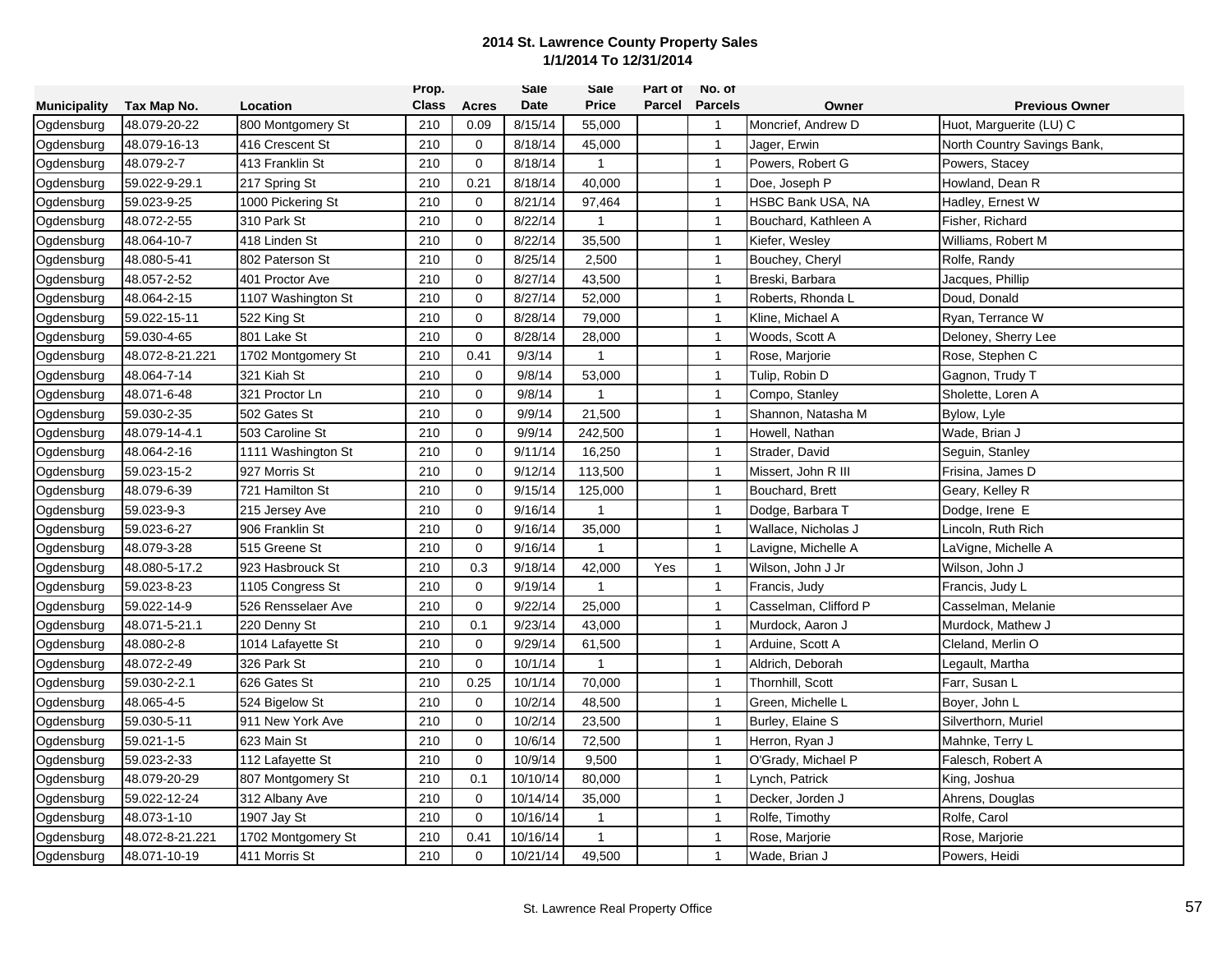|                     |                |                    | Prop.        |             | Sale     | Sale           | Part of | No. of                  |                               |                          |
|---------------------|----------------|--------------------|--------------|-------------|----------|----------------|---------|-------------------------|-------------------------------|--------------------------|
| <b>Municipality</b> | Tax Map No.    | Location           | <b>Class</b> | Acres       | Date     | <b>Price</b>   | Parcel  | <b>Parcels</b>          | Owner                         | <b>Previous Owner</b>    |
| Ogdensburg          | 48.071-15-3    | 315 Clark St       | 210          | 0           | 10/22/14 | 48,500         |         | $\overline{\mathbf{1}}$ | Smith, Margaret M             | Poore, Carl H            |
| Ogdensburg          | 48.058-1-15.1  | 500 Proctor Ave    | 210          | $\mathbf 0$ | 10/23/14 | 85,000         |         | $\overline{1}$          | LaRock, Katherine S           | Boulia, Floyd T          |
| Ogdensburg          | 48.071-4-10    | 201 Paterson St    | 210          | 0           | 10/24/14 | 63,500         |         | $\overline{1}$          | Austin, Tommy Lee             | LeClair, Donna M         |
| Ogdensburg          | 59.022-8-18    | 504 Ford Ave       | 210          | 0           | 10/27/14 | 42,500         |         | $\overline{1}$          | Furgison, Samantha            | Boyer, Debra J           |
| Ogdensburg          | 48.080-3-7     | 1135 Lafayette St  | 210          | 0           | 10/27/14 | 60,400         |         | $\overline{1}$          | Wilms, Deboah                 | Davis, Erik A            |
| Ogdensburg          | 84.003-2-1.11  | 460 Scotch Bush Rd | 210          | 61.5        | 10/28/14 | 56,000         |         | $\overline{1}$          | Gilmour, John E (LU)          | Gilmour, John E          |
| Ogdensburg          | 59.021-4-27.1  | 13 Monroe Ave      | 210          | 0           | 10/30/14 | 45,000         |         | $\overline{1}$          | Patzwald, Lawrence            | Nugent, Doris A          |
| Ogdensburg          | 59.023-2-28    | 806 Congress St    | 210          | $\mathbf 0$ | 10/30/14 | 27,000         |         | $\overline{1}$          | Jerdo, Justin M               | Jerdo, Julie M           |
| Ogdensburg          | 59.022-2-28.1  | 307 Rensselaer Ave | 210          | 0           | 11/4/14  | 60,000         |         | $\overline{1}$          | Modi, Dhruv                   | Sherry, Thomas           |
| Ogdensburg          | 48.064-2-20    | 1125 Washington St | 210          | 0           | 11/4/14  | $\mathbf{1}$   |         | $\overline{1}$          | Ward, Todd                    | Ward, Phillip            |
| Ogdensburg          | 48.079-4-9     | 615 Knox St        | 210          | $\Omega$    | 11/6/14  | 63,000         |         | $\overline{1}$          | Driscoll, Sara M              | Brunet, Richard M        |
| Ogdensburg          | 48.072-2-3     | 1209 Ford St       | 210          | 0           | 11/10/14 | 35,000         |         | $\overline{1}$          | Cameron, Teresa               | Kinch, Frederick A       |
| Ogdensburg          | 48.079-4-29    | 507 Elizabeth St   | 210          | 0           | 11/10/14 | $\mathbf{1}$   |         | $\overline{1}$          | Mellon, John E                | Mellon, John E           |
| Ogdensburg          | 48.072-9-17    | 512 Rosseel St     | 210          | 0           | 11/11/14 | $\mathbf{1}$   |         | $\overline{1}$          | Parisian, Catherine P         | Parisian, Timothy        |
| Ogdensburg          | 48.072-2-31    | 330 Deviller St    | 210          | 0           | 11/13/14 | $\mathbf{1}$   |         | $\overline{1}$          | George, Philip C              | George, Valerie E        |
| Ogdensburg          | 48.079-6-21    | 718 Morris St      | 210          | 0           | 11/14/14 | $\mathbf{1}$   |         | $\overline{1}$          | Hillenbrand, Micheal W        | Hillenbrand, Catherine A |
| Ogdensburg          | 59.022-4-53    | 220 New York Ave   | 210          | 0           | 11/14/14 | $\mathbf{1}$   |         | $\overline{1}$          | Deloney Irrev Trust, Jo-Ann C | Deloney, Jo-Ann          |
| Ogdensburg          | 48.065-5-13    | 519 Linden St      | 210          | $\mathbf 0$ | 11/16/14 | 25,000         |         | $\overline{2}$          | Binion, David L               | Knighthawk, LLC,         |
| Ogdensburg          | 48.071-11-10   | 623 Ford St        | 210          | $\mathbf 0$ | 11/17/14 | 34,400         |         | $\overline{1}$          | Breen, Ramona A               | Breen, Ramona            |
| Ogdensburg          | 59.022-2-63    | 317 King St        | 210          | 0.13        | 11/17/14 | $\mathbf 1$    |         | $\overline{1}$          | Kelley, Tammy L               | Kelley, Tammy L          |
| Ogdensburg          | 48.079-15-35   | 614 Pickering St   | 210          | $\mathbf 0$ | 11/19/14 | 130,000        |         | $\overline{1}$          | Zhou, Li                      | Johnson, Randy           |
| Ogdensburg          | 48.058-6-12    | 502 William St     | 210          | 0           | 11/26/14 | 87,265         |         | $\overline{1}$          | Community Bank, NA            | Whitman, Donald E        |
| Ogdensburg          | 59.022-11-10   | 407 Mansion Ave    | 210          | 0           | 11/28/14 | $\overline{1}$ |         | $\overline{1}$          | Furgeson, Lisa J              | Burrows, Linda M         |
| Ogdensburg          | 48.071-3-3     | 711 Riverside Ave  | 210          | 0           | 11/28/14 | 50,000         |         | $\overline{1}$          | Wood, Melanie A               | Johnson, Charles E       |
| Ogdensburg          | 59.022-9-19    | 408 Ford Ave       | 210          | $\mathbf 0$ | 11/28/14 | 30,000         |         | $\overline{1}$          | Simmons, Patti L              | Simmons, Dawn M          |
| Ogdensburg          | 59.023-1-15    | 821 Congress St    | 210          | $\mathbf 0$ | 12/1/14  | 21,500         |         | $\overline{1}$          | Skelly, Jeffrey M             | Girard, Scott            |
| Ogdensburg          | 59.030-4-60    | 17 Oak St          | 210          | 0.1         | 12/1/14  | $\mathbf{1}$   |         | $\overline{2}$          | Barrett, Phillip J            | Barrett, Lea A           |
| Ogdensburg          | 59.023-11-24   | 1006 Mechanic St   | 210          | 0           | 12/2/14  | 35,500         |         | $\overline{1}$          | Coulter, Russell J            | Johnson, Danielle L      |
| Ogdensburg          | 48.073-2-30.12 | 700 Linden St      | 210          | 0           | 12/5/14  | 35,000         |         | $\overline{1}$          | Ripley, Lillie                | Ripley, Lillie H         |
| Ogdensburg          | 48.072-13-14   | 939 Jay St         | 210          | 0           | 12/5/14  | 47,500         |         | $\overline{1}$          | Dewey, Michelle A             | Murphy, Patrice C        |
| Ogdensburg          | 59.022-11-18   | 317 Spring St      | 210          | $\mathbf 0$ | 12/8/14  | $\mathbf{1}$   |         | $\overline{1}$          | Dufore, Janet L               | Dufore, Robert           |
| Ogdensburg          | 59.022-7-3     | 600 Ford Ave       | 210          | $\mathbf 0$ | 12/9/14  | 50,000         |         | $\overline{1}$          | Kench, Howard J               | Iovannisci, Leilia N     |
| Ogdensburg          | 59.024-1-4     | 1009 Morris St     | 210          | 0           | 12/15/14 | 30,000         |         | $\overline{1}$          | Drayse, Eric A                | Drayse, Eric A           |
| Ogdensburg          | 48.079-5-40    | 717 Knox St        | 210          | $\mathbf 0$ | 12/15/14 | 38,000         |         | $\overline{1}$          | Lyman, Gary A                 | Rapin, Stephen W         |
| Ogdensburg          | 59.030-2-40    | 623 Albany Ave     | 210          | 0           | 12/17/14 | 46,999         |         | $\overline{1}$          | Foster, Erik J                | Rayner, Kimberly         |
| Ogdensburg          | 48.072-9-13.1  | 1618 Jay St        | 210          | 0.23        | 12/18/14 | 70,750         |         | $\overline{1}$          | Main, Jessica M               | Lockwood, Richard        |
| Ogdensburg          | 48.071-3-45    | 112 Morris St      | 210          | 0           | 12/18/14 | 97,000         |         | $\overline{1}$          | Lockwood, Richard C Jr.       | Larock, Leon M           |
| Ogdensburg          | 48.079-6-20    | 722 Morris St      | 210          | 0           | 12/29/14 | 1              |         | $\overline{1}$          | Davis, Timothy                | Davis, Lorraine          |
| Ogdensburg          | 48.071-5-41    | 200 Paterson St    | 220          | 0           | 1/15/14  | 36,000         |         | $\overline{1}$          | Jeneault, Ernest T            | Jeneault, Albert         |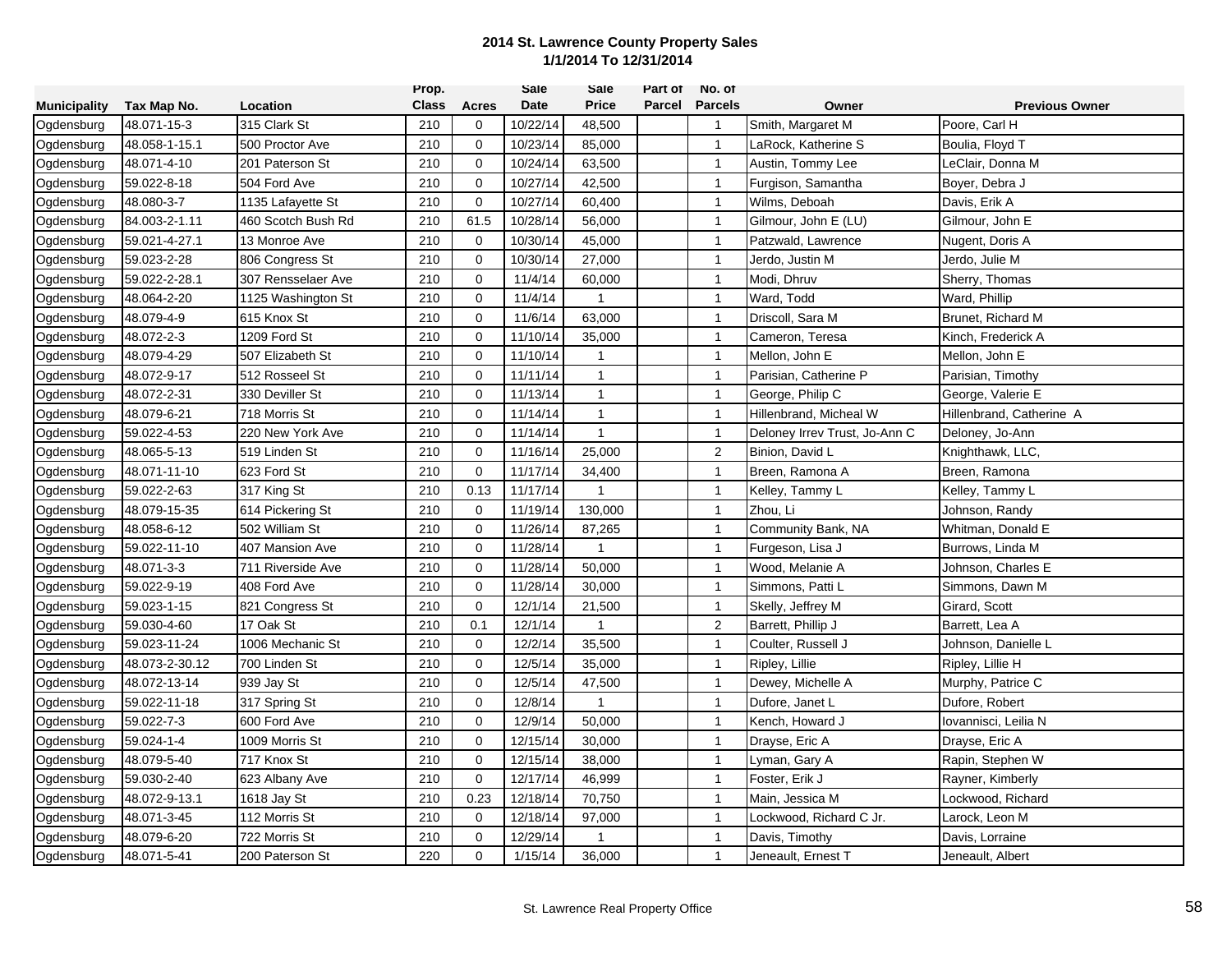|                     |                |                    | Prop.        |             | Sale     | Sale           | Part of | No. of         |                             |                                 |
|---------------------|----------------|--------------------|--------------|-------------|----------|----------------|---------|----------------|-----------------------------|---------------------------------|
| <b>Municipality</b> | Tax Map No.    | Location           | <b>Class</b> | Acres       | Date     | <b>Price</b>   | Parcel  | <b>Parcels</b> | Owner                       | <b>Previous Owner</b>           |
| Ogdensburg          | 48.071-9-46    | 320 Morris St      | 220          | 0           | 1/21/14  | 29,600         |         | $\overline{1}$ | Baldwin, Gary W             | Lynch, Brett W                  |
| Ogdensburg          | 59.022-9-6     | 118-120 Ogden St   | 220          | $\mathbf 0$ | 4/16/14  | 42,500         |         | $\mathbf{1}$   | Kinch, Cynthia              | Skamperle, Judith E             |
| Ogdensburg          | 48.064-4-14    | 1826 Ford St       | 220          | $\mathbf 0$ | 6/25/14  | $\mathbf{1}$   |         | $\mathbf{1}$   | Getman, Meghan A            | Getman, Kathy                   |
| Ogdensburg          | 59.023-1-5     | 721 Congress St    | 220          | 0.07        | 6/25/14  | 4,164          |         | $\mathbf{1}$   | Ogdensburg City Of          | Jock, Penny                     |
| Ogdensburg          | 48.072-6-9     | 424 Grant St       | 220          | 0           | 6/25/14  | 1,063          |         | $\mathbf{1}$   | O'Hare, Bonnie              | Barr, Patricia                  |
| Ogdensburg          | 48.071-4-22    | 218 Hamilton St    | 220          | 0           | 9/15/14  | 87,546         |         | $\overline{1}$ | North Country Savings Bank  | Gemmill, Linda                  |
| Ogdensburg          | 48.079-9-46    | 810 Franklin St    | 220          | $\mathbf 0$ | 9/25/14  | 25,000         |         | $\mathbf{1}$   | Fisher, Steven M            | Pearson, Dean A                 |
| Ogdensburg          | 59.022-4-44    | 312 New York Ave   | 230          | 0.19        | 3/19/14  | 40,000         |         | $\overline{1}$ | Libunao, Celia Comenar      | Thompson, Myrtle                |
| Ogdensburg          | 48.080-4-16    | 1019 E David St    | 230          | $\mathbf 0$ | 12/3/14  | 72,000         |         | $\mathbf{1}$   | Strader, Donald G           | Miller, Stanley M               |
| Ogdensburg          | 48.072-6-28    | 1500 Knox St       | 270          | $\mathbf 0$ | 1/9/14   | $\overline{1}$ |         | $\mathbf{1}$   | Eaton, Tina L               | Eaton, Tina L                   |
| Ogdensburg          | 48.064-10-4    | 408 Linden St      | 270          | $\mathbf 0$ | 1/17/14  | 24,000         |         | $\mathbf{1}$   | Holcomb, Austin M           | Mienert, Cesar D                |
| Ogdensburg          | 59.022-14-6    | 602 Rensselaer Ave | 270          | $\mathbf 0$ | 3/28/14  | 13,500         |         | $\mathbf{1}$   | Bouchey, Thomas R           | North Country Savings Bank,     |
| Ogdensburg          | 59.030-6-3     | 1004 Mansion Ave   | 270          | $\mathbf 0$ | 7/10/14  | 15,000         |         | $\mathbf{1}$   | LaRock, Shelbie D           | Moore, Kellie D                 |
| Ogdensburg          | 48.073-4-12    | 805 Linden St      | 270          | $\mathbf 0$ | 8/28/14  | 64,000         |         | $\mathbf{1}$   | Montroy, Elizabeth K        | Hill, Christopher J             |
| Ogdensburg          | 48.080-5-14    | 821 Hasbrouck St   | 270          | 0.2         | 9/5/14   | 25,000         |         | $\mathbf{1}$   | Friot, Stephen G            | Roberts, Frances Loucks         |
| Ogdensburg          | 48.073-2-5     | 627 Irvin St       | 270          | $\mathbf 0$ | 12/1/14  | $\mathbf{1}$   |         | $\mathbf{1}$   | Geary, Erin J               | Arquitt, Nancy                  |
| Ogdensburg          | 48.079-7-21    | 627 Morris St      | 280          | $\mathbf 0$ | 8/4/14   | 212,500        |         | $\mathbf{1}$   | Baxter, Jason D             | Shaver, Keith                   |
| Ogdensburg          | 48.080-4-20    | 1411 Lafayette St  | 311          | $\mathbf 0$ | 2/5/14   | 447            |         | $\overline{2}$ | Ogdensburg City Of          | Lemay, Mitchell                 |
| Ogdensburg          | 48.058-10-1    | 603 Hayward St     | 311          | 0.25        | 4/10/14  | 158,000        |         | 2              | Morrow, Michael J           | Proctor Avenue Associates, Inc. |
| Ogdensburg          | 59.022-14-11   | 518 Rensselaer Ave | 311          | $\mathbf 0$ | 5/16/14  | 36,500         |         | $\overline{2}$ | Carlisle, Robert W          | Burley, James R                 |
| Ogdensburg          | 48.072-2-10    | 1313 Ford St       | 311          | $\mathbf 0$ | 6/25/14  | 1,051          |         | $\mathbf{1}$   | Ogdensburg, City of         | Brenno, Joseph R                |
| Ogdensburg          | 48.065-2-4     | 426 Champlain St   | 311          | $\mathbf 0$ | 6/25/14  | 100            |         | $\mathbf{1}$   | Ogdensburg City Of          | Curbeau, Charles                |
| Ogdensburg          | 48.058-5-7     | <b>Hayward St</b>  | 311          | 0           | 6/25/14  | 190            |         | $\mathbf{1}$   | Ogdensburg City Of          | Curbeau, Marvel M               |
| Ogdensburg          | 48.072-8-39    | 1411 Lafayette St  | 311          | $\mathbf 0$ | 6/25/14  | 488            |         | $\overline{2}$ | Ogdensburg City Of          | Lemay, Leonard                  |
| Ogdensburg          | 48.064-7-20    | 312 Grant St       | 311          | $\Omega$    | 6/25/14  | 183            |         | $\mathbf{1}$   | Brossoit, Randy             | Corrice, Walter F               |
| Ogdensburg          | 59.038-1-15    | 706 Cedar St       | 311          | $\mathbf 0$ | 6/25/14  | 6,530          |         | $\mathbf{1}$   | O'Hare, Bonnie              | Hall, Charles                   |
| Ogdensburg          | 59.030-3-5     | 418 Oak St         | 311          | 0           | 10/21/14 | 1,300          |         | $\mathbf{1}$   | Bushey, Ruth                | Ogdensburg City Of,             |
| Ogdensburg          | 48.064-7-2     | 306 Rosseel St     | 311          | $\mathbf 0$ | 11/3/14  | 5,000          |         | $\mathbf{1}$   | Bouchard, Robert            | Cunningham, Karen               |
| Ogdensburg          | 59.030-4-7     | 124 Oak St         | 311          | 0.07        | 12/11/14 | 500            |         | $\mathbf{1}$   | McGaw, Wilma                | Hill, Christopher J             |
| Ogdensburg          | 48.072-8-15.1  | 1706 Montgomery St | 311          | 0.39        | 12/22/14 | 11,500         |         | $\mathbf{1}$   | McRoberts, Gerald D         | Dupree, Allen J                 |
| Ogdensburg          | 48.072-7-37    | 1846 Jay St        | 312          | $\Omega$    | 6/25/14  | 862            |         | $\sqrt{2}$     | Bouchard, Henry             | Kendall, Shirley L              |
| Ogdensburg          | 59.024-2-15    | 1147 Paterson St   | 330          | 0.34        | 8/26/14  | 270,000        |         | $\mathbf{1}$   | <b>ESW Realty LLC</b>       | Rocklyn 2, LLC.                 |
| Oswegatchie         | 72.003-2-21.1  | Dollar Rd          | 100          | 52.7        | 1/31/14  | 47,000         |         | $\overline{1}$ | <b>Masters Living Trust</b> | (Estate) Putman, Lucille        |
| Oswegatchie         | 72.001-1-27    | 251 McIlwee Rd     | 100          | 25.9        | 4/30/14  | 90,000         |         | $\overline{2}$ | McGowan Acres, LLC          | Cook, Clifton L                 |
| Oswegatchie         | 70.003-3-20.1  | McCormick Rd       | 100          | 190.7       | 6/18/14  | $\mathbf{1}$   |         | $\mathbf{1}$   | Alford, Gary R              | Alford, Gary R                  |
| Oswegatchie         | 72.004-1-10.11 | Cr 15              | 100          | 44.6        | 6/25/14  | 60,000         |         | $\mathbf{1}$   | Pierce, Nathan              | Hutchinson, Howard D            |
| Oswegatchie         | 72.003-3-15.11 | 4509,4511 Sh 812   | 100          | 33.2        | 9/17/14  | 70,000         |         | $\overline{1}$ | Basford, David M            | Basford, Patricia Marie         |
| Oswegatchie         | 72.004-1-3.1   | 121 Dry Bridge Rd  | 105          | 54.8        | 3/6/14   | 54,600         |         | $\mathbf{1}$   | Schwartzentruber, Amos D    | Putman, Lucille (Estate)        |
| Oswegatchie         | 72.062-8-12.1  | 96 State St        | 200          | $\Omega$    | 7/8/14   | 11,793         |         | $\overline{1}$ | <b>St Lawrence County</b>   | O'Shea, Michael W               |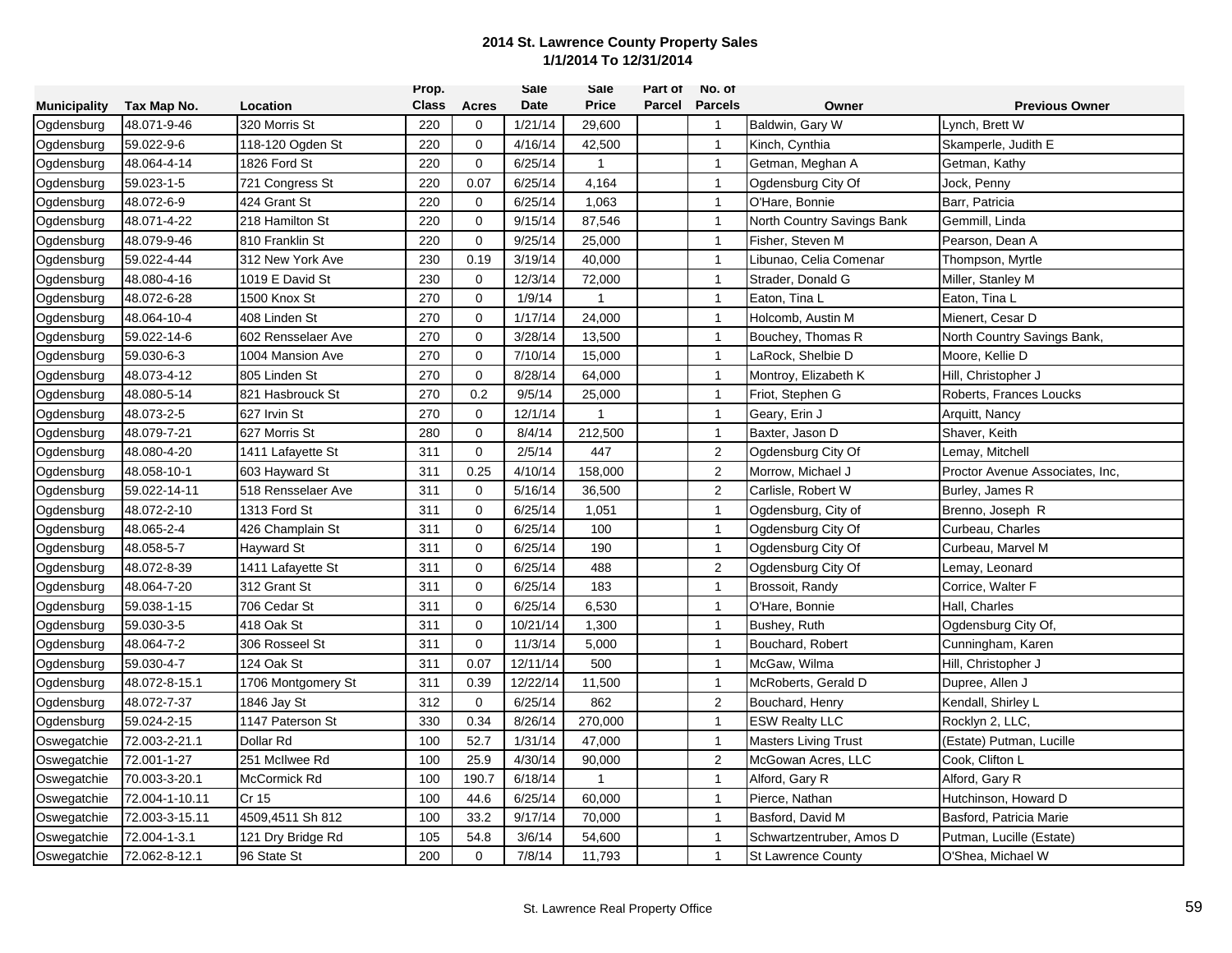|                     |                 |                            | Prop.        |                | Sale    | Sale         | Part of | No. of         |                                    |                              |
|---------------------|-----------------|----------------------------|--------------|----------------|---------|--------------|---------|----------------|------------------------------------|------------------------------|
| <b>Municipality</b> | Tax Map No.     | Location                   | <b>Class</b> | Acres          | Date    | <b>Price</b> | Parcel  | <b>Parcels</b> | Owner                              | <b>Previous Owner</b>        |
| Oswegatchie         | 72.003-2-15.1   | Cr 10                      | 210          | 13.2           | 1/3/14  | $\mathbf{1}$ |         | $\overline{2}$ | Crobar, Stephen D                  | Crobar, Stephen D            |
| Oswegatchie         | 70.038-3-10.1   | 20 Country Club Shores Wes | 210          | $\mathbf 0$    | 1/3/14  | 220,000      |         | $\overline{1}$ | Lockwood. Matthew J                | Havens, Mary Lou             |
| Oswegatchie         | 84.002-1-4.112  | 511 Stone Church Rd        | 210          | 1.7            | 1/9/14  | 86,000       |         | $\mathbf{1}$   | Weston, Michael L                  | Jock, Scott T                |
| Oswegatchie         | 70.046-1-18     | 22 Dunn Point Rd/prvt      | 210          | $\mathbf 0$    | 1/20/14 | 125,000      |         | $\mathbf{1}$   | Audet, Charles E Sr & Anne         | Audet, Barbara G Trust       |
| Oswegatchie         | 59.048-1-2      | 5796 Sh 812                | 210          | $\mathbf 0$    | 1/21/14 | $\mathbf{1}$ |         | $\mathbf{1}$   | Gibson, Richard F                  | Gibson, Richard F            |
| Oswegatchie         | 58.081-2-5      | 6114 Sh 37                 | 210          | $\Omega$       | 1/22/14 | 1            |         | $\overline{1}$ | Reynolds, Arthur D                 | Reynolds, Arthur D (LU)      |
| Oswegatchie         | 58.051-2-19     | 2 Sunset Cir               | 210          | 1.4            | 1/23/14 | 400,000      |         | $\mathbf{1}$   | Zhang, Lianhong                    | Doyle, John J                |
| Oswegatchie         | 72.062-3-5      | 11 Clinton St              | 210          | 0              | 1/23/14 | 114,900      |         | $\overline{1}$ | Snow. Dana P                       | Revenaugh, Matthew J         |
| Oswegatchie         | 59.056-1-11     | 5717 Sh 812                | 210          | $\mathbf 0$    | 1/27/14 | 57,000       |         | $\mathbf{1}$   | Pastizzo, Anthony                  | Tucker, David J              |
| Oswegatchie         | 71.048-1-10.1   | 100 River Ln/prvt          | 210          | 0.97           | 1/28/14 | 85,000       |         | $\mathbf{1}$   | Farrand, Matthew                   | Roy Q Realty Partnership,    |
| Oswegatchie         | 59.002-1-30     | 7161 Sh 68                 | 210          | $\mathbf 0$    | 2/3/14  | 48,500       |         | $\mathbf{1}$   | Hooper, Amanda M                   | Williams, Darla K            |
| Oswegatchie         | 70.031-2-2      | 19 Dubby Ln/prvt           | 210          | 0.25           | 3/5/14  | 181,500      |         | $\mathbf{1}$   | Spencer, Mary Anne                 | Dutch, Peter                 |
| Oswegatchie         | 59.004-3-52.2   | 5394 SH 812                | 210          | -1             | 3/6/14  | 68,000       | Yes     | $\mathbf 0$    | Johnston, Brandon M                | Hollis, Charles E            |
| Oswegatchie         | 72.004-1-3.2    | 113 Dry Bridge Rd          | 210          | 1.8            | 3/6/14  | 13,400       |         | $\mathbf{1}$   | Schwartzentruber, Amos D           | Rvan, Ann Marie Putman       |
| Oswegatchie         | 72.062-4-3      | 76 Lisbon St               | 210          | $\mathbf 0$    | 3/26/14 | 123,500      |         | $\mathbf{1}$   | Bullock, Gizelle                   | Foster, Jacqueline           |
| Oswegatchie         | 72.062-5-21.1   | 56 Lisbon St               | 210          | $\mathbf{0}$   | 4/2/14  | 40,000       |         | $\mathbf{1}$   | Stewart, Newell R (LU)             | Stewart, Newell R            |
| Oswegatchie         | 72.070-1-5      | 30 Lisbon St               | 210          | $\mathbf 0$    | 4/2/14  | 13,000       |         | $\mathbf{1}$   | Young, David D                     | Gillman, Dale L              |
| Oswegatchie         | 71.001-2-35     | 579A Cr 4                  | 210          | 2.6            | 4/18/14 | 25,000       |         | $\mathbf{1}$   | Pierce, Matthew D                  | Rayburn, William N & Joyce M |
| Oswegatchie         | 59.004-3-42.12  | 938 Cr 4                   | 210          | $\mathbf{1}$   | 6/4/14  | 45,000       |         | $\mathbf{1}$   | VanOrman, Brandon                  | Grenier, Lawrence B          |
| Oswegatchie         | 70.003-2-37.1   | 905 McCormick Rd           | 210          | 3.5            | 6/12/14 | 195,000      |         | -1             | Perrigo, Gene A                    | Caruso, Joshua A             |
| Oswegatchie         | 58.081-2-5      | 6114 Sh 37                 | 210          | 0              | 6/13/14 | 1            |         | $\mathbf{1}$   | Reynolds, June E                   | Reynolds, Arthur D           |
| Oswegatchie         | 85.001-1-12.2   | 5 Bloodough Rd             | 210          | $\mathbf 0$    | 6/24/14 | 70,000       |         | $\mathbf{1}$   | Cormack, Paul                      | Neff, Andrew R               |
| Oswegatchie         | 85.001-3-3.1    | 128 Lost Village Rd        | 210          | 3              | 6/30/14 | 140,000      |         | $\mathbf{1}$   | Sitas, William K                   | Mitchell, Lawrence L         |
| Oswegatchie         | 70.046-2-4.11   | 22 Chardonnway/prvt        | 210          | $\mathbf 0$    | 7/4/14  | $\mathbf{1}$ |         | $\mathbf{1}$   | <b>Hackett Family Living Trust</b> | Allen, Linda & Etal          |
| Oswegatchie         | 70.001-1-51     | 5539 Sh 37                 | 210          | 4.1            | 7/7/14  | 55,000       |         | $\mathbf{1}$   | Congleton, Matthew J               | (Estate) Zehr, Ellen P       |
| Oswegatchie         | 72.001-2-15.112 | 5255 Cr 10                 | 210          | 0.86           | 7/8/14  | 1,075        |         | $\mathbf{1}$   | <b>St Lawrence County</b>          | Hays, Gary W                 |
| Oswegatchie         | 86.001-3-10.22  | 4336 SH 812                | 210          | 3              | 7/9/14  | 12,000       | Yes     | $\mathbf 0$    | Nichols, Richard William           | McAllister, Joshua A         |
| Oswegatchie         | 70.004-1-18.12  | 784B Stone Church Rd       | 210          | 1.05           | 7/10/14 | 20,000       |         | $\mathbf{1}$   | Morrow, Shane                      | Morrow, Shane (LC)           |
| Oswegatchie         | 70.023-1-16     | 57 Fell Farm Rd/prvt       | 210          | $\Omega$       | 7/14/14 | 90,000       |         | $\mathbf{1}$   | McCormick, Scott A                 | Erwin, Terry J               |
| Oswegatchie         | 71.002-2-6.11   | 5015 Sh 812                | 210          | 110            | 7/21/14 | 55,000       |         | $\mathbf{1}$   | Yoder, Albert J                    | (Estate) Debyah, Theodore H  |
| Oswegatchie         | 59.029-3-14     | 7755 Sh 68                 | 210          | 1.4            | 7/23/14 | 1            |         | $\mathbf{1}$   | Hough, Marsha E                    | Hough, Marsha E              |
| Oswegatchie         | 70.024-1-9      | 12 Lord Dr/prvt            | 210          | 1.2            | 7/25/14 | $\mathbf{1}$ |         | $\mathbf{1}$   | Garman-Hurteau, Margaret R         | Hurteau, Douglas F (Estate)  |
| Oswegatchie         | 70.003-2-16.2   | 215 Haggert Rd             | 210          | 10.8           | 8/11/14 | 15,000       |         | $\overline{1}$ | Tynon, Timothy M                   | Tynon, Timothy M             |
| Oswegatchie         | 60.003-1-3.1    | <b>Pinkerton Rd</b>        | 210          | $\overline{7}$ | 8/15/14 | 45,000       |         | $\overline{2}$ | Armstrong, Larry I                 | Murdock, Linda M (Estate)    |
| Oswegatchie         | 84.002-1-1.121  | 534, 552 Stone Church Rd   | 210          | 5.5            | 8/15/14 | $\mathbf{1}$ |         | $\mathbf{1}$   | McCormick, Diana J                 | McCormick, Gary M            |
| Oswegatchie         | 71.003-1-39.21  | 5056 CR 6                  | 210          | 3.7            | 8/20/14 | 170,000      |         | $\mathbf{1}$   | Jackson, Natalie L                 | Bogart, Sidney D             |
| Oswegatchie         | 84.001-1-2      | 720 McCormick Rd           | 210          | 24.3           | 8/20/14 | 6,000        |         | $\overline{1}$ | Alford, Gary R                     | Giarraffa, Thomas            |
| Oswegatchie         | 72.062-3-18     | 95 Lisbon St               | 210          | 1.1            | 8/21/14 | 164,000      |         | $\overline{2}$ | Willard, Walter M                  | Backus, Peter                |
| Oswegatchie         | 60.001-1-7      | 5854 Sh 68                 | 210          | $\Omega$       | 8/25/14 | 62,000       |         | $\overline{1}$ | Hand, Rachel E                     | Gilbert, Peter A             |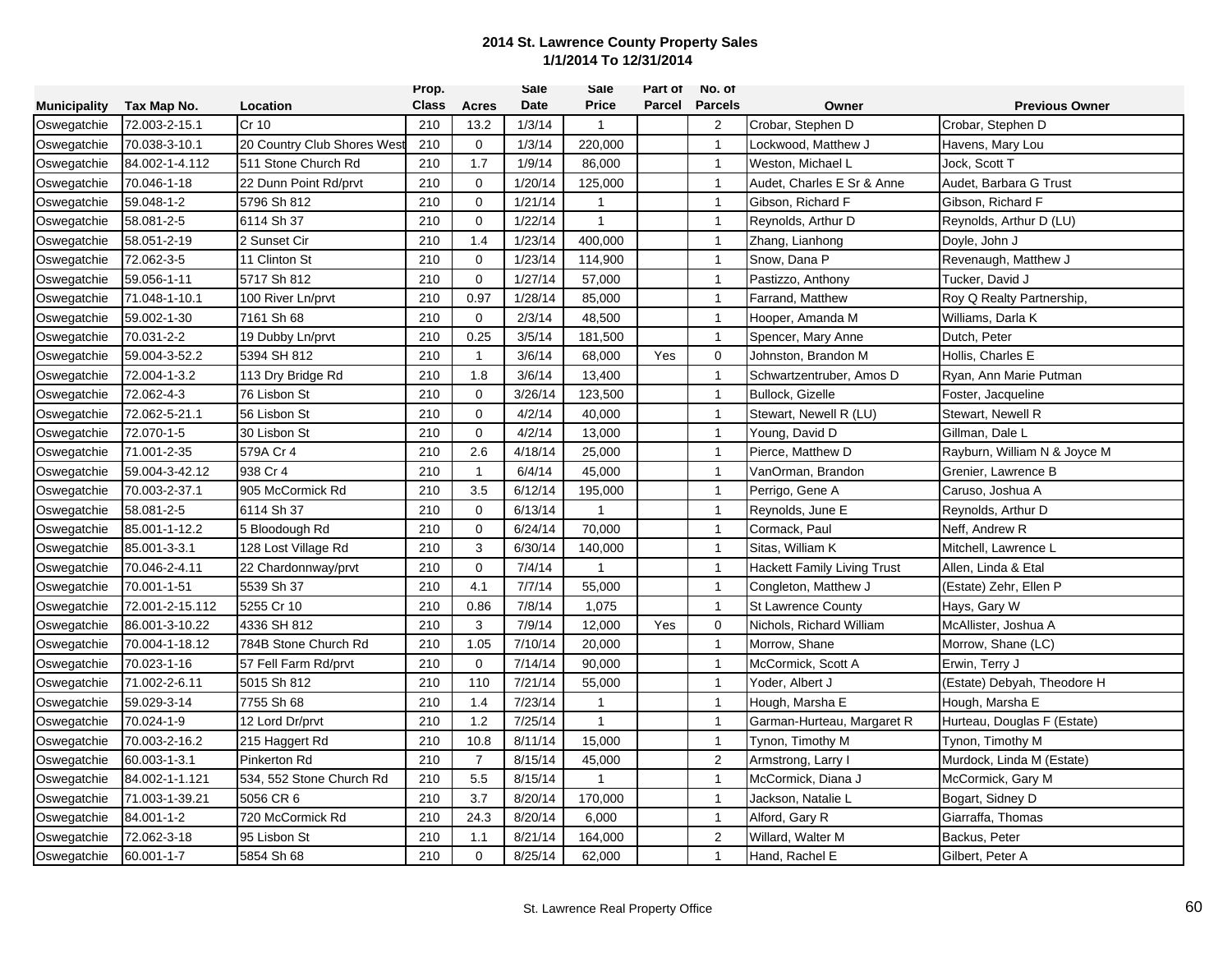|                     |                 |                              | Prop.        |              | Sale     | Sale           | Part of | No. of         |                                  |                            |
|---------------------|-----------------|------------------------------|--------------|--------------|----------|----------------|---------|----------------|----------------------------------|----------------------------|
| <b>Municipality</b> | Tax Map No.     | Location                     | <b>Class</b> | <b>Acres</b> | Date     | <b>Price</b>   | Parcel  | <b>Parcels</b> | Owner                            | <b>Previous Owner</b>      |
| Oswegatchie         | 59.025-1-2      | 7438 Sh 68                   | 210          | 4.5          | 8/25/14  | 30,000         |         | $\overline{1}$ | Blevins Bros, Inc.               | Groszek, Laura             |
| Oswegatchie         | 71.003-1-6      | 281 Cr 4                     | 210          | 2.8          | 8/26/14  | 148,000        |         | $\overline{1}$ | Moses, Matthew T                 | Lynch, Kathleen H          |
| Oswegatchie         | 72.003-2-10     | 5179 Cr 10                   | 210          | 0            | 8/29/14  | 92,000         |         | $\overline{1}$ | Potter, Lori-Anne                | Thornhill, David R         |
| Oswegatchie         | 72.070-2-12     | 116 State St                 | 210          | $\mathbf 0$  | 9/5/14   | 100,000        |         | $\overline{1}$ | Clary, Anthony Lee               | Thornhill, Scott A         |
| Oswegatchie         | 70.031-1-13     | 5407 Sh 37                   | 210          | 5.4          | 9/11/14  | 110,000        |         | $\overline{1}$ | Bogart, Sidney D                 | Brander, Lewis W           |
| Oswegatchie         | 70.045-1-1.1    | 36 Chardonnway/prvt          | 210          | 0.9          | 9/15/14  | $\overline{1}$ |         | $\overline{1}$ | Derenberger, Judith A Rev Trust  | Derenberger, Judith A      |
| Oswegatchie         | 71.004-2-10.11  | 423 Horseshoe Rd             | 210          | 159.9        | 9/23/14  | 150,000        |         | $\overline{2}$ | Miller, John J A & Susie J       | Hershberger, Peter A       |
| Oswegatchie         | 70.002-1-27.121 | 5770B Sh 37                  | 210          | 9.9          | 9/30/14  | 160,000        |         | $\overline{1}$ | Richardson, Harry F              | Zhou, Li                   |
| Oswegatchie         | 72.003-2-18     | 107 Dollar Rd                | 210          | 1.5          | 9/30/14  | -1             |         | $\overline{1}$ | Butterfield, Lenora              | Sloan, Gregory R           |
| Oswegatchie         | 72.001-2-15.112 | 5255 Cr 10                   | 210          | 0.86         | 10/3/14  | 1,368          |         | $\overline{1}$ | Hays, Gary W Jr                  | St Lawrence County,        |
| Oswegatchie         | 48.004-2-9.12   | 151 Cr 28A                   | 210          | 1.2          | 10/8/14  | 135,000        |         | $\overline{1}$ | Costello, Albert R               | Kench, Howard J            |
| Oswegatchie         | 71.001-2-7      | 422 McIntyre Rd              | 210          | $\Omega$     | 10/8/14  | 72,500         |         | $\overline{1}$ | Devins, Andrew G                 | Waters, John W             |
| Oswegatchie         | 59.065-1-3      | 5573 Sh 812                  | 210          | 0.66         | 10/8/14  | 22,000         |         | $\overline{1}$ | O'Grady, Michael P               | Rishe, Cris E              |
| Oswegatchie         | 70.024-2-19.12  | 5633 Sh 37                   | 210          | 1.5          | 10/14/14 | $\mathbf{1}$   |         | $\overline{1}$ | North County Savings Bank        | Shank, Sylvain             |
| Oswegatchie         | 84.002-1-1.121  | 534, 552 Stone Church Rd     | 210          | 5.5          | 10/21/14 | $\mathbf{1}$   |         | $\overline{1}$ | McCormick, Diana J               | McCormick, Gary M          |
| Oswegatchie         | 70.003-2-32.11  | 271 Haggert Rd               | 210          | 3.9          | 10/22/14 | 174,027        |         | 2              | <b>Federal National Mortgage</b> | Thomas, Krystyna           |
| Oswegatchie         | 72.062-2-14     | 51 Justina St                | 210          | $\mathbf 0$  | 10/23/14 | 30,000         |         | $\overline{1}$ | O'Marah, Robert F                | Perkins, David G           |
| Oswegatchie         | 58.081-2-12.11  | 586 Lee Rd                   | 210          | 3.9          | 11/3/14  | 76,668         |         | $\overline{1}$ | Downey, Erica L                  | LeClair, Donna             |
| Oswegatchie         | 59.060-1-7      | 1149 Cr 4                    | 210          | $\mathbf 0$  | 11/4/14  | -1             |         | $\overline{1}$ | Amo, Laurine G (LU)              | Amo, Laurine G             |
| Oswegatchie         | 70.045-1-15     | 34 Chardonnway/prvt          | 210          | 0            | 11/7/14  | 175,000        |         | $\overline{1}$ | Ackerman, Cynthia M              | Adams, Linda A             |
| Oswegatchie         | 70.038-3-4.1    | 8 Country Club Shores West/  | 210          | $\mathbf 0$  | 11/10/14 | 270,000        |         | $\overline{1}$ | Tschumakow, Alexander G          | Delduchetto, Michael A     |
| Oswegatchie         | 59.002-2-3      | 6772,6786 Sh 68              | 210          | 59.4         | 11/12/14 | 100,000        |         | $\overline{1}$ | Ogdensburg Bridge & Port         | Lyman, Beulah J (Estate)   |
| Oswegatchie         | 72.070-2-15     | 148 Union St                 | 210          | 0            | 11/12/14 |                |         | $\overline{1}$ | Sheppard, Judith R               | Peck, Benjamin J (Estate)  |
| Oswegatchie         | 59.004-2-16     | 5365 Sh 812                  | 210          | 0            | 11/13/14 | 32,000         |         | $\overline{1}$ | Peccolo, Marc A II               | Moore, Maynard S           |
| Oswegatchie         | 70.053-1-10     | 40 Camp Rd 41/prvt           | 210          | 0            | 11/19/14 | 252,000        |         | 2              | Johnson, James H                 | Price, Janet R (Rev Trust) |
| Oswegatchie         | 59.048-1-4      | 5786 Sh 812                  | 210          | 0            | 12/1/14  | -1             |         | $\overline{1}$ | Newton, Nicole M                 | McDonald, Richard D (LU)   |
| Oswegatchie         | 70.003-2-16.2   | 215 Haggert Rd               | 210          | 10.8         | 12/1/14  | $\mathbf{1}$   |         | $\overline{1}$ | Tynon, Timothy M                 | Tynon, Timothy M           |
| Oswegatchie         | 59.002-1-31     | 7147 Sh 68                   | 210          | 0            | 12/22/14 | $\mathbf{1}$   |         | $\overline{1}$ | Durand, Dorothy J                | Durand, Warren K (Estate)  |
| Oswegatchie         | 59.002-1-31     | 7147 Sh 68                   | 210          | $\mathbf 0$  | 12/22/14 | $\mathbf{1}$   |         | $\overline{1}$ | Durand, Dorothy J (LU)           | Durand, Dorothy J          |
| Oswegatchie         | 59.003-2-5.121  | 96 Mcintyre Rd               | 210          | 3.1          | 12/22/14 | 174,500        |         | $\overline{1}$ | Morley, Henry E                  | Beldock, Jay R             |
| Oswegatchie         | 72.061-1-22     | 5,7 Annett & 58 Washington S | 210          | $\Omega$     | 12/24/14 | 21,000         |         | $\overline{1}$ | VandenBerg, Michelle             | Delair, Pauline            |
| Oswegatchie         | 59.002-2-23.1   | 6593 6611 Sh 68              | 210          | 64.5         | 12/26/14 | 150,000        |         | $\sqrt{2}$     | Rishe, Stuart M                  | Wilmot, Joseph J           |
| Oswegatchie         | 71.001-2-35     | 579A Cr 4                    | 210          | 2.6          | 12/29/14 |                |         | $\overline{1}$ | Pierce. Matthew D                | Pierce, Matthew D          |
| Oswegatchie         | 84.068-1-2      | 4387 Cr 6                    | 210          | $\mathbf 0$  | 12/30/14 | 100,000        |         | $\overline{1}$ | Hazelton, Adam M                 | Bromley, Joseph A          |
| Oswegatchie         | 60.001-1-1.23   | 5864B Sh 68                  | 270          | 1.5          | 8/18/14  | $\overline{1}$ | Yes     | $\mathbf 0$    | Hand, Patrick J                  | Skelly, Edward J           |
| Oswegatchie         | 71.001-2-25     | 80 Lee Dr/prvt               | 300          | 9.9          | 1/31/14  | 10,000         |         | $\overline{1}$ | Harper, Marnie E                 | Wing, Ford D               |
| Oswegatchie         | 60.003-1-5      | Irish Settlement Rd          | 300          | 129          | 11/13/14 | 1              |         | $\overline{2}$ | Russell, Don E Family Trust      | Russell, Don E             |
| Oswegatchie         | 84.001-1-5.1    | Off McCormick Rd             | 311          | 78.8         | 2/12/14  | $\mathbf{1}$   |         | $\overline{1}$ | <b>Brutus Irrevoc Trust</b>      | Farrand, William C         |
| Oswegatchie         | 70.001-1-52.2   | Sh 37                        | 311          | 1.4          | 2/25/14  | 1,886          |         | $\overline{1}$ | Swan, Donald                     | Morley, William L          |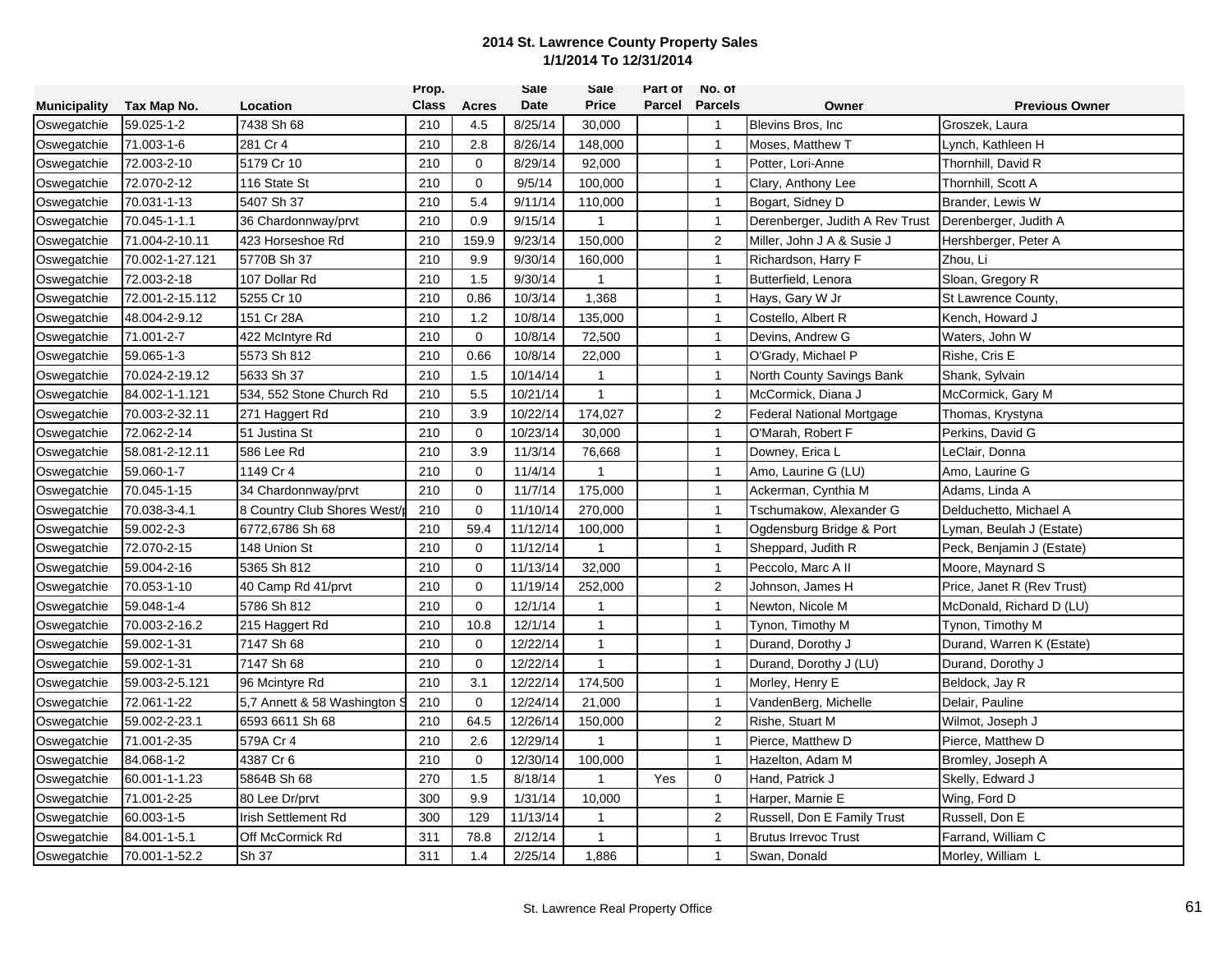|                     |                 |                            | Prop.        |                | Sale     | Sale         | Part of | No. of         |                             |                                     |
|---------------------|-----------------|----------------------------|--------------|----------------|----------|--------------|---------|----------------|-----------------------------|-------------------------------------|
| <b>Municipality</b> | Tax Map No.     | Location                   | <b>Class</b> | <b>Acres</b>   | Date     | <b>Price</b> | Parcel  | <b>Parcels</b> | Owner                       | <b>Previous Owner</b>               |
| Oswegatchie         | 70.001-1-12.12  | Sh 37                      | 311          | 7.75           | 3/13/14  | $\mathbf{1}$ |         | $\overline{1}$ | Bartlett, Ann R & William D | Johnson, Sabra B (Estate)           |
| Oswegatchie         | 70.031-1-18     | 8 McEwen Ln/prvt           | 311          | 2.2            | 5/8/14   | 101,000      |         | $\mathbf{1}$   | Smithers, Stephen W         | Mealus, Gary L                      |
| Oswegatchie         | 84.076-2-4      | 38 Memory Ln/Prvt          | 311          | 3.5            | 5/21/14  | 36,000       |         | $\mathbf{1}$   | Marcellus, Milton E         | Bassity, Bruce A                    |
| Oswegatchie         | 59.001-1-33.41  | 5976 Cr 6                  | 311          | 1.9            | 5/29/14  | $\mathbf{1}$ | Yes     | $\mathbf 0$    | Morley, Lawrence M          | Morley, William L                   |
| Oswegatchie         | 59.004-3-11.12  | CR <sub>4</sub>            | 311          | 1.9            | 7/8/14   | $\mathbf{1}$ |         | $\mathbf{1}$   | Ferguson, Gerald D Trust    | (Estate) Ferguson, Gerald D         |
| Oswegatchie         | 70.003-2-11.2   | Sh 37                      | 311          | 0.69           | 7/8/14   | $\mathbf{1}$ |         | $\overline{1}$ | Smith, Dorothy B            | (Estate) Bayard, Claude X           |
| Oswegatchie         | 71.004-2-9.1    | Horseshoe Rd               | 311          | 35.9           | 8/4/14   | $\mathbf{1}$ |         | $\mathbf{1}$   | Newcombe, Roland J          | Vancort Newcombe, Rebecca Ann       |
| Oswegatchie         | 59.060-1-19     | 1146 Cr 4                  | 311          | $\overline{1}$ | 8/15/14  | 10,000       |         | $\mathbf{1}$   | Lovely, Jamen A             | Tennant, Kurt Lee                   |
| Oswegatchie         | 70.003-2-42     | 88 Haggert Rd              | 311          | 8              | 8/18/14  | 14,000       |         | $\mathbf{1}$   | Harland, Gregg E            | Drake, Dale U                       |
| Oswegatchie         | 70.003-2-36.1   | McCormick Rd               | 311          | 18.7           | 8/22/14  | 25,000       |         | $\mathbf{1}$   | Perrigo, Gene A             | LaJoy, Jeffrey A                    |
| Oswegatchie         | 71.003-1-43     | Lost Village Rd            | 311          | 0.73           | 10/4/14  | 50           |         | $\mathbf{1}$   | Gagnon, Theodore            | St Lawrence County,                 |
| Oswegatchie         | 58.004-3-4.22   | 5950 SH 37                 | 311          | $\mathbf{1}$   | 10/27/14 | 12,500       | Yes     | $\Omega$       | Anantha, Padmanabhan K      | Dupree, Allen J                     |
| Oswegatchie         | 71.004-2-9.2    | Horseshoe Rd               | 314          | 27.5           | 2/18/14  | 15,000       | Yes     | $\mathbf{1}$   | Miller, John J A & Susie    | VanCort, Rebecca Ann                |
| Oswegatchie         | 59.032-1-3.212  | Off SH 812                 | 314          | 8.1            | 3/27/14  | 25,000       | Yes     | $\mathbf 0$    | Ogdensburg Bridge & Port    | Ogdensburg Volunteer Rescue,        |
| Oswegatchie         | 59.001-1-33.42  | 5948 CR 6                  | 314          | 1.9            | 5/29/14  | $\mathbf{1}$ | Yes     | $\mathbf 0$    | Ayen, Melissa C             | Morley, William L                   |
| Oswegatchie         | 60.001-1-1.22   | 5864A Sh 68                | 314          | 1.5            | 8/19/14  | $\mathbf{1}$ | Yes     | $\mathbf 0$    | Skelly, Edward J Jr         | Skelly, Edward J                    |
| Oswegatchie         | 86.001-3-13.112 | 109 Mt Alone Rd            | 314          | $\mathbf{1}$   | 8/19/14  | $\mathbf{1}$ | Yes     | $\mathbf 0$    | Holmes, Cortney Leeann      | Richards, Helen                     |
| Oswegatchie         | 71.001-4-16.2   | Off CR 4                   | 314          | 4.6            | 11/14/14 | 6,000        | Yes     | $\mathbf 0$    | Royal-J-Properties, LLC     | Hawkins, Helen                      |
| Oswegatchie         | 72.003-3-17.112 | SH 812                     | 314          | 1              | 12/19/14 | 112,000      | Yes     | $\overline{2}$ | Hebert, Jay                 | Sheppard, Burton H                  |
| Oswegatchie         | 72.001-1-7.12   | Off Irish Settlement Rd    | 314          | 2.8            | 12/27/14 | $\mathbf{1}$ | Yes     | $\overline{2}$ | Swartzentruber, Sam J       | Hershberger, Peter (LU)             |
| Oswegatchie         | 72.003-4-9.112  | Off Horseshoe Rd           | 322          | 44.8           | 7/31/14  | 48,000       | Yes     | $\mathbf 0$    | Schlabach, Albert J         | Hershberger, Andrew P               |
| Oswegatchie         | 58.051-2-16     | 7191 Sh 37                 | 400          | 3.5            | 7/2/14   | 900,000      |         | $\overline{2}$ | LaRose, Bruce               | Stonefence Motel, LLC,              |
| Oswegatchie         | 72.062-7-14     | Annette St                 | 400          | $\mathbf 0$    | 10/4/14  | 100          |         | $\overline{1}$ | Bracy, Robert               | St Lawrence County,                 |
| Oswegatchie         | 71.001-2-8      | 416 McIntyre Rd            | 900          | 0.3            | 12/11/14 | $\mathbf{1}$ |         | $\mathbf{1}$   | Cross, Wayne F              | LaJoy, Alfred M                     |
| Parishville         | 66.003-4-1.2    | Moody Rd                   | 105          | 84.8           | 9/5/14   | 64,000       |         | $\mathbf{1}$   | Adon Farms                  | Stoian, Alexandru A                 |
| Parishville         | 121.002-1-12    | 1146 Raquette River Rd     | 210          | 2.2            | 1/4/14   | 1            |         | $\mathbf{1}$   | Manfred, William G & Mary M | Manfred, William G & Mary M         |
| Parishville         | 92.001-1-2      | 398 Chapel Hill Rd         | 210          | 2.8            | 1/23/14  | $\mathbf{1}$ |         | $\mathbf{1}$   | Restad, Yolanda S           | Wilson (Estate of), Ella V          |
| Parishville         | 92.002-1-2.111  | 288 Picketville Rd         | 210          | 1.5            | 2/11/14  | $\mathbf{1}$ |         | $\mathbf{1}$   | Hayes, Diane C              | Hayes, Diane C                      |
| Parishville         | 92.002-1-2.111  | 288 Picketville Rd         | 210          | 1.5            | 2/11/14  | 10,000       |         | $\mathbf{1}$   | Eakins, Vance C             | Hayes, Diane C                      |
| Parishville         | 77.004-1-39.2   | 551 Pumpkin Hill Rd        | 210          | 5.3            | 2/11/14  | $\mathbf{1}$ |         | $\mathbf{1}$   | Snell, Jacob R              | Snell, Jacob R                      |
| Parishville         | 78.001-2-44.51  | 210 CR 47, 200 Rosenbarker | 210          | 3.6            | 3/18/14  | 1            |         | $\mathbf{1}$   | Whalen, Timothy P (LU)      | Whalen, Timothy P                   |
| Parishville         | 78.057-2-35     | 1792 SH 72                 | 210          | $\mathbf 0$    | 3/28/14  | 100,000      |         | $\mathbf{1}$   | Krise, Ralph C              | Massey, Linda L., Sweeney, Donna J. |
| Parishville         | 106.001-4-2     | 985 Picketville Rd         | 210          | $\mathbf{1}$   | 4/9/14   | 25,000       |         | $\mathbf{1}$   | Powers, Thomas H            | Brown, Lloyd                        |
| Parishville         | 91.003-2-2.112  | 196 Lenny Rd               | 210          | 6.9            | 5/9/14   | 1            |         | $\mathbf{1}$   | Guyette, Thomas             | Guyette, Thomas                     |
| Parishville         | 77.003-2-23.12  | 434 West Parishville Rd    | 210          | 5              | 5/21/14  | 116,000      | Yes     | $\mathbf{1}$   | Briggs, Scott               | Davey, Mary Lou                     |
| Parishville         | 77.004-1-16.1   | 289 Ashton Rd              | 210          | 5              | 6/1/14   | 40,000       |         | $\mathbf{1}$   | Baldwin, Brandon J          | Kyle, David A                       |
| Parishville         | 78.066-2-9      | 92 Catherine St            | 210          | $\mathbf 0$    | 6/15/14  | 1            |         | $\mathbf{1}$   | Malette, Kevin J            | Mallette, Thomas J                  |
| Parishville         | 122.065-1-22    | 17,20 MacCarter Dr/prvt    | 210          | 0.3            | 6/27/14  | 275,000      |         | $\mathbf{1}$   | Zelie, Scott E              | O'Neil, Chloe Ann                   |
| Parishville         | 78.047-3-5      | 12 Rosenbarker Dr/prvt     | 210          | 0.36           | 7/16/14  | 1            |         | $\overline{1}$ | Avery, Steven J             | Avery, Steven J                     |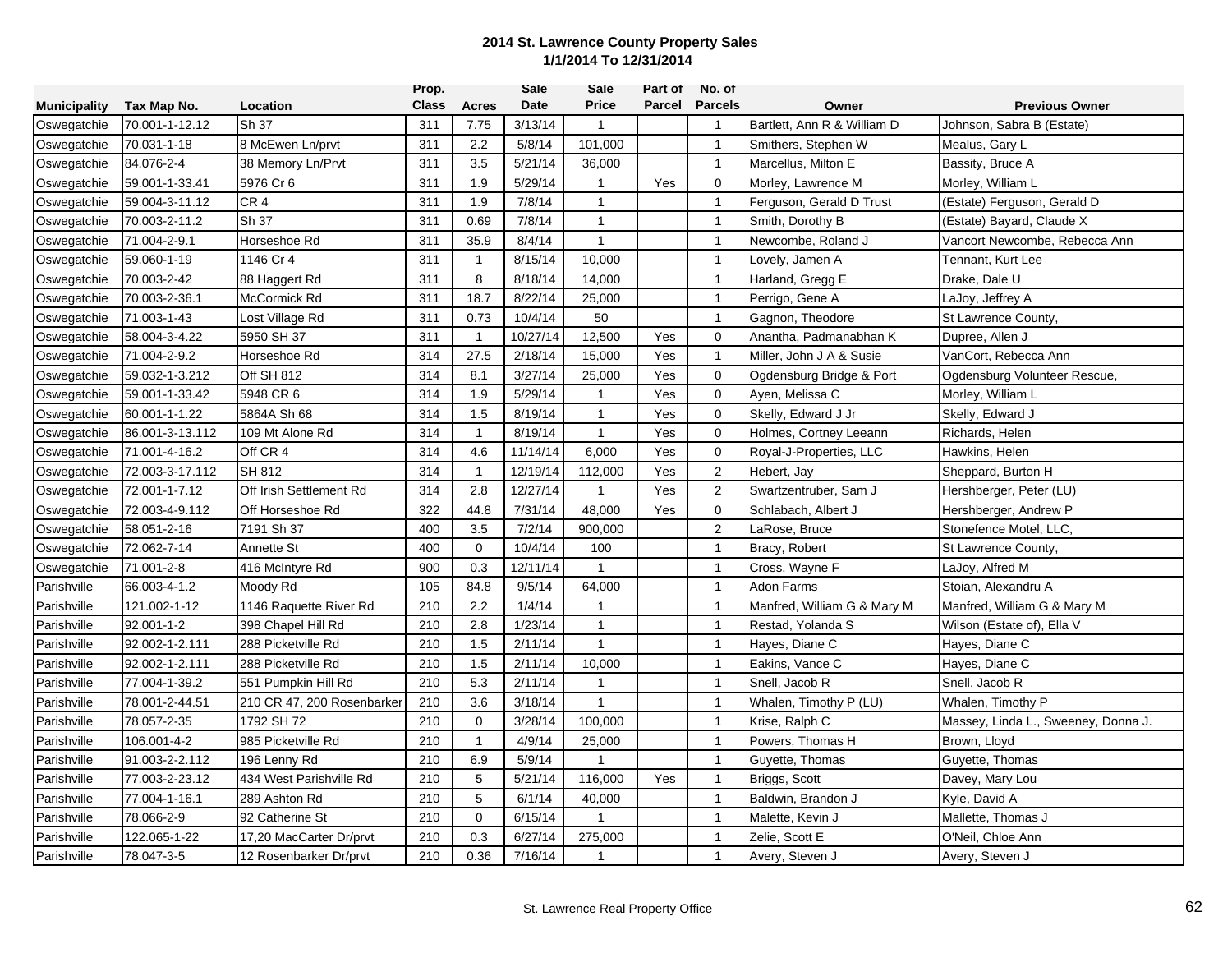|                     |                |                              | Prop.        |             | Sale     | Sale         | Part of | No. of         |                            |                              |
|---------------------|----------------|------------------------------|--------------|-------------|----------|--------------|---------|----------------|----------------------------|------------------------------|
| <b>Municipality</b> | Tax Map No.    | Location                     | <b>Class</b> | Acres       | Date     | <b>Price</b> | Parcel  | <b>Parcels</b> | Owner                      | <b>Previous Owner</b>        |
| Parishville         | 78.055-1-9     | 22 Flow Dr/prvt              | 210          | 0           | 8/5/14   | 108,000      |         | $\overline{1}$ | Pakula, Kenneth R          | Caron, Edna R                |
| Parishville         | 78.004-4-18    | 161 Sylvan Falls Rd          | 210          | 0.92        | 8/13/14  | 14,000       |         | $\mathbf{1}$   | Taylor, Jason B            | Armstrong, Carmen L          |
| Parishville         | 77.004-2-14.1  | 1040 SH 72                   | 210          | 1.1         | 9/11/14  | $\mathbf{1}$ |         | $\overline{1}$ | Montroy, Francis G (LU)    | Montroy, Francis G           |
| Parishville         | 78.065-1-31    | 3520 George St               | 210          | 1.1         | 9/26/14  | 135,000      |         | $\overline{1}$ | Whittaker, Erik J          | Fehn, Bruce R                |
| Parishville         | 107.049-1-5    | 19 Watkins Dr/prvt           | 210          | $\mathbf 0$ | 10/2/14  | 127,000      |         | $\overline{1}$ | Phippen, Jason M           | Barkley, Weldon              |
| Parishville         | 78.058-2-25    | 19 Pleasant St               | 210          | $\mathbf 0$ | 11/4/14  | $\mathbf{1}$ |         | 3              | Jacot, Kip D               | Jacot, Kip D                 |
| Parishville         | 78.002-1-44.1  | 53 CR 47                     | 210          | 1.9         | 12/10/14 | 57,000       |         | $\mathbf{1}$   | Wray, Nathan               | Taylor, Michael S            |
| Parishville         | 78.004-9-7.3   | 3486 George St               | 220          | 0.7         | 9/23/14  | $\mathbf{1}$ | Yes     | $\overline{1}$ | Amvets Post 265            | Amvets Post 265,             |
| Parishville         | 78.004-9-31.1  | 3429 White Hill Rd           | 240          | 125.3       | 4/18/14  | $\mathbf{1}$ |         | $\overline{1}$ | Dean Revocable Trust       | Dean, Sally                  |
| Parishville         | 66.004-1-3     | 251 CR 56                    | 240          | 78.4        | 6/2/14   | 110,000      |         | $\overline{1}$ | Beatty, Harry L            | LaBar, Betty J               |
| Parishville         | 78.001-2-5.11  | 420 CR 47                    | 240          | 13.4        | 8/15/14  | 108,000      |         | $\mathbf{1}$   | Deon, Bryan L              | Reetz Living Trust, Janis    |
| Parishville         | 78.001-4-3.1   | Old Potsdam Parishville Rd   | 240          | 30.7        | 10/1/14  | 1            |         | 3              | Whitehill, Scott E         | Whitehill, Scott E           |
| Parishville         | 78.047-2-18    | 84 Flow Dr/prvt              | 260          | 0.11        | 1/15/14  | $\mathbf{1}$ |         | $\mathbf{1}$   | Phillips, Brian A          | Phillips, Brian A            |
| Parishville         | 122.055-9-1    | 58 Coulon Dr/prvt            | 260          | $\mathbf 0$ | 1/17/14  | 11,500       |         | $\overline{1}$ | Finen, James J             | Cheney, Bernard B            |
| Parishville         | 107.056-2-1    | 1899 White Hill Rd           | 260          | $\mathbf 0$ | 1/21/14  | 1            |         | $\overline{1}$ | Bradley, Scott M (LU)      | Bradley, Scott M             |
| Parishville         | 122.065-1-21   | 11 MacCarter Dr/prvt         | 260          | $\mathbf 0$ | 2/20/14  | 230,000      |         | $\overline{1}$ | Delhagen, Harold M         | Schaefer, Robert F           |
| Parishville         | 122.000-1-10   | Off White Hill Rd            | 260          | 2.1         | 3/4/14   | 222,000      |         | $\mathbf{1}$   | Roda, Patrick              | Hagner, John B               |
| Parishville         | 121.002-3-3    | 1050 A Raquette River Rd     | 260          | $\mathbf 0$ | 5/23/14  | $\mathbf{1}$ |         | $\overline{1}$ | Rorick, Doris L            | Rorick, Jeffrey A            |
| Parishville         | 122.065-1-10   | 186 Joe Indian Pond Rd       | 260          | $\mathbf 0$ | 6/6/14   | $\mathbf{1}$ |         | $\overline{1}$ | Camp Time-Out, LLC         | Norton, Jeri G               |
| Parishville         | 122.065-2-11   | 6 Pinehurst Dr/prvt          | 260          | 0           | 7/29/14  | $\mathbf{1}$ |         | $\overline{1}$ | Green, Theresa M           | Green, Theresa M             |
| Parishville         | 121.002-3-1    | 1080 Raquette River Rd       | 260          | 5.3         | 8/5/14   | 285,000      |         | $\mathbf{1}$   | Seifer, Frederic D         | Jenne, Mary S                |
| Parishville         | 107.023-1-1    | 2256 White Hill Rd           | 260          | $\mathbf 0$ | 8/25/14  | 22,000       |         | $\overline{1}$ | Pike, Robert S             | Haley, Daniel P              |
| Parishville         | 122.065-1-11   | 1 MacCarter Dr/prvt          | 260          | $\mathbf 0$ | 9/2/14   | $\mathbf{1}$ |         | $\mathbf{1}$   | Doelling, Daniel R & etal  | Doelling, Nancy S            |
| Parishville         | 121.002-1-4    | 1184 Raquette River Rd       | 260          | 0           | 9/15/14  | $\mathbf{1}$ |         | $\mathbf{1}$   | Kear, Lorraine J. & Edward | Kear, Lorraine J.            |
| Parishville         | 107.049-2-1    | 421 Sterling Pond Rd         | 260          | $\mathbf 0$ | 10/1/14  | 110,000      |         | $\mathbf{1}$   | Shepherd, Robert S         | St Hilaire, Karen M          |
| Parishville         | 78.047-2-31    | 44 Flow Dr/prvt              | 260          | 0.23        | 11/21/14 | $\mathbf{1}$ |         | $\sqrt{2}$     | Henry, Lynn F              | Henry, Robert H              |
| Parishville         | 107.000-3-4    | 515 Sterling Pond Rd         | 260          | 22.6        | 11/25/14 | 78,000       |         | 2              | Gordon, Edward I           | Hopson, Norman F             |
| Parishville         | 78.004-4-4     | 17 Catherinesville Rd        | 270          | 49.8        | 1/24/14  | $\mathbf{1}$ |         | $\mathbf{1}$   | Elek, Thomas F             | Schor, David                 |
| Parishville         | 107.049-2-7    | 406 Sterling Pond Rd         | 270          | 1.1         | 2/17/14  | $\mathbf{1}$ |         | $\overline{1}$ | Atchie, Derek              | Wilson, Lois                 |
| Parishville         | 78.002-1-54.2  | 126 CR 47                    | 270          | $\mathbf 0$ | 7/11/14  | $\mathbf{1}$ |         | $\overline{1}$ | Scovil, Joshua E           | Scovil, Joshua E             |
| Parishville         | 91.002-1-20.12 | 895 CR 58                    | 270          | 6           | 7/29/14  | $\mathbf{1}$ |         | $\mathbf{1}$   | Stark, Molly A (LU)        | Stark, Molly A               |
| Parishville         | 78.047-1-5     | 21 Rosenbarker Dr/prvt       | 270          | 0.36        | 9/3/14   | $\mathbf{1}$ |         | $\overline{1}$ | Jenne, Larry R             | Jenne, Steven D              |
| Parishville         | 77.002-3-14.2  | 1299 Old Potsdam Parishville | 270          | 0.96        | 10/4/14  | 300          |         | $\mathbf{1}$   | Foster, Matthew            | St. Lawrence County,         |
| Parishville         | 77.003-4-15    | 60 Pumpkin Hill Rd           | 270          | 0.82        | 12/31/14 | 7,350        |         | $\mathbf{1}$   | Oakes, Darci L             | O'Brien, Timothy J           |
| Parishville         | 77.002-3-12    | 1192,1196, 1204 Old Potsdar  | 280          | 27.2        | 7/15/14  | $\mathbf{1}$ |         | 3              | Williams, John R Sr.       | Williams, Dorothy V (Estate) |
| Parishville         | 77.004-1-16.2  | Ashton Rd                    | 311          | 0.6         | 6/2/14   | $\mathbf{1}$ | Yes     | $\overline{1}$ | Linden, Roger B            | Kyle, David A                |
| Parishville         | 77.004-1-16.2  | Ashton Rd                    | 311          | 0.6         | 6/30/14  | $\mathbf{1}$ |         | $\mathbf{1}$   | Linden, Roger B (LU)       | Linden, Roger B              |
| Parishville         | 78.058-4-8.1   | Off Catherine St             | 311          | 1.9         | 8/11/14  | $\mathbf{1}$ |         | $\overline{1}$ | McKnight, Ester L (LU)     | McKnight, Ester L            |
| Parishville         | 78.066-1-6.2   | Wickwire Dr/Prvt             | 311          | 0.2         | 8/24/14  | $\mathbf{1}$ | Yes     | -1             | Wickwire, Richard M        | Strack, David M              |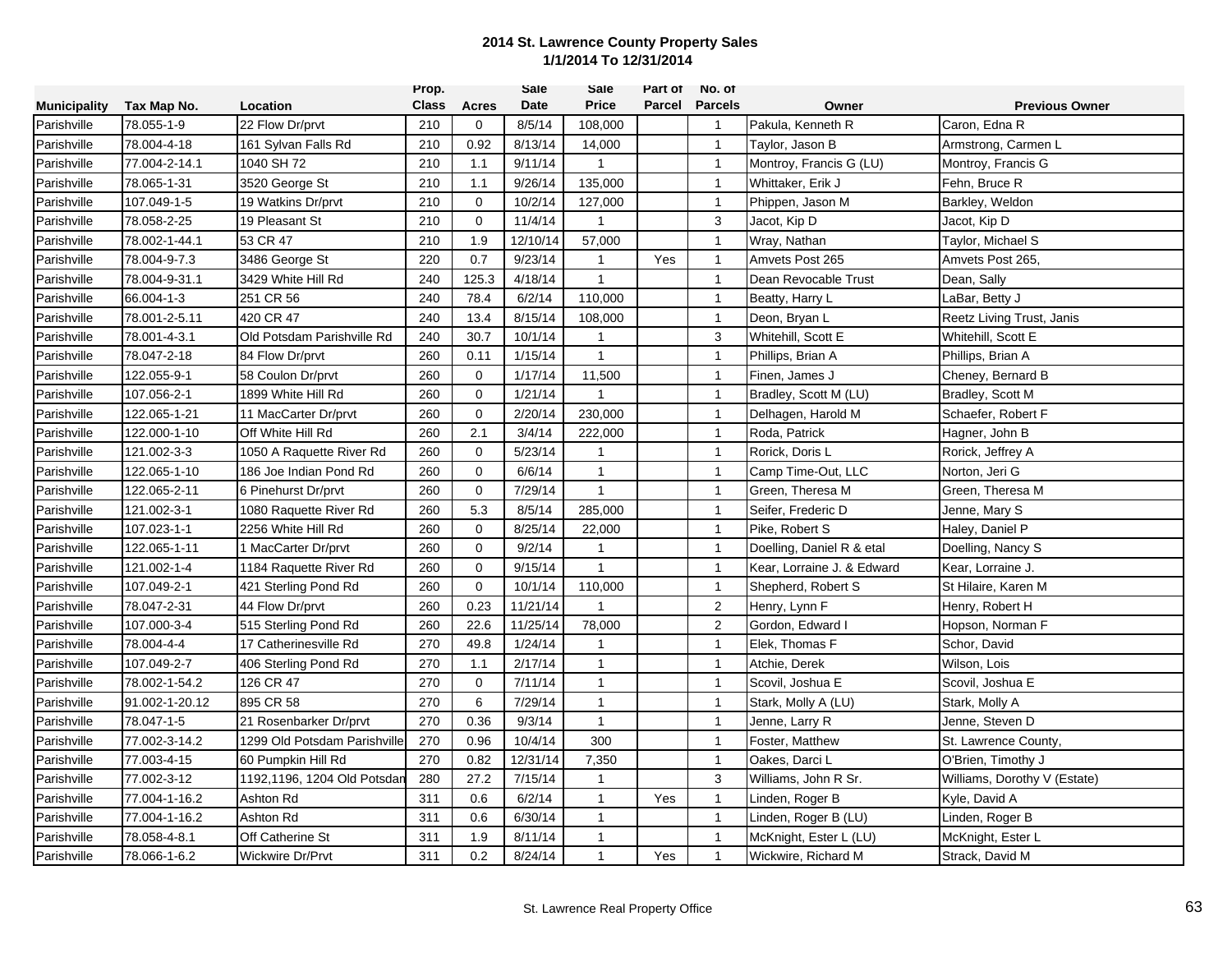|                     |                 |                            | Prop.        |              | <b>Sale</b> | Sale           | Part of | No. of           |                                |                                   |
|---------------------|-----------------|----------------------------|--------------|--------------|-------------|----------------|---------|------------------|--------------------------------|-----------------------------------|
| <b>Municipality</b> | Tax Map No.     | Location                   | <b>Class</b> | <b>Acres</b> | <b>Date</b> | <b>Price</b>   | Parcel  | <b>Parcels</b>   | Owner                          | <b>Previous Owner</b>             |
| Parishville         | 78.047-2-36.11  | Flow Dr/prvt               | 311          | 1.1          | 8/29/14     | 3,000          |         | $\mathbf{1}$     | Mayer, Frederick J             | Culver, Roberta M                 |
| Parishville         | 78.047-2-36.112 | Flow Dr/Prvt               | 311          | 0.4          | 8/29/14     | $\mathbf{1}$   | Yes     | $\overline{1}$   | Jeffery, Ralph W Jr & etal     | Mayer, Frederick J                |
| Parishville         | 77.002-3-11.113 | Sinclair Rd                | 311          | 2.7          | 10/8/14     | $\mathbf{1}$   |         | $\overline{2}$   | <b>Snell Living Trust</b>      | Snell, Jr., Steven M              |
| Parishville         | 78.003-6-6.112  | Chapel Hill Rd             | 311          | 12.3         | 11/17/14    | 20,000         |         | $\mathbf{1}$     | Durant, Cheryl A               | Flagg, Dale                       |
| Parishville         | 78.003-6-6.113  | Off Chapel Hill Rd         | 311          | 2.2          | 12/3/14     | $\mathbf{1}$   |         | $\mathbf{1}$     | Durant, Cheryl A               | Baxter, Timothy S                 |
| Parishville         | 91.004-2-12     | 5 Donovan Dr/prvt          | 312          | 3.9          | 10/22/14    | $\mathbf{1}$   |         | $\mathbf{1}$     | Lavine, Peter                  | Lavine, Peter                     |
| Parishville         | 78.004-11-8     | 13 Page Dr/prvt            | 312          | 0.2          | 12/5/14     | 100            |         | $\mathbf{1}$     | Degraw, Milton E               | Pickering, Brian K (Lu)           |
| Parishville         | 78.047-2-27.2   | Flow Dr/Prvt               | 314          | 0.03         | 8/14/14     | $\mathbf{1}$   | Yes     | $\mathbf{1}$     | Mayer, Frederick J             | Jeffery, William B                |
| Parishville         | 78.004-9-7.1    | 3476 George St             | 314          | 0.7          | 10/24/14    | 35,000         |         | $\overline{1}$   | Sweet, Kirk A                  | Amvets Post 265.                  |
| Parishville         | 78.047-2-36.122 | Flow Dr/Prvt               | 314          | 0.6          | 11/21/14    | $\overline{1}$ | Yes     | $\boldsymbol{2}$ | Henry, Lynn F                  | Henry, Lynn F & Joan A            |
| Parishville         | 78.047-2-36.123 | Flow Dr/Prvt               | 314          | 0.1          | 11/21/14    | $\mathbf{1}$   |         | $\mathbf{1}$     | Fifield, Jacqueline L          | Henry, Mark A                     |
| Parishville         | 122.055-3-3     | Coulon Dr/prvt             | 314          | $\Omega$     | 12/5/14     | 5,000          |         | $\mathbf{1}$     | Sullivan, Matthew P            | Sullivan, Gloria M                |
| Parishville         | 78.047-2-29.2   | Flow Dr/Prvt               | 314          | $\mathbf 0$  | 12/8/14     | $\overline{1}$ | Yes     | $\mathbf{1}$     | Henry, Lynn F                  | Fifield, Jacqueline L             |
| Parishville         | 78.001-1-9.1    | Old Potsdam Parishville Rd | 322          | 100.5        | 4/10/14     | $\mathbf{1}$   |         | $\overline{1}$   | Dunning, Trevor N              | Dunning Living Trust, Frank H     |
| Parishville         | 77.003-2-23.11  | West Parishville Rd        | 322          | 93.3         | 4/18/14     | 75,000         |         | $\overline{1}$   | Dalglish, Patricia             | Davey, Mary Lou                   |
| Parishville         | 78.004-4-22.1   | Sylvan Falls Rd            | 322          | 15.9         | 7/8/14      | 1,373          |         | $\mathbf{1}$     | St. Lawrence County            | Willmart, Brian                   |
| Parishville         | 78.004-4-22.1   | Svivan Falls Rd            | 322          | 15.9         | 9/22/14     | 1,857          |         | $\mathbf{1}$     | Willmart, Brian                | St. Lawrence County,              |
| Parishville         | 66.003-2-12.22  | Moody Rd                   | 322          | 67.9         | 10/21/14    | $\mathbf{1}$   |         | $\mathbf{1}$     | Snell, Gregg A                 | Snell (Estate), Paul H            |
| Parishville         | 91.001-1-7      | Russell Turnpike Rd        | 323          | 26.1         | 1/29/14     | 27,000         |         | $\mathbf{1}$     | Randall, Richard A             | Randall Marital, Non-Exempt Trust |
| Parishville         | 91.003-2-3      | Lenny Rd                   | 910          | 70           | 2/21/14     | 66,660         |         | $\mathbf{1}$     | Randall, Ralph N               | Randall Marital, Non-Exempt Trust |
| Parishville         | 91.003-2-9      | Cobble Rd                  | 910          | 119.8        | 4/4/14      | 64,000         |         | 2                | Seaway Timber Harvesting, Inc. | Randall Marital, Non-Exempt Trust |
| Piercefield         | 208.055-1-10    | 9 Dewey Ave                | 210          | $\mathbf 0$  | 4/23/14     | 38,500         |         | $\overline{1}$   | <b>CNB Realty Trust</b>        | Breen, Esq., (Referee), Ramona A  |
| Piercefield         | 208.063-1-31.2  | 11285 SH 3                 | 210          | 1.62         | 6/27/14     | 56,500         |         | $\mathbf{1}$     | Ward, Paul M                   | Tarbox, Alan R                    |
| Piercefield         | 208.055-1-10    | 9 Dewey Ave                | 210          | $\mathbf 0$  | 7/1/14      | 8,000          |         | $\mathbf{1}$     | Pickering, Marvin R Jr.        | <b>CNB Realty Trust,</b>          |
| Piercefield         | 208.000-2-27    | 230 Racquette Flow Dr      | 210          | 11.16        | 7/31/14     | 144,600        |         | $\mathbf{1}$     | Savage, James M                | Savage, James M                   |
| Piercefield         | 208.055-1-5     | 12 Lake St                 | 210          | $\mathbf 0$  | 8/5/14      | $\mathbf{1}$   |         | $\mathbf{1}$     | Pickering, Marvin R Jr.        | Pickering, Jr., Marvin R          |
| Piercefield         | 208.054-1-14.1  | 346 Main St                | 210          | 1.9          | 9/3/14      | 25,000         |         | $\overline{1}$   | Laramee, Ronald F              | Laramee, Ronald F                 |
| Piercefield         | 218.004-3-2.1   | 19 Mt Arab Lk              | 260          | 1.9          | 3/4/14      | $\mathbf{1}$   |         | $\overline{1}$   | Cecilia, Virginia R (LU)       | Cecilia, Virginia R               |
| Piercefield         | 218.004-2-28    | 11 Eagle Crag Lk           | 260          | $\mathbf 0$  | 7/22/14     | 500,000        |         | $\mathbf{1}$     | Beals, Allen                   | Jones, Christopher S              |
| Piercefield         | 218.067-1-13    | 17 Eagle Crag Lk           | 260          | 1.4          | 9/22/14     | $\mathbf{1}$   |         | $\overline{1}$   | Merrill, Bruce W (LU)          | Merrill, Bruce W (Trust)          |
| Piercefield         | 208.055-1-13    | 4 Dewey Ave                | 270          | $\mathbf 0$  | 8/22/14     | 25,000         |         | $\mathbf{1}$     | Striney, Ghislaine             | LaVair, Kim S                     |
| Piercefield         | 195.001-2-16    | 9700 SH 3                  | 311          | $\mathbf 0$  | 6/27/14     |                |         | $\mathbf{1}$     | Monroe, Steven T               | Monroe, James J                   |
| Piercefield         | 208.000-2-1     | 6 Racquette Flow Dr        | 314          | 6.53         | 11/17/14    | 70,000         |         | $\mathbf{1}$     | Sroka, Robert                  | Bombard, Jon B                    |
| Pierrepont          | 118.004-2-16    | 414 Hewlett Rd             | 210          | 3.3          | 1/14/14     | 10,000         |         | 2                | North Country Savings Bank     | Hennigan, Amos                    |
| Pierrepont          | 76.084-2-19     | 33 Grove St                | 210          | $\Omega$     | 2/12/14     | $\overline{1}$ |         | $\mathbf{1}$     | Lavigne, Jane F                | Westall, Paul S                   |
| Pierrepont          | 76.004-4-3.12   | 637 Parmenter Rd           | 210          | 1.3          | 2/21/14     | 40,000         |         | $\mathbf{1}$     | Wheeler, Robert C              | Community Bank, N.A.,             |
| Pierrepont          | 133.002-2-27.1  | 4553 CR 24                 | 210          | 12.7         | 2/21/14     | $\mathbf 1$    |         | $\mathbf{1}$     | Gollinger, Scott               | Gollinger, Lillian                |
| Pierrepont          | 76.076-1-19     | 5945 SH 56                 | 210          | 0.78         | 2/27/14     | 126,000        |         | $\mathbf{1}$     | Govostis, Christine E          | Sullivan-Marin, Marcia D          |
| Pierrepont          | 104.001-2-38    | 970,972 SH 68              | 210          | 27.8         | 2/28/14     | 280,000        |         | $\mathbf{1}$     | Seaman, Daniel B               | Trumble, William                  |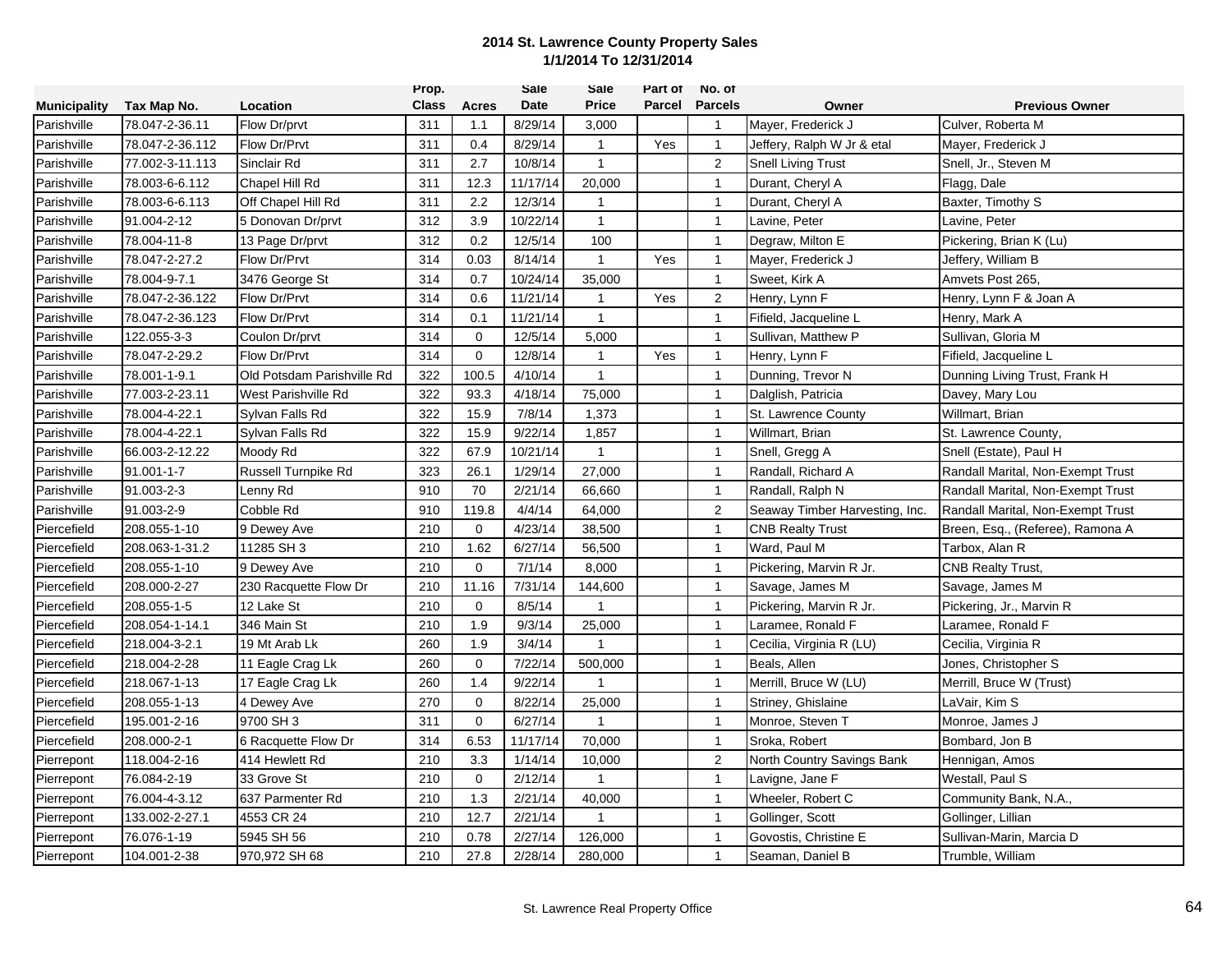|                     |                  |                          | Prop.        |              | Sale     | Sale           | Part of | No. of         |                             |                                  |
|---------------------|------------------|--------------------------|--------------|--------------|----------|----------------|---------|----------------|-----------------------------|----------------------------------|
| <b>Municipality</b> | Tax Map No.      | Location                 | <b>Class</b> | <b>Acres</b> | Date     | <b>Price</b>   | Parcel  | <b>Parcels</b> | Owner                       | <b>Previous Owner</b>            |
| Pierrepont          | 119.004-2-6.112  | 1016 Selleck Rd          | 210          | 3.3          | 3/5/14   | $\mathbf{1}$   |         | $\overline{1}$ | Phillips, Elmer S           | Phillips, Wayne A                |
| Pierrepont          | 76.084-1-6       | 5873,5873A SH 56         | 210          | 0.85         | 5/1/14   | $\mathbf{1}$   |         | 2              | Isaman (f.k.a. Peck), Robin | Isaman, Phillip Estate           |
| Pierrepont          | 90.003-1-53      | 379 Post Rd              | 210          | 0.9          | 5/13/14  | $\mathbf{1}$   |         | $\overline{1}$ | Pharoah, Ruth M (LU)        | Pharoah, Marshall (Estate of)    |
| Pierrepont          | 90.027-2-33      | 5 McMaster Dr            | 210          | 0.4          | 5/14/14  | 140,000        |         | $\mathbf{1}$   | Russell, Conrad E           | Knowlton, Adam J                 |
| Pierrepont          | 76.004-4-12.1    | 82 CR 59                 | 210          | $\mathbf 0$  | 5/22/14  | 190,000        |         | $\mathbf{1}$   | Peterson, Donald S          | Champney, Christopher D          |
| Pierrepont          | 119.004-2-25.111 | 957 Selleck Rd           | 210          | 0.79         | 5/28/14  | 1              |         | $\mathbf{1}$   | Stone, Martin F             | Clark-Stone, Martin F            |
| Pierrepont          | 104.004-1-10     | 484 SH 68                | 210          | 1.4          | 6/2/14   | 186,000        |         | $\mathbf{1}$   | Munn, Joseph T              | Gowing, Gary                     |
| Pierrepont          | 90.035-1-13      | 32 Underhill Dr          | 210          | 0.67         | 6/4/14   | $\mathbf{1}$   |         | $\mathbf{1}$   | Chichester, Seth E          | Chichester, Seth E               |
| Pierrepont          | 90.035-1-13      | 32 Underhill Dr          | 210          | 0.67         | 6/4/14   | $\mathbf{1}$   |         | $\overline{1}$ | Chichester, Seth E (LU)     | Chichester, Seth E               |
| Pierrepont          | 90.027-2-32      | 13 McMaster Dr           | 210          | 0.44         | 6/5/14   | 189,900        |         | $\mathbf{1}$   | Mathie, David G             | Stoddard, Clayton R              |
| Pierrepont          | 90.002-3-30.12   | 144 T. Alexander Dr/prvt | 210          | $\mathbf{1}$ | 6/6/14   | 240,000        |         | $\mathbf{1}$   | Sokac, Walter J Jr.         | Nye (f.k.a. Starnes), Jennifer W |
| Pierrepont          | 105.003-7-8.41   | 1239,1253 Green Rd       | 210          | 2.5          | 6/10/14  | $\overline{1}$ |         | $\overline{1}$ | Green, Terry A              | Green, George A                  |
| Pierrepont          | 90.002-2-40      | 140 Birch Dr             | 210          | $\mathbf 0$  | 6/12/14  | 430,000        |         | $\mathbf{1}$   | Trainer, Connie A           | Hon, Katie Keed                  |
| Pierrepont          | 90.002-3-43      | 44 T. Alexander Dr/prvt  | 210          | 0.8          | 7/17/14  | 222,000        |         | $\mathbf{1}$   | Temple, Glenn S             | Durkin, John R                   |
| Pierrepont          | 104.003-1-21     | 506 CR 29                | 210          | $\mathbf 0$  | 7/17/14  | 125,000        |         | $\overline{2}$ | Brown, Joshua T             | Koster(f.k.a. Denesha), Nicole R |
| Pierrepont          | 90.035-1-10      | 20 Underhill Dr          | 210          | 0.67         | 7/22/14  | 178,000        |         | $\mathbf{1}$   | Miller, Corey J             | Hunter, Charles L                |
| Pierrepont          | 120.001-4-2.12   | 1076 Green Rd            | 210          | 3.1          | 8/4/14   | $\overline{1}$ | Yes     | $\mathbf{1}$   | Green. Dean                 | Green, Douglas E                 |
| Pierrepont          | 91.001-5-19      | 2328 River Rd            | 210          | 1.3          | 8/7/14   | 1              |         | $\overline{c}$ | Scott, Robert H             | Scott, Robert H                  |
| Pierrepont          | 104.004-1-31     | 80 Brown Rd              | 210          | $\mathbf{1}$ | 8/21/14  | $\mathbf{1}$   |         | $\mathbf{1}$   | Welch, William J Jr (LU)    | Welch, Jr., William J            |
| Pierrepont          | 90.002-2-32      | 23 Beech Rd              | 210          | 0.7          | 8/25/14  | 228,000        |         | $\mathbf{1}$   | Hendrickson, Anna K         | Acker, David B                   |
| Pierrepont          | 90.035-1-8       | 26 Underhill Dr          | 210          | $\mathbf 0$  | 8/25/14  | 155,000        |         | $\mathbf{1}$   | Hutchinson, Richard G       | Cavanaugh, Jennifer              |
| Pierrepont          | 90.027-2-10      | 22 Cameron Dr            | 210          | 0.55         | 8/28/14  | 185,000        |         | $\overline{1}$ | Mitlin, David               | Todd, Stephen J                  |
| Pierrepont          | 89.004-2-2.11    | 47 Post Rd               | 210          | 1.4          | 9/3/14   | 65,000         |         | $\overline{2}$ | Hanson, Stephanie D         | Woods, Katherine M               |
| Pierrepont          | 90.002-2-30      | 7 Beech Rd               | 210          | 0.87         | 9/15/14  | $\mathbf{1}$   |         | $\mathbf{1}$   | Clark, Richard W            | Clark, Richard W                 |
| Pierrepont          | 90.043-1-26      | 5543 SH 56               | 210          | $\mathbf 0$  | 9/26/14  | 85,000         |         | $\mathbf{1}$   | Ashley, Dawn M              | Pell, Kenneth J                  |
| Pierrepont          | 104.001-2-27.12  | 1079 SH 68               | 210          | 10           | 9/26/14  | 200,000        | Yes     | $\mathbf{1}$   | Manno, Emanuel              | Whittaker, Erik J                |
| Pierrepont          | 104.004-1-9.2    | 498 SH 68                | 210          | 2            | 10/10/14 | 176,000        |         | $\overline{2}$ | Lawrence, Sharon A          | Parkhurst, Jr., Roger A          |
| Pierrepont          | 90.002-3-10      | 114 T. Alexander Dr/prvt | 210          | $\mathbf 0$  | 10/10/14 | $\overline{1}$ |         | $\mathbf{1}$   | Deon Family Trust, Gladys   | Deon, Gladys                     |
| Pierrepont          | 90.002-3-29      | 50 T. Alexander Dr/prvt  | 210          | 0.87         | 10/17/14 | 100,000        |         | $\mathbf{1}$   | Thew, Spencer               | Connelly, Andrew J               |
| Pierrepont          | 120.001-4-5.1    | 962 Cold Brook Rd        | 210          | 24.9         | 10/20/14 | 1              |         | $\mathbf{1}$   | Cunningham, Sean            | Estate of Harald Knudsen,        |
| Pierrepont          | 90.027-2-32      | 13 McMaster Dr           | 210          | 0.44         | 10/29/14 | $\mathbf{1}$   |         | $\mathbf{1}$   | <b>Mathie Trust</b>         | Mathie, David G                  |
| Pierrepont          | 90.004-1-24      | <b>SH 56</b>             | 210          | 8.9          | 11/6/14  | $\mathbf{1}$   |         | $\sqrt{2}$     | Collins, Geraldine D        | Collins, Philip R                |
| Pierrepont          | 89.004-2-14.2    | 16 Church Rd             | 210          | 2.5          | 11/17/14 | 82,000         |         | $\mathbf{1}$   | Whitehill, Melinda          | Cheney, Frances                  |
| Pierrepont          | 90.035-1-25.1    | 10 Underhill Dr          | 210          | 1.4          | 11/21/14 | 215,000        |         | $\overline{1}$ | Wriedt, Mario               | Gilchrist, Richard J             |
| Pierrepont          | 90.043-1-27      | 5547 SH 56               | 210          | $\mathbf 0$  | 11/24/14 |                |         | $\mathbf{1}$   | LaBrake, Thomas E (LU)      | Labrake, Thomas E                |
| Pierrepont          | 90.001-2-6.2     | 279 Noyes Rd             | 210          | 1.8          | 12/1/14  | 145,250        |         | $\mathbf{1}$   | Baxter, Andy                | Bayer, Charles F                 |
| Pierrepont          | 76.084-2-10      | 11 School St             | 210          | $\mathbf 0$  | 12/2/14  | 1              |         | $\mathbf{1}$   | Snyder, Sr., Donald L (LU)  | Snyder, Sr., Donald L            |
| Pierrepont          | 118.002-2-10.1   | 75 O'Brien Rd            | 240          | 51.9         | 2/7/14   | 92,500         |         | $\overline{1}$ | Chiarenzelli, Jeffrey R     | Montan, Jr., Jon R               |
| Pierrepont          | 105.003-7-8.3    | 256 Hanson Rd            | 240          | 20.9         | 5/26/14  | 1              |         | $\overline{1}$ | Green, Jody L               | Green, Richard W                 |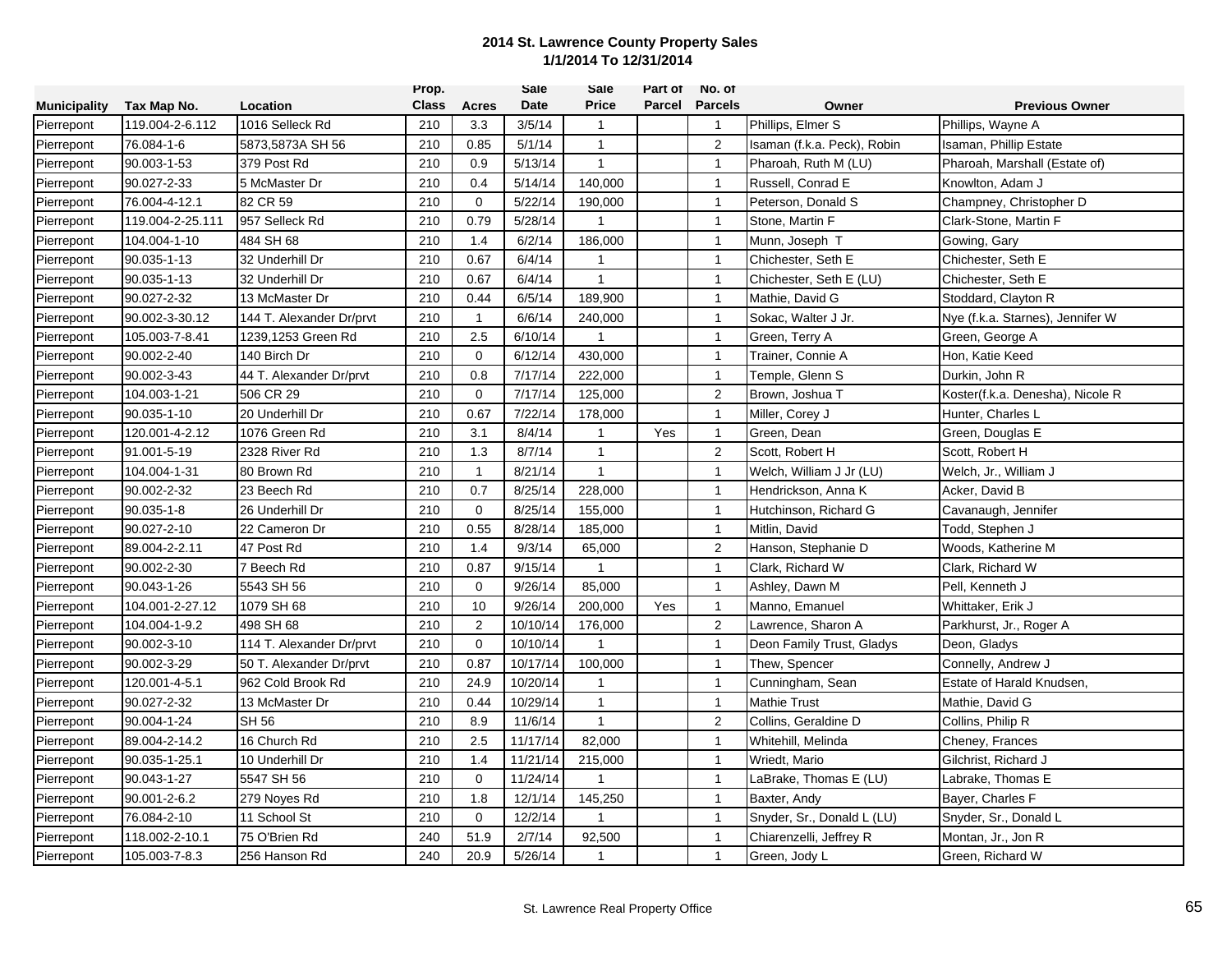|                     |                 |                            | Prop.        |              | Sale     | Sale           | Part of | No. of         |                                      |                                                                            |
|---------------------|-----------------|----------------------------|--------------|--------------|----------|----------------|---------|----------------|--------------------------------------|----------------------------------------------------------------------------|
| <b>Municipality</b> | Tax Map No.     | Location                   | <b>Class</b> | Acres        | Date     | <b>Price</b>   | Parcel  | <b>Parcels</b> | Owner                                | <b>Previous Owner</b>                                                      |
| Pierrepont          | 104.002-1-8.2   | 131,149 Sturtevant Rd      | 240          | 96.1         | 7/2/14   | $\mathbf{1}$   |         | $\overline{1}$ | <b>Walrich Revocable Trust</b>       | Walrich, W. Ted                                                            |
| Pierrepont          | 90.003-1-16.1   | 352 Butternut Ridge Rd     | 240          | 105          | 9/15/14  | 220,000        |         | $\overline{1}$ | Murdock, Brian P                     | R. Ridge Properties, LLC,                                                  |
| Pierrepont          | 119.002-2-15    | 562 Orebed Rd              | 240          | 54.5         | 11/22/14 | $\mathbf{1}$   |         | $\overline{1}$ | Thompson, Daniel B                   | Thompson (Estate of), Val Jean                                             |
| Pierrepont          | 119.002-2-17.1  | 628 Wilson Rd              | 240          | 43.8         | 11/25/14 | $\mathbf{1}$   |         | $\mathbf{1}$   | McCormick, Frank (LU)                | McCormick, Scott A                                                         |
| Pierrepont          | 90.003-1-41.1   | 326 Post Rd                | 240          | 18.2         | 12/10/14 | 45,000         |         | $\mathbf{1}$   | Cutway, Carter K                     | Pharoah, Marshall W (Estate)                                               |
| Pierrepont          | 103.004-2-20    | 750,764A,B Howardville Rd  | 240          | 143.4        | 12/19/14 | $\mathbf{1}$   |         | $\mathbf{1}$   | Latimer, Thomas E (LU)               | Latimer, Thomas E                                                          |
| Pierrepont          | 90.004-1-76     | 5163 SH 56                 | 240          | 17.3         | 12/26/14 | $\overline{1}$ |         | $\sqrt{2}$     | Paul, Walter H                       | Paul, Kathryn M                                                            |
| Pierrepont          | 90.002-3-4      | 132 T. Alexander Dr/prvt   | 260          | $\mathbf 0$  | 3/31/14  | $\mathbf{1}$   |         | $\mathbf{1}$   | Bradshaw, Mary K                     | Bradshaw (Estate), Margaret M                                              |
| Pierrepont          | 104.001-2-25    | 90 Powers Rd               | 270          | $\Omega$     | 5/9/14   | $\mathbf{1}$   |         | $\overline{1}$ | Powers, Timothy G                    | Powers, Agnes M                                                            |
| Pierrepont          | 104.001-2-7.1   | 563 Post Rd                | 270          | 3.6          | 7/8/14   | 2,690          |         | $\mathbf{1}$   | St. Lawrence County                  | Dafoe, Timothy J                                                           |
| Pierrepont          | 104.001-2-7.1   | 563 Post Rd                | 270          | 3.6          | 8/4/14   | 2,733          |         | $\mathbf{1}$   | Dafoe, Timothy J                     | St Lawrence County,                                                        |
| Pierrepont          | 104.001-2-21    | 2 Powers Rd                | 270          | $\mathbf 0$  | 11/25/14 | 25,000         |         | $\mathbf{1}$   | Whitman, Thomas                      | Lasher, Michelle                                                           |
| Pierrepont          | 104.001-2-21    | 2 Powers Rd                | 270          | $\mathbf{0}$ | 12/19/14 | 1              |         | $\mathbf{1}$   | Allen, Jim                           | Whitman, Thomas                                                            |
| Pierrepont          | 90.004-1-26.1   | 86 Tucker Rd               | 270          | 3.83         | 12/19/14 | $\mathbf{1}$   |         | $\mathbf{1}$   | Robar, Joseph P                      | Robar, Dale P                                                              |
| Pierrepont          | 90.003-1-13.2   | 315 Church Rd & 22 Noyes R | 271          | 30           | 9/25/14  | $\mathbf{1}$   |         | $\overline{1}$ | Degagne, Jeanne                      | McCuen, Carson E (Estate of)                                               |
| Pierrepont          | 90.002-3-17     | T. Alexander Dr/prvt       | 311          | $\mathbf 0$  | 8/4/14   | $\mathbf{1}$   |         | $\overline{1}$ | Rusaw, Cecile M                      | Rusaw, Sally E                                                             |
| Pierrepont          | 118.002-2-25    | Off Plains Rd              | 314          | 1.1          | 7/15/14  | $\mathbf{1}$   | Yes     | $\overline{1}$ | Beech Plains Cemetery Assoc.         | Garzon, Antonio A                                                          |
| Pierrepont          | 103.002-5-2.2   | Farnes Rd                  | 314          | 7.4          | 9/18/14  | 21,000         | Yes     | $\mathbf{1}$   | Randall, Mark                        | Spellacy, Shawn D                                                          |
| Pierrepont          | 103.004-2-15.1  | Off Howardville Rd         | 321          | 88.7         | 4/18/14  | $\mathbf{1}$   |         | $\mathbf{1}$   | Camp, Sharon J (LU)                  | Camp, Sharon J                                                             |
| Pierrepont          | 103.004-2-37.11 | <b>Farnes Rd</b>           | 321          | 13           | 10/15/14 | 4,000          |         | $\overline{1}$ | Curtis, Duane H                      | Gibson, David W                                                            |
| Pierrepont          | 134.001-1-4     | Off Eels Rd                | 322          | 25.3         | 4/8/14   | $\mathbf{1}$   |         | $\overline{1}$ | Kinch, Timothy J Jr.                 | LaRose, Wayne A., LaRose, Brenda M.                                        |
| Pierrepont          | 91.003-1-20.5   | 5140 SH 56                 | 322          | 27.7         | 4/12/14  | $\mathbf{1}$   |         | $\mathbf{1}$   | Smalling, Scott R                    | Smalling, Scott E                                                          |
| Pierrepont          | 91.001-5-27.1   | 2089 River Rd              | 322          | 10.4         | 4/14/14  | 20,000         |         | $\mathbf{1}$   | Ward, Michael K                      | Rouleau, Raymond F                                                         |
| Pierrepont          | 104.001-2-27.11 | <b>SH 68</b>               | 322          | 24           | 9/26/14  | 9,000          |         | $\mathbf{1}$   | Manno, Emanuel                       | Whittaker, Erik J                                                          |
| Pierrepont          | 104.002-1-40.2  | 6245 CR 24                 | 323          | 48.6         | 8/12/14  | 48,000         |         | $\mathbf{1}$   | Cheney, Basil W                      | Ramsay, Robert D                                                           |
| Pierrepont          | 119.002-2-32    | Wilson Rd                  | 910          | 23.6         | 5/21/14  | 25,000         |         | $\overline{1}$ | Badlam, Heather E                    | Zavoda, Jeffrey B                                                          |
| Pitcairn            | 211.003-3-2.2   | 125 CR 26                  | 105          | 22.4         | 8/18/14  | 25,000         |         | $\mathbf{1}$   | Caron, Gerard A                      | Alexander, William L                                                       |
| Pitcairn            | 211.003-2-7     | 491 SH 3                   | 210          | $\mathbf 0$  | 2/6/14   | 50,000         |         | $\overline{1}$ | Rice, Harold M                       | Wood, Barbara J                                                            |
| Pitcairn            | 212.001-1-15.1  | Greenwood Rd               | 210          | 4.6          | 2/13/14  | 44,000         |         | $\overline{1}$ | Alberry, Samuel G                    | Trudell, Henry E                                                           |
| Pitcairn            | 212.001-1-3     | 1242 SH 3                  | 210          | 2.44         | 2/28/14  | 20,000         |         | $\overline{1}$ | Lewis, Shawn                         | Beneficial Homeowner, Service Corpora.                                     |
| Pitcairn            | 211.004-1-9     | 643A SH 3                  | 210          | 2.4          | 4/3/14   | 1              |         | $\mathbf{1}$   | McEathron, Esther                    | McEathron, Daniel-Deceased 11-2                                            |
| Pitcairn            | 210.004-2-2     | 13 Alpine Cir              | 210          | 2.29         | 4/24/14  | $\mathbf{1}$   |         | $\mathbf{1}$   | Sponaas, Skip E                      | Sullivan, Thomas E                                                         |
| Pitcairn            | 222.001-1-1     | 643 Jayville Rd            | 210          | 480.8        | 5/9/14   | 372,000        |         | $\overline{4}$ | Jake Holdings, LLC                   | Wilemon, David L., Individually and Tru                                    |
| Pitcairn            | 212.001-1-2     | 8 Rose Rd                  | 210          | 3.3          | 5/30/14  | 8,000          |         | $\mathbf{1}$   | Graham, LD                           | Graham, Warren (LU)                                                        |
| Pitcairn            | 199.004-1-1     | 295 Orebed Rd              | 210          | $\mathbf 0$  | 7/8/14   | 4,636          |         | $\overline{1}$ | <b>St Lawrence County</b>            | Vandermolen, Korleen                                                       |
| Pitcairn            | 211.002-1-12    | 906 SH 3                   | 210          | 7.5          | 7/16/14  | $\overline{1}$ |         | $\mathbf{1}$   |                                      | Christian Life Center, a, United Pe Pitcairn Forks Church of, Christ, Inc. |
| Pitcairn            | 212.001-1-21    | Greenwood Rd               | 210          | 0.17         | 8/18/14  | $\mathbf{1}$   |         | $\mathbf{1}$   | French, Scott & Deborah              | Layng, David                                                               |
| Pitcairn            | 211.003-1-38.1  | 120 SH 812                 | 210          | 2.5          | 8/22/14  | 87,983         |         | $\mathbf{1}$   | <b>Community Bank National Assoc</b> | Hanna, Anthony M                                                           |
| Pitcairn            | 201.003-3-4     | 14 Portaferry Lake Rd/Pvt  | 210          | 5.9          | 9/9/14   | 27,500         |         | $\mathbf{1}$   | Whitney, Jay M                       | Coe, Bradley T                                                             |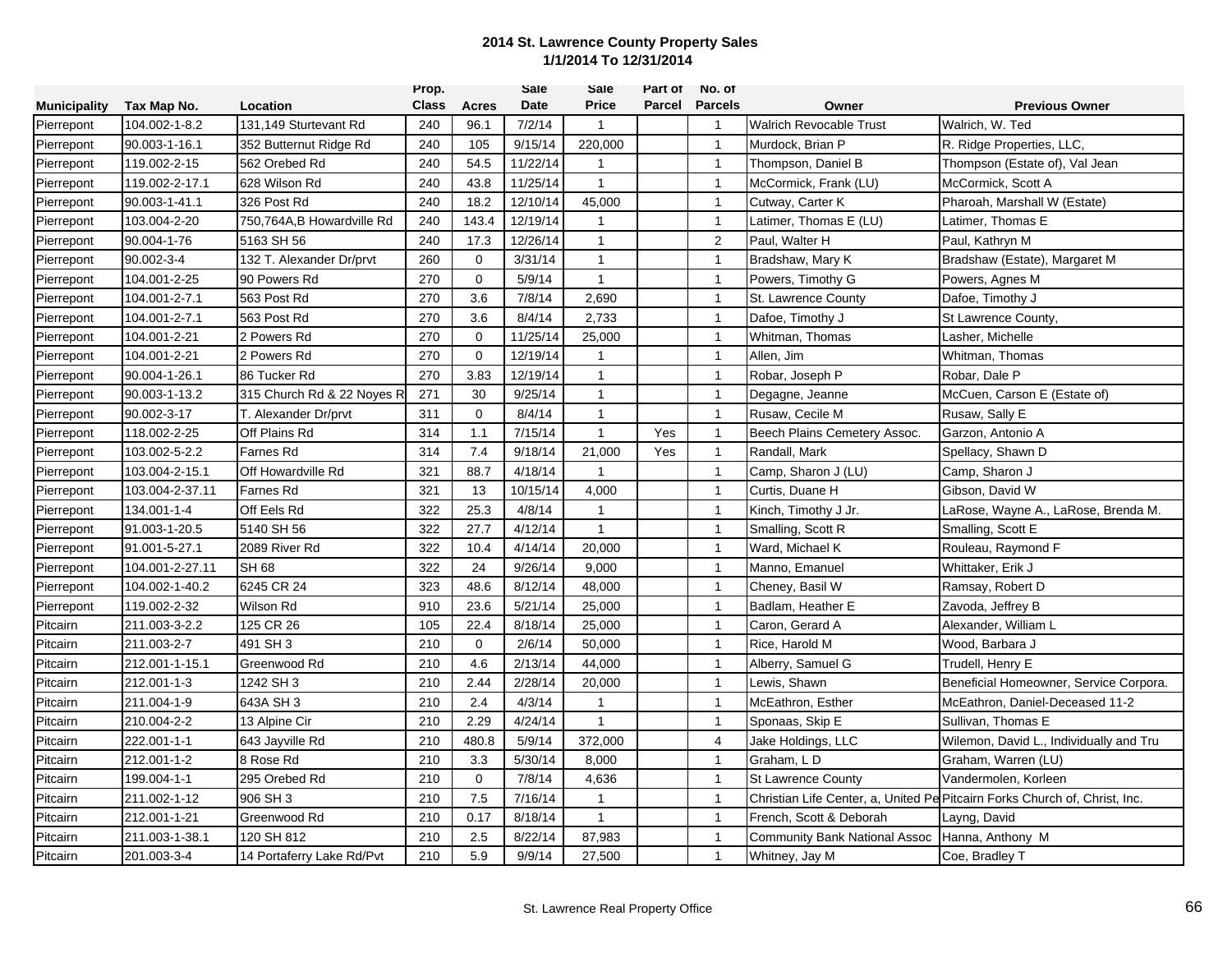|                     |                 |                               | Prop.        |              | <b>Sale</b> | Sale         | Part of | No. of           |                               |                           |
|---------------------|-----------------|-------------------------------|--------------|--------------|-------------|--------------|---------|------------------|-------------------------------|---------------------------|
| <b>Municipality</b> | Tax Map No.     | Location                      | <b>Class</b> | <b>Acres</b> | Date        | <b>Price</b> | Parcel  | <b>Parcels</b>   | Owner                         | <b>Previous Owner</b>     |
| Pitcairn            | 210.002-2-14    | 478,482 Stone Rd              | 210          | 4.8          | 10/3/14     | 32,000       |         | $\mathbf{1}$     | Corey, David D                | Acuna, Margery, Estate of |
| Pitcairn            | 199.004-1-1     | 295 Orebed Rd                 | 210          | 0.8          | 10/4/14     | 8,000        |         | $\overline{1}$   | Jackson, Edmund C             | St Lawrence County,       |
| Pitcairn            | 199.004-1-1     | 295 Orebed Rd                 | 210          | 0.8          | 10/4/14     | 8,000        |         | $\overline{1}$   | Jackson, Edmund C             | St Lawrence County,       |
| Pitcairn            | 210.004-1-18.1  | 518 Sh 812                    | 210          | 1.25         | 11/3/14     | 100,800      |         | $\mathbf{1}$     | CitiMortgage, Inc.            | Conlin, Chrishelle M      |
| Pitcairn            | 211.003-2-54    | 242 SH 3                      | 210          | 1.5          | 11/6/14     | 99,000       |         | $\mathbf{1}$     | Grigg, Shelby                 | Caron, Gerard B           |
| Pitcairn            | 211.001-1-4.32  | 260 Fullerville Rd            | 210          | 41.3         | 11/14/14    | $\mathbf{1}$ |         | $\mathbf{1}$     | Sprowls Irrevocable Trust     | Sprowls, Claude F         |
| Pitcairn            | 210.004-2-17.1  | 436 Sh 812                    | 210          | 1.4          | 11/20/14    | 12,000       |         | $\mathbf{1}$     | Patrick, Janet M              | Estate of Carl R Stevens, |
| Pitcairn            | 199.004-1-9     | 1034 SH 812                   | 210          | 0.9          | 12/1/14     | $\mathbf{1}$ |         | $\mathbf{1}$     | Sullivan, Kimberly            | Fuller, Elwin             |
| Pitcairn            | 210.002-2-23.12 | 380 Stone Rd                  | 210          | 8.8          | 12/30/14    | 10,000       |         | $\overline{1}$   | Jones, Pete F                 | LaFave, Richard           |
| Pitcairn            | 220.002-1-10    | Evergreen Ln                  | 311          | 0.03         | 1/9/14      | 12,000       |         | $\mathbf{1}$     | Melo, Lisa A                  | Ng, Paula S               |
| Pitcairn            | 201.003-5-1     | Off CR 23                     | 311          | 5            | 2/7/14      | 20,000       |         | $\overline{1}$   | Basta, Jacob M                | Land First Inc.           |
| Pitcairn            | 222.001-1-3     | Off Jayville Rd               | 311          | 0.25         | 2/25/14     | $\mathbf{1}$ |         | $\mathbf{1}$     | Greiner, Kurt, Peter, & Frank | Andrews, Jerry M          |
| Pitcairn            | 222.001-1-3     | Off Jayville Rd               | 311          | 0.25         | 2/25/14     | 2,000        |         | $\mathbf{1}$     | Greiner, Kurt, Peter, Frank   | E/O Andrews, Martin R     |
| Pitcairn            | 210.004-2-1.2   | Alpine Rd                     | 311          | 12.7         | 2/28/14     | 7,000        |         | $\mathbf{1}$     | Vandewater & Associates       | Gauger, Eugene B Sr       |
| Pitcairn            | 210.002-2-24    | 371 Stone Rd                  | 311          | 0.75         | 5/10/14     | $\mathbf{1}$ |         | $\overline{1}$   | Halladay, Phillip A           | McIntosh, Matthew J       |
| Pitcairn            | 211.003-1-3     | 327 Garrison Rd               | 311          | 3.6          | 5/18/14     | $\mathbf{1}$ |         | $\mathbf{1}$     | Mantle, Leta P                | Cleveland, Lawrence (Est) |
| Pitcairn            | 201.003-1-9     | 239 CR 23                     | 311          | $\mathbf{1}$ | 7/8/14      | 3,848        |         | $\mathbf{1}$     | <b>St Lawrence County</b>     | Phillips Sr., John C.     |
| Pitcairn            | 201.003-3-3     | Portaferry Lake Rd/Pvt        | 311          | 7.3          | 9/12/14     | 6,600        |         | $\mathbf{1}$     | Harrison, Jacklyn A           | Coe, Bradley T            |
| Pitcairn            | 201.003-5-3     | 269 N Portaferry Lake Dr/Prvi | 311          | 1.3          | 9/22/14     | 275,000      |         | $\overline{2}$   | Jackson, David H              | Land Frist, Inc,          |
| Pitcairn            | 201.003-1-9     | 239 CR 23                     | 311          | 0.8          | 10/4/14     | 400          |         | $\mathbf{1}$     | Jackson, Edmund C             | St Lawrence County,       |
| Pitcairn            | 210.004-1-1.2   | 635 SH 812                    | 314          | 5.9          | 3/10/14     | $\mathbf{1}$ |         | $\overline{1}$   | Brooks, Charles E III         | Brooks, Charles E Jr      |
| Pitcairn            | 210.004-2-1.2   | Alpine Rd                     | 322          | 12.7         | 3/4/14      | 12,000       |         | $\overline{1}$   | Zito, Vincent Michael Jr      | Vandewater & Associates,  |
| Pitcairn            | 200.003-1-12.2  | <b>Fullerville Rd</b>         | 322          | 11.9         | 7/25/14     | 26,000       |         | $\mathbf{1}$     | Denault, Carol E              | Halladay, Phillip         |
| Pitcairn            | 201.003-2-26.12 | 6, 18 Greenwood Rd            | 322          | 17.9         | 7/28/14     | 1            |         | $\mathbf{1}$     | Woods, Chantelle              | Peabody, David            |
| Pitcairn            | 210.004-2-1     | Alpine Rd                     | 900          | 42.6         | 2/28/14     | $\mathbf{1}$ |         | $\mathbf{1}$     | Gauger, Eugene B Sr           | McKnight, Kim             |
| Pitcairn            | 199.003-2-15    | Off Streeter Rd               | 900          | 50.2         | 5/23/14     | $\mathbf{1}$ |         | $\mathbf{1}$     | Mullen, David V, Co Trustee   | Mullen, David             |
| Pitcairn            | 212.001-1-16    | Greenwood Rd                  | 900          | 2.3          | 10/1/14     | 8,500        |         | $\mathbf{1}$     | Sponenberg, Guy B             | Sizeland, Elaine          |
| Pitcairn            | 199.004-3-2     | Orebed Rd                     | 910          | 19.1         | 8/21/14     | 15,000       |         | $\overline{1}$   | Boclair, Myrle K              | Hughes, Andrew J          |
| Potsdam             | 65.001-2-13.1   | 165 Heath Rd                  | 105          | 103.2        | 1/7/14      | $\mathbf{1}$ |         | $\overline{1}$   | Basford, Darren               | Basford, Darren           |
| Potsdam             | 65.053-3-1      | Hatch Rd                      | 105          | 7.2          | 6/26/14     | 176,000      |         | 2                | Page, Ronald R                | Soucis, Heidi H           |
| Potsdam             | 51.004-2-33.22  | Cr 34                         | 105          | 22.2         | 7/28/14     | 20,000       |         | $\mathbf{1}$     | Mapleview Dairy, LLC          | Kingston, Donald          |
| Potsdam             | 42.003-2-4.112  | <b>River Rd</b>               | 105          | 25.1         | 12/22/14    | 41,000       | Yes     | $\boldsymbol{2}$ | Graber, David                 | Colbert, Charles          |
| Potsdam             | 76.003-1-26     | 243,249 South Canton Rd       | 112          | 81.2         | 8/26/14     | $\mathbf{1}$ |         | $\mathbf{1}$     | Curtis, Duane H               | McLean, Melinda           |
| Potsdam             | 63.003-2-35     | 1171 Morley Potsdam Rd        | 113          | 161.9        | 7/16/14     | $\mathbf{1}$ |         | $\overline{1}$   | Grant, Leo J                  | Grant, Leo                |
| Potsdam             | 63.003-1-4      | 274 Schoolhouse Rd            | 117          | 101.5        | 11/6/14     | 250,000      |         | $\overline{2}$   | Barr, Eric C                  | Doig, Donna               |
| Potsdam             | 63.003-1-4.1    | 274 Schoolhouse Rd            | 117          | 122.6        | 11/6/14     | 250,000      |         | $\overline{1}$   | Barr, Eric                    | Doig, Donna               |
| Potsdam             | 75.001-2-29     | Judson Street Rd              | 120          | 163.5        | 9/3/14      | 42,000       |         | $\mathbf{1}$     | Hurlbut, Andrew               | Desmond, Theresa          |
| Potsdam             | 42.066-6-7.1    | 14 Prospect St                | 210          | $\mathbf 0$  | 1/6/14      | 1            |         | $\mathbf{1}$     | Wellings, Joanne M            | Wellings, Jeffrey S       |
| Potsdam             | 64.058-1-3      | 29 Elderkin St                | 210          | $\mathbf 0$  | 1/16/14     | 32,500       |         | $\mathbf{1}$     | Savage, John                  | Porter, Clark R           |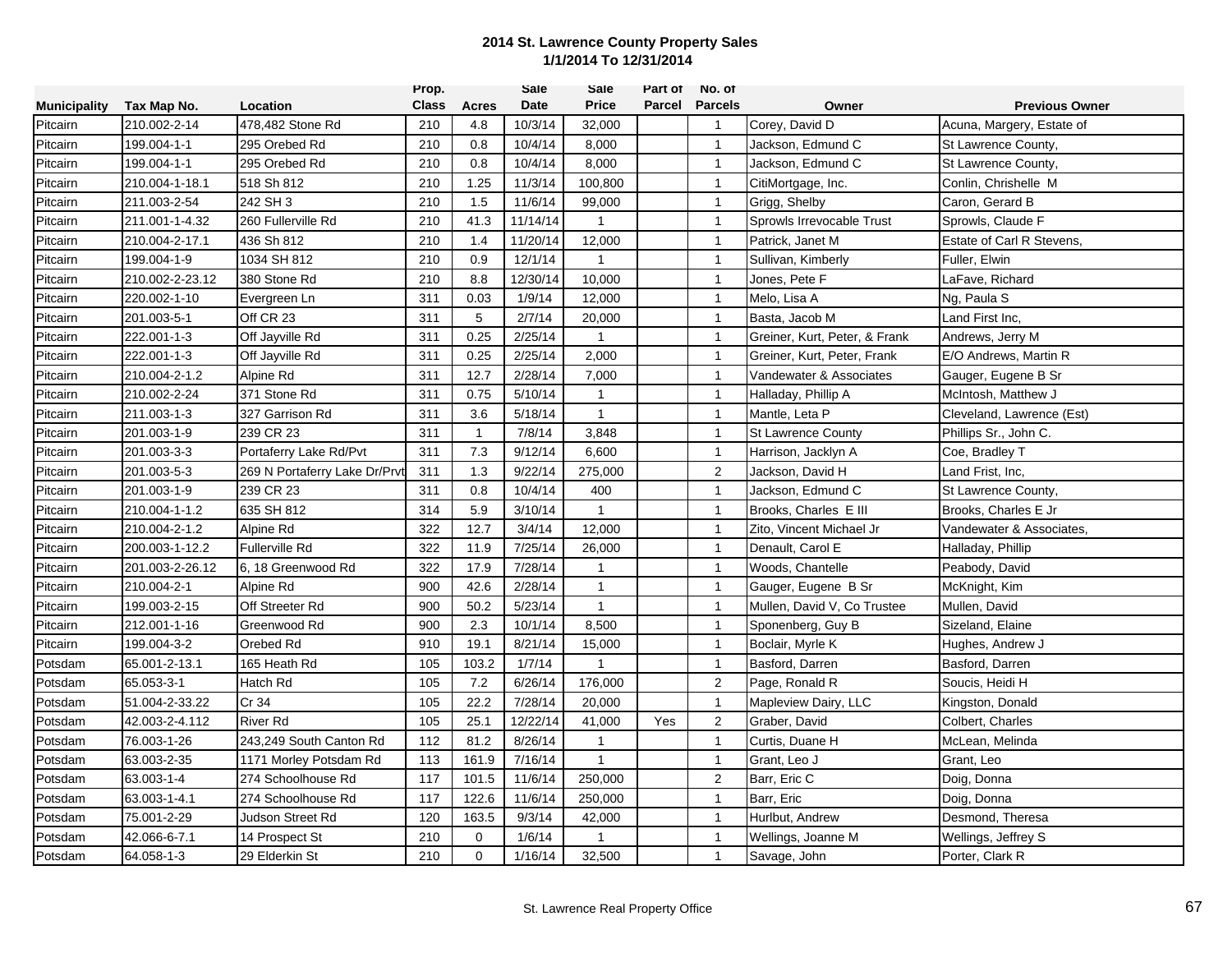|                     |                 |                      | Prop.        |              | Sale    | Sale           | Part of | No. of         |                               |                                 |
|---------------------|-----------------|----------------------|--------------|--------------|---------|----------------|---------|----------------|-------------------------------|---------------------------------|
| <b>Municipality</b> | Tax Map No.     | Location             | <b>Class</b> | Acres        | Date    | <b>Price</b>   | Parcel  | <b>Parcels</b> | Owner                         | <b>Previous Owner</b>           |
| Potsdam             | 75.002-1-22     | 8 Wright Rd          | 210          | 1.4          | 1/16/14 | 53,000         |         | $\overline{1}$ | Keleher, Tyler J              | North Country Savings bank,     |
| Potsdam             | 53.082-1-21     | 6722 Sh 56           | 210          | $\mathbf 0$  | 1/20/14 | 50,000         |         | $\mathbf{1}$   | Fiacco. Matthew S             | Capone, Steven                  |
| Potsdam             | 75.002-2-9      | 6791 Ush 11          | 210          | 1.5          | 2/10/14 | $\mathbf{1}$   |         | 2              | Hospice of St Lawrence Valley | Hospice of St. Lawrence Valley, |
| Potsdam             | 42.073-4-12     | 30, 30 1/2 Spring St | 210          | $\mathbf 0$  | 2/13/14 | 15,000         |         | $\mathbf{1}$   | Colbert, Donald J II          | Gonyou, Paula M                 |
| Potsdam             | 53.001-2-2.12   | 184 Austin Ridge Rd  | 210          | 1.5          | 2/14/14 | 35,000         |         | $\mathbf{1}$   | Elliott, Richard-LU L         | Elliott, Richard & Lisa-LC      |
| Potsdam             | 53.058-2-34     | 600 Sissonville Rd   | 210          | 1            | 2/15/14 | 1              |         | $\overline{2}$ | Varney, Sara                  | Varney, Charles-Estate          |
| Potsdam             | 42.074-4-4      | 6 Depot St           | 210          | $\mathbf 0$  | 2/18/14 | $\mathbf{1}$   |         | $\overline{1}$ | Purves, Stacie                | Purves, Charles                 |
| Potsdam             | 64.003-3-2      | 859 Bagdad Rd        | 210          | 5.2          | 2/20/14 | $\mathbf{1}$   |         | $\mathbf{1}$   | Leonard, Douglas A            | Leonard, Douglas                |
| Potsdam             | 65.003-2-58     | 426 Perrin Rd        | 210          | 2.9          | 2/20/14 | 36,000         |         | $\mathbf{1}$   | Durham, David                 | Seeber, William C               |
| Potsdam             | 65.056-1-15     | 603 Sh 11B           | 210          | $\mathbf 0$  | 2/28/14 | $\mathbf{1}$   |         | $\mathbf{1}$   | Hayes, Kim B                  | Barney, George                  |
| Potsdam             | 53.001-1-29.1   | 75 Mcginnis Rd       | 210          | 2.8          | 3/5/14  | 1              |         | $\mathbf{1}$   | Colbert, Larry-LU J           | Colbert, Larry J                |
| Potsdam             | 64.002-5-56     | 76 Regan Rd          | 210          | $\mathbf 0$  | 3/5/14  | 108,000        |         | $\mathbf{1}$   | Bailey, Roger M               | Andrews, Karen E                |
| Potsdam             | 64.051-4-14     | 3 Castle Dr          | 210          | $\mathbf{0}$ | 3/6/14  | 78,500         |         | $\overline{1}$ | Petrovic, Bojan               | Cullen, William H               |
| Potsdam             | 64.067-5-28     | 18 Cedar St          | 210          | 0            | 3/20/14 | 100,000        |         | $\mathbf{1}$   | Moulton, Kyle                 | Shaw, Robert B                  |
| Potsdam             | 64.060-1-17     | 29 Grant St          | 210          | $\mathbf 0$  | 3/20/14 | 97,000         |         | $\overline{1}$ | Li, Linghong                  | Howlett, Erin E                 |
| Potsdam             | 64.003-1-18     | 7269 Ush 11          | 210          | 3.4          | 3/24/14 | 76,000         |         | $\mathbf{1}$   | Olmstead, Jonathon J          | Duryea, June (LU)               |
| Potsdam             | 42.073-4-31     | 26 Spring St         | 210          | $\mathbf 0$  | 3/25/14 | 1              |         | $\mathbf{1}$   | Cavanaugh, Patrick J III      | Cavanaugh, Joyce                |
| Potsdam             | 42.074-9-27     | 7 Pleasant St        | 210          | $\mathbf 0$  | 4/3/14  | 53,000         |         | $\mathbf{1}$   | MacConnell, Michael D         | Lloyd, Sheila L                 |
| Potsdam             | 76.003-1-3      | 128 Sweeney Rd       | 210          | $\mathbf 0$  | 4/5/14  | 25,000         |         | $\mathbf{1}$   | Bullucci, Mark A              | Reber, Paul S                   |
| Potsdam             | 64.068-1-2      | 16 Grant St          | 210          | $\mathbf 0$  | 4/8/14  | 131,000        |         | $\overline{1}$ | Blumentritt, Dylan            | Haines, William R               |
| Potsdam             | 64.059-5-19     | 9 Leroy St           | 210          | $\mathbf 0$  | 4/8/14  | 140,000        |         | $\mathbf{1}$   | Hitterman, Amanda Ann         | Pletcher, Galen K               |
| Potsdam             | 64.068-2-10     | 6 Morningside Dr     | 210          | $\mathbf 0$  | 4/17/14 | 232,000        |         | $\mathbf{1}$   | Lehr, Valerie Doris           | Morrison, David J               |
| Potsdam             | 89.004-1-4      | 208 Cr 35            | 210          | $\mathbf 0$  | 4/17/14 | $\overline{1}$ |         | $\mathbf{1}$   | Ames, Norma-LU M              | Ames, Norma                     |
| Potsdam             | 42.003-2-29.121 | 530 Austin Ridge Rd  | 210          | 3.6          | 4/21/14 | 143,000        |         | $\mathbf{1}$   | Royce, Glynn E                | Gadway, Andrus                  |
| Potsdam             | 65.003-1-74     | 31 Perrin Rd         | 210          | 1.5          | 4/22/14 | 241,000        |         | $\mathbf{1}$   | Mastorakos, Ioannis           | Minko, Serhiy                   |
| Potsdam             | 64.059-10-29    | 26 Grant St          | 210          | $\mathbf{0}$ | 4/23/14 | 160,000        |         | $\overline{1}$ | Michalek, Arthur J            | Peterson, Donald S              |
| Potsdam             | 75.002-2-14.111 | 6843 Ush 11          | 210          | 5.7          | 4/28/14 | $\mathbf{1}$   |         | $\mathbf{1}$   | Theisen, Gordon S             | Theisen, Gordon                 |
| Potsdam             | 51.004-2-17.1   | 2795 Cr 14           | 210          | 5.6          | 4/29/14 | $\mathbf{1}$   |         | $\mathbf{1}$   | Ross, Marilyn-LU H            | Ross, Marilyn (LU)              |
| Potsdam             | 64.043-1-21     | 129 Leroy St         | 210          | $\mathbf 0$  | 5/1/14  | $\mathbf{1}$   |         | $\mathbf{1}$   | Clanton, Barbara              | Clanton, Joanne                 |
| Potsdam             | 65.003-1-69     | 56 Perrin Rd         | 210          | 1.7          | 5/7/14  | 262,000        |         | $\overline{1}$ | Draper, Matthew E             | Romlein, Donald                 |
| Potsdam             | 76.002-1-1.1    | 364 Cr 59            | 210          | 0.5          | 5/9/14  | 69,000         |         | $\mathbf{1}$   | Capital Income & Growth LLC   | Murray, Meribeth                |
| Potsdam             | 53.032-1-36     | 226 A,B Lakeshore Dr | 210          | 2            | 5/12/14 | 112,000        |         | $\mathbf{1}$   | Merriman, Joelyne E           | Woodward, William John          |
| Potsdam             | 64.059-5-8      | 14 Lawrence Ave      | 210          | $\mathbf 0$  | 5/14/14 | 164,000        |         | $\mathbf{1}$   | Schneiderman, Jodi            | Kirchgasser, William            |
| Potsdam             | 64.059-7-26     | 32 Chestnut St       | 210          | 0.3          | 5/15/14 | 1              |         | $\mathbf{1}$   | Casper, Stephen T             | Casper, Stephen T               |
| Potsdam             | 64.060-2-4      | 7 Wellings Dr        | 210          | $\mathbf 0$  | 5/15/14 | 122,000        |         | $\mathbf{1}$   | Qiao, Yanru                   | Codkind, Dorothy                |
| Potsdam             | 64.044-2-11     | 7787 Ush 11          | 210          | $\mathbf 0$  | 5/19/14 | 35,500         |         | $\mathbf{1}$   | Briggs, Jason R               | Schober, David                  |
| Potsdam             | 64.059-2-10     | 26 Pleasant St       | 210          | 0            | 5/21/14 | 200,000        |         | $\mathbf{1}$   | Rissacher, Daniel J           | North Country Savings Bank,     |
| Potsdam             | 42.074-12-18    | 22 Park St           | 210          | $\mathbf 0$  | 5/21/14 | 20,000         |         | $\mathbf{1}$   | Adner, Nicole A               | Chudzinski, Daniel              |
| Potsdam             | 64.075-2-11     | 36 Hillcrest Dr      | 210          | $\Omega$     | 5/22/14 | 152,500        |         | -1             | Lord, Charles G               | Rosenberg, Stacy                |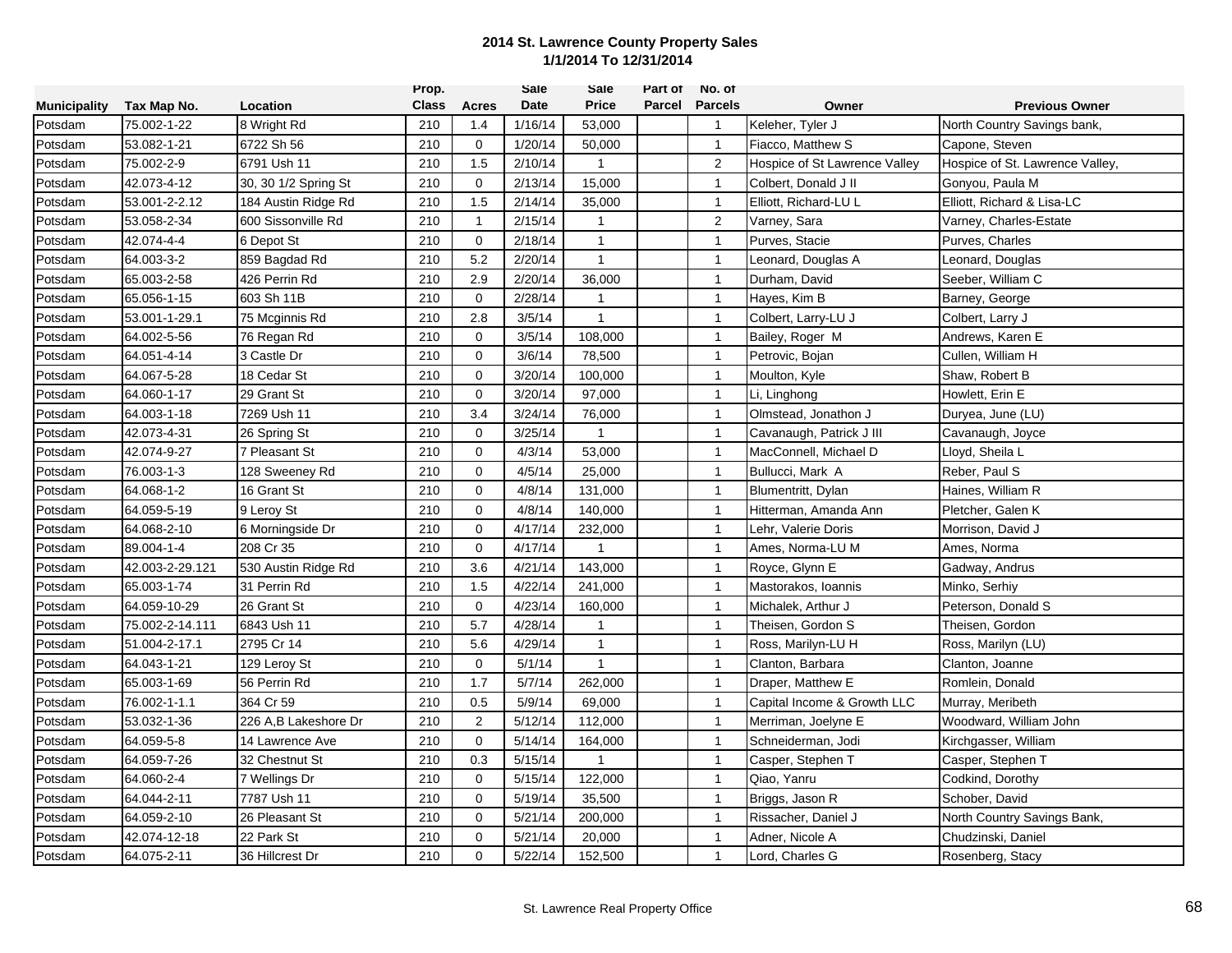|                     |               |                       | Prop.        |                | Sale    | Sale         | Part of | No. of         |                               |                             |
|---------------------|---------------|-----------------------|--------------|----------------|---------|--------------|---------|----------------|-------------------------------|-----------------------------|
| <b>Municipality</b> | Tax Map No.   | Location              | <b>Class</b> | Acres          | Date    | <b>Price</b> | Parcel  | <b>Parcels</b> | Owner                         | <b>Previous Owner</b>       |
| Potsdam             | 64.058-1-14   | 32 Elderkin St        | 210          | 3.02           | 5/29/14 | 250,000      |         | 2              | Seifer, Frederick D           | Savage, John B              |
| Potsdam             | 76.002-2-49   | 6485 Sh 56            | 210          | $\mathbf 0$    | 5/29/14 | $\mathbf{1}$ |         | $\mathbf{1}$   | Patenaude, Brittany A         | Patenaude, Andre' C         |
| Potsdam             | 64.049-1-9    | 63 Lower Pine St      | 210          | 1.4            | 5/29/14 | 47,700       |         | $\mathbf{1}$   | Thomas, Joshua D              | Raynis, Susan               |
| Potsdam             | 64.001-2-36.2 | 306 Sh 345            | 210          | $\overline{4}$ | 5/30/14 | 268,000      |         | $\mathbf{1}$   | Jones, Timothy P              | Charette, Ronald F          |
| Potsdam             | 76.003-1-4.1  | 77 Sweeney Rd         | 210          | 8.9            | 5/30/14 | 20,500       |         | $\mathbf{1}$   | Stone, Bryan R                | Blackmer, Roberta           |
| Potsdam             | 64.060-4-15   | 19 Grant St           | 210          | $\mathbf 0$    | 5/30/14 | 84,000       |         | $\mathbf{1}$   | Burley, Stevie A              | Bartlett, James W           |
| Potsdam             | 42.080-1-37   | 17 Ridge St           | 210          | $\mathbf 0$    | 6/3/14  | 1            |         | $\overline{1}$ | Walker, Sharon-LU             | Walker, Sharon              |
| Potsdam             | 64.051-3-12   | 4 Berkley Dr          | 210          | $\mathbf 0$    | 6/6/14  | 97,000       |         | $\mathbf{1}$   | Xiang, Chen                   | Brownell, Aaron T           |
| Potsdam             | 64.043-2-9    | 17 Bradley Dr         | 210          | $\Omega$       | 6/10/14 | 148,000      |         | $\mathbf{1}$   | Tran, Khiem Tat               | Fogarty, Elizabeth          |
| Potsdam             | 64.035-3-20   | 49 May Rd             | 210          | $\mathbf 0$    | 6/12/14 | $\mathbf{1}$ |         | $\mathbf{1}$   | Mazzone, Mary E               | Mazzone, Chester H          |
| Potsdam             | 53.004-2-11   | 341 May Rd            | 210          | 1              | 6/12/14 | $\mathbf{1}$ |         | $\mathbf{1}$   | Roda, Patrick W               | Deshane, Harold             |
| Potsdam             | 53.004-2-11   | 341 May Rd            | 210          | $\mathbf{1}$   | 6/12/14 | 70,000       |         | $\mathbf{1}$   | Roda, Patrick W               | Roda, Patrick W             |
| Potsdam             | 42.073-3-20   | 38 Park St            | 210          | $\mathbf 0$    | 6/16/14 | 1            |         | $\overline{1}$ | Upham, John-(LU) G            | Upham, John                 |
| Potsdam             | 53.004-1-26.2 | 502 Sissonville Rd    | 210          | 2.1            | 6/16/14 | $\mathbf{1}$ |         | $\mathbf{1}$   | White, Ronnie C               | Robert, Rebecca             |
| Potsdam             | 63.034-2-2    | 2001 Cr 35            | 210          | $\mathbf 0$    | 6/18/14 | 2,500        |         | $\overline{1}$ | Guardian Preservation, LLC    | Clookey, Duane K            |
| Potsdam             | 64.051-3-11   | 6 Berkley Dr          | 210          | $\mathbf 0$    | 6/19/14 | 93,500       |         | $\mathbf{1}$   | US Bank Nat'l Assoc           | Hmyene, Touria A            |
| Potsdam             | 42.081-2-28   | 31 Elm St             | 210          | 1.2            | 6/19/14 | 52,000       |         | $\overline{1}$ | Gerrish, Jeffrey A            | Walsh, Dorothy              |
| Potsdam             | 64.059-5-21   | 13 Leroy St           | 210          | 0              | 6/20/14 | 1            |         | $\mathbf{1}$   | Farina Revocable Family Trust | Farina, Stephen             |
| Potsdam             | 64.067-4-19   | 11 State St           | 210          | $\mathbf 0$    | 6/25/14 | 110,000      |         | $\mathbf{1}$   | Cappello, Patrick J           | Dillon, Timothy A           |
| Potsdam             | 64.075-1-15   | 10 Spring St          | 210          | $\mathbf 0$    | 7/1/14  | 78,000       |         | $\overline{1}$ | Dilger, Steve S               | Michaud, Mark J             |
| Potsdam             | 65.001-2-20   | 97 Heath Rd           | 210          | 3.2            | 7/8/14  | 2,953        |         | $\mathbf{1}$   | <b>St Lawrence County</b>     | McDonald, Velma (LU)        |
| Potsdam             | 51.004-2-2.1  | 2969 CR 14            | 210          | 5.29           | 7/8/14  | 2,169        |         | $\mathbf{1}$   | <b>St Lawrence County</b>     | Kingston, Donald            |
| Potsdam             | 42.073-4-31   | 26 Spring St          | 210          | $\mathbf 0$    | 7/8/14  | 12,644       |         | $\mathbf{1}$   | <b>St Lawrence County</b>     | Cavanaugh, Patrick J        |
| Potsdam             | 42.074-7-4    | 6 Whitney St          | 210          | 0              | 7/8/14  | 3,204        |         | $\mathbf{1}$   | <b>St Lawrence County</b>     | Merrill, Timothy W          |
| Potsdam             | 42.074-8-19   | 3 Rupert Palmer Ln    | 210          | 1.1            | 7/8/14  | 41,020       |         | $\mathbf{1}$   | <b>St Lawrence County</b>     | Walsh, Gregory W            |
| Potsdam             | 42.074-1-17.1 | 25 Mechanic St        | 210          | $\Omega$       | 7/8/14  | 16,033       |         | $\overline{1}$ | <b>St Lawrnece County</b>     | Root, James                 |
| Potsdam             | 42.073-5-20   | 2 Pleasant St         | 210          | $\mathbf 0$    | 7/8/14  | 12,919       |         | $\mathbf{1}$   | <b>St Lawrence County</b>     | Fey, Anthony J              |
| Potsdam             | 42.074-7-11.2 | 68 S Main St          | 210          | $\mathbf 0$    | 7/8/14  | 25,135       |         | $\mathbf{1}$   | <b>St Lawrence County</b>     | Cardinal, Charles (estate)  |
| Potsdam             | 42.073-5-25   | 24 Elm St             | 210          | $\mathbf 0$    | 7/8/14  | 8,182        |         | $\mathbf{1}$   | <b>St Lawrence County</b>     | North Country Savings Bank, |
| Potsdam             | 42.003-1-9.1  | 532 Elliott Rd        | 210          | 1.7            | 7/8/14  | 3,387        |         | $\overline{1}$ | <b>St Lawrence County</b>     | Phillips, Frank             |
| Potsdam             | 52.002-2-42   | 2606 CR 35            | 210          | $\overline{2}$ | 7/9/14  | 97,000       |         | $\mathbf{1}$   | Newton, Robert M              | Christman, Linda            |
| Potsdam             | 65.001-1-2.1  | 7991 Ush 11           | 210          | 2.1            | 7/10/14 | 167,500      |         | $\mathbf{1}$   | Michaud, Mark                 | Edwards, Richard M          |
| Potsdam             | 64.002-5-57   | 70 Regan Rd           | 210          | $\mathbf 0$    | 7/10/14 | 99,000       |         | $\mathbf{1}$   | Todd, Justin T                | Miller, Corey J             |
| Potsdam             | 63.004-1-31.2 | 309 Wright Rd         | 210          | 1.8            | 7/10/14 | 70,000       |         | $\mathbf{1}$   | Dunn, Amanda J                | Smith, Lisa J               |
| Potsdam             | 64.075-1-11   | 67 1/2 Pierrepont Ave | 210          | $\mathbf 0$    | 7/11/14 | 150,000      |         | $\mathbf{1}$   | Lynch, James F                | Kane, James H               |
| Potsdam             | 64.044-2-7    | 7764 Ush 11           | 210          | 0.79           | 7/13/14 | 84,000       |         | $\mathbf{1}$   | Sanchez, Emily L              | Wilson, Kelly L             |
| Potsdam             | 76.001-2-9    | 509 South Canton Rd   | 210          | 0              | 7/14/14 | 165,000      |         | $\overline{2}$ | Wilbur, Patrick F             | Martin, April J             |
| Potsdam             | 64.033-1-23   | 35 Sisson Rd          | 210          | $\mathbf 0$    | 7/15/14 | 1            |         | $\mathbf{1}$   | LaFountain, Lisa M            | Williams, Dorothy V         |
| Potsdam             | 63.004-1-30   | 353 Wright Rd         | 210          | 1.92           | 7/17/14 | 94,000       |         | $\mathbf{1}$   | Burns, Shawn T                | Lacroix, Janet B            |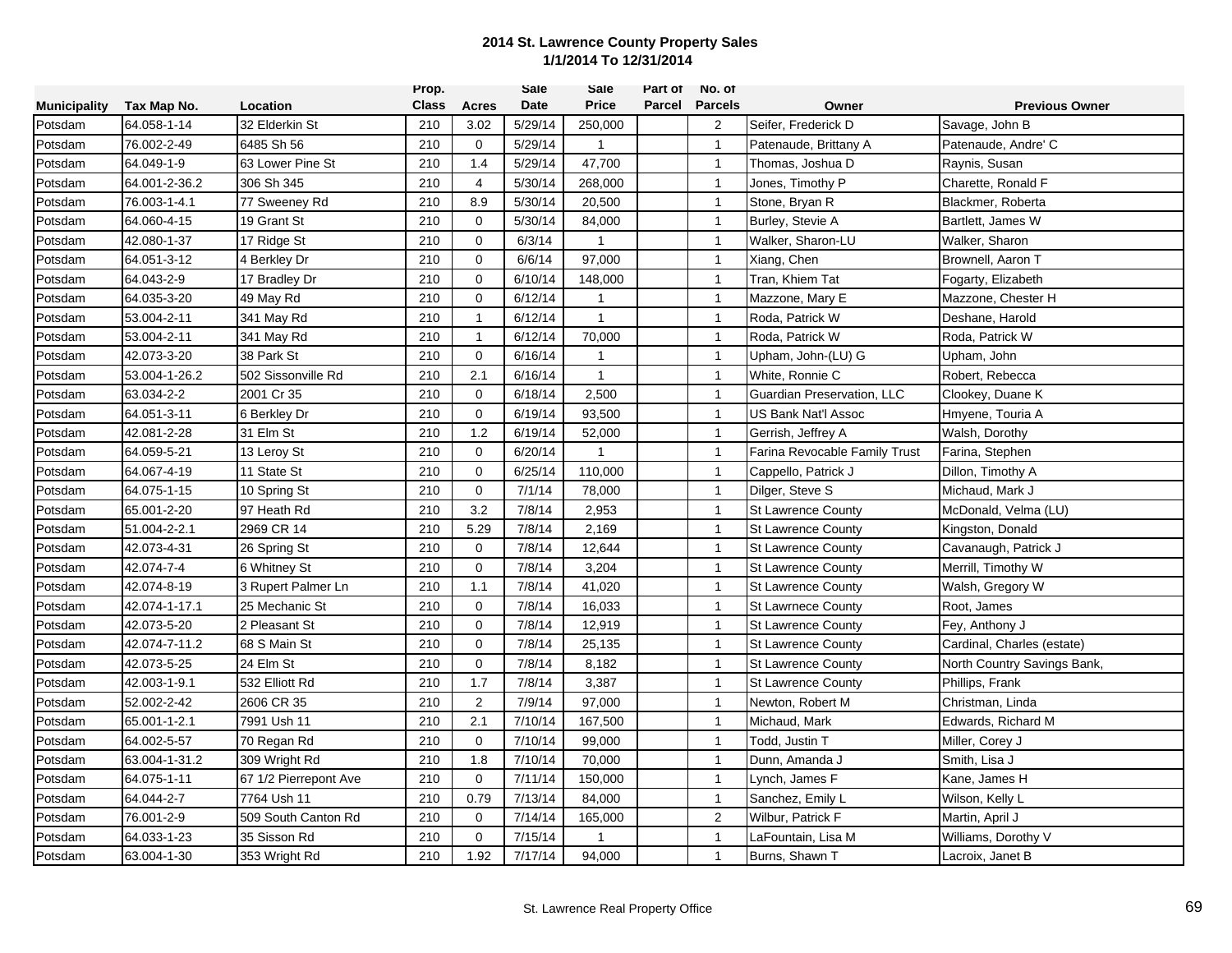|                     |                |                       | Prop.        |                     | Sale    | Sale         | Part of | No. of         |                              |                             |
|---------------------|----------------|-----------------------|--------------|---------------------|---------|--------------|---------|----------------|------------------------------|-----------------------------|
| <b>Municipality</b> | Tax Map No.    | Location              | <b>Class</b> | <b>Acres</b>        | Date    | <b>Price</b> | Parcel  | <b>Parcels</b> | Owner                        | <b>Previous Owner</b>       |
| Potsdam             | 64.035-3-17    | 141 Leroy St          | 210          | $\mathbf 0$         | 7/17/14 | 64,000       |         | $\overline{1}$ | Varney, Jamie M              | Coffman, Margaret A         |
| Potsdam             | 64.059-4-15    | 12 Broad St           | 210          | $\mathbf 0$         | 7/21/14 | 78,000       |         | $\mathbf{1}$   | Snell, Rae A                 | Broad Wave Enterprises,     |
| Potsdam             | 64.044-2-14    | 7801 Ush 11           | 210          | $\mathbf 0$         | 7/21/14 | 96,000       |         | $\overline{1}$ | Barner, John L               | Dunn, Arnold                |
| Potsdam             | 76.001-2-10.31 | 518 South Canton Rd   | 210          | 1.04                | 7/22/14 | 27,000       |         | $\mathbf{1}$   | North Country Savings Bank   | Cole, Judy                  |
| Potsdam             | 65.054-1-7     | 369 Sh 11B            | 210          | $\mathbf 0$         | 7/22/14 | $\mathbf{1}$ |         | $\mathbf{1}$   | North Country Savings Bank   | Kilroy, Catherine-Estate M  |
| Potsdam             | 64.060-1-18    | 29 1/2 Grant St       | 210          | $\Omega$            | 7/22/14 | 89,000       |         | $\overline{1}$ | Rogers, Mihael V             | Pierce, Geoffrey A          |
| Potsdam             | 42.073-5-20    | 2 Pleasant St         | 210          | $\mathbf 0$         | 7/24/14 | 14,934       |         | $\mathbf{1}$   | Fey, Anthony J Jr            | St Lawrence County,         |
| Potsdam             | 64.035-2-4     | 15 Haggerty Rd        | 210          | $\mathsf{O}\xspace$ | 8/1/14  | 165,000      |         | $\overline{1}$ | Marzocca, Piergiovanni       | Brady, Owen E               |
| Potsdam             | 42.074-4-3     | 2 Depot St            | 210          | $\mathbf 0$         | 8/4/14  | 56,808       |         | $\overline{1}$ | North Country Savings Bank   | Deshane, Brandon J          |
| Potsdam             | 53.002-7-3     | 46 Adams Rd           | 210          | 1.9                 | 8/4/14  | 175,500      |         | $\mathbf{1}$   | Williams, Lewis M            | Korpolinski, Thomas         |
| Potsdam             | 51.004-2-2.1   | 2969 CR 14            | 210          | 5.29                | 8/4/14  | 2,616        |         | $\overline{1}$ | Kingston, Donald G           | St Lawrence County,         |
| Potsdam             | 64.001-2-42    | 402 River Rd          | 210          | 3.1                 | 8/5/14  | 160,000      |         | $\mathbf{1}$   | Zhang, Zhenjun               | Campbell, Richard J         |
| Potsdam             | 64.001-1-43    | 83 Flat Rock Rd       | 210          | 1.9                 | 8/5/14  | 1            |         | $\mathbf{1}$   | Mason, Carrie                | Mason, Carrie               |
| Potsdam             | 64.051-4-29    | 40 Lawrence Ave       | 210          | 0                   | 8/6/14  | $\mathbf{1}$ |         | $\overline{1}$ | Martin, Tina M               | Martin, Tina                |
| Potsdam             | 63.004-1-6     | 1694 Cr 35            | 210          | 1.7                 | 8/6/14  | 60,000       |         | $\mathbf{1}$   | Berube, Harold G             | Robert, Berton              |
| Potsdam             | 65.056-1-8     | 555 Sh 11B            | 210          | 2.1                 | 8/18/14 | $\mathbf{1}$ |         | $\mathbf{1}$   | McDonald, Mary Jane          | McDonald, Mary              |
| Potsdam             | 64.051-3-12    | 4 Berkley Dr          | 210          | $\mathbf 0$         | 8/19/14 | $\mathbf{1}$ |         | $\mathbf{1}$   | <b>ARSC Enterprises, LLC</b> | Xiang, Chen                 |
| Potsdam             | 64.051-3-9     | 20 Grove St           | 210          | $\mathbf 0$         | 8/19/14 | $\mathbf{1}$ |         | $\mathbf{1}$   | Wilson, John D               | Wilson, John D              |
| Potsdam             | 64.068-3-10.1  | 131 Main St           | 210          | $\mathbf 0$         | 8/24/14 | 137,000      |         | $\mathbf{1}$   | McKenna, Mathew L            | Hutchinson, Richard G       |
| Potsdam             | 63.003-2-16.2  | 729 Finnegan Rd       | 210          | $\overline{2}$      | 8/25/14 | 178,750      |         | $\mathbf{1}$   | Barnard, Stephen R           | Wurster, Kenneth C          |
| Potsdam             | 42.082-2-6     | 73 S Main St          | 210          | 1.3                 | 8/27/14 | 100,000      |         | $\mathbf{1}$   | Clark, Leslie                | Mcnulty, Martha             |
| Potsdam             | 42.074-2-21    | 38 S Main St          | 210          | $\mathbf 0$         | 8/29/14 | 35,000       |         | $\overline{1}$ | McBroom, Howard R            | Owens, James P              |
| Potsdam             | 64.075-1-20    | 7 Spring St           | 210          | $\mathbf 0$         | 8/29/14 | 80,000       |         | $\mathbf{1}$   | Kane, James                  | Robinson, JoAnn S           |
| Potsdam             | 64.068-2-12    | 10 Morningside Dr     | 210          | $\mathbf 0$         | 9/2/14  | 160,000      |         | $\mathbf{1}$   | <sub>-</sub> aBar, Denise A  | Snell, James                |
| Potsdam             | 42.073-9-9     | 2 Walnut St           | 210          | $\mathbf 0$         | 9/2/14  | 28,000       |         | $\mathbf{1}$   | Pettit, Adrian M             | Taylor, Margo               |
| Potsdam             | 64.065-5-9     | 158 Maple St          | 210          | 2.4                 | 9/2/14  | 89,200       |         | $\mathbf{1}$   | <b>Clarkson University</b>   | Mousaw, Deborah             |
| Potsdam             | 75.002-3-2     | 1026 Judson Street Rd | 210          | 4.9                 | 9/3/14  | 52,500       |         | $\mathbf{1}$   | VanBrocklin-Poulson, Valerie | Desmond, Theresa J (Estate) |
| Potsdam             | 64.051-2-9     | 63 Waverly St         | 210          | $\mathbf 0$         | 9/4/14  | $\mathbf{1}$ |         | $\overline{1}$ | Wellings, Jeffrey S          | Wellings, Jeffrey S         |
| Potsdam             | 89.002-2-4     | 141 Ames Rd           | 210          | 2.3                 | 9/4/14  | 28,000       |         | $\mathbf{1}$   | Thimons, Daniel              | Alfonsin, Edward            |
| Potsdam             | 42.074-9-7     | 7 Spring St           | 210          | $\mathbf 0$         | 9/5/14  | $\mathbf{1}$ |         | $\mathbf{1}$   | LaShomb, Rochelle A          | LaShomb, Lynn P             |
| Potsdam             | 75.002-2-15.1  | 65 Wright Rd          | 210          | 1.2                 | 9/11/14 | 1            |         | $\mathbf{1}$   | Grant, Michael S             | Grant, Michael              |
| Potsdam             | 42.073-3-4     | 1/2 Ashley St         | 210          | $\mathbf 0$         | 9/12/14 | $\mathbf{1}$ |         | $\mathbf{1}$   | Cassell, Robert J            | Donnelly, Marion H (LU)     |
| Potsdam             | 52.001-3-23    | 1263 Sh 345           | 210          | $\mathbf{1}$        | 9/19/14 | 63,000       |         | $\mathbf{1}$   | Ames, Elaine A               | Robinson, Terry             |
| Potsdam             | 64.043-2-1     | 117 Leroy St          | 210          | $\mathbf 0$         | 9/22/14 | 1            |         | $\mathbf{1}$   | Warr, Stephen-LU             | Warr, Stephen J             |
| Potsdam             | 64.028-1-16    | 162 Regan Rd          | 210          | 1.1                 | 9/22/14 | 123,000      |         | $\mathbf{1}$   | Bailey, Roger M              | Hazen, Mildred F            |
| Potsdam             | 42.073-9-7     | 11 High St            | 210          | $\mathbf 0$         | 9/25/14 | $\mathbf{1}$ |         | $\mathbf{1}$   | Cofer, Sharon A              | Queor Estate, Janet         |
| Potsdam             | 42.073-4-31    | 26 Spring St          | 210          | $\mathbf 0$         | 9/26/14 | 19,037       |         | $\mathbf{1}$   | Cavanaugh, Patrick J III     | St Lawrence County,         |
| Potsdam             | 42.003-1-9.1   | 532 Elliott Rd        | 210          | 1.7                 | 10/2/14 | 4,170        |         | $\mathbf{1}$   | Phillips, Frank              | St Lawrence County,         |
| Potsdam             | 64.033-1-23    | 35 Sisson Rd          | 210          | $\mathbf 0$         | 10/2/14 | 16,500       |         | $\overline{1}$ | Oakes, Darci                 | LaFountain, Lisa M          |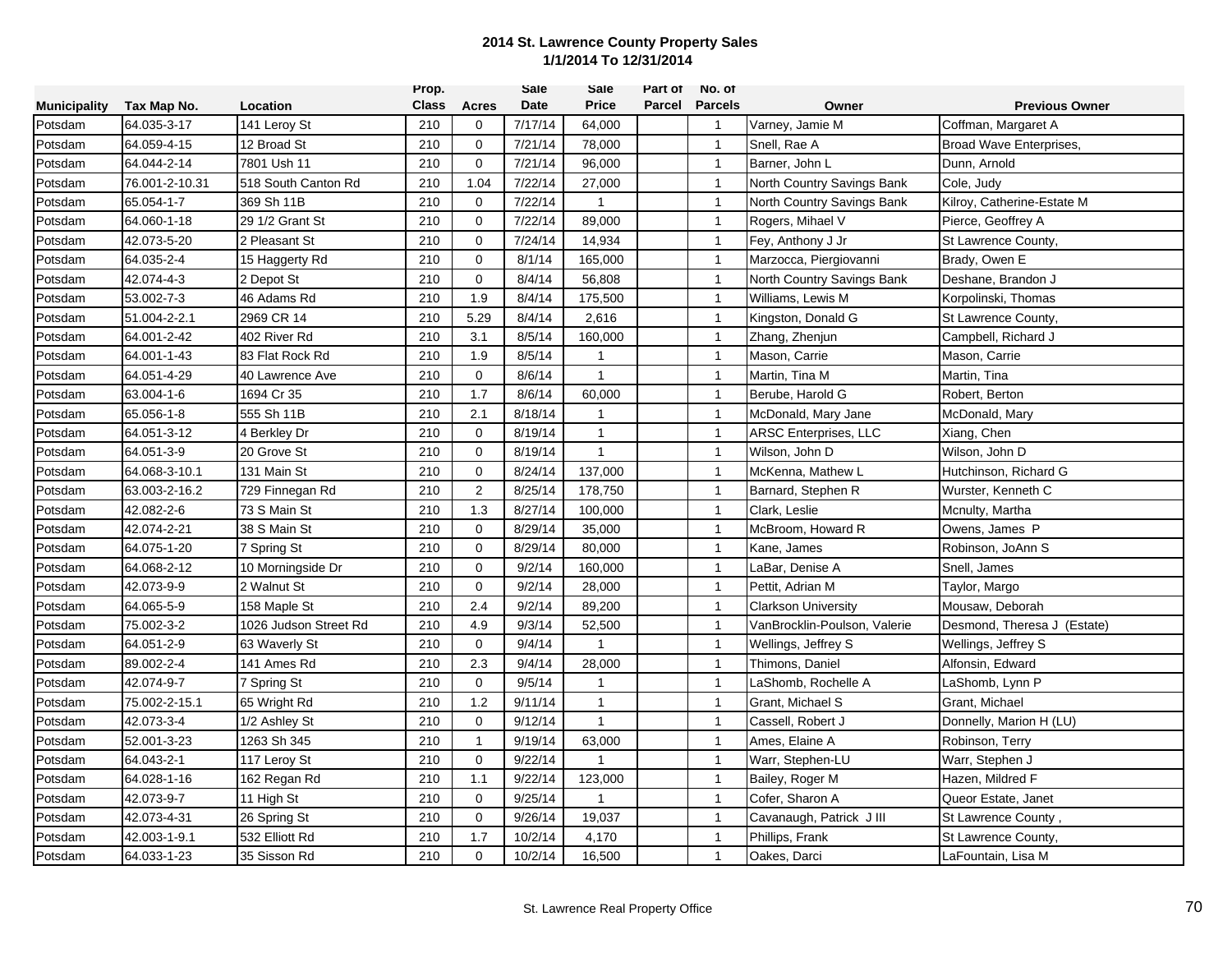|                     |                 |                        | Prop.        |              | Sale     | Sale           | Part of | No. of         |                            |                             |
|---------------------|-----------------|------------------------|--------------|--------------|----------|----------------|---------|----------------|----------------------------|-----------------------------|
| <b>Municipality</b> | Tax Map No.     | Location               | <b>Class</b> | <b>Acres</b> | Date     | <b>Price</b>   | Parcel  | <b>Parcels</b> | Owner                      | <b>Previous Owner</b>       |
| Potsdam             | 62.002-2-17     | 456 Pollock Rd         | 210          | 0            | 10/3/14  | $\mathbf{1}$   |         | $\overline{1}$ | Russell, Barry A           | Barbara Kuegel Trust,       |
| Potsdam             | 42.074-7-11.2   | 68 S Main St           | 210          | $\mathbf 0$  | 10/4/14  | 36,000         |         | $\mathbf{1}$   | LaRose, Lyndon             | St Lawrence County,         |
| Potsdam             | 42.074-8-19     | 3 Rupert Palmer Ln     | 210          | 1.1          | 10/4/14  | 19,000         |         | $\mathbf{1}$   | Fregoe, John W             | St Lawrence County,         |
| Potsdam             | 53.025-2-6.1    | 397 Lakeshore Dr       | 210          | $\mathbf 0$  | 10/4/14  | $\mathbf{1}$   |         | $\mathbf{1}$   | Donahue, Ellen M           | Donahue, Ellen M            |
| Potsdam             | 42.073-5-25     | 24 Elm St              | 210          | $\mathbf 0$  | 10/4/14  | 10,322         |         | $\mathbf{1}$   | Sharlow, Randy-(LU)        | St Lawrence County,         |
| Potsdam             | 65.001-2-20     | 97 Heath Rd            | 210          | 3.2          | 10/4/14  | 8,000          |         | $\overline{1}$ | Hetman, Keith              | St Lawrence County,         |
| Potsdam             | 42.074-7-4      | 6 Whitney St           | 210          | $\mathbf 0$  | 10/4/14  | $\overline{1}$ |         | $\mathbf{1}$   | Reed, Zachary M            | St Lawrence County,         |
| Potsdam             | 65.054-1-7      | 369 Sh 11B             | 210          | 0            | 10/6/14  | 42,000         |         | $\mathbf{1}$   | Rockefeller, Timithy       | North Country Savings Bank, |
| Potsdam             | 42.080-1-31     | 36 Ridge St            | 210          | 0.4          | 10/10/14 | $\mathbf{1}$   |         | $\mathbf{1}$   | Boyle, Margaret-(LU) B     | Boyle, Margaret             |
| Potsdam             | 42.074-1-17.1   | 25 Mechanic St         | 210          | $\Omega$     | 10/13/14 | $\mathbf{1}$   |         | $\mathbf{1}$   | Village of Norwood         | St Lawrnece County,         |
| Potsdam             | 76.004-1-52     | 50 Sweeney Rd          | 210          | 4.5          | 10/14/14 | 173,000        |         | $\mathbf{1}$   | Catling, Bradford D        | Kelly, Matthew C            |
| Potsdam             | 52.004-2-4      | 2435 Cr 35             | 210          | $\Omega$     | 10/16/14 | 67,000         |         | $\mathbf{1}$   | Pask, Kevin M              | Laroe, Jason                |
| Potsdam             | 64.050-6-21     | 118 Market St          | 210          | $\mathbf 0$  | 10/20/14 | 110,000        |         | $\overline{1}$ | Sur, Shantana              | White, Thomas-Estate        |
| Potsdam             | 63.004-1-7.2    | 1264 Morley Potsdam Rd | 210          | 8.4          | 10/21/14 | 131,000        |         | $\mathbf{1}$   | Quinell, Susan C           | Thomas, Edward              |
| Potsdam             | 64.082-1-2      | 108 Clarkson Ave       | 210          | $\mathbf 0$  | 10/22/14 | 128,500        |         | $\mathbf{1}$   | Knack, Ian M               | Knack, Michael E            |
| Potsdam             | 65.054-1-9      | 377 Sh 11B             | 210          | $\mathbf 0$  | 10/23/14 | 66,000         |         | $\mathbf{1}$   | Crosbie, Edward L          | Moore, Alena                |
| Potsdam             | 64.042-4-4      | 36 Sissonville Rd      | 210          | 1.3          | 10/28/14 | $\mathbf{1}$   |         | $\overline{2}$ | Norman, Charles            | Norman, Charles             |
| Potsdam             | 62.002-2-2.1    | 1459 Sh 310            | 210          | 2.1          | 10/28/14 | 1              |         | $\mathbf{1}$   | Sullivan, Matthew G        | Sullivan, Matthew           |
| Potsdam             | 76.001-1-41     | 499 Bagdad Rd          | 210          | 5.9          | 10/30/14 | 155,000        |         | $\mathbf{1}$   | McKay, Charles L           | Stone, Joseph L             |
| Potsdam             | 64.050-4-45     | 10 Washington St       | 210          | 0            | 10/31/14 | 62,500         |         | $\mathbf{1}$   | Huang, Songling            | Talcott, Kevin              |
| Potsdam             | 53.033-3-30     | 213 Lakeshore Dr       | 210          | $\mathbf 0$  | 10/31/14 | 245,000        |         | $\mathbf{1}$   | Sweeney, Christopher S     | Beamer, John                |
| Potsdam             | 63.034-2-2      | 2001 Cr 35             | 210          | 0            | 10/31/14 | 90,500         |         | $\mathbf{1}$   | Community Bank N.A.        | Guardian Preservation, LLC, |
| Potsdam             | 53.002-2-19.2   | 7205 Sh 56             | 210          | $\mathbf 0$  | 11/3/14  |                |         | $\overline{1}$ | Clark, Jennifer            | Mooney, Jennifer            |
| Potsdam             | 64.028-1-5      | 204 May Rd             | 210          | 1            | 11/5/14  | 100,000        |         | $\mathbf{1}$   | Perry, Justin C            | Barstow, Helen (LU)         |
| Potsdam             | 42.073-5-17     | 29 Spring St           | 210          | $\mathbf 0$  | 11/6/14  | $\mathbf{1}$   |         | $\mathbf{1}$   | Matthie, Albert B          | Matthie, Albert             |
| Potsdam             | 42.074-9-17     | 35 S Main St           | 210          | 0            | 11/7/14  | 25,000         |         | $\overline{1}$ | Mackey, Oliver J           | Mackey, Oliver Jr (LC)      |
| Potsdam             | 42.058-4-6      | 85 N Main St           | 210          | $\mathbf 0$  | 11/11/14 | 95,000         |         | $\mathbf{1}$   | Bastille, Richard          | Cramp, Charles W            |
| Potsdam             | 42.066-4-22     | 28 Cottage St          | 210          | $\mathbf 0$  | 11/12/14 | 67,500         |         | $\mathbf{1}$   | Lewis, Colleen M           | Raquette Valley Habitat,    |
| Potsdam             | 64.001-2-31.1   | 20 Smith Rd            | 210          | 3.9          | 11/13/14 | 115,000        |         | $\mathbf{1}$   | Richter, Daniel W          | Ellis, David                |
| Potsdam             | 42.074-9-17     | 35 S Main St           | 210          | $\mathbf 0$  | 11/14/14 | 52,000         |         | $\mathbf{1}$   | Boczarski, Ronald F        | Mackey, Oliver J            |
| Potsdam             | 64.067-1-36     | 9 Hamilton St          | 210          | $\mathbf 0$  | 11/26/14 | 1              |         | $\mathbf{1}$   | Morin, Cynthia-(LU) M      | Morin, Cynthia M            |
| Potsdam             | 75.002-2-18     | 1139,1141 Cr 35        | 210          | 1.1          | 11/26/14 | 142,000        |         | $\mathbf{1}$   | MacKellar, Ian, Rebecca    | Harrigan, Brian             |
| Potsdam             | 76.002-1-5      | 520 Cr 59              | 210          | 1.4          | 11/26/14 | 164,000        |         | $\mathbf{1}$   | Raynis, Susan A            | McMullen, David             |
| Potsdam             | 63.003-1-23     | 796 Morley Potsdam Rd  | 210          | 18           | 12/1/14  | 73,001         |         | 2              | North Country Savings Bank | Bell, Elwyn L               |
| Potsdam             | 89.002-2-12     | 19 Leary Rd            | 210          | $\mathbf 0$  | 12/1/14  | $\mathbf{1}$   |         | $\overline{2}$ | Pharoah, Velourse-LU A Jr  | Pharoah, Velourse           |
| Potsdam             | 53.004-2-31.113 | 37 Pleasant Valley Rd  | 210          | 1.8          | 12/3/14  | 49,500         |         | $\mathbf{1}$   | Bessy, James L             | Stevens, Pauline            |
| Potsdam             | 64.051-6-35     | 26 Waverly St          | 210          | $\mathbf 0$  | 12/5/14  | 15,000         |         | $\mathbf{1}$   | Sullivan, Matthew P        | Sullivan, James B           |
| Potsdam             | 64.059-2-18     | 17 Waverly St          | 210          | 0            | 12/9/14  |                |         | $\mathbf{1}$   | Davis, Pota J              | Davis, Pota                 |
| Potsdam             | 42.073-4-30     | 24 Spring St           | 210          | $\mathbf 0$  | 12/21/14 | 120,000        |         | $\overline{1}$ | Villeneuve, Ann            | Matott, Benjamin M          |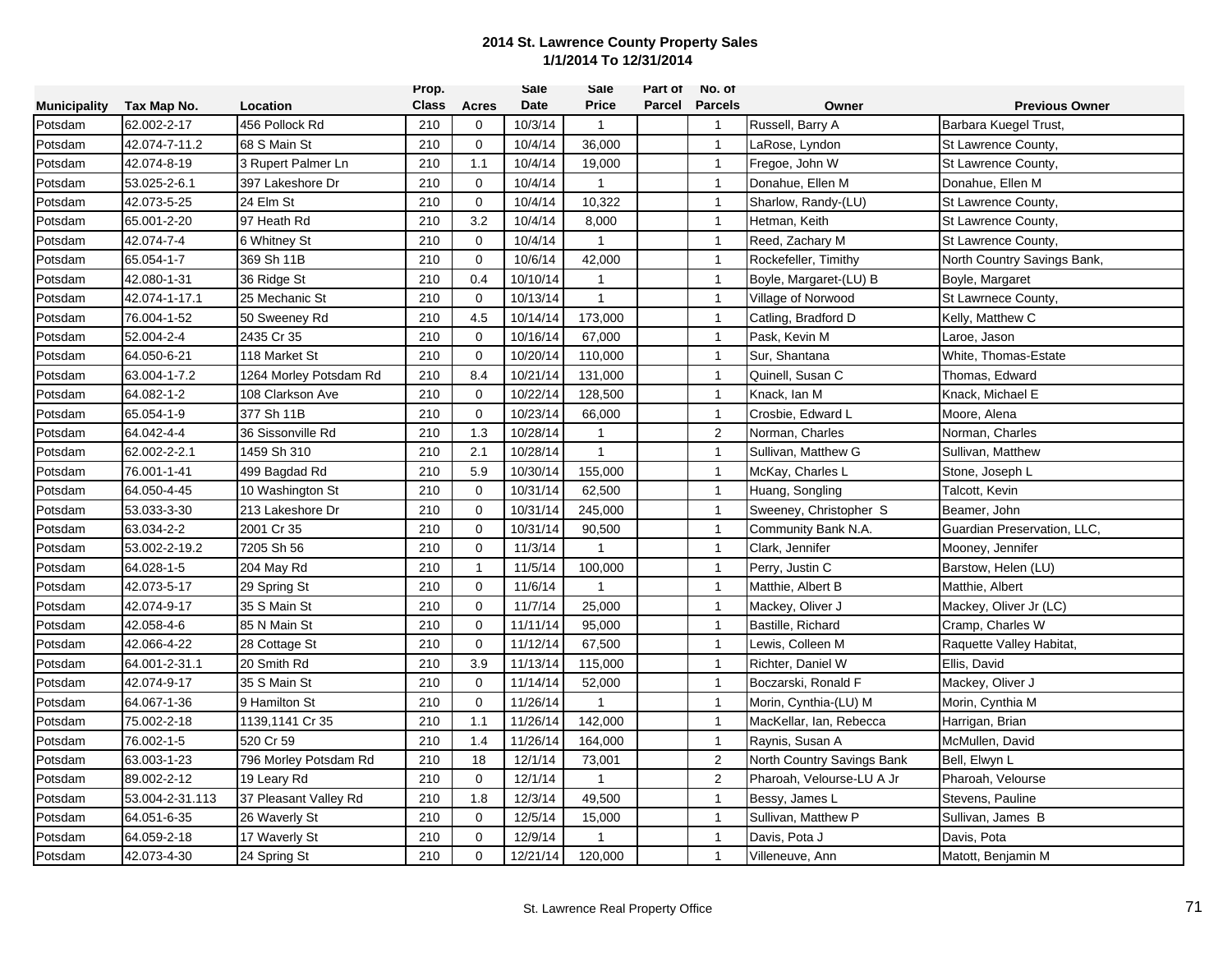|                     |                 |                      | Prop.        |              | <b>Sale</b> | Sale           | Part of | No. of         |                              |                           |
|---------------------|-----------------|----------------------|--------------|--------------|-------------|----------------|---------|----------------|------------------------------|---------------------------|
| <b>Municipality</b> | Tax Map No.     | Location             | <b>Class</b> | <b>Acres</b> | <b>Date</b> | <b>Price</b>   | Parcel  | <b>Parcels</b> | Owner                        | <b>Previous Owner</b>     |
| Potsdam             | 64.052-1-11     | 62 Lawrence Ave      | 210          | $\mathbf 0$  | 12/23/14    | 1              |         | $\overline{1}$ | Thakur, Anand                | Pathak, Sarojini          |
| Potsdam             | 53.026-1-6.2    | 3 Lakeshore Dr       | 210          | $\mathbf{0}$ | 12/31/14    | $\mathbf{1}$   |         | $\mathbf{1}$   | Campbell, Beverly (LU) J     | Campbell, Beverly         |
| Potsdam             | 64.068-2-24     | I Grant St           | 215          | $\mathbf 0$  | 6/3/14      | 112,000        |         | $\mathbf{1}$   | Stinson, Jonathan L          | Brown, Joshua T           |
| Potsdam             | 42.066-6-34     | 18 Prospect St       | 215          | $\mathbf 0$  | 7/8/14      | 21,154         |         | $\mathbf{1}$   | <b>St Lawrence County</b>    | Patterson, Laura (Estate) |
| Potsdam             | 42.066-6-34     | 18 Prospect St       | 215          | $\mathbf 0$  | 10/4/14     | 36,000         |         | $\mathbf{1}$   | Todd, Benjamin R             | St Lawrence County,       |
| Potsdam             | 75.002-2-14.312 | 47,51 Wright Rd      | 220          | 1.9          | 2/14/14     | $\overline{1}$ |         | $\mathbf{1}$   | Theisen, Susan M             | Theisen, Gordon           |
| Potsdam             | 64.068-1-9      | 114,116 Main St      | 220          | $\mathbf 0$  | 2/28/14     | 55,000         |         | $\overline{1}$ | Fearlbridge Enterprises LLC  | YES Home Management LLC,  |
| Potsdam             | 64.067-1-29     | 7A,7B Pierrepont Ave | 220          | $\Omega$     | 4/4/14      | 69,000         |         | $\mathbf{1}$   | Russell, Douglas             | Romoda, Alan J            |
| Potsdam             | 64.059-6-20     | 23 Leroy St          | 220          | $\mathbf 0$  | 5/5/14      | $\mathbf{1}$   |         | $\overline{1}$ | Baker, Ceceile               | Baker, Ceceile            |
| Potsdam             | 64.059-4-8      | 31 Pleasant St       | 220          | $\Omega$     | 5/15/14     | $\overline{1}$ |         | $\mathbf{1}$   | Wiejak, Jozef                | Wiejak, Joseph            |
| Potsdam             | 64.067-4-1      | 75, 75 1/2 Main St   | 220          | $\mathbf 0$  | 6/5/14      | 75,000         |         | $\mathbf{1}$   | Hitchman, Adam D             | Hitchman, Richard         |
| Potsdam             | 64.067-2-12     | 2 Hamilton St        | 220          | $\Omega$     | 7/1/14      | 90,000         |         | $\overline{1}$ | Zirn, Nicholas A             | YES Home Management LLC,  |
| Potsdam             | 64.033-1-25     | 43 Sisson Rd         | 220          | $\mathbf 0$  | 7/8/14      | 1,897          |         | $\mathbf{1}$   | <b>St Lawrence County</b>    | Trimm, Adolphus           |
| Potsdam             | 64.059-9-48     | 78A Elm St           | 220          | 0            | 8/28/14     | 46,000         |         | $\overline{2}$ | Jennings, Andrew             | Heinsohn, Bonnie          |
| Potsdam             | 64.067-2-4      | 20,22 Hamilton St    | 220          | $\mathbf 0$  | 9/4/14      | $\mathbf{1}$   |         | $\overline{1}$ | Dodds, Thomas, Mary          | Dodds, Barbara Jean (LU)  |
| Potsdam             | 64.067-2-4      | 20,22 Hamilton St    | 220          | $\mathbf 0$  | 9/4/14      | 89,500         |         | $\mathbf{1}$   | Schneider, Craig J           | Dodds, Barbara Jean (LU)  |
| Potsdam             | 64.067-2-22     | 18 Bay St            | 220          | $\mathbf 0$  | 9/23/14     | 84,000         |         | $\mathbf{1}$   | Hitchman, Richard            | YES Home Management LLC,  |
| Potsdam             | 64.033-1-25     | 43 Sisson Rd         | 220          | $\mathbf 0$  | 10/3/14     | 2,626          |         | $\mathbf{1}$   | Trimm, Adolphus              | St Lawrence County,       |
| Potsdam             | 64.067-2-4      | 20,22 Hamilton St    | 220          | $\mathbf{0}$ | 10/24/14    | $\mathbf{1}$   |         | $\mathbf{1}$   | Dodds etals, Thomas          | Dodds, Thomas J           |
| Potsdam             | 64.067-2-4      | 20,22 Hamilton St    | 220          | $\mathbf 0$  | 10/24/14    | $\mathbf{1}$   |         | $\mathbf{1}$   | Schneider, Craig J           | Dodds, Thomas J           |
| Potsdam             | 42.074-9-2      | 21 Spring St         | 220          | $\Omega$     | 12/5/14     | 240,000        |         | $\overline{7}$ | Sullivan, Matthew P          | Sullivan, James           |
| Potsdam             | 64.050-7-22     | 100 1/2 Market St    | 220          | $\mathbf 0$  | 12/5/14     | 240,000        |         | 8              | Sullivan, Matthew P          | Sullivan, James           |
| Potsdam             | 64.067-4-16     | 5 State St           | 220          | $\mathbf 0$  | 12/12/14    | 140,000        |         | $\overline{1}$ | Restad, James W              | Dailey, William           |
| Potsdam             | 64.050-4-43     | 14 Washington St     | 220          | $\mathbf 0$  | 12/31/14    | 48,000         |         | $\mathbf{1}$   | Fearlbridge Enterprises, LLC | Lynch, Nancy              |
| Potsdam             | 64.058-6-22     | 17 A, B, C Pine St   | 230          | $\mathbf 0$  | 1/14/14     | 135,899        |         | 2              | Romoda, Alan J               | YES Home Management LLC,  |
| Potsdam             | 64.058-6-22     | 17 A, B, C Pine St   | 230          | 0            | 3/31/14     | 55,000         |         | $\mathbf{1}$   | Daniels, Ryan P              | Romoda, Alan J            |
| Potsdam             | 64.059-10-28    | 85 Elm St            | 230          | $\mathbf{0}$ | 6/19/14     | 75,000         |         | $\mathbf{1}$   | L & L Rentals, LLC           | Gordon, George H          |
| Potsdam             | 64.067-2-11     | 4 Hamilton St        | 230          | $\mathbf 0$  | 7/1/14      | 90,000         |         | $\mathbf{1}$   | Zirn, Nicholas A             | YES Home Management LLC,  |
| Potsdam             | 64.058-6-19     | 23 Pine St           | 230          | 1.1          | 7/16/14     | 26,600         |         | $\mathbf{1}$   | Daniels, Ryan P              | Daniels, Kevin M          |
| Potsdam             | 76.002-1-15.11  | 434 Cr 59            | 240          | 87.7         | 1/15/14     | 10             |         | $\overline{2}$ | Jerry/Platte Trust           | Jerry, Danielle G         |
| Potsdam             | 65.003-2-43.11  | 303 Perrin Rd        | 240          | 2.6          | 3/25/14     | 148,000        |         | $\mathbf{1}$   | LaSala, Frank R              | Charlebois, John          |
| Potsdam             | 63.004-1-20     | 185 Waite Rd         | 240          | 35.5         | 4/15/14     | -1             |         | $\mathbf{1}$   | Wilson, Robert K             | Bohan, Betty              |
| Potsdam             | 65.053-1-6.111  | 155,168, 181 Elm St  | 240          | 56.7         | 6/4/14      | $\mathbf{1}$   |         | 2              | Soucis, Heidi H              | Soucis, Heidi H           |
| Potsdam             | 63.004-1-49.2   | 213 Morgan Rd        | 240          | 17           | 6/9/14      | $\mathbf{1}$   |         | $\overline{1}$ | Rorick, Jeffrey A            | Rorick, Jeffrey A         |
| Potsdam             | 90.001-1-10.2   | 215 Anderson Rd      | 240          | 13           | 6/16/14     | 184,000        |         | $\mathbf{1}$   | Waters, Roderick A           | Meshurel, Ronald          |
| Potsdam             | 42.001-3-4      | 457 Douglas Rd       | 240          | 22.2         | 6/27/14     | 58,500         |         | $\mathbf{1}$   | Gagner, Megan                | Randall, Regina M         |
| Potsdam             | 89.002-2-8.2    | 480 Cr 35            | 240          | 25.2         | 6/27/14     | 180,000        |         | $\mathbf{1}$   | Hunt, Tyler                  | Pratt, Nathan E           |
| Potsdam             | 75.004-1-38.11  | 6675 Ush 11          | 240          | 82           | 6/30/14     | -1             |         | $\overline{1}$ | Crotty, Thomas M             | Fletcher, Annette M       |
| Potsdam             | 76.001-1-4      | 320 Dayton Rd        | 240          | 21           | 7/30/14     | $\mathbf{1}$   |         | $\overline{1}$ | Rivers, Karen S              | Rivers, Karen Trimm       |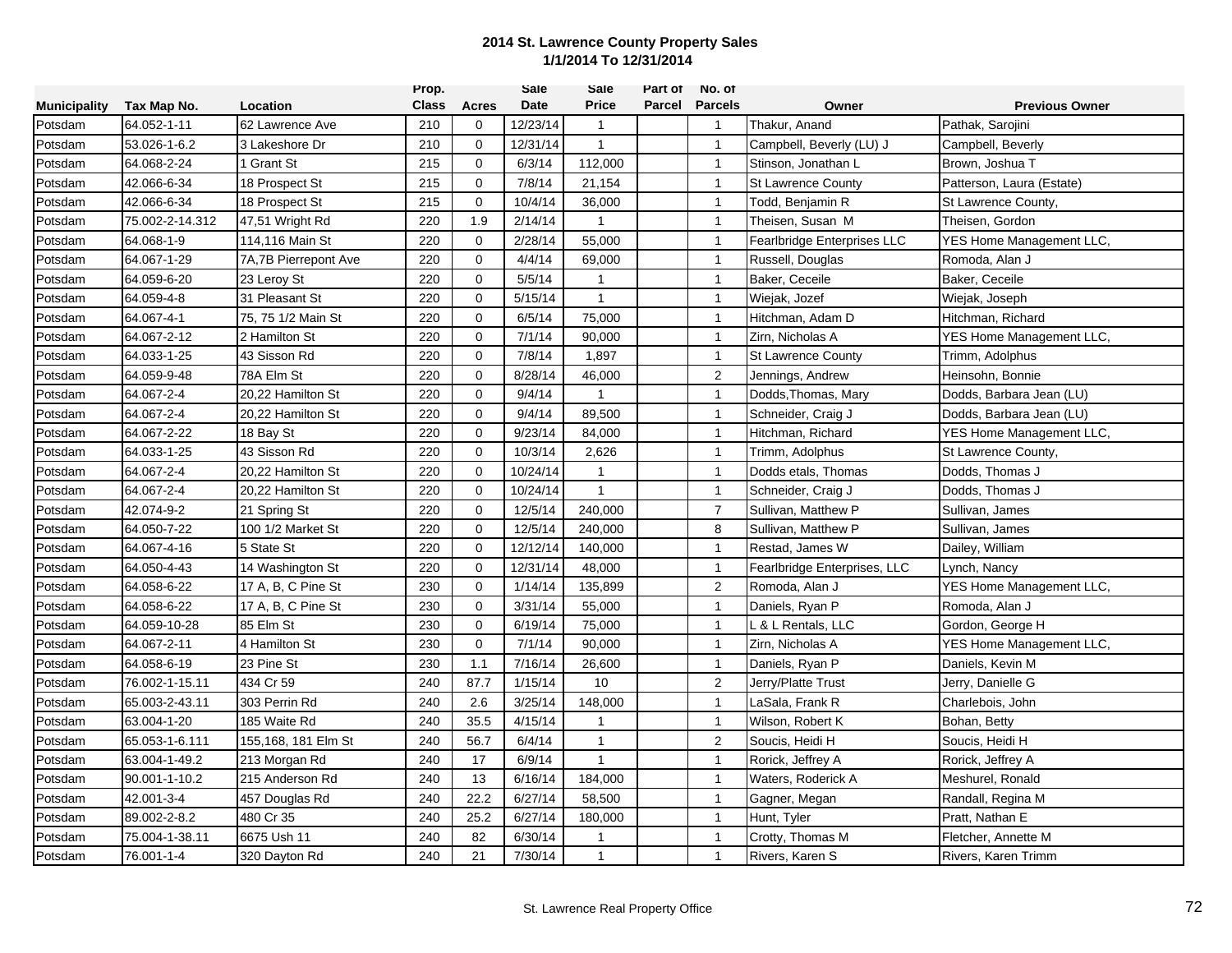|                     |                 |                            | Prop.        |                | Sale     | Sale         | Part of | No. of         |                                 |                           |
|---------------------|-----------------|----------------------------|--------------|----------------|----------|--------------|---------|----------------|---------------------------------|---------------------------|
| <b>Municipality</b> | Tax Map No.     | Location                   | <b>Class</b> | Acres          | Date     | <b>Price</b> | Parcel  | <b>Parcels</b> | Owner                           | <b>Previous Owner</b>     |
| Potsdam             | 75.004-1-38.11  | 6675 Ush 11                | 240          | 82             | 8/7/14   | 247,500      |         | $\overline{2}$ | Brewer, Rick W                  | Crotty, Thomas M          |
| Potsdam             | 76.002-1-38     | 657 South Canton Rd        | 240          | 34.3           | 9/17/14  | 1            |         | $\mathbf{1}$   | Boslet, Sally (LU) J            | Boslet, Sally J           |
| Potsdam             | 54.003-1-23.11  | 8011 Ush 11                | 240          | 32.8           | 9/26/14  | 110,000      |         | $\overline{1}$ | Baker, Katherine A              | Adams, Phillip & Bernard  |
| Potsdam             | 63.001-2-25.1   | 393 Emerson Rd             | 240          | 101.5          | 10/3/14  | 145,000      |         | $\mathbf{1}$   | Anson, Michael                  | Barr, Eric                |
| Potsdam             | 76.002-1-34.3   | 604 South Canton Rd        | 240          | 18             | 11/19/14 | 233,000      |         | $\mathbf{1}$   | Collins, William E              | Ferrar, Jerry             |
| Potsdam             | 65.001-1-11.111 | 265 Hatch Rd               | 260          | 38.7           | 1/29/14  | 30,500       |         | $\mathbf{1}$   | Bigelow, Daniel E               | Ward, Michael             |
| Potsdam             | 53.040-1-15     | 247 Lakeshore Dr           | 260          | $\mathbf 0$    | 5/27/14  | 50,000       |         | $\overline{1}$ | Daniels, Kevin M                | Nash, Richard             |
| Potsdam             | 53.003-1-15     | 128 Barker Rd              | 270          | 8.4            | 2/10/14  | 30,000       |         | $\mathbf{1}$   | Kirka, James J Jr               | Scoville, Margaret        |
| Potsdam             | 42.003-1-10.2   | 53 Douglas Rd              | 270          | 2.9            | 2/18/14  | $\mathbf{1}$ |         | $\overline{1}$ | Brown, Lloyd                    | Brown, Gardner L          |
| Potsdam             | 76.004-1-46.2   | 118 Sweeney Rd             | 270          | 6.6            | 4/24/14  | 66,000       |         | $\mathbf{1}$   | Westall, Paul S                 | Stone, Bryan R            |
| Potsdam             | 41.004-5-14     | 321,321A, 333, 345 Haig Rd | 270          | 5.5            | 7/22/14  | 1            |         | $\mathbf{1}$   | Gilman, Elmer J                 | Gilman, Elmer             |
| Potsdam             | 52.002-2-11     | 2540 Cr 35                 | 270          | $\mathbf 0$    | 8/11/14  | 10,000       |         | $\mathbf{1}$   | Murray, Matthew                 | Spencer, Randy J          |
| Potsdam             | 53.001-1-28.4   | 46 Railroad Rd             | 270          | 1.5            | 8/15/14  | $\mathbf{1}$ |         | $\mathbf{1}$   | Clark, Daniel W II              | Clark, Marion             |
| Potsdam             | 63.001-2-29.12  | 376 Emerson Rd             | 270          | 16.4           | 8/27/14  | $\mathbf{1}$ |         | $\mathbf{1}$   | Travilino, Michael              | Trivilino, Michael        |
| Potsdam             | 76.001-1-7      | 591 Bagdad Rd              | 270          | $\mathbf 0$    | 12/19/14 | $\mathbf{1}$ |         | $\overline{1}$ | Chase, Marshall L               | White, Lisa               |
| Potsdam             | 63.002-1-27.1   | 15 Rosen Rd                | 311          | 19.2           | 1/17/14  | $\mathbf{1}$ |         | $\overline{1}$ | Forbes, Preston C               | Forbes, Ronald            |
| Potsdam             | 42.066-6-23.3   | 5 N Main St                | 311          | $\mathbf 0$    | 4/25/14  | $\mathbf{1}$ |         | $\overline{2}$ | Myers, Robert                   | Myers, Robert             |
| Potsdam             | 64.060-3-7.1    | 139 Elm St                 | 311          | $\mathbf 0$    | 6/5/14   | 3,000        |         | $\mathbf{1}$   | Page, Ronald R                  | Danko, Frank J            |
| Potsdam             | 64.059-10-35.1  | 92 Main St                 | 311          | 0.44           | 6/13/14  | 220,000      |         | 2              | Dulfer, Johannes H              | Romoda, Alan J            |
| Potsdam             | 42.074-8-18.1   | Rupert Palmer Ln           | 311          | $\overline{2}$ | 7/8/14   | 3,258        |         | $\overline{1}$ | <b>St Lawrence County</b>       | Walsh, Gregory W          |
| Potsdam             | 42.066-6-35     | <b>Clark St</b>            | 311          | $\mathbf 0$    | 7/8/14   | 1,784        |         | $\mathbf{1}$   | <b>St Lawrence County</b>       | Patterson, Laura (Estate) |
| Potsdam             | 42.074-7-11.1   | S Main St                  | 311          | $\mathbf 0$    | 7/8/14   | 1,523        |         | $\mathbf{1}$   | <b>St Lawrence County</b>       | Hessler, Mary             |
| Potsdam             | 64.042-1-19     | 23 Sisson St               | 311          | $\mathbf 0$    | 7/8/14   | 4,633        |         | $\mathbf{1}$   | <b>St Lawrence County</b>       | Turner, Sonya M           |
| Potsdam             | 51.004-2-10.3   | 1593 Sh 310                | 311          | 0              | 7/22/14  | 12,000       |         | $\mathbf{1}$   | Reinke, Melba F                 | Brown, Jennifer           |
| Potsdam             | 63.001-2-29.13  | Off Emerson Rd             | 311          | 8              | 8/1/14   | $\mathbf{1}$ |         | $\mathbf{1}$   | Bradish, Timothy Jr             | Bradish, Lawrence         |
| Potsdam             | 42.073-2-38.2   | Prospect (OFF) St          | 311          | $\mathbf{0}$   | 8/11/14  | 500          | Yes     | $\mathbf{1}$   | Scott, Thomas                   | Purvis, Diane             |
| Potsdam             | 42.073-2-38.3   | Prospect (OFF) St          | 311          | $\mathbf 0$    | 8/11/14  | 500          | Yes     | $\mathbf{1}$   | Wilkinson, Brian                | Purvis, Diane             |
| Potsdam             | 64.043-3-22     | 9 Drumlin Dr               | 311          | $\Omega$       | 9/5/14   | 195,000      |         | $\overline{2}$ | Rosenthal Living Trust, Eleanor | Murray, Ruth A            |
| Potsdam             | 42.074-8-18.1   | Rupert Palmer Ln           | 311          | $\overline{2}$ | 10/4/14  | 600          |         | $\mathbf{1}$   | St, Andrews, James              | St Lawrence County,       |
| Potsdam             | 42.066-6-35     | <b>Clark St</b>            | 311          | $\mathbf 0$    | 10/4/14  | 2,400        |         | $\overline{1}$ | Dufresne, Raymond               | St Lawrence County,       |
| Potsdam             | 42.074-7-11.1   | S Main St                  | 311          | $\mathbf 0$    | 10/4/14  | 400          |         | $\mathbf{1}$   | French, Wayne                   | St Lawrence County,       |
| Potsdam             | 64.058-1-15     | <b>Elderkin St</b>         | 311          | 1.92           | 10/21/14 | $\mathbf{1}$ |         | 3              | Seifer, Frederic D              | Savage, John B            |
| Potsdam             | 42.074-7-11.1   | S Main St                  | 311          | $\mathbf 0$    | 12/23/14 | 2,000        |         | $\mathbf{1}$   | Adner, Heather M                | French, Wayne             |
| Potsdam             | 52.004-3-1.2    | 54 Collins Rd              | 312          | 3              | 2/10/14  | 4,700        |         | $\mathbf{1}$   | Orologio, Joseph Jr             | Conklin, Vicki            |
| Potsdam             | 42.074-6-9      | 4 Mckinley St              | 312          | $\mathbf 0$    | 4/17/14  | $\mathbf{1}$ |         | 2              | Haley, John-LU W                | Haley, John               |
| Potsdam             | 64.048-1-6      | 62 Sh 345                  | 312          | 1.9            | 5/29/14  | $\mathbf{1}$ |         | $\overline{2}$ | Jandrew, Glenford F             | Jandrew, Glenford F       |
| Potsdam             | 65.053-2-10     | 228 Sh 11B                 | 312          | 0              | 7/8/14   | 1,366        |         | $\mathbf{1}$   | <b>St Lawrence County</b>       | Shank, Sylvain G          |
| Potsdam             | 63.001-2-29.22  | 384 Emerson Rd             | 312          | 1.8            | 8/1/14   | 1            |         | $\mathbf{1}$   | Bradish, Timothy Jr             | Bradish, Lawrence         |
| Potsdam             | 53.002-2-30     | 7260 Sh 56                 | 312          | 1.6            | 8/1/14   | 17,000       |         | $\mathbf{1}$   | McGregor, Paul J                | Parks, Ira                |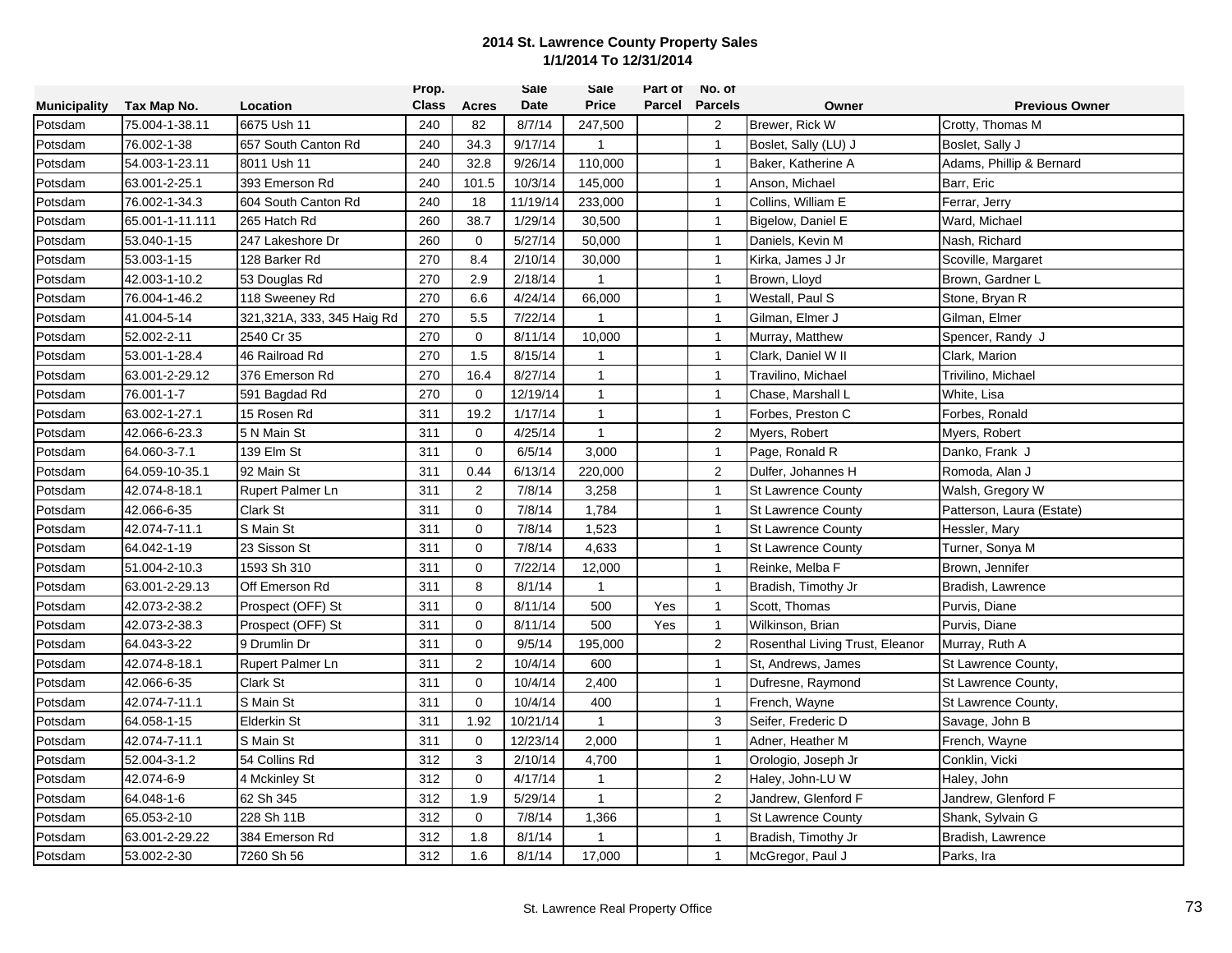|                     |                 |                   | Prop.        |                | Sale     | Sale         | Part of | No. of         |                               |                                |
|---------------------|-----------------|-------------------|--------------|----------------|----------|--------------|---------|----------------|-------------------------------|--------------------------------|
| <b>Municipality</b> | Tax Map No.     | Location          | <b>Class</b> | <b>Acres</b>   | Date     | <b>Price</b> | Parcel  | <b>Parcels</b> | Owner                         | <b>Previous Owner</b>          |
| Potsdam             | 76.003-1-5.1    | <b>Sweeney Rd</b> | 312          | 118.1          | 9/4/14   | 60,000       |         | $\mathbf{1}$   | Haggett, April M              | Grant, Donald                  |
| Potsdam             | 89.002-2-13     | 26 Leary Rd       | 312          | $\mathbf{1}$   | 9/10/14  | 17,000       |         | $\mathbf{1}$   | Thivierge, Debra A            | Pharoah, Velourse              |
| Potsdam             | 54.003-1-31     | May Rd            | 312          | $\mathbf 0$    | 10/25/14 | 175,000      |         | 2              | Backus, Erik C                | Enslow, Margaret S             |
| Potsdam             | 63.004-1-31.116 | 65 Waite Rd       | 312          | 43.9           | 11/18/14 | 44,000       |         | $\mathbf{1}$   | Owney, Thomas                 | Whiteford, Clint               |
| Potsdam             | 54.003-1-28     | May Rd            | 314          | $\overline{7}$ | 1/21/14  | 12,000       |         | $\mathbf{1}$   | Molinero, Anthony             | Marcus, Lawrence P             |
| Potsdam             | 76.003-1-21.3   | 241 Bagdad Rd     | 314          | 8              | 2/12/14  | 6,000        |         | $\overline{1}$ | Lennox, David                 | Hadley, William                |
| Potsdam             | 75.002-2-16     | Wright Rd         | 314          | $\mathbf{1}$   | 2/14/14  | $\mathbf{1}$ |         | $\mathbf{1}$   | Theisen, Susan M              | Theisen, Gordon S              |
| Potsdam             | 64.028-1-10     | May Rd            | 314          | 2.4            | 3/19/14  | 6,000        |         | $\overline{1}$ | Brothers, Tammalyn            | Reasoner, James                |
| Potsdam             | 63.003-2-16.12  | 740 Finnegan Rd   | 314          | 16.7           | 3/27/14  | $\mathbf{1}$ |         | $\mathbf{1}$   | Snyder, Donald                | Frank, Thomas A                |
| Potsdam             | 51.004-2-17.2   | 2805 CR 14        | 314          | 3.3            | 4/23/14  | 15,000       | Yes     | $\mathbf 0$    | Murphy, Peggy                 | Ross, Marilyn (LU)             |
| Potsdam             | 76.001-2-36     | Off Dayton Rd     | 314          | 6.7            | 4/29/14  | 2,200        |         | $\overline{1}$ | Pierce, Peggy J               | Fletcher, Annette M            |
| Potsdam             | 64.035-4-1      | May Rd            | 314          | 1.6            | 5/5/14   | 115,000      |         | 2              | Washburn, Allen W             | Jenks, Jordan M                |
| Potsdam             | 76.002-1-11.31  | Cr 59             | 314          | 13.3           | 5/30/14  | 30,000       |         | $\mathbf{1}$   | White, Matthew P              | Rigsbee, Jay                   |
| Potsdam             | 52.004-2-13.1   | Sh 345            | 314          | 3.9            | 6/9/14   | 500          |         | 2              | Secretary Of Veterans Affairs | Hendershot, Gary L             |
| Potsdam             | 53.004-2-34.22  | 371 May Rd        | 314          | 2.1            | 6/11/14  | 186,000      |         | $\overline{2}$ | Smith, James L                | Charleson, Samuel              |
| Potsdam             | 75.003-2-6      | 6432 Ush 11       | 314          | 4.7            | 6/12/14  | 36,000       |         | $\mathbf{1}$   | Sherwin, Thomas               | Noble, Donald                  |
| Potsdam             | 53.033-3-32     | Lakeshore Dr      | 314          | 5.5            | 6/13/14  | $\mathbf{1}$ |         | $\mathbf{1}$   | Hicks, Michael A              | Lobdell, Kelly J               |
| Potsdam             | 52.004-1-12.2   | Cr 35             | 314          | 32.9           | 7/2/14   | 15,000       |         | $\mathbf{1}$   | Tuper, Dennis                 | Butters, Donald H              |
| Potsdam             | 53.032-1-14     | 333 Lakeshore Dr  | 314          | 0.63           | 7/7/14   | 69,500       |         | $\mathbf{1}$   | Robillard-Ramatici, Linda L   | Gardner, Dale                  |
| Potsdam             | 76.001-3-13     | Dayton Rd         | 314          | 1.4            | 7/8/14   | 1,646        |         | $\mathbf{1}$   | <b>St Lawrence County</b>     | Grant, Phillip                 |
| Potsdam             | 64.033-1-26     | 47 Sisson Rd      | 314          | $\mathbf 0$    | 7/8/14   | 935          |         | $\mathbf{1}$   | <b>St Lawrence County</b>     | Trimm, Adolphus                |
| Potsdam             | 54.003-1-16     | 8085 Ush 11       | 314          | $\mathbf 0$    | 7/8/14   | 1,261        |         | $\mathbf{1}$   | <b>St Lawrence County</b>     | Moscariello, Lannie F          |
| Potsdam             | 53.040-2-5      | <b>River Rd</b>   | 314          | $\mathbf 0$    | 8/25/14  | $\mathbf{1}$ |         | $\overline{2}$ | Hewey, Christopher            | Hewey, Eowyn                   |
| Potsdam             | 76.001-3-13     | Dayton Rd         | 314          | 1.4            | 10/4/14  | 700          |         | $\mathbf{1}$   | Weller, Kevin J               | St Lawrence County,            |
| Potsdam             | 54.003-1-16     | 8085 Ush 11       | 314          | $\mathbf 0$    | 10/4/14  | 200          |         | $\overline{1}$ | Sobers, Sylvan                | St Lawrence County,            |
| Potsdam             | 77.001-1-65     | 103 SH 72         | 314          | 6              | 10/27/14 | $\mathbf{1}$ | Yes     | $\mathbf{1}$   | Whalen, Jason                 | Hafer, Matthew J               |
| Potsdam             | 52.004-2-13.1   | Sh 345            | 314          | 3.9            | 11/6/14  | 42,500       |         | $\overline{2}$ | Hall, Terry                   | Secretary Of Veterans Affairs, |
| Potsdam             | 89.002-2-7.3    | 492 CR 35         | 314          | 2.8            | 11/13/14 | 4,500        |         | $\overline{1}$ | Bortnick, Edward V            | Smith, Jon C                   |
| Potsdam             | 75.004-1-41.1   | Cr 35             | 314          | 6.9            | 11/24/14 | $\mathbf{1}$ |         | $\mathbf{1}$   | Maroney, Thomas J             | Maroney, John J                |
| Potsdam             | 75.001-2-31.21  | Off USH 11        | 320          | 85.4           | 2/26/14  | 106,812      | Yes     | 0              | Mackellar, lan                | <b>ADON FARMS,</b>             |
| Potsdam             | 41.004-2-5      | <b>Elliott Rd</b> | 322          | 35.4           | 4/11/14  | 13,334       |         | $\overline{1}$ | Michaud, Assunta Anna         | Divincenzo, Joseph             |
| Potsdam             | 75.001-2-26     | Judson Street Rd  | 322          | 11.7           | 4/29/14  | 5,500        |         | $\sqrt{2}$     | MacKellar, lan                | Fletcher, Annette M            |
| Potsdam             | 41.004-2-19     | 524 Elliott Rd    | 322          | 12             | 4/30/14  | 12,000       |         | $\mathbf{1}$   | Sherman, Nathan A             | Samphier, Ernest               |
| Potsdam             | 41.004-2-16     | <b>Elliott Rd</b> | 322          | 115.6          | 5/7/14   | 68,000       |         | $\mathbf{1}$   | Curran, Jason J               | Boyd, Andrew M                 |
| Potsdam             | 76.002-1-8      | Cr 59             | 322          | 100.6          | 5/12/14  | $\mathbf{1}$ |         | $\mathbf{1}$   | Bruno, Jason A                | Rice, Bonita M                 |
| Potsdam             | 64.002-3-14.1   | Sisson Rd         | 322          | 8.1            | 7/8/14   | 4,373        |         | $\mathbf{1}$   | <b>St Lawrence County</b>     | Trimm, Adolphus                |
| Potsdam             | 64.002-3-14.1   | Sisson Rd         | 322          | 8.1            | 10/4/14  | 12,000       |         | $\overline{1}$ | French, Wayne                 | St Lawrence County,            |
| Potsdam             | 75.001-2-8.2    | Judson Street Rd  | 322          | 94.6           | 10/31/14 | 1            |         | $\overline{2}$ | Bridges, H Styles-(LU) III    | Bridges, H Styles              |
| Potsdam             | 53.003-2-48     | 610 River Rd      | 322          | 35.2           | 11/20/14 | $\mathbf{1}$ |         | 2              | Willmart, Roger-LU J          | Willmart, Roger                |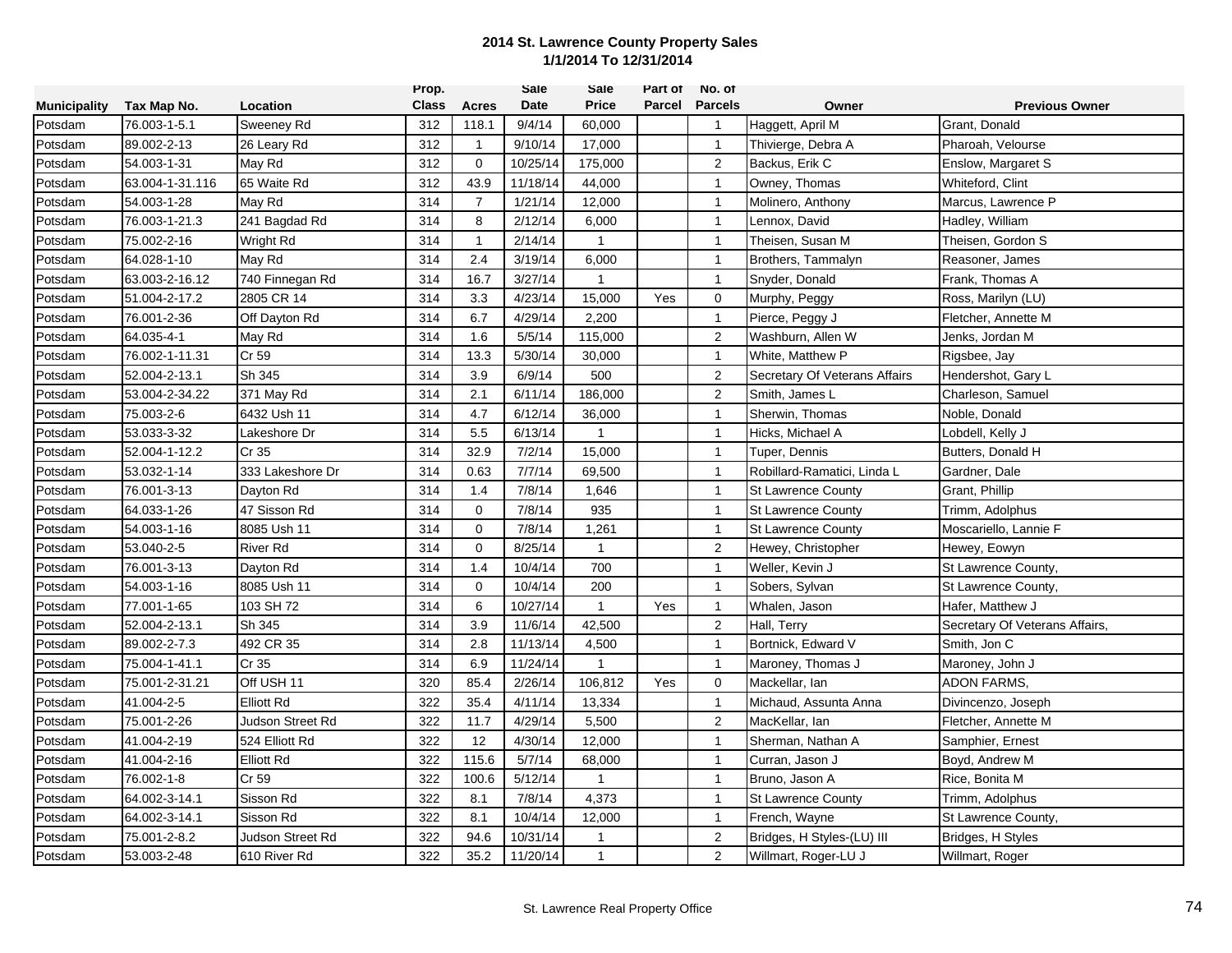|                     |                 |                            | Prop.        |              | Sale     | Sale         | Part of | No. of         |                               |                           |
|---------------------|-----------------|----------------------------|--------------|--------------|----------|--------------|---------|----------------|-------------------------------|---------------------------|
| <b>Municipality</b> | Tax Map No.     | Location                   | <b>Class</b> | Acres        | Date     | <b>Price</b> | Parcel  | <b>Parcels</b> | Owner                         | <b>Previous Owner</b>     |
| Potsdam             | 63.001-1-1.3    | Off Baker Rd               | 323          | 9            | 1/6/14   | 5,850        | Yes     | $\overline{1}$ | Morgan, Matthew               | Morgan, Matthew J         |
| Potsdam             | 76.001-2-34     | Bagdad (Off) Rd            | 323          | 19.9         | 2/12/14  | $\mathbf{1}$ |         | $\overline{1}$ | Glaude, Patricia H            | Hadley, William           |
| Potsdam             | 76.002-1-11.111 | Cr 59                      | 323          | 22           | 3/3/14   | $\mathbf{1}$ |         | $\overline{1}$ | Williams, Dennis J            | Williams, Gretchen        |
| Potsdam             | 54.003-1-11     | <b>Ush 11</b>              | 323          | 32.1         | 4/25/14  | $\mathbf{1}$ |         | $\mathbf{1}$   | Lenney, David M               | Lenney, Mary-Estate       |
| Potsdam             | 54.003-1-11     | Ush 11                     | 323          | 32.1         | 5/20/14  | 15,000       |         | $\mathbf{1}$   | Lindsey, Randy                | Lenney, Mary-Estate       |
| Potsdam             | 52.002-2-34     | Ireland Rd                 | 323          | 21.5         | 6/19/14  | $\mathbf{1}$ |         | $\mathbf{1}$   | Salvato, Edward               | Salvato, Edward           |
| Potsdam             | 52.002-2-25     | <b>Ireland Rd</b>          | 323          | 20.9         | 7/8/14   | 1,211        |         | $\mathbf{1}$   | <b>St Lawrence Couonty</b>    | Rodrigues, Henry          |
| Potsdam             | 53.001-2-34     | 2940 Cr 35                 | 323          | 12.5         | 9/15/14  | $\mathbf{1}$ |         | $\mathbf{1}$   | Steffenhagen, Amanda R        | Steffenhagen, Amanda R    |
| Potsdam             | 76.004-1-39     | Sweeney Rd                 | 323          | 14.3         | 9/16/14  | 8,000        |         | $\overline{1}$ | Bicknell, Robert T            | Hayes, Edward             |
| Potsdam             | 90.001-1-8      | Parmenter Rd               | 323          | 47.4         | 9/23/14  | $\mathbf{1}$ |         | 3              | Prouty, Jeffrey R             | Prouty, Everett           |
| Potsdam             | 52.002-2-25     | Ireland Rd                 | 323          | 20.9         | 10/4/14  | 1,200        |         | $\mathbf{1}$   | Alesi, Thomas                 | St Lawrence Couonty,      |
| Potsdam             | 63.004-1-14.2   | Morley Potsdam Rd          | 323          | 102          | 12/19/14 | 105,000      |         | $\mathbf{1}$   | Gordon, Edward                | Seaway Timber Harvesting, |
| Potsdam             | 63.001-1-25     | Ellis Rd                   | 323          | 12.25        | 12/20/14 | 5,000        |         | $\mathbf{1}$   | Trivilino, Joseph P           | Smith, Irene (LU)         |
| Potsdam             | 64.065-1-11.1   | Off Maple St               | 330          | 0.02         | 9/26/14  | 657,620      |         | 8              | <b>Clarkson University</b>    | Robar, Frederick D        |
| Potsdam             | 64.065-5-5.2    | Off Maple                  | 330          | 0.03         | 9/26/14  | 657,620      |         | 8              | <b>Clarkson University</b>    | Robar, Frederick D        |
| Potsdam             | 42.073-2-12     | 29 Prospect St             | 411          | $\mathbf 0$  | 7/23/14  | 40,000       |         | $\overline{1}$ | Divincenzo, Michael           | Trathen, Edwin A          |
| Rossie              | 156.004-2-6.31  | 239 Butler Rd              | 105          | 13.6         | 2/20/14  | $\mathbf{1}$ |         | $\mathbf{1}$   | Knight, Wesley A              | Knight, Patricia A        |
| Rossie              | 185.002-1-3.111 | <b>USH 11</b>              | 120          | 16.6         | 7/29/14  | 110,000      |         | $\overline{2}$ | Hance, Cory D                 | Hance, Larry E            |
| Rossie              | 185.001-3-3     | 205 Ush 11                 | 210          | $\mathbf 0$  | 3/24/14  | $\mathbf{1}$ |         | 2              | FTS Holdings, LLC             | Gleason Family Trust,     |
| Rossie              | 142.003-3-1     | 1584 CR 3                  | 210          | 2.2          | 4/16/14  | $\mathbf{1}$ | Yes     | $\mathbf{1}$   | Knight, Kristin A             | Knight, Wayne A           |
| Rossie              | 157.006-2-4.11  | 30 CR 8                    | 210          | 0.9          | 5/23/14  | 43,000       |         | $\mathbf{1}$   | Cluckey, Robert M             | Cluckey, David K          |
| Rossie              | 172.003-3-16    | 14 Fraser Rd               | 210          | $\mathbf 0$  | 7/8/14   | 1,472        |         | $\mathbf{1}$   | St. Lawrence County           | Klock, Edna M             |
| Rossie              | 157.001-2-26.13 | 47 Whitaker Rd             | 210          | 4.2          | 7/8/14   | 2,404        |         | $\mathbf{1}$   | St. Lawrence County           | Pascale, Michael          |
| Rossie              | 158.003-1-1     | 6 Liscum Rd                | 210          | 0.61         | 7/29/14  | 47,500       |         | $\overline{2}$ | Beck, Andrew M                | Cole, Betty Jean          |
| Rossie              | 185.002-1-11    | 468 Spragueville Rd        | 210          | $\mathbf 0$  | 7/30/14  | 64,000       |         | $\mathbf{1}$   | Lambert, Kenneth K            | Stephenson, Norman F      |
| Rossie              | 172.003-3-16    | 14 Fraser Rd               | 210          | $\mathbf{0}$ | 9/9/14   | 1,793        |         | $\overline{1}$ | Klock, Edna M                 | St Lawrence County,       |
| Rossie              | 157.001-2-26.13 | 47 Whitaker Rd             | 210          | 4.2          | 10/4/14  | 18,000       |         | $\mathbf{1}$   | Peary, Richard                | St. Lawrence County,      |
| Rossie              | 185.074-2-2     | 8 CR 9                     | 210          | 0.48         | 11/19/14 | 65,000       |         | $\overline{1}$ | Card. Shandria C              | Dollar, Christa M         |
| Rossie              | 156.004-2-15    | 18 Porcupine Path/prvt     | 260          | $\mathbf 0$  | 5/5/14   | $\mathbf{1}$ |         | $\overline{1}$ | Cottle, Edward                | Cottle, William Charles   |
| Rossie              | 170.002-2-3.22  | 844F Lead MineRd/Grass Lk  | 260          | 2.2          | 5/20/14  | 25,000       |         | $\overline{1}$ | Witzel, Robert R              | Godfrey, Lisa M. & etal   |
| Rossie              | 142.003-3-10.1  | 103D S Woods Rd            | 260          | 0.6          | 8/25/14  | 152,000      |         | $\mathbf{1}$   | Towner, Adam                  | Elthorp, Karole M         |
| Rossie              | 170.002-2-4     | 844A Lead Mine Rd/Grass Lk | 260          | 0.8          | 11/25/14 | $\mathbf{1}$ |         | 2              | Ewing, Robert T (LU)          | Ewing, Robert T           |
| Rossie              | 172.003-4-9.2   | 323 Barker Rd              | 270          | 0.46         | 7/31/14  | $\mathbf{1}$ | Yes     | $\mathbf{1}$   | McCabe, Eric                  | Cushman, Patricia G       |
| Rossie              | 142.055-1-18    | 13 Scot Acres/prvt Rd      | 270          | $\mathbf 0$  | 10/3/14  | 32,000       |         | $\overline{2}$ | Strong, Benjamin              | Preston, Ann S            |
| Rossie              | 157.004-1-17.21 | 105 Lockie Rd              | 270          | 96.5         | 10/7/14  | 50,000       |         | $\mathbf{1}$   | Johnson, Todd M               | Soule, John F             |
| Rossie              | 157.001-2-5.12  | 1108 CR 3                  | 270          | 3.5          | 11/18/14 | 56,500       |         | $\mathbf{1}$   | Brosnan, Sally J              | Shove, Rodney F           |
| Rossie              | 171.004-2-7.4   | 75 Yellow Lake Dr/prvt     | 270          | 5.05         | 11/21/14 | 25,000       |         | $\mathbf{1}$   | Robinson, Leslie W            | Milks, Justin N           |
| Rossie              | 157.003-5-9     | Lead Mine Rd               | 311          | 5.3          | 10/12/14 | 50           |         | $\mathbf{1}$   | Raymond, David Michael-Bearup | Means Hollow Group, LLC,  |
| Rossie              | 156.004-2-6.33  | <b>Butler Rd</b>           | 314          | 5.3          | 2/20/14  | $\mathbf{1}$ | Yes     | $\mathbf{1}$   | Davis, Kevin E                | Knight, Patricia A        |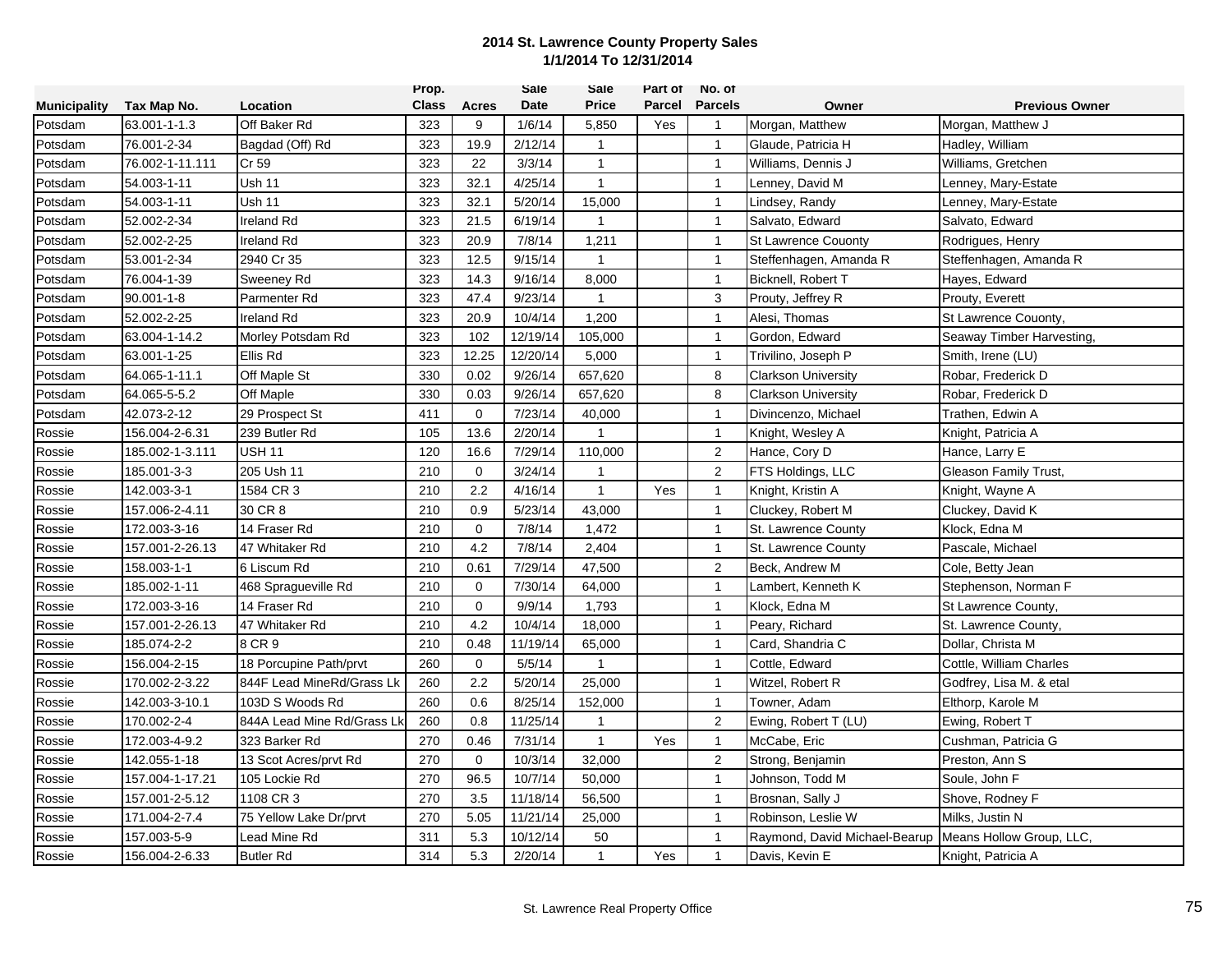|                     |                  |                         | Prop.        |                | Sale        | Sale         | Part of | No. of         |                               |                               |
|---------------------|------------------|-------------------------|--------------|----------------|-------------|--------------|---------|----------------|-------------------------------|-------------------------------|
| <b>Municipality</b> | Tax Map No.      | Location                | <b>Class</b> | Acres          | <b>Date</b> | <b>Price</b> | Parcel  | <b>Parcels</b> | Owner                         | <b>Previous Owner</b>         |
| Rossie              | 157.003-1-20     | 69 Lead Mine Rd         | 314          | 5.1            | 10/21/14    | 23,000       |         | $\mathbf{1}$   | Phalen, Mark D                | Jund, John L                  |
| Rossie              | 170.002-1-2.114  | Lussier Lane/Prvt       | 314          | 5              | 11/21/14    | 62,000       |         | $\overline{1}$ | Leroy, Steven M               | Gould, Maxine M               |
| Rossie              | 185.001-2-20.112 | 166 USH 11              | 323          | 110.1          | 3/4/14      | 75,000       | Yes     | $\mathbf{1}$   | Silva, William                | Hance, Larry                  |
| Russell             | 162.001-2-1.1    | <b>Belleville Rd</b>    | 100          | 77.8           | 1/30/14     | $\mathbf{1}$ | Yes     | $\mathbf{1}$   | Deleel, Jordan                | Deleel, Jordan & Etal         |
| Russell             | 162.003-2-10     | 338 Given Rd            | 100          | 312            | 2/26/14     | $\mathbf 0$  |         | 3              | Bullock, William R            | Bullock, Fred (Estate)        |
| Russell             | 147.003-2-10.12  | Cr 21                   | 100          | 81.6           | 7/30/14     | $\mathbf{1}$ |         | $\mathbf{1}$   | Gotham Family Farm, LLC       | Knowlden, Sandra P            |
| Russell             | 163.083-2-2.2    | 68 Lake George Rd       | 210          | 1.3            | 1/10/14     | 80,000       |         | $\mathbf{1}$   | Nezezon, Tomorrah J           | Meilleur, Maynard (Estate of) |
| Russell             | 148.001-1-46.2   | 74 Backus Rd            | 210          | 0.35           | 1/13/14     | $\mathbf{1}$ | Yes     | $\mathbf 0$    | Hadlock, Barbara              | White, Mark E                 |
| Russell             | 103.004-1-9.11   | 5025 Cr 27              | 210          | 15.5           | 1/29/14     | $\mathbf{1}$ |         | $\mathbf{1}$   | Davey, Terri                  | Whiteford, Shirley A          |
| Russell             | 132.002-1-18.112 | 567 Lazy River Rd       | 210          | 1.49           | 2/10/14     | 16,500       |         | $\mathbf{1}$   | Schneider, Evelyn             | Keddy, Brian G. G             |
| Russell             | 163.001-1-51     | 260 Boyd Pond Rd        | 210          | 30             | 2/12/14     | 69,000       |         | $\overline{1}$ | Decker, Jenna L               | Public Square,                |
| Russell             | 118.004-1-3      | Hewlett Rd              | 210          | 1.4            | 3/28/14     | 21,500       |         | 2              | LaPoint, Brad P               | North Country Savings Bank,   |
| Russell             | 163.083-1-2.13   | 20 Pond Rd/prvt         | 210          | 0.2            | 4/3/14      | $\Omega$     |         | $\mathbf{1}$   | Davis, Burton Jr              | Davis, Burton L               |
| Russell             | 133.001-1-1      | 279,285 West Rd         | 210          | $\overline{2}$ | 4/11/14     | $\mathbf{1}$ |         | $\mathbf{1}$   | Matott, Richard               | O'BRIEN, Thomas and Brenda    |
| Russell             | 147.028-3-7.1    | 3663 Cr 24              | 210          | $\mathbf 0$    | 4/14/14     | $\mathbf{1}$ |         | $\overline{1}$ | The Burnham Revocable, Family | 1Burnham, Peter               |
| Russell             | 118.001-1-7.112  | 905 Cr 25               | 210          | $\mathbf 0$    | 4/21/14     | $\mathbf{1}$ |         | $\overline{1}$ | White, Joseph P               | White, Valerie M              |
| Russell             | 118.001-1-7.112  | 905 Cr 25               | 210          | $\Omega$       | 4/21/14     | $\mathbf 0$  |         | $\mathbf{1}$   | White, Joseph P               | White, Roberta                |
| Russell             | 118.001-1-7.112  | 905 Cr 25               | 210          | 0              | 4/21/14     | $\mathbf 0$  |         | $\mathbf{1}$   | White, Valerie M              | White, Joseph P               |
| Russell             | 147.003-2-17     | 697 Cr 21               | 210          | 0.5            | 5/1/14      | $\mathbf{1}$ |         | $\mathbf{1}$   | Hendricks, Duane              | Hendricks, Wayne              |
| Russell             | 163.083-1-4      | 30 Pond Rd/prvt         | 210          | 1.7            | 6/4/14      | 40,000       |         | $\mathbf{1}$   | Kirby, Troy J                 | Chandler, Philip P            |
| Russell             | 163.075-1-7      | 2179 Cr 27              | 210          | 0.4            | 6/5/14      | 55,000       |         | $\overline{1}$ | Klock, Brian J                | Maginn, Mark T                |
| Russell             | 147.003-2-15.12  | 615 Cr 21               | 210          | 3.1            | 6/19/14     | 60,000       |         | $\overline{1}$ | Eells, Andrew J               | OneWest Bank, FSB,            |
| Russell             | 163.001-2-14     | 593 Cr 17               | 210          | 4.9            | 7/2/14      | $\mathbf{1}$ |         | $\mathbf{1}$   | Sharlow, Alan R               | Sharlow, Rosamond             |
| Russell             | 147.028-4-16     | 871 Blanchard Hill Rd   | 210          | $\Omega$       | 7/8/14      | 2,898        |         | $\mathbf{1}$   | <b>St Lawrence County</b>     | Gagnon, Theodore A            |
| Russell             | 147.028-6-11     | 3619 Cr 24              | 210          | $\mathbf 0$    | 7/29/14     | $\mathbf{1}$ |         | $\mathbf{1}$   | Goodfriend, Debra             | Crosbie, Gilbert              |
| Russell             | 148.001-1-10.113 | 680 Blanchard Hill Rd   | 210          | 2.8            | 8/7/14      | 200,000      |         | $\sqrt{2}$     | Heller, Timothy               | White, Stephen C              |
| Russell             | 163.003-1-14     | 285 Cr 17               | 210          | 3              | 8/12/14     | 15,000       |         | $\mathbf{1}$   | Towne, Ronald                 | Riddell, Pauline M            |
| Russell             | 163.001-1-6.2    | 320 Boyd Pond Rd        | 210          | 18.3           | 8/19/14     | 138,000      |         | $\mathbf{1}$   | Caratsole, Kurt               | Grimshaw, Kendrick B          |
| Russell             | 163.082-1-2      | 12 Cr 17                | 210          | 0.6            | 8/24/14     | 37,000       |         | $\mathbf{1}$   | Vice, Ross                    | Cross, Wayne F                |
| Russell             | 132.001-2-4.1    | 289 Lazy River Rd       | 210          | 3.4            | 9/26/14     | 37,000       |         | $\mathbf{1}$   | LaClair, Debra                | Beauregard, J. Rita           |
| Russell             | 148.003-2-1.2    | 288 Forbes Rd           | 210          | 3.3            | 10/4/14     | 5,000        |         | $\mathbf{1}$   | Baderman, Judy                | County of St. Lawrence,       |
| Russell             | 147.028-2-2      | 27 Pyrites Russell Rd   | 210          | 1.3            | 10/24/14    | 31,500       |         | $\mathbf{1}$   | Rider, Gregory A              | Burch, Maryann                |
| Russell             | 148.001-1-28     | 528 Blanchard Hill Rd   | 210          | $\mathbf 0$    | 10/27/14    | 68,000       |         | $\mathbf{1}$   | Jeffries, Morris E            | Lottie, Erich David           |
| Russell             | 147.002-1-20     | 365,374, 375 Lafaver Rd | 210          | 100.7          | 12/5/14     | $\mathbf{1}$ |         | $\overline{2}$ | LaFaver, Patti M              | John Leland LaFaver, Estate   |
| Russell             | 147.002-1-20     | 365,374, 375 Lafaver Rd | 210          | 100.7          | 12/5/14     | $\mathbf{1}$ |         | 2              | LaFaver, Patti M Revoc Trust  | LaFaver, Patti M              |
| Russell             | 133.001-1-14.113 | 194 CR 25               | 300          | 148.5          | 1/29/14     | $\mathbf{1}$ |         | $\mathbf{1}$   | White, Stephen & Deborah      | White, Brian & Ann            |
| Russell             | 162.004-1-9      | Off Dana Hill Rd        | 300          | 72.4           | 3/14/14     | 0            |         | $\mathbf{1}$   | White, Mark E                 | White, Brian D                |
| Russell             | 118.003-1-19.14  | Hill Rd                 | 300          | 3.8            | 6/3/14      | 1            |         | $\mathbf{1}$   | _aRock, Lance                 | Carr, Judith LaRock           |
| Russell             | 147.003-2-8.1    | 379 Belleville Rd       | 300          | 167            | 6/17/14     | 100,000      |         | $\mathbf{1}$   | Reed, Kelly J                 | Munafo, Sr., James L          |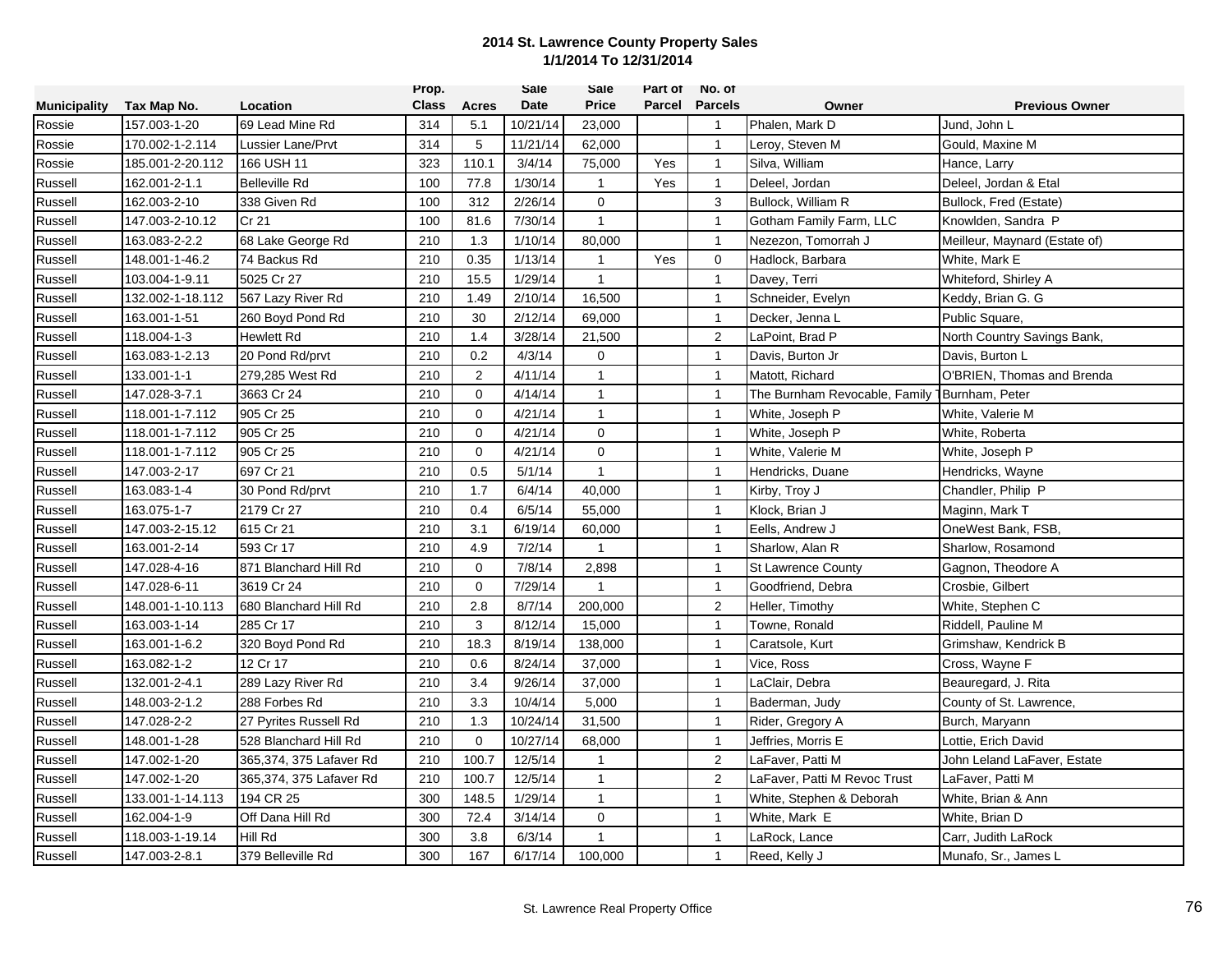|                     |                 |                             | Prop.        |              | Sale        | Sale           | Part of       | No. of         |                              |                                         |
|---------------------|-----------------|-----------------------------|--------------|--------------|-------------|----------------|---------------|----------------|------------------------------|-----------------------------------------|
| <b>Municipality</b> | Tax Map No.     | Location                    | <b>Class</b> | Acres        | <b>Date</b> | Price          | <b>Parcel</b> | <b>Parcels</b> | Owner                        | <b>Previous Owner</b>                   |
| Russell             | 163.001-1-36    | Cr 17                       | 300          | 157          | 7/30/14     | $\mathbf{1}$   |               | $\overline{1}$ | O'Connor, Darlene J          | Scott-Curtis, Helen                     |
| Russell             | 147.002-1-29    | Cr 17                       | 300          | 1.2          | 10/4/14     | 500            |               | $\mathbf{1}$   | Gauthier, Susan              | St Lawrence County,                     |
| Russell             | 162.002-1-4     | Dana Hill Rd                | 300          | 86.3         | 11/26/14    | $\mathbf 0$    |               | $\mathbf{1}$   | Hale, Jeffrey B              | Hale, Alden C                           |
| Russell             | 132.001-3-6     | Cr 17                       | 311          | 10.3         | 3/7/14      | 2,353          |               | $\mathbf{1}$   | National Land Fund LLC       | Rigatuso, Gina Maria                    |
| Russell             | 163.001-1-2.111 | 804 Cr 17                   | 311          | 39.9         | 5/9/14      | 8,750          |               | $\mathbf{1}$   | VanBrocklin, Jerry Mason     | VanBrocklin, Matthew, Trt, Mason VanBro |
| Russell             | 163.003-3-3.12  | Off Silver Hill Rd          | 311          | 1.8          | 7/8/14      | 965            |               | $\mathbf{1}$   | <b>St Lawrence County</b>    | Anson, William J. (Estate)              |
| Russell             | 148.003-2-1.2   | 288 Forbes Rd               | 311          | 3.3          | 7/8/14      | 12,934         |               | $\overline{1}$ | <b>St Lawrence County</b>    | Conseco Finance Servicing, Corp         |
| Russell             | 133.001-1-25.11 | West Rd                     | 311          | 44.1         | 7/10/14     | 40,000         |               | $\mathbf{1}$   | Davis, Scott M               | Whiteford, Katherine                    |
| Russell             | 163.003-3-3.12  | Off Silver Hill Rd          | 311          | 1.8          | 10/4/14     | 1,300          |               | $\mathbf{1}$   | Mackin, Steve                | County of St. Lawrence,                 |
| Russell             | 163.082-2-6     | 2107B Cr 27                 | 311          | $\mathbf 0$  | 12/22/14    | 3,500          |               | $\mathbf{1}$   | Thomas, Joseph               | Bigarel, Earl                           |
| Russell             | 163.075-3-1.2   | 2140 Cr 27                  | 314          | 1.3          | 1/15/14     | 45,000         |               | $\overline{2}$ | Skate Creek Club, Inc.       | Gotham, Frederick                       |
| Russell             | 148.001-1-27.12 | <b>Blanchard Hill Rd</b>    | 314          | 0.3          | 2/14/14     | 150            | Yes           | $\mathbf 0$    | Bradley, Stephen             | White, Lawrence G                       |
| Russell             | 148.001-1-31.12 | Off Blanchard Hill Rd       | 314          | 9.5          | 3/26/14     | 1,000          | Yes           | $\mathbf 0$    | Lottie, Erich D              | Pike, John V                            |
| Russell             | 117.004-1-2.2   | North Woods Rd              | 314          | 0.5          | 4/14/14     | 1,000          | Yes           | $\mathbf 0$    | Noble, Tommy                 | Trombley, John A                        |
| Russell             | 163.002-1-10.2  | 124 Cole Rd                 | 314          | 0.9          | 9/2/14      | 1,000          | Yes           | $\mathbf 0$    | Skeldon, Kelly               | Leonard, Cornelius                      |
| Russell             | 118.004-1-11.2  | 85 Colton Rd                | 314          | 7.4          | 11/25/14    | 5,000          | Yes           | $\overline{2}$ | Panetti, Lee E & Ethan A     | Whisher, Jeffrey T                      |
| Russell             | 147.002-1-3.22  | 87 Pestle Street Rd         | 314          | 1.9          | 12/31/14    | $\mathbf 0$    | Yes           | $\mathbf 0$    | Bessette, Milton J           | Bessette, Milton J                      |
| Russell             | 163.001-1-6.12  | 270 Boyd Pond Rd            | 322          | 24.9         | 1/24/14     | 21,500         | Yes           | $\mathbf 0$    | Gillis, Michael C            | Curtis, Reginald                        |
| Russell             | 162.001-2-1.2   | <b>CR 21</b>                | 322          | 26.7         | 2/17/14     | 0              | Yes           | $\mathbf 0$    | Bullock, Leland              | Deleel, Jordan M (pt)                   |
| Russell             | 117.003-3-2.112 | Off North Woods Rd          | 322          | 50           | 7/1/14      | 13,000         | Yes           | $\mathbf 0$    | Ryniec, Michael              | Ritter, Kenneth L                       |
| Russell             | 162.002-1-7.12  | 445 Dana Hill Rd            | 322          | 39.7         | 11/20/14    | 25,000         | Yes           | $\mathbf 0$    | White, Robert L              | Plaisted, Glenn                         |
| Russell             | 148.001-2-6.1   | <b>Backus Rd</b>            | 900          | 52.7         | 4/15/14     | $\mathbf{1}$   |               | $\mathbf{1}$   | Snell, Jay H                 | Strich, Helen J Trust                   |
| Russell             | 148.003-2-5.1   | Forbes Rd                   | 900          | 75.2         | 7/30/14     | $\mathbf{1}$   |               | $\overline{2}$ | Curtis, Ellis J Jr           | Scott-Curtis, Helen                     |
| Russell             | 162.004-1-6.1   | 555 Given Rd                | 900          | 121.1        | 9/8/14      | $\mathbf{1}$   |               | $\mathbf{1}$   | Hill, Edmund S. & Margaret   | Hill, Edmund S                          |
| Russell             | 162.004-1-7     | Off Dana Hill Rd            | 910          | 52.7         | 3/10/14     | $\mathbf 0$    |               | $\mathbf{1}$   | White, Mark & Sherry T       | White, Ronnie, Leon, Gary               |
| Stockholm           | 34.076-2-14     | 8 A-C.14 Reservation St     | 200          | $\mathbf{1}$ | 10/4/14     | 14,000         |               | $\overline{1}$ | Seguin, Rick                 | St Lawrence County,                     |
| Stockholm           | 43.001-3-2      | 27 Cook Rd                  | 210          | 1.1          | 1/28/14     | 22,000         |               | $\mathbf{1}$   | Schwartfigure, Patricia      | Secretary Of Veterans Affairs,          |
| Stockholm           | 45.003-4-23     | 967 Cr 49                   | 210          | 3.8          | 2/3/14      | $\mathbf{1}$   |               | $\overline{1}$ | Stauffer, Aaron              | Wagstaff, Joanne M                      |
| Stockholm           | 54.004-5-8      | 676 Hatch Rd                | 210          | 0.5          | 2/4/14      | $\mathbf{1}$   |               | $\mathbf{1}$   | Foster, Jessica L            | Foster, Ceylon E                        |
| Stockholm           | 54.004-1-22.2   | 789 Hatch Rd                | 210          | 2.9          | 2/12/14     | $\mathbf{1}$   |               | $\mathbf{1}$   | Kelley, Mary Jo              | Kelley, James E                         |
| Stockholm           | 65.002-4-24     | 345 Benton Rd               | 210          | 28.5         | 2/14/14     | 324,500        |               | $\mathbf{1}$   | Parmley, Rodney L            | Bailey, Roger M                         |
| Stockholm           | 54.049-1-24.3   | 33 Stockholm Knapps Station | 210          | 5.7          | 2/26/14     | $\overline{1}$ |               | $\mathbf{1}$   | Austin, Paul E (LU)          | Austin, Paul E                          |
| Stockholm           | 45.003-1-3.1    | 1329 Cr 49                  | 210          | 9.13         | 2/28/14     | $\mathbf{1}$   |               | $\mathbf{1}$   | Proper, Georgia              | Proper, Larry (Estate)                  |
| Stockholm           | 54.004-2-16.3   | 35 Fearl Bridge Rd          | 210          | 5.6          | 3/10/14     | $\mathbf{1}$   |               | $\overline{4}$ | Fearlbridge Enterprises, LLC | White, Matthew P                        |
| Stockholm           | 43.001-2-24.12  | Porter Lynch Rd             | 210          | $\mathbf 0$  | 4/4/14      | 78,000         |               | $\overline{2}$ | St Denis, Angella J          | Brothers, Michael A                     |
| Stockholm           | 55.004-1-14.2   | 394 Sullivan Rd             | 210          | 2.8          | 4/17/14     | 5,000          |               | $\mathbf{1}$   | Kinnear, Sonya L             | Kinnear, Kevin K                        |
| Stockholm           | 55.002-3-9      | 363 Buckton Rd              | 210          | 6            | 4/17/14     | $\mathbf{1}$   |               | $\mathbf{1}$   | Gonzales, Ralph E            | Gonzales, Ralph E                       |
| Stockholm           | 34.001-2-18.2   | 263 Hurley Rd               | 210          | 1.3          | 5/1/14      | 5,000          |               | $\mathbf{1}$   | Goodreau, Elizabeth R        | Farias, John I                          |
| Stockholm           | 65.002-1-7.12   | 229 Needham Rd              | 210          | 1.4          | 5/8/14      | 16,000         |               | $\overline{1}$ | Rutkauskas, Brooke           | Bray, Margaret E & Etal,                |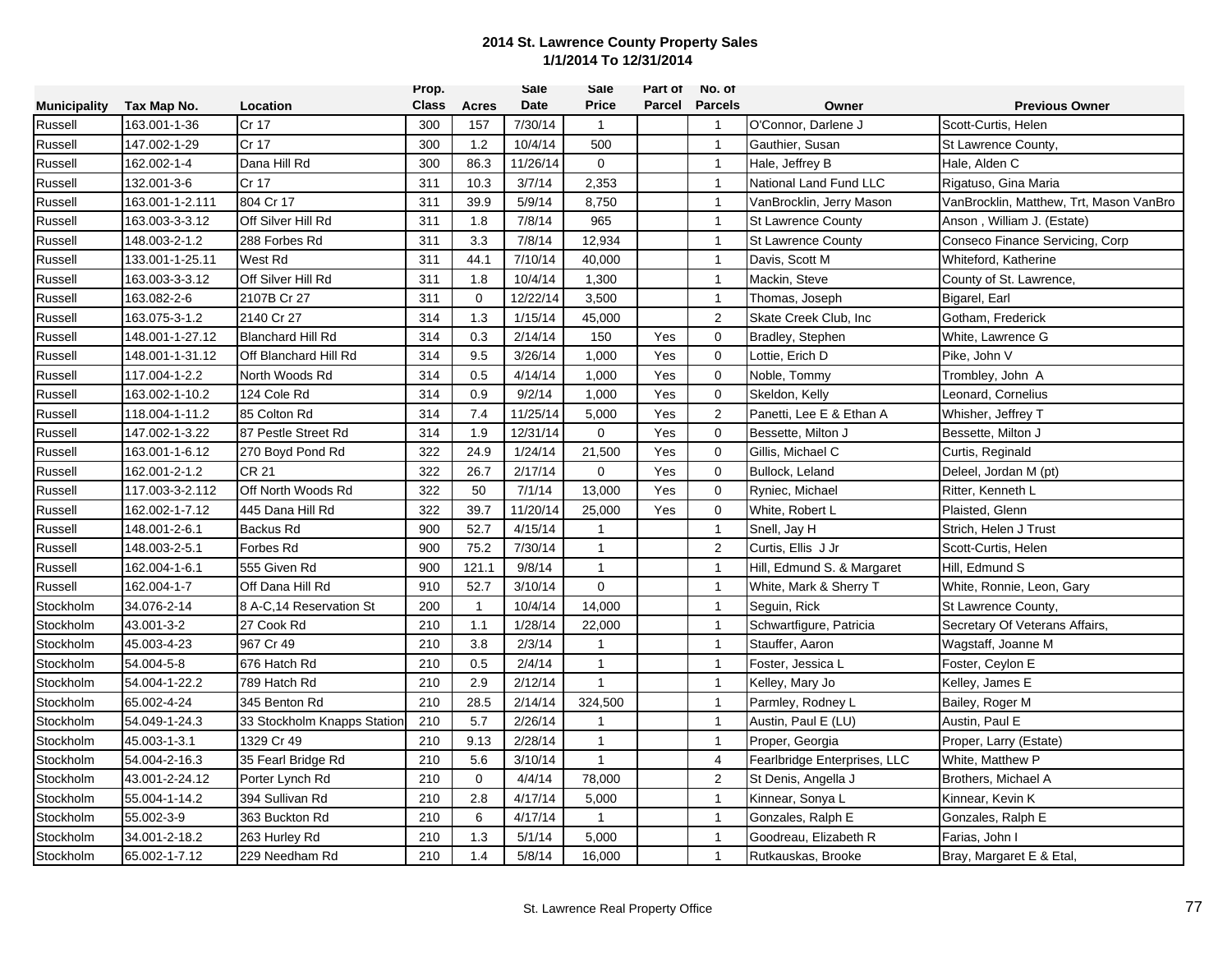|                     |                |                             | Prop.        |              | <b>Sale</b> | Sale           | Part of | No. of         |                            |                                   |
|---------------------|----------------|-----------------------------|--------------|--------------|-------------|----------------|---------|----------------|----------------------------|-----------------------------------|
| <b>Municipality</b> | Tax Map No.    | Location                    | <b>Class</b> | Acres        | Date        | <b>Price</b>   | Parcel  | <b>Parcels</b> | Owner                      | <b>Previous Owner</b>             |
| Stockholm           | 56.001-2-21    | 255 Barrett Rd              | 210          | 36.6         | 5/22/14     | $\mathbf{1}$   |         | $\mathbf{1}$   | Foster, Daniel E Liv Trust | Foster, Daniel E                  |
| Stockholm           | 43.003-2-32.1  | 1077 Old Market Rd          | 210          | 2.1          | 5/30/14     | $\mathbf{1}$   |         | $\mathbf{1}$   | Durham. Tabatha            | Clark, Richard                    |
| Stockholm           | 43.001-3-17.1  | 1422 Old Market Rd          | 210          | $\mathbf 0$  | 6/2/14      | 70,000         |         | $\overline{1}$ | Butterfield, Ernest H      | Robinson (Harper), Constance V    |
| Stockholm           | 54.026-2-14    | 68 Pickle St                | 210          | $\mathbf 0$  | 6/5/14      | 140,000        |         | $\mathbf{1}$   | Davis, Patrick R           | Roberts, Jacob D                  |
| Stockholm           | 54.003-2-8     | 8355 Ush 11                 | 210          | 0.5          | 6/12/14     | $\mathbf{1}$   |         | $\mathbf{1}$   | Prosper, Patricia L        | Prosper, James E                  |
| Stockholm           | 54.003-2-8     | 8355 Ush 11                 | 210          | 0.5          | 6/12/14     | $\mathbf{1}$   |         | $\mathbf{1}$   | Hollis, Lori A             | Prosper, Patricia L               |
| Stockholm           | 25.003-4-12    | 1047 Sh 420                 | 210          | $\mathbf 0$  | 6/13/14     | 60,000         |         | $\mathbf{1}$   | Barney, Royas Edward       | Baghdad, Renee                    |
| Stockholm           | 33.004-2-26.1  | 287 Cook Rd                 | 210          | 5.8          | 6/20/14     | $\mathbf{1}$   |         | 2              | Francis, Steven E (Estate) | Hewitt, Jonathan L                |
| Stockholm           | 33.004-2-26.1  | 287 Cook Rd                 | 210          | 5.8          | 6/20/14     | 100,000        |         | $\overline{1}$ | Hirleman, Robert           | Francis, Steven E(Estate          |
| Stockholm           | 44.002-3-28    | 17 Phelix Rd                | 210          | 0.95         | 6/20/14     | $\overline{1}$ |         | $\mathbf{1}$   | Phillips, Rosalie E        | Phillips, Rosalie E (Jenkins)     |
| Stockholm           | 34.083-3-14    | 558 Sh 11C                  | 210          | 0.9          | 6/30/14     | $\mathbf{1}$   |         | $\overline{1}$ | Moulton, Brenda H (LU)     | Moulton, Brenda H                 |
| Stockholm           | 33.004-2-26.1  | 287 Cook Rd                 | 210          | 5.8          | 7/1/14      | $\mathbf{1}$   | Yes     | $\mathbf 0$    | Hirleman, Robert           | Francis, Steven E (Estate)        |
| Stockholm           | 44.001-5-2     | 806 Pickle St               | 210          | 22.74        | 7/3/14      | 125,000        |         | $\mathbf{1}$   | Kuhn, Donna GO             | Kashorek, John A                  |
| Stockholm           | 54.002-1-24.1  | 21,23, 25 Duddy Rd          | 210          | 25.8         | 7/3/14      | 90,000         |         | $\mathbf{1}$   | Liscum. Dan L              | Greene, David A                   |
| Stockholm           | 54.058-2-10    | 16 Livingston Rd            | 210          | 0.5          | 7/8/14      | 7,300          |         | $\overline{1}$ | <b>St Lawrence County</b>  | Carey, Kevin J                    |
| Stockholm           | 34.076-2-14    | 8 A-C,14 Reservation St     | 210          | $\mathbf{1}$ | 7/8/14      | 37,862         |         | $\overline{1}$ | <b>St Lawrence County</b>  | Deon, Douglas                     |
| Stockholm           | 44.004-3-18    | 117 East Part Rd            | 210          | 9.6          | 7/8/14      | 4,252          |         | $\mathbf{1}$   | <b>St Lawrence County</b>  | Peets, Craig M                    |
| Stockholm           | 34.068-1-18    | 307 Sh 420                  | 210          | 0.5          | 7/11/14     | 35,000         |         | $\mathbf{1}$   | Snyder, Lori               | Federal National Mortgage,        |
| Stockholm           | 54.004-2-16.1  | 450 West Stockholm Southvil | 210          | 1.2          | 7/21/14     | 67,000         |         | $\mathbf{1}$   | Lalonde, Scott             | Simpson, James                    |
| Stockholm           | 33.003-3-1.111 | 245 Porter Lynch Rd         | 210          | 1.8          | 7/31/14     | 68,100         |         | $\mathbf{1}$   | Federal National Mortgage  | Gage, Hazel (Estate)              |
| Stockholm           | 35.003-1-7.1   | 1729 Cr 49                  | 210          | 2.2          | 8/1/14      | 72,000         |         | $\mathbf{1}$   | Sova, William J            | McDermott, Jason                  |
| Stockholm           | 34.004-1-7.12  | 2175 CR 49                  | 210          | 2.9          | 8/7/14      | 200,000        |         | $\overline{1}$ | Brothers, Cory J           | Bressett, Jason S                 |
| Stockholm           | 55.004-2-23    | Off Nichols Rd              | 210          | 88.3         | 8/7/14      | 160,000        |         | 4              | Johnson, Troy L            | Frary, John & Etal                |
| Stockholm           | 54.002-2-24.11 | 91 Livingston Rd            | 210          | 72.2         | 8/12/14     | 80,000         |         | $\mathbf{1}$   | Bruno, Jennifer L          | Bruno, Jason A                    |
| Stockholm           | 33.004-2-13.2  | 2899 Cr 49                  | 210          | 19.6         | 8/12/14     | 32,500         |         | $\mathbf{1}$   | Jenack, Michelle           | Harvey, Gregg L                   |
| Stockholm           | 44.002-3-8.2   | 234 White Rd                | 210          | 2.3          | 8/21/14     | 65,000         |         | $\mathbf{1}$   | Ramsdell, Robert           | Butterfield f/k/a Crump, Winnie A |
| Stockholm           | 54.066-2-16.1  | 648 West Stockholm Southvil | 210          | 22.4         | 8/22/14     | $\mathbf{1}$   |         | $\mathbf{1}$   | Fields, Michael            | Fields, Elwyn F                   |
| Stockholm           | 54.001-2-3     | 546 Pleasant Valley Rd      | 210          | 25           | 9/8/14      | 60,000         |         | $\overline{1}$ | Deon, Daniel               | Flint, James                      |
| Stockholm           | 34.003-1-4     | 2593 Cr 49                  | 210          | 320.9        | 9/8/14      | 300            |         | $\mathbf{1}$   | Buckley, Michael D         | Daly, John P                      |
| Stockholm           | 55.001-1-6     | 260 Reagan Rd               | 210          | 1.3          | 9/15/14     | 172,000        |         | $\mathbf{1}$   | Decker, Mark               | Ritchey, Christopher L            |
| Stockholm           | 43.004-2-4.21  | 285 Pickle St               | 210          | 2.2          | 9/19/14     | 126,000        |         | $\mathbf{1}$   | Marrama, Theresa A         | Bergman, Fredrick E               |
| Stockholm           | 44.002-3-19.1  | 9912 Ush 11                 | 210          | 2.9          | 9/23/14     | 8,144          |         | $\mathbf{1}$   | Malone, Rose               | St Lawrence County,               |
| Stockholm           | 44.003-2-7.1   | 9493 Ush 11                 | 210          | 1.3          | 9/24/14     | $\mathbf{1}$   |         | $\mathbf{1}$   | Cockayne, Joyce P (LU)     | Cockayne, Joyce P                 |
| Stockholm           | 54.058-2-10    | 16 Livingston Rd            | 210          | 0.5          | 9/26/14     | 8,681          |         | $\overline{1}$ | Carey, Kevin J             | St Lawrence County,               |
| Stockholm           | 55.004-1-19    | 449 Sullivan Rd             | 210          | $\mathbf 0$  | 9/29/14     | 10,000         |         | $\mathbf{1}$   | LaBarge, Lisa M            | LaBarge, Phyllis (LC)(Estate)     |
| Stockholm           | 44.004-3-18    | 117 East Part Rd            | 210          | 9.6          | 10/1/14     | 5,164          |         | $\mathbf{1}$   | Peets, Craig M             | St Lawrence County,               |
| Stockholm           | 25.003-2-6     | 982 Sh 420                  | 210          | $\Omega$     | 10/4/14     | 5,500          |         | $\mathbf{1}$   | Malone, Rose               | St Lawrence County,               |
| Stockholm           | 34.004-1-11    | 124 Skinnerville Rd         | 210          | $\mathbf 0$  | 10/29/14    | $\mathbf{1}$   |         | $\mathbf{1}$   | MacDonald, Gary A (LU)     | MacDonald, Gary A                 |
| Stockholm           | 54.042-1-10    | 13 River Dr                 | 210          | $\Omega$     | 10/30/14    | 38,500         |         | $\overline{4}$ | Weller, Kevin J            | Blanchard, Kevin J                |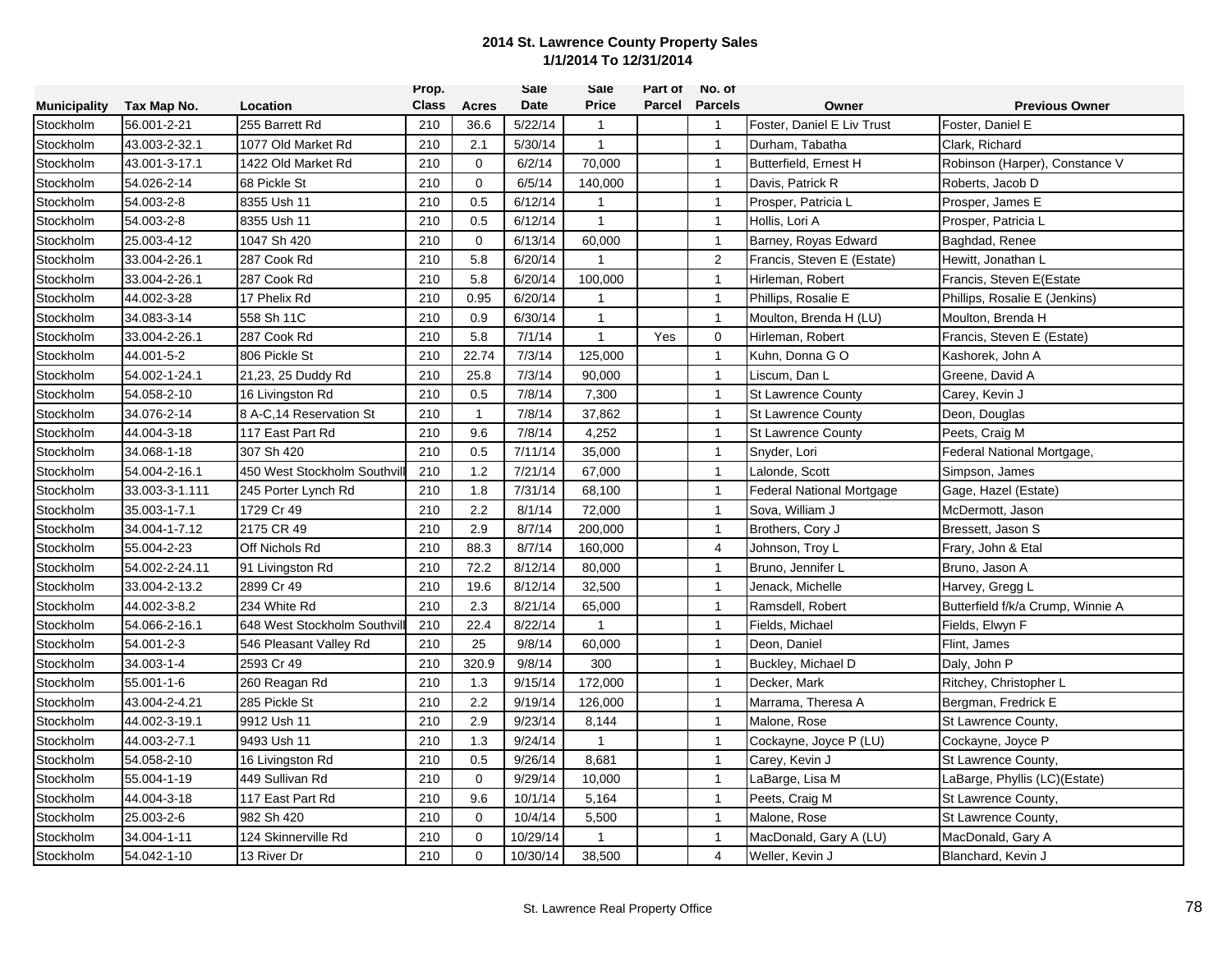|                     |                 |                      | Prop.        |              | Sale     | Sale         | Part of | No. of         |                               |                              |
|---------------------|-----------------|----------------------|--------------|--------------|----------|--------------|---------|----------------|-------------------------------|------------------------------|
| <b>Municipality</b> | Tax Map No.     | Location             | <b>Class</b> | Acres        | Date     | <b>Price</b> | Parcel  | <b>Parcels</b> | Owner                         | <b>Previous Owner</b>        |
| Stockholm           | 66.002-1-6.3    | 170 Sullivan Rd      | 210          | 10.7         | 10/30/14 | 90,000       |         | $\overline{1}$ | Russell, Cody J               | Russell, Denise S            |
| Stockholm           | 54.003-2-8      | 8355 Ush 11          | 210          | 0.5          | 11/4/14  | $\mathbf{1}$ |         | $\mathbf{1}$   | Prosper, Patricia L (LU)      | Hollis, Lori A               |
| Stockholm           | 34.001-2-13.11  | 363 Hurley Rd        | 210          | 12.4         | 11/6/14  | 130,000      |         | $\overline{1}$ | Gauthier, James A             | McConnohie, Larry R (Estate) |
| Stockholm           | 34.059-2-6      | 5 Buck Ave           | 210          | $\mathbf 0$  | 11/12/14 | $\mathbf{1}$ |         | $\mathbf{1}$   | Chambers, Gerald (LU)         | Chambers, Gerald F           |
| Stockholm           | 44.003-1-14     | 13 Mccarthy Rd       | 210          | $\mathbf 0$  | 11/12/14 | $\mathbf{1}$ |         | $\overline{2}$ | Goad, Gerilynn F              | Chambers, Gerald             |
| Stockholm           | 43.001-3-19     | 3025 Cr 47           | 210          | $\mathbf{1}$ | 11/13/14 | $\mathbf{1}$ |         | $\mathbf{1}$   | Foster, Wayne Allen Sr        | Swinyer, Francis J           |
| Stockholm           | 43.001-3-13     | 1390 Old Market Rd   | 210          | 1.6          | 11/18/14 | $\mathbf{1}$ |         | $\mathbf{1}$   | Tissaw, Michael A             | Jones, Erica Bubniak         |
| Stockholm           | 34.068-2-9      | 693 Sh 11C           | 210          | 0.5          | 11/19/14 | 41,000       |         | $\mathbf{1}$   | Dodge, Karen                  | Mahoney, Maurice C           |
| Stockholm           | 34.083-3-17     | 540 Sh 11C           | 210          | $\Omega$     | 11/20/14 | $\mathbf{1}$ |         | $\overline{2}$ | Mattison, Bergelia            | Mattison, Bergelia           |
| Stockholm           | 54.033-1-8      | 9 Duddy Rd           | 210          | 1.2          | 11/20/14 | $\mathbf{1}$ |         | $\mathbf{1}$   | Mitchell, Cody                | Mitchell, Mary Lou           |
| Stockholm           | 55.002-2-18     | 473 Nichols Rd       | 210          | 4.9          | 11/26/14 | $\mathbf{1}$ |         | $\mathbf{1}$   | Barse, Miriam C (LU)          | Barse (Streeter), Miriam C   |
| Stockholm           | 33.004-2-3.12   | Off Lynch Rd         | 210          | $\mathbf 0$  | 12/4/14  | 45,000       |         | $\overline{2}$ | Tharrett, Brian & Donna       | Mason, Wesley A Sr (Lu)      |
| Stockholm           | 54.033-1-4      | 45 Duddy Rd          | 210          | $\mathbf{0}$ | 12/11/14 | $\mathbf{1}$ |         | $\mathbf{1}$   | Newton, Kevin                 | Thompson, Kevin              |
| Stockholm           | 55.002-2-21.112 | 240 Nichols Rd       | 210          | 3.8          | 12/15/14 | $\mathbf{1}$ |         | 3              | Winters, Michael S & Etal(LU) | Winters, Ronald V (LU)       |
| Stockholm           | 55.003-1-9      | 182 Fearl Bridge Rd  | 210          | 56.5         | 12/16/14 | $\mathbf{1}$ |         | $\overline{1}$ | Tremblay, Martin L            | Tremblay, Martin L           |
| Stockholm           | 43.001-2-25.2   | 3064 CR 47           | 210          | 1.5          | 12/18/14 | 180,000      | Yes     | $\mathbf 0$    | Hoover, Lee                   | Dufresne, Raymond A          |
| Stockholm           | 34.001-1-19.2   | 332 Mahoney Rd       | 240          | 30           | 3/21/14  | 183,000      | Yes     | $\mathbf 0$    | Valdez, Victor A III          | White, Christopher C         |
| Stockholm           | 45.063-1-7.1    | 1128 Cr 49           | 270          | 3.5          | 2/7/14   | $\mathbf{1}$ | Yes     | $\mathbf 0$    | Aslanian, Jason V             | Stone, Brian J               |
| Stockholm           | 54.002-1-33.111 | 635 Old Market Rd    | 300          | 33.6         | 7/8/14   | 2,851        |         | $\mathbf{1}$   | <b>St Lawrence County</b>     | Rutley, Charles A            |
| Stockholm           | 44.001-4-2      | Pickle St            | 300          | 36.3         | 10/1/14  | $\mathbf{1}$ |         | $\mathbf{1}$   | Munson, Stephen               | Riggs, Virginia              |
| Stockholm           | 45.063-1-7.2    | <b>CR 49</b>         | 311          | $\mathbf 0$  | 2/7/14   | $\mathbf{1}$ | Yes     | $\mathbf 0$    | Stone, Joyce M                | Stone, Brian J               |
| Stockholm           | 34.001-2-12     | Hurley Rd            | 311          | 0.76         | 4/25/14  | 35,000       |         | $\overline{2}$ | Waite, William J & David A    | Despaw, Roger M              |
| Stockholm           | 44.002-1-24     | Green Meadows Rd     | 311          | 20.4         | 5/16/14  | 29,000       |         | $\overline{2}$ | Gladding, Lindsey R           | Bolster, Edward J            |
| Stockholm           | 33.002-2-6      | Brookdale Jenkins Rd | 311          | 54.7         | 6/27/14  | $\mathbf{1}$ |         | $\mathbf{1}$   | Austin, Edmund T              | Austin, Edmund T             |
| Stockholm           | 55.001-1-23     | Cr 47                | 311          | 1.4          | 7/8/14   | 1,143        |         | $\mathbf{1}$   | <b>St Lawrence County</b>     | Marsh, Morgan                |
| Stockholm           | 55.001-1-39.1   | <b>CR 47</b>         | 311          | 33.9         | 7/8/14   | 1,912        |         | $\mathbf{1}$   | <b>St Lawrence County</b>     | Marsh, Morgan A              |
| Stockholm           | 54.034-1-28.1   | <b>Ush 11</b>        | 311          | 0.25         | 7/11/14  | $\mathbf{1}$ |         | $\mathbf{1}$   | Terra Development, Inc.       | Kent, Bruce A                |
| Stockholm           | 33.002-3-7      | Cr 49                | 311          | 117.2        | 8/1/14   | $\mathbf{1}$ |         | 16             | Stickney, Russell E           | Stickney, Francis K          |
| Stockholm           | 43.001-2-7.12   | Porter Lynch Rd      | 311          | $\mathbf 0$  | 8/15/14  | $\mathbf{1}$ | Yes     | $\mathbf 0$    | St Denis, Angella J           | Brothers, Cynthia M          |
| Stockholm           | 43.001-2-6.112  | Off Porter Lynch Rd  | 311          | $\mathbf 0$  | 8/15/14  | $\mathbf{1}$ | Yes     | $\mathbf 0$    | Brothers, Cynthia M           | St Denis, Angella J          |
| Stockholm           | 55.004-1-10     | Elliott Rd           | 311          | 25           | 8/28/14  | 3,000        |         | $\overline{2}$ | Plumadore, Ronald Paul III    | Blair, Gregory               |
| Stockholm           | 44.002-3-7      | 196 White Rd         | 311          | 29.3         | 9/3/14   | 18,000       |         | $\mathbf{1}$   | Hence, Nick                   | White, Christopher C         |
| Stockholm           | 43.003-1-4.12   | <b>CR 48</b>         | 311          | 9.3          | 9/5/14   | $\mathbf{1}$ | Yes     | $\mathbf 0$    | Sherman, Christopher          | Lang, Frederick F            |
| Stockholm           | 43.004-2-4.21   | 285 Pickle St        | 311          |              | 9/19/14  | $\mathbf{1}$ | Yes     | $\mathbf{1}$   | Bergman, Fredrick E           | Rutley, Charles A            |
| Stockholm           | 43.002-1-6      | 95 Blind Crossing Rd | 311          | 56.2         | 10/1/14  | 15,000       |         | $\mathbf{1}$   | Bodmer, Kevin                 | Bassage, Keith D             |
| Stockholm           | 55.001-1-23     | Cr 47                | 311          | 1.4          | 10/2/14  | 1,408        |         | $\mathbf{1}$   | Marsh, Morgan Jr              | St Lawrence County,          |
| Stockholm           | 55.001-1-39.1   | <b>CR 47</b>         | 311          | 33.9         | 10/2/14  | 2,338        |         | $\mathbf{1}$   | Marsh, Morgan Jr              | St Lawrence County,          |
| Stockholm           | 43.002-1-10.3   | Crane Rd             | 311          | 8            | 10/4/14  | 100          |         | $\mathbf{1}$   | Kipp, Bryon                   | St Lawrence County,          |
| Stockholm           | 55.002-2-5.2    | 597 Buckton Rd       | 311          | $\mathbf{1}$ | 10/4/14  | 1,400        |         | $\overline{1}$ | Pelkey, Laura L               | St Lawrence County,          |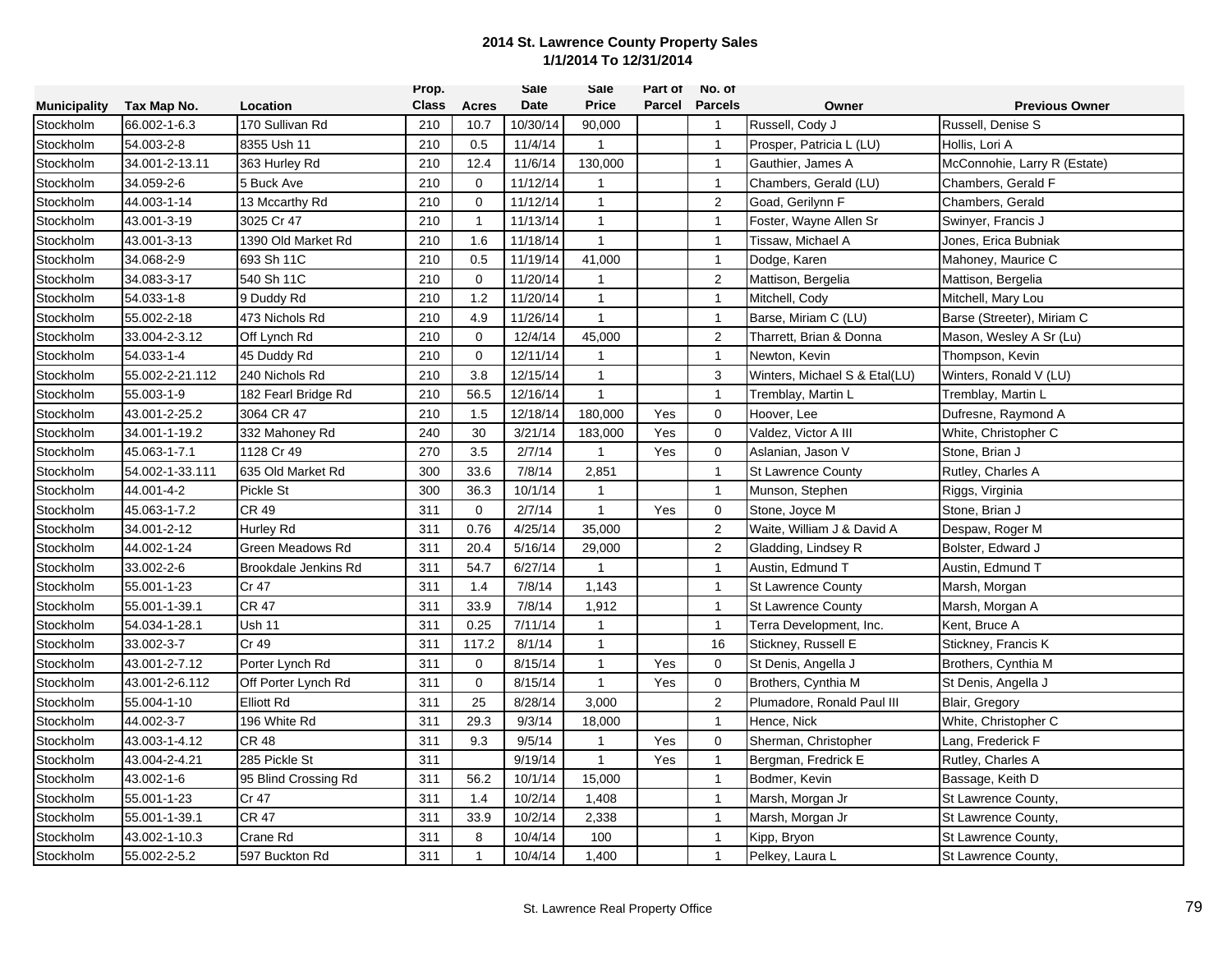|                     |                 |                            | Prop.        |              | Sale     | Sale           | Part of | No. of         |                                 |                              |
|---------------------|-----------------|----------------------------|--------------|--------------|----------|----------------|---------|----------------|---------------------------------|------------------------------|
| <b>Municipality</b> | Tax Map No.     | Location                   | <b>Class</b> | Acres        | Date     | <b>Price</b>   | Parcel  | <b>Parcels</b> | Owner                           | <b>Previous Owner</b>        |
| Stockholm           | 34.004-1-14.1   | 107 Skinnerville Rd        | 311          | 5            | 10/15/14 | 10,000         |         | $\overline{1}$ | Cootware, Gerald H Jr           | Arquiett, Wayne              |
| Stockholm           | 65.004-2-4.111  | Needham Rd                 | 311          | 5            | 10/16/14 | 2,000          |         | $\mathbf{1}$   | Mousaw, Kaylie                  | Derushia, David A            |
| Stockholm           | 34.076-2-30     | Off CR 49                  | 311          | 0.75         | 11/4/14  | 3,000          |         | $\overline{1}$ | Williams, Richard A             | Yandoh, John W               |
| Stockholm           | 54.004-2-14.1   | 82,86 Fearl Bridge Rd      | 311          | 56.7         | 12/10/14 | 63,200         |         | $\overline{2}$ | Charelson, Alan                 | Simpson, Carol E             |
| Stockholm           | 43.001-2-28.2   | 127 Porter Lynch Rd        | 314          | 2.7          | 1/3/14   | $\mathbf{1}$   | Yes     | $\mathbf 0$    | Barlow, Steven J                | Barlow, William J            |
| Stockholm           | 54.004-3-29     | 455 West Stockholm Southvi | 314          | 4.7          | 1/15/14  | 5,000          | Yes     | $\mathbf 0$    | Foster, Joshua                  | Richards, Ann (LU)           |
| Stockholm           | 34.001-1-19.1   | Mahoney Rd                 | 314          | 2.1          | 3/21/14  | 4,000          | Yes     | $\mathbf 0$    | Francis, Michael A Jr           | White, Christopher C         |
| Stockholm           | 43.004-1-32.12  | <b>CR 47</b>               | 314          | 2            | 5/1/14   | $\mathbf{1}$   | Yes     | 2              | Beaudin, Melody                 | Sessions, Gerald F           |
| Stockholm           | 43.002-1-12.2   | 51 Crane Rd                | 314          | 2.8          | 6/4/14   | $\mathbf{1}$   | Yes     | $\mathbf 0$    | Arquitt, Jordan                 | Griffith, Robert             |
| Stockholm           | 65.002-4-12.2   | 165 Benton Rd              | 314          | 5            | 8/14/14  | $\mathbf{1}$   | Yes     | $\mathbf 0$    | Stearns, James A                | Rose, William C              |
| Stockholm           | 34.004-6-4.12   | Off SH 11C                 | 314          | $\mathbf 0$  | 8/25/14  | 2,008          | Yes     | $\mathbf 0$    | St Lawrence Gas Company         | Ware, Cary A                 |
| Stockholm           | 54.002-1-33.111 | 635 Old Market Rd          | 314          | 33.6         | 10/2/14  | 3,473          |         | $\mathbf{1}$   | Rutley, Charles A               | St Lawrence County,          |
| Stockholm           | 54.004-5-16.112 | Hatch Rd                   | 314          | 2.9          | 10/20/14 | 58,000         | Yes     | 3              | Foster, Leo D                   | Sanborn, Muriel T Trust &    |
| Stockholm           | 54.004-5-16.32  | <b>Hatch Rd</b>            | 314          | $\mathbf{1}$ | 10/20/14 | 5,500          | Yes     | $\mathbf 0$    | Foster, Leo D                   | Sanborn, Muriel Trust & Etal |
| Stockholm           | 44.001-3-6.12   | McCarthy Rd                | 314          | $\mathbf 0$  | 12/3/14  | 2,500          | Yes     | $\mathbf 0$    | Belt, Douglas L                 | Goudreau, David G            |
| Stockholm           | 43.002-1-38     | Crane Rd                   | 322          | 18.2         | 5/1/14   | $\mathbf{1}$   | Yes     | $\mathbf 0$    | Stevens, Dale                   | Sessions, Gerald F           |
| Stockholm           | 54.002-2-12.12  | <b>USH 11</b>              | 322          | 21.1         | 5/30/14  | 16,250         | Yes     | $\mathbf 0$    | Pete, Jeremy                    | LaFluer, Joyce I (Lu)        |
| Stockholm           | 33.004-2-26.22  | Cook Rd                    | 322          | 12.7         | 6/20/14  | $\mathbf{1}$   | Yes     | $\mathbf 0$    | Hewitt, Jonathan L              | Francis, Steven E (Estate)   |
| Stockholm           | 43.004-2-24     | 9017 USH 11                | 322          | 80           | 9/1/14   | 68,800         | Yes     | $\mathbf 0$    | Moore, Steven E                 | LaFluer, Joyce (LU)          |
| Stockholm           | 45.003-4-13.22  | Off CR 49                  | 322          | 11           | 12/3/14  | 10,820         | Yes     | $\mathbf 0$    | Stauffer, Aaron                 | Burnett, Jonathan            |
| Stockholm           | 44.004-3-10     | Reed Rd/abandoned          | 900          | 19.2         | 3/21/14  | $\mathbf{1}$   |         | $\mathbf{1}$   | Nusim, Rosemary                 | Frazzano, Car1               |
| Stockholm           | 43.004-2-10.11  | Cr 47                      | 900          | 80.9         | 5/9/14   | 22,500         |         | $\mathbf{1}$   | Bissonette, Floyd (LU)          | Bissonette, Floyd            |
| Stockholm           | 55.001-1-2.3    | Abandoned Wells Rd         | 900          | 94.9         | 11/14/14 | 1              |         | $\mathbf{1}$   | Eggleston, Alan W               | Eggleson, Alan & Donalee(LC) |
| Stockholm           | 56.001-2-20     | Barrett Rd/abandoned       | 900          | 11.4         | 11/24/14 | $\mathbf{1}$   |         | $\mathbf{1}$   | Pennock Legacy Trust            | Pennock, Lee E               |
| Stockholm           | 66.003-1-8      | <b>Sh 11B</b>              | 900          | 103.6        | 12/8/14  | $\mathbf{1}$   |         | $\mathbf{1}$   | Grace, Beth A                   | Grace, Kenneth R             |
| Stockholm           | 44.003-2-22     | Cr 47                      | 900          | 50.6         | 12/18/14 | 40,000         |         | $\mathbf{1}$   | Aidun, Meredith M               | Hostek, Kirk William         |
| Stockholm           | 33.004-2-26.21  | Cook Rd                    | 910          | 100.8        | 6/20/14  | 57,000         | Yes     | $\mathbf 0$    | Hirleman, Robert                | Francis, Steven E (Estate)   |
| Waddington          | 30.003-1-7.1    | 117 CR 31A                 | 100          | 75           | 4/4/14   | 200,000        |         | $\overline{2}$ | <b>Mapleview Farms LLC</b>      | Beldock Sr, David B.         |
| Waddington          | 21.049-1-1.11   | 145 Lagrasse St            | 100          | 9.6          | 5/7/14   | 1              |         | $\mathbf{1}$   | The Shirley G. Belgarde, Family | Belgarde, Shirley G          |
| Waddington          | 21.031-3-1      | St Lawrence Av             | 100          | 9            | 7/24/14  | $\mathbf{1}$   |         | $\overline{4}$ | Fobare, Kevin                   | Fobare, Paul Estate          |
| Waddington          | 21.031-2-18     | 26,28 Maple St             | 200          | $\Omega$     | 10/8/14  | $\mathbf{1}$   |         | $\mathbf{1}$   | Arquiett, Robert W              | Arquiett, Robert W           |
| Waddington          | 21.041-1-27     | 106,108 Franklin Rd        | 200          | 0.89         | 10/8/14  | $\mathbf{1}$   |         | $\mathbf{3}$   | Arquiett, Robert W              | Arquiett, Robert W           |
| Waddington          | 20.074-1-19     | Castle Dr/prvt             | 210          | 0.26         | 1/13/14  | $\mathbf{1}$   |         | 2              | O'Hara, Melanie L               | Mathews, Moses M             |
| Waddington          | 29.002-1-36     | 465 Hunter Rd              | 210          | $\mathbf{1}$ | 1/16/14  | $\mathbf{1}$   |         | $\overline{1}$ | The Sherry Family Trust         | Sherry, Thomas               |
| Waddington          | 13.081-1-22     | 21 St Lawrence Cres        | 210          | 0.56         | 2/21/14  | 330,000        |         | $\overline{1}$ | Rose, Matthew B                 | Tiernan, Marshall R          |
| Waddington          | 13.004-2-1      | 12768 SH 37                | 210          | 5            | 3/27/14  | $\overline{1}$ |         | $\mathbf{1}$   | Castle, Helen E (LU)            | Castle, Helen                |
| Waddington          | 21.040-1-4      | 60 Lagrasse St             | 210          | $\mathbf 0$  | 4/23/14  | 55,000         |         | $\mathbf{1}$   | Dashnaw, William E              | Buchardt, Judith Ann         |
| Waddington          | 21.032-2-23.1   | 17 Maple St                | 210          | 1.1          | 5/6/14   | 1              |         | $\mathbf{1}$   | Brock, Steven                   | Brock, Kelsey D Estate       |
| Waddington          | 29.002-1-15     | 2523 CR 28                 | 210          | 2.2          | 5/6/14   | 1              |         | $\sqrt{2}$     | North Country Savings Bank      | Babbitt, Leanne G            |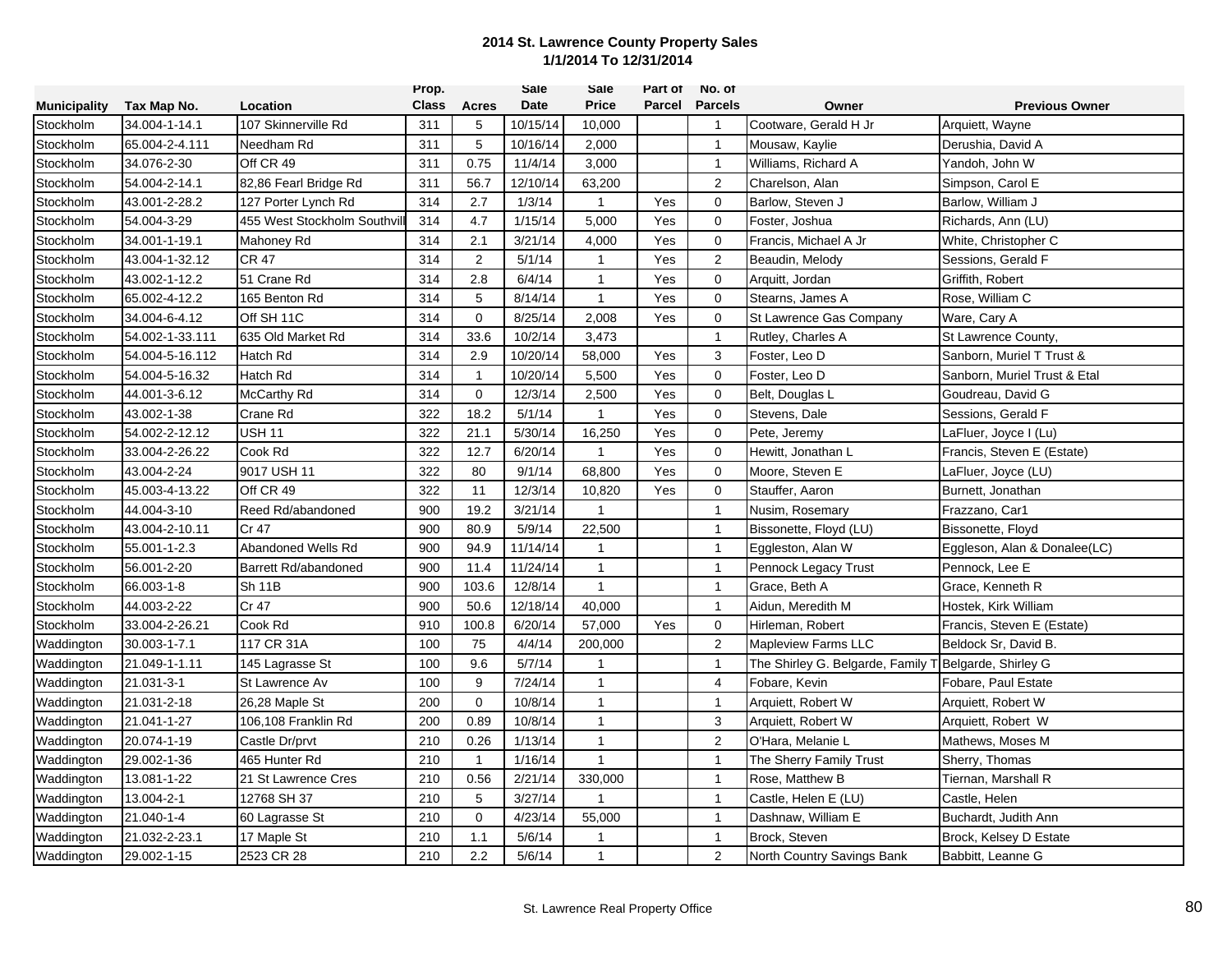|                     |                |                            | Prop.        |                | Sale     | Sale         | Part of | No. of         |                                |                                 |
|---------------------|----------------|----------------------------|--------------|----------------|----------|--------------|---------|----------------|--------------------------------|---------------------------------|
| <b>Municipality</b> | Tax Map No.    | Location                   | <b>Class</b> | Acres          | Date     | <b>Price</b> | Parcel  | <b>Parcels</b> | Owner                          | <b>Previous Owner</b>           |
| Waddington          | 21.041-1-40    | 49 Nell Manor Dr           | 210          | 0.82           | 6/17/14  | 160,000      |         | $\overline{1}$ | Boyer, Eric M                  | Verville, Donald J              |
| Waddington          | 21.031-1-10    | 90,92 St Lawrence Av       | 210          | $\mathbf 0$    | 6/19/14  | $\mathbf{1}$ |         | $\mathbf{1}$   | Wurth, Marilyn J               | Parmerter, Mary J               |
| Waddington          | 30.003-1-1     | 273 Randall Rd             | 210          | 1.1            | 6/19/14  | $\mathbf{1}$ |         | $\overline{1}$ | Kalicin Revocable Family Trust | Kalicin, Gregory C.             |
| Waddington          | 30.001-1-32.12 | 224 Harper Rd              | 210          | 27.4           | 6/20/14  | 170,000      |         | $\mathbf{1}$   | Knowlton, Adam J               | Jensen, Sandra J                |
| Waddington          | 13.081-1-21    | 19 St Lawrence Cres        | 210          | 0.68           | 6/24/14  | $\mathbf{1}$ |         | $\mathbf{1}$   | Hanson, David A                | Hanson, Donald B.               |
| Waddington          | 21.033-1-28.21 | 67 Franklin Rd             | 210          | $\mathbf 0$    | 6/26/14  | 115,000      |         | $\mathbf{1}$   | Verville, Donald J             | Condlin, Charles T              |
| Waddington          | 21.024-1-26    | 189 St Lawrence Av         | 210          | $\mathbf 0$    | 7/3/14   | 1            |         | $\overline{1}$ | Daley, Matthew F               | Daley, Gordon                   |
| Waddington          | 21.039-1-3     | 23,25 Lincoln Av           | 210          | $\mathbf 0$    | 7/8/14   | 10,021       |         | $\mathbf{1}$   | <b>St Lawrence County</b>      | Martin, Olivia                  |
| Waddington          | 29.002-1-7.2   | 751 CR 31A                 | 210          | 31.5           | 7/22/14  | 130,000      | Yes     | 3              | Tiernan, Marshall R            | Tiernan, William & Marcia       |
| Waddington          | 21.038-2-3     | 11974, 11988 LOTS 1 & 2 Sh | 210          | 1.7            | 7/24/14  | $\mathbf{1}$ |         | $\mathbf{1}$   | Sharlow, Edwin E Sr            | Sharlow, Edwin E                |
| Waddington          | 21.032-4-13    | 133 Lincoln Av             | 210          | 0              | 7/31/14  | 65,000       |         | $\mathbf{1}$   | Bogart, Anthony S              | Pemberton, Joseph J and Karen E |
| Waddington          | 21.032-5-26    | 29 Franklin Rd             | 210          | $\mathbf 0$    | 7/31/14  | 65,000       |         | $\mathbf{1}$   | Martin, Olivia P               | Bernard, Kathleen A             |
| Waddington          | 21.032-6-22    | 53 Fenton St               | 210          | $\mathbf{0}$   | 8/1/14   | $\mathbf{1}$ |         | $\overline{2}$ | Clark, Amber                   | Palmer, James                   |
| Waddington          | 21.039-1-3     | 23,25 Lincoln Av           | 210          | $\mathbf 0$    | 8/5/14   | 12,910       |         | $\mathbf{1}$   | Martin, Olivia                 | St Lawrence County,             |
| Waddington          | 21.041-6-6     | 149 Franklin Rd            | 210          | $\mathbf 0$    | 8/6/14   | 35,000       |         | $\overline{1}$ | Tiernan, Andrea                | Pierce, Kenneth                 |
| Waddington          | 21.032-4-4     | 18 Maiden Ln               | 210          | $\mathbf 0$    | 8/18/14  | 53,900       |         | $\overline{1}$ | Stevens, Eric                  | Fay, Christopher Estate         |
| Waddington          | 29.002-1-42    | 344 Hunter Rd              | 210          | 2.8            | 8/21/14  | 122,500      |         | $\mathbf{1}$   | Jensen, Sandra                 | Kerr, Andrew                    |
| Waddington          | 21.003-1-3     | 11712 SH 37                | 210          | $\mathbf 0$    | 8/21/14  | 72,500       |         | $\mathbf{1}$   | Fox, Layne B                   | Wells, Ronda L                  |
| Waddington          | 21.002-1-35    | 1766 CR 44                 | 210          | $\mathbf 0$    | 8/27/14  | 77,000       |         | $\mathbf{1}$   | Bleau, David B                 | Brady, Timothy T.               |
| Waddington          | 22.050-1-5     | 15 Coles Creek Rd          | 210          | 0              | 8/28/14  | 64,000       |         | $\mathbf{1}$   | Burleigh, Joshua S             | Thrasher, Gwen                  |
| Waddington          | 21.043-1-13    | <b>Mcginnis Rd</b>         | 210          | $\mathbf 0$    | 9/5/14   | 93,120       |         | $\overline{2}$ | Young, Timothy A               | Alwel Realty Corp,              |
| Waddington          | 30.001-1-41.1  | 149, 162 Pork St           | 210          | 116.4          | 9/9/14   | 1            |         | $\mathbf{1}$   | Sheets, James (LU)             | Sheets, James                   |
| Waddington          | 21.024-3-1     | 150 St Lawrence Ave        | 210          | $\mathbf 0$    | 9/9/14   | 89,000       |         | $\mathbf{1}$   | Bergman, Fredrick E            | LaCombe, Andrew J               |
| Waddington          | 22.003-2-2     | 141 McKnight Rd            | 210          | $\overline{7}$ | 9/23/14  | 80,000       |         | $\mathbf{1}$   | McKnight's River Breeze Farm,  | McKnight, Douglas C.            |
| Waddington          | 21.024-2-20    | 19 Oak St                  | 210          | $\mathbf 0$    | 9/30/14  | 51,500       |         | $\mathbf{1}$   | Fairchild, Jamie L             | Zecher, William                 |
| Waddington          | 21.033-1-13    | 36 Brookview Dr            | 210          | $\mathbf{0}$   | 10/8/14  | 61,500       |         | $\overline{1}$ | Arquiett, Allison L            | Arquiett, Robert W              |
| Waddington          | 29.004-2-10.11 | <b>CR 31</b>               | 210          | 215.6          | 10/9/14  | 25,000       |         | $\mathbf{1}$   | Zufal, Robert J                | McCready, Evelyn                |
| Waddington          | 21.063-4-3.1   | 19 Maple Grove/prvt Rd     | 210          | 0.39           | 10/16/14 | $\mathbf{1}$ |         | $\overline{1}$ | Holland, Oakley                | Fleming, Michele K              |
| Waddington          | 29.004-2-12    | 1498 CR 31                 | 210          | 8.3            | 10/21/14 | $\mathbf{1}$ |         | $\overline{1}$ | Porteous, William R            | Bindell, Pamela &               |
| Waddington          | 21.032-2-23.1  | 17 Maple St                | 210          | 1.1            | 10/23/14 | $\mathbf{1}$ |         | $\overline{1}$ | Brock, Steven                  | Brock, Kelsey (Estate)          |
| Waddington          | 21.040-4-7.11  | 121 Lagrasse St            | 210          | 0.86           | 10/24/14 | $\mathbf{1}$ | Yes     | $\mathbf{1}$   | Brassard, Katrina              | Mossow, Lyle V                  |
| Waddington          | 21.031-6-3     | 41 Lincoln Av              | 210          | $\mathbf 0$    | 10/30/14 | 82,000       |         | $\mathbf{1}$   | Morgan, Steven E               | LaRose, Suzanne I               |
| Waddington          | 21.024-3-12    | 22 Oak St                  | 210          | $\mathbf 0$    | 11/10/14 | 46,250       |         | $\mathbf{1}$   | Sharlow, Dawn M                | McGaw, Lance K                  |
| Waddington          | 21.032-2-23.1  | 17 Maple St                | 210          | 1.1            | 11/18/14 | 82,500       |         | $\mathbf{1}$   | Stone, Joseph L                | Brock, Steven                   |
| Waddington          | 21.032-5-28    | 15 Montgomery Hgts         | 210          | 0.52           | 11/19/14 | 116,600      |         | $\mathbf{1}$   | Dawley, Michael C              | Helmase, Stephen                |
| Waddington          | 21.031-1-15    | 41 Ogden Av                | 210          | $\mathbf 0$    | 11/20/14 | 112,500      |         | $\mathbf{1}$   | Houmiel, James F               | McQueeney, June H (LU) (Trust)  |
| Waddington          | 22.001-1-13    | 1 Tiernan Rd               | 210          | 0              | 12/17/14 | 1            |         | $\mathbf{1}$   | Whalen, Sally J Irrev Trust    | Whalen, Sally J                 |
| Waddington          | 30.002-1-17.21 | 12 Wayne Hunter Rd         | 240          | 76.7           | 6/5/14   | 1            |         | $\mathbf{1}$   | Murphy, Margaret J             | Murphy, Matthew & Mark          |
| Waddington          | 30.002-1-17.21 | 12 Wayne Hunter Rd         | 240          | 76.7           | 9/5/14   | 180,000      |         | $\overline{1}$ | Backus, Peter J                | Murphy, Margaret J              |